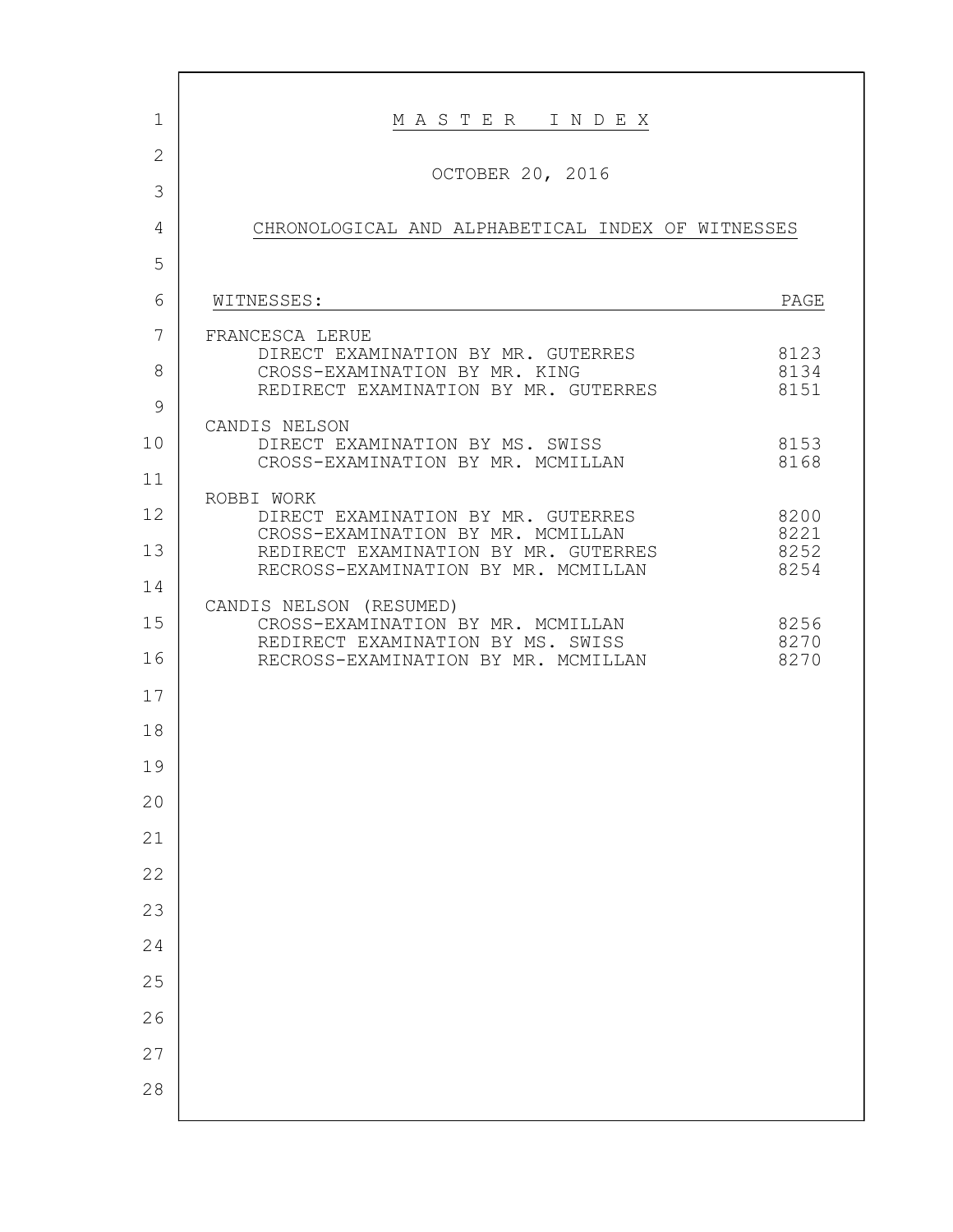| $\mathbf{1}$   |                  | MASTER INDEX                                                                 |                 |           |
|----------------|------------------|------------------------------------------------------------------------------|-----------------|-----------|
| $\overline{2}$ | OCTOBER 20, 2016 |                                                                              |                 |           |
| 3              |                  |                                                                              |                 |           |
| 4              |                  | EXHIBITS                                                                     |                 |           |
| 5              |                  |                                                                              |                 | WITHDRAWN |
| 6              | PLAINTIFF'S      |                                                                              | MARKED RECEIVED | REJECTED  |
| 7              | 792              | 8180                                                                         |                 |           |
| 8              |                  |                                                                              |                 | WITHDRAWN |
| $\mathcal{G}$  | DEFENDANTS'      |                                                                              | MARKED RECEIVED | REJECTED  |
| 10             | 1257<br>1258     | 8129<br>8212                                                                 |                 |           |
| 11             | 60               | 8217                                                                         |                 |           |
| 12             |                  |                                                                              |                 |           |
| 13             |                  | (EXHIBITS ADMITTED INTO EVIDENCE WERE                                        |                 |           |
| 14             |                  | DONE VIA STIPULATION OFF THE RECORD.<br>PLEASE REFER TO CLERK'S TRANSCRIPT.) |                 |           |
| 15             |                  |                                                                              |                 |           |
| 16             |                  |                                                                              |                 |           |
| 17             |                  |                                                                              |                 |           |
| 18             |                  |                                                                              |                 |           |
| 19             |                  |                                                                              |                 |           |
| 20             |                  |                                                                              |                 |           |
| 21             |                  |                                                                              |                 |           |
| 22             |                  |                                                                              |                 |           |
| 23             |                  |                                                                              |                 |           |
| 24             |                  |                                                                              |                 |           |
| 25             |                  |                                                                              |                 |           |
| 26             |                  |                                                                              |                 |           |
| 27             |                  |                                                                              |                 |           |
| 28             |                  |                                                                              |                 |           |
|                |                  |                                                                              |                 |           |

г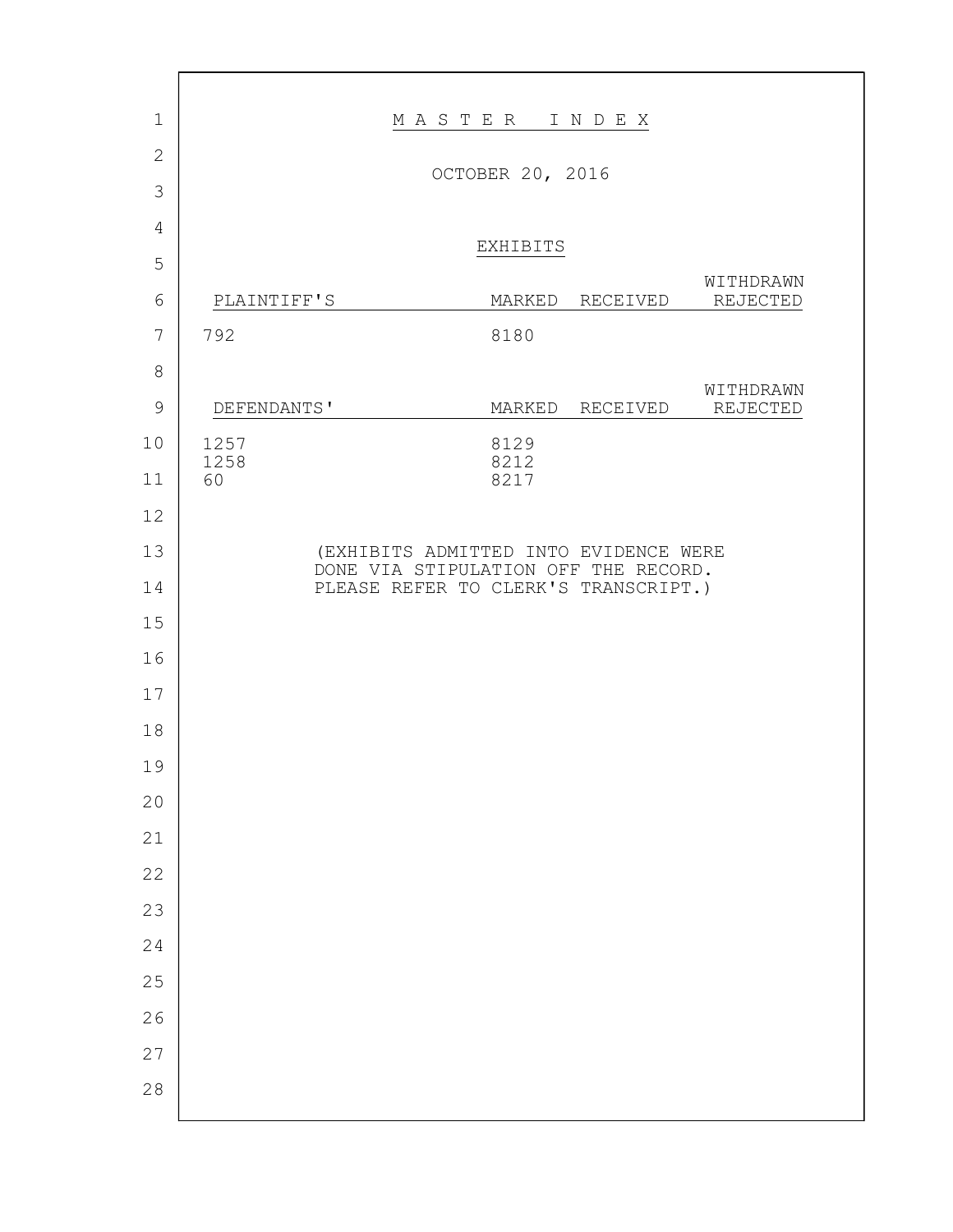| 1  | CASE NUMBER:                                | BC470714                                                |
|----|---------------------------------------------|---------------------------------------------------------|
| 2  | CASE NAME:                                  | DUVAL V COUNTY OF LOS ANGELES, ET AL                    |
| 3  |                                             | LOS ANGELES, CALIFORNIA THURSDAY, OCTOBER 20, 2016      |
| 4  | DEPARTMENT: 89                              | HON. WILLIAM A. MACLAUGHLIN, JUDGE                      |
| 5  | APPEARANCES:                                | (AS HERETOFORE NOTED.)                                  |
| 6  | REPORTER:                                   | ALISIA PATRICIO, CSR NO. 13606                          |
| 7  | TIME:                                       | 8:40 A.M.                                               |
| 8  |                                             |                                                         |
| 9  |                                             | $---000---$                                             |
| 10 |                                             |                                                         |
| 11 |                                             | THE COURT: WE'RE GOING TO GET BACK TO -- I              |
| 12 |                                             | GUESS WE'LL GET BACK TO EXHIBITS, BUT I HAVE HAD A      |
| 13 |                                             | CHANCE TO READ THE BRIEF THAT PLAINTIFF SUBMITTED IN    |
| 14 |                                             | CONNECTION WITH THE DISABILITY DISCRIMINATION CLAIMS AS |
| 15 |                                             | WELL AS AN OPPORTUNITY TO READ THE BRIEF THAT WAS --    |
| 16 |                                             | SUPPLEMENTAL BRIEF FILED ON BEHALF OF THE DEFENDANTS ON |
| 17 |                                             | THE SAME SUBJECT AND SPECIFICALLY ON PERCEIVED          |
| 18 | DISABILITY OF MUNCHAUSEN SYNDROME BY PROXY. |                                                         |
| 19 |                                             | AND I THINK THAT THE MOTION FOR NONSUIT ON              |
| 20 |                                             | THOSE CAUSES OF ACTION SHOULD BE DENIED. I THINK        |
| 21 |                                             | WHAT'S BEEN REALLY PRESENTED AS A FACTUAL ISSUE BY THE  |
| 22 |                                             | BRIEFING IN RECALLING -- IN EACH INSTANCE, EACH SIDE    |
| 23 |                                             | HAS RECALLED CERTAIN EVIDENCE THAT'S BEEN PRESENTED,    |
| 24 |                                             | BUT THE TESTIMONY OF LYNETTE MORGAN-NICHOLS IN SEVERAL  |
| 25 |                                             | INSTANCES SUFFICES, I BELIEVE, TO ESTABLISH AN ADOPTIVE |
| 26 |                                             | ADMISSION. AND THAT TESTIMONY WAS AMONG OTHER THINGS    |
| 27 |                                             | THAT THE IMPLIED DIAGNOSIS OF POSSIBLE MUNCHAUSEN BY    |
| 28 |                                             | PROXY LED DCFS CSWS TO RECOMMEND AGAINST FAMILY         |
|    |                                             |                                                         |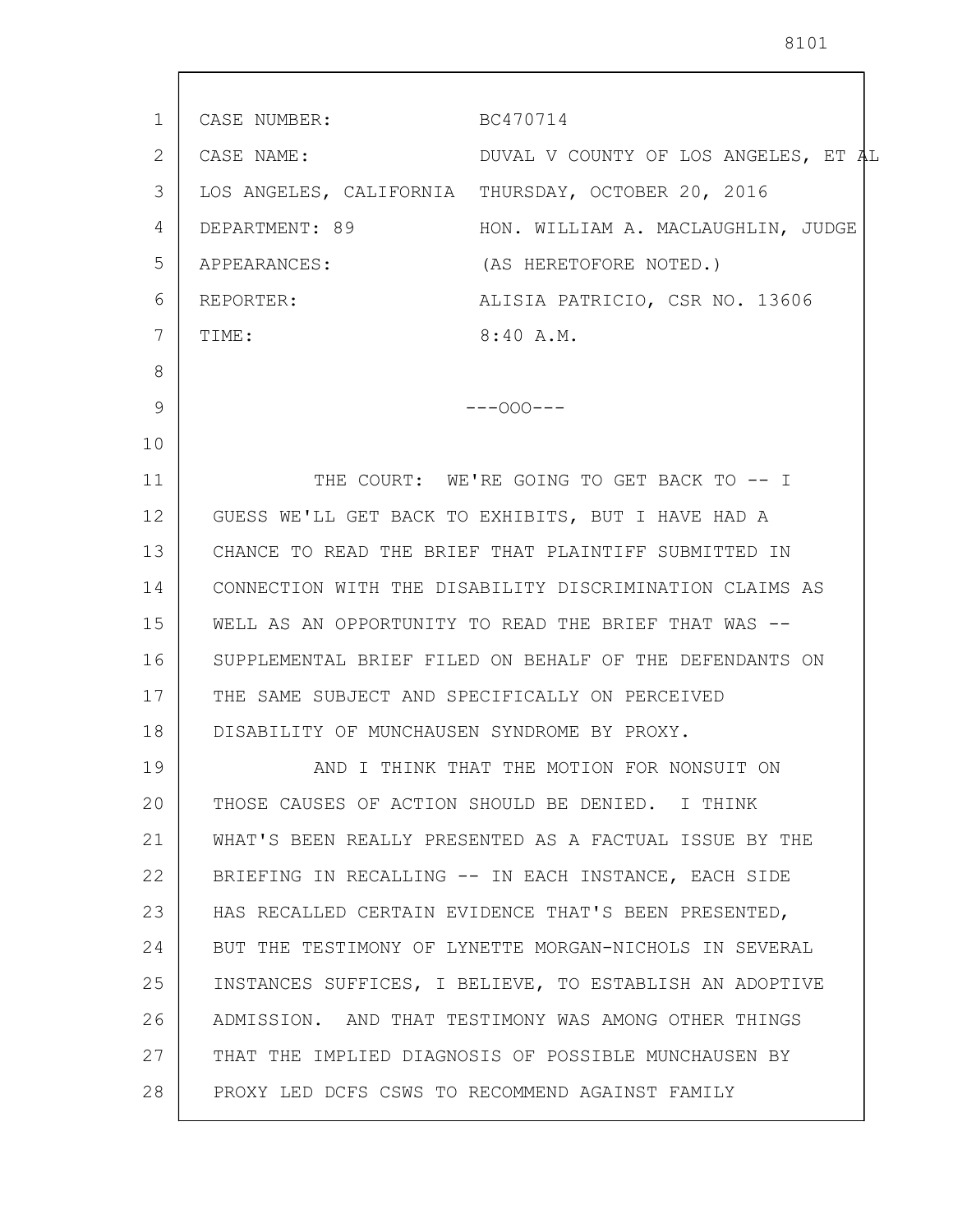1 2 3 4 5 REUNIFICATION. IN ANOTHER INSTANCE -- THAT WAS DEPOSITION TESTIMONY FROM HER DEPOSITION THAT WAS READ TO THE JURY, PAGE 138, LINES 18 TO 25. AND THERE'S A NUMBER OF OTHER EXCERPTS THAT ARE FROM THE DEPOSITION THAT HAVE BEEN CITED AS WELL.

6 7 8 9 10 11 12 13 14 15 16 17 18 19 20 BUT IN HER DEPOSITION AT PAGE 141, LINES 14 THROUGH 25 AND CARRYING OVER TO LINES 1 THROUGH 3 ON PAGE 142, SHE SAID IT WAS CORRECT, READING FROM HER DOCUMENT, THAT THE INVESTIGATION REVEALED THAT THE COMPLAINING PARTY DUVAL HAD SUFFERED A DELAY OF FAMILY REUNIFICATION SERVICES AND WAS DIFFERENTLY TREATED IN THE RECEIPT OF SERVICES AND WAS DENIED SOME DCFS SERVICES BECAUSE SHE IS A MEMBER OF A PROTECTED CLASS. AND THAT TRANSMITTED THIS INFORMATION TO THE STATE OF CALIFORNIA, AND AT THE TIME THEY DID SO, THEY BELIEVED IT TO BE TRUE. THEY ALSO CITE LANGUAGE FROM HER DEPOSITION AT PAGES 140 TO 141, LINES 13 TO 25 ON 140 THROUGH LINE 2 ON 141, WHICH IS SPECIFIC ABOUT MUNCHAUSEN BY PROXY DISORDER, WHICH WAS TRANSMITTED TO THE STATE AND WAS BELIEVED BY THEM TO BE TRUE.

21 22 23 24 25 26 27 28 THE BRIEF FILED BY THE DEFENDANTS TRACES A HISTORY OF WHEN MUNCHAUSEN BY PROXY FIRST BECAME A SUBJECT WITHIN THE CASE. AND THAT HISTORY INDICATES THAT AT THE TIME THE INITIAL RECOMMENDATION WAS TO DENY FAMILY REUNIFICATION SERVICES IN THE DETENTION REPORT, THAT MUNCHAUSEN BY PROXY HAD NEVER BEEN MENTIONED BY ANYONE. IT WAS ONLY UNTIL SUBSEQUENT TIMES IT WAS MENTIONED -- THE FIRST TIME IT WAS MENTIONED WAS BY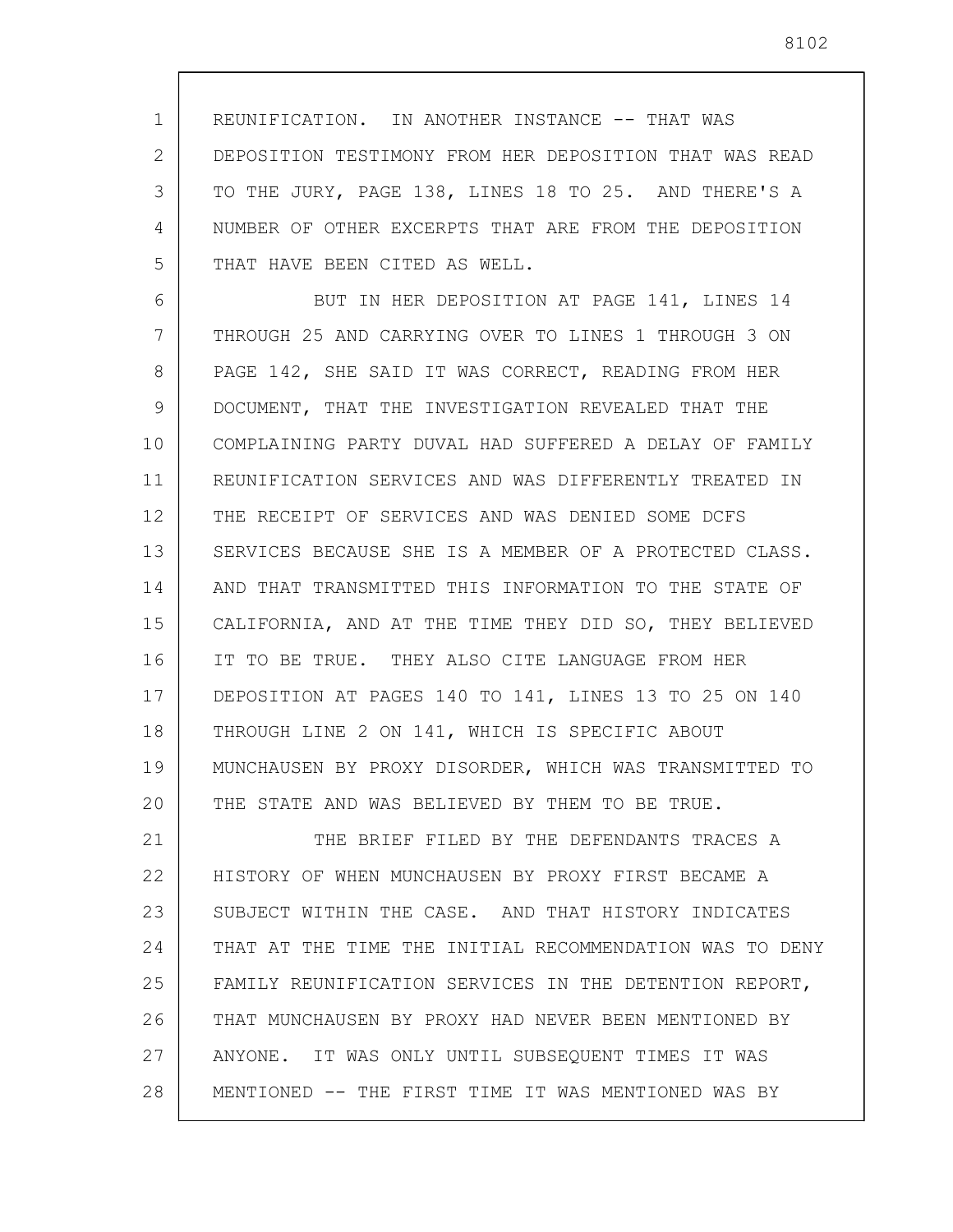| $\mathbf 1$ | MS. DUVAL'S ATTORNEY AT THE DETENTION HEARING WHO      |
|-------------|--------------------------------------------------------|
| 2           | STATED THAT IT WASN'T A MUNCHAUSEN'S CASE. AND THEN    |
| 3           | SHE DOES TRACE A HISTORY THEREAFTER OF WHAT OCCURRED.  |
| 4           | THE POINT OF MY MENTIONING ALL OF THIS IS THAT         |
| 5           | I BELIEVE THAT THE TESTIMONY THAT I RECITED FROM       |
| 6           | LYNETTE MORGAN-NICHOLS DOES SATISFY -- I THINK IT'S    |
| 7           | SECTION 1221 OF THE EVIDENCE CODE OF ADOPTIVE          |
| 8           | ADMISSIONS. AND THE ADOPTIVE ADMISSION IS WHEN THEY    |
| 9           | TRANSMITTED THIS TO THE STATE OF CALIFORNIA THEY       |
| 10          | BELIEVED IT TO BE TRUE. AND THEY DID TRANSMIT IT. IN   |
| 11          | OTHER WORDS, IT'S SOMETHING THAT WAS PUBLISHED; IT     |
| 12          | WASN'T JUST SOMETHING THEY WERE THINKING.              |
| 13          | AND I THINK THAT THAT SATISFIES 1221 AS AN             |
| 14          | ADOPTIVE ADMISSION. AND I THINK THAT WHAT -- AND THEN  |
| 15          | THEY LATER CHANGED THEIR -- I GUESS I'LL CALL IT       |
| 16          | CHANGED THEIR MIND. THEY DID ADDITIONAL INVESTIGATION  |
| 17          | IN THIS AND REACHED WHAT FOR THEM WAS A FINAL          |
| 18          | CONCLUSION. BUT NEVERTHELESS, IN MAKING THE STATEMENTS |
| 19          | THEY DID, BELIEVING THEM TO BE TRUE, AND TRANSMITTING  |
| 20          | TO THE STATE OF CALIFORNIA, I THINK THAT REQUIREMENTS  |
| 21          | OF SECTION 1221 OF THE EVIDENCE CODE HAVE BEEN         |
| 22          | SATISFIED AND IT'S AN ADOPTIVE ADMISSION. AND WHAT WE  |
| 23          | REALLY HAVE IS A QUESTION OF FACT AS TO WHETHER OR NOT |
| 24          | THAT THEY DID DO -- EITHER DID SOMETHING OR REFRAINED  |
| 25          | FROM DOING SOMETHING BECAUSE OF A PERCEPTION OF THE    |
| 26          | MUNCHAUSEN'S.                                          |
| 27          | SO THE MOTION FOR NONSUIT AS TO THE TWO CAUSES         |
| 28          | OF ACTION FOR DISCRIMINATION UNDER THE ADA AND THE     |

 $\overline{\phantom{a}}$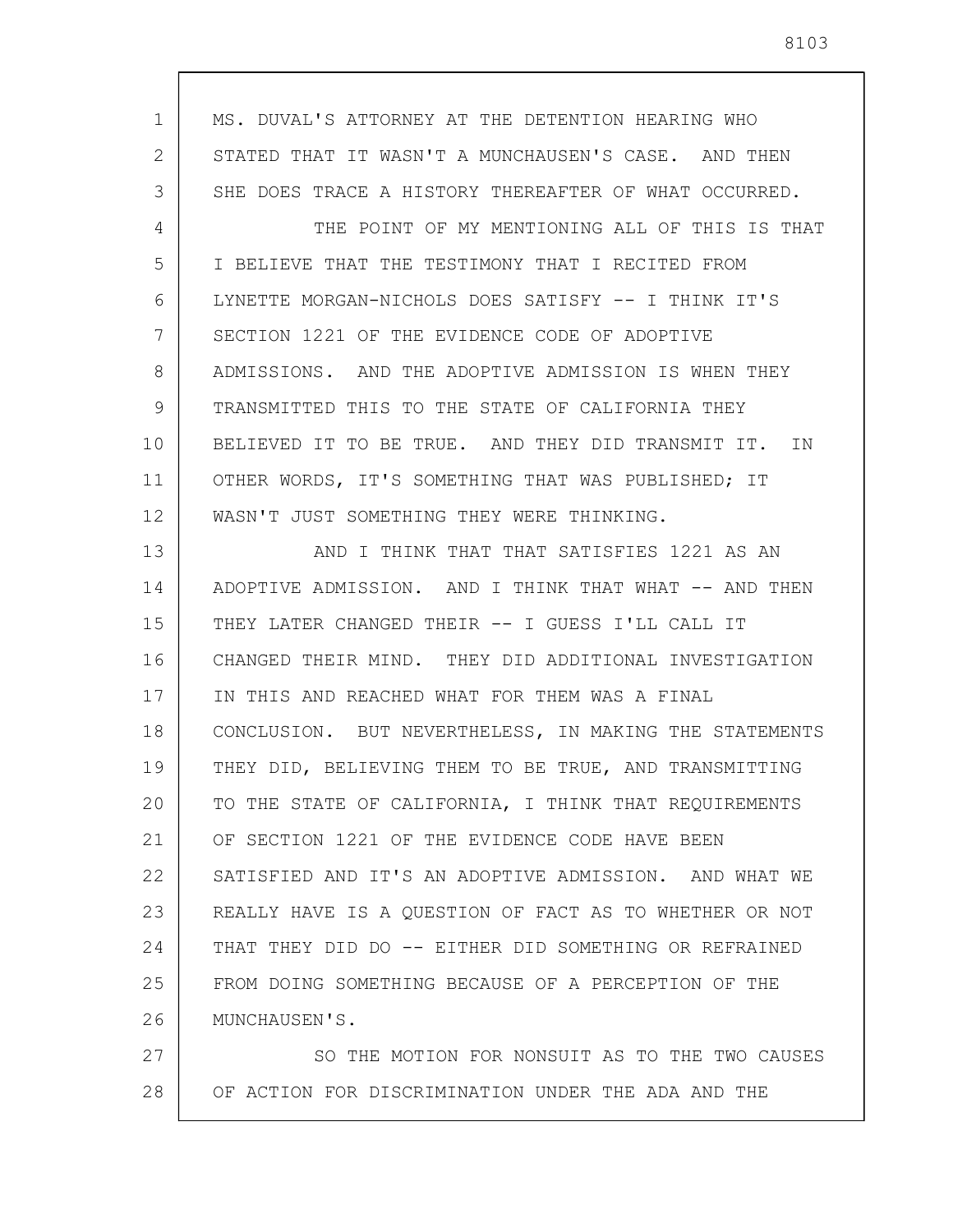1

2

MS. SWISS: THANK YOU, YOUR HONOR.

3 4 5 6 7 8 9 10 11 12 13 14 15 16 17 18 19 20 21 THERE'S ACTUALLY ONE OTHER ISSUE WITH REGARD TO THOSE LAST TWO CAUSES OF ACTION AND THAT IS THE ALLEGATIONS AS TO MS. SCHEELE. OUR UNDERSTANDING IS FOR THOSE -- WELL, THE ALLEGATIONS AS TO THE TREMORS AND WHETHER SERVICES WERE DELAYED OR NOT PROVIDED ON THAT -- IN THAT REGARD BECAUSE THE MUNCHAUSEN BY PROXY ISSUE FOCUSED MORE ON THE ACTS OR OMISSIONS OF MS. NELSON, BUT THERE'S ANOTHER ISSUE IN THAT REGARD, AND THAT'S THE WHOLE THING WITH MS. SCHEELE AND THE MOTION FOR NONSUIT ON THOSE GROUNDS. I DON'T KNOW IF THE COURT WOULD LIKE TO ADDRESS THAT AT THIS TIME OR TOMORROW. THE COURT: LET ME -- I'M NOT SURE THAT I WANT TO ADDRESS IT AT THE MOMENT BUT LET ME RETRIEVE FROM CHAMBERS THE MOTION SO I CAN TAKE A LOOK AT THAT BECAUSE AS I'M SITTING HERE I DON'T REMEMBER HAVING READ THAT. I READ EVERYTHING, I JUST DON'T REMEMBER NOW, AT THE MOMENT, ALL THAT I DID READ. MR. PRAGER: YOUR HONOR, MS. SCHEELE IS NOT A

22 DEFENDANT UNDER EITHER CAUSE OF ACTION.

23 24 25 26 27 28 THE COURT: I KNOW SHE'S NOT; IT'S ONLY THE COUNTY IS A DEFENDANT ON THOSE TWO CAUSES OF ACTION. BUT THE QUESTION, NEVERTHELESS, IS WHETHER THERE IS ANY EVIDENCE OF DISCRIMINATION, FAILURE TO PROVIDE SERVICES, ET CETERA, BECAUSE OF THE TREMOR ISSUE; CORRECT?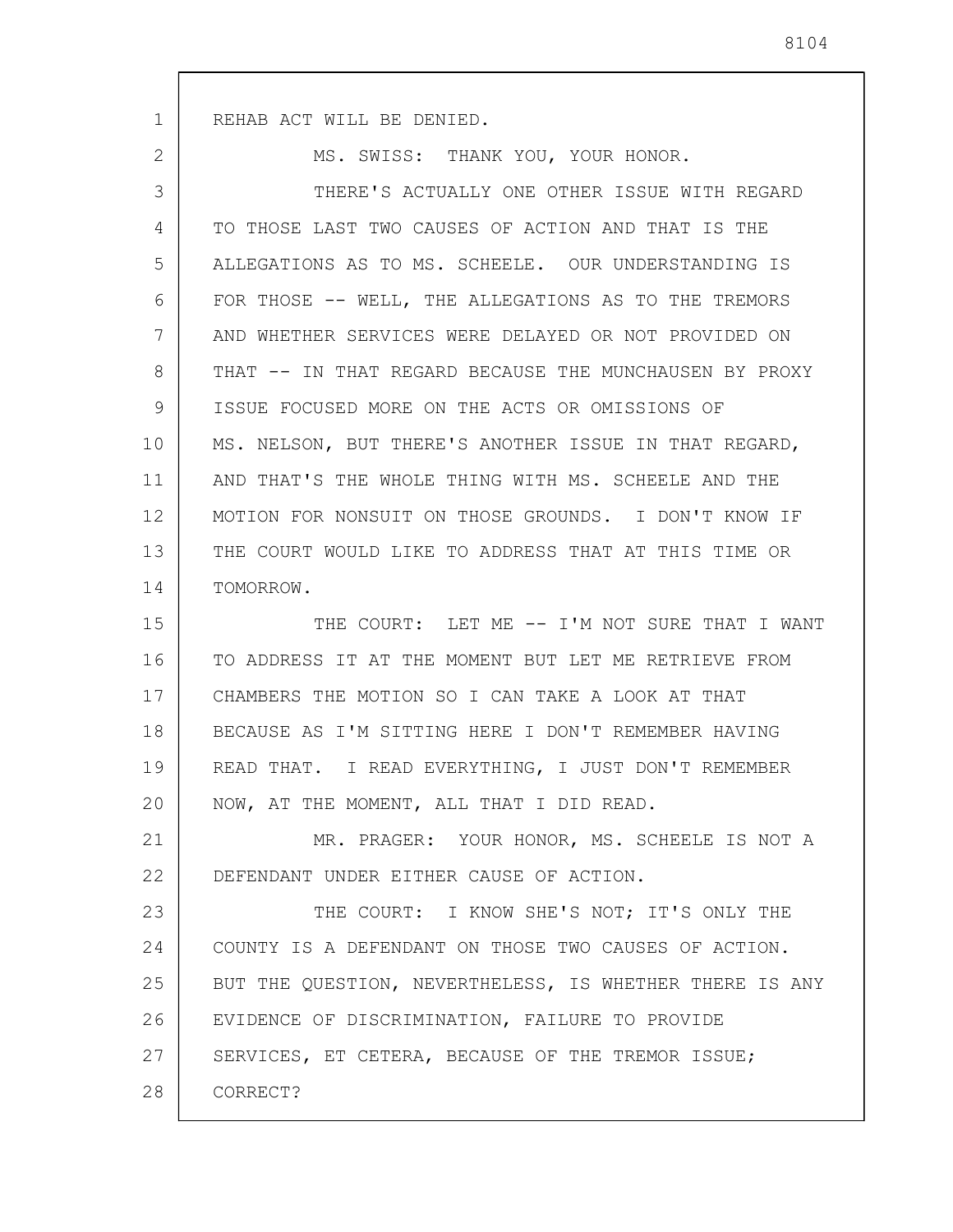1 2 3 4 5 6 7 8 9 10 11 12 13 14 15 16 17 18 19 20 21 22 23 24 25 26 27 28 MS. SWISS: YES. THE COURT: AND WAS THAT A DISCREET AND SEPARATE GROUND FOR THE MOTION FOR NONSUIT? MS. SWISS: IT WAS WITHIN THE SAME ARGUMENT. THE COURT: WITHIN IT? MS. SWISS: YES. THE COURT: ALL RIGHT. WELL, I DIDN'T FOCUS ON THAT ASPECT OF -- I REMEMBER OUR INQUIRY THAT WE HAD HAD WAS ABOUT THE MUNCHAUSEN'S AND EVERYBODY RESPONDED TO THAT. AND SO IF I OVERLOOKED THAT, IT WILL HAVE TO BE ADDRESSED. SO LET ME GET THE --MR. GUTERRES: I BELIEVE, AS WE HAD DISCUSSED IN OUR VERDICT FORMAT, I THINK THE JURY IS GOING TO BE ASKED WHETHER OR NOT -- WHAT ACTS BY EACH, BY SCHEELE AND NELSON. IF I RECALL CORRECTLY, THE LAST ITERATION OF THE VERDICT FORMAT WE WERE DISCUSSING AS IT RELATES TO THIS DISABILITY DISCRIMINATION ASKS FOR A FINDING AS  $TO - -$ THE COURT: AS TO THE DIFFERENT ONES? MR. GUTERRES: YEAH. MR. PRAGER: THAT'S TRUE OF THE UNRUH CLAIM, YOUR HONOR, WHICH HAS A DIFFERENT STANDARD THAN TITLE II AND THE REHAB ACT. AND IT IS TRUE THERE IS SOME LANGUAGE ABOUT TREMORS IN THE CURRENT VERDICT FORM, PENDING THIS DISCUSSION. BUT I THINK WHEN THIS DISCUSSION IS COMPLETE, THE VERDICT FORM MAY HAVE TO BE CORRECTED TO SHOW THAT THE ALLEGATION IS ON THE PERCEPTION ISSUE THE COURT IS ADDRESSING HERE BECAUSE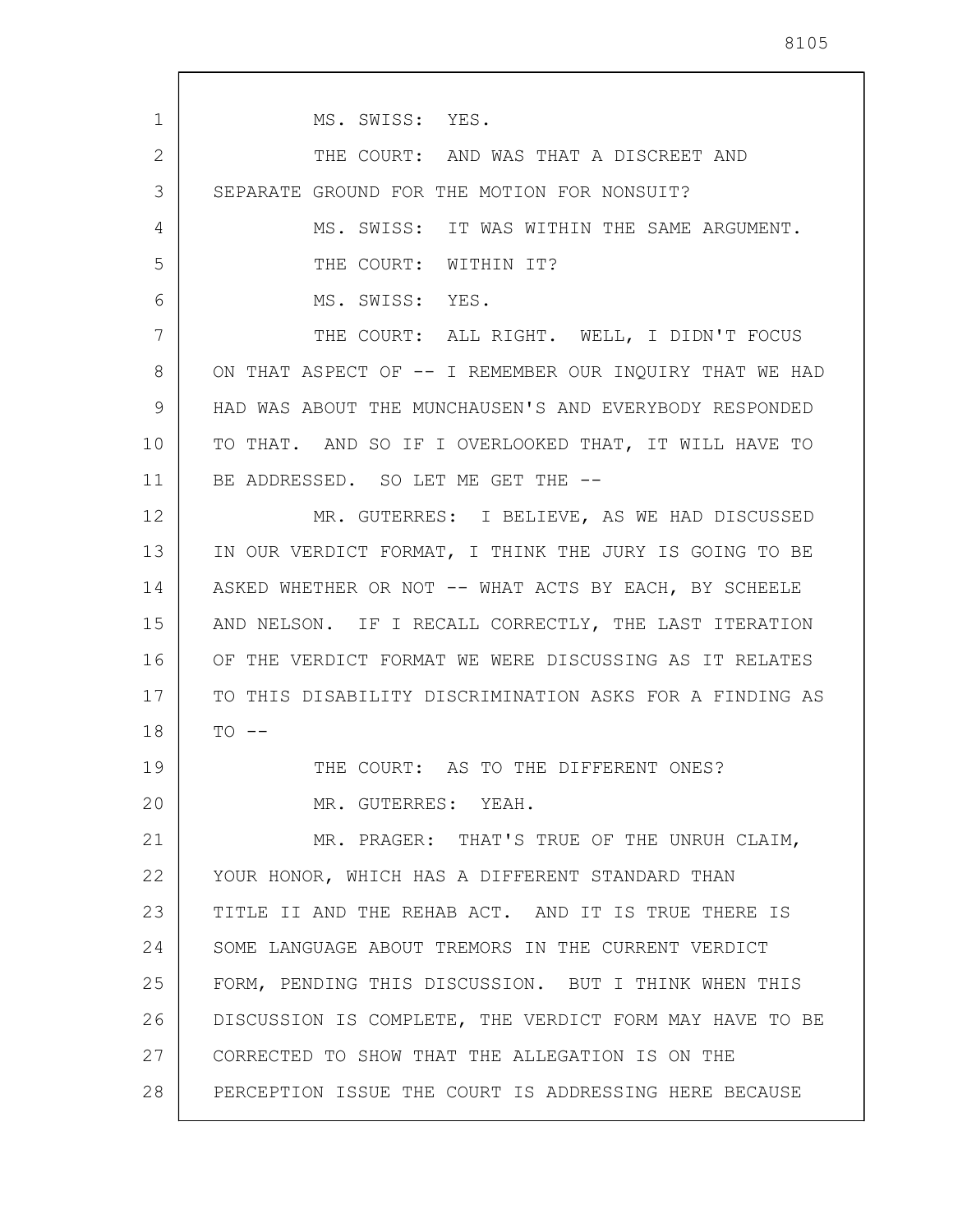1 2 3 4 5 THE PLAINTIFF HAS NEVER MAINTAINED SHE WAS DENIED SERVICES ON THESE TWO CAUSES OF ACTION BECAUSE SHE WAS PHYSICALLY DISABLED, AND BECAUSE OF THAT DISABILITY, THE DEFENSE FAILED TO PROVIDE ACCOMMODATIONS TO HER, THUS RESULTING IN DISCRIMINATION.

6 7 8 9 10 11 12 YOUR HONOR IS CORRECT. THE CLAIM IS BASED ON THE PERCEPTION ISSUE ON THE MUNCHAUSEN IN PARTICULAR. AND WITH MS. SCHEELE, WHAT THE CIVIL RIGHTS UNIT FOUND WAS THAT MS. SCHEELE WAS TAKING THE PLAINTIFF'S MEDICAL CONDITIONS AND USING IT TO SUPPORT HER PERCEPTION THAT MS. DUVAL HAS MUNCHAUSEN'S AND THAT'S WHAT SHE WAS BEING CITED -- OR THAT'S WHAT THE DISCUSSION WAS ABOUT.

13 14 15 16 THE COURT: ALL RIGHT. THEN I DO UNDERSTAND WHAT YOU JUST SAID. COULD YOU PUT THAT IN GREATER CONTEXT FOR ME THOUGH AS TO WHICH OF THESE CLAIMS YOU'RE DIRECTING THOSE COMMENTS?

MR. PRAGER: TITLE II.

17

18 19 20 21 22 23 24 25 26 27 28 THE COURT: SO LET ME JUST SAY THAT I AM -- AS I'M SITTING HERE, AND I COULD BE INCORRECT, BUT I BELIEVE THAT SOMEWHERE THERE WAS SOME MENTION OF SOMEBODY, PERHAPS MS. SCHEELE, WHO RAISED AT LEAST THE POSSIBILITIES THAT THE TREMORS WERE SOMEHOW RELATED TO -- I REMEMBER STATEMENTS TO THE EFFECT THAT SOMEONE STATED SOMETHING TO THE EFFECT THAT THE TREMORS MAY BE RELATED TO STRESS THAT SHE EXPERIENCED IN DEALING WITH HER CHILD. AND I DON'T REMEMBER SPECIFICALLY AS TO OTHER MENTIONS. SO MY QUESTION SIMPLY IS -- I'VE ATTEMPTED TO ADDRESS THE MOTION FOR NONSUIT OVER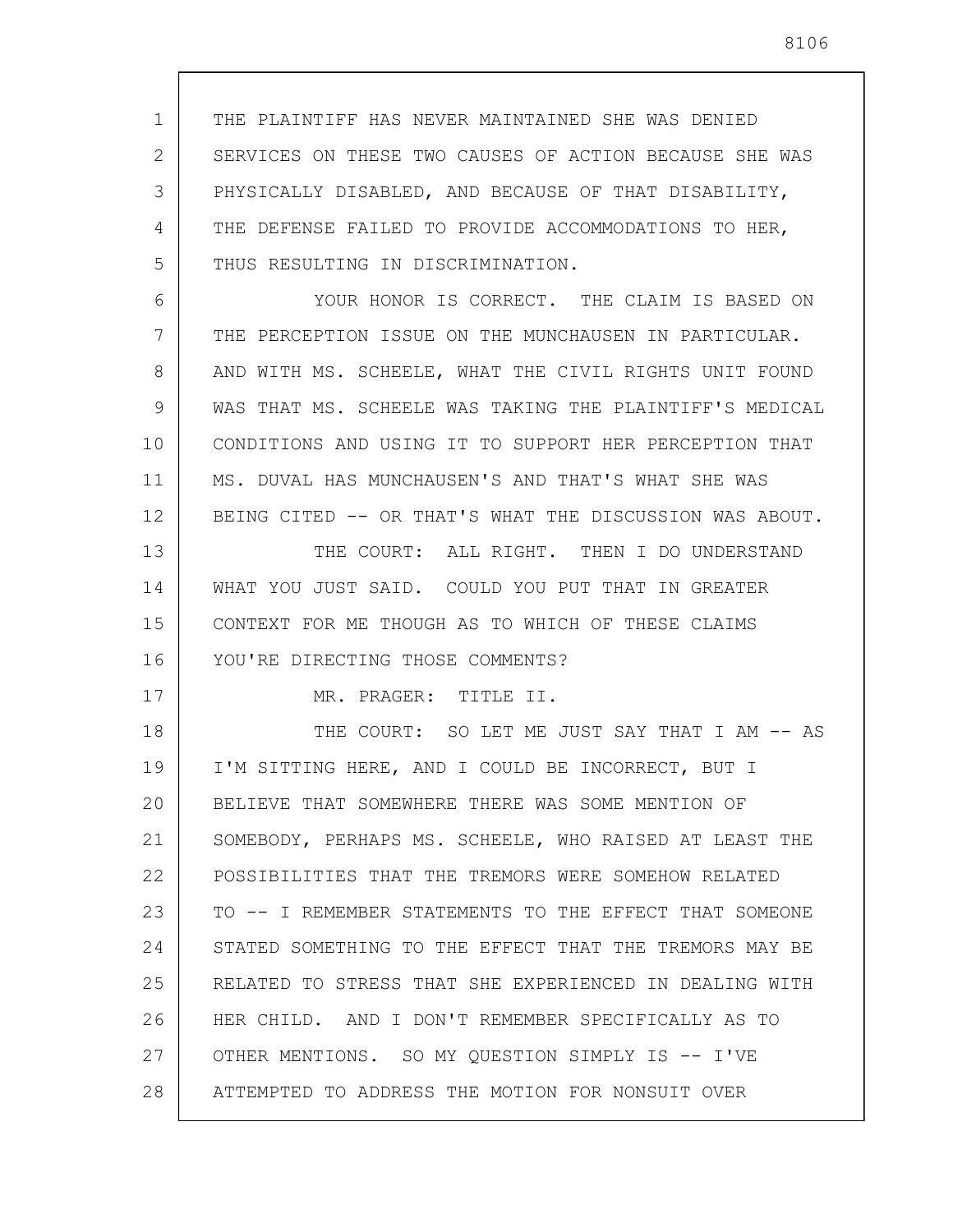1 2 3 MUNCHAUSEN BY PROXY, AND NOW I'M TOLD THAT THE MOTION WAS BROADER THAN THAT, COVERING THE ISSUE OF TREMORS.  $AND$   $--$ 

4 5 6 7 8 9 10 11 12 MR. PRAGER: YOUR HONOR, WE BELIEVE THE PERCEPTION IS THE ISSUE AND THE MUNCHAUSEN'S IS ONE BASIS FOR THE PERCEPTION. MS. SCHEELE'S CONDUCT WAS TO TAKE MS. DUVAL'S MEDICAL CONDITION OF TREMORS, AND MS. SCHEELE DID NOT TELL THE COURT -- AND THERE'S A QUESTION OF FACT ON THIS AS WELL. YOU HEARD, I THINK, FROM MS. SCHEELE ALREADY THAT SHE DENIED EVER BEING TOLD THAT MS. DUVAL HAD A MEDICAL CONDITION AS A BASIS FOR HER TREMORS.

13 14 15 16 17 18 19 20 21 22 23 THE CONCLUSIONS IN THE COUNTY'S OWN REPORT WERE CONTRARY TO THAT, AND THEY ACCEPT THAT MS. DUVAL PROVED TO THEM, TO THEIR SATISFACTION, THAT SHE HAD A MEDICAL BASIS FOR HER TREMORS, AND THAT MS. SCHEELE WAS TAKING THE TREMOR CONDITION AND USING IT FOR AN IMPROPER PURPOSE AND SUGGESTING THAT MS. DUVAL TREMORED AND APPEARED NERVOUS OR ANXIOUS TO THE COURT, WITHOUT FURTHER DETAILING TO THE COURT MS. DUVAL HAS FAMILIAL TREMORS AND SHE TREMORS WHEN SHE'S MORE STRESSED. AND THAT'S THE REASON SHE WAS TREMORING, AND NOT BECAUSE SHE WAS ANXIOUS OR ANYTHING OF THAT NATURE.

24 25 26 27 AND MS. DUVAL'S CONTENTION IS THE INFORMATION WAS THEN USED TO CAST HER IN A NEGATIVE LIGHT THAT SHE WAS STRESSED, UNTRUSTWORTHY, HER HANDS SHOOK, THINGS OF THAT NATURE.

28

THIS INFORMATION IS AT NO. 6 IN THE PACKET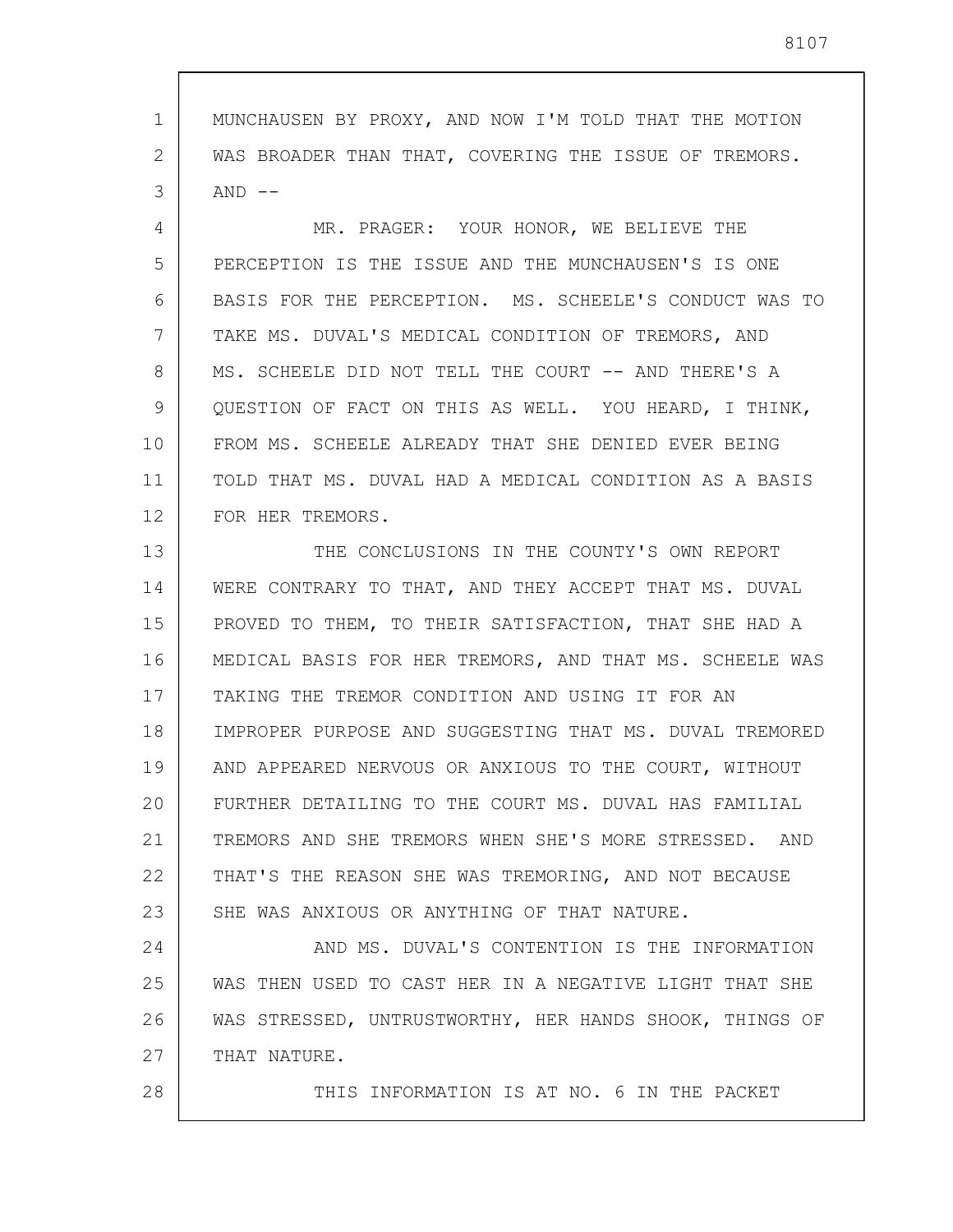1 2 3 4 5 6 7 8 9 10 11 12 13 14 15 16 17 18 19 20 21 22 23 24 25 26 27 28 THAT WAS SUBMITTED TO YOU. WHEN WE SUBMITTED OUR PACKET TO YOU, WE ONLY HAD A VERY SHORT WINDOW OF TIME, AND WE INDICATED THAT THERE'S STILL ADDITIONAL EVIDENCE THAT'S BEEN ADMITTED WE CAN OFFER. BUT WHAT YOU'RE SEEKING IS BEFORE YOU AT NO. 6, AND I BELIEVE NO. 7 AS WELL. SO I DO BELIEVE THAT THERE ARE FACTUAL BASES TO DENY THE MOTION ENTIRELY AND ALLOW THE CLAIM TO PROCEED. THE COURT: YES, MS. SWISS? MS. SWISS: THE STATE OF THE EVIDENCE WITH REGARD TO THE ISSUE OF TREMORS AT THE CLOSE OF PLAINTIFF'S CASE WAS THAT THEIR OWN EXPERT, DR. ACHAR, TESTIFIED THAT MS. DUVAL'S TREMORS DID NOT IMPAIR ANY OF HER MAJOR LIFE ACTIVITIES. SO IT DEFEATS ONE OF THE CRITICAL ELEMENTS OF BOTH OF THESE CAUSES OF ACTION UNDER ADA OR THE REHABILITATION ACT BECAUSE SHE WAS NOT DISABLED UNDER THE LAW AND HER OWN EXPERT TESTIFIED IN THAT REGARD. SO FOR THAT REASON, THEY CANNOT MEET THOSE ELEMENTS. AND REGARDLESS OF WHAT THE CIVIL RIGHTS INVESTIGATION CONCLUDED AT ONE POINT OR ANOTHER, IT'S IRRELEVANT AT THIS POINT. SO THE ISSUE AS TO WHETHER THE TREMORS CAUSED HER TO SUFFER ANY DELAY OF REUNIFICATION SERVICES OR DELAY IN SERVICES, THEY JUST CAN'T MEET THE ELEMENTS OF THOSE CAUSE OF ACTIONS IN THEIR OWN CASE. THE COURT: ALL RIGHT. I'M STILL GOING TO DO WHAT I SAID. I'M GOING TO RETRIEVE THE MOTION TO SEE WHAT EXACTLY THE GROUNDS WERE FOR MOTION FOR NONSUIT TO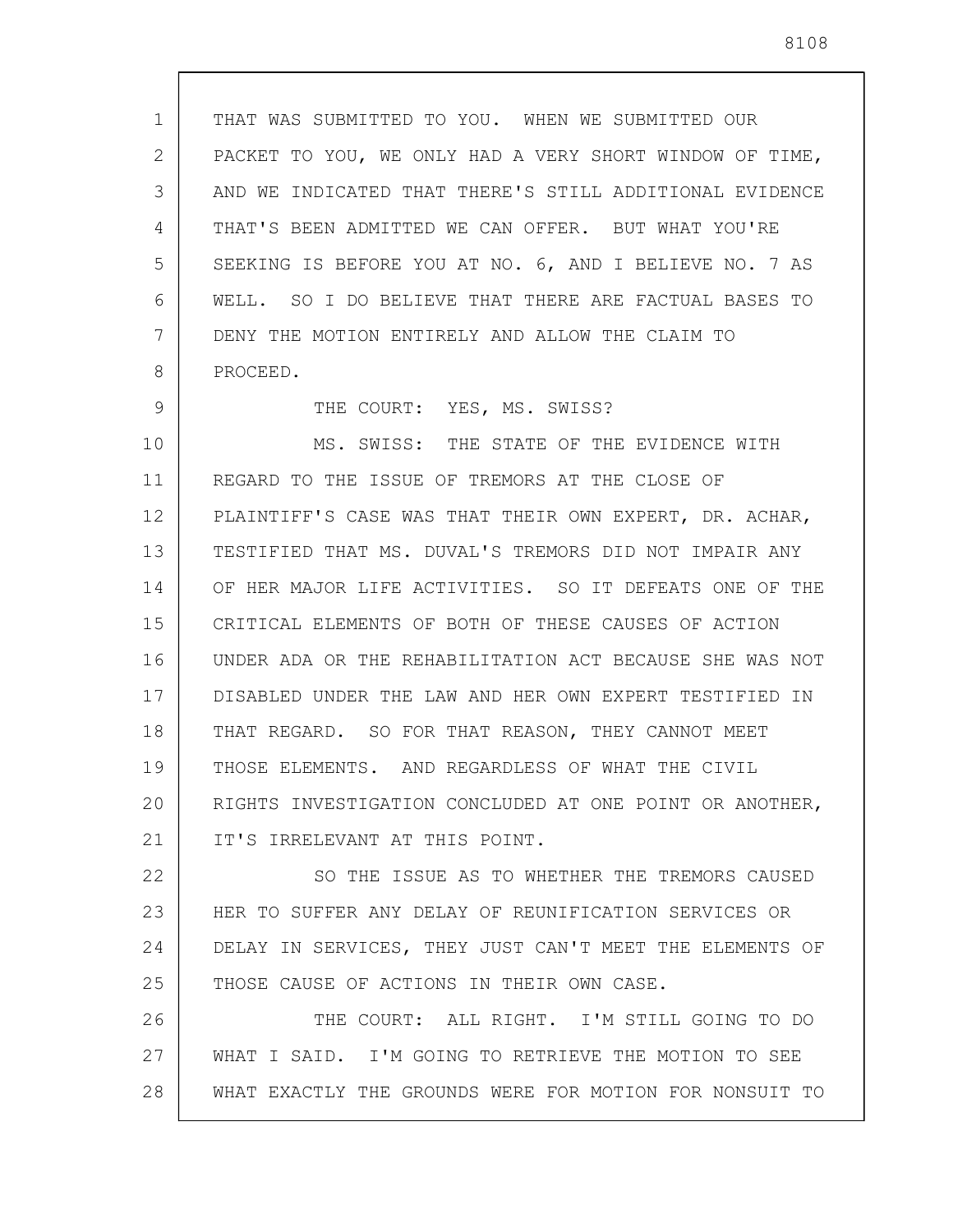| $\mathbf{1}$ | REFRESH MY MEMORY. I HADN'T FOCUSED ON THIS, AND IT     |
|--------------|---------------------------------------------------------|
| 2            | WASN'T PART OF OUR DISCUSSION AT THE TIME WHEN I ASKED  |
| 3            | YOU TO CITE ME TO THE TESTIMONY.                        |
| 4            | SO A BRIEF RECESS WHILE I RETRIEVE THAT.                |
| 5            | (RECESS)                                                |
| 6            | THE COURT: ALL RIGHT. WE'RE BACK ON THE                 |
| 7            | RECORD.                                                 |
| 8            | THE DEFENDANTS' MOTION FOR NONSUIT IN                   |
| 9            | PARAGRAPH E ON THE THIRD PAGE STATES THAT:              |
| 10           | "PLAINTIFF'S CLAIMS UNDER THE ADA                       |
| 11           | AND REHABILITATION ACT AGAINST                          |
| 12           | DEFENDANT COUNTY OF LOS ANGELES FAIL                    |
| 13           | BECAUSE PLAINTIFF HAS FAILED TO PROVE                   |
| 14           | THAT SHE SUFFERED FROM ANY DISABILITY                   |
| 15           | THAT SUBSTANTIALLY IMPAIRED HER MAJOR                   |
| 16           | LIFE ACTIVITIES OR THAT SHE WAS DENIED                  |
| 17           | ANY SERVICES ON THE BASIS OF HER                        |
| 18           | DISABILITIES."                                          |
| 19           | THE DISCUSSION OF THAT GROUND OF THE MOTION,            |
| 20           | WHICH IS A BROAD STATEMENT WHICH, BECAUSE OF IT'S BROAD |
| 21           | NATURE, THE FAILURE TO PROVE ANY DISABILITY THAT        |
| 22           | SUBSTANTIALLY IMPAIRED MAJOR LIFE ACTIVITIES OR THAT    |
| 23           | SHE WAS DENIED SERVICES ON THE BASIS OF HER ALLEGED     |
| 24           | DISABILITIES IS BROAD ENOUGH, CERTAINLY, TO INCLUDE THE |
| 25           | ISSUE OF TREMORS.                                       |
| 26           | IN THE BODY OF THE DISCUSSION IN THE MOTION IN          |
| 27           | REFERENCE TO THAT GROUND, WHICH BEGINS ON PAGE 9, IN    |
| 28           | THE BOTTOM PARAGRAPH BEGINNING ON LINE 22 OF THE        |
|              |                                                         |

 $\mathsf{l}$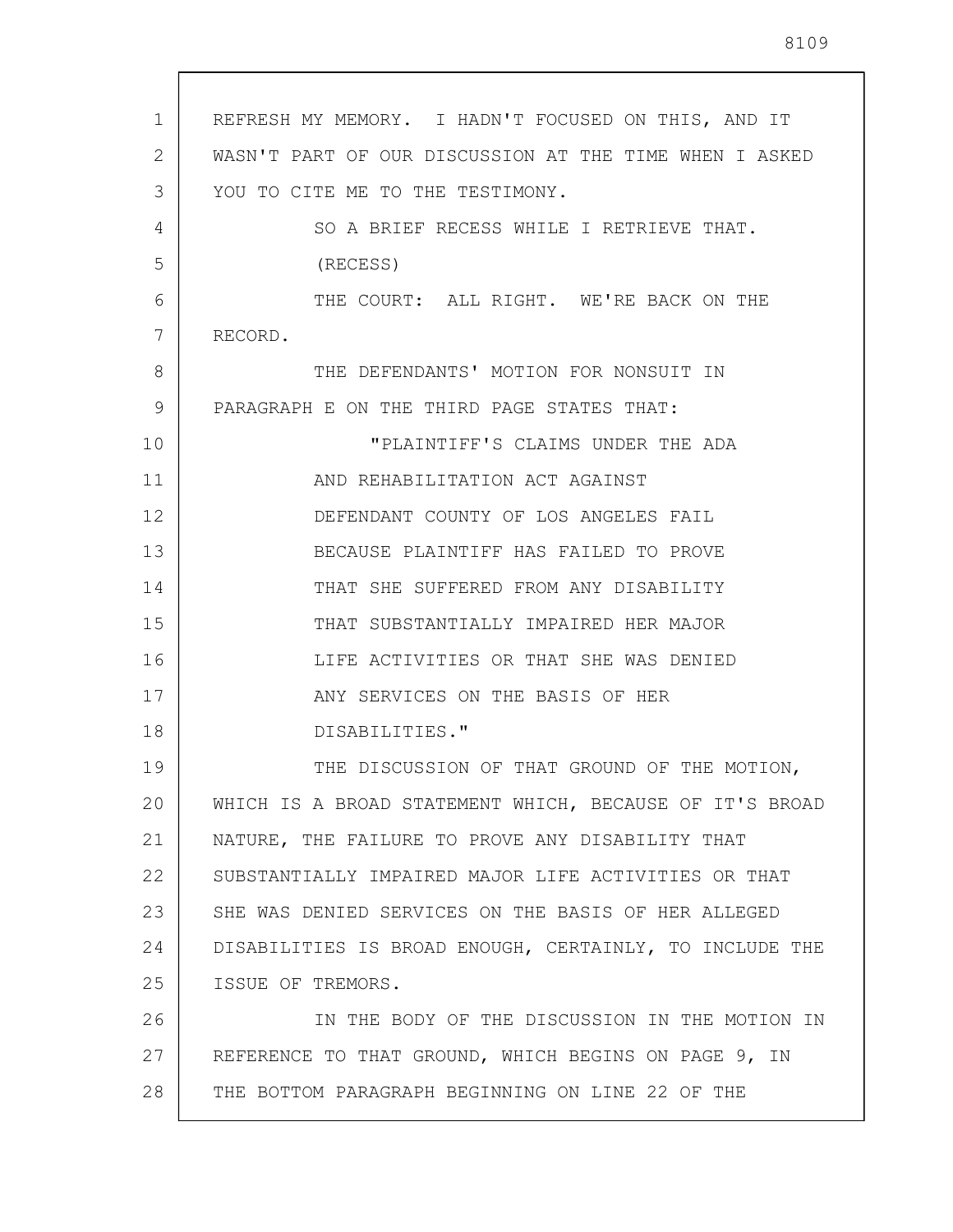1 2 3 4 5 6 7 8 9 10 11 12 13 14 15 16 17 18 19 20 21 22 23 24 25 26 27 28 MOTION, DEFENDANT DOES ADDRESS THE ISSUE OF TREMORS, WHICH SAYS THAT: "DR. ACHAR TESTIFIED THAT NO CONCLUSION HAD BEEN REACHED THAT PLAINTIFF'S TREMORS INTERFERED WITH A MAJOR LIFE ACTIVITY, WHICH IS AN ESSENTIAL ELEMENT FOR PLAINTIFF'S CLAIM FOR VIOLATION OF THE ADA AND REHABILITATION ACTS." SO IT'S CERTAINLY TRUE THAT THE ISSUE WAS RAISED BY THE MOTION. THEN I LOOKED AT THE OPPOSITION, WHICH I DO RECALL HAD BEEN PREPARED BY THE DEFENSE BEFORE YOU ACTUALLY RECEIVED THE MOTION, AND THEREFORE ADDRESSED MATTERS THAT WENT BEYOND THE MOTION. BUT IT DID ADDRESS SPECIFICALLY, ON PAGE 33, THE ISSUE OF THE FAMILIAL TREMORS. IT IS -- AND IT'S A -- IT'S PRETTY SHORT. MY POINT IS THAT IT DOES APPEAR THAT BOTH THE MOTION AND TO SOME EXTENT, EVEN THOUGH IT'S VERY BRIEF IN EACH INSTANCE, THE ISSUE OF THE TREMORS HAS ARISEN. AND SO THAT WILL HAVE TO BE ADDRESSED AS WELL. MR. PRAGER: DO YOU WANT MORE INFORMATION ON THAT ISSUE, YOUR HONOR? THE COURT: YES, YOU MAY AS WELL TELL ME. MR. PRAGER: JUST TO REMIND THE COURT ABOUT THE ISSUE, WE HAVE SUBMITTED JURY INSTRUCTION, TO MAKE IT RIGHT AT YOUR FINGERTIPS, PROPOSED NO. 753, AND IT GIVES YOU THREE DIFFERENT GROUNDS TO SAY IF THE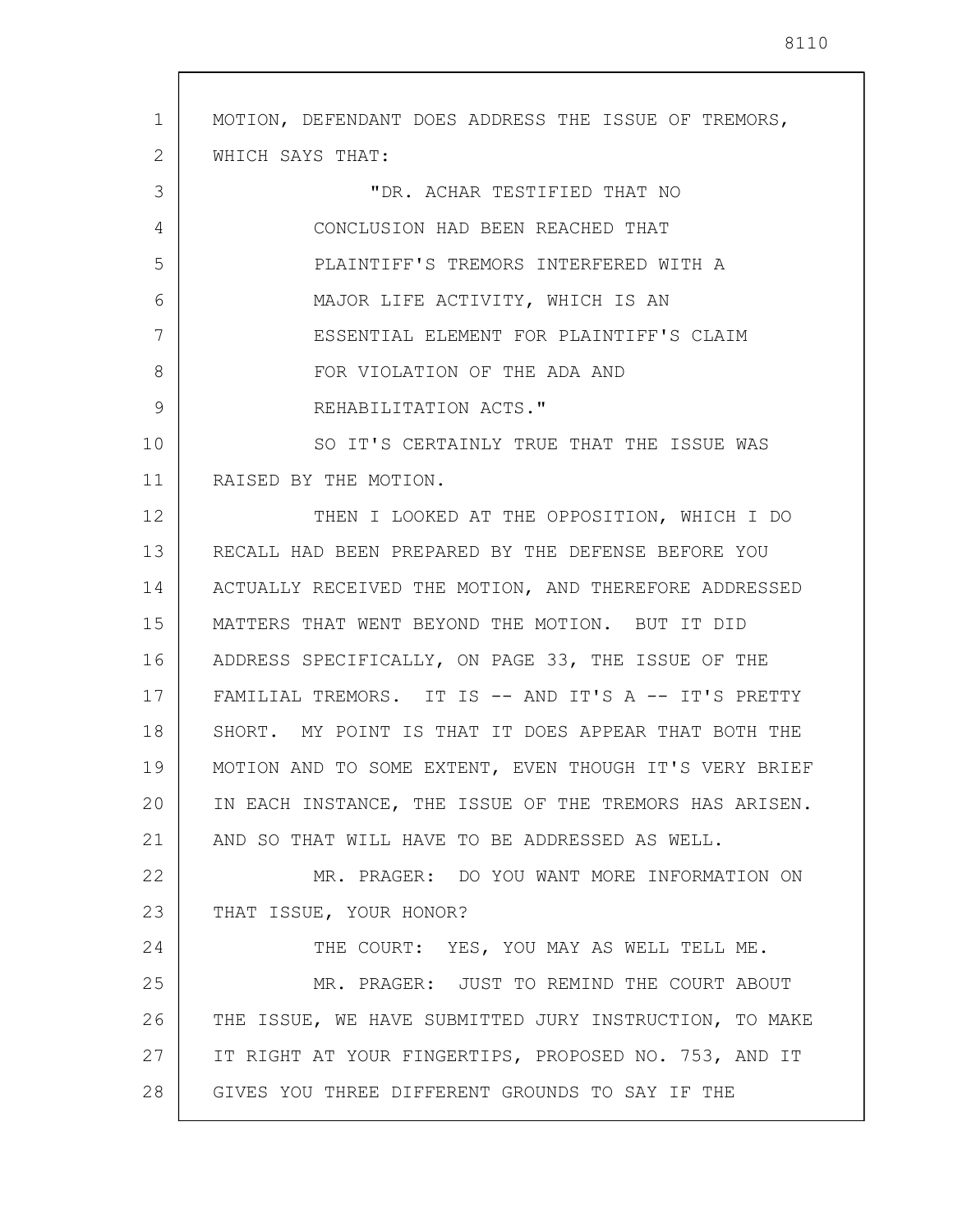| $\mathbf{1}$ | PLAINTIFF IS PERCEIVED AS BEING DISABLED AND DOES NOT   |
|--------------|---------------------------------------------------------|
| 2            | HAVE ANY CONDITION WHICH SUBSTANTIALLY LIMITS HER       |
| 3            | PHYSICAL CONDITION, SHE STILL QUALIFIES AS A DISABLED   |
| 4            | PERSON IF THE GOVERNMENTAL ENTITY TREATS HER THAT WAY.  |
| 5            | AND IF YOU LOOK AT THE DEFENDANT'S BRIEF AT PAGE 9,     |
| 6            | LINES 14 THROUGH 15, IT CONCEDES THAT, AT ELEMENT       |
| 7            | NO. C, BEING REGARDED AS HAVING SUCH AN IMPAIRMENT AS   |
| 8            | DESCRIBED IN PARAGRAPH NO. 3. AND THE EVIDENCE BEFORE   |
| 9            | THE COURT IS THAT THAT WAS THE RESULT OF THE CIVIL      |
| 10           | RIGHTS UNIT DURING THE INVESTIGATION THEY PERFORMED AND |
| 11           | THAT INFORMATION DIRECTLY WAS TRANSMITTED TO THE STATE. |
| 12           | AND IT WAS DEEMED TRUE AND ADOPTED FOR ALL THE          |
| 13           | REASONS THE COURT'S ALREADY SAID. FOR EXAMPLE, AT       |
| 14           | NO. 17, IT ALSO SAYS -- AND THIS IS ON THE -- WHAT THE  |
| 15           | COURT HAS ALREADY:                                      |
| 16           | "SOI SCHEELE DISREGARDED CP                             |
| 17           | DUVAL'S CLAIMS HER TREMORS WERE RELATED                 |
| 18           | TO MEDICAL CONDITIONS; CORRECT?"                        |
| 19           | AND THEY ADOPT IT AND THEY GO THROUGH ALL THAT          |
| 20           | BUSINESS.                                               |
| 21           | SO THE POINT IS THIS IS NOT A CONVENTIONAL              |
| 22           | CASE WHERE THE PLAINTIFF ALLEGES, FOR EXAMPLE, SHE'S A  |
| 23           | WHEELCHAIR USER AND SHE CANNOT ACCESS SOME GOVERNMENT   |
| 24           | BUILDING.                                               |
| 25           | THIS IS A CASE WHERE THE PLAINTIFF ALLEGES SHE          |
| 26           | NEVER HAD MUNCHAUSEN'S. THAT IS THE BODY OF THE         |
| 27           | EVIDENCE FROM THE PLAINTIFF'S PERSPECTIVE AND WHAT WAS  |
| 28           | INTRODUCED. AND NEVERTHELESS, THE SOCIAL WORKERS IN     |
|              |                                                         |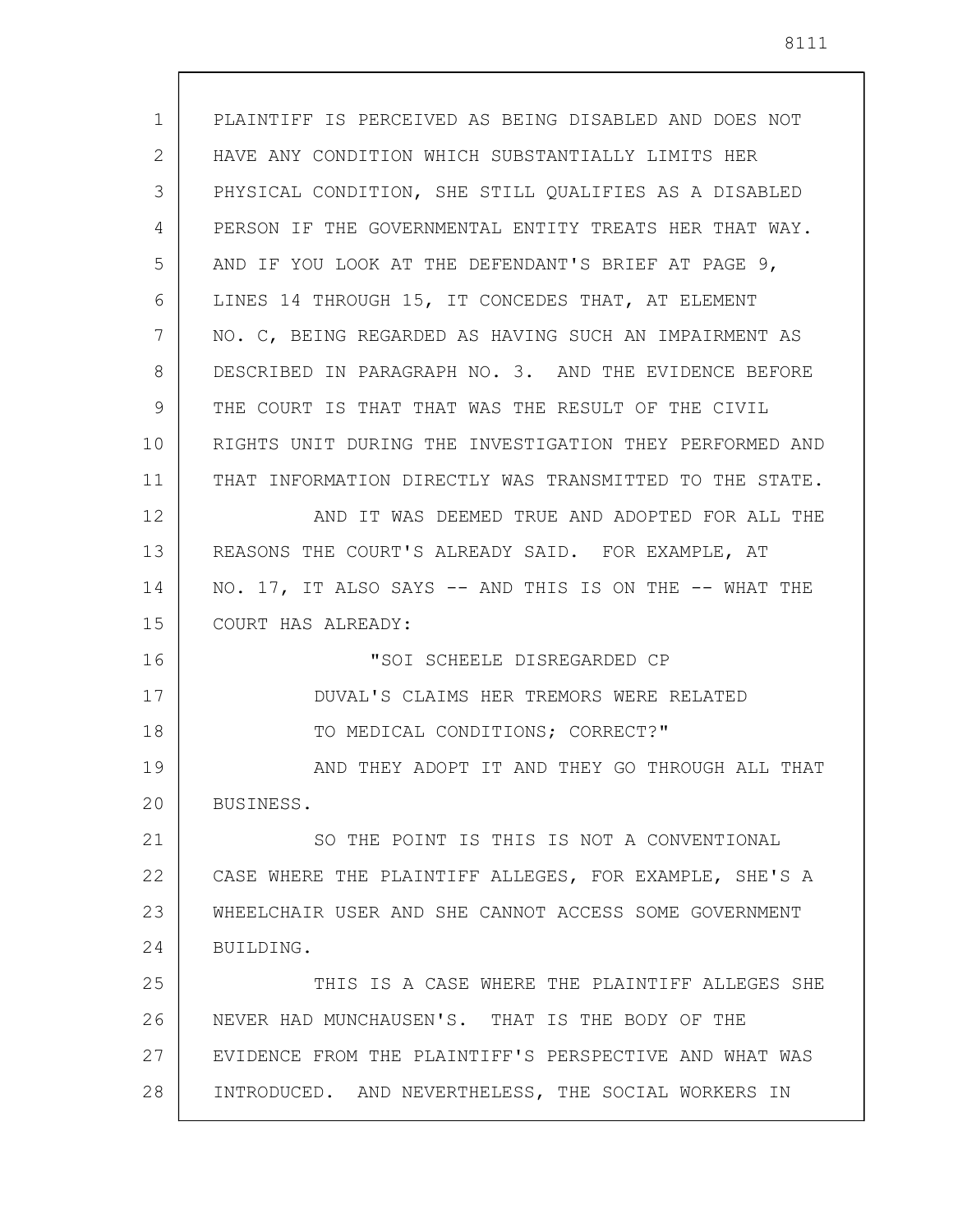THE CASE IN THE COUNTY TREATED HER AS IF SHE HAD THIS MUNCHAUSEN CONDITION AND DENIED HER SERVICES/GAVE HER LESSER SERVICES BECAUSE OF THE PERCEPTION OF HER DISABILITY. AND THAT'S WHY WE THINK THAT THIS REQUIREMENT DOES NOT APPLY TO HER IN THIS CASE. THE COURT: ALL RIGHT. I'M SORRY THAT I DIDN'T FOLLOW, QUITE, THE ARGUMENT. AGAIN, I'VE UNDERSTOOD WHAT YOU SAID. AND SO TELL ME SPECIFICALLY WITH REGARD TO THE TREMORS AS TO WHAT YOU'RE CONTENDING. ARE YOU CONTENDING THAT SHE WAS ALSO DENIED SERVICES BECAUSE OF A PERCEPTION -- MR. PRAGER: YES. THE COURT:  $--$  THAT SHE HAD A DISABILITY BECAUSE OF THE TREMORS? MR. PRAGER: YES. AND SPECIFICALLY, THEY TOOK HER TREMORING, WHICH SHE REPORTED AS A MEDICAL CONDITION, AND MS. SCHEELE SAID IT WAS DUE TO ANXIETY AND STRESS. AND THE RESULTS OF THE INVESTIGATION WERE THAT MS. SCHEELE MISCONSTRUED THE INFORMATION WHEN SHE GAVE THE INFORMATION IN COURT REPORTS. AND BECAUSE THE MISCONSTRUING OF THE INFORMATION WAS BASED UPON A DISABILITY, THAT WAS IMPERMISSIBLE, AND THAT IS WHY THEY RECOMMENDED THAT SCHEELE GO FOR BETTER COURT DOCUMENTATION TRAINING.

1

2

3

4

5

6

7

8

9

10

11

12

13

14

15

16

17

18

19

20

21

22

23

24

25

26 27 28 THE COURT: ALL RIGHT. MR. PRAGER: YOUR HONOR, IN LOOKING AT THIS, IT LOOKS LIKE NOS. 18, 19, AND 20 ALSO APPLIES TO THIS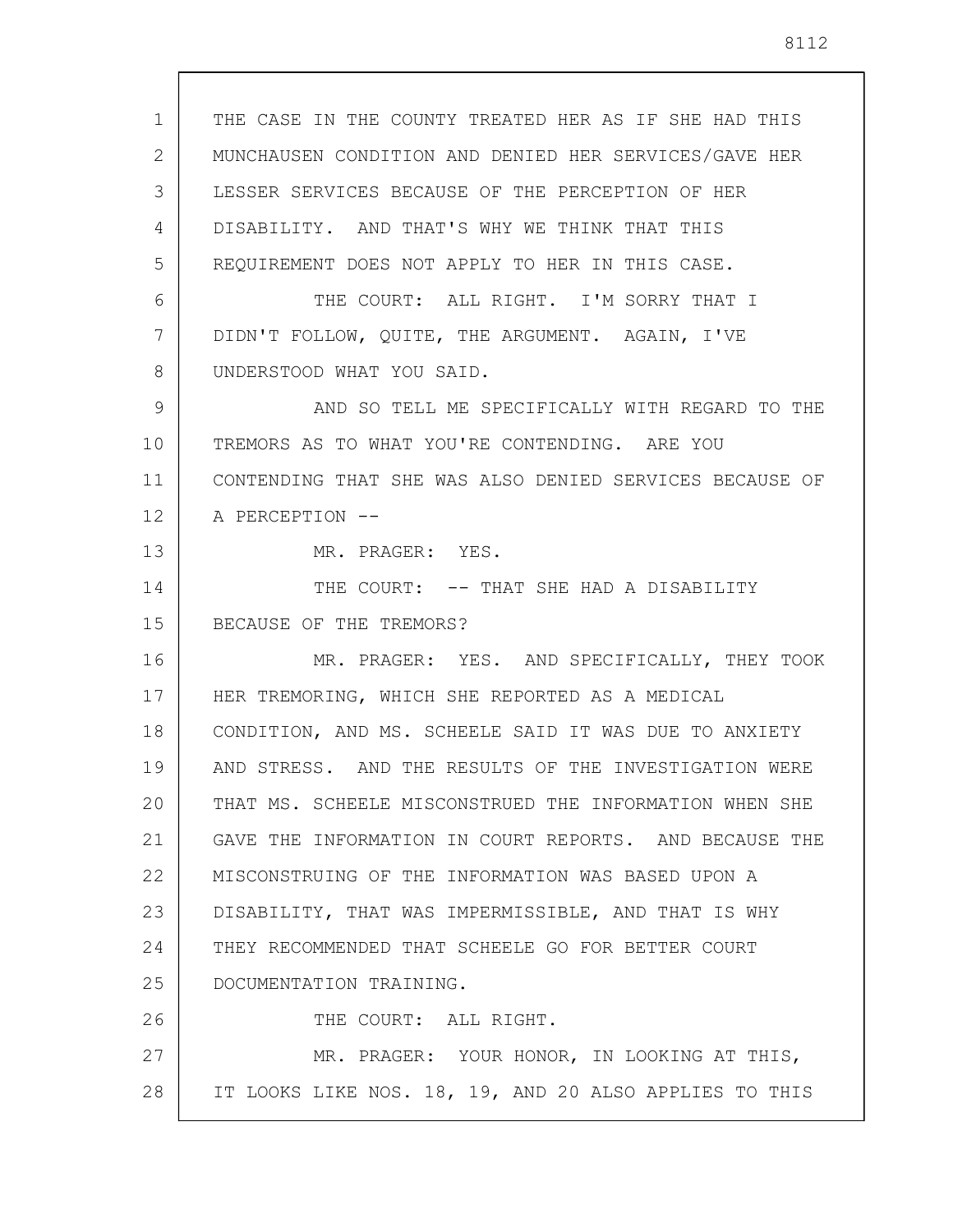1 2 3 4 5 6 7 8 9 10 11 12 13 14 15 16 17 18 19 20 21 22 23 24 25 26 27 28 VERY SPECIFIC QUESTION BEFORE THE COURT. THE COURT: WELL, IT APPLIES IN PART. AND I'M NOT SURE IT ANSWERS THE QUESTION WHICH -- THE ISSUE WHICH I THINK YOU'VE RAISED, THAT THERE WAS A REPORTING AT THE TIME OF AN INVESTIGATION SUBSTANTIATED, BASICALLY -- I'M NOT QUOTING THE ENTIRE THING -- PLAINTIFF EXPERIENCED DISCRIMINATION ON THE BASIS OF HER DISABILITIES AND THEN, IN PARENTHESES, TREMORS AND MUNCHAUSEN'S. BUT YOUR CONTENTION ISN'T THAT SHE ACTUALLY WAS DENIED SOME BENEFIT BECAUSE SHE HAD TREMORS, BUT YOU'RE SAYING THAT SHE WAS DENIED BECAUSE OF A PERCEPTION THAT SHE HAD TREMORS WHICH WERE -- YOU TELL ME THIS ARGUMENT. MR. PRAGER: SURE. THE FINDINGS AS TO THE -- THE CONCLUSIONS OF THE CIVIL RIGHTS UNIT WERE THAT THE TREMORS WERE A BASIS FOR UNLAWFUL CONDUCT RESULTING IN A DENIAL OF FAMILY REUNIFICATION SERVICES, FR SERVICES, AND THAT SHE RECEIVED LESSER SERVICES AND WAS DENIED SERVICES -- THE COURT: ALL RIGHT. SHOW ME IN HERE THE CONNECTION BETWEEN THAT AND -- MR. PRAGER: SO AT NO. 20 -- THE COURT: NO. 20, OKAY. MR. PRAGER: AND AS YOU KNOW -- THE COURT: WELL, HOLD ON. I'M READING THE OTHER ONES BEFORE THAT. OKAY. SO IN THIS INSTANCE, THEN, YOUR CLAIM, AS OPPOSED TO THE ARGUMENT OF THE PERCEPTION OF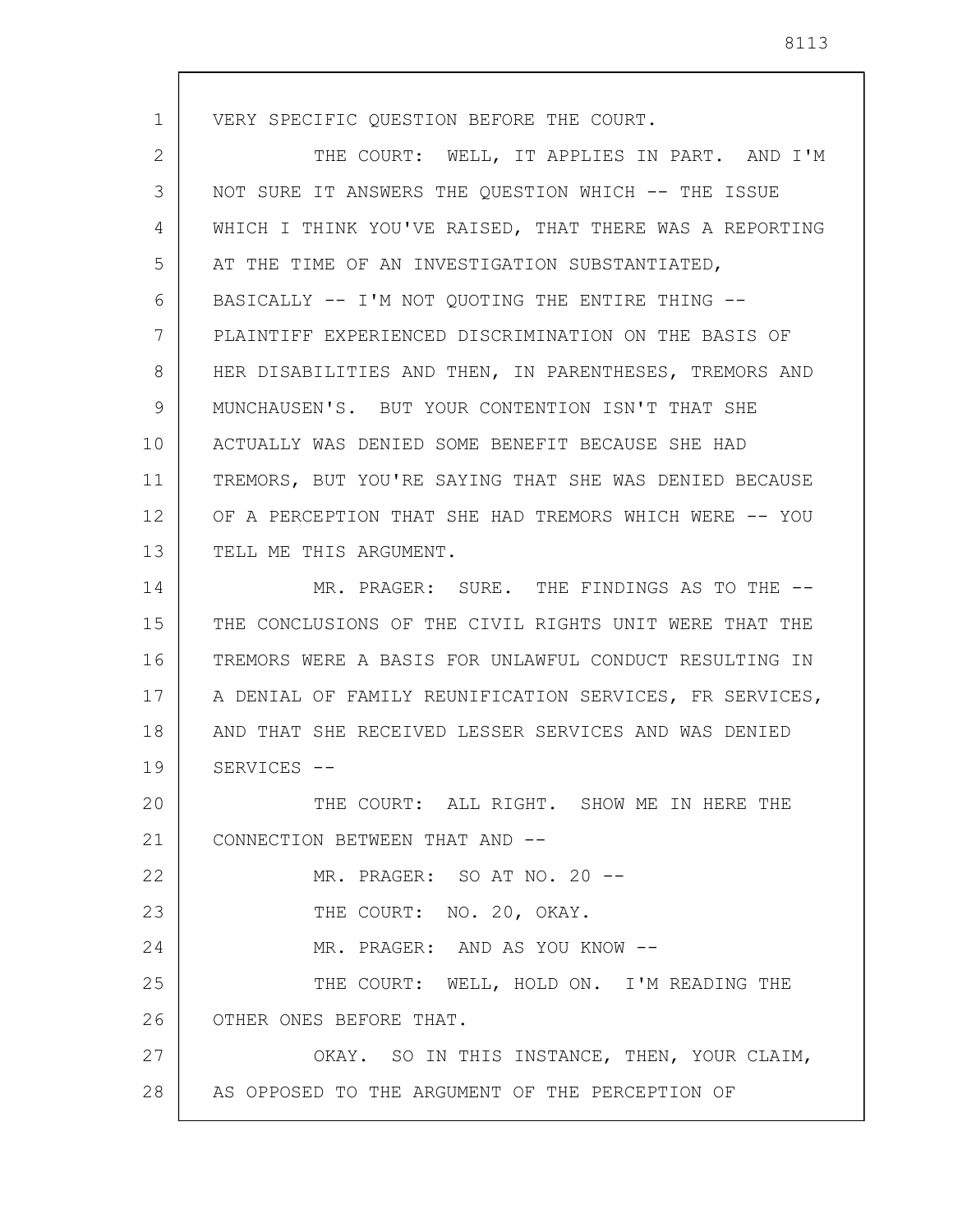1 2 3 4 5 6 7 8 9 10 11 12 13 14 15 16 17 18 19 20 21 22 23 24 25 26 27 MUNCHAUSEN'S IN THIS -- THEN THIS, YOU'RE SAYING IT WAS NOT AN ISSUE OF PERCEPTION, IN THIS CASE THEY WERE AWARE OF THE TREMORS AND THEY DENIED SOME SERVICE. MR. PRAGER: I'M SORRY IF I WAS UNCLEAR ABOUT IT. THEY TOOK HER TREMORS AND THEY MISUSED THEM TO SUPPORT THEIR WRONGFUL BELIEFS ABOUT HER PHYSICAL CONDITION AND WHO SHE WAS AND DENIED HER SERVICES BECAUSE OF THAT. AND I BELIEVE -- I HAVE TO DELVE FURTHER INTO THIS DISCREET QUESTION FOR -- TO GET TO THAT POINT, BUT THE FINDINGS WERE POSSIBLE MUNCHAUSEN BY PROXY AND TREMORS. SO I CAN GO THROUGH AND CULL THAT OUT FOR YOU BETTER, BUT TREMORS WERE A DISCREET AND SEPARATE ISSUE THAT WAS IDENTIFIED AND FOUND POSITIVE VIOLATIONS ON DURING THE INITIAL AND SUBSEQUENT REPORTS. AND OF COURSE -- THE COURT: IS IT -- OKAY. WELL, MAYBE I'LL HAVE YOU PULL IT OUT FOR ME FURTHER. APPARENTLY THIS IS CLEAR TO ALL OF YOU, BUT UNFORTUNATELY IT JUST ISN'T TO ME. I DO SEE THE -- I SEE THAT THE PARAGRAPHS INCLUDED IN WHAT YOU'VE ALREADY FURNISHED HAVE THE MENTION OF TREMORS. AND I'M TRYING TO GET A BETTER UNDERSTANDING OF YOUR CLAIM. YOUR CLAIM IS THAT THEY MISUSED -- THAT SCHEELE MISUSED THE HISTORY OF AN OBSERVATION OF TREMORS. MR. PRAGER: RIGHT. RIGHT. THE COURT: TO DO WHAT?

MR. PRAGER: RECOMMEND AGAINST PROVIDING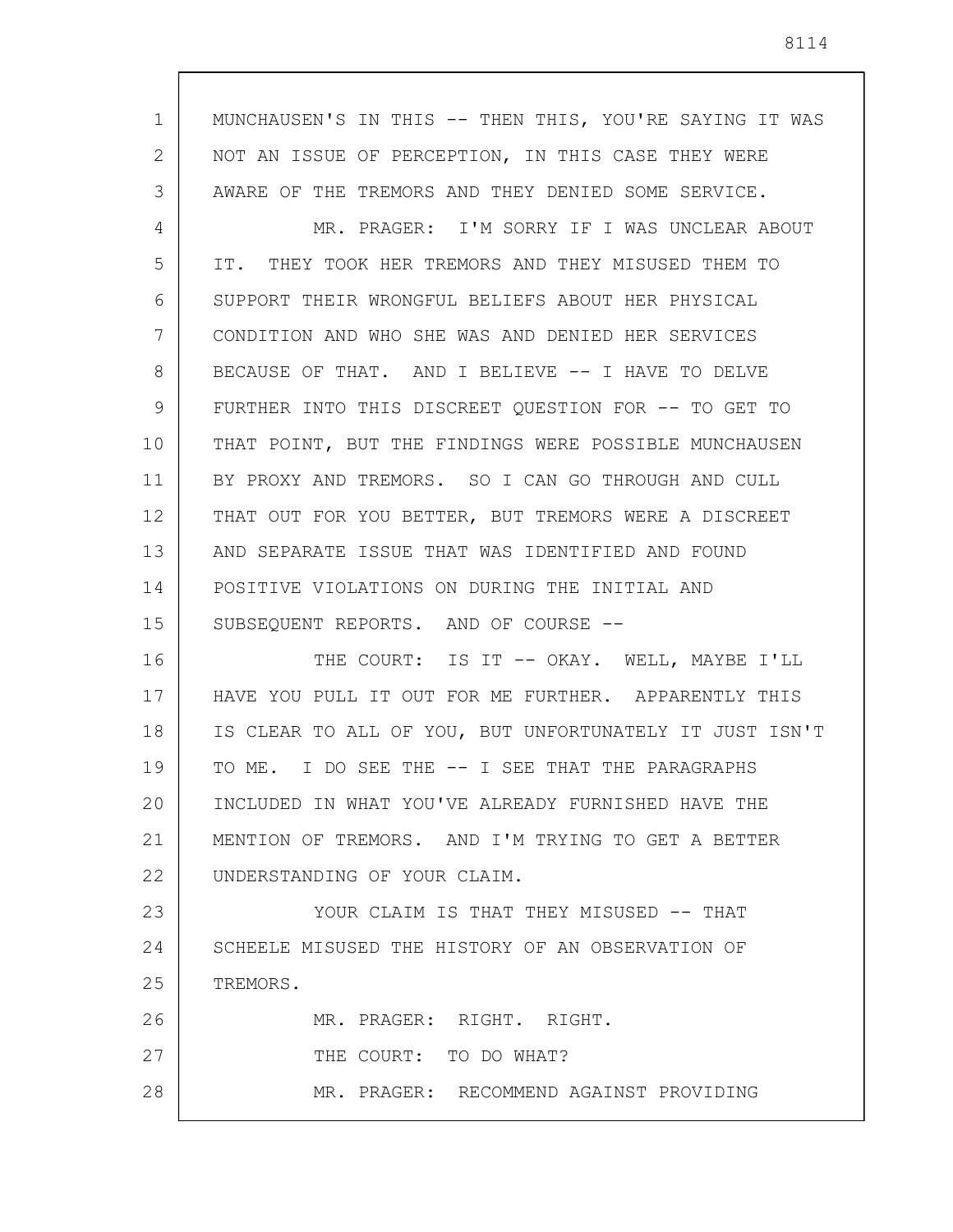1 2 3 4 5 6 7 8 9 10 11 12 13 14 15 16 17 18 19 20 21 22 23 24 25 26 27 28 GOVERNMENTAL SERVICES. THE COURT: SO YOU'RE SAYING -- OKAY. SO THIS ISN'T A PERCEPTION ISSUE, THIS IS A DISABILITY, TREMORS, THAT THEY USED TO DENY REUNIFICATION. MR. PRAGER: THEY DID, BUT THE WAY THE FINDINGS ARE WRITTEN, THEY USED THAT INFORMATION TO SUPPORT THEIR WRONGFUL BELIEFS, THEIR PERCEPTIONS OF MS. DUVAL. AND THAT'S WHY THE SUBSTANTIAL LIMITATION DOESN'T APPLY BECAUSE THE FINDINGS WERE THEY USED THE TREMORS, AND THERE'S THESE THREE CATEGORIES THAT A DEFENDANT CAN ENGAGE IN THAT OBVIATE THE NEED FOR SUBSTANTIAL LIMITATION. AND, FOR EXAMPLE, THE THIRD IS: "HAS NONE OF THE IMPAIRMENTS BUT IS TREATED BY A PUBLIC ENTITY AS HAVING SUCH AN IMPAIRMENT." THE SECOND ONE IS: "HAS A PHYSICAL OR MENTAL IMPAIRMENT THAT SUBSTANTIALLY LIMITS ACTIVITIES ONLY AS A RESULT OF THE ATTITUDES TOWARD OTHERS OF SUCH IMPAIRMENT." AND THE FIRST ONE IS: "HAS A PHYSICAL OR MENTAL IMPAIRMENT THAT DOES NOT SUBSTANTIALLY LIMIT MAJOR LIFE ACTIVITIES, BUT THAT IS TREATED BY A PUBLIC ENTITY AS CONSTITUTING SUCH A LIMITATION."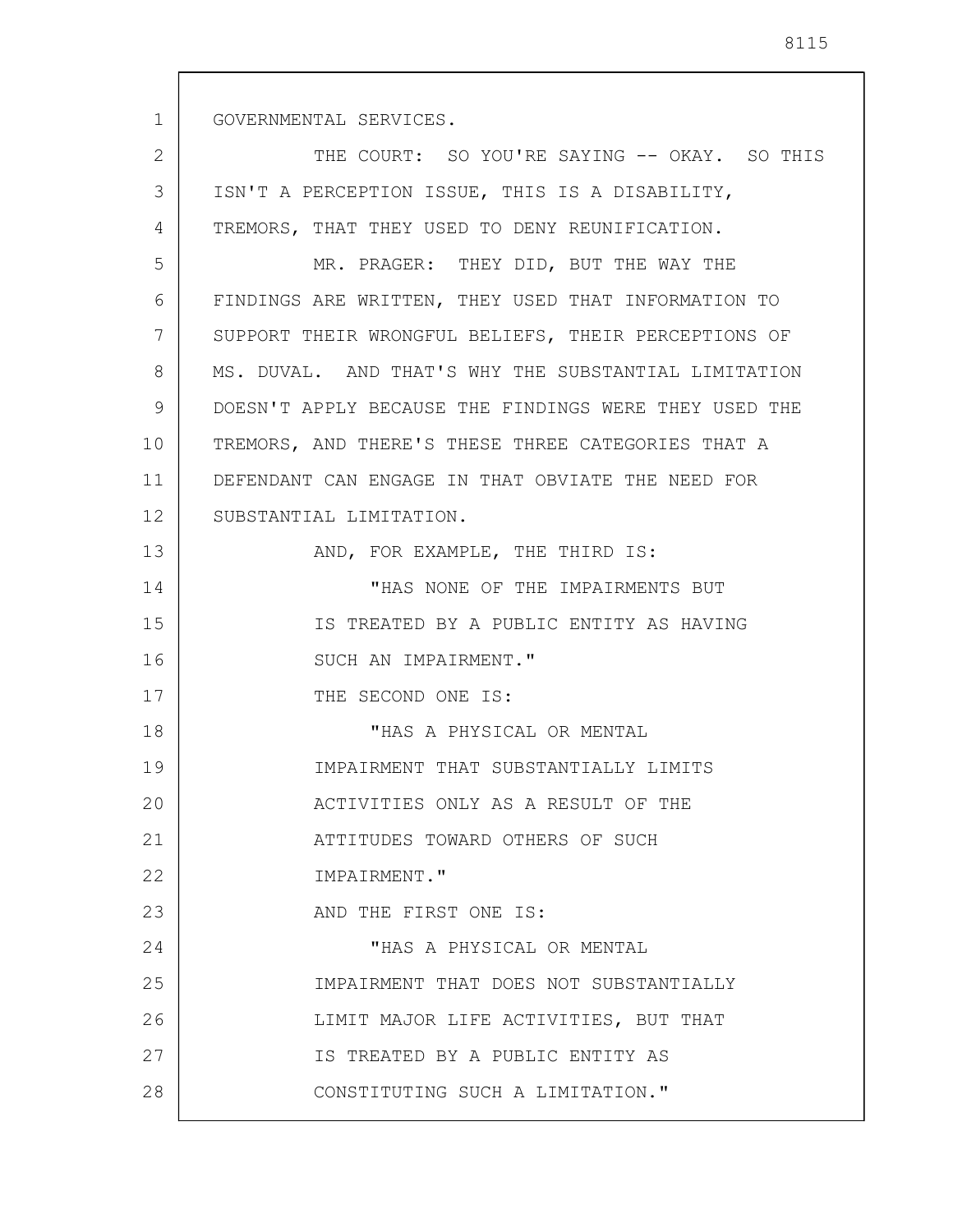| 1  | AND THAT'S THE BASIS OF WHAT WE'RE ARGUING, IS          |
|----|---------------------------------------------------------|
| 2  | $THAT$ --                                               |
| 3  | THE COURT: ALL RIGHT. NOW YOU HAVE ANSWERED             |
| 4  | MY QUESTION FOR ME, AT LEAST -- YOU PROBABLY DID        |
| 5  | PREVIOUSLY, BUT AT LEAST NOW I UNDERSTAND WHAT THE      |
| 6  | CLAIM IS.                                               |
| 7  | MR. PRAGER: IT'S COMPLEX, YOUR HONOR.                   |
| 8  | THE COURT: ALL RIGHT.                                   |
| 9  | SO MS. SWISS, DO YOU WANT -- I'M NOT GOING TO           |
| 10 | RULE ON THIS ISSUE AT THE MOMENT. I'M GOING TO HAVE TO  |
| 11 | GET SOMETHING -- UNFORTUNATELY, THESE ISSUES KEEP       |
| 12 | COMING UP, AND UNFORTUNATELY WE'RE GETTING IN A         |
| 13 | POSITION WHERE WE'RE GETTING NEAR THE END OF THE        |
| 14 | EVIDENCE AND WE STILL HAVEN'T RESOLVED THE ISSUES.      |
| 15 | SO I APOLOGIZE, BUT THE ISSUES SEEM TO KEEP             |
| 16 | ARISING SERIALLY. AND AS THEY DO, WE REALIZE THAT       |
| 17 | WE'RE NOT ABLE TO DO A VERDICT FORM, FOR EXAMPLE. IN    |
| 18 | FACT, AT THE MOMENT, I'M NOT EVEN SURE WHAT CLAIMS      |
| 19 | SURVIVE THE MOTION EXCEPT FOR THIS ONE AT THIS POINT.   |
| 20 | SO GO AHEAD AND TELL ME WHAT YOU WANTED TO              |
| 21 | SAY.                                                    |
| 22 | MS. SWISS: WE WILL ALSO OUTLINE IN A TIME               |
| 23 | LINE FASHION THE SAME ISSUE WITH REGARD TO THE TREMORS  |
| 24 | AND THE ALLEGATIONS. BUT THE DEFENDANTS' POSITION IS    |
| 25 | THAT AT THIS POINT -- WELL, AT THE POINT OF WHEN THE    |
| 26 | PLAINTIFF RESTED, THE STATE OF THE EVIDENCE WAS THAT,   |
| 27 | IN FACT, MS. DUVAL WAS NOT SUFFERING FROM TREMORS BASED |
| 28 | ON THE TESTIMONY OF DR. ACHAR AND BASED ON HER OWN      |

 $\overline{\phantom{a}}$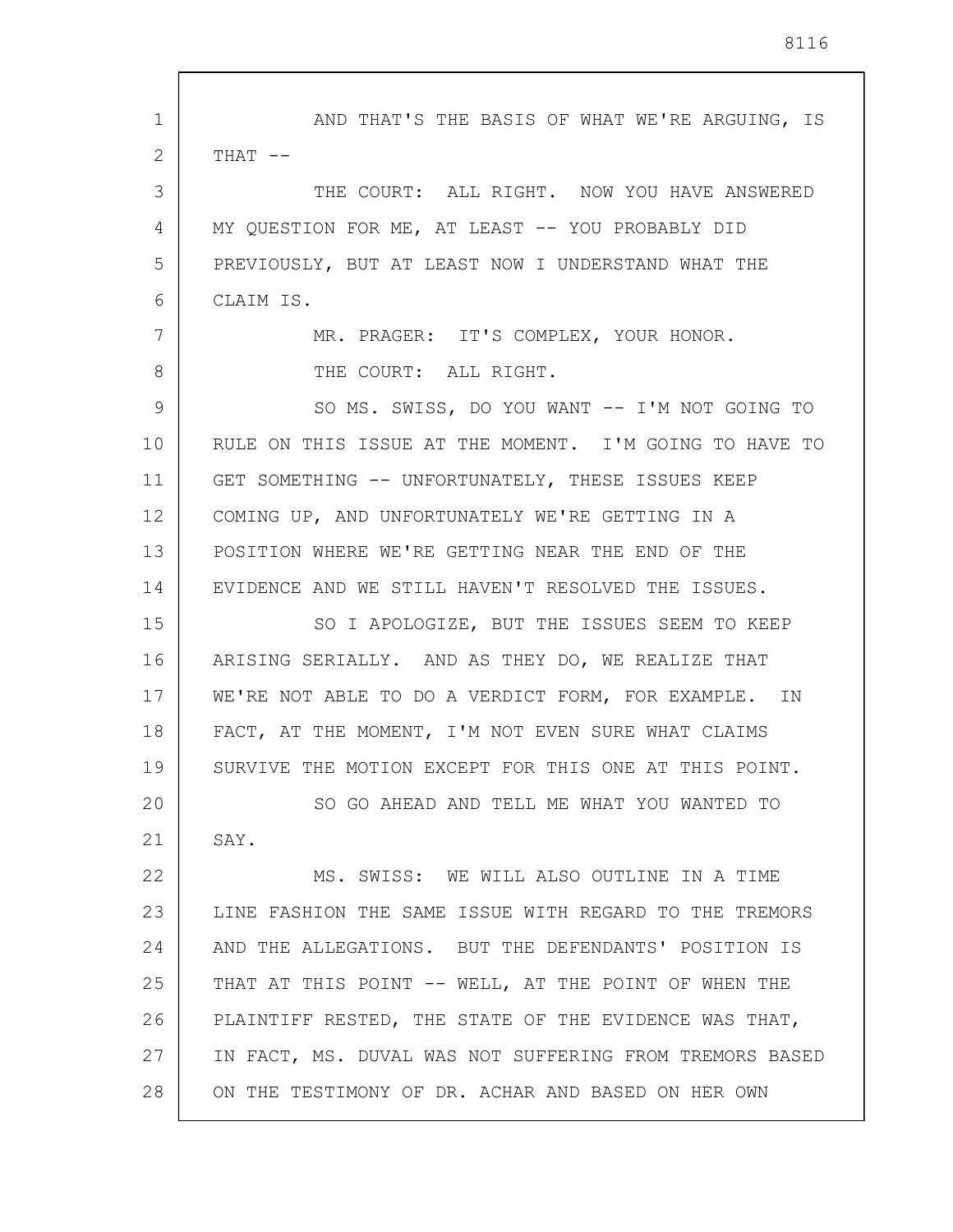1 2 3 4 5 6 7 8 9 TESTIMONY THAT SHE DID HAVE A TREMOR AND THAT IT WAS EXACERBATED BY STRESS. AND THE STATE OF THE EVIDENCE IS THAT MS. SCHEELE DOCUMENTED HER OBSERVATIONS IN THE REPORTS BUT IN FACT SHE DIDN'T MAKE ANY RECOMMENDATIONS TO THE COURT HERSELF. THE RECOMMENDATIONS, SAME AS WITH THE ISSUE OF THE MUNCHAUSEN BY PROXY, THE RECOMMENDATION FOR NO FAMILY REUNIFICATION SERVICES BEGAN AS EARLY AS THE FILING OF THE PETITION ON NOVEMBER 6TH, AND THAT DID NOT CHANGE.

10 11 12 13 14 15 16 17 MS. SCHEELE'S ROLE WAS TO PROVIDE SERVICES TO MS. DUVAL, WHICH SHE DID. SHE DID NOT INVESTIGATE, SHE DID NOT MAKE THOSE RECOMMENDATIONS TO THE COURT BECAUSE THAT WAS SIMPLY NOT HER ROLE IN THE CASE. AND SIX AND A HALF WEEKS OR WHATEVER INTO THIS CASE, WE STILL DON'T KNOW FROM THE PLAINTIFF WHAT SERVICES SHE WAS DENIED ON THE BASIS OF THOSE TREMORS. IF IT'S FAMILY REUNIFICATION SERVICES, THAT CAN'T BE THE ISSUE.

18 19 20 21 22 23 24 25 26 27 28 AND THE EVIDENCE THAT PLAINTIFF CITED IN THEIR OPPOSITION TO THE MOTION FOR NONSUIT CITES TO THE SPECIFIC CIVIL RIGHTS INVESTIGATION REPORTS THAT ARE NOT RECEIVED IN EVIDENCE. AND SO AT THAT POINT THE ONLY EVIDENCE THEY WOULD HAVE TO RELY ON ARE THE STATEMENTS IN THE DEPOSITIONS OF THE CIVIL RIGHTS UNIT WORKERS WHICH TALK ABOUT THE FIRST REPORT OF JULY OF 2010. THEY DO NOT DISCUSS THE CHANGE IN FINDINGS, WHICH I KNOW IS LATER -- WHICH HAS LATER BEEN MADE AND BEEN TESTIFIED TO IN PLAINTIFF'S CASE. THE COURT: ALL RIGHT. I UNDERSTAND YOUR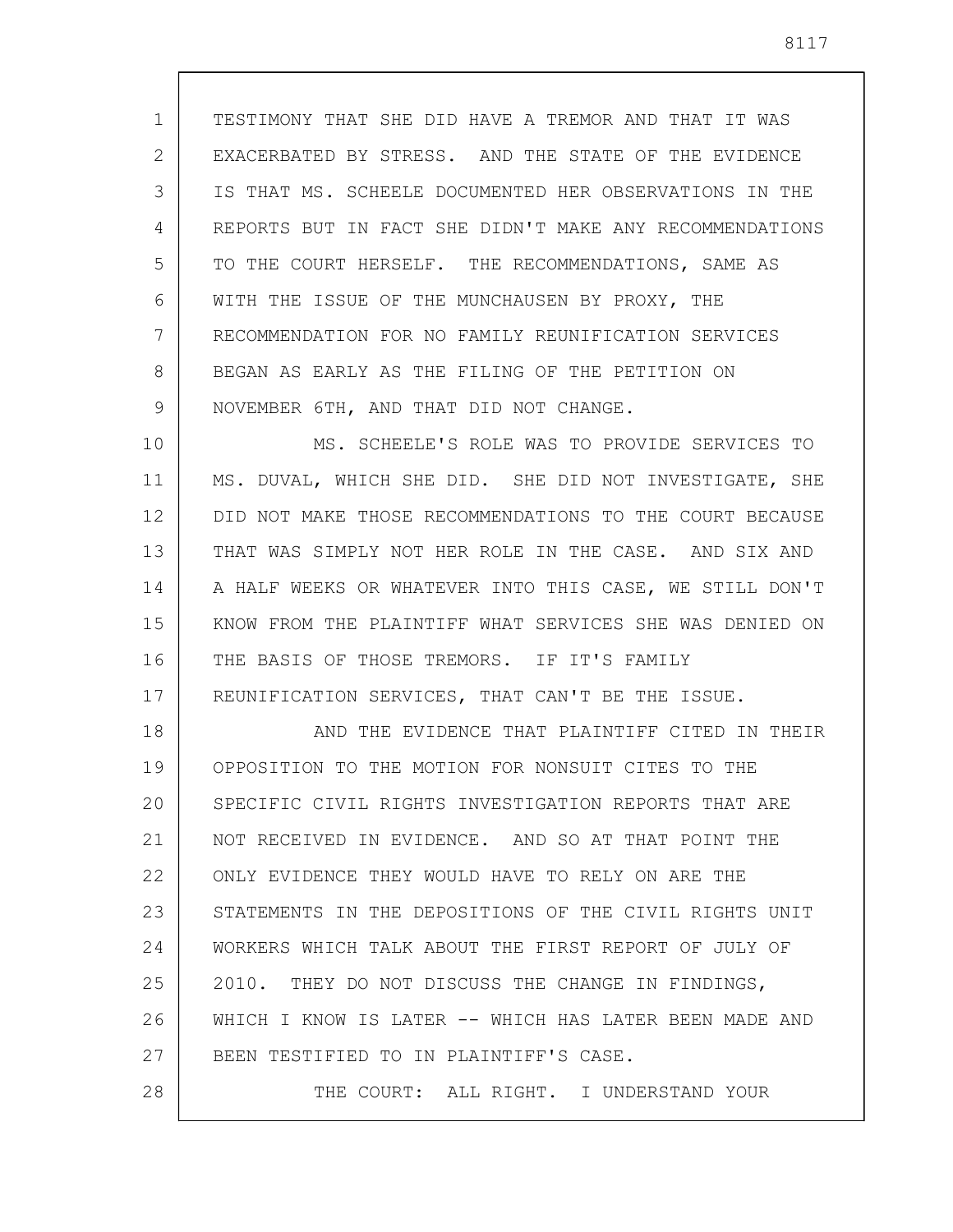1 2 3 4 5 6 7 8 9 10 11 12 13 14 15 16 17 18 19 20 21 22 23 24 25 26 27 28 ARGUMENT. MS. SWISS: THANK YOU. THE COURT: EVERYONE IS GOING TO HAVE TO PUT A -- THE MOTION IS FOR NONSUIT ON ALL CLAIMS OF DISABILITY, WHICH INCLUDES THE TREMORS, AND THE MOTION STATES WHAT IT STATES. I DON'T WANT TO RECITE IT NOW. BUT BASICALLY THEY SAID THERE'S NO EVIDENCE OF A DISABILITY THAT IMPAIRS A LIFE FUNCTION. AND YOUR ARGUMENT IS DIFFERENT FROM THAT AS TO WHY IT WOULD -- THE ISSUE OF TREMORS WOULD STILL BE ACTIONABLE UNDER ADA AND REHAB. SO PUT THAT IN SOMETHING FOR ME TO -- AT LEAST NOW YOU UNDERSTAND WHAT THEIR ARGUMENT IS, I BELIEVE. MR. PRAGER: YES, YOUR HONOR. OF COURSE, YOUR HONOR. THE COURT: AND PERHAPS DID IN THE FIRST PLACE. I UNDERSTAND THEIR ARGUMENT. I HAD A LESSER UNDERSTANDING OF YOUR ARGUMENT. I HAVE A BETTER APPRECIATION OF IT NOW, PARTICULARLY AFTER YOU READ ME THAT ONE -- THE THIRD BASIS THAT YOU'RE RELYING ON. SO IF YOU'LL PUT THIS -- AND IT CAN BE VERY BRIEF. MR. PRAGER: I UNDERSTAND. THE COURT: I DON'T WANT TO KEEP GETTING THESE RATHER EXTENSIVE AND OFTEN LENGTHY DOCUMENTS WE HAVE. ONE OF THE PROBLEMS WE HAVE IN THE CASE IS THAT WE DO HAVE A CONTINUING FLOW OF BRIEFS ON THINGS WHICH COME IN AND THEN UNFORTUNATELY THEY HAVE TO BE READ. ALL OF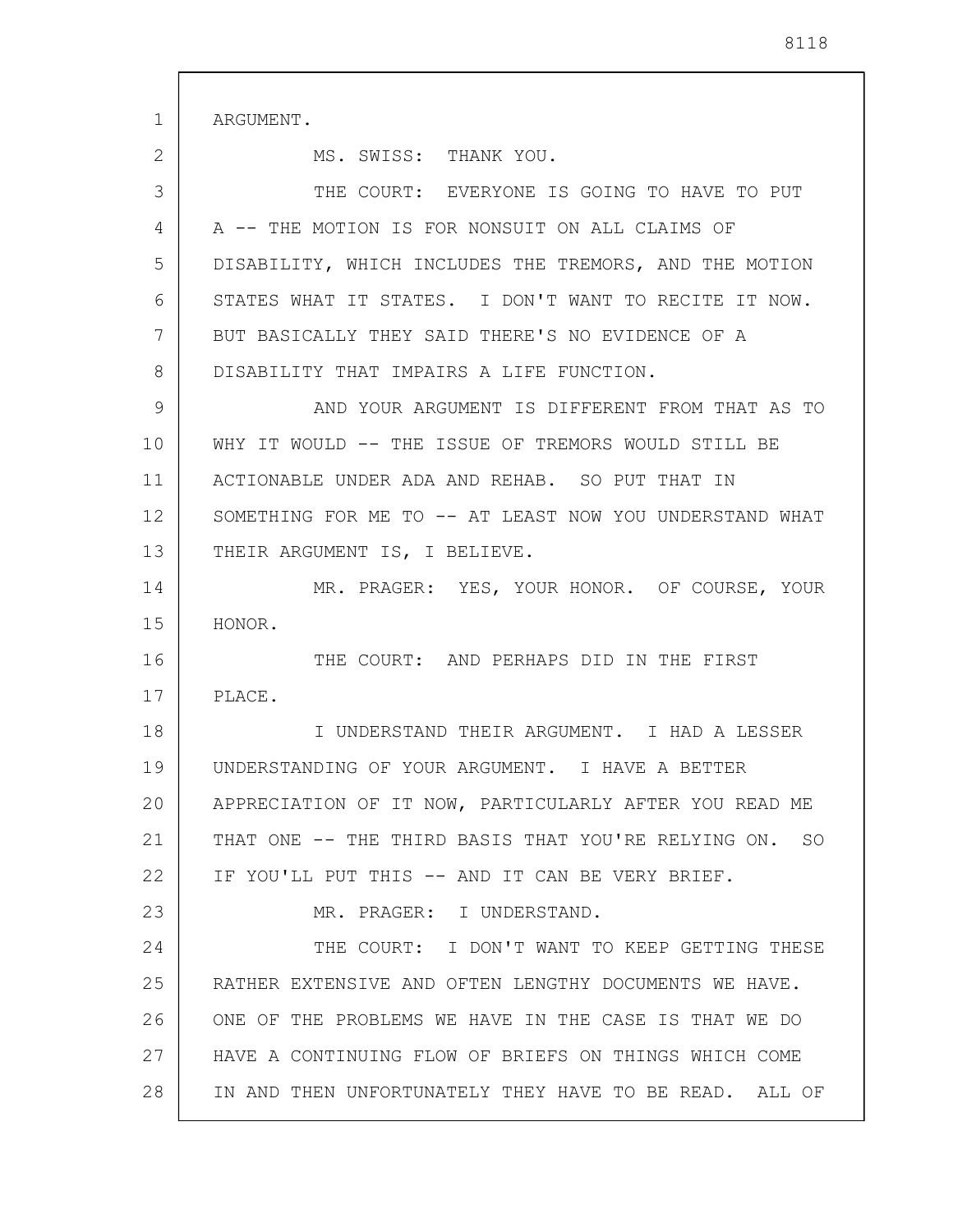| 1  | US HAVE A DAY JOB, AND YOU ALL HAVE A DAY JOB THAT'S    |
|----|---------------------------------------------------------|
| 2  | INTERFERING WITH GETTING THE BRIEFS DONE IN THE FIRST   |
| 3  | PLACE. SO FROM BEGINNING TO END, THERE'S A CERTAIN      |
| 4  | DELAY FACTOR. AND I SAY THIS WITHOUT ANY KIND OF --     |
| 5  | I'M NOT INTENDING ANY KIND OF CRITICISM AT ALL; IT'S A  |
| 6  | RECOGNITION OF THE PROCESS. BY THE TIME WE GET AN       |
| 7  | ISSUE TO BE ADDRESSED, BY THE TIME IT CAN BE ADDRESSED  |
| 8  | BOTH BY COUNSEL AND THE COURT, WE'RE SEVERAL DAYS DOWN  |
| 9  | THE ROAD. AND NOW WE'RE RUNNING OUT OF DAYS. SO DO      |
| 10 | THE BEST YOU CAN.                                       |
| 11 | MR. PRAGER: OF COURSE, YOUR HONOR. THANK                |
| 12 | YOU.                                                    |
| 13 | THE COURT: DO THAT.                                     |
| 14 | AND MS. SWISS, I THINK THAT YOU COULD --                |
| 15 | MS. SWISS: VERY BRIEF OUTLINE WITH THE                  |
| 16 | EVIDENCE, JUST THE EVIDENCE.                            |
| 17 | THE COURT: YEAH, THAT'S ALL -- THAT'S WHAT I            |
| 18 | NEED. YOU DID THAT VERY WELL, BOTH OF YOU DID, IN       |
| 19 | RESPONSE TO THIS ISSUE OF THE MUNCHAUSEN'S. THESE WERE  |
| 20 | VERY MUCH TO THE POINT, AND MADE IT CONSIDERABLY --     |
| 21 | MS. SWISS: EASIER TO RULE AGAINST ME.                   |
| 22 | THE COURT: WELL, THAT'S TRUE. BUT IT MAKES              |
| 23 | IT CONSIDERABLY EASIER TO BE ABLE TO ADDRESS THE ISSUE. |
| 24 | MS. SWISS: YES. UNDERSTOOD.                             |
| 25 | THE COURT: SO APPRECIATE IT IF YOU'D DO THAT            |
| 26 | FOR US AGAIN.                                           |
| 27 | MS. SWISS: VERY BRIEF.                                  |
| 28 | THE COURT: WELL, IT'S ALMOST TIME FOR THE               |
|    |                                                         |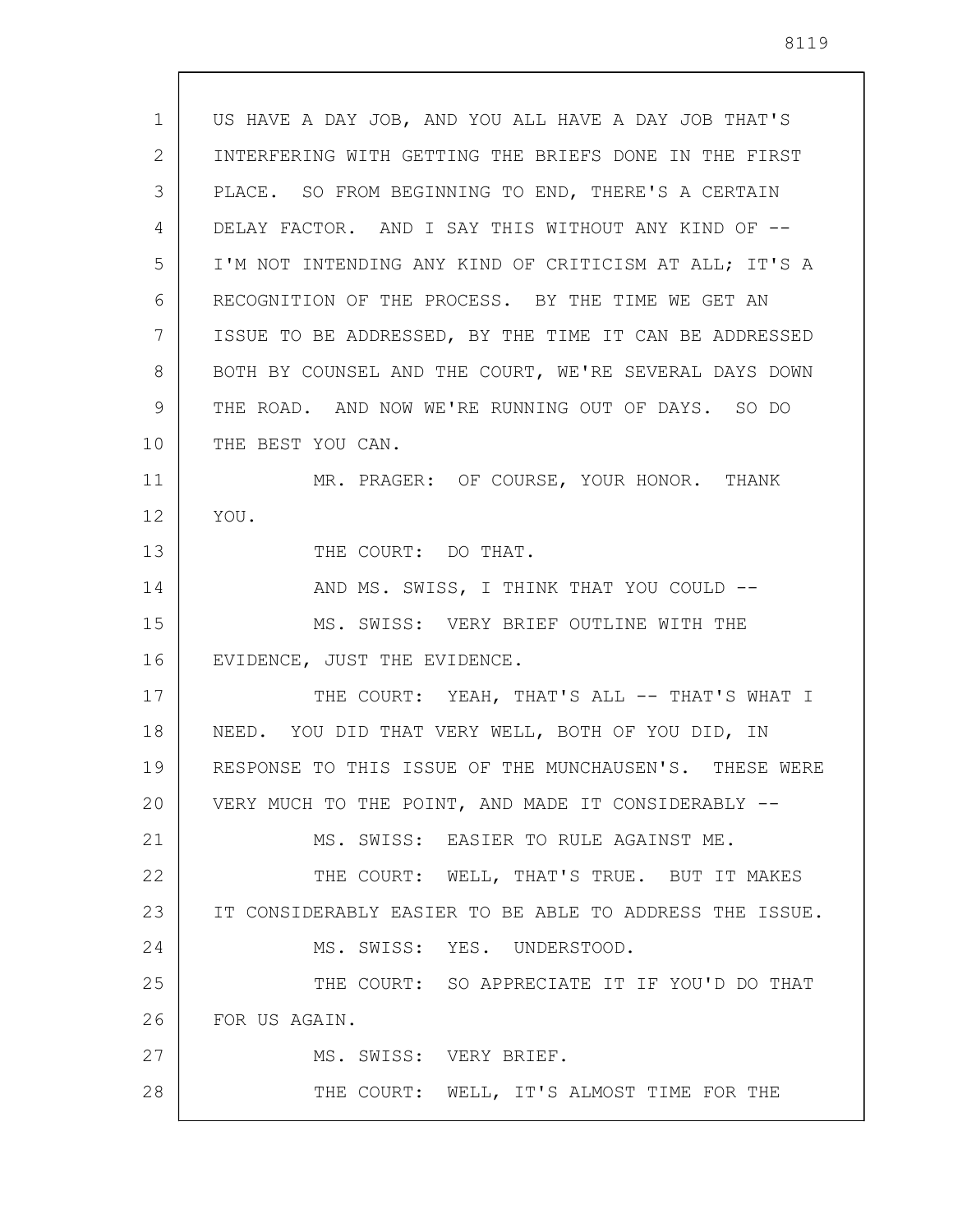| $\mathbf 1$ | JURY.                                                  |
|-------------|--------------------------------------------------------|
| 2           | (A DISCUSSION WAS HELD OFF THE RECORD.)                |
| 3           | (JURY PRESENT)                                         |
| 4           | THE COURT: EVERYONE MAY BE SEATED. WE'RE ON            |
| 5           | THE RECORD. EVERYBODY IS PRESENT. GOOD MORNING TO ALL  |
| 6           | OF OUR JURORS.                                         |
| 7           | SO WE'RE GOING TO BE CALLING A WITNESS, A              |
| 8           | DIFFERENT WITNESS AT THIS TIME, IN JUST A MOMENT. I    |
| 9           | UNDERSTAND THERE IS, I KNOW, A LOT OF PUBLICITY AND I  |
| 10          | UNDERSTAND THERE'S EVEN SIGNS AROUND THE COURTHOUSE    |
| 11          | ABOUT TODAY IS THE DAY OF THE GREAT SHAKEOUT. EVERYONE |
| 12          | AWARE OF THAT? WELL, IT'S STATEWIDE. THERE'S SOME --   |
| 13          | IN CONNECTION WITH EARTHQUAKE PREPAREDNESS, THERE'S A  |
| 14          | STATEWIDE EXERCISE TODAY THAT, I GUESS IN SCHOOLS,     |
| 15          | THEY'LL HAVE CHILDREN LEARNING WHERE TO GO WITHIN THE  |
| 16          | SCHOOL TO PROTECT THEMSELVES IN THE EVENT OF A VERY    |
| 17          | STRONG EARTHOUAKE.                                     |
| 18          | AT 10:20 THIS MORNING, THERE WILL BE AN ALARM          |
| 19          | THAT GOES OFF. AND WHEN THAT ALARM GOES OFF, WE ARE    |
| 20          | NOT GOING TO HAVE THE SAME KIND OF EXERCISE THAT THEY  |
| 21          | DO IN SCHOOLS BUT THERE WILL BE AN EVACUATION, A       |
| 22          | COMPLETE EVACUATION OF THE BUILDING.                   |
| 23          | SO WHEN THAT OCCURS, I WILL BE INSTRUCTING YOU         |
| 24          | TO LEAVE YOUR NOTEBOOKS ON YOUR SEAT, TO FOLLOW THE    |
| 25          | DIRECTIONS OF OUR COURT ATTENDANT, DEANNA. HER         |
| 26          | OBLIGATIONS WILL INCLUDE TO ENSURE THAT EVERYBODY HAS  |
| 27          | LEFT THIS COURTROOM. WE'LL BE OUT IN THE HALLWAY       |
| 28          | WAITING UNTIL SHE CAN VERIFY THAT THE COURTROOM HAS    |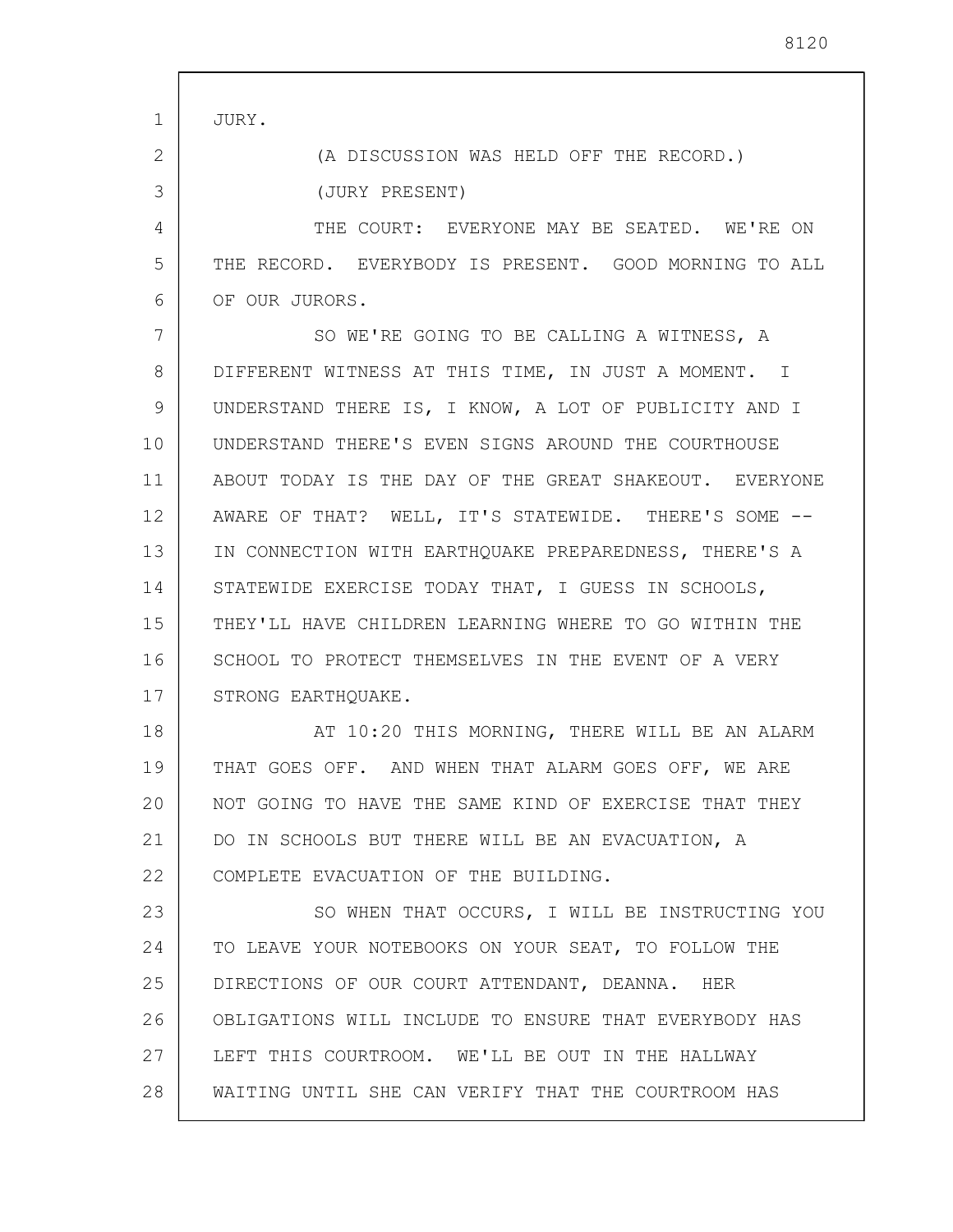1 2 3 4 5 6 7 BEEN CLEARED. SHE HAS TO DO THAT. AND THEN, AS SOON AS THAT OCCURS, SHE WILL COME BACK OUT TO THE HALLWAY TO GET YOU AND WILL TAKE YOU TO AN AREA OUTSIDE THE BUILDING. YOU'LL FIND WHEN THIS HAPPENS THERE ARE GOING TO BE A LOT OF PEOPLE OUT THERE, BUT YOU'LL TAKE ALL YOUR DIRECTIONS AND INSTRUCTIONS FROM OUR COURT ATTENDANT.

8 9 10 11 12 13 14 15 16 17 AND I MIGHT MENTION TO THE ATTORNEYS TOO, WHICH I DIDN'T BEFORE YOU CAME IN, EVERYONE, MYSELF INCLUDED, WILL BE EVACUATED. ALL OF THE ATTORNEYS WILL. IT'S UP TO YOU AS TO WHAT YOU DO TO SECURE YOUR PAPERS OR EQUIPMENT. IT WILL ALL BE SAFE HERE BECAUSE THERE WILL BE NO ONE IN THE BUILDING WITHIN A FEW MINUTES OTHER THAN SHERIFF'S DEPUTIES. BUT IT WILL BE COUNSEL'S OBLIGATION TO TAKE CARE OF THEIR OWN RECORDS, DOCUMENTS, EQUIPMENT, WHATEVER YOU HAVE TO TAKE CARE OF HERE.

18 19 20 21 22 23 24 25 26 27 28 SO WHEN THAT HAPPENS, IT WILL BE 10:20. WE'VE DONE THIS BEFORE. I USUALLY -- I'VE DONE MY BEST IN THE PAST TO NOT HAVE A JURY HERE, BUT IN FACT, TO MAKE IT -- IT REALLY IS NOT SO EFFECTIVE FOR YOU. THE REAL PURPOSE OF DOING IT IS TO MAKE SURE THE PERSONS WHO ARE RESPONSIBLE FOR THIS BUILDING GAIN SOME REAL EXPERIENCE IN TENDING TO WHAT THEY HAVE TO DO. I DON'T KNOW HOW MANY PEOPLE ARE IN THIS BUILDING RIGHT NOW AS WE'RE SPEAKING, BUT IT'S -- I REMEMBER KNOWING AT ONE TIME WHAT OUR AVERAGE DAILY INHABITANTS WERE IN THE BUILDING, BUT IF I RECALL CORRECTLY IT'S SOMEWHERE IN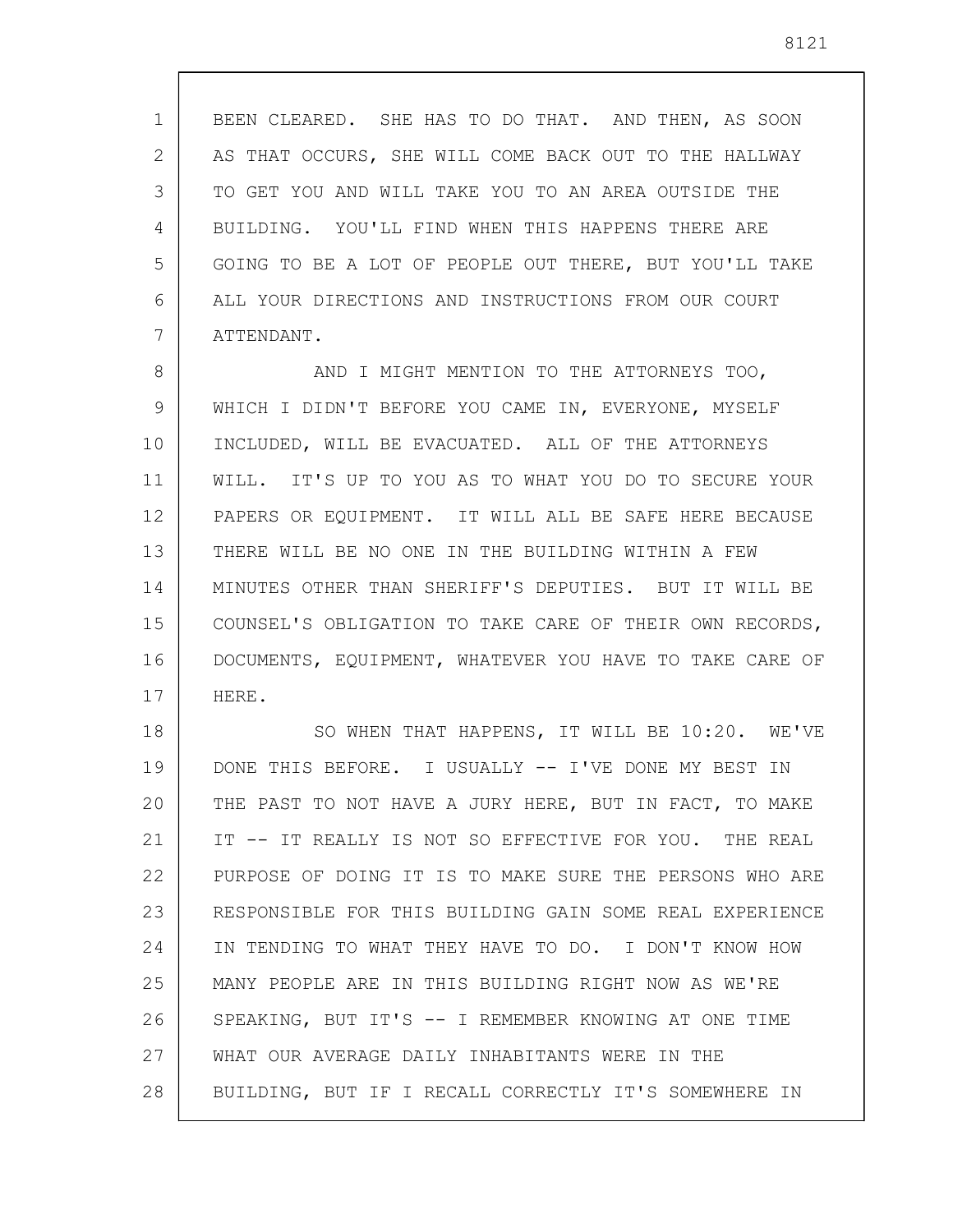1 2 3 4 5 6 7 8 9 10 11 12 13 14 15 16 17 18 19 20 21 22 23 24 25 THE RANGE OF 1,000 TO 2,000 PEOPLE. I THINK IT'S CLOSER TO 2,000. AND THERE WILL BE AN EVACUATION, I BELIEVE, FROM ACROSS THE MALL, FROM THE HALL OF ADMINISTRATION, BECAUSE I BELIEVE THAT ALL OF THE COUNTY BUILDINGS ARE PARTICIPATING. SO IF YOU JUST THINK ABOUT IT, YOU CAN SEE WHY THE PEOPLE RESPONSIBLE FOR IT NEED SOME EXPERIENCE IN JUST GOING THROUGH WHAT IT IS THEY'RE SUPPOSED TO DO. IT IS ADDITIONALLY COMPLICATED, AND IN FACT, I SHOULD ASK YOU NOW, BECAUSE DEANNA WILL HAVE TO KNOW, ARE THERE ANY OF YOU WHO WOULD NEED ASSISTANCE GOING UP OR DOWN THE STAIRS? BECAUSE WHEN YOU EVACUATE THE BUILDING, YOU WILL NOT BE ABLE TO USE ELEVATORS. AND DEANNA'S PATH WILL BE AT THE END OF THE HALL. WHAT YOU'LL HAVE TO DO, YOU'LL GO OUT TO THE MAIN HALLWAY AND HEAD THAT WAY, WHICH IS WEST, AND THERE ARE STAIRWAYS THERE. YOU'RE GOING DOWN JUST ONE FLOOR TO THE FOURTH FLOOR. THERE WILL BE ONE FLIGHT OF STAIRS, BUT ANYONE WHO WOULD HAVE ANY DIFFICULTY IN BEING ABLE TO GO UP OR DOWN THE STAIRS, THEN YOU WOULD HAVE TO BE HANDLED DIFFERENTLY, AND DEANNA WOULD BE REQUIRED TO REPORT TO THE SHERIFF'S DEPARTMENT THAT WE HAVE SOMEBODY HERE WHO NEEDS ASSISTANCE. SO WILL EVERYONE BE ABLE TO NAVIGATE ONE FLIGHT OF STAIRS? OKAY. THAT WILL MAKE IT SIMPLER FOR

27 28 SO WHEN THAT HAPPENS AT 10:20 -- YOU'LL KNOW WHEN IT'S HAPPENING BECAUSE WHEN THAT ALARM GOES OFF,

26

YOU.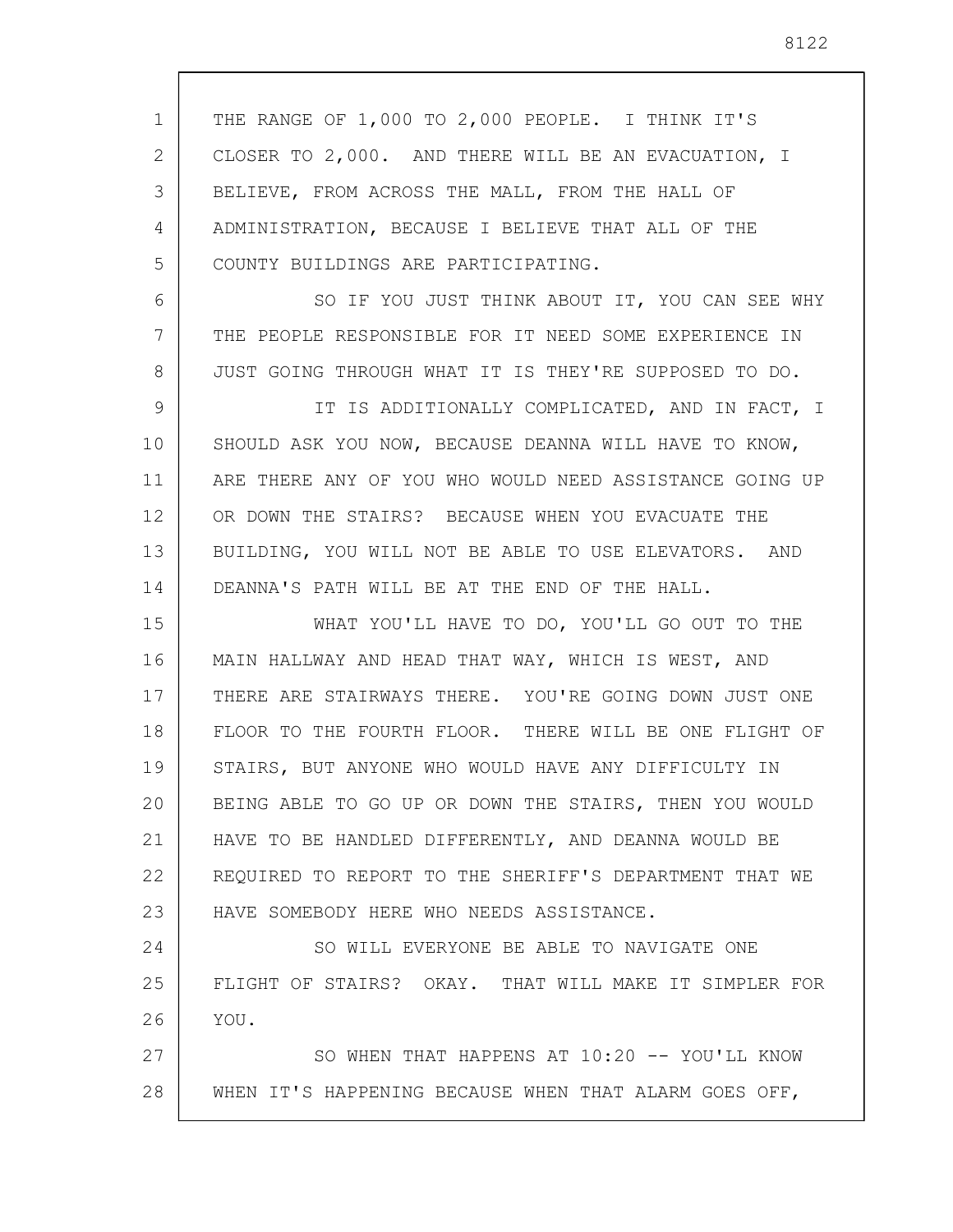1 2 3 4 5 6 7 8 9 10 11 12 13 14 15 16 17 18 19 20 21 22 23 24 25 26 27 28 YOU KNOW IT'S AN ALARM. SO, MR. GUTERRES? MR. GUTERRES: YES, THANK YOU, YOUR HONOR. THE DEFENSE WILL CALL FRANCESCA LERUE. THE COURT: ALL RIGHT. FRANCESCA LERUE, WAS CALLED AS A WITNESS AND, HAVING BEEN FIRST DULY SWORN, WAS EXAMINED AND TESTIFIED AS FOLLOWS: THE CLERK: FOR THE RECORD, PLEASE STATE YOUR NAME AND SPELL YOUR FIRST AND LAST NAME. THE WITNESS: FRANCESCA LERUE. F-R-A-N-C-E-S-C-A, LAST NAME, L-E-, CAPITAL R, -U-E. THE COURT: THANK YOU. GO AHEAD, MR. GUTERRES. MR. GUTERRES: THANK YOU, YOUR HONOR. DIRECT EXAMINATION BY MR. GUTERRES: Q GOOD MORNING. A GOOD MORNING. Q COULD YOU PLEASE TELL US YOUR CURRENT POSITION? A I AM A DIVISION CHIEF WITH THE DEPARTMENT OF CHILDREN AND FAMILY SERVICES OVERSEEING THE RISK MANAGEMENT DIVISION.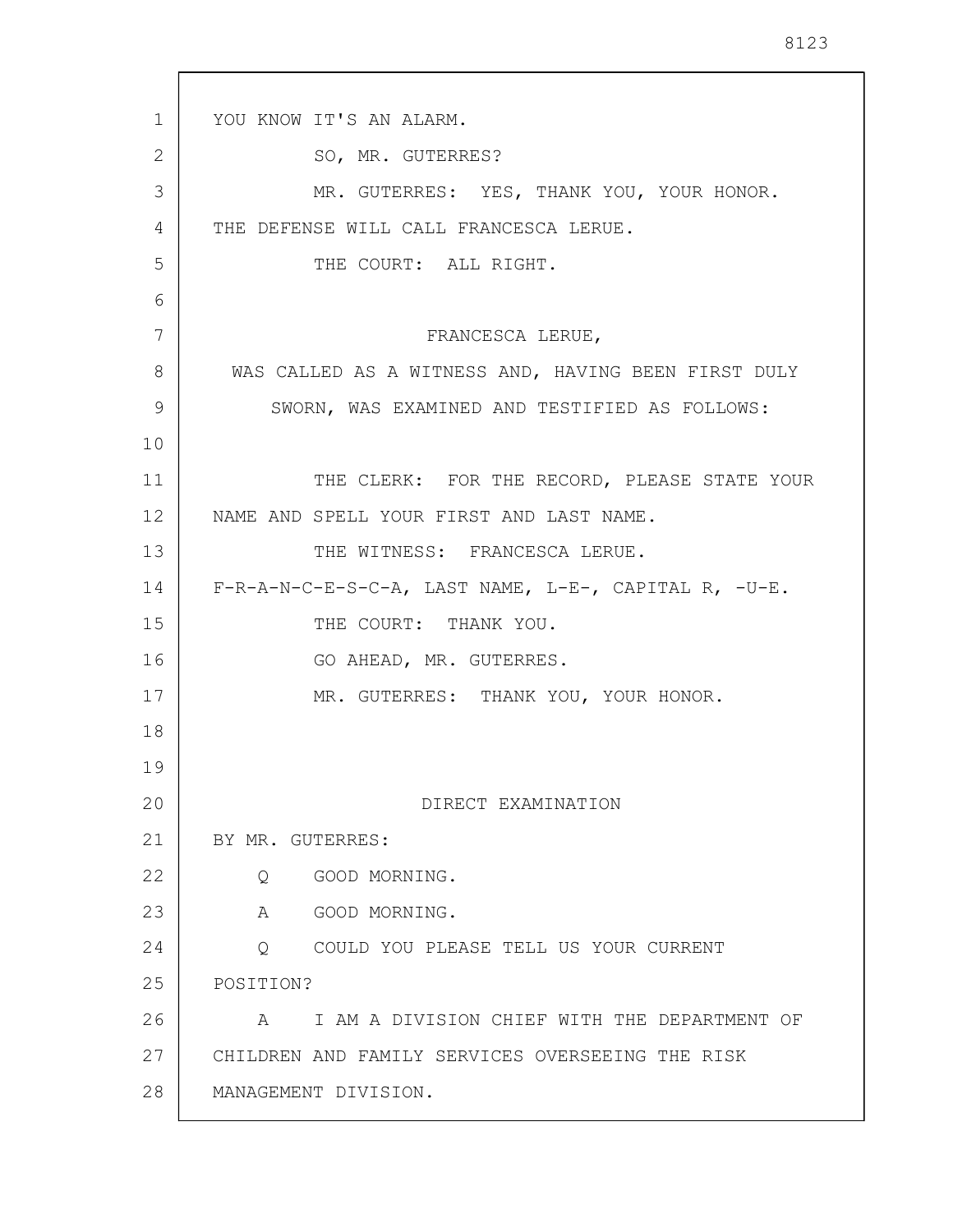1 2 3 4 5 6 7 8 9 10 11 12 13 14 15 16 17 18 19 20 21 22 23 24 25 26 27 28 Q AND HOW LONG HAVE YOU BEEN EMPLOYED BY THE COUNTY OF LOS ANGELES DEPARTMENT OF CHILDREN AND FAMILY SERVICES? A 27 YEARS. Q AND IN THE NOVEMBER 2009 TIME FRAME, CAN YOU TELL US WHAT YOUR POSITION WOULD HAVE BEEN AT THAT TIME? A I WAS AN ASSISTANT REGIONAL ADMINISTRATOR OVERSEEING EMERGENCY RESPONSE AND SOME TREATMENT PROGRAMS. Q IN THE NOVEMBER 2009 TIME FRAME, DID YOU HAVE -- DO YOU HAVE AN UNDERSTANDING -- WITHDRAWN. DO YOU HAVE AN UNDERSTANDING AS TO THE CUSTOM AND PRACTICES OF THE DEPARTMENT OF CHILDREN AND FAMILY SERVICES AS IT RELATED TO OBTAINING WARRANTS IN THE NOVEMBER 2009 TIME FRAME? MR. KING: OBJECTION. LACKS FOUNDATION. THE COURT: OVERRULED. THE WITNESS: I DO. BY MR. GUTERRES: Q AND CAN YOU TELL US WHAT THOSE CUSTOMS AND PRACTICES WOULD HAVE BEEN DURING THAT TIME FRAME, THE NOVEMBER 2009 TIME FRAME? MR. KING: OBJECTION, YOUR HONOR. VAGUE. CALLS FOR A NARRATIVE. THE COURT: OVERRULED. THE WITNESS: GENERALLY SPEAKING, ONCE A CHILDREN'S SOCIAL WORKER CONSULTED WITH THEIR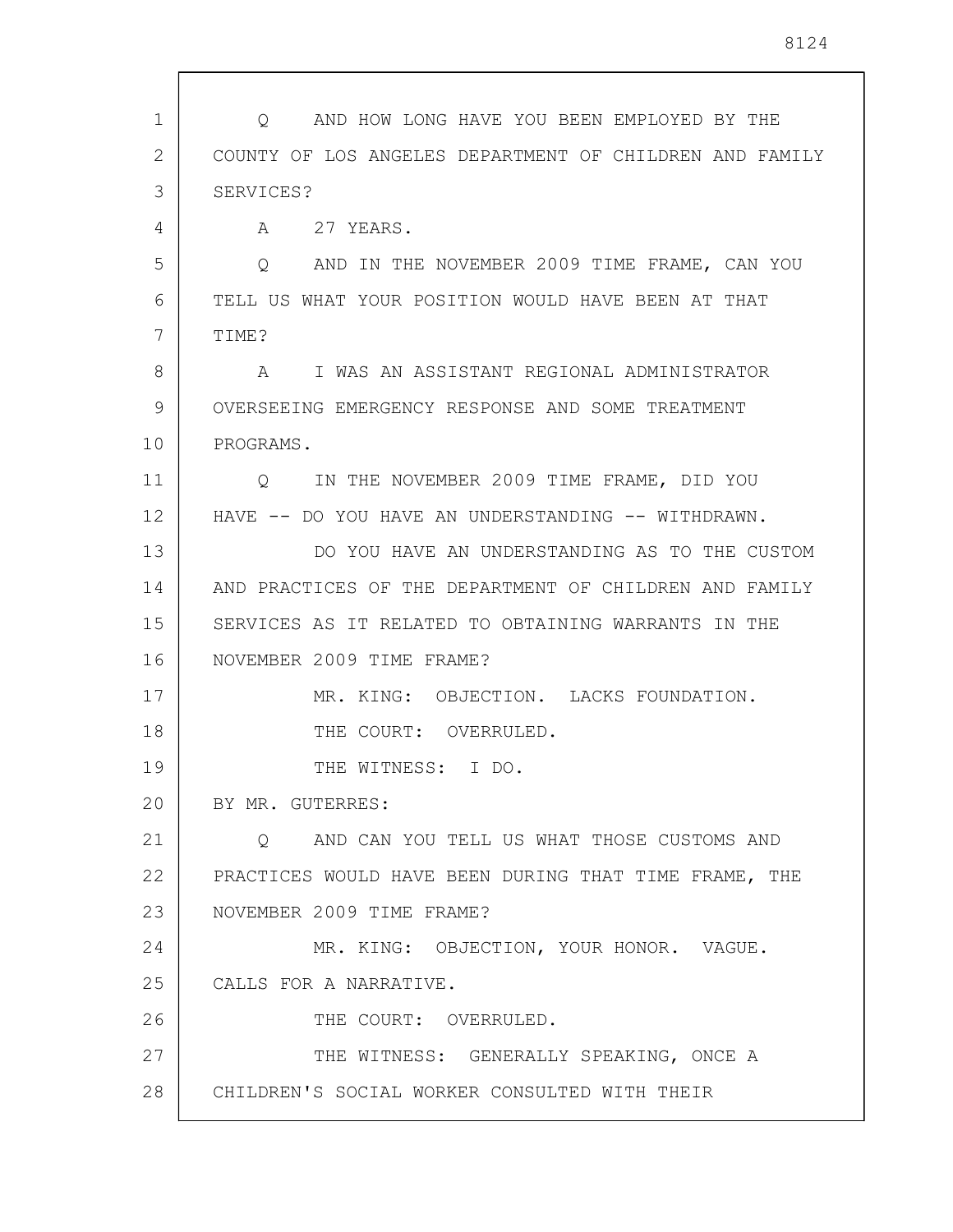1 2 3 4 5 6 7 8 9 10 11 12 13 14 15 16 17 18 19 20 21 22 23 24 25 26 27 28 SUPERVISING CHILDREN'S SOCIAL WORKER AND A DECISION WAS MADE THAT THERE WAS POSSIBLE NEED TO DETAIN, THERE WOULD BE A CONSULTATION WITH THE IN-HOUSE COUNTY COUNSEL AND DECISIONS WERE MADE WHETHER OR NOT THERE WAS SUFFICIENT TO DETAIN. AND THE PROCESS WOULD MOVE FORWARD FROM THERE. BY MR. GUTERRES: Q AND THAT WAS PROCEDURE IN EFFECT IN THE NOVEMBER 2009 TIME FRAME? A YES. Q AND DO YOU HAVE AN UNDERSTANDING HOW LONG THE PROCESS MIGHT TAKE IN THE NOVEMBER 2009 TIME FRAME FOR THAT TO OCCUR? A WHAT THAT? SORRY. Q I THINK THE COURT MIGHT SUSTAIN YOUR OBJECTION AND I'LL WITHDRAW MY QUESTION AND REPHRASE IT. IN NOVEMBER OF 2009, CAN YOU GIVE US A RANGE OF TIME AS FAR AS THE PROCESS FOR A SOCIAL WORKER TO OBTAIN A WARRANT IF ONE WAS NEEDED WHERE THERE MIGHT NOT BE EXIGENT CIRCUMSTANCES OR CONSENT? MR. KING: OBJECTION. LACKS FOUNDATION. AND VAGUE. THE COURT: OVERRULED. THE WITNESS: GENERALLY SPEAKING, FROM THE POINT THERE WAS CONSULTATION WITH THE COUNTY COUNSEL TO THE POINT THAT A WARRANT WAS ACTUALLY OBTAINED FROM THE COURT IT COULD TAKE ANYWHERE BETWEEN 15 TO 24 HOURS. IT WAS A LONG PROCESS.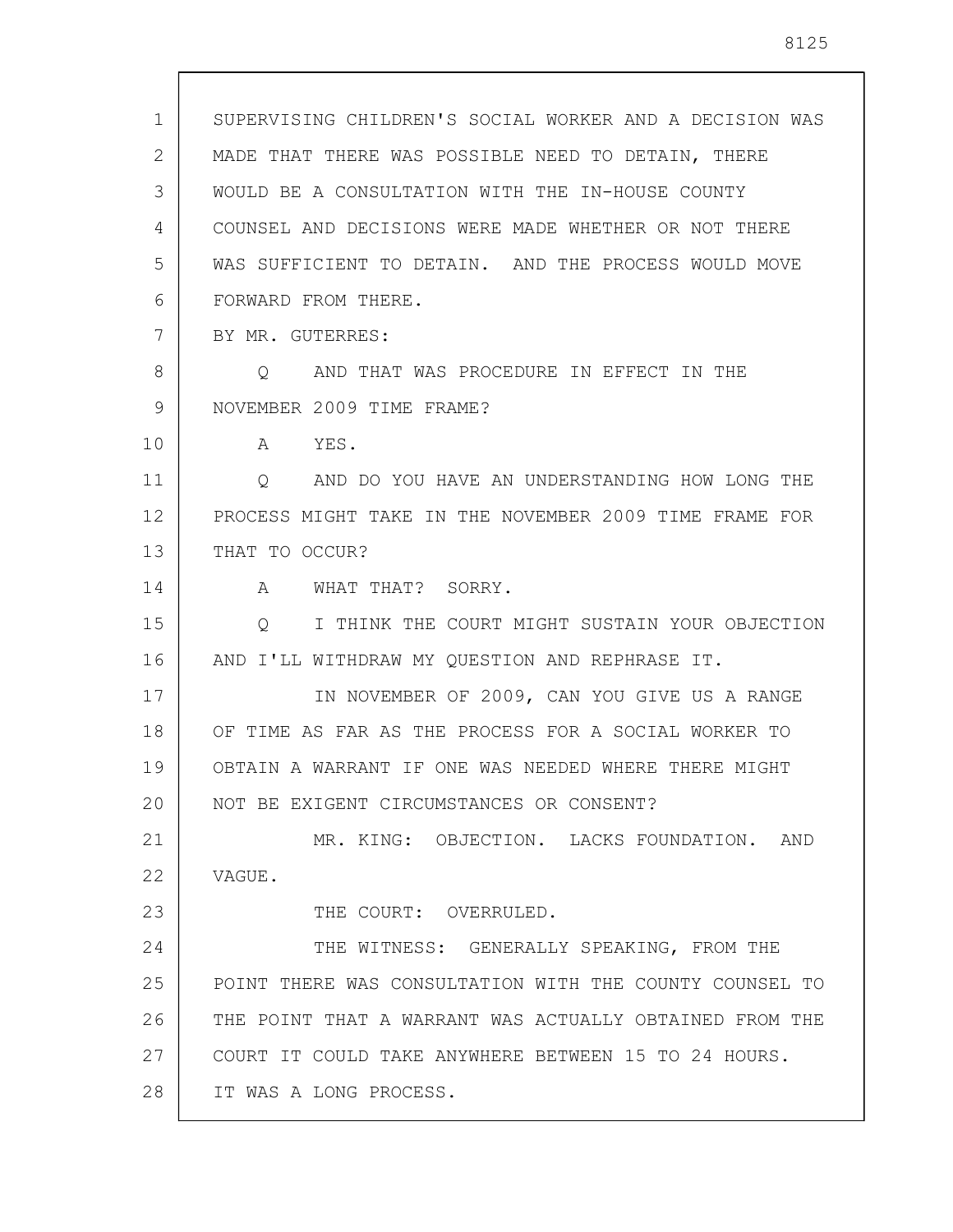1 2 3 4 5 6 7 8 9 10 11 12 13 14 15 16 17 18 19 20 21 22 23 24 25 26 27 28 BY MR. GUTERRES: Q AND IN YOUR EXPERIENCE WITH THE DEPARTMENT, HAD YOU, IN FACT, EVER BEEN INVOLVED IN HAVING TO OBTAIN A WARRANT? A YES. Q AND CAN YOU JUST BRIEFLY TELL US THAT PROCESS THAT YOU EXPERIENCED? A AS AN ASSISTANT REGIONAL ADMINISTRATOR, I WOULD BE CONSULTED BY THE CHILDREN'S SOCIAL WORKER AND THE SUPERVISING CHILDREN'S SOCIAL WORKER, AND I WOULD BE PART OF THE CONSULTATION WITH COUNTY COUNSEL. THERE WOULD BE OCCASIONS WHEN I WOULD REVIEW THE WARRANT REQUEST AND THE DETENTION REPORT, ET CETERA. SO FIRSTHAND INFORMATION AS TO THE PROCESS. Q AND BACK IN NOVEMBER OF 2009, DO YOU HAVE AN UNDERSTANDING WHETHER OR NOT THE DEPARTMENT WAS -- ONLY OBTAINED WARRANTS FROM JUDGES WITHIN THE JUVENILE COURT? MR. KING: OBJECTION. VAGUE. THE COURT: OVERRULED. THE WITNESS: MY UNDERSTANDING IS THAT IT WAS NOT EXCLUSIVE TO DEPENDENCY COURT. BY MR. GUTERRES: Q AND WHEN YOU SAY "IT WAS NOT EXCLUSIVE TO DEPENDENCY COURT," CAN YOU EXPLAIN WHAT YOU MEAN BY THAT? A YES, THAT THEY WOULD ACTUALLY SEEK JUDGES THAT MAY EVEN -- FROM OTHER COURTS TO HEAR THESE PARTICULAR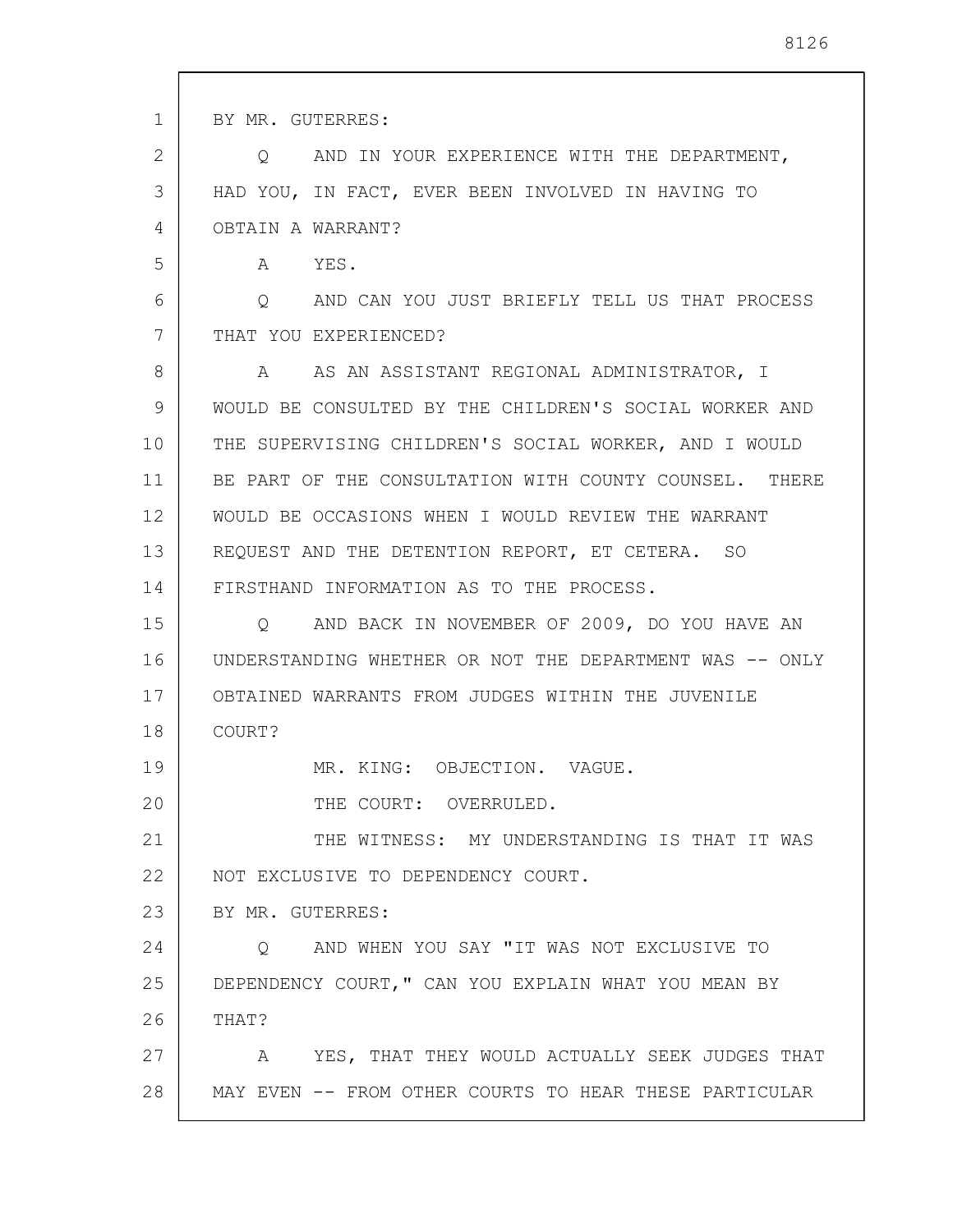| 1  | CASES.                                                    |
|----|-----------------------------------------------------------|
| 2  | LET ME CHANGE SUBJECTS FOR A MOMENT.<br>$Q \qquad \qquad$ |
| 3  | IN YOUR CURRENT POSITION, ARE YOU FAMILIAR                |
| 4  | WITH THE ACRONYM CACI?                                    |
| 5  | YES.<br>A                                                 |
| 6  | $Q$ $C - A - C - I$ ?                                     |
| 7  | YES.<br>A                                                 |
| 8  | Q AND CAN YOU BRIEFLY TELL US WHAT CACI IS?               |
| 9  | A CHILD ABUSE CENTRAL INDEX. IT IS A COMPUTER             |
| 10 | SYSTEM, IF YOU WILL, THAT'S HOUSED BY THE DEPARTMENT OF   |
| 11 | JUSTICE, AND THE DEPARTMENT OF CHILDREN AND FAMILY        |
| 12 | SERVICES PROVIDES INFORMATION TO THE DEPARTMENT OF        |
| 13 | JUSTICE WHEN THERE IS A SUBSTANTIATED ALLEGATION OF       |
| 14 | CERTAIN ALLEGATIONS.                                      |
| 15 | Q AND MS. LERUE, IN YOUR CAPACITY, DO YOU HAVE            |
| 16 | ACCESS TO THE CACI DATABASE?                              |
| 17 | I DON'T FIRSTHAND. I OVERSEE -- I'M THE<br>$\mathbb A$    |
| 18 | DIVISION CHIEF OVERSEEING FOUR SECTIONS WITHIN RISK       |
| 19 | MANAGEMENT. ONE OF THOSE SECTIONS IS THE CACI APPEALS     |
| 20 | MANAGEMENT. AND ALTHOUGH TECHNICALLY I COULD HAVE         |
| 21 | ACCESS, I DO HAVE PEOPLE THAT DO THOSE THINGS FOR ME,     |
| 22 | ACCESS INFORMATION.                                       |
| 23 | Q AND IN THIS CASE, THERE'S BEEN TESTIMONY THAT           |
| 24 | MS. DUVAL, RAFAELINA DUVAL, THE PLAINTIFF IN THIS         |
| 25 | MATTER, WAS PLACED ON THE CACI INDEX.                     |
| 26 | WERE YOU ABLE TO DO ANY KIND OF A SEARCH TO               |
| 27 | DETERMINE IF THAT IS IN FACT AN ACCURATE STATEMENT?       |
| 28 | MR. KING: OBJECTION. LACKS FOUNDATION.                    |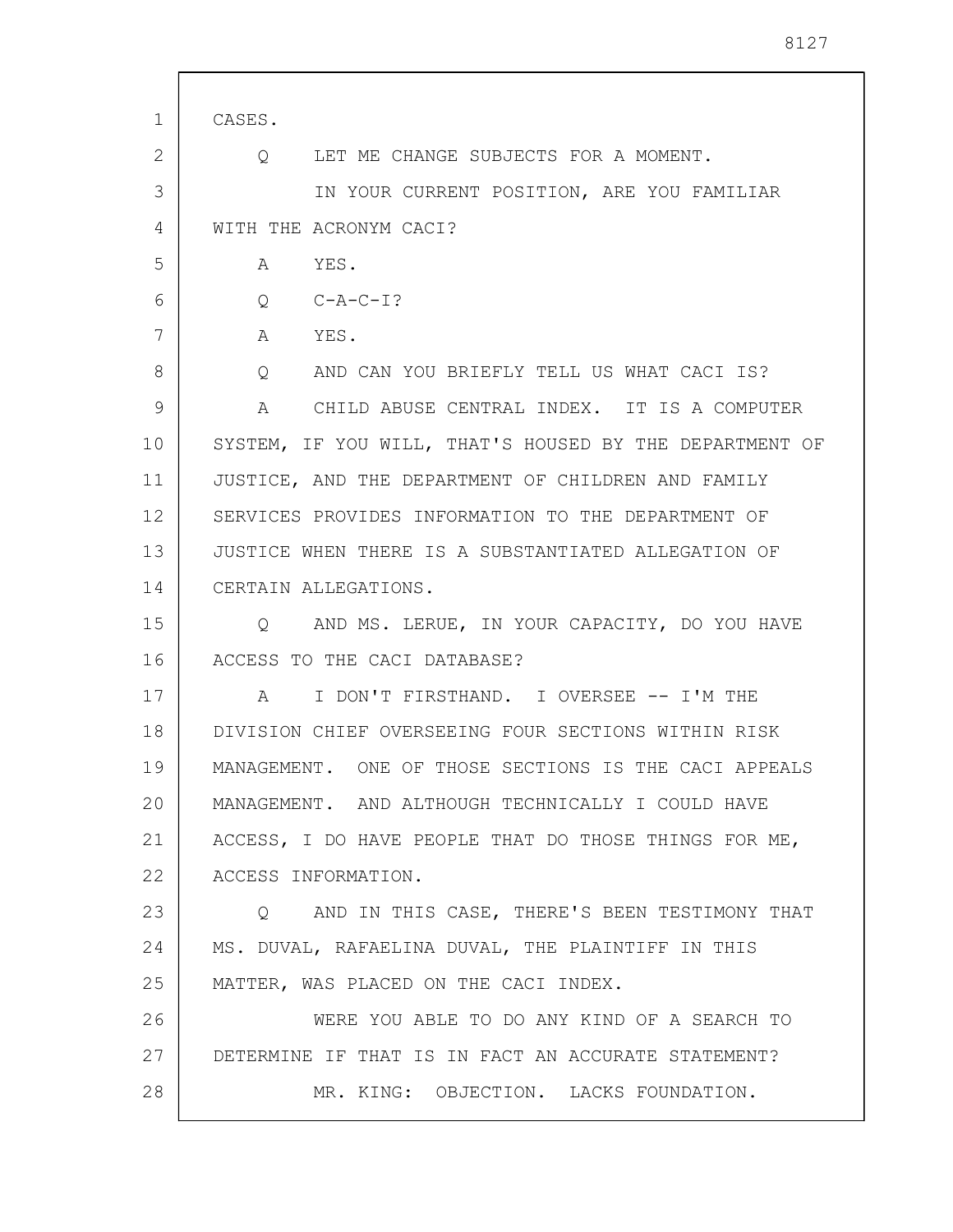1 2 3 4 5 6 7 8 9 10 11 12 13 14 15 16 17 18 19 20 21 22 23 24 25 26 27 28 THE COURT: OVERRULED. THE WITNESS: I WAS ASKED WHETHER OR NOT MS. DUVAL WAS ON THE CACI DATABASE, AND I INSTRUCTED THE CHILDREN'S SERVICES ADMINISTRATOR OVERSEEING THE PROGRAM DAY-TO-DAY ACTIVITIES, MICHAEL WIATROWSKI, TO CHECK AND CONFIRM WITH THE DEPARTMENT OF JUSTICE AS TO WHETHER OR NOT MS. DUVAL WAS ON THE SYSTEM. AND WE VERIFIED THAT SHE IS NOT ON THE CACI SYSTEM. MR. KING: OBJECTION. LACKS FOUNDATION. CALLS FOR SPECULATION. MOVE TO STRIKE. ALSO HEARSAY. THE COURT: OVERRULED. BY MR. GUTERRES: Q AND DID YOU OBTAIN ANYTHING FROM THE DEPARTMENT OF JUSTICE THAT CONFIRMS WHAT YOU'VE JUST INDICATED? A YES. WE RECEIVED WRITTEN CONFIRMATION FROM THE DEPARTMENT OF JUSTICE YESTERDAY THAT MS. DUVAL IS NOT LISTED ON THE CACI DATABASE. Q LET ME SHOW YOU A DOCUMENT. MR. GUTERRES: IF I MAY HAVE THE NEXT EXHIBIT IN ORDER FOR THE DEFENSE. THE CLERK: 1257. BY MR. GUTERRES: Q AND FOR THE RECORD, EXHIBIT 1257 IS A FAX COVER SHEET, IT CONSISTS OF TWO PAGES. THE FIRST PAGE IS A FAX COVER SHEET DATED OCTOBER 19, 2016, FROM THE DEPARTMENT OF JUSTICE, AND THE SECOND PAGE IS A CHILD ABUSE CENTRAL INDEX INQUIRY RESULTS SUMMARY.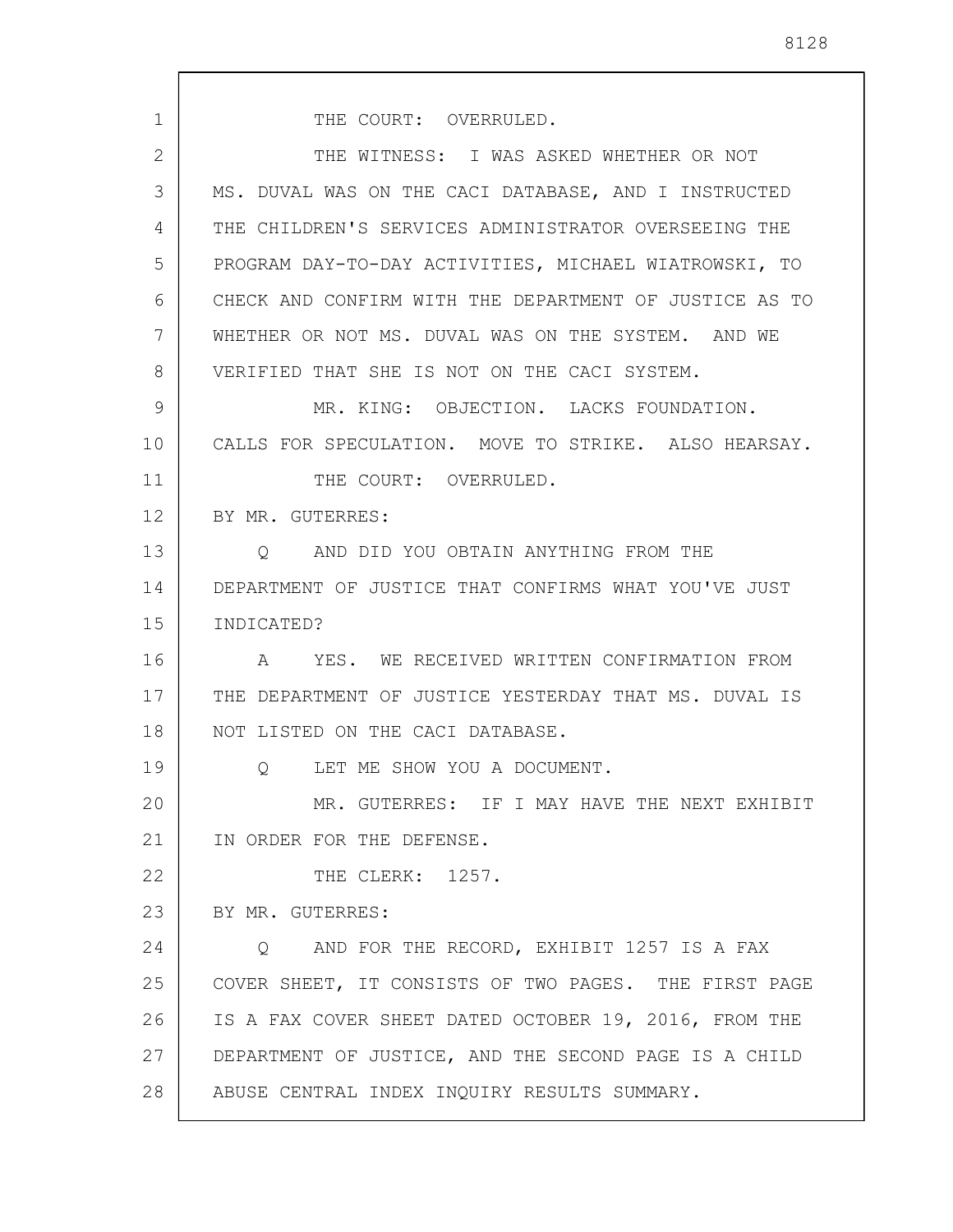1 2 3 4 5 6 7 8 9 10 11 12 13 14 15 16 17 18 19 20 21 22 23 24 25 26 27 28 (DEFENDANT'S EXHIBIT NO. 1257, WAS MARKED FOR IDENTIFICATION.) BY MR. GUTERRES: Q DO YOU HAVE -- I PLACED EXHIBIT 1257 IN FRONT OF YOU, MS. LERUE. COULD YOU IDENTIFY WHAT THIS DOCUMENT IS? MR. KING: I'M GOING TO OBJECT, LACKS FOUNDATION, AND ASK FOR A SIDEBAR WITH REGARDS TO THE DOCUMENT. THE COURT: THE QUESTION CALLS FOR A "YES" OR "NO" ANSWER. I'D LIKE TO GET THE ANSWER TO THE QUESTION. MR. KING: CERTAINLY, YOUR HONOR. THE WITNESS: CAN YOU REPEAT THE QUESTION? MR. GUTERRES: YES. BY MR. GUTERRES: Q EXHIBIT 1257. THE COURT: THE QUESTION IS COULD YOU IDENTIFY WHAT THIS DOCUMENT IS? THAT CALLS FOR A "YES" OR "NO" ANSWER. THE WITNESS: YES. THE COURT: ALL RIGHT. NOW I'LL SEE COUNSEL. MR. KING: THANK YOU, YOUR HONOR. (THE FOLLOWING PROCEEDINGS WERE HELD AT SIDEBAR.) THE COURT: ALL RIGHT. WE'RE AT SIDEBAR. MR. KING: YOUR HONOR, WE'VE JUST, OBVIOUSLY, BEEN HANDED THE DOCUMENT, SAME WITH THE COURT. MY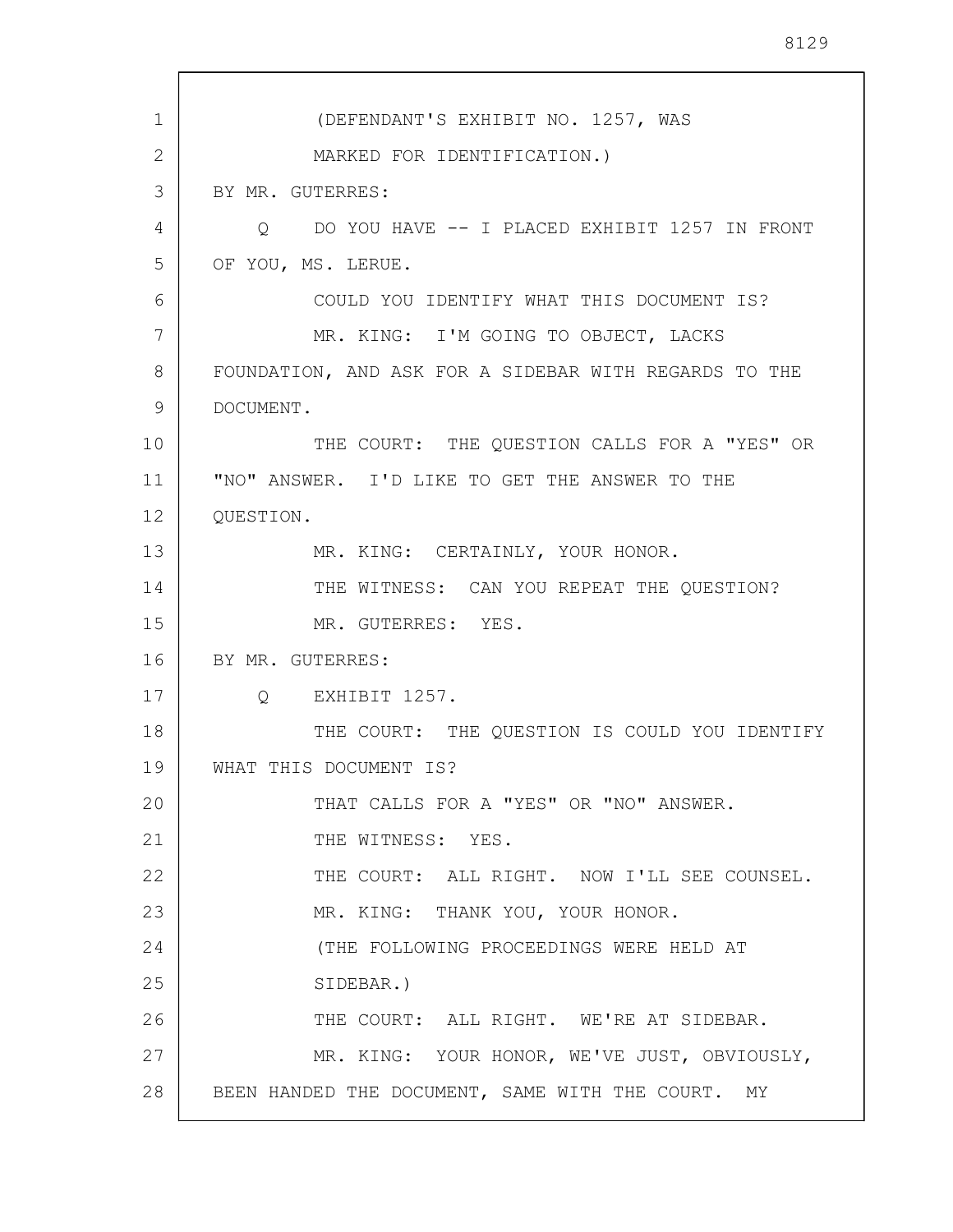1 2 3 4 5 6 7 8 9 10 11 12 13 14 15 16 17 18 19 20 21 22 23 24 25 26 27 28 CLIENT'S NAME IS SPELLED INCORRECTLY. THE COURT: I'M SORRY? MR. KING: MY CLIENT'S NAME IS SPELLED INCORRECTLY. SO WE HAVE SERIOUS DOUBT WITH REGARDS TO WHETHER IN THE DEPARTMENT OF JUSTICE DATABASE IF, IN FACT, THE SEARCH WAS DONE PROPERLY. MY CLIENT'S NAME IS SPELLED R-A-F-A-E-L-I-N-A-E, IT ALSO DOES NOT INCLUDE HER MIDDLE NAME. I THINK THIS IS VERY PREJUDICIAL. IN ESSENCE, THIS IS NOT THE SAME NAME AS MY CLIENT, AND THEREFORE WE WOULD ASK THAT THE WITNESS NOT BE ALLOWED TO GET INTO THIS. WE JUST RECEIVED THIS THE DOCUMENT THIS MORNING, AND IT'S REALLY TOO PREJUDICIAL TO UNRING THE BELL IF, IN FACT, IT'S THE WRONG SEARCH. THERE COULD BE NO MATCH FOR THE WAY IT'S SPELLED. MOST SYSTEMS, YOU HAVE TO SPELL THE NAME ACCURATELY. SO THERE'S NO MATCH FOR THE MISSPELLED RAFAELINA DUVAL. HOW DO WE KNOW THERE'S NO MATCH FOR THE PROPER RAFAELINA DUVAL? SHE WOULD RUN ANOTHER CHECK AND COME BACK -- MR. GUTERRES: THAT'S SUBJECT OF CAUSE. WE DID THE SEARCH. SHE CAN TESTIFY. HE CAN CROSS-EXAMINE. THE ONLY INFORMATION THAT'S IN EVIDENCE REGARDING MS. DUVAL BEING ON CACI IS HER TESTIMONY THAT SHE FOUND OUT THAT SHE'S ON CACI BASED ON MR. MCMILLAN'S REPRESENTATION. THE COURT: ALL RIGHT. MR. GUTERRES: SO SHE NEVER GOT A LETTER. HAD SHE BEEN PLACED ON CACI, SHE WOULD HAVE RECEIVED A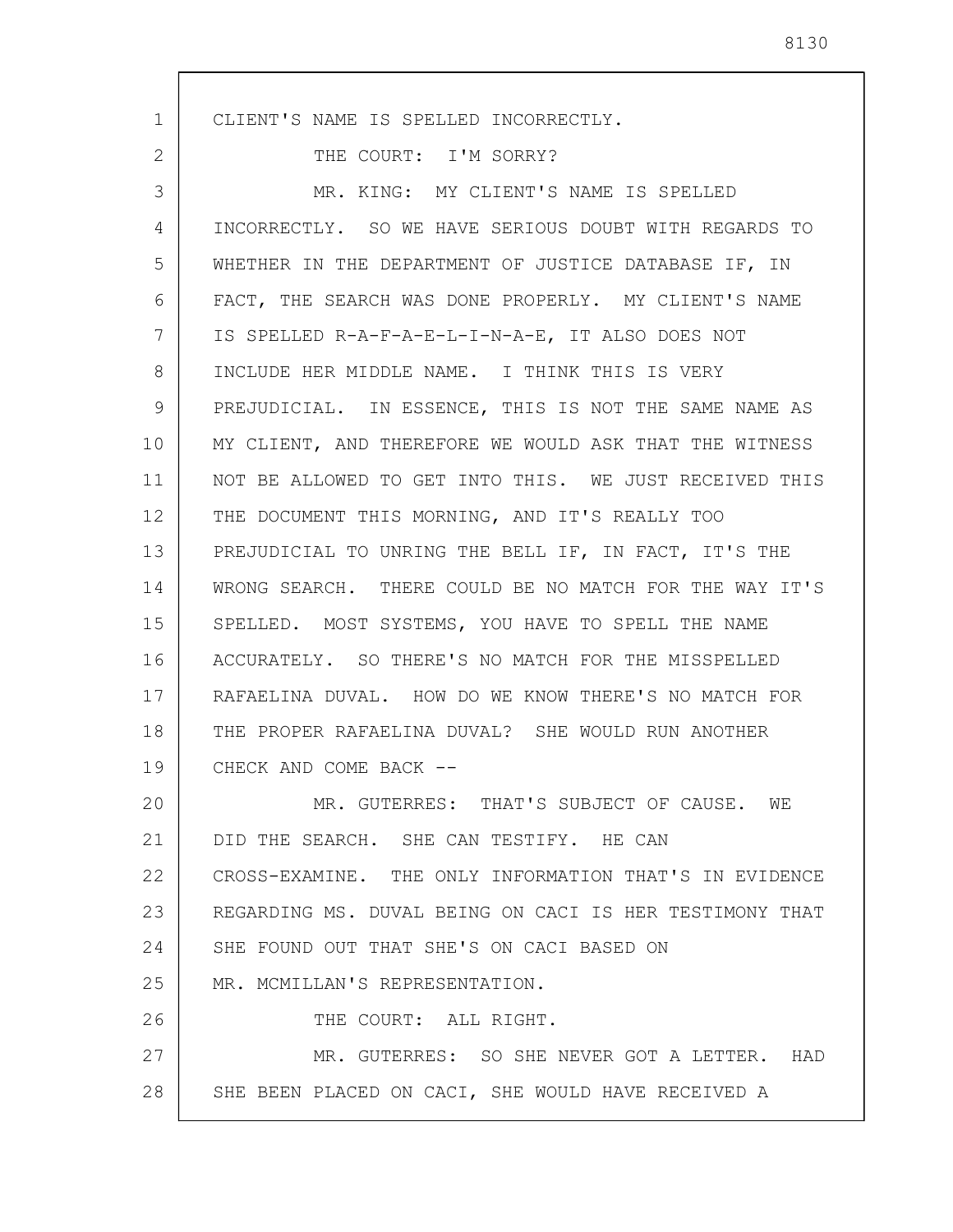1 2 3 4 5 6 7 8 9 10 11 12 13 14 15 16 17 18 19 20 21 22 23 24 25 26 27 28 LETTER. MS. DUVAL ALREADY TESTIFIED SHE WASN'T -- SHE DIDN'T GET A LETTER. YOU'VE INDICATED THAT SHE'S -- WE'RE JUST TRYING TO RESPOND TO SOMETHING THEY BROUGHT IN. THE COURT: I UNDERSTAND. AND YOU THINK THIS IS -- THAT THIS IS WHAT HER NAME IS? MR. KING: IT -- YOUR HONOR, IF YOU DO A SEARCH AND YOU DON'T PUT IN THE RIGHT NAME, THERE'S GOING TO BE NO MATCH. THE COURT: I AGREE YOU NEED THE RIGHT NAME. WHAT IS THE RIGHT NAME? MR. KING: R-A-F-A-E-L-I-N-A-E. SO IF YOU GO VERY SPECIFICALLY LOOKING FOR ONE NAME. THE COURT: HANG ON A SECOND. MR. GUTERRES: THAT'S NOT HOW IT'S IN THE CAPTION. MS. SWISS: EVERYTHING IN THE CAPTION IS -- THE COURT: JUST A MOMENT. MR. KING: YOUR HONOR, I HAVE A CORRECTION TO MY STATEMENT. THE COURT: ALL RIGHT. WELL --MR. KING: YOUR HONOR, I HAVE A CORRECTION TO MY STATEMENT. THE COURT: SO YOUR --MR. KING: I HAVE A CORRECTION TO MY STATEMENT, YOUR HONOR. IT'S THE MIDDLE INITIAL THAT'S E.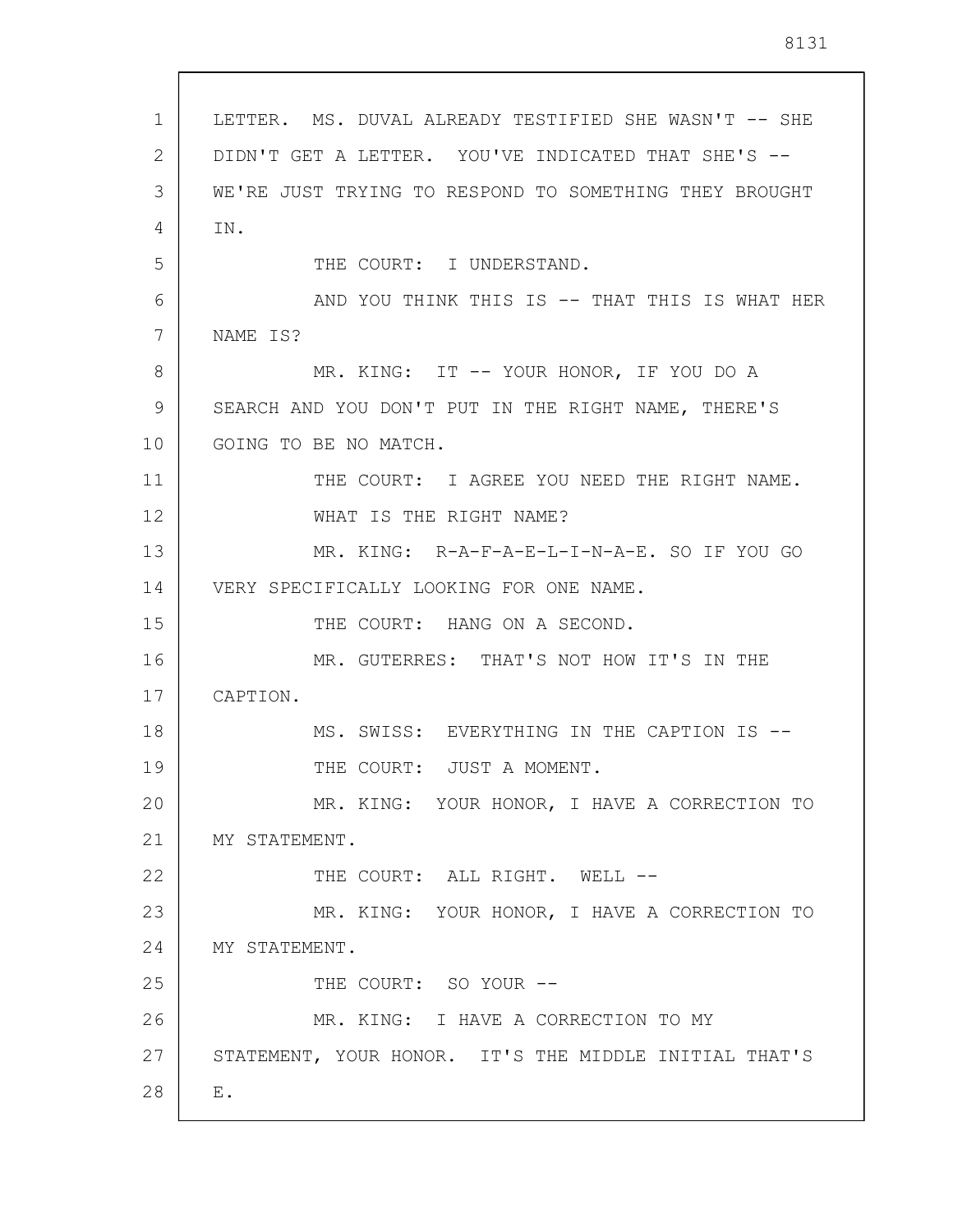|--|--|

| $\mathbf 1$ | THE COURT: YOU HAVE TO SPEAK UP.                       |
|-------------|--------------------------------------------------------|
| 2           | MR. KING: IT'S THE MIDDLE INITIAL THAT'S E.            |
| 3           | THE COURT: OH, OKAY.                                   |
| 4           | MR. GUTERRES: SO THE SPELLING IS CORRECT,              |
| 5           | YOUR HONOR.                                            |
| 6           | THE COURT: YEAH THAT'S WHAT I CHECKED.                 |
| 7           | THAT'S HOW SHE SPELLED HER NAME. SO NOW YOU'RE SAYING  |
| 8           | THAT IT'S AN INVALID SEARCH BECAUSE IT DOESN'T INCLUDE |
| 9           | HER MIDDLE INITIAL?                                    |
| 10          | MR. KING: YOUR HONOR, IT'S NOT A THOROUGH              |
| 11          | SEARCH BECAUSE IT'S NOT HER MIDDLE INITIAL.            |
| 12          | YOUR HONOR, ANOTHER THING IS THE WAY WE BECAME         |
| 13          | INFORMED ABOUT CACI WAS SERVICE PRESENTED BY THE       |
| 14          | DEFENSE THROUGH SETTLEMENT.                            |
| 15          | THE COURT: YOU RAISED THE ISSUE.                       |
| 16          | MR. KING: I DID?                                       |
| 17          | THE COURT: NOT YOU PERSONALLY, BUT I'M SAYING          |
| 18          | PLAINTIFF'S SIDE RAISED THE ISSUE THAT SHE'S ON THIS   |
| 19          | INDEX. EITHER SHE IS OR SHE ISN'T. AND IF YOU HAVE     |
| 20          | RELIABLE INFORMATION THAT SHE'S ON IT, FINE. BUT WHAT  |
| 21          | YOU'RE SAYING IS THAT YOU THINK IT'S AN INVALID SEARCH |
| 22          | BECAUSE IT DIDN'T INCLUDE THE MIDDLE INITIAL. AND I    |
| 23          | THINK THAT THAT WOULD GO TO THE WEIGHT IT GIVES THE    |
| 24          | FIRST AND LAST NAME, AS WELL AS THE DATE OF BIRTH. AND |
| 25          | YOU CAN CROSS-EXAMINE OVER THAT. BUT I WOULD HATE TO   |
| 26          | THINK THAT WE'RE GOING THROUGH AN EXERCISE THAT'S JUST |
| 27          | WASTING TIME. I'M NOT SAYING THAT IT IS, I DON'T KNOW. |
| 28          | MR. KING: OKAY.                                        |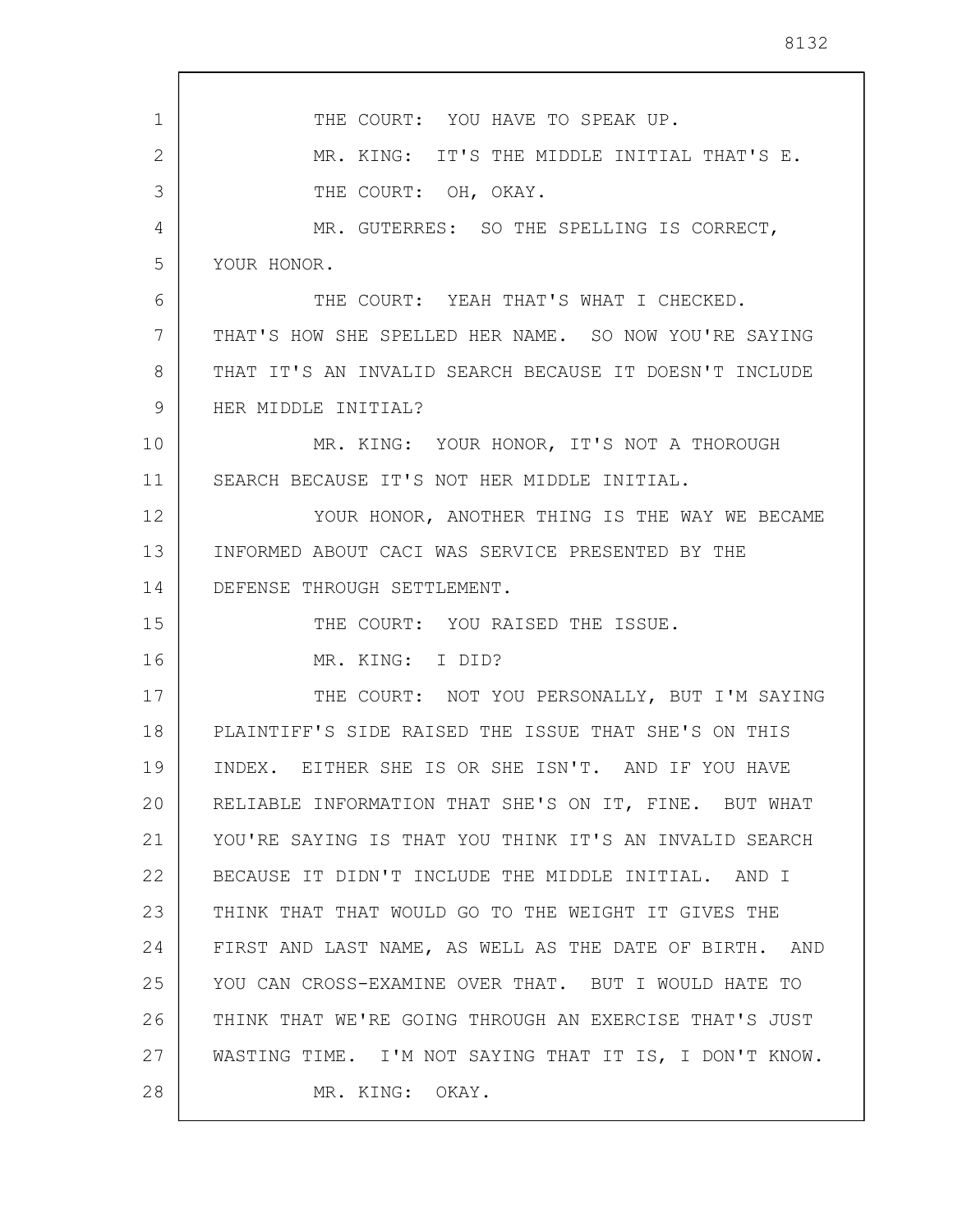| 1. | THE COURT: I DON'T KNOW WHETHER THE MIDDLE              |
|----|---------------------------------------------------------|
| 2  | INITIAL WOULD MAKE ANY DIFFERENCE OR NOT. BUT IF YOU    |
| 3  | KNOW SHE'S ON THERE, THEN YOU MUST HAVE SOME            |
| 4  | INFORMATION OF WHAT NAME IS BEING USED, WAS USED, WAS   |
| 5  | REPORTED THAT HAD HER ON THE LIST. SO I'M ASSUMING      |
| 6  | THIS IS A GENUINE AND WELL-INTENTIONED OBJECTION. SO    |
| 7  | IF YOU HAVE INFORMATION THAT SHE'S ON THAT LIST BY A    |
| 8  | DIFFERENT NAME, SO BE IT. BUT THIS IS HER NAME AND      |
| 9  | THIS IS THE NAME SHE GAVE US, AND THIS IS THE NAME IN   |
| 10 | THE PLEADING. SO I'M GOING TO OVERRULE YOUR OBJECTION   |
| 11 | ON THAT.                                                |
| 12 | MR. KING: OKAY. THANK YOU, YOUR HONOR.                  |
| 13 | (THE FOLLOWING PROCEEDINGS WERE HELD IN                 |
| 14 | OPEN COURT IN THE PRESENCE OF THE                       |
| 15 | JURY.)                                                  |
| 16 | THE COURT: GO AHEAD, MR. GUTERRES.                      |
| 17 | MR. GUTERRES: THANK YOU, YOUR HONOR.                    |
| 18 | BY MR. GUTERRES:                                        |
| 19 | COULD YOU TELL US WHAT EXHIBIT 1257 IS?<br>O.           |
| 20 | THIS IS THE FORM THAT THE DEPARTMENT OF<br>A            |
| 21 | JUSTICE RETURNED TO US AFTER OUR REQUEST FOR            |
| 22 | INFORMATION AS TO WHETHER OR NOT MS. DUVAL WAS ON THE   |
| 23 | CACI DATABASE.                                          |
| 24 | AND WHAT'S THE INFORMATION THAT'S CONTAINED IN<br>Q     |
| 25 | THE DOCUMENT?                                           |
| 26 | IT ASKS FOR THE AGENCY REQUESTER INFORMATION,<br>A      |
| 27 | SO WHO -- YOU HAVE TO HAVE OFFICIAL CAPACITY TO REQUEST |
| 28 | THIS INFORMATION, AND IN THIS CASE IT WAS MICHAEL       |

L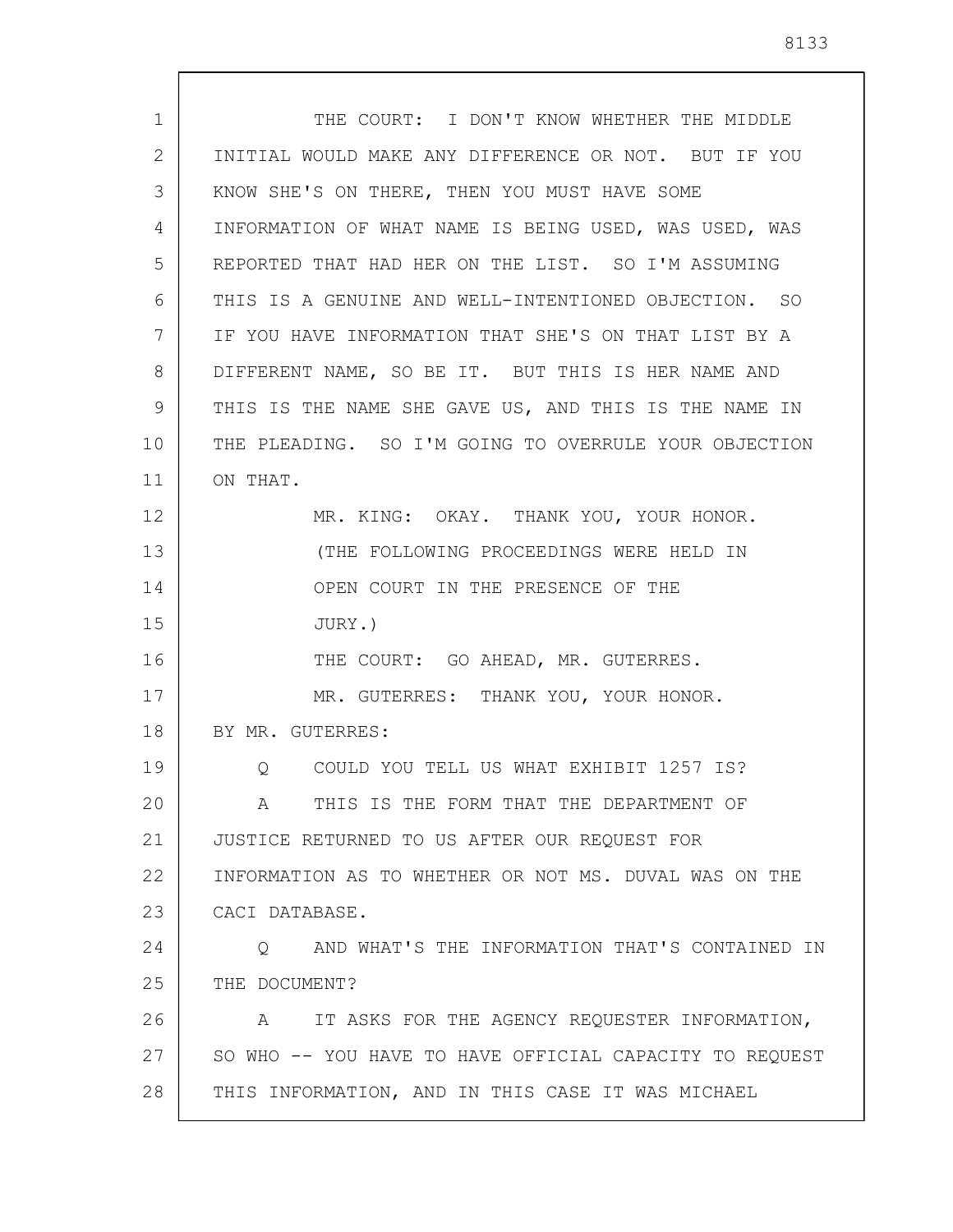1 2 3 4 5 6 7 8 9 10 11 12 13 14 15 16 17 18 19 20 21 22 23 24 25 26 27 28 WIATROWSKI UNDER MY DIRECTION. IT THEN PROVIDES INFORMATION AS TO THE SUBJECT'S INFORMATION, SO THE SUBJECT'S NAME, IN THIS CASE, DUVAL, RAFAELINA, MS. DUVAL'S DATE OF BIRTH AND THERE IS A COLUMN THAT STATES WHETHER OR NOT THERE WAS A MATCH. AND IN THIS CASE, THERE WAS NO MATCH. Q IN ADDITION TO THIS SEARCH, DID YOU ASK FOR ANY ADDITIONAL SEARCH TO BE CONDUCTED TO DETERMINE IF MS. DUVAL WAS EVER ON A CACI DATABASE? A YES. I ASKED FOR VERIFICATION OF THE CWS/CMS RECORD AND I PERSONALLY SEARCHED CWS/CMS AND THERE WAS NO INDICATION THAT SHE WAS REPORTED TO THE DEPARTMENT OF JUSTICE. Q THANK YOU. THE COURT: ALL RIGHT. MR. KING. CROSS-EXAMINATION BY MR. KING: Q GOOD MORNING, MS. LERUE. A GOOD MORNING. Q HOW DO YOU PRONOUNCE YOUR NAME? A IT'S FINE THE WAY YOU SAID IT. Q OKAY. I'VE BEEN READING IT BUT NEVER HEARD IT. A THAT'S FINE. Q THIS DATABASE THROUGH THE DEPARTMENT OF JUSTICE, THE FIRST TIME YOU CHECKED WAS OCTOBER 19,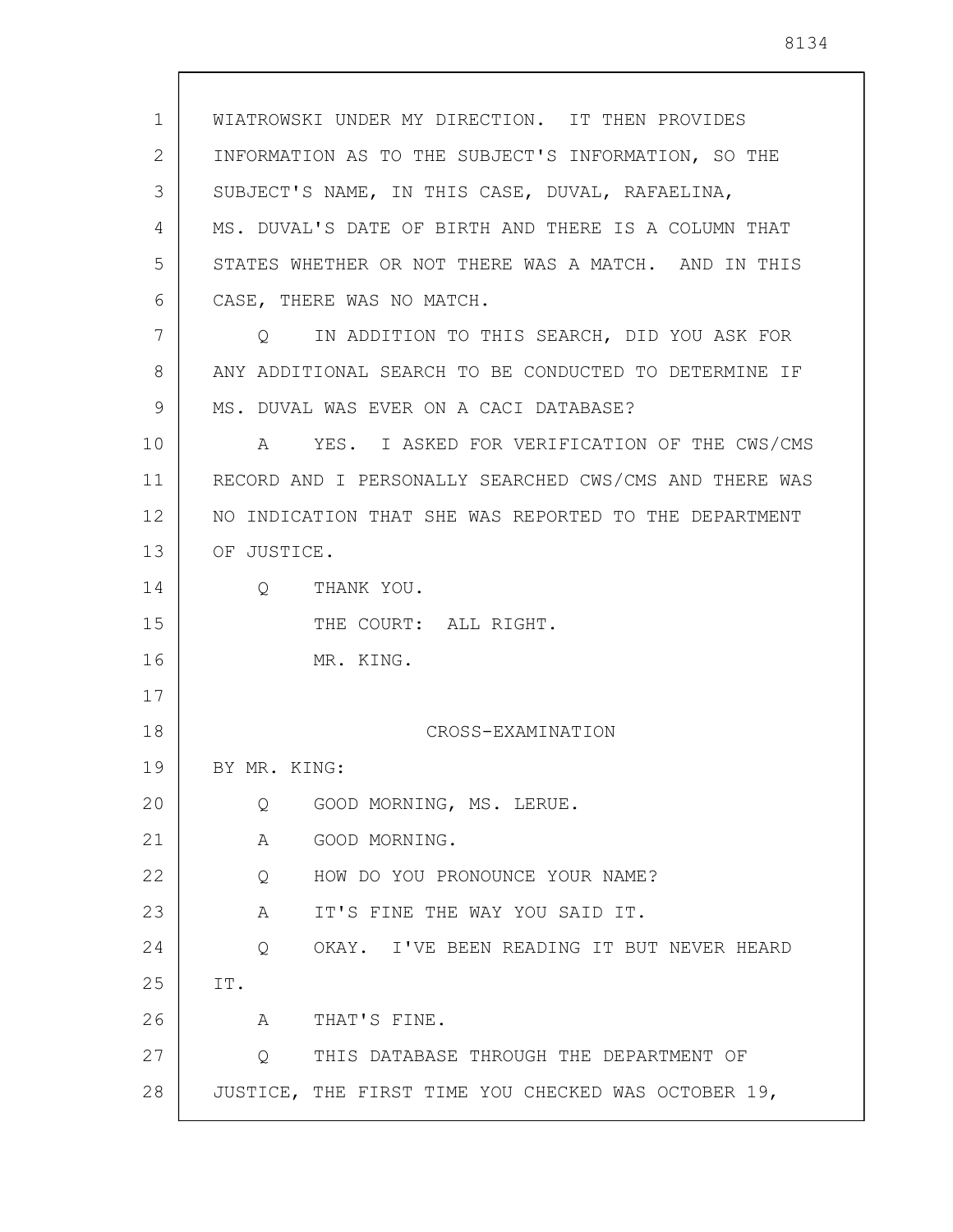1 2 3 4 5 6 7 8 9 10 11 12 13 14 15 16 17 18 19 20 21 22 23 24 25 26 27 28 2016; IS THAT CORRECT? A WE REQUESTED IT ON THE 18TH, WE RECEIVED IT ON THE 19TH. Q AND YOU REQUESTED IT BECAUSE YOU WERE ASKED TO DO THAT BY DEFENSE COUNSEL; IS THAT CORRECT? A YES. Q PRIOR TO OCTOBER 19TH, WERE YOU EVER ASKED BY DEFENSE COUNSEL OR ANYONE ELSE TO SEE IF MS. DUVAL IN FACT WAS ON THE CACI LIST? A I DON'T RECALL. Q IS THERE ANYTHING THAT WOULD HELP REFRESH YOUR RECOLLECTION AS TO WHETHER BEFORE OCTOBER 19TH ANYBODY ASKED YOU TO CHECK WHETHER MS. DUVAL WAS IN THE CACI LIST? A I HONESTLY DO NOT RECALL. WE HAVE MANY DIFFERENT PEOPLE THAT APPEAL CACI AND HER NAME DIDN'T RING A BELL UNTIL IT WAS REQUESTED. Q OKAY. YOUR DEPARTMENT HAS THE ABILITY TO PLACE SOMEONE ON CACI; CORRECT? A YES. Q IS IT ALSO TRUE THAT WITHIN 24 HOURS YOU CAN REMOVE SOMEONE'S NAME OFF CACI? A AFTER 24 HOURS OF WHAT? Q WELL, HOW LONG DOES IT TAKE TO TAKE SOMEONE'S NAME OFF OF CACI? MR. GUTERRES: OBJECTION. VAGUE. THE COURT: OVERRULED. DO YOU UNDERSTAND?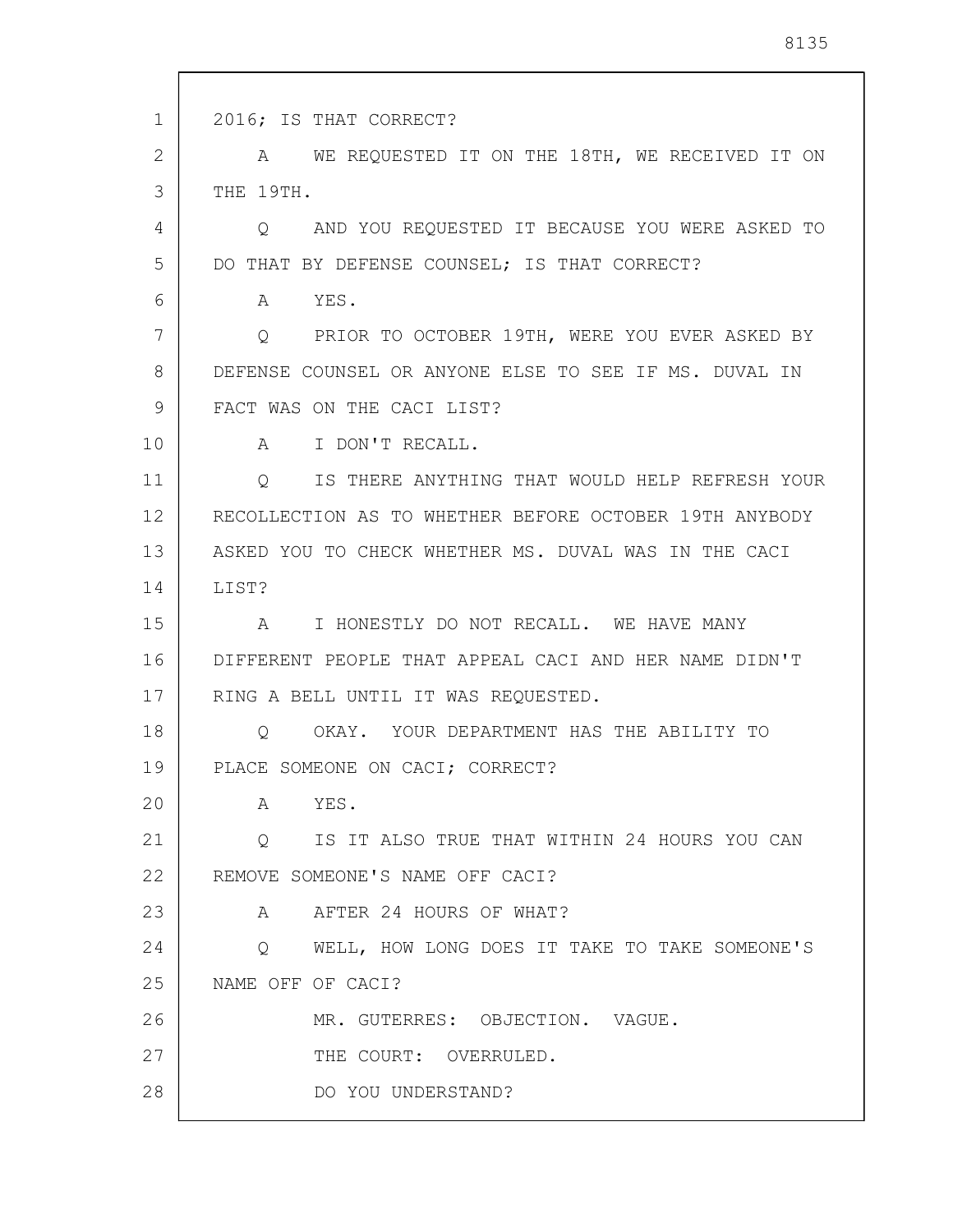1 2 3 4 5 6 7 8 9 10 11 12 13 14 15 16 17 18 19 20 21 22 23 24 25 26 27 28 THE WITNESS: I BELIEVE I DO. THE COURT: SO GO AHEAD, ANSWER THE OUESTION. THE WITNESS: WE CAN -- WE SUBMIT A REQUEST, AN ACTUAL FORM, TO REMOVE SOMEONE'S NAME FROM THE CACI DATABASE. WE HAVE NO CONTROL AS TO THE DEPARTMENT OF JUSTICE PROCESS. I DON'T KNOW HOW LONG IT TAKES THEM TO OBTAIN THE FORM AND PROCESS SUCH A REQUEST. BY MR. KING: Q BUT THAT'S SOMETHING YOU'RE FAMILIAR WITH; RIGHT? A REQUEST CAN BE MADE FROM YOUR DEPARTMENT AND SOMEONE'S NAME CAN BE REMOVED; TRUE? A YES. Q NOW, YOU TALKED ABOUT WARRANTS, BUT YOU WEREN'T CLEAR AS TO WHAT TYPE OF WARRANTS YOU WERE SPEAKING OF. IS IT TRUE THERE ARE SEVERAL DIFFERENT TYPES OF WARRANTS THAT CAN BE OBTAINED THROUGH YOUR DEPARTMENT? A YES. Q YOU CAN HAVE A PROTECTIVE CUSTODY WARRANT; CORRECT? A YES. Q YOU CAN HAVE A REMOVAL WARRANT; CORRECT? A YES. Q WHY DON'T YOU TELL US WHAT THE DIFFERENCE IS? A WELL, WE -- GENERALLY SPEAKING, SOCIAL WORKERS USE THE WORD "WARRANT" SIMULTANEOUSLY IN THE CONSULTATION WITH THE PEOPLE THAT ARE INVOLVED IN THE DISCUSSION WHETHER OR NOT THEY'RE ASKING FOR A SEARCH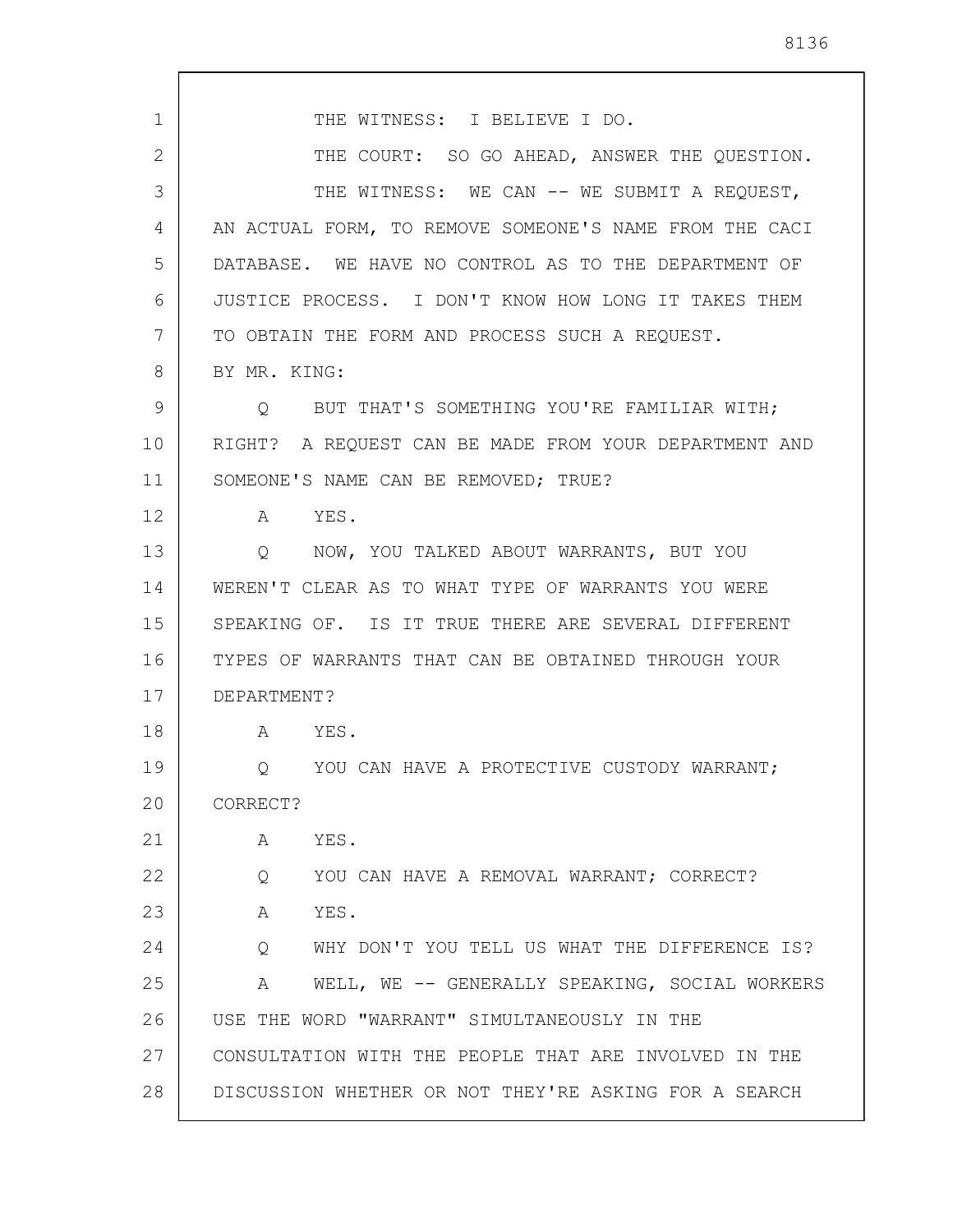1 2 3 4 5 6 7 8 9 10 11 12 13 14 15 16 17 18 19 20 21 22 23 24 25 26 27 28 WARRANT OR A WARRANT TO INTERVIEW A CHILD OR TO REMOVE A CHILD. SO THERE'S SOME STORY LINE BEHIND THAT, THAT -- YOU KNOW, I'M NOT SURE I CAN ANSWER YOUR QUESTION. THE DIFFERENCE IS, YOU KNOW, IF YOU'RE GOING TO REQUEST A WARRANT, IS IT FOR AN INTERVIEW? IS IT TO ENTER THE HOME? IS IT TO REMOVE A CHILD FROM THE HOME? Q OKAY. WELL, LET'S JUST TALK ABOUT THIS MORNING, WHEN DEFENSE COUNSEL WAS ASKING YOU -- MR. GUTERRES WAS ASKING YOU: HOW LONG DOES IT GENERALLY TAKE TO GET A WARRANT? WHICH WARRANT DID YOU THINK HE WAS TALKING ABOUT? A ALL OF THEM. Q OKAY. SO PRIOR TO 2009, YOUR TESTIMONY IS THAT THERE WAS A POLICY THAT YOUR DEPARTMENT HAD REGARDING REMOVAL WARRANTS. IS THAT YOUR TESTIMONY? A YES. MR. KING: YOUR HONOR, I'D LIKE TO READ FROM THIS WITNESS'S DEPOSITION IN THE CASE OF HAZEL SOLIS VS. COUNTY OF LOS ANGELES. I HAVE A COPY FOR THE DEFENSE. PAGE 73, STARTING AT LINE 19 GOING TO PAGE 74, LINE 9. MR. GUTERRES: CAN WE HAVE THE LINE NUMBERS ONCE AGAIN, PLEASE? MR. KING: PAGE 73, LINE 19, TO PAGE 74, LINE 9.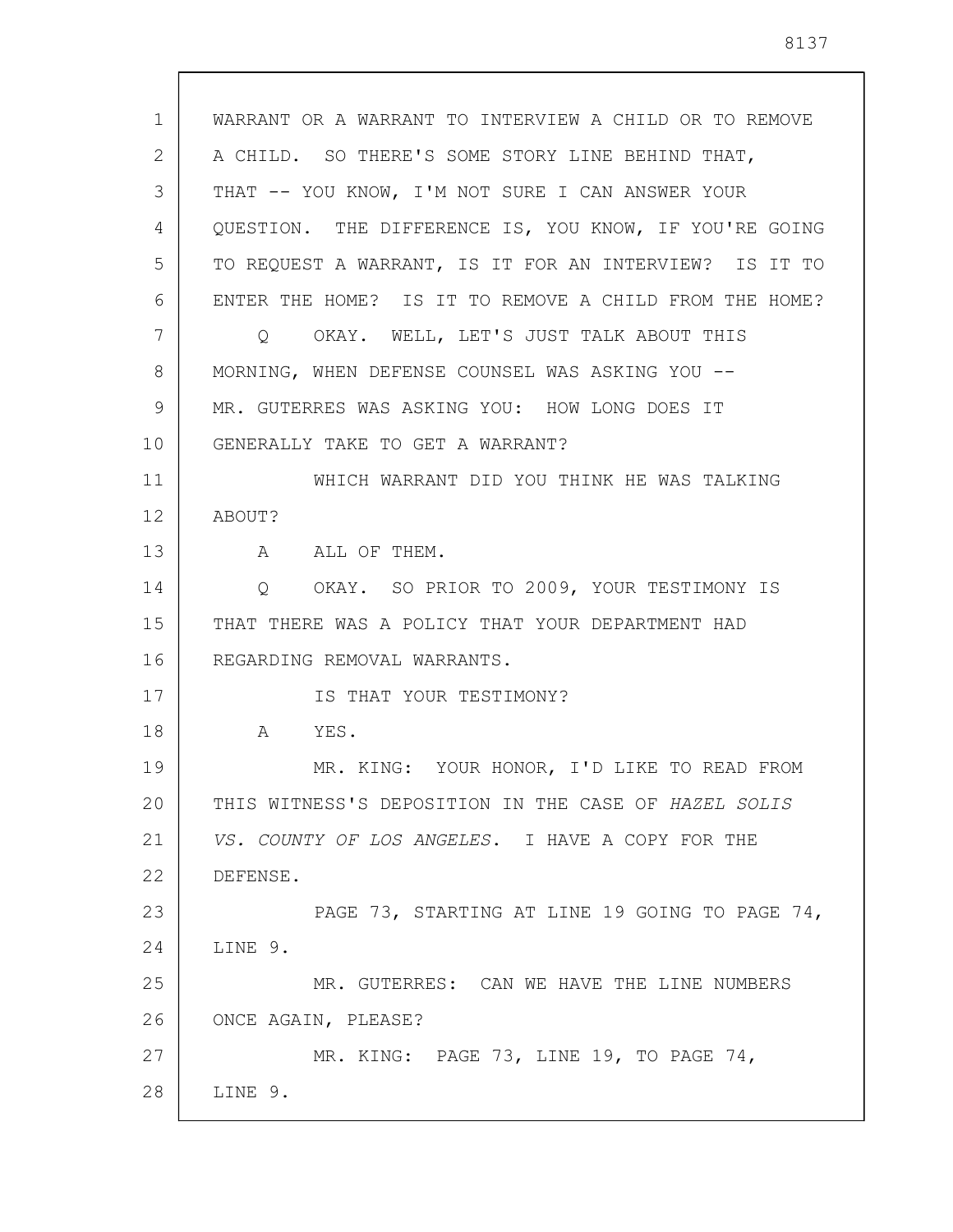| $\mathbf{1}$ | MR. GUTERRES: YOUR HONOR, I THINK IT'S  |
|--------------|-----------------------------------------|
| 2            | IMPROPER IMPEACHMENT.                   |
| 3            | THE COURT: WELL, GO AHEAD.              |
| 4            | MR. KING: THANK YOU, YOUR HONOR.        |
| 5            | BY MR. KING:                            |
| 6            | $Q$ (READING:)                          |
| 7            | "QUESTION: DO YOU KNOW WHETHER          |
| 8            | THERE WAS ANY SORT OF PROCEDURE THAT    |
| 9            | WAS PROVIDED -- WELL, LET ME BACK UP    |
| 10           | HERE.                                   |
| 11           | "BASED UPON WHAT I SEE IN THE           |
| 12           | PROCEDURE GUIDE, 0070-570.10, WHICH IS  |
| 13           | THE FIRST TIME I FOUND ANYTHING THAT    |
| 14           | SAYS 'CUSTODY WARRANT, ' ARE YOU AWARE  |
| 15           | OF ANY PROCEDURE GUIDE THAT ADDRESSES A |
| 16           | PROCESS FOR A SOCIAL WORKER TO OBTAIN A |
| 17           | CUSTODY WARRANT OR A REMOVAL ORDER?     |
| 18           | NOT A SEARCH WARRANT, BUT A CUSTODY     |
| 19           | ORDER.                                  |
| 20           | "ANSWER: RIGHT.                         |
| 21           | "QUESTION: OR REMOVAL ORDER.            |
| 22           | "ANSWER: RIGHT, I UNDERSTAND.           |
| 23           | "QUESTION: PRIOR TO DECEMBER 21,        |
| 24           | 2009.                                   |
| 25           | "ANSWER: I CANNOT REFERENCE A           |
| 26           | POLICY OR A PROCEDURE. I CAN ONLY       |
| 27           | DISCUSS THE PRACTICE AND THE KNOWLEDGE  |
| 28           | THAT THE SOCIAL WORKERS HAVE WITH       |
|              |                                         |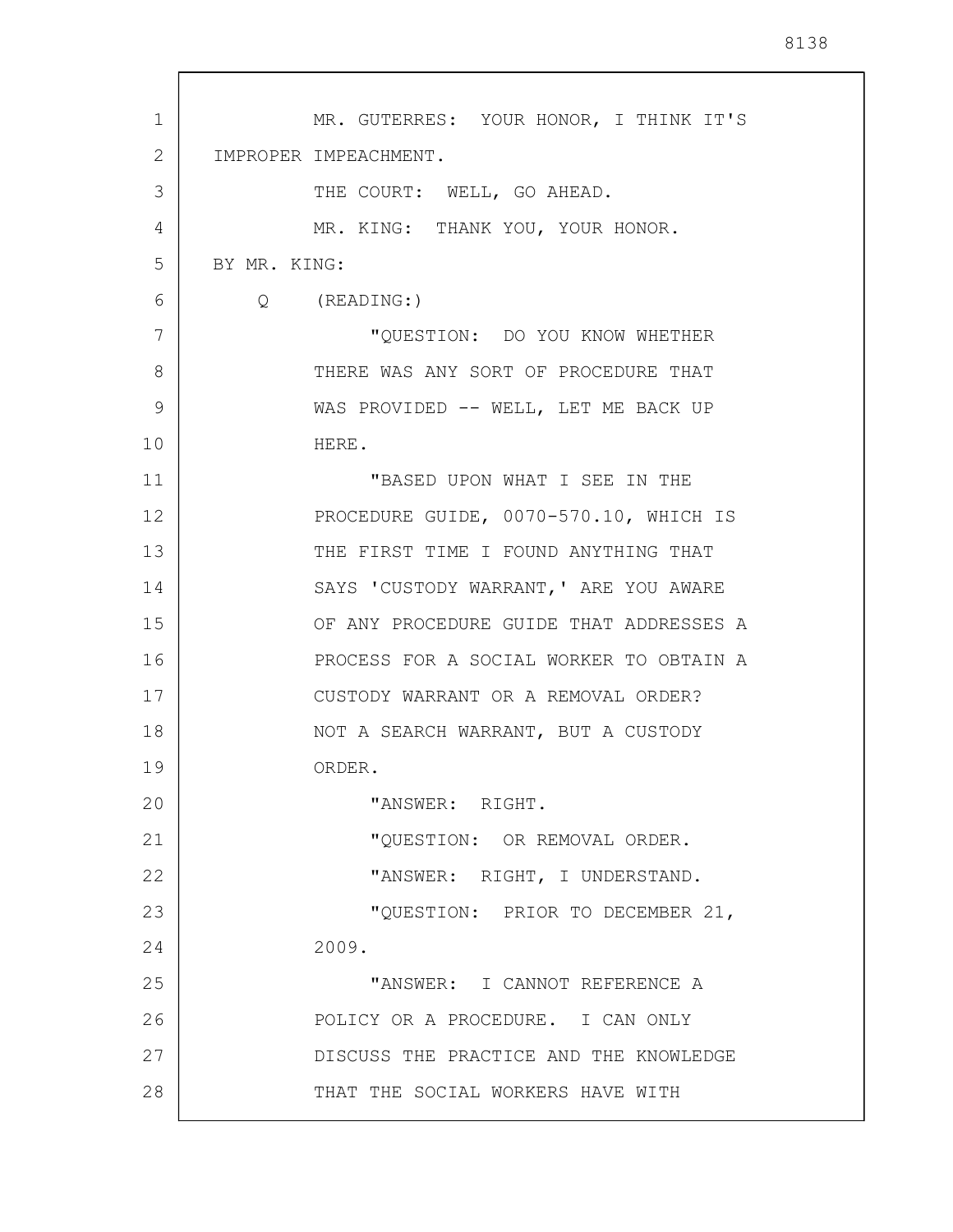1 2 3 4 5 6 7 8 9 10 11 12 13 14 15 16 17 18 19 20 21 22 23 24 25 26 27 28 REGARD TO THAT." MA'AM, YOU TESTIFIED AS THE PERSON MOST KNOWLEDGEABLE IN THE COUNTY OF LOS ANGELES IN THE CASE OF HAZEL SOLIS VS. THE COUNTY OF LA; CORRECT? A VIA DEPOSITION, YES. Q OKAY. AND IN FACT, ONE OF THE VERY SAME DEFENDANTS IN THIS CASE, MS. KIMBERLY ROGERS, WAS A DEFENDANT IN THAT CASE; TRUE? A I DON'T KNOW. Q LET ME SHOW YOU THE DOCUMENT AND YOU CAN LET ME KNOW IF  $--$ THE COURT: YOU'RE NOT GOING TO SHOW HER THE DOCUMENT. SHE SAYS SHE DOESN'T KNOW. MR. KING: OH, OKAY. SORRY, YOUR HONOR. BY MR. KING: Q WOULD IT REFRESH YOUR RECOLLECTION IF I SHOWED YOU THE FIRST PAGE OF THE DEPOSITION TRANSCRIPT? A IF I COMPARED THE TWO, NO, IT WOULDN'T. I MEAN, IT WOULDN'T NECESSARILY -- YOU'RE ASKING ME FOR A NAME THAT I WOULD HAVE TO LOOK AT YOUR DOCUMENTS OF THIS PARTICULAR CASE AND THAT ONE TO BE ABLE TO SAY WHETHER OR NOT THEY MATCH. Q OKAY. SO IF I GAVE YOU A DOCUMENT FROM THIS CASE SHOWING THE CAPTION AND THAT CASE SHOWING THE CAPTION, YOU'D BE ABLE TO TELL IF IT, IN FACT, MATCHES; RIGHT? A SURE. MR. GUTERRES: OBJECTION, YOUR HONOR. OUTSIDE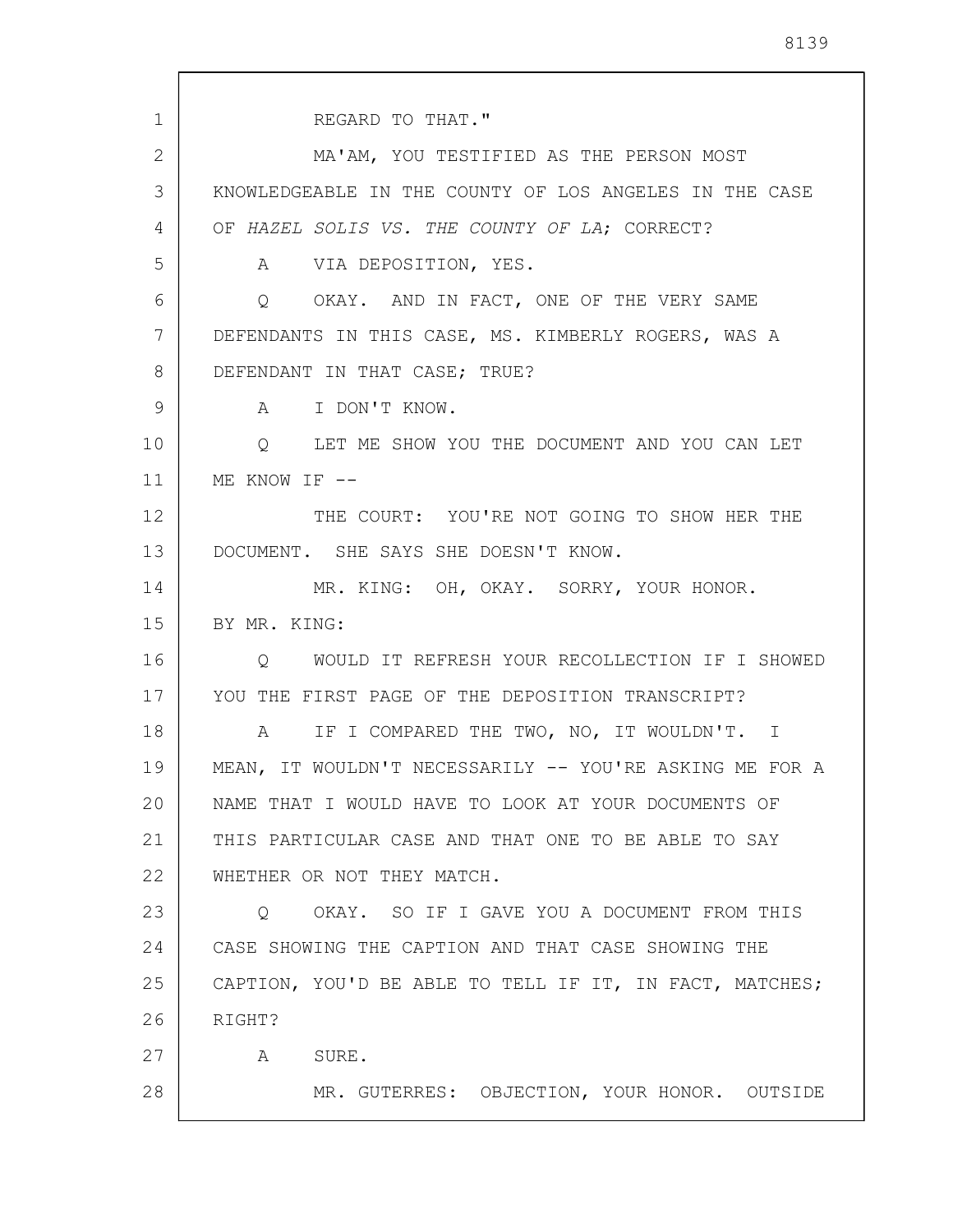1 2 3 4 5 6 7 8 9 10 11 12 13 14 15 16 17 18 19 20 21 22 23 24 25 26 27 28 THE SCOPE. AND IT'S NOT RELEVANT. THE COURT: SUSTAINED AS TO RELEVANCE. MR. KING: CERTAINLY, YOUR HONOR. BY MR. KING: Q DO YOU KNOW THE SUPERVISING SOCIAL WORKER WHO WAS IN AN ER UNIT IN 2009 BY THE NAME OF KIMBERLY ROGERS? MR. GUTERRES: OBJECTION. RELEVANCE. OUTSIDE THE SCOPE. THE COURT: SUSTAINED. BY MR. KING: Q YOU TOLD US THAT YOUR INVOLVEMENT IN 2009 WITH REGARDS TO SOCIAL WORKERS SEEKING WARRANTS IS THAT THEY WOULD CALL COUNTY COUNSEL FOR CONSULTATION AND AT TIMES THEY WOULD CALL YOU PRIOR TO GETTING THE APPROVAL; CORRECT? A NO. Q LET'S SEE. HOW WERE YOU INVOLVED IN SOCIAL WORKERS OBTAINING WARRANTS IN 2009? A IN 2009, I WAS AN ASSISTANT REGIONAL ADMINISTRATOR OVERSEEING THE BELVEDERE OFFICE. SO MY INVOLVEMENT WITH REGARD TO WARRANTS WOULD HAVE BEEN FOR THAT PARTICULAR REGIONAL OFFICE. MY INVOLVEMENT BACK IN 2009 WOULD HAVE BEEN IN CONSULTATION WITH THE SUPERVISING CHILDREN'S SOCIAL WORKER AND THE CHILDREN'S SOCIAL WORKER FOR THAT PARTICULAR OFFICE IN OBTAINING WARRANTS AND CONSULTATION ON A VARIETY OF DIFFERENT ISSUES.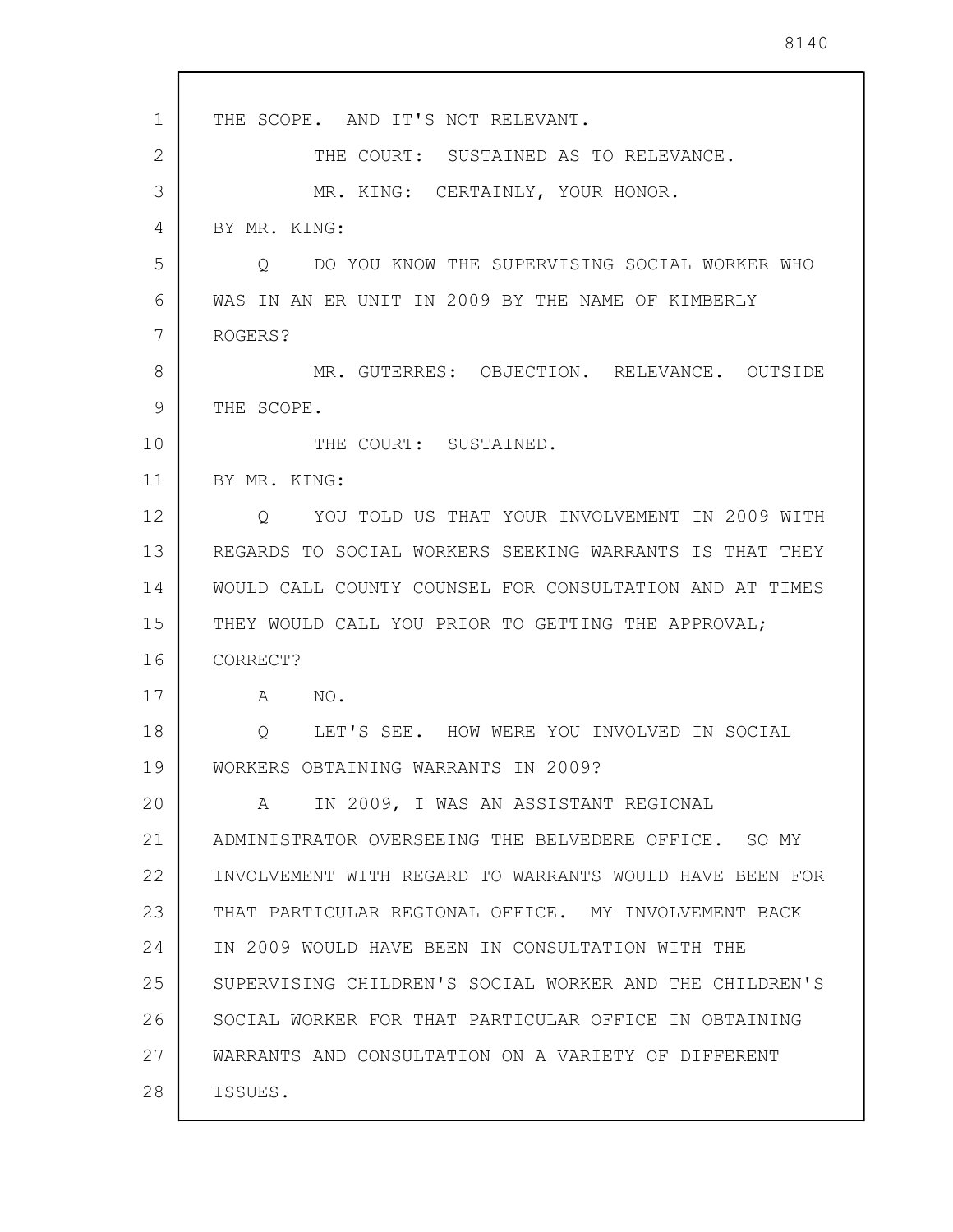| 1  | OKAY. SO AS IT PERTAINS TO THIS CASE,<br>Q               |
|----|----------------------------------------------------------|
| 2  | MS. KIMBERLY ROGERS DID NOT CALL YOU IN ORDER TO         |
| 3  | DETERMINE WHETHER OR NOT YOU APPROVED THE SEIZURE OF     |
| 4  | BABY RYAN; CORRECT?                                      |
| 5  | CORRECT.<br>A                                            |
| 6  | DO YOU KNOW IF MS. KIMBERLY ROGERS CALLED<br>O           |
| 7  | ANYONE PRIOR TO REMOVING BABY RYAN ON NOVEMBER 3RD,      |
| 8  | 2009?                                                    |
| 9  | A I DO NOT.                                              |
| 10 | PRIOR TO BEING ASKED TO COME HERE TO TESTIFY<br>$Q \sim$ |
| 11 | DID YOU LEARN ANYTHING ABOUT THE UNDERLYING FACTS IN     |
| 12 | THIS CASE?                                               |
| 13 | PRIOR TO? NO.<br>A                                       |
| 14 | OR TODAY, DID ANYBODY TELL YOU ANYTHING ABOUT<br>Q       |
| 15 | WHAT THIS CASE WAS ABOUT?                                |
| 16 | VERY LITTLE.<br>A                                        |
| 17 | WELL, WILL YOU AGREE THAT A CHILD SOCIAL<br>Q            |
| 18 | WORKER ALWAYS NEEDS TO DETERMINE IF HE OR SHE NEEDS A    |
| 19 | WARRANT PRIOR TO SEIZING A CHILD?                        |
| 20 | EXHIBIT 405, BATES 005903. WOULD YOU AGREE               |
| 21 | THAT A CSW ALWAYS NEEDS TO DETERMINE IF HE OR SHE NEEDS  |
| 22 | A WARRANT OR A COURT ORDER PRIOR TO SEIZING A CHILD      |
| 23 | FROM ITS PARENT?                                         |
| 24 | A THERE ARE TWO OTHER FACTORS THAT THIS                  |
| 25 | POWERPOINT DOES NOT DESCRIBE. ONE IS CONSENT.            |
| 26 | Q OKAY.                                                  |
| 27 | A EXIGENCY. AND THEN THE THIRD WOULD BE                  |
| 28 | OBTAINING A WARRANT.                                     |
|    |                                                          |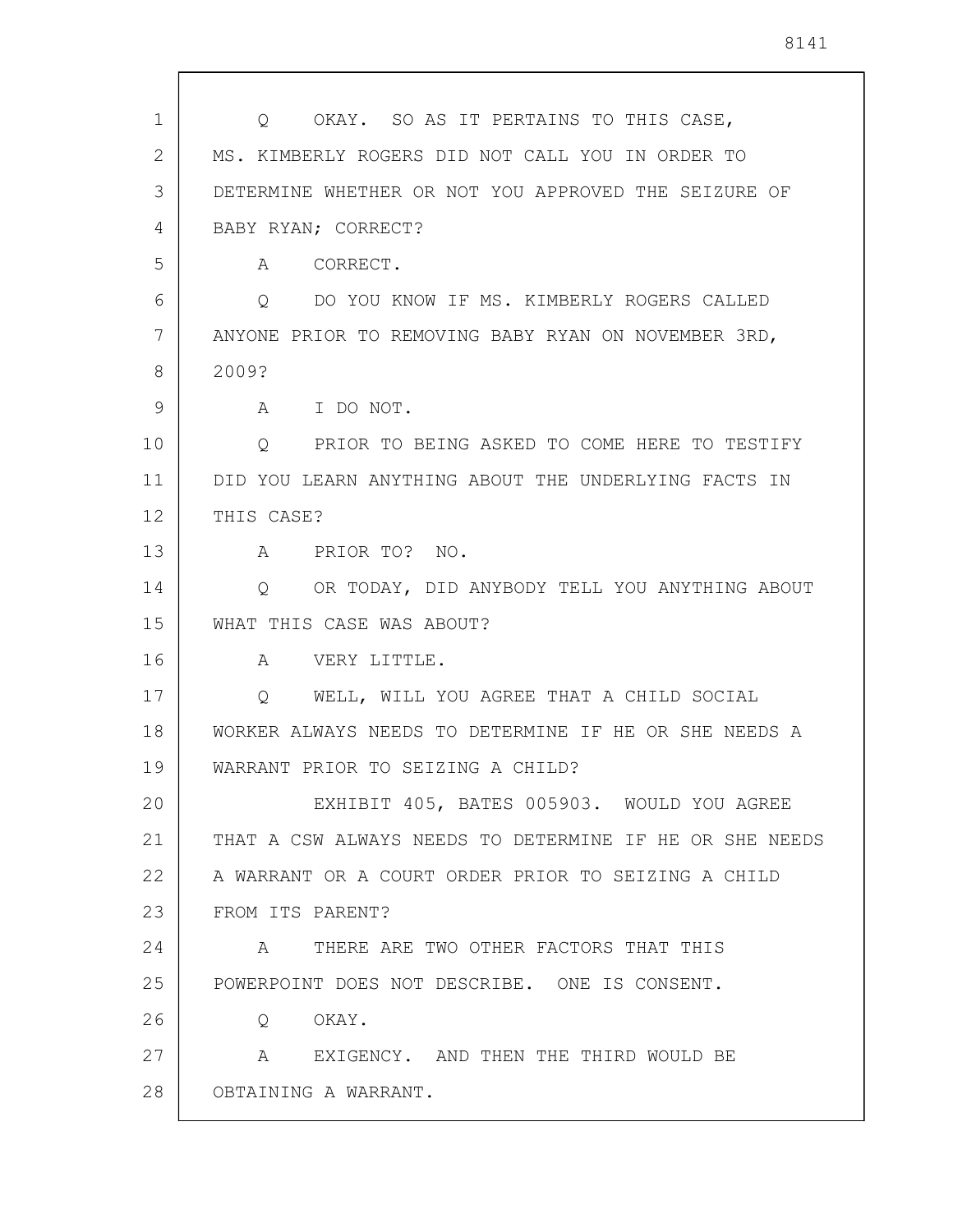1 2 3 4 5 6 7 8 9 10 11 12 13 14 15 16 17 18 19 20 21 22 23 24 25 26 27 28 Q OKAY. SO WE'LL REPRESENT TO YOU THAT THERE'S NO CONSENT GIVEN IN THIS CASE. IS IT YOUR TESTIMONY NOW THAT, IF THERE'S EXIGENCY, THAT IN FACT A SOCIAL WORKER CAN REMOVE A CHILD FROM ITS PARENT WITHOUT EVEN CONSIDERING WHETHER OR NOT THERE'S TIME TO GET A WARRANT? MR. GUTERRES: OBJECTION. OUTSIDE THE SCOPE LACKS FOUNDATION. SPECULATION. INCOMPLETE HYPOTHETICAL. THE COURT: JUST A MOMENT. THE OBJECTIONS ARE OVERRULED. BY MR. KING: Q DID YOU NEED THE QUESTION REREAD? A PLEASE. (THE PREVIOUS QUESTION WAS READ BACK BY THE COURT REPORTER AS FOLLOWS: "QUESTION: OKAY. SO WE'LL REPRESENT TO YOU THAT THERE'S NO CONSENT GIVEN IN THIS CASE. "IS IT YOUR TESTIMONY NOW THAT, IF THERE'S EXIGENCY, THAT IN FACT A SOCIAL WORKER CAN REMOVE A CHILD FROM ITS PARENT WITHOUT EVEN CONSIDERING WHETHER OR NOT THERE'S TIME TO GET A WARRANT?") THE WITNESS: I BELIEVE THEY DO FACTOR IN WHETHER OR NOT THERE IS TIME TO OBTAIN A WARRANT. I KNOW THAT AS AN ASSISTANT REGIONAL ADMINISTRATOR THAT WOULD BE A STANDARD QUESTION I WOULD ASK.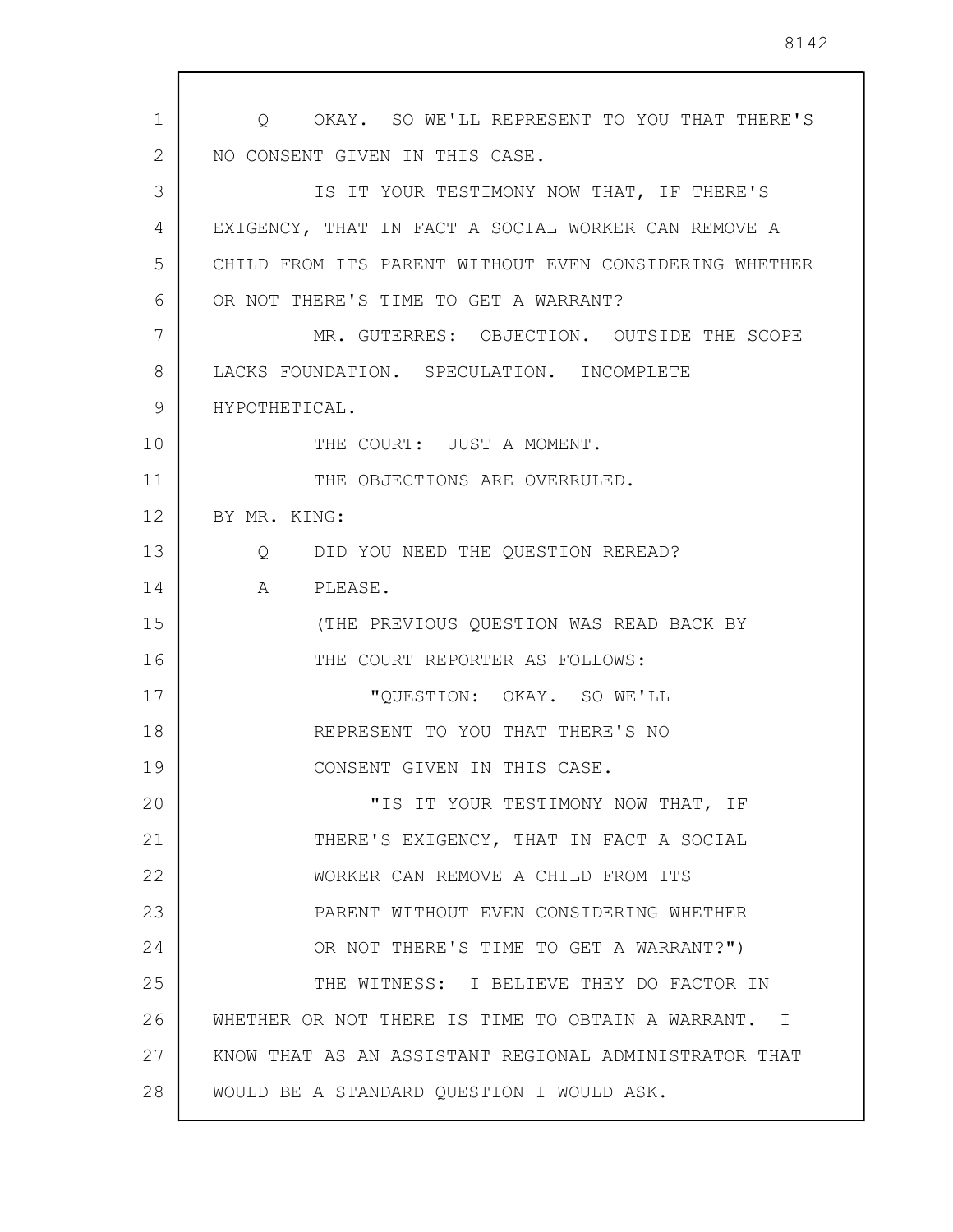1 2 3 4 5 6 7 8 9 10 11 12 13 14 15 16 17 18 19 20 21 22 23 24 25 26 27 28 BY MR. KING: Q SO EVEN WITH EXIGENCY, A SOCIAL WORKER HAS TO DETERMINE IF THERE'S ENOUGH TIME TO GO AND GET A WARRANT, TRUE, BEFORE REMOVING THE CHILD FROM THE HOME? A I BELIEVE THAT'S PART OF THE THOUGHT PROCESS, YES. Q WELL, ISN'T IT MORE THAN PART OF THE THOUGHT PROCESS? ISN'T IT THE LAW? SHOWING BATES 406, 005909: "BEFORE ACTING ON THE BASIS OF EXIGENT CIRCUMSTANCES, A CSW MUST ALWAYS ASK 'DO I HAVE TIME TO GET A WARRANT OR COURT ORDER BEFORE THE CHILD WILL LIKELY SUFFER SERIOUS PHYSICAL INJURY,' USUALLY 3 TO 6 HOURS." ISN'T THAT, IN FACT, THE LAW? A YEAH. AND I THINK I EXPLAINED THAT THAT WOULD BE PART OF THE DISCUSSION THAT WOULD BE HAD. ABSOLUTELY. Q NOW, PRIOR TO DECEMBER OF 2009, WERE YOU EVER INVOLVED IN ANY WAY IN A SOCIAL WORKER SEEKING A REMOVAL ORDER? A I BELIEVE SO, YES. Q ISN'T IT TRUE THAT IN FACT THERE WAS NO POLICY OR PROCEDURE BY YOUR DEPARTMENT PRIOR TO DECEMBER 2009 FOR SOCIAL WORKERS TO IN FACT OBTAIN REMOVAL ORDERS? A I BELIEVE THERE WAS A POLICY IN 2007. I THINK THE TITLE CHANGED, YOU KNOW, A COUPLE OF TIMES. BUT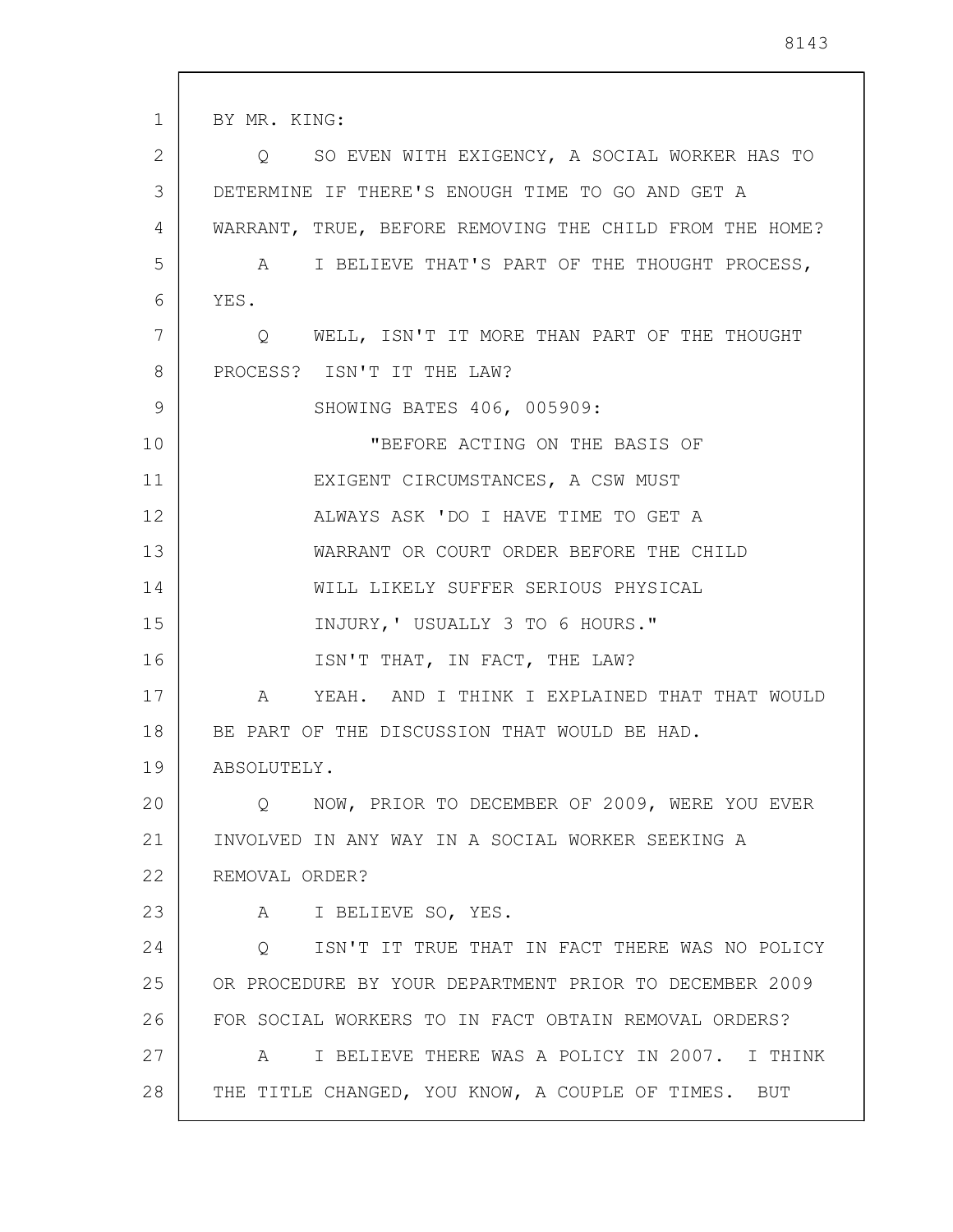1 2 3 4 5 6 7 8 9 10 11 12 13 14 15 16 17 18 19 20 21 22 23 24 25 26 27 28 THE DISCUSSIONS BEGAN IN 2007 AS TO TRAINING SOCIAL WORKERS ON HOW TO OBTAIN A WARRANT. Q YOU'RE FAMILIAR WITH JUDGE NASH; CORRECT? A I AM. Q ISN'T IT TRUE THAT ON NOVEMBER 19, 2009, JUDGE NASH ISSUED A MANDATE TO THE DEPARTMENT OF CHILDREN AND FAMILY SERVICES TO OBTAIN REMOVAL WARRANTS BECAUSE THERE WAS NO POLICY IN PLACE AT THAT TIME? A I'M NOT FAMILIAR WITH HIS MEMO. Q HAVE YOU EVER SEEN JUDGE NASH'S MEMO? A NO, I DON'T BELIEVE I HAVE. Q HAVE YOU EVER HEARD OF IT? A I DON'T BELIEVE I HAVE. Q ISN'T IT TRUE THAT THE POLICY THAT WAS IN PLACE IN 2007 INVOLVED SEARCH WARRANTS ONLY? A I CAN'T SAY FOR SURE. Q SOUNDS PRETTY FAMILIAR? A YES. Q YOU WOULD AGREE THAT, WITH REGARDS TO ANY TRAINING THAT YOUR DEPARTMENT GAVE CONCERNING SEEKING REMOVAL ORDERS FROM THE COURT, THAT THERE WAS NO SUCH TRAINING UNTIL DECEMBER OF 2009; CORRECT? A I BELIEVE THERE WAS TWO WAVES OF TRAINING. I DON'T HAVE THE PARTICULAR DATE, OR YEAR FOR THAT MATTER. Q WAS IT AROUND DECEMBER 21ST OF 2009? A MY MEMORY DOESN'T GO BACK THAT FAR. Q IF I SHOWED YOU YOUR TESTIMONY UNDER OATH IN A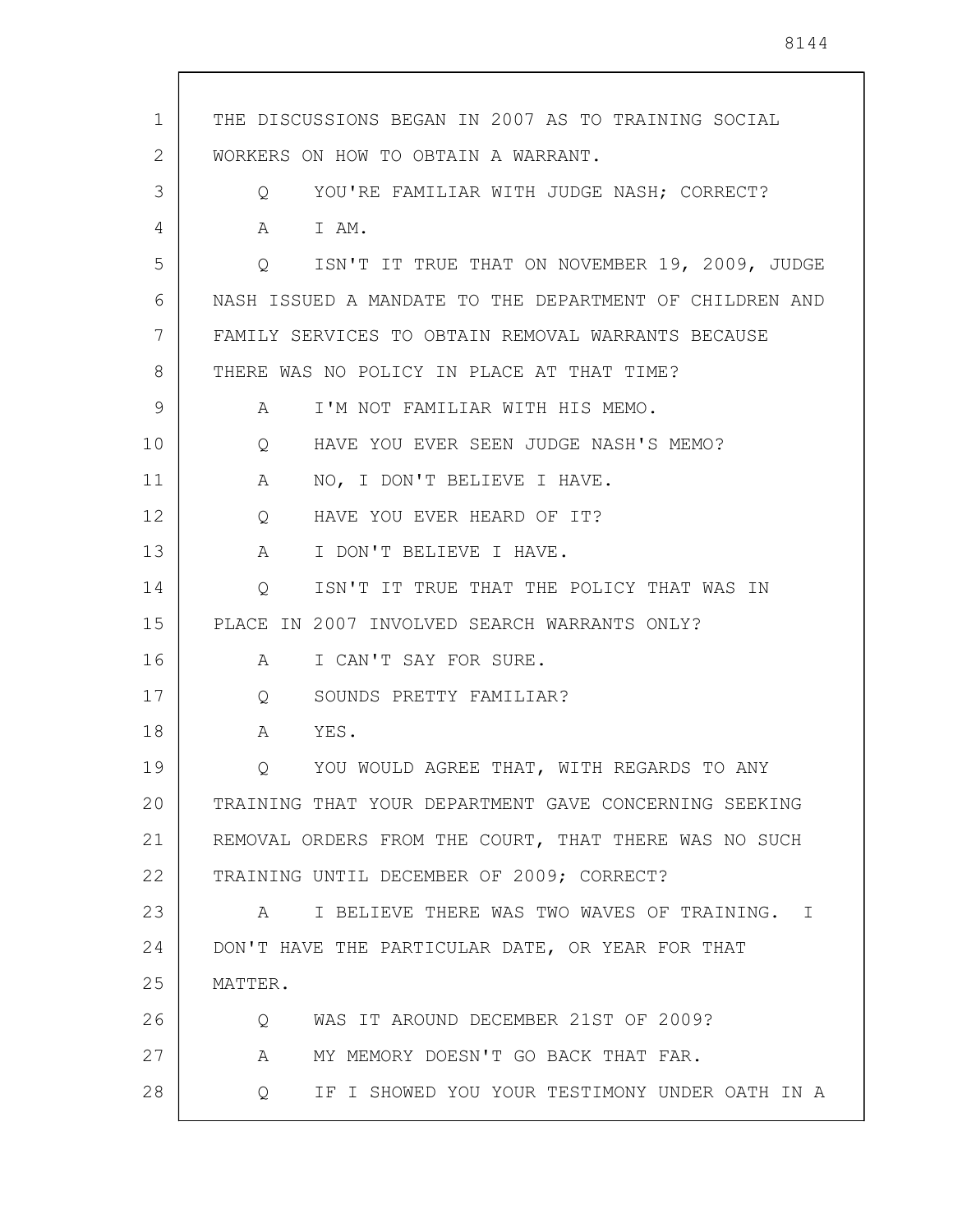1 2 3 4 5 6 7 8 9 10 11 12 13 14 15 16 17 18 19 20 21 22 23 24 25 26 27 28 DEPOSITION, WOULD THAT HELP REFRESH YOUR RECOLLECTION? A SURE. THE COURT: YOU HAVE TO IDENTIFY WHAT YOU'RE SHOWING HER. MR. KING: CERTAINLY, YOUR HONOR. SHOWING THE WITNESS DEPOSITION TRANSCRIPT IN THE CASE OF HAZEL SOLIS VS. COUNTY OF LOS ANGELES DATED MARCH 16, 2011, STARTING AT PAGE 105. JUST IDENTIFYING THE TOP NINE LINES FOR THE WITNESS TO LOOK AT, SEE IF IT REFRESHES THE WITNESS'S RECOLLECTION. THE WITNESS: CAN I FLIP TO PAGE 104? BY MR. KING: Q OF COURSE. A I'M NOT SURE THAT IT'S SAYING WHAT YOU THINK IT'S SAYING. THE COURT: THAT'S ALL RIGHT. JUST FOR THE MOMENT JUST READ IT AND THEN WE'LL SEE IF THERE'S A QUESTION. HAVE YOU READ IT? THE WITNESS: I HAVE. THE COURT: ALL RIGHT. WE'LL WAIT AND SEE IF THERE'S A QUESTION. MR. KING: SORRY, YOUR HONOR, I LOST MY PLACE. BY MR. KING: Q HAS YOUR MEMORY BEEN REFRESHED AS TO THE FIRST TIME YOUR DEPARTMENT HAD MANDATORY TRAINING REGARDING REMOVAL OR CUSTODY WARRANTS WAS, IN FACT, ON DECEMBER 21ST OF 2009?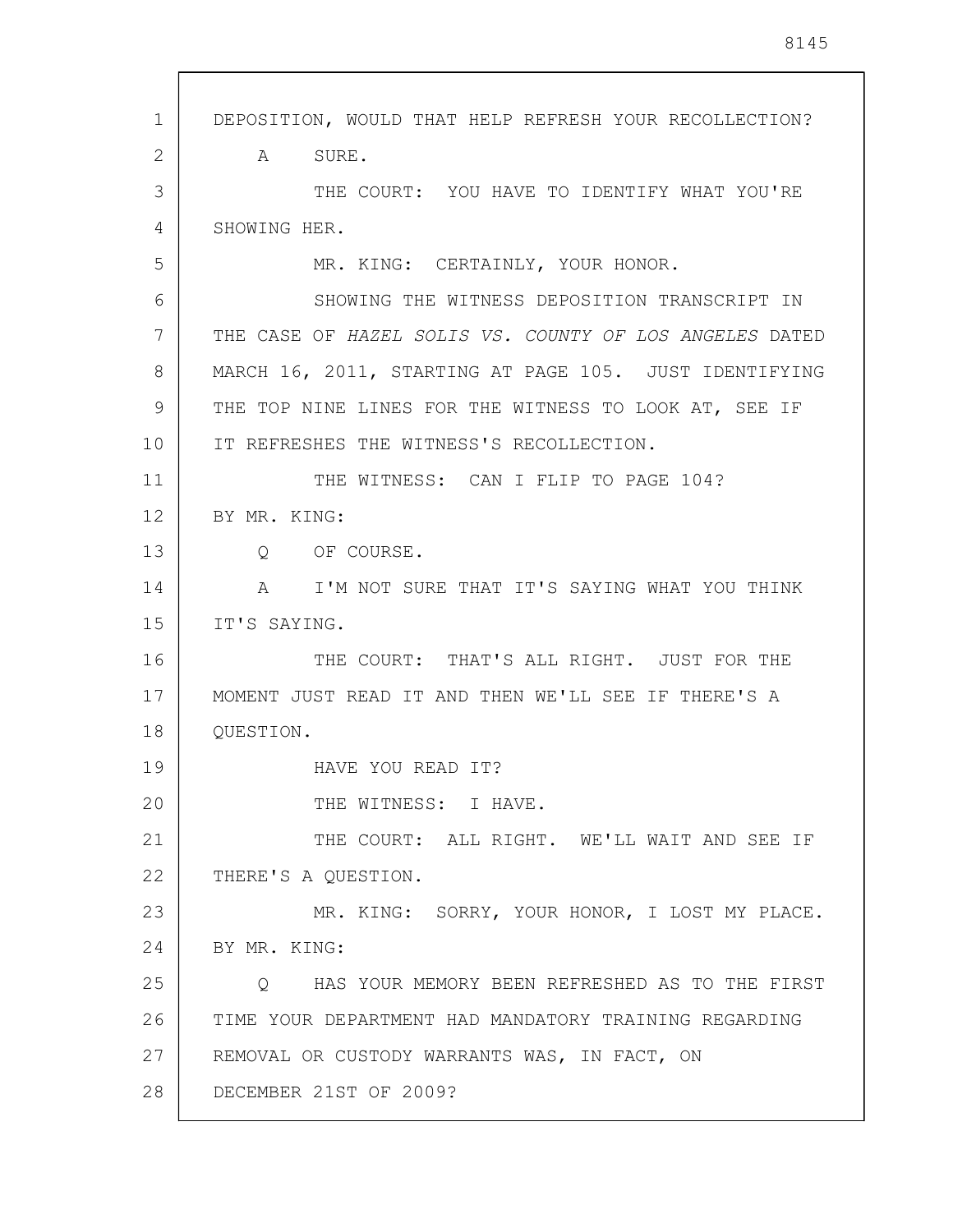1 2 3 4 5 6 7 8 9 10 11 12 13 14 15 16 17 18 19 20 21 22 23 24 25 26 27 28 MR. GUTERRES: OBJECTION. RELEVANCE. OUTSIDE THE SCOPE. THE COURT: SUSTAINED. BY MR. KING: Q WOULD YOU AGREE THAT THE FIRST TIME YOUR DEPARTMENT HAD MANDATORY TRAINING CONCERNING SOCIAL WORKERS OBTAINING A CUSTODY WARRANT WAS ON DECEMBER 21ST OF 2009? MR. GUTERRES: OBJECTION. OUTSIDE THE SCOPE. THE COURT: SUSTAINED. BY MR. KING: Q NOW, WE TALKED A LITTLE ABOUT EXIGENT CIRCUMSTANCES. DISPLAYING EXHIBIT 406, BATES 005907. WOULD YOU AGREE THAT A CSW CAN ACT WITHOUT A WARRANT IF THE CSW HAS REASONABLE CAUSE TO BELIEVE THE CHILD IS IN IMMINENT DANGER OF SERIOUS BODILY INJURY? CORRECT? A YES. Q AND "IMMINENT" TO YOU MEANS WHAT? A RIGHT NOW. Q RIGHT. SORT OF LIKE, IF I DON'T ACT NOW THIS CHILD IS GOING TO DIE OR SUFFER SEVERE BODILY INJURY; CORRECT? A YES. Q AND WHEN A SOCIAL WORKER IS MAKING THAT DETERMINATION -- DISPLAYING EXHIBIT 407, BATES 005915 -- THE SOCIAL WORKER CAN ONLY RELY ON SPECIFIC AND ARTICULABLE EVIDENCE WHEN DETERMINING IF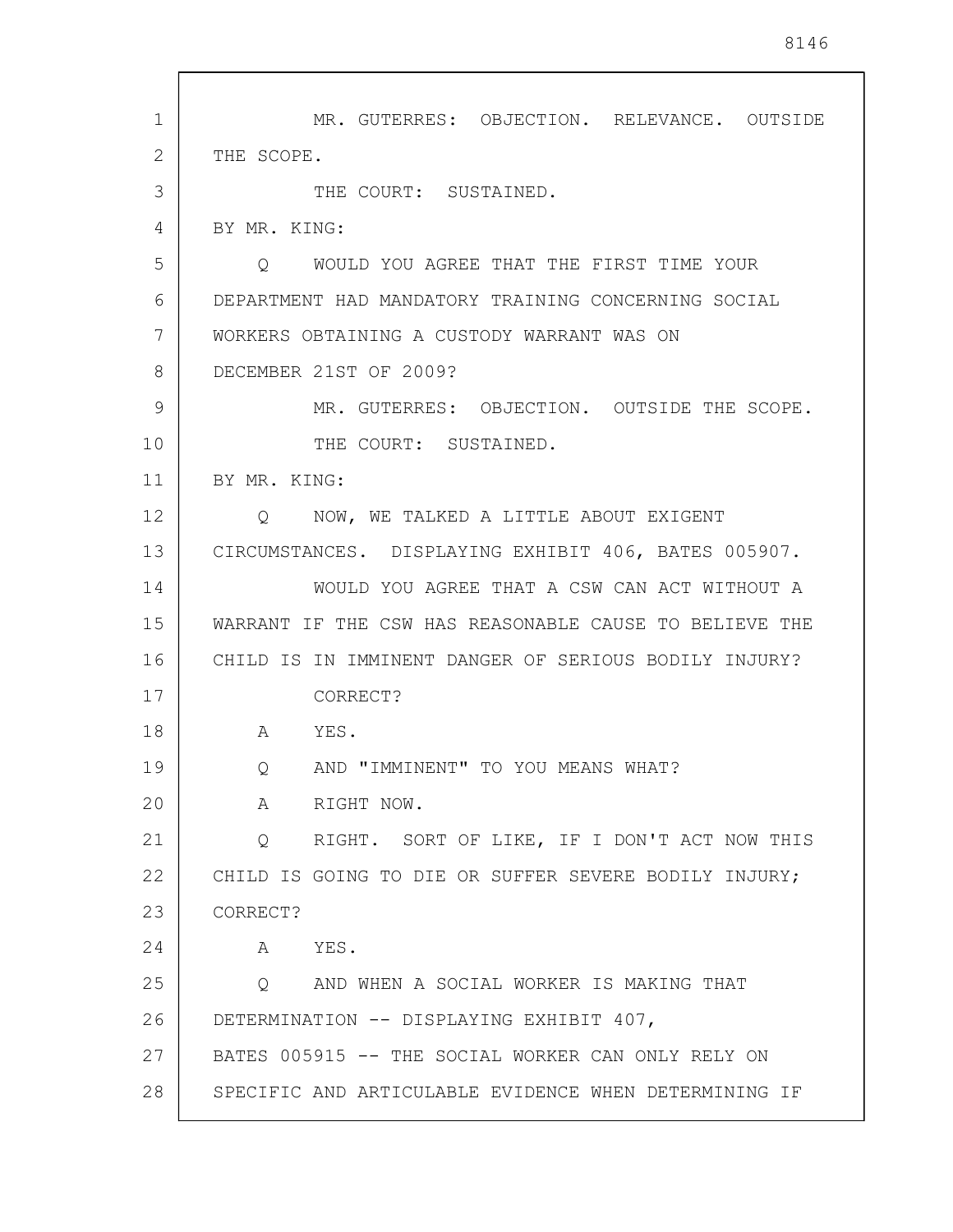| $\mathbf{1}$ | THERE ARE EXIGENT CIRCUMSTANCES TO ACT WITHOUT A         |
|--------------|----------------------------------------------------------|
| 2            | WARRANT; CORRECT?                                        |
| 3            | A YES.                                                   |
| 4            | AND A SOCIAL WORKER HAS TO DOCUMENT THE<br>Q             |
| 5            | EXIGENT CIRCUMSTANCES; CORRECT?                          |
| 6            | A YES.                                                   |
| 7            | AND WHEN WE'RE TALKING ABOUT SEIZURES,<br>Q              |
| 8            | EXHIBIT 405, BATES 005904, THE SEIZURE YOUR DEPARTMENT   |
| 9            | TYPICALLY DEALS WITH ARE SEIZURES OF CHILDREN; CORRECT?  |
| 10           | WE CERTAINLY DON'T USE THOSE TERMS.<br>A                 |
| 11           | Q YOU DON'T USE "SEIZURES"?                              |
| 12           | WE DON'T USE THOSE TERMS WHEN WE REFER TO<br>$\mathbb A$ |
| 13           | REMOVING A CHILD FROM THE CUSTODY OF THEIR PARENT.       |
| 14           | WELL, WOULD YOU AGREE BATES 405, 005901, THIS<br>$\circ$ |
| 15           | IS YOUR TRAINING:                                        |
| 16           | "SEIZURES IN CHILD ABUSE CASES.                          |
| 17           | "BOX 1: SOME CHILD INTERVIEWS.                           |
| 18           | "2: TAKING THE CHILD INTO                                |
| 19           | PROTECTIVE CUSTODY."                                     |
| 20           | THAT MEANS PHYSICALLY TAKING THE BABY AWAY               |
| 21           | FROM MOMMY; CORRECT?                                     |
| 22           | I UNDERSTAND THAT.<br>$\mathbb A$                        |
| 23           | Q AND SHOWING EXHIBIT 403, BATES 005895, WE HAVE         |
| 24           | THESE LAWS IN ORDER TO PROTECT THE LEGAL RIGHTS AND      |
| 25           | SAFETY OF CHILDREN AND FAMILIES FROM THE INITIAL TIME    |
| 26           | OF CONTACT DURING AN INVESTIGATION THROUGH TREATMENT;    |
| 27           | CORRECT?                                                 |
| 28           | MR. GUTERRES: OBJECTION. OUTSIDE THE SCOPE.              |
|              |                                                          |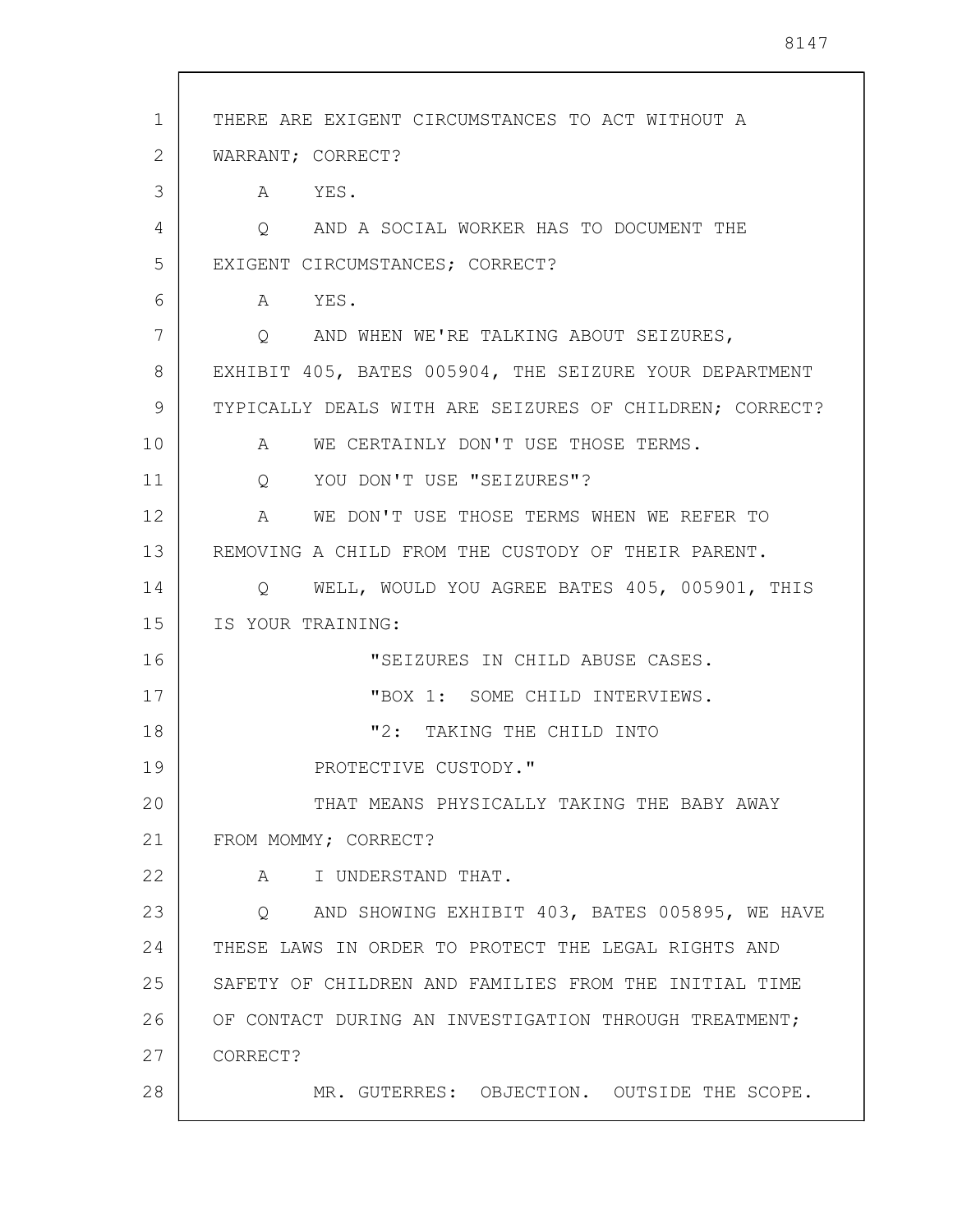| $\mathbf{1}$ | THE COURT: SUSTAINED.                                   |
|--------------|---------------------------------------------------------|
| 2            | BY MR. KING:                                            |
| 3            | WOULD YOU AGREE THAT A DELAY NEGATES A CLAIM<br>Ő       |
| 4            | OF EXIGENCY?                                            |
| 5            | MR. GUTERRES: OBJECTION. OUTSIDE THE SCOPE.             |
| 6            | THE COURT: SUSTAINED.                                   |
| 7            | BY MR. KING:                                            |
| 8            | WE TALKED ABOUT THE CWS/CMS SYSTEM; CORRECT?<br>$\circ$ |
| 9            | YES.<br>A                                               |
| 10           | Q THOSE ARE SORT OF LIKE THE CONTACT NOTES OF           |
| 11           | THE SOCIAL WORKERS INVOLVED IN THE CASE?                |
| 12           | IT'S A STATEWIDE DATABASE THAT CONTAINS ALL<br>A        |
| 13           | INFORMATION WITH REGARD TO CHILD WELFARE.               |
| 14           | OKAY. SO ALL THE RELEVANT MATERIAL<br>$\circ$           |
| 15           | INFORMATION CONCERNING THE CASE SHOULD BE IN THERE;     |
| 16           | CORRECT?                                                |
| 17           | A YES.                                                  |
| 18           | INCLUDING EXCULPATORY EVIDENCE; CORRECT?<br>Q           |
| 19           | A<br>YES.                                               |
| 20           | Q BECAUSE ACCORDING TO YOUR TRAINING, IF IT'S           |
| 21           | NOT IN YOUR NOTES, IT REALLY DIDN'T HAPPEN?             |
| 22           | MR. GUTERRES: OBJECTION. OUTSIDE THE SCOPE.             |
| 23           | THE COURT: SUSTAINED.                                   |
| 24           | BY MR. KING:                                            |
| 25           | Q THE TESTIMONY YOU GAVE EARLIER OF YOUR                |
| 26           | INVOLVEMENT IN OBTAINING WARRANTS PRIOR TO 2009, YOU    |
| 27           | WOULD AGREE THAT THOSE WERE PROTECTIVE CUSTODY          |
| 28           | WARRANTS; CORRECT?                                      |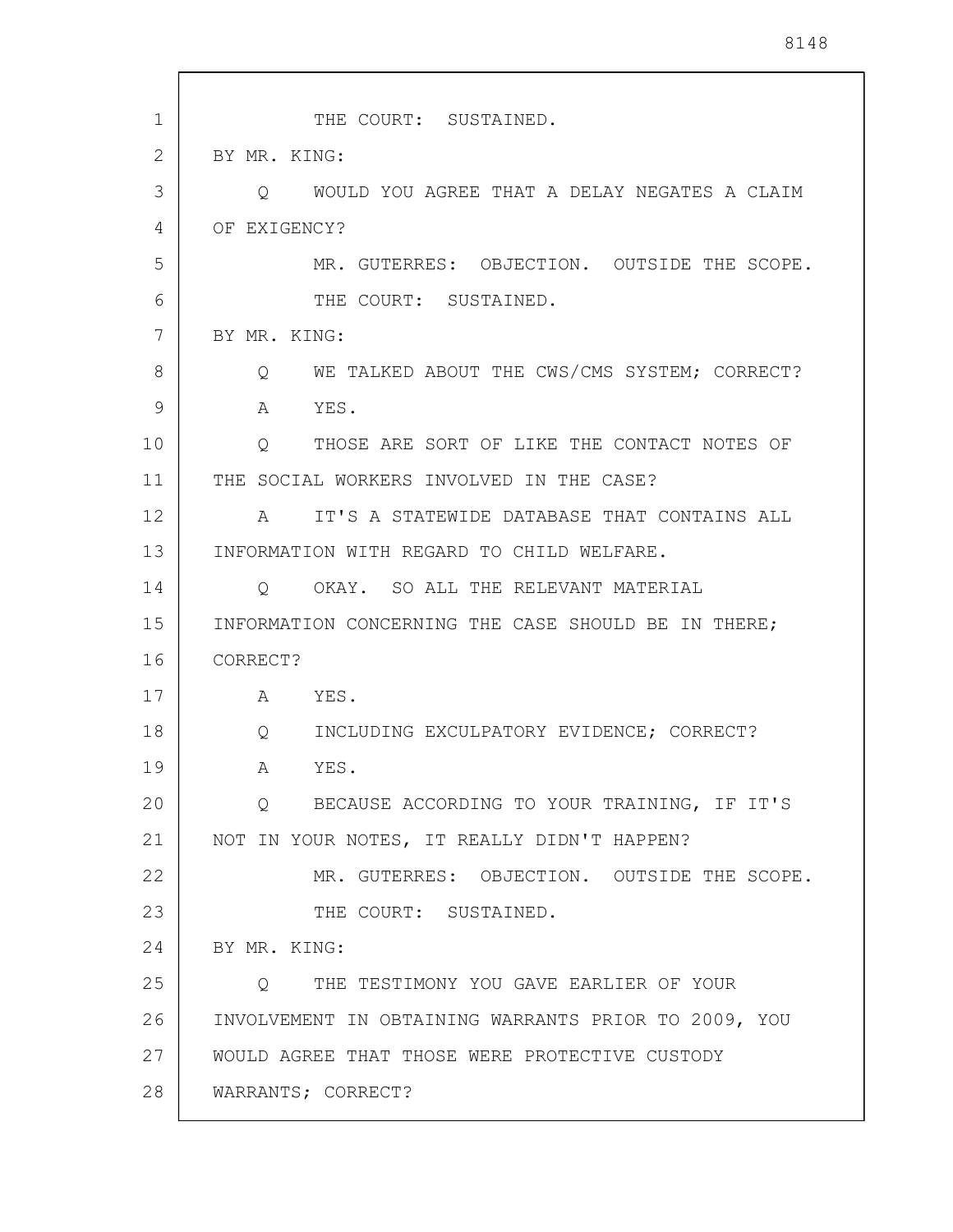| 1  | YES.<br>A                                              |
|----|--------------------------------------------------------|
| 2  | SO THAT MEANS A CHILD HAS ALREADY BEEN REMOVED<br>Q    |
| 3  | FROM MOM OR DAD, PLACED IN FOSTER CARE, THAT CHILD     |
| 4  | TAKES OFF, SOCIAL WORKER NEEDS TO OBTAIN A WARRANT TO  |
| 5  | GO GET THE CHILD AND BRING HIM BACK HOME; CORRECT?     |
| 6  | YES.<br>A                                              |
| 7  | Q<br>SO WHEN WE WERE TALKING WITH MR. GUTERRES         |
| 8  | EARLIER, WE WEREN'T TALKING ABOUT A BABY BEING REMOVED |
| 9  | FROM MOMMY; RIGHT?                                     |
| 10 | NO.<br>A                                               |
| 11 | $Q \qquad \qquad$<br>THAT'S A CORRECT STATEMENT?       |
| 12 | NO, IT'S NOT.<br>$\mathbf{A}$                          |
| 13 | MAY I CLARIFY?                                         |
| 14 | LET ME ASK YOU A QUESTION.<br>$Q \qquad \qquad$        |
| 15 | OKAY.<br>A                                             |
| 16 | WHAT TYPE OF WARRANTS WERE YOU TALKING ABOUT<br>Q      |
| 17 | THAT YOU WERE INVOLVED IN PRIOR TO DECEMBER OF 2009    |
| 18 | DURING YOUR DIRECT TESTIMONY TODAY?                    |
| 19 | WHAT I TRIED TO EXPLAIN IS THAT I WAS<br>YES.<br>A     |
| 20 | INVOLVED IN OBTAINING WARRANTS PRIOR TO 2009 THAT --   |
| 21 | WHEN I USE THE TERM "WARRANT," THERE IS A DISCUSSION   |
| 22 | HAD PRIOR TO THAT. SO I CAN'T TELL YOU TODAY, RIGHT    |
| 23 | NOW, IF IT WAS A SEARCH WARRANT, IF IT WAS A REMOVAL   |
| 24 | ORDER WARRANT, ET CETERA, BECAUSE THERE'S A DISCUSSION |
| 25 | THAT WAS HAD -- THE CONVERSATION WOULD HAVE BEEN,      |
| 26 | "LET'S OBTAIN A WARRANT." AND SO THE PEOPLE INVOLVED   |
| 27 | IN THE CONVERSATION WOULD HAVE KNOWN THE TYPE OF       |
| 28 | WARRANT THAT WE WERE SEEKING.                          |

 $\overline{\phantom{a}}$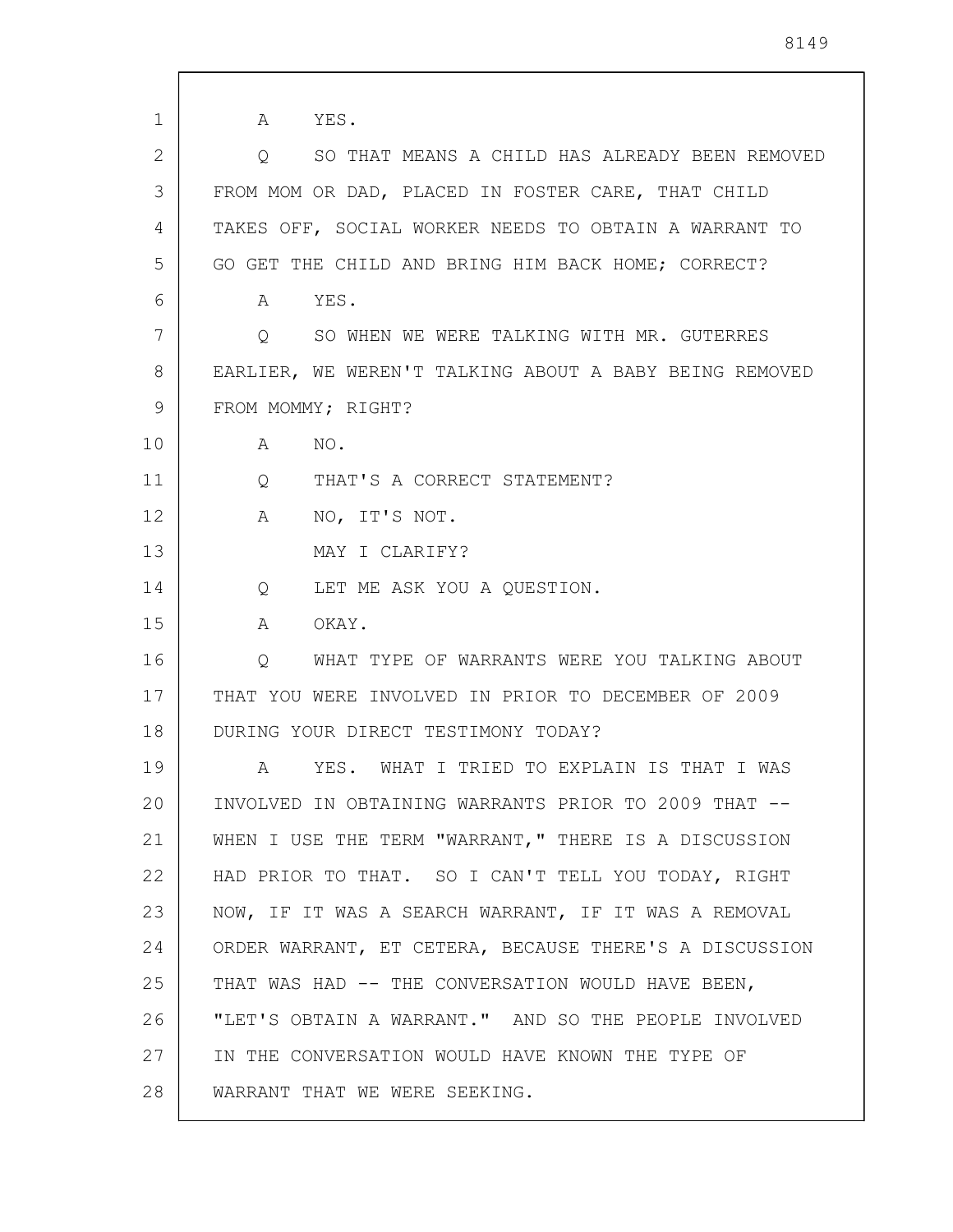1 2 3 4 5 6 7 8 9 10 11 12 13 14 15 16 17 18 19 20 21 22 23 24 25 26 27 28 /// /// Q OKAY. A SO. Q SO I THINK YOU'VE CLARIFIED YOURSELF THAT WHEN YOU TOLD US ALL HERE YOUR INVOLVEMENT OF WARRANTS PRIOR TO DECEMBER OF 2009, YOU, FOR YOURSELF, YOU WERE NOT CLEAR SPECIFICALLY AS TO WHICH TYPE OF WARRANTS THOSE WERE? A CORRECT. Q THANK YOU. WE'RE GOING TO HEAR A BELL HERE PRETTY SOON, SO THAT'S WHY I LOOK A LITTLE ANXIOUS. YOU NEVER MET MS. DUVAL; TRUE? A IS THAT HIM? NO. Q NO, THAT'S MR. -- A OH, I'M SORRY. Q YOU'VE NEVER MET MS. DUVAL; CORRECT? A NO, I HAVE NOT. Q OKAY. MR. KING: YOUR HONOR, I THINK I'M DONE. THANK YOU. MR. GUTERRES: DID I HEAR RIGHT? THE COURT: YEAH, I BELIEVE YOU DID. AT LEAST THAT WAS MY HEARING. SO IF YOU HAVE REDIRECT, YOU CAN GO AHEAD. MR. GUTERRES: THANK YOU, YOUR HONOR.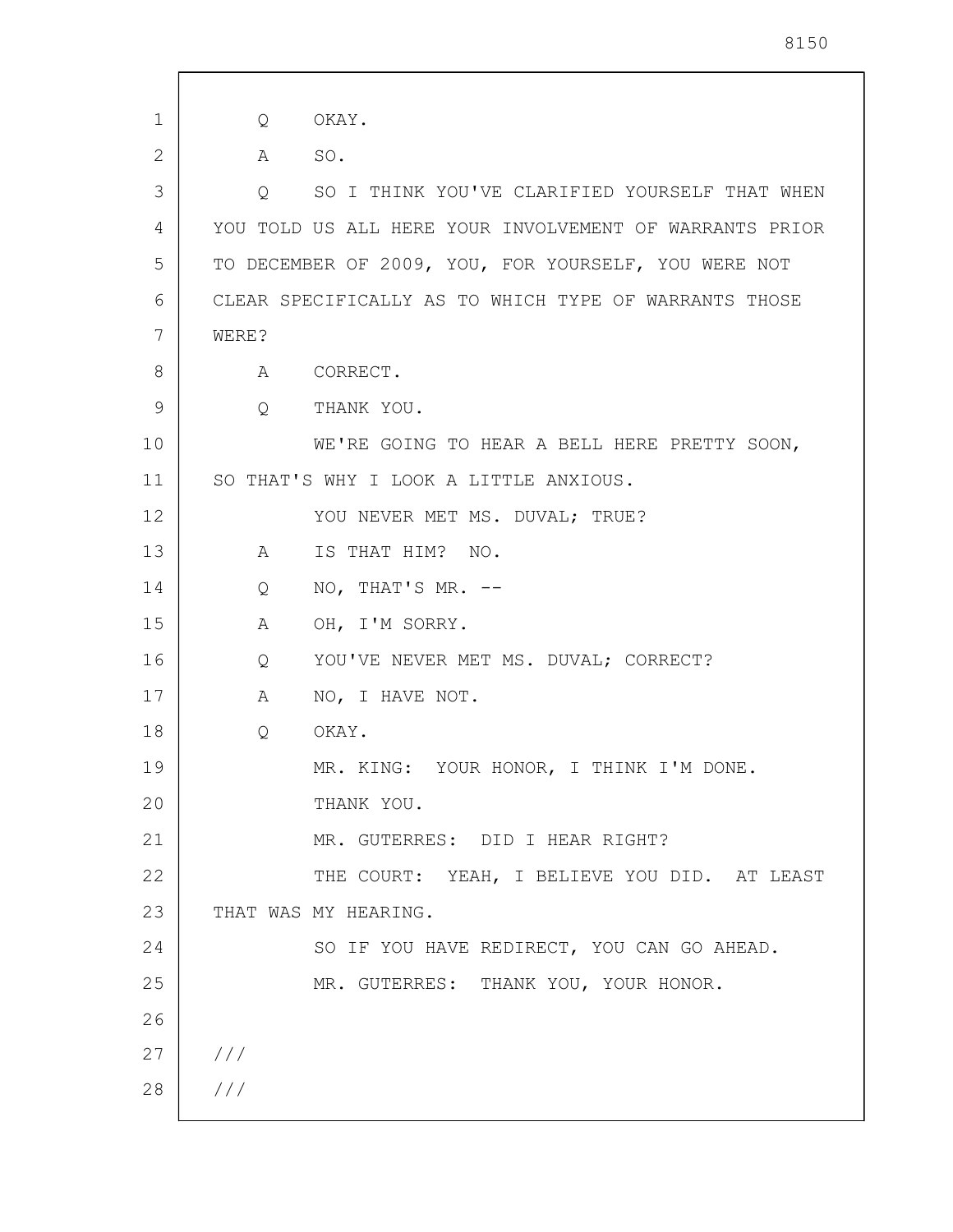| 1  | REDIRECT EXAMINATION                                         |
|----|--------------------------------------------------------------|
| 2  | BY MR. GUTERRES:                                             |
| 3  | SO PRIOR TO DECEMBER OF 2009, I BELIEVE YOU<br>$\circ$       |
| 4  | TESTIFIED THAT THE TERM "WARRANT" WAS USED IN THE            |
| 5  | GENERIC SENSE?                                               |
| 6  | A YES.                                                       |
| 7  | SO WHETHER ONE WAS GOING TO BE OBTAINING A<br>$\overline{Q}$ |
| 8  | REMOVAL ORDER OR A WARRANT TO DO AN INTERVIEW OR TO          |
| 9  | ENTER THE HOME, THERE WAS NO REAL DISTINCTION?               |
| 10 | THERE WAS DISTINCTION IN THE CONVERSATION<br>A               |
| 11 | PRIOR TO TAKING THE ACTION, BUT WE WOULD GENERALLY SAY       |
| 12 | "WARRANT." I HOPE THAT'S CLEAR.                              |
| 13 | Q AND THEREFORE THE PROCEDURE IN EFFECT PRIOR TO             |
| 14 | DECEMBER OF 2009 WOULD BE TO HAVE THIS DISCUSSION AND        |
| 15 | THEN CONSULT WITH COUNTY COUNSEL?                            |
| 16 | A CORRECT.                                                   |
| 17 | MR. GUTERRES: OKAY. THANK YOU VERY MUCH.                     |
| 18 | THE COURT: ANYTHING ELSE?                                    |
| 19 | MR. KING: NO, YOUR HONOR. THANK YOU, YOUR                    |
| 20 | HONOR.                                                       |
| 21 | THE COURT: THANK YOU VERY MUCH. YOU ARE                      |
| 22 | EXCUSED. YOUR TIMING IS GOOD. I'D GET OUT OF THE             |
| 23 | BUILDING BEFORE 10:20, IF I WERE YOU.                        |
| 24 | THE WITNESS: OKAY. THANK YOU.                                |
| 25 | THE COURT: ALL RIGHT. MR. GUTERRES AND                       |
| 26 | MS. SWISS, THIS IS THE EXHIBIT THAT WAS MARKED FOR           |
| 27 | IDENTIFICATION ON THE WITNESS STAND SO WE SHOULD GIVE        |
| 28 | TO THE CLERK.                                                |

-1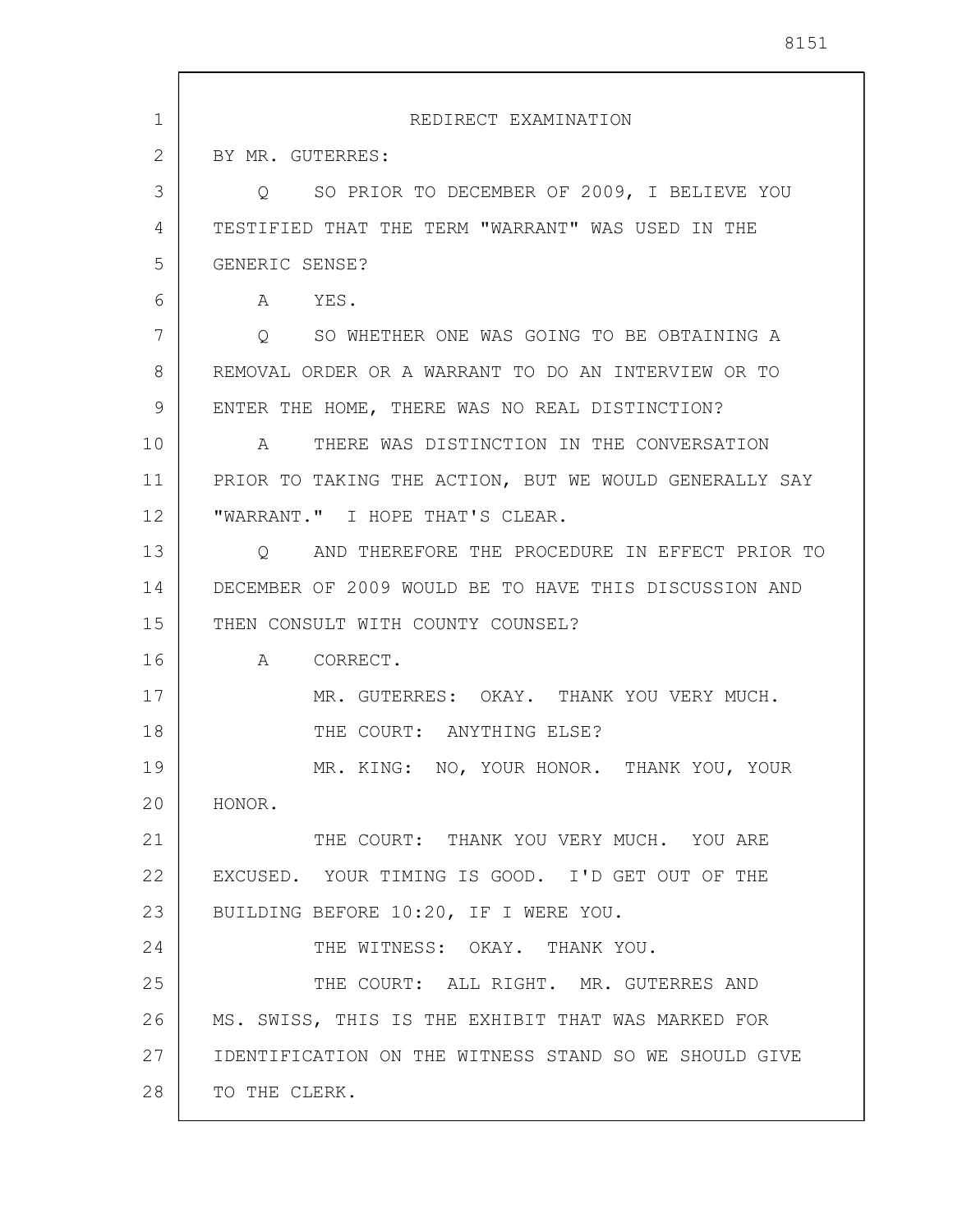| 1  | MS. SWISS: OKAY.                                     |
|----|------------------------------------------------------|
| 2  | THE COURT: MS. SWISS?                                |
| 3  | MS. SWISS: THE DEFENDANTS CALL MS. CANDIS            |
| 4  | NELSON.                                              |
| 5  | THE COURT: ALL RIGHT.                                |
| 6  |                                                      |
| 7  | CANDIS NELSON,                                       |
| 8  | WAS CALLED AS A WITNESS AND, HAVING BEEN FIRST DULY  |
| 9  | SWORN, WAS EXAMINED AND TESTIFIED AS FOLLOWS:        |
| 10 |                                                      |
| 11 | THE CLERK: FOR THE RECORD, PLEASE STATE YOUR         |
| 12 | NAME AND SPELL YOUR FIRST AND LAST NAME.             |
| 13 | THE WITNESS: MY NAME IS CANDIS NELSON,               |
| 14 | $C- A-N-D-I-S$ , $N-E-L-S-O-N$ .                     |
| 15 | THE COURT: THANK YOU.                                |
| 16 | BEFORE WE GET STARTED, MAYBE COULD SOMEONE GET       |
| 17 | THE EXHIBIT BOOKS, AND WE'LL GET THEM OUT OF HER WAY |
| 18 | FOR THE TIME BEING.                                  |
| 19 | ALL RIGHT. GO AHEAD.                                 |
| 20 | MS. SWISS: OKAY.                                     |
| 21 | THE COURT: WE ALL UNDERSTAND THAT IN                 |
| 22 | 9 MINUTES -- I'M NOT SURE HOW ACCURATE THAT CLOCK IS |
| 23 | SO, IT'S PRETTY CLOSE, WITHIN 24 HOURS.              |
| 24 | MS. SWISS: GOING TO TRY TO GET OUT OF THE WAY        |
| 25 | BEFORE I GET TRAMPLED.                               |
| 26 |                                                      |
| 27 | ///                                                  |
| 28 | 111                                                  |
|    |                                                      |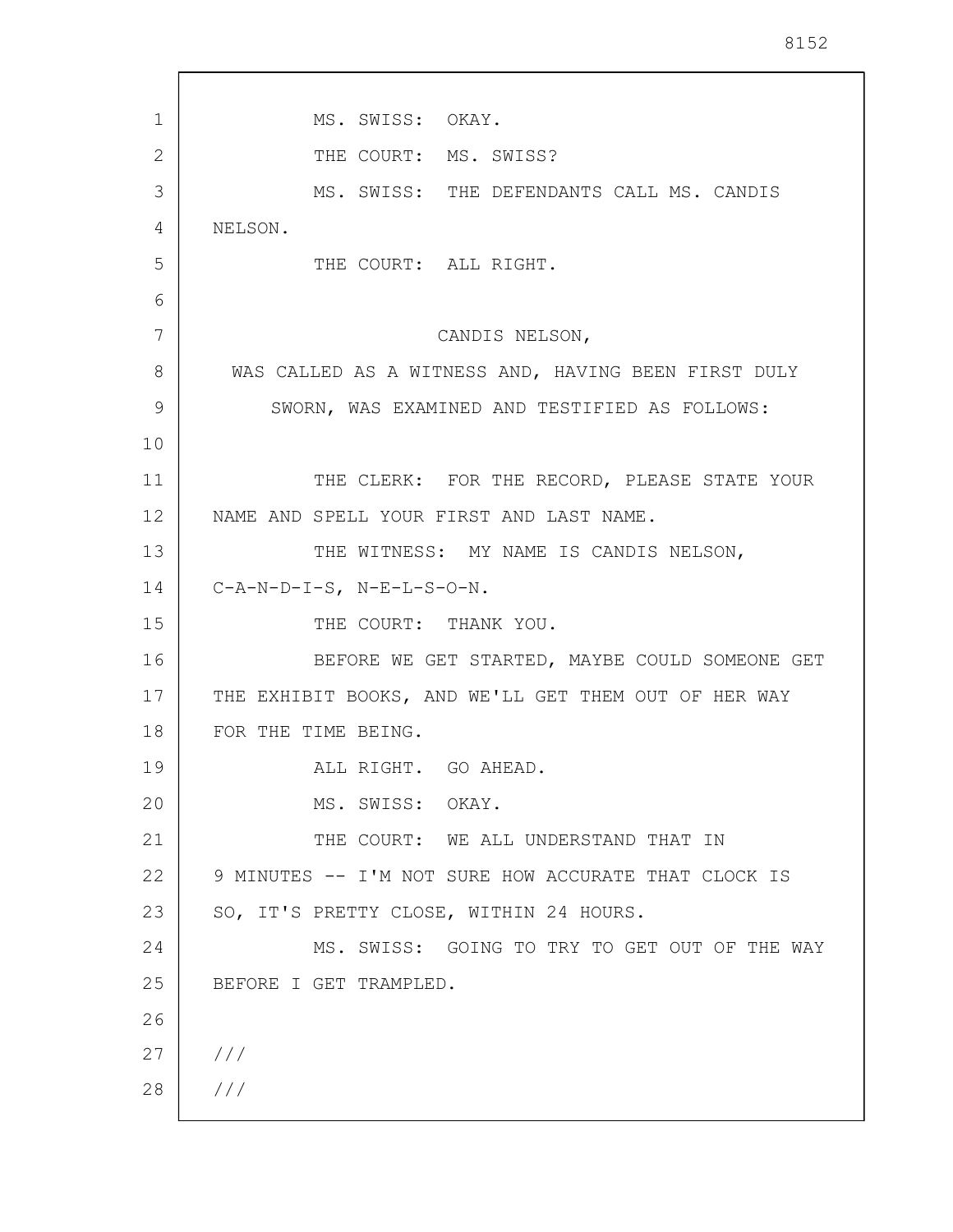| $\mathbf 1$ | DIRECT EXAMINATION                                     |
|-------------|--------------------------------------------------------|
| 2           | BY MS. SWISS:                                          |
| 3           | GOOD MORNING, MS. NELSON.<br>Q                         |
| 4           | GOOD MORNING.<br>A                                     |
| 5           | Q ARE YOU CURRENTLY EMPLOYED?                          |
| 6           | A YES.                                                 |
| 7           | Q AND WHO IS YOUR CURRENT EMPLOYER?                    |
| 8           | A THE COUNTY OF LOS ANGELES, DEPARTMENT OF             |
| 9           | CHILDREN AND FAMILY SERVICES.                          |
| 10          | Q HOW LONG HAVE YOU BEEN WITH DCFS?                    |
| 11          | A SINCE JULY 2004.                                     |
| 12          | Q WHAT IS YOUR CURRENT TITLE?                          |
| 13          | A MY CURRENT TITLE IS SUPERVISING CHILDREN'S           |
| 14          | SOCIAL WORKER.                                         |
| 15          | Q IN LATE 2009 THROUGH 2010, WHAT WAS YOUR             |
| 16          | POSITION WITH DCFS?                                    |
| 17          | MY TITLE WAS CHILDREN'S SOCIAL WORKER III, MY<br>A     |
| 18          | ROLE WAS A DEPENDENCY INVESTIGATOR.                    |
| 19          | AND AS A DEPENDENCY INVESTIGATOR, WHAT WERE<br>Q.      |
| 20          | YOUR JOB DUTIES?                                       |
| 21          | THE DEPENDENCY INVESTIGATORS ARE ASSIGNED TO<br>A      |
| 22          | THE CASES AFTER THE PETITIONS ARE FILED WITH THE COURT |
| 23          | SO THEN WE WOULD COMPLETE INVESTIGATIONS WHICH WOULD   |
| 24          | INCLUDING ICWA NOTICES -- THOSE ARE NOTICES TO INDIAN  |
| 25          | TRIBES, NOTICES TO PARTIES FOR COURT HEARINGS,         |
| 26          | INVESTIGATIONS, INTERVIEWS, COMPLETED REPORTS,         |
| 27          | JURISDICTION/DISPOSITION REPORTS AS WELL AS 366.26     |
| 28          | REPORTS. AND OTHER THINGS.                             |

 $\overline{\phantom{a}}$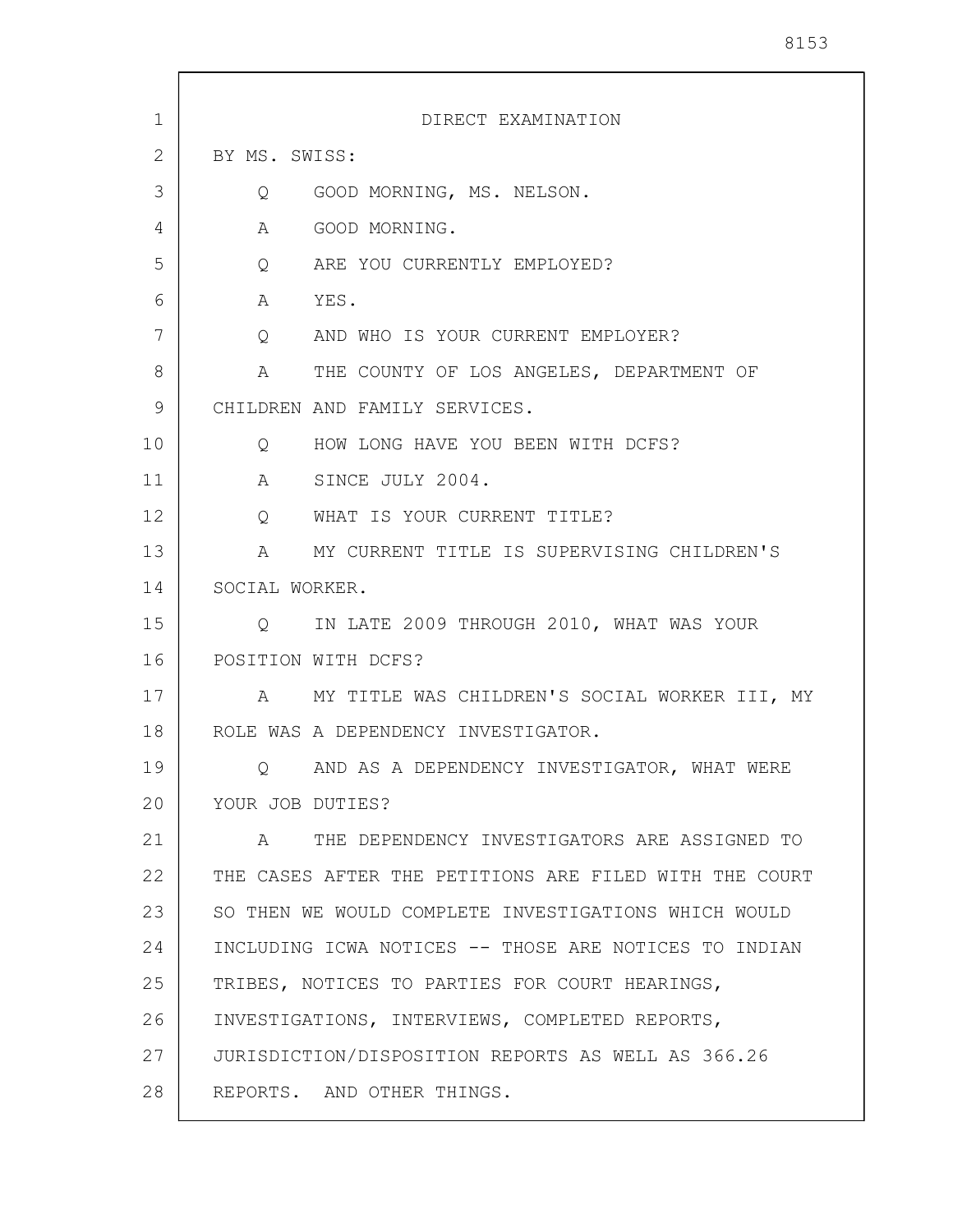1 2 3 4 5 6 7 8 9 10 11 12 13 14 15 16 17 18 19 20 21 22 23 24 25 26 27 28 Q WHAT IS A 366.26 REPORT?  $A$  THAT'S  $A$  --MR. MCMILLAN: OBJECTION, YOUR HONOR. RELEVANCE TO THIS CASE. THE COURT: OVERRULED. I DON'T KNOW WHAT IT IS. MR. MCMILLAN: I UNDERSTAND. THE COURT: WE'LL FIND OUT, AND IF IT'S NOT RELEVANT, I'LL STRIKE IT. MR. MCMILLAN: THAT'S FAIR. THE COURT: WHAT IS IT? THE WITNESS: THOSE ARE REPORTS FOR PERMANENCY HEARINGS. MR. MCMILLAN: OBJECTION, YOUR HONOR. RELEVANCE. MOVE TO STRIKE. THE COURT: WHAT'S A PERMANENCY HEARING? THE WITNESS: THOSE ARE AFTER THE CHILD HAS BEEN REMOVED AND THE CHID IS NOT -- THE REUNIFICATION WAS NOT SUCCESSFUL, THOSE ARE HEARINGS FOR ADOPTION, GUARDIANSHIP, THINGS LIKE THAT. THE COURT: ALL RIGHT. THE OBJECTION WILL BE SUSTAINED. THE LAST ANSWER TO MY QUESTION WILL BE ORDERED STRICKEN. THE PREVIOUS ANSWER TELLING US WHAT A 366.26 REPORT IS WILL BE STRICKEN. BY MS. SWISS: Q SO LET ME GET TO THE POINT OF WHY I WAS ASKING THAT QUESTION. THERE ARE ALSO REPORTS CALLED LAST MINUTE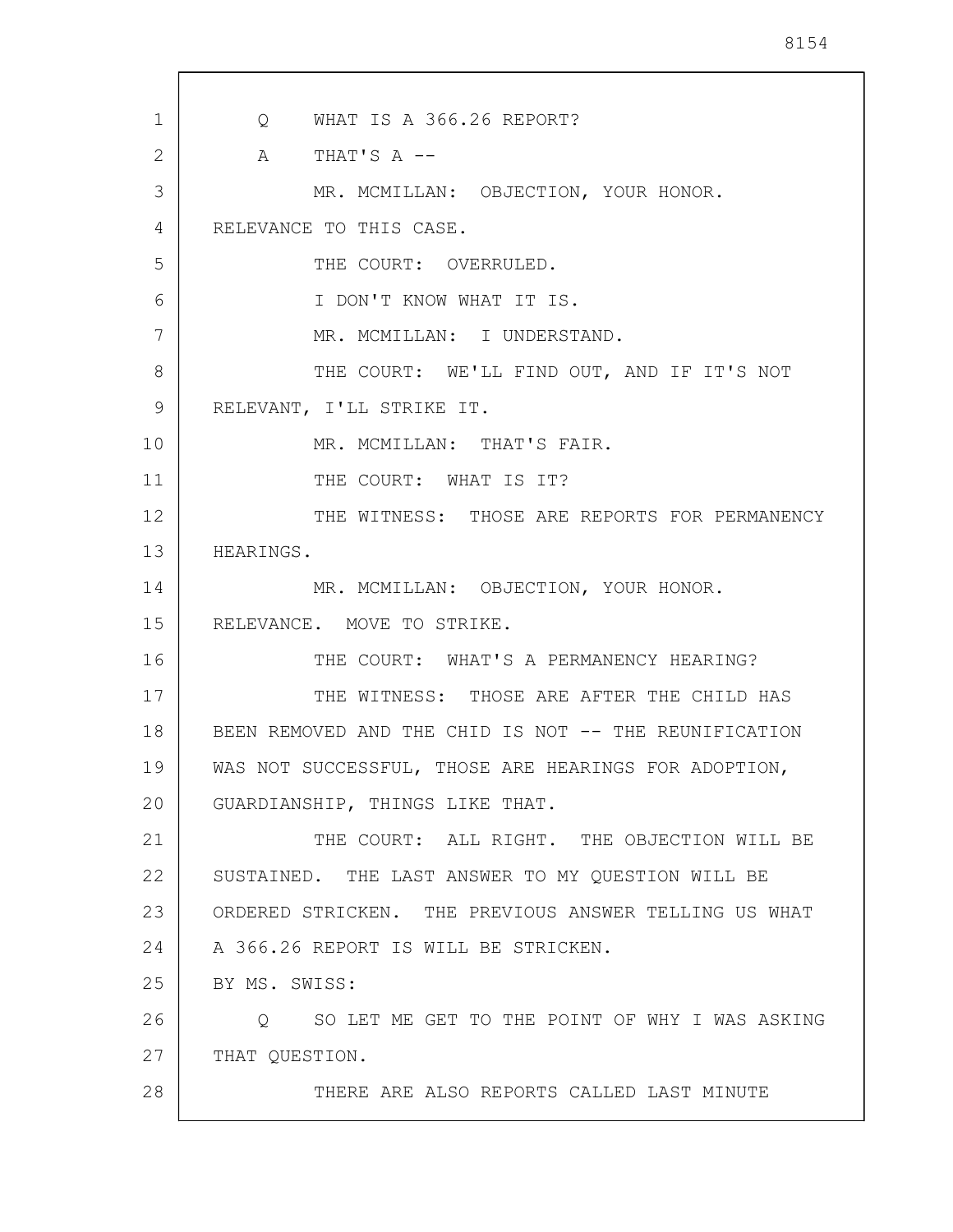| 1  | INFORMATIONS; RIGHT?                                     |
|----|----------------------------------------------------------|
| 2  | YES.<br>A                                                |
| 3  | AND THAT'S DIFFERENT THAN THIS 366.26 REPORT;<br>$\circ$ |
| 4  | RIGHT?                                                   |
| 5  | CORRECT.<br>A                                            |
| 6  | WHAT'S A LAST MINUTE INFORMATION FOR THE<br>$\circ$      |
| 7  | COURT?                                                   |
| 8  | THOSE ARE REPORTS THAT ARE ADDITIONAL<br>$\mathbb A$     |
| 9  | INFORMATION AND THEY CAN BE SENT TO COURT FOR ANY TYPE   |
| 10 | OF THING.                                                |
| 11 | OKAY. AND GENERALLY SPEAKING, WHY DO YOU<br>Q            |
| 12 | SUBMIT THOSE TO THE COURT?                               |
| 13 | THOSE ARE SUBMITTED TO COURT FOR SUPPLEMENTAL<br>A       |
| 14 | INFORMATION, ADDITIONAL INFORMATION TO THE REPORT        |
| 15 | THAT'S ALREADY BEEN SUBMITTED, ADDITIONAL INFORMATION    |
| 16 | THAT COMES IN THAT YOU NEED TO ATTACH RECORDS OR THINGS  |
| 17 | LIKE THAT TO COURT.                                      |
| 18 | WHAT KINDS OF RECORDS WOULD YOU BE ATTACHING<br>Q.       |
| 19 | TO THE COURT?                                            |
| 20 | IF YOU GET ADDITIONAL -- LIKE MEDICAL RECORDS<br>A       |
| 21 | OR REPORTS OR THINGS LIKE THAT, YOU CAN SEND IN A LAST   |
| 22 | MINUTE AND ATTACH THAT ADDITIONAL INFORMATION.           |
| 23 | WHY DO YOU DO THAT?<br>Q                                 |
| 24 | TO PROVIDE ADDITIONAL INFORMATION TO THE COURT<br>А      |
| 25 | SO THEY HAVE ALL THE INFORMATION BEFORE THE HEARING.     |
| 26 | NOW, DID YOU HAVE ANY INVOLVEMENT WITH THE<br>$\circ$    |
| 27 | CASE INVOLVING BABY RYAN?                                |
| 28 | YES.<br>A                                                |
|    |                                                          |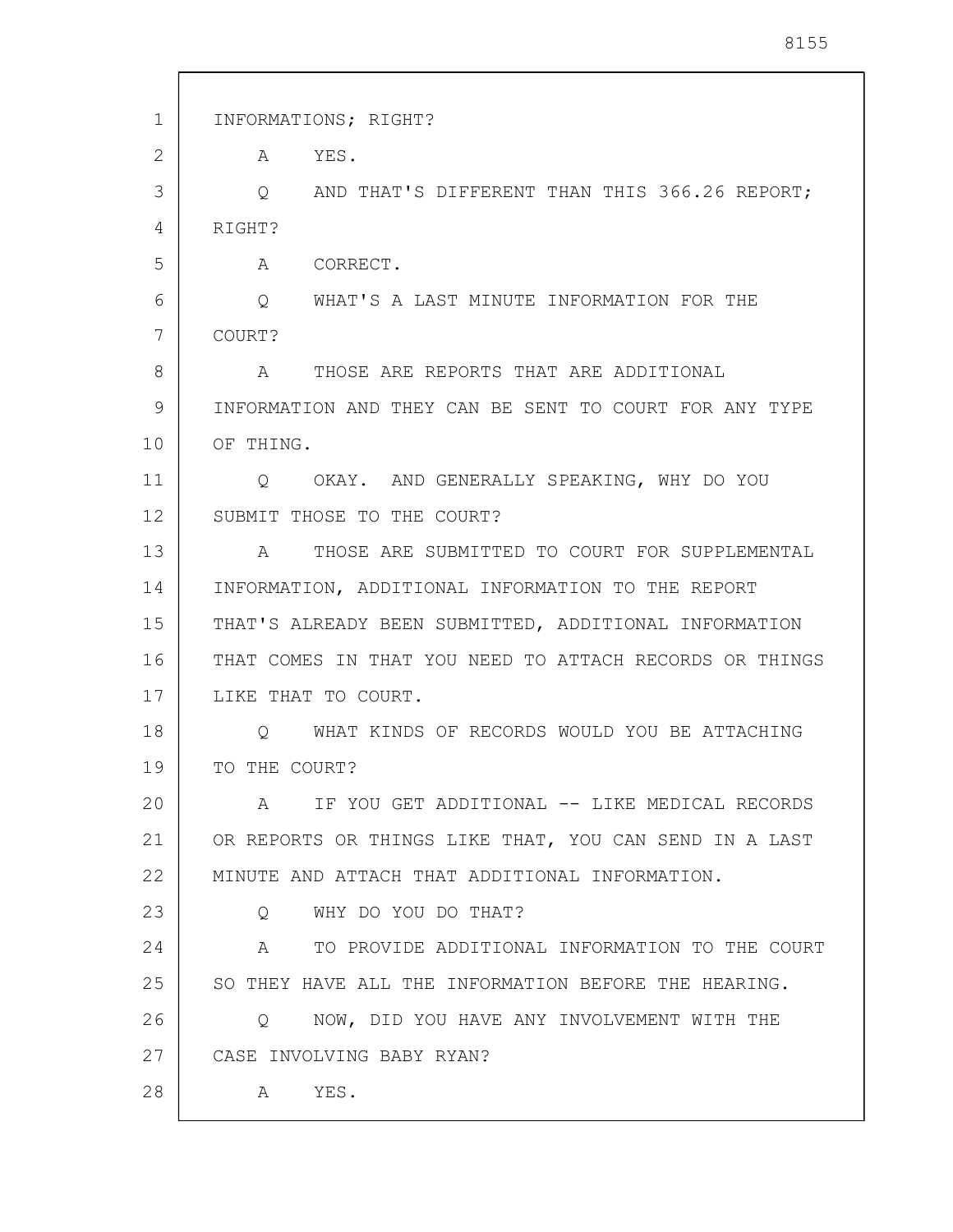| 1              | Q AND WHAT WAS YOUR INVOLVEMENT IN THE CASE WITH       |
|----------------|--------------------------------------------------------|
| $\overline{2}$ | BABY RYAN?                                             |
| 3              | A I WAS THE ASSIGNED DEPENDENCY INVESTIGATOR.          |
| 4              | Q AND DID YOU ACTUALLY DO THAT, DO YOUR                |
| 5              | INVESTIGATION?                                         |
| 6              | A YES.                                                 |
| 7              | Q NOW, WE WERE JUST TALKING ABOUT THESE LAST           |
| 8              | MINUTE INFORMATION REPORTS TO THE COURT.               |
| 9              | DID YOU FILE ANY OF THOSE WITH THE COURT IN            |
| 10             | THIS PARTICULAR CASE?                                  |
| 11             | A YES.                                                 |
| 12             | OKAY. IF YOU CAN TAKE A LOOK -- AND I THINK<br>$\circ$ |
| 13             | THAT'S THE BINDER IN FRONT OF YOU -- AT EXHIBIT 26.    |
| 14             | YES.<br>A                                              |
| 15             | Q AND FOR THE RECORD, EXHIBIT 26 IS A LAST             |
| 16             | MINUTE INFORMATION FOR THE COURT DATED 1/22/2010. IT'S |
| 17             | BATES-STAMPED 821, AND THEN THERE'S ADDITIONAL PAGES   |
| 18             | THAT ARE BATES-STAMPED 415 TO 421, IT LOOKS LIKE.      |
| 19             | DID YOU FIND THAT?                                     |
| 20             | YES.<br>Α                                              |
| 21             | AND DO YOU RECOGNIZE THAT DOCUMENT?<br>Q               |
| 22             | YES.<br>Α                                              |
| 23             | WHAT IS THIS?<br>Q                                     |
| 24             | THIS IS A LAST MINUTE INFORMATION TO COURT FOR<br>A    |
| 25             | THE JANUARY HEARING DATE.                              |
| 26             | THE HEARING DATE JANUARY 22, 2010?<br>Q                |
| 27             | YES.<br>Α                                              |
| 28             | AND IS THAT YOUR SIGNATURE ON THE PAGE?<br>Q           |
|                |                                                        |

 $\sqrt{ }$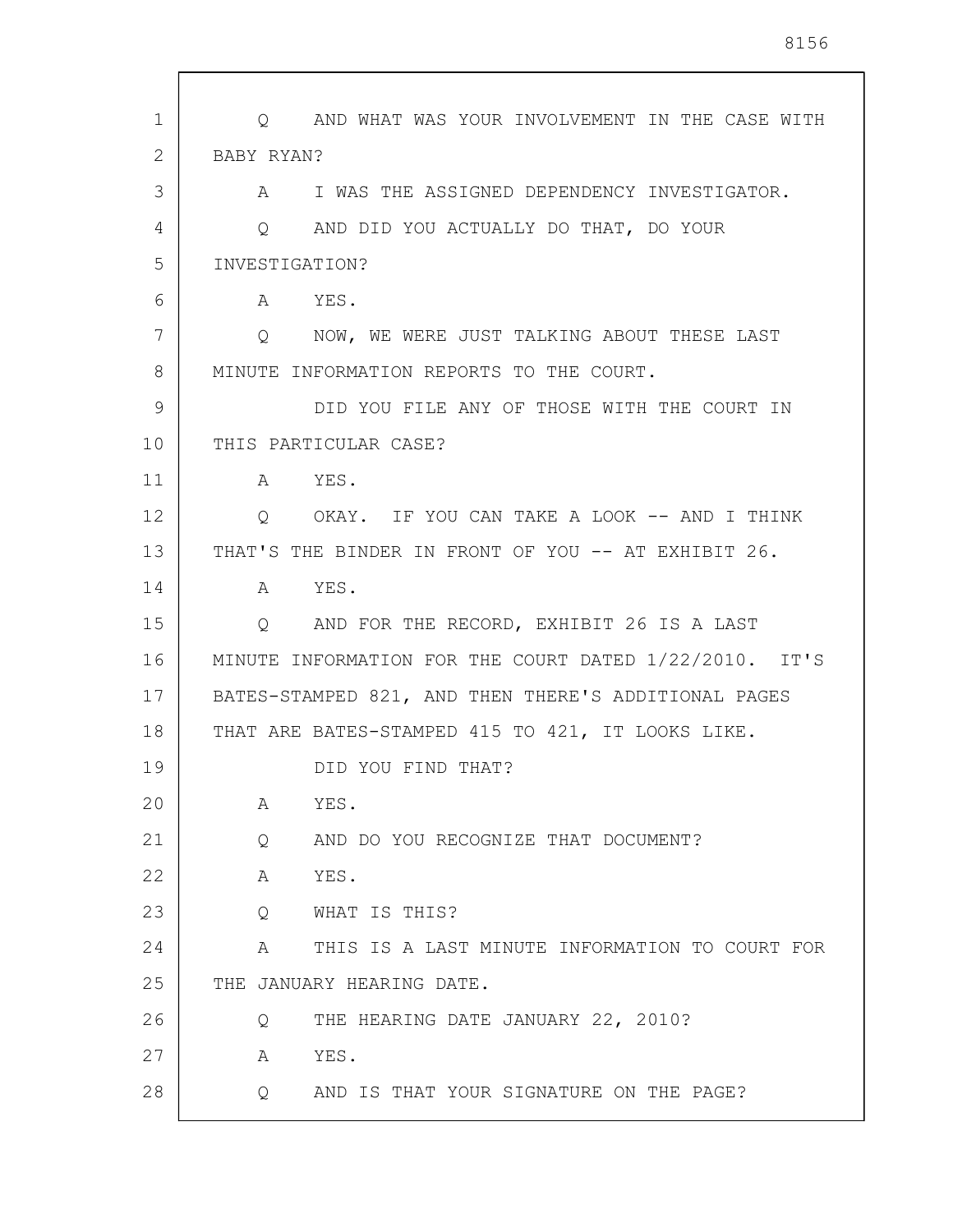| 1  | A                 | YES.                                                 |
|----|-------------------|------------------------------------------------------|
| 2  | Q                 | AND IS THERE ANOTHER SIGNATURE ON THE PAGE?          |
| 3  | A                 | YES.                                                 |
| 4  | Q                 | DO YOU RECOGNIZE THAT?                               |
| 5  | A                 | YES.                                                 |
| 6  | $Q \qquad \qquad$ | WHOSE SIGNATURE IS THAT?                             |
| 7  | A                 | THAT'S TIKA SMITH, MY SUPERVISOR'S SIGNATURE.        |
| 8  | $\overline{Q}$    | OKAY. DO YOU KNOW IF THIS REPORT WAS ACTUALLY        |
| 9  |                   | FILED WITH THE JUVENILE COURT?                       |
| 10 |                   | A I BELIEVE SO.                                      |
| 11 | $Q \qquad \qquad$ | AND IT HAS A FILED STAMP ON IT; RIGHT?               |
| 12 | A                 | YES.                                                 |
| 13 |                   | Q DO YOU KNOW IF IT WAS ACTUALLY ADMITTED INTO       |
| 14 | EVIDENCE?         |                                                      |
| 15 |                   | A I BELIEVE SO.                                      |
| 16 | $Q \qquad \qquad$ | AND HOW DO YOU KNOW THAT?                            |
| 17 | A                 | IN BETWEEN -- OH, AT THE BOTTOM, THERE.              |
| 18 | Q                 | DID YOU PREPARE THIS REPORT?                         |
| 19 | A                 | YES.                                                 |
| 20 | $Q \qquad \qquad$ | DID YOU PREPARE THIS REPORT ON OR AROUND THE         |
| 21 |                   | HEARING DATE OF JANUARY 22, 2010?                    |
| 22 | $\mathbb A$       | YES.                                                 |
| 23 |                   | Q WHAT INFORMATION WERE YOU -- WELL, WHAT WAS        |
| 24 |                   | THE PURPOSE OF THIS REPORT?                          |
| 25 | A                 | CAN I LOOK AT IT?                                    |
| 26 |                   | Q OF COURSE.                                         |
| 27 | A                 | OKAY. TO PROVIDE ADDITIONAL INFORMATION TO           |
| 28 |                   | THE COURT, UPDATED INFORMATION, AND THEN ALSO ATTACH |
|    |                   |                                                      |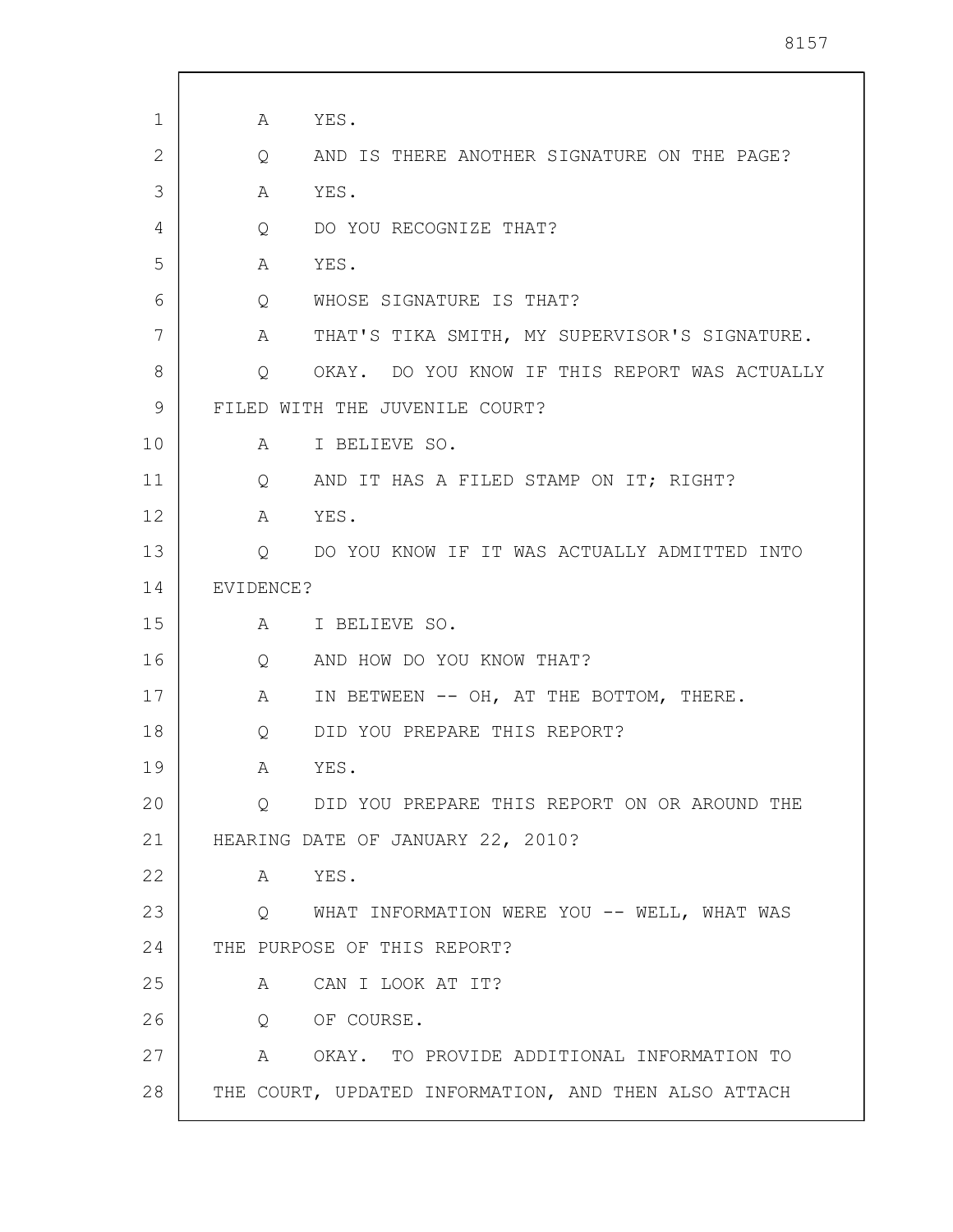| 1  | INFORMATION IN REGARDS TO THE MOTHER'S PARENTING        |
|----|---------------------------------------------------------|
| 2  | PROGRAM.                                                |
| 3  | AND WHAT INFORMATION DID YOU ATTACH TO THE<br>O         |
| 4  | COURT REGARDING -- I BELIEVE YOU SAID MOTHER'S          |
| 5  | PARENTING PROGRAM?                                      |
| 6  | IT LOOKS LIKE IT'S A DESCRIPTION OF WHAT THE<br>A       |
| 7  | PROGRAM COVERS.                                         |
| 8  | WAS THIS INFORMATION THAT MS. DUVAL PROVIDED<br>$\circ$ |
| 9  | TO YOU?                                                 |
| 10 | A I BELIEVE SO.                                         |
| 11 | AND SPECIFICALLY WHAT WAS THE INFORMATION THAT<br>Q     |
| 12 | YOU WERE TRYING TO RELATE TO THE COURT IN THIS REPORT?  |
| 13 | WELL, IN THE ACTUAL WRITTEN PART OF THE REPORT<br>A     |
| 14 | THERE'S ADDITIONAL INFORMATION ABOUT THE VISITATIONS    |
| 15 | AND HOW THINGS HAVE BEEN GOING WITH THE VISITS --       |
| 16 | HOW THINGS --<br>Q                                      |
| 17 | -- UP TO THAT POINT.<br>A                               |
| 18 | WHAT WERE YOU TELLING THE COURT ABOUT HOW<br>Q          |
| 19 | THINGS WERE GOING WITH THE VISITS AT THIS TIME?         |
| 20 | WELL, THERE WAS SOME INFORMATION IN REGARDS TO<br>A     |
| 21 | THE MATERNAL GRANDMOTHER'S INVOLVEMENT IN THE VISITS    |
| 22 | AND HOW THEY HAD GONE FROM HER BEING INVOLVED IN ALL    |
| 23 | THE VISITS TO ONLY SOME OF THE VISITS. THERE'S          |
| 24 | INFORMATION IN REGARDS TO HOW THE INTERACTION WAS       |
| 25 | BETWEEN THE MOTHER AND THE CHILD DURING THE VISITS.     |
| 26 | THERE WAS --                                            |
| 27 | (INTERRUPTION IN PROCEEDINGS. FIRE DRILL.)              |
| 28 | (JURY PRESENT)                                          |
|    |                                                         |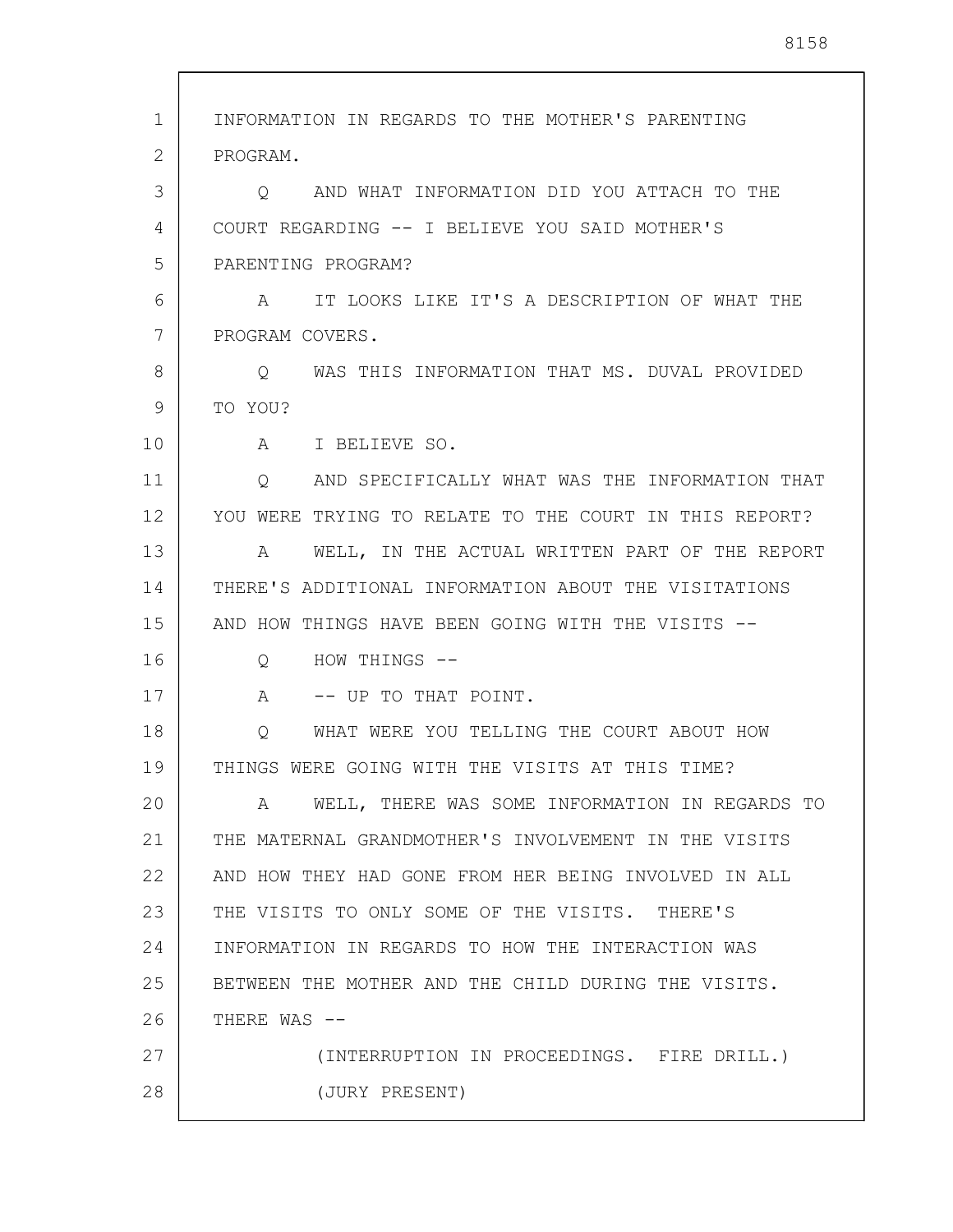1 2 3 4 5 6 7 8 9 10 11 12 13 14 15 16 17 18 19 20 21 22 23 24 25 26 27 28 THE COURT: EVERYONE MAY BE SEATED. WE'RE ON THE RECORD. EVERYONE IS PRESENT. BEFORE YOU GO AGAIN, MS. SWISS, I JUST WANT TO TELL OUR JURORS THAT I HAVE RECEIVED A MESSAGE FROM OUR COURT ATTENDANT ABOUT SOME OF THE INQUIRIES YOU HAVE MADE. AND I'LL ATTEMPT TO RESPOND TO SEVERAL OF THEM LATER TODAY AFTER THE LUNCH BREAK. BUT AS TO -- ONE INQUIRY WAS ABOUT ANY DAYS THAT WE'D BE OFF. THE JURY WILL NOT BE HERE TOMORROW. SO IF THAT'S HELPS ANYONE WHO HAD SOME APPOINTMENTS THAT NEED TO BE MADE, YOU WON'T BE HERE TOMORROW. I'LL TRY TO GIVE YOU MORE INFORMATION THIS AFTERNOON. GO AHEAD. MS. SWISS: THANK YOU, YOUR HONOR. BY MS. SWISS: Q MS. NELSON, BEFORE THE BREAK, I BELIEVE YOU WERE IN THE MIDDLE OF AN ANSWER AND I BELIEVE THE QUESTION WAS REGARDING WHAT INFORMATION YOU WERE TRYING TO RELATE TO THE COURT IN YOUR LAST MINUTE INFORMATION EXHIBIT 26, THE DOCUMENT DATED JANUARY 22, 2010. CAN YOU COMPLETE YOUR ANSWER? I DON'T KNOW IF YOU REMEMBER WHAT YOU SAID SO FAR. MS. SWISS: IF I COULD JUST RE-ASK THE QUESTION? THE COURT: I THINK THE BEST THING IS IF WE HAVE THE REPORTER READ BACK THE QUESTION AND THE ANSWER THAT HAD BEEN GIVEN AS OF THE TIME OF THE INTERRUPTION. ACCORDING TO THE TRANSCRIPT, A SENTENCE WAS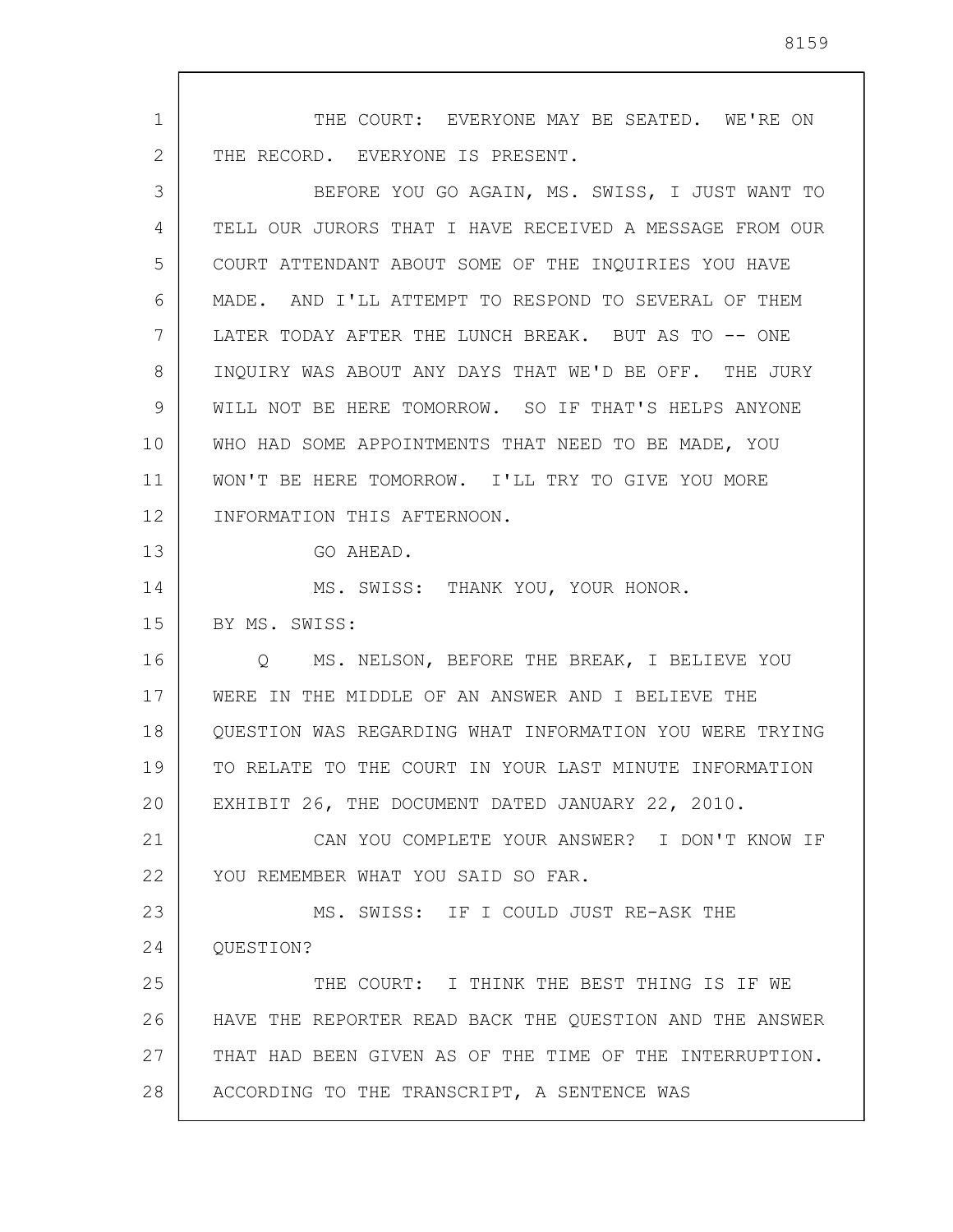| $\mathbf{1}$   | INTERRUPTED, SO LET'S READ THAT BACK AND THEN YOU CAN  |
|----------------|--------------------------------------------------------|
| $\overline{2}$ | PICK UP FROM THERE.                                    |
| 3              | THE WITNESS: GREAT.                                    |
| 4              | (THE PREVIOUS QUESTION WAS READ BACK BY                |
| 5              | THE COURT REPORTER AS FOLLOWS:                         |
| 6              | "QUESTION: WHAT WERE YOU TELLING                       |
| 7              | THE COURT ABOUT HOW THINGS WERE GOING                  |
| 8              | WITH THE VISITS AT THAT TIME?                          |
| 9              | "ANSWER: WELL, THERE WAS SOME                          |
| 10             | INFORMATION IN REGARDS TO THE MATERNAL                 |
| 11             | GRANDMOTHER'S INVOLVEMENT IN THE VISITS                |
| 12             | AND HOW THEY HAD GONE FROM HER BEING                   |
| 13             | INVOLVED IN ALL THE VISITS TO ONLY SOME                |
| 14             | OF THE VISITS. THERE'S INFORMATION IN                  |
| 15             | REGARDS TO HOW THE INTERACTION WAS                     |
| 16             | BETWEEN THE MOTHER AND THE CHILD DURING                |
| 17             | THE VISITS. THERE WAS" --)                             |
| 18             | THE WITNESS: THEN THERE'S ALSO SOME NOTATIONS          |
| 19             | IN REGARDS TO THE INTERACTIONS WITH THE FATHER AND THE |
| 20             | CHILD AS WELL.                                         |
| 21             | BY MS. SWISS:                                          |
| 22             | NOW, IF YOU CAN TURN TO EXHIBIT 35, SHOULD BE<br>Q     |
| 23             | IN THE SAME BOOK, AND FOR THE RECORD THAT IS AN        |
| 24             | INFORMATION FOR COURT OFFICER DATED MARCH 8, 2010. AND |
| 25             | IT'S BATES 890 AND 891 -- I'M SORRY. 890 THROUGH 895.  |
| 26             | IF YOU CAN TAKE A LOOK AT THAT AND LET ME KNOW         |
| 27             | WHEN YOU'RE READY.                                     |
| 28             | OKAY.<br>YES.<br>A                                     |

 $\sqrt{ }$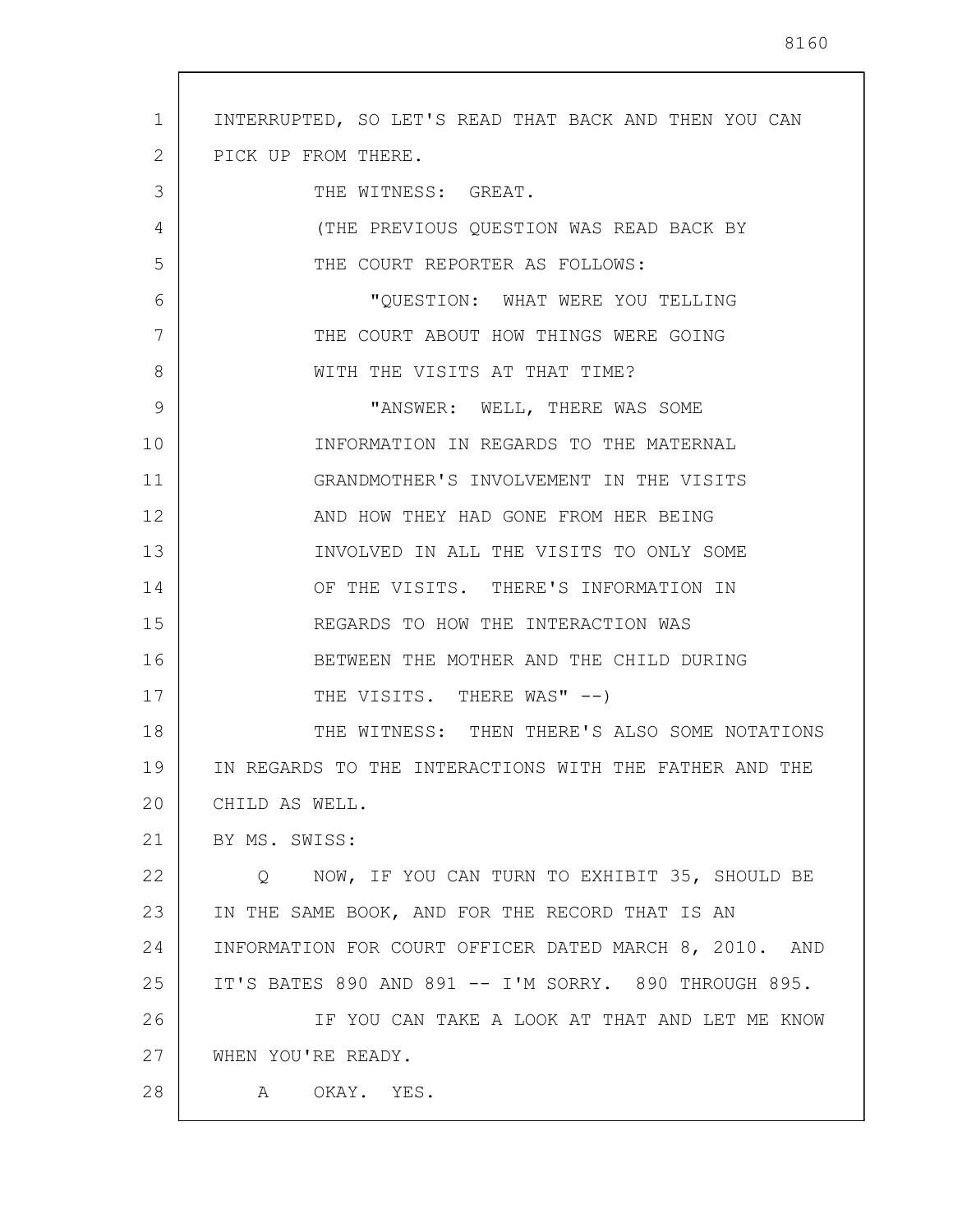| $\mathbf{1}$ | WHAT IS EXHIBIT 35?<br>Q                                 |
|--------------|----------------------------------------------------------|
| 2            | THIS IS AN ADDITIONAL LAST MINUTE INFORMATION<br>A       |
| 3            | TO COURT FOR THE COURT HEARING ON MARCH 8, 2010.         |
| 4            | DID YOU PREPARE THIS DOCUMENT?<br>Q                      |
| 5            | YES.<br>A                                                |
| 6            | AND ON PAGE 891, IS YOUR SIGNATURE THERE?<br>Q           |
| 7            | YES.<br>A                                                |
| 8            | WHY DID YOU PREPARE THIS DOCUMENT?<br>Q                  |
| 9            | THIS DOCUMENT WAS PREPARED TO PROVIDE<br>A               |
| 10           | ADDITIONAL INFORMATION TO COURT FOR THAT CALENDAR COURT  |
| 11           | HEARING.                                                 |
| 12           | DO YOU KNOW IF IT ACTUALLY GOT FILED WITH THE<br>$\circ$ |
| 13           | JUVENILE COURT?                                          |
| 14           | YES, IT SAYS ADMITTED INTO EVIDENCE.<br>A                |
| 15           | OKAY. WHAT INFORMATION WERE YOU RELAYING TO<br>$\circ$   |
| 16           | THE COURT IN THIS REPORT?                                |
| 17           | SO THIS REPORT CONTINUES TO TALK ABOUT THE<br>A          |
| 18           | VISITATION. THERE WERE CONTINUED CONCERNS WITH MOTHER    |
| 19           | REPORTEDLY BEING OVERBEARING WITH THE CHILD, AND THEN    |
| 20           | THERE WERE ALSO SOME NOTATIONS OF HOW HE REACTED TO --   |
| 21           | LIKE BEING LED TO DO FREE PLAY DURING THE VISITS. IT     |
| 22           | TALKED ABOUT SOME OF THE PROGRESS. MOTHER HAD            |
| 23           | COMPLETED A 20-WEEK PARENTING CLASS, THAT WAS NOTED IN   |
| 24           | THIS ONE. AS WELL AS IT TALKED ABOUT SOME OF THE         |
| 25           | SERVICES THE CHILD WAS RECEIVING, THE PHYSICAL THERAPY   |
| 26           | AND -- I DON'T KNOW WHAT THE OTHER WAS FROM REGIONAL     |
| 27           | CENTER -- SOME ADDITIONAL STUFF FROM REGIONAL CENTER     |
| 28           | ABOUT THE CHILD'S PROGRESS, THE WEIGHT GAIN AND THINGS   |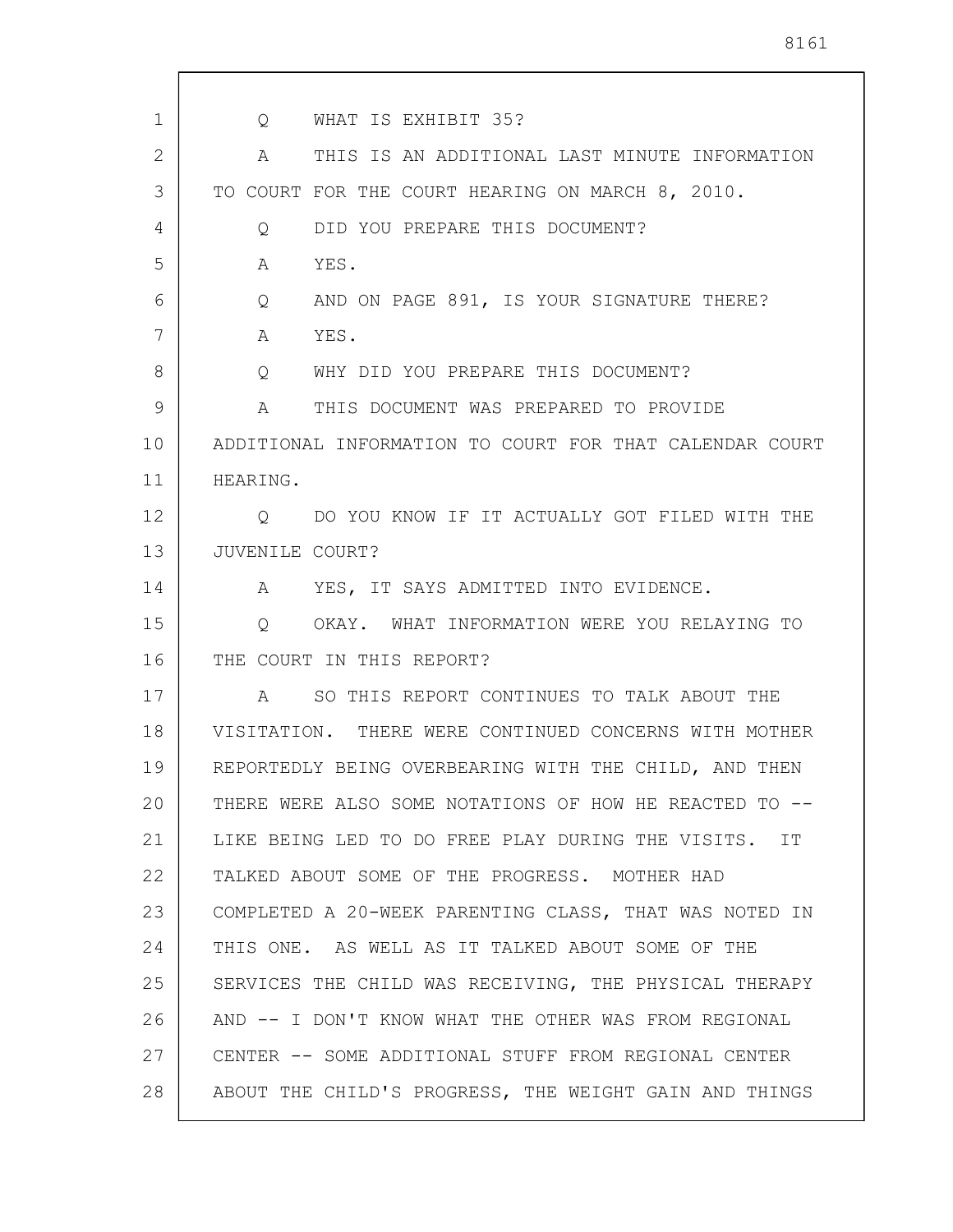| 1  | LIKE THAT.                                                      |
|----|-----------------------------------------------------------------|
| 2  | Q WHAT WAS YOUR UNDERSTANDING OR WHAT DID YOU                   |
| 3  | REPORT TO THE COURT AS FAR AS THE CHILD'S PROGRESS AS           |
| 4  | OF MARCH 8, 2010?                                               |
| 5  | A WELL, IT INDICATES THAT THE CHILD NEEDS TO                    |
| 6  | GAIN WEIGHT AND THAT HE IS NOW OVER 17 POUNDS AS OF             |
| 7  | 2/19/2010. AND THEN IT TALKS ABOUT HOW THERE WERE SOME          |
| 8  | GLOBAL DELAYS AND HOW HE HAD BEEN OBSERVED SAYING               |
| 9  | "MAMA" AND "DADA" AND WAS MORE ACTIVE AND EXPLORATORY.          |
| 10 | DID THIS REPORT FROM MARCH 8TH HAVE ANY<br>$\circ$              |
| 11 | EXHIBITS THAT WERE SUBMITTED TO THE JUVENILE COURT?             |
| 12 | YES, THERE WAS AN ATTACHMENT.<br>A                              |
| 13 | WHAT WAS THE ATTACHMENT?<br>Q                                   |
| 14 | FROM THE PHYSICAL THERAPIST, AN EVALUATION.<br>$A \quad \alpha$ |
| 15 | WHY DID YOU SUBMIT THE PHYSICAL THERAPIST'S<br>$\circ$          |
| 16 | EVALUATION TO THE JUVENILE COURT?                               |
| 17 | A AGAIN, TO MAKE SURE THAT THE JUDGE HAD ALL OF                 |
| 18 | THE INFORMATION THAT HAD BEEN PROVIDED IN REGARDS TO            |
| 19 | THE CHILD'S PROGRESS OR THE PARENT'S PROGRESS SO THAT           |
| 20 | THEY COULD READ THE INFORMATION FOR THEMSELVES AND              |
| 21 | REFERENCE IT IN LOOKING THROUGH THE CASE INFORMATION,           |
| 22 | THE LAST MINUTE INFORMATION AS WELL.                            |
| 23 | Q IF YOU CAN TAKE A LOOK AT EXHIBIT 43. AND                     |
| 24 | EXHIBIT 43 IS ANOTHER LAST MINUTE INFORMATION FOR THE           |
| 25 | COURT FOR THE HEARING DATED APRIL 12, 2010, AND IT'S            |
| 26 | BATES-STAMPED 971 THROUGH 973.                                  |
| 27 | IF YOU CAN READ -- BRIEFLY READ THROUGH THAT                    |
| 28 | DOCUMENT AND THEN LET ME KNOW WHEN YOU'RE READY.                |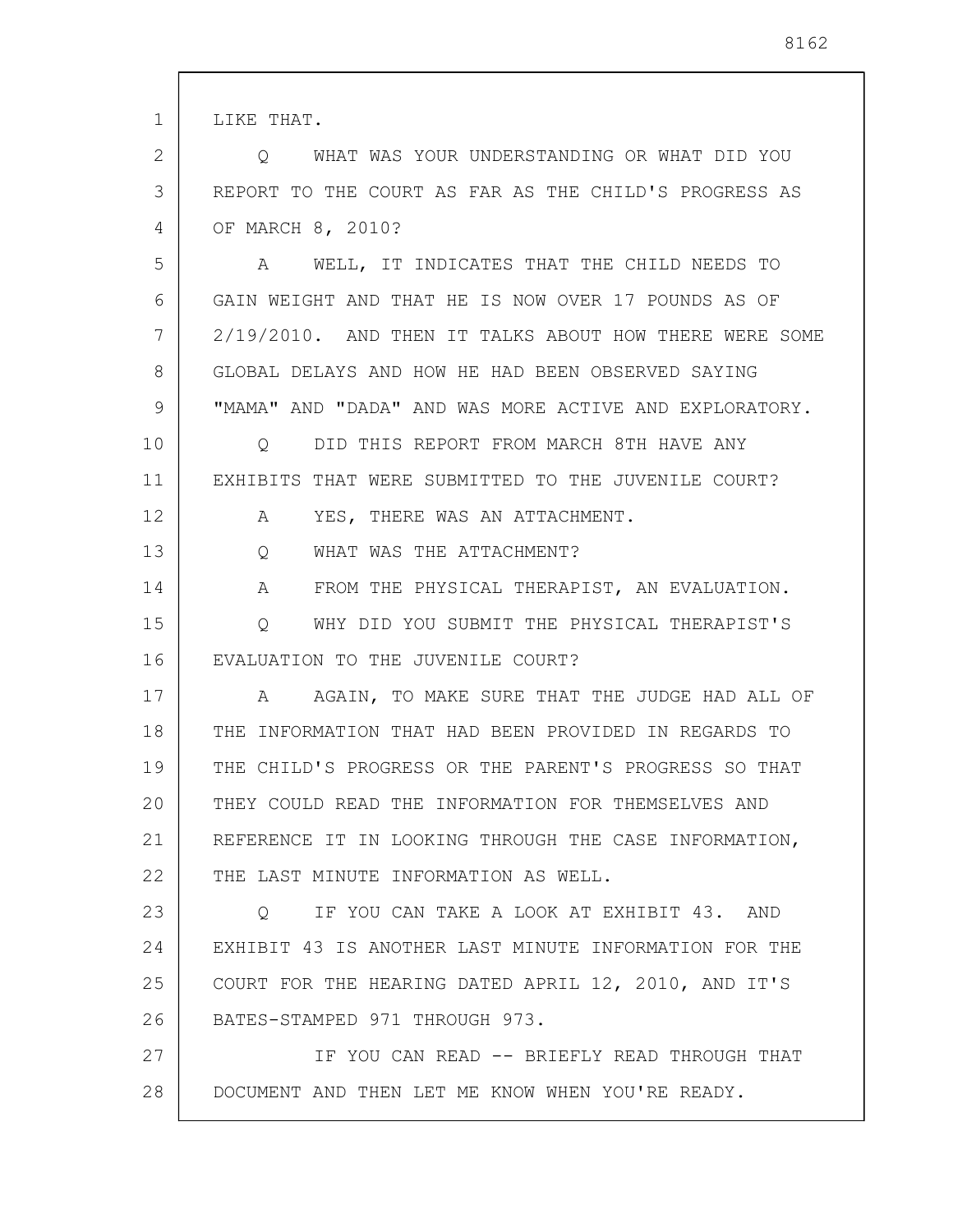| 1  | OKAY.<br>A                                                    |
|----|---------------------------------------------------------------|
| 2  | DO YOU KNOW WHAT THAT DOCUMENT IS?<br>Q                       |
| 3  | YES.<br>Α                                                     |
| 4  | WHAT IS THAT?<br>Q                                            |
| 5  | IT'S AN ADDITIONAL LAST MINUTE INFORMATION<br>A               |
| 6  | THAT WAS SUBMITTED TO COURT FOR THE APRIL 12, 2010,           |
| 7  | COURT HEARING.                                                |
| 8  | DID YOU PREPARE THIS DOCUMENT?<br>Q                           |
| 9  | YES.<br>A                                                     |
| 10 | AND ON PAGE 972, IS THAT YOUR SIGNATURE?<br>$Q \qquad \qquad$ |
| 11 | YES.<br>A                                                     |
| 12 | DO YOU KNOW IF THIS DOCUMENT WAS FILED WITH<br>Q              |
| 13 | THE COURT?                                                    |
| 14 | IT INDICATES THAT IT WAS ADMITTED INTO<br>A                   |
| 15 | EVIDENCE.                                                     |
| 16 | OKAY. SO THAT'S A YES?<br>Q                                   |
| 17 | YES.<br>A                                                     |
| 18 | OKAY. WHAT WERE YOU REPORTING TO THE COURT IN<br>Q            |
| 19 | THIS LAST MINUTE INFORMATION?                                 |
| 20 | THIS AGAIN WAS ADDITIONAL INFORMATION UPDATES<br>A            |
| 21 | ON THE CASE. THIS PARTICULAR ONE IS IN REGARDS TO             |
| 22 | DR. LOTT. AND DR. LOTT WANTED TO DO AN ASSESSMENT OF          |
| 23 | RYAN. SO TRYING TO COORDINATE DR. LOTT'S ASSESSMENT           |
| 24 | WITH THE ALREADY EXISTING SERVICES THAT THE CHILD HAD         |
| 25 | BEEN RECEIVING AND TRYING TO COORDINATE THOSE SERVICES.       |
| 26 | IT TALKS ABOUT VICTORIA SCHEELE TRYING TO GET                 |
| 27 | THE TWO DOCTORS TO CONNECT -- OR THE CLINIC,                  |
| 28 | HARBOR-UCLA FAILURE TO THRIVE CLINIC ALSO CONNECTING          |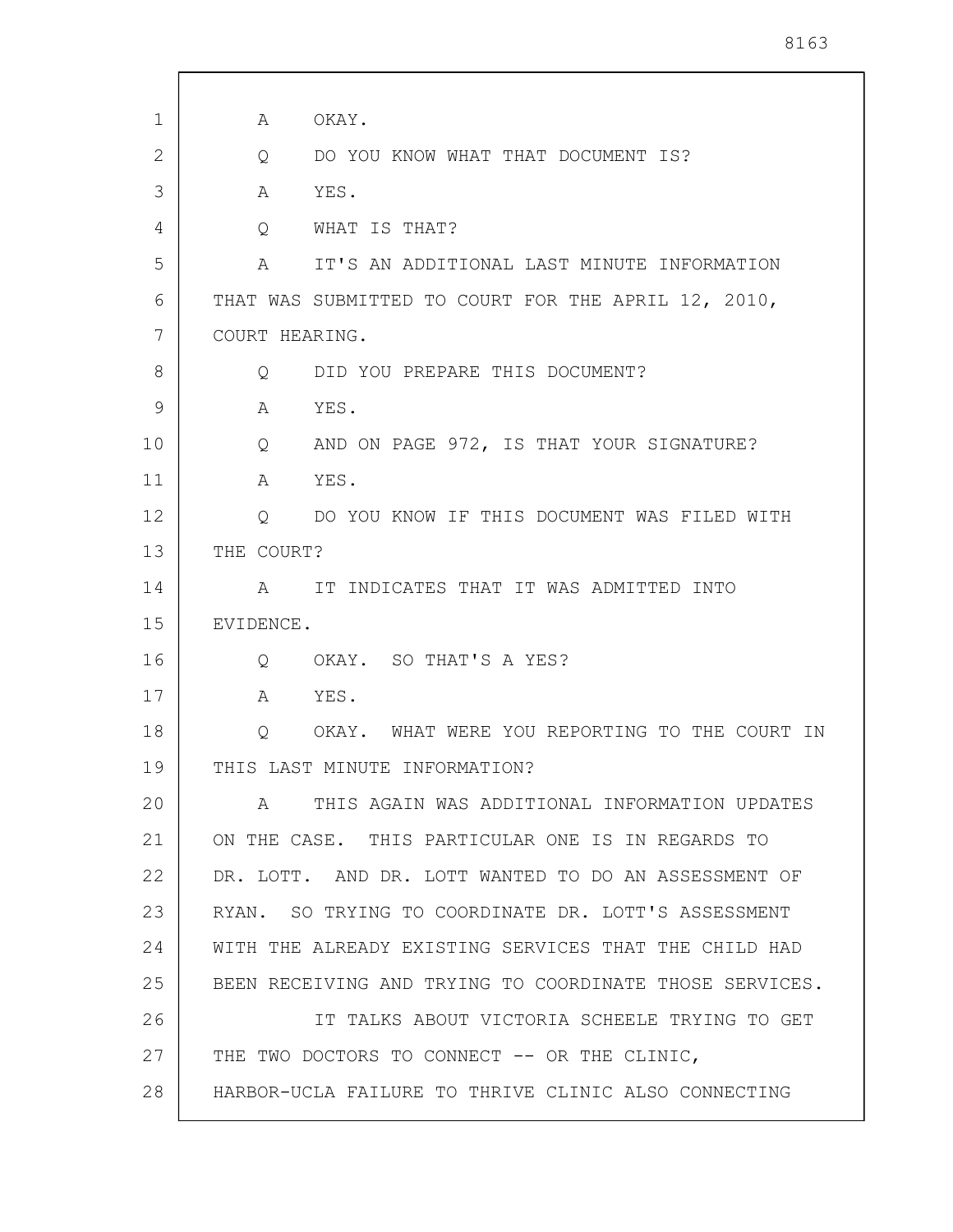| 1  | WITH DR. LOTT SO THEY CAN COLLABORATE AND HAVE SOME     |
|----|---------------------------------------------------------|
| 2  | KIND OF UNIFORM PLAN FOR RYAN'S CARE. AND -- YEAH,      |
| 3  | THAT'S PRETTY MUCH THE SUMMARY OF THAT.                 |
| 4  | DID THIS REPORT HAVE AN ATTACHMENT THAT WAS<br>Q        |
| 5  | SUBMITTED TO THE JUVENILE COURT?                        |
| 6  | YES.<br>A                                               |
| 7  | WHAT WAS THE ATTACHMENT?<br>$Q_{\rm max}$               |
| 8  | IT LOOKS LIKE IT IS A DOCUMENTATION THAT TALKS<br>A     |
| 9  | ABOUT SOME OF THE THINGS THAT DR. LOTT WAS REQUESTING   |
| 10 | FOR RYAN'S CARE.                                        |
| 11 | AND YOU'RE LOOKING AT BATES LABEL 973; RIGHT?<br>Q      |
| 12 | YES.<br>A                                               |
| 13 | AND THAT EXHIBIT ALSO INCLUDES THE SCHEDULED<br>Q       |
| 14 | TESTING THAT DR. LOTT WAS REQUESTING TO PERFORM ON BABY |
| 15 | RYAN?                                                   |
| 16 | YES.<br>A                                               |
| 17 | WHY DID YOU SUBMIT THIS LAST MINUTE<br>$\circ$          |
| 18 | INFORMATION TO THE COURT?                               |
| 19 | AGAIN, TO JUST MAKE SURE THAT THE COURT HAD<br>A        |
| 20 | ALL THE INFORMATION, TO UTILIZE IT IN MAKING            |
| 21 | ASSESSMENTS OF THE PLAN FOR THE FAMILY.                 |
| 22 | Q OKAY. I'M GOING TO THROW YOU FOR A LOOP AND           |
| 23 | ASK YOU TO LOOK AT EXHIBIT 338, WHICH IS IN A DIFFERENT |
| 24 | BINDER.                                                 |
| 25 | OKAY. EXHIBIT 338 IS, FOR THE RECORD, ANOTHER           |
| 26 | LAST MINUTE INFORMATION FOR THE COURT. AND THAT ONE IS  |
| 27 | DATED JUNE 21, 2010.                                    |
| 28 | PLEASE TAKE A LOOK AT THAT AND LET ME KNOW              |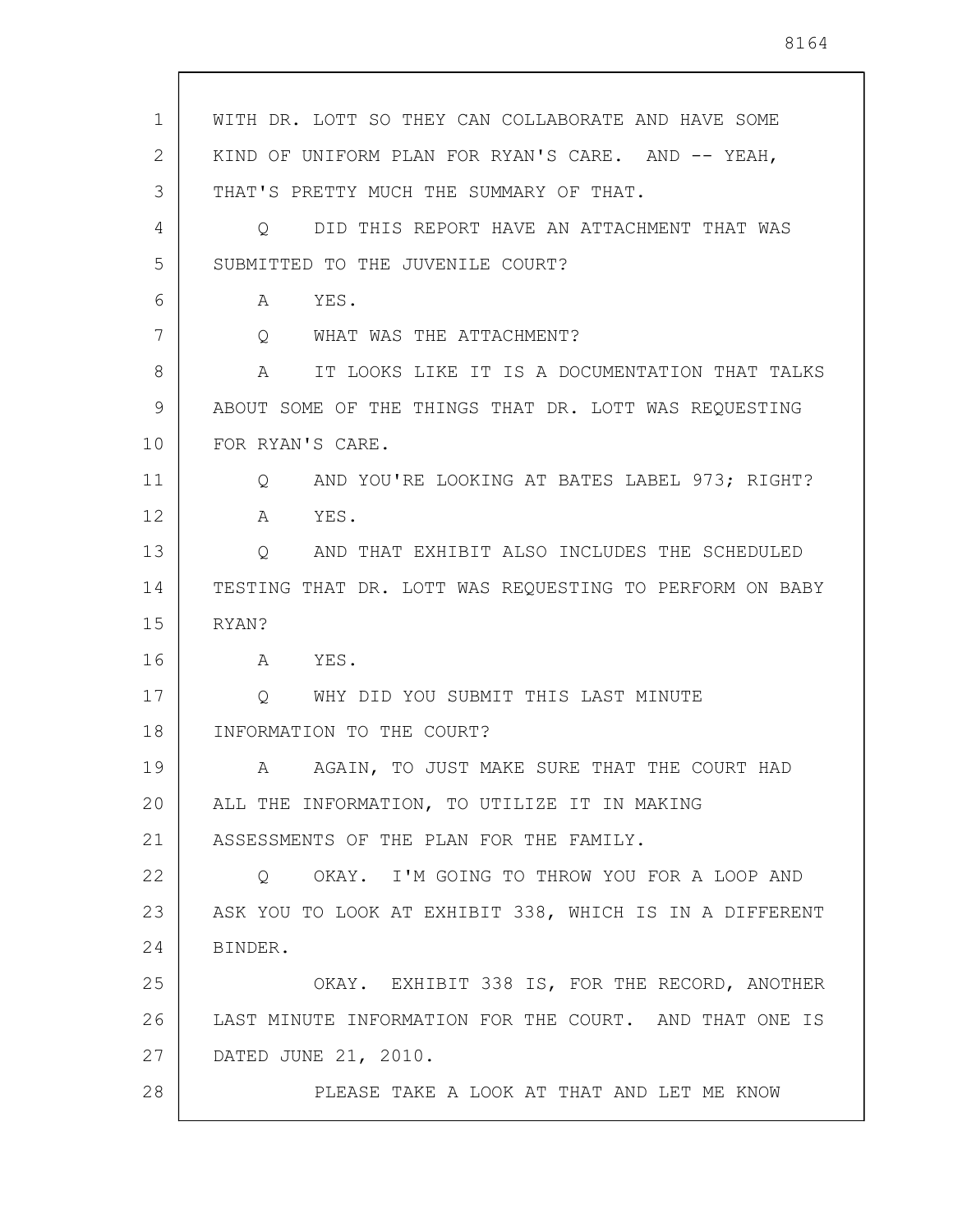| 1  | WHEN YOU READY.                                                    |
|----|--------------------------------------------------------------------|
| 2  | OKAY.<br>Α                                                         |
| 3  | DO YOU KNOW WHAT EXHIBIT 338 IS?<br>Q                              |
| 4  | YES.<br>A                                                          |
| 5  | Q<br>WHAT IS THAT?                                                 |
| 6  | IT'S AN ADDITIONAL LAST MINUTE INFORMATION<br>A                    |
| 7  | THAT WAS SUBMITTED TO COURT FOR THE JUNE 21, 2010,                 |
| 8  | COURT HEARING.                                                     |
| 9  | DID YOU PREPARE THIS LAST MINUTE INFORMATION?<br>$Q \qquad \qquad$ |
| 10 | Α<br>YES.                                                          |
| 11 | AND ON THE SECOND PAGE, IS YOUR SIGNATURE<br>$Q \qquad \qquad$     |
| 12 | THERE?                                                             |
| 13 | YES.<br>A                                                          |
| 14 | Q<br>DO YOU KNOW IF THIS REPORT WAS FILED WITH THE                 |
| 15 | JUVENILE COURT?                                                    |
| 16 | IT INDICATES IT WAS ADMITTED INTO EVIDENCE.<br>A                   |
| 17 | WHY DID YOU PREPARE THIS REPORT TO THE COURT?<br>$Q \qquad \qquad$ |
| 18 | AGAIN, TO PROVIDE ADDITIONAL INFORMATION TO<br>A                   |
| 19 | THE COURT, UPDATES ABOUT HOW THINGS HAD BEEN GOING WITH            |
| 20 | THE VISITS AND ADDITIONAL INFORMATION ABOUT RYAN'S                 |
| 21 | OVERALL PROGRESS.                                                  |
| 22 | Q OKAY. NOW, IN THE SECOND PARAGRAPH OF YOUR                       |
| 23 | REPORT, IT MENTIONS AN ATTACHMENT TO THAT REPORT?                  |
| 24 | A YES.                                                             |
| 25 | Q DO YOU KNOW IF THERE WAS AN ATTACHMENT TO THIS                   |
| 26 | REPORT THAT WAS FILED WITH THE JUVENILE COURT?                     |
| 27 | YES.<br>A                                                          |
| 28 | Q IF YOU COULD TAKE A LOOK AT EXHIBIT 52, IT'S                     |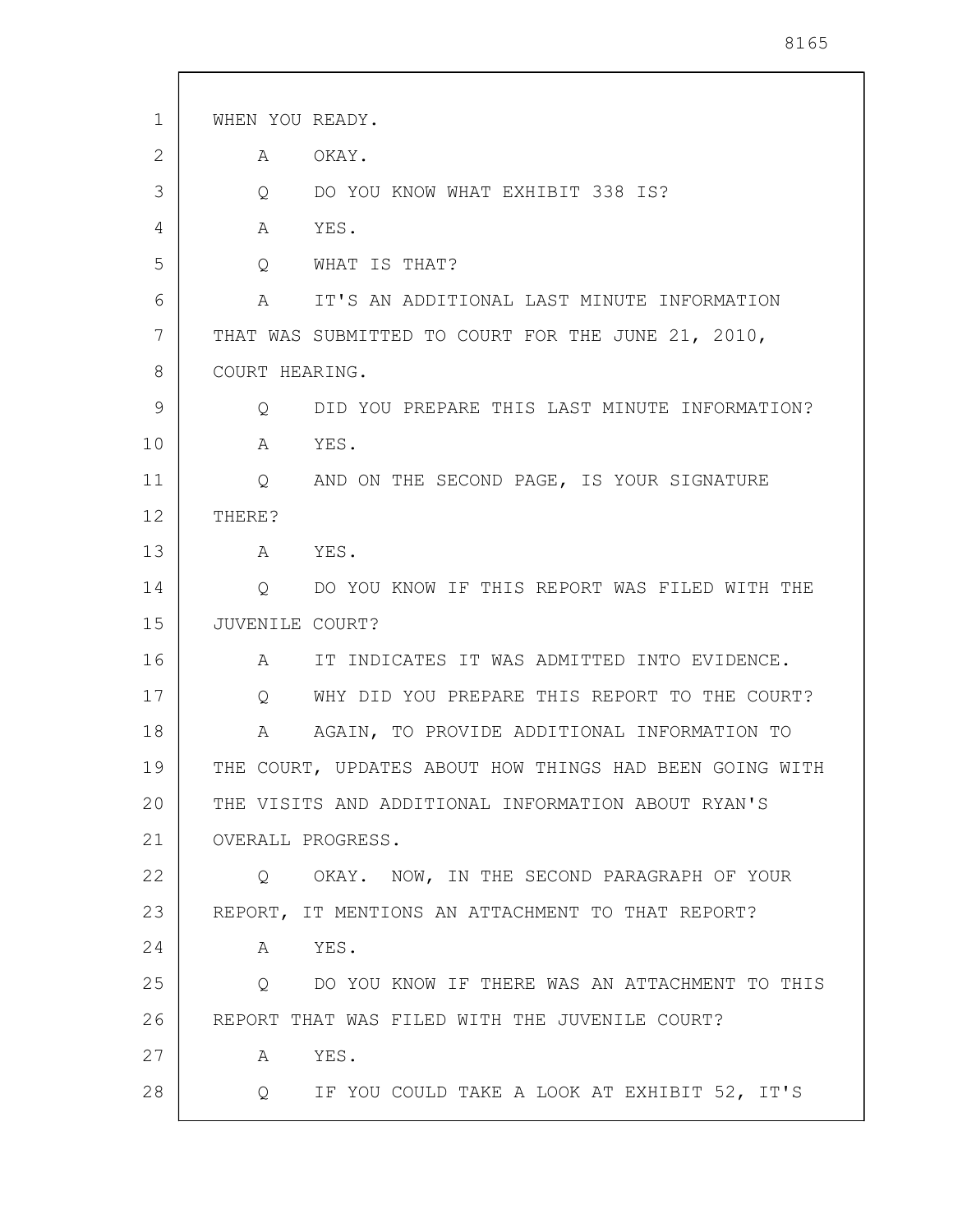| $\mathbf{1}$ | IN THE OTHER BINDER. I APOLOGIZE FOR MAKING YOU DO      |
|--------------|---------------------------------------------------------|
| 2            | GYMNASTICS. IF YOU COULD TAKE A LOOK AT EXHIBIT 52.     |
| 3            | AND FOR THE RECORD, THAT IS A LETTER FROM               |
| 4            | DR. EGGE TO VICTORIA SCHEELE DATED JUNE 11, 2010.       |
| 5            | IF YOU COULD TAKE A LOOK AT THAT AND ME KNOW            |
| 6            | WHEN YOU READY.                                         |
| 7            | AND EXHIBIT 52 IS BATES 1049 THROUGH 1053.              |
| 8            | OKAY, YES.<br>A                                         |
| 9            | DO YOU KNOW WHAT EXHIBIT 52 IS?<br>Q                    |
| 10           | IT'S A LETTER FROM MELISSA EGGE.<br>A                   |
| 11           | AND HAVE YOU SEEN THIS LETTER BEFORE?<br>Q              |
| 12           | YES.<br>A                                               |
| 13           | WHEN HAVE YOU SEEN IT BEFORE?<br>Q                      |
| 14           | PROBABLY IN 2010.<br>A                                  |
| 15           | IS THIS THE -- IS THIS LETTER SOMETHING THAT<br>$\circ$ |
| 16           | YOU HAD FILED WITH THE JUVENILE COURT?                  |
| 17           | A YES.                                                  |
| 18           | Q AND IS THIS THE LETTER THAT YOU ACTUALLY HAD          |
| 19           | ATTACHED TO THE INFORMATION FOR THE COURT DATED         |
| 20           | JUNE 21, 2010, THAT IS EXHIBIT 338?                     |
| 21           | MR. MCMILLAN: OBJECTION. LEADING.                       |
| 22           | THE COURT: OVERRULED.                                   |
| 23           | THE WITNESS: WELL, YEAH, THE REPORT INDICATES           |
| 24           | THAT THIS LETTER WAS ATTACHED TO THE REPORT.            |
| 25           | BY MS. SWISS:                                           |
| 26           | OKAY. WHY WAS THIS LETTER SUBMITTED TO THE<br>Q         |
| 27           | JUVENILE COURT?                                         |
| 28           | WELL, IT PROVIDED AN UPDATE ON HOW RYAN WAS<br>A        |
|              |                                                         |

 $\mathsf{l}$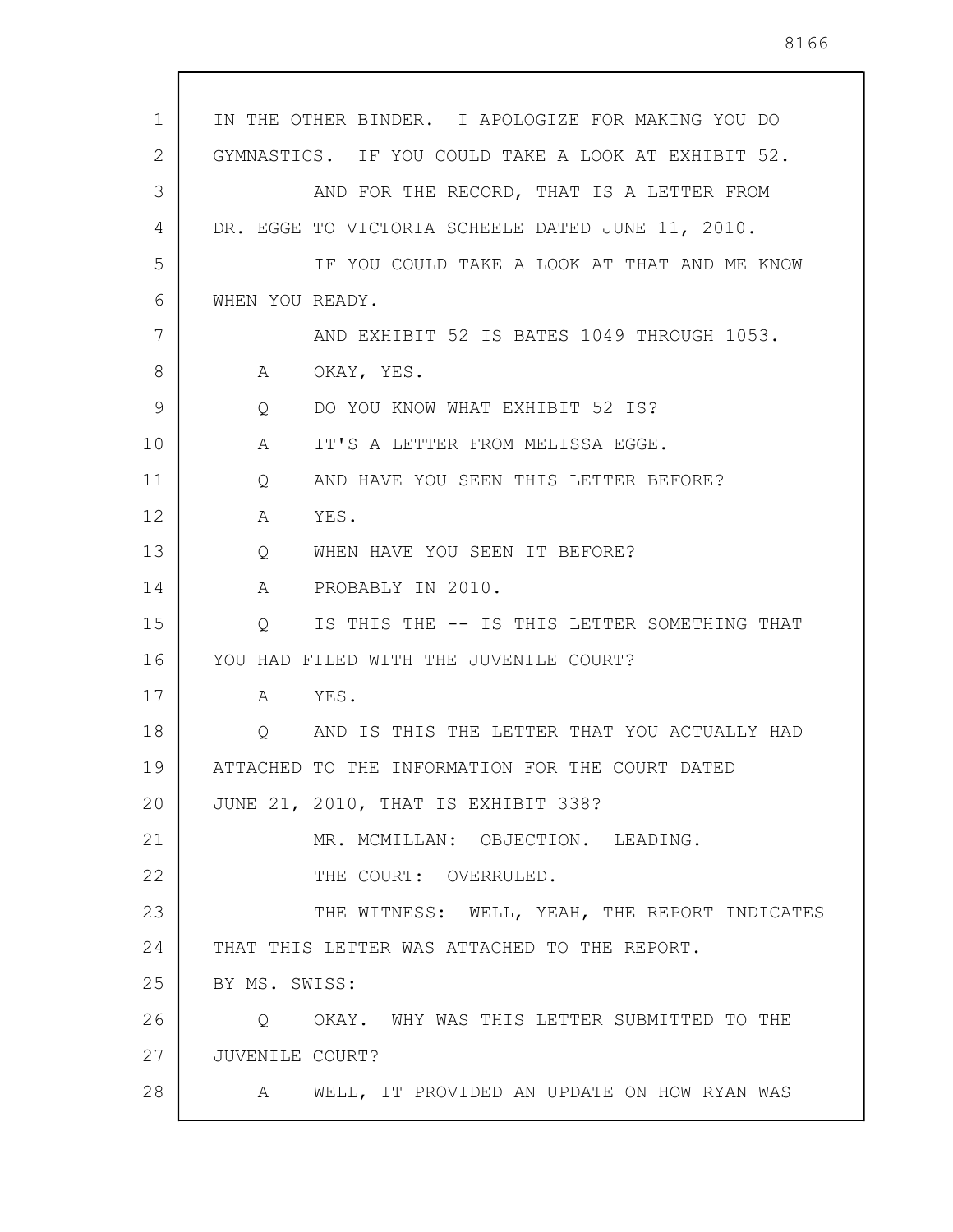1 2 3 4 5 6 7 8 9 10 11 12 13 14 15 16 17 18 19 20 21 22 23 24 25 26 27 28 DOING WITH THE SERVICES THROUGH THE FAILURE TO THRIVE CLINIC. AND SO IT WAS PROVIDED TO PROVIDE ADDITIONAL INFORMATION TO THE COURT ABOUT HIS PROGRESS. Q THANK YOU. OKAY. LAST ONE. IF YOU CAN TAKE A LOOK AT EXHIBIT 63, AND, FOR THE RECORD, THAT IS BATES-LABELED 1163 THROUGH 1168. AND IT IS A LAST MINUTE INFORMATION DATED JUNE 26, 2010. A OKAY. Q DO YOU RECOGNIZE THIS DOCUMENT? A YES. Q WHAT IS THIS? A THIS IS SIMPLY A LAST MINUTE JUST TO ATTACH THE UPDATED RECORDS THAT HAD BEEN RECEIVED. Q DID YOU PREPARE THIS DOCUMENT? A YES. Q IS YOUR SIGNATURE ON IT? A YES. Q DID YOU ACTUALLY FILE THIS WITH THE JUVENILE COURT? A YES. Q AND WHAT WERE THE RECORDS THAT YOU WERE ATTACHING? A THE PHYSICAL THERAPY RECORDS. AND I BELIEVE MORE RECORDS FROM HARBOR-UCLA. Q OKAY. WHY DID YOU SUBMIT THESE RECORDS TO THE JUVENILE COURT? A SO THAT THE JUDGE HAD THE MOST UP TO DATE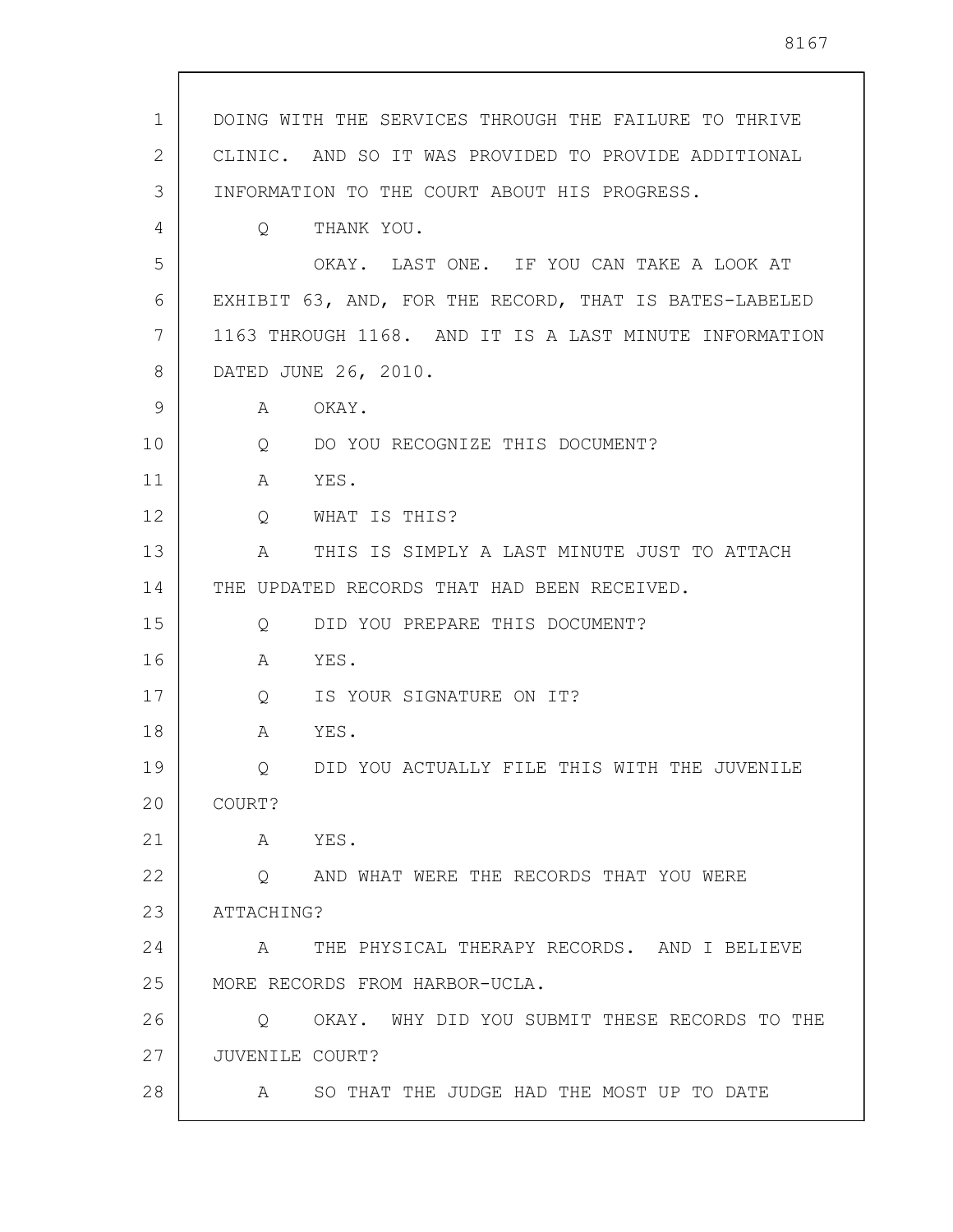| $\mathbf{1}$<br>2<br>3<br>4<br>5<br>6 | INFORMATION THAT WAS AVAILABLE REGARDING HOW RYAN HAD<br>BEEN DOING WITH THE PHYSICAL THERAPY AND HARBOR-UCLA.<br>AND THAT'S AS OF JULY 26, 2010?<br>Q |
|---------------------------------------|--------------------------------------------------------------------------------------------------------------------------------------------------------|
|                                       |                                                                                                                                                        |
|                                       |                                                                                                                                                        |
|                                       |                                                                                                                                                        |
|                                       | A YES.                                                                                                                                                 |
|                                       | MS. SWISS: THANK YOU, YOUR HONOR.                                                                                                                      |
|                                       | NO FURTHER QUESTIONS.                                                                                                                                  |
| 7                                     | MR. MCMILLAN: OKAY. ONE MOMENT, YOUR HONOR,                                                                                                            |
| 8                                     | SO I CAN GET ALL SORT OF SITUATED HERE.                                                                                                                |
| 9                                     |                                                                                                                                                        |
| 10                                    | CROSS-EXAMINATION                                                                                                                                      |
| 11                                    | BY MR. MCMILLAN:                                                                                                                                       |
| 12                                    | Q LET'S JUST START, SINCE YOU HAVE IT IN FRONT                                                                                                         |
| 13                                    | OF YOU -- I THINK THE LAST ONE WAS EXHIBIT 63. AND I                                                                                                   |
| 14                                    | MIGHT HAVE MISSED THE QUESTION. I THOUGHT I HEARD THE                                                                                                  |
| 15                                    | DATE WRONG, BUT IS THIS A REPORT THAT YOU FILED ON                                                                                                     |
| 16                                    | JULY 27, 2010?                                                                                                                                         |
| 17                                    | A I DON'T KNOW -- IT LOOKS LIKE THERE'S TWO                                                                                                            |
| 18                                    | DIFFERENT STAMPS. SO I'M NOT SURE BECAUSE IT SAYS                                                                                                      |
| 19                                    | FILED JULY 26TH, FILED JULY 27TH. AND I DON'T RECALL                                                                                                   |
| 20                                    | THE EXACT DATE FROM 2010 SITTING HERE.                                                                                                                 |
| 21                                    | Q BUT IT SAYS THE HEARING DATE WAS FOR JULY 26,                                                                                                        |
| 22                                    | 2010, CORRECT? IF YOU LOOK IN THE UPPER RIGHT-HAND                                                                                                     |
| 23                                    | CORNER OF THE PAGE ON 1163?                                                                                                                            |
| 24                                    | A CORRECT.                                                                                                                                             |
| 25                                    | SO THAT WOULD HAVE BEEN THE DATE THAT THE<br>Q                                                                                                         |
| 26                                    | COURT HEARING WAS HELD?                                                                                                                                |
| 27                                    | CORRECT.<br>A                                                                                                                                          |
| 28                                    | Q IS THERE IS REASON, IF YOU KNOW -- AND YOU MAY                                                                                                       |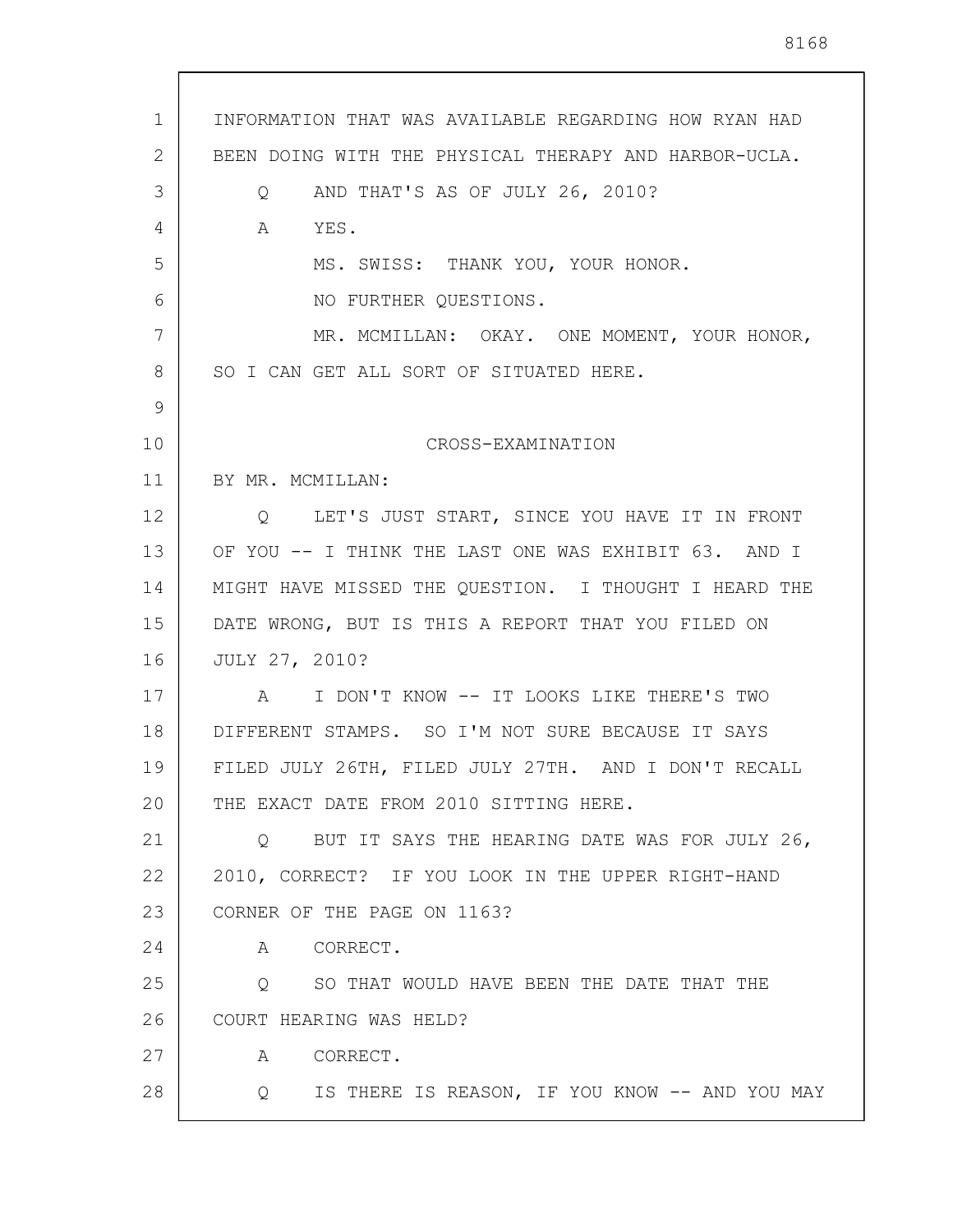| 1  | NOT KNOW THIS -- IS THERE A REASON WHY, IN THE MIDDLE      |
|----|------------------------------------------------------------|
| 2  | OF THE PAGE THERE, THERE'S A FILED STAMP THAT SAYS         |
| 3  | <b>JULY 27TH, 2010?</b>                                    |
| 4  | A I WOULDN'T KNOW WHY THERE'S TWO STAMPS ON HERE           |
| 5  | FOR TWO DIFFERENT DATES. THAT'S SOMETHING THAT HAPPENS     |
| 6  | AT COURT.                                                  |
| 7  | Q OKAY. DO YOU KNOW WHETHER OR NOT MOTHER,                 |
| 8  | MS. RAFAELINA DUVAL, WAS EVEN GIVEN A COPY OF THIS LAST    |
| 9  | MINUTE INFORMATION BEFORE THE HEARING?                     |
| 10 | I DON'T KNOW. I WASN'T AT THE HEARING.<br>$A \quad \alpha$ |
| 11 | OH, YOU WEREN'T AT THE HEARING?<br>Q                       |
| 12 | I WASN'T THERE BEFORE THE HEARING. I DON'T<br>A            |
| 13 | KNOW IF I WAS -- LIKE I WASN'T THERE AT THE BEGINNING      |
| 14 | OF ANY HEARING. SO I DON'T KNOW WHAT SHE WAS GIVEN         |
| 15 | BEFORE THIS HEARING OR ANY OF THE HEARINGS.                |
| 16 | Q WELL, LET ME ASK YOU: DO YOU RECALL, WERE YOU            |
| 17 | AT, AT SOME POINT -- YOU MAY NOT HAVE COME IN IN THE       |
| 18 | BEGINNING, BUT AT SOME POINT IN TIME, WERE YOU AT THIS     |
| 19 | HEARING ON JULY 26TH, 2010?                                |
| 20 | I CAME IN ON ONE OF THE HEARINGS TO TESTIFY                |
| 21 | BUT I DON'T REMEMBER WHICH HEARING IT WAS. I DON'T         |
| 22 | REMEMBER THE DATE.                                         |
| 23 | I WANT YOU TO ASSUME JUST FOR THE MOMENT THAT<br>$\circ$   |
| 24 | IT WAS ORIGINALLY FILED ON JULY 26, 2010?                  |
| 25 | OKAY.<br>A                                                 |
| 26 | BY JULY 26, 2010, YOU ALREADY KNEW THAT YOU<br>$\circ$     |
| 27 | WERE BEING INVESTIGATED FOR A CIVIL RIGHTS                 |
| 28 | DISCRIMINATION COMPLAINT; RIGHT?                           |

 $\overline{\phantom{a}}$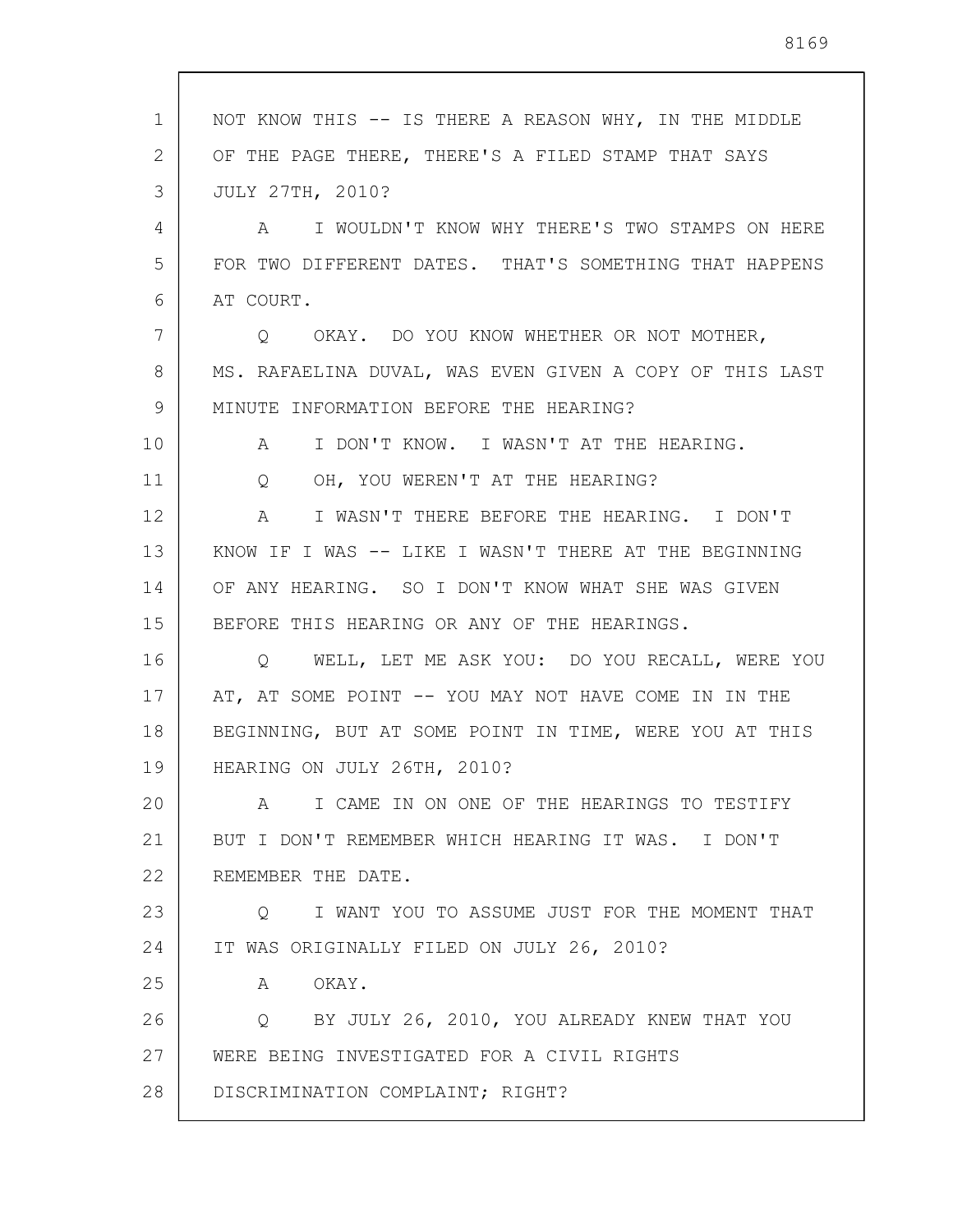1 2 3 4 5 6 7 8 9 10 11 12 13 14 15 16 17 18 19 20 21 22 23 24 25 26 27 28 MS. SWISS: OBJECTION. RELEVANCE. THE COURT: OVERRULED. THE WITNESS: BY JULY 26TH, YES. BY MR. MCMILLAN: Q YES, YOU KNEW THAT. AND THE PURPOSE -- I THINK YOU SAID WITH MS. SWISS A FEW MOMENTS AGO THE PURPOSE OF FILING THESE LAST MINUTE INFORMATIONS FOR THE COURT WAS TO LET THE COURT KNOW ALL THE IMPORTANT UPDATED INFORMATION. DID I GET THAT ABOUT RIGHT? A I SAID UPDATED INFORMATION. Q YOU WOULD AGREE WITH ME THOUGH THAT WE ONLY WANT TO LET THE COURT KNOW ABOUT IMPORTANT THINGS: RIGHT? A I WOULD AGREE THAT IT WOULD BE GOOD TO LET THEM KNOW ABOUT IMPORTANT THINGS. Q NOW, IN YOUR ROLE AS A DEPENDENCY INVESTIGATOR, AM I CORRECT THAT YOU'RE SUPPOSED TO BE OBJECTIVE AND UNBIASED? A YES. Q AND THAT'S ACCORDING TO BOTH POLICY AND YOUR TRAINING? A YES. Q NOW, AT SOME POINT IN TIME, YOU ALSO FOUND OUT THAT THE DISCRIMINATION COMPLAINT AGAINST YOU HAD BEEN SUBSTANTIATED, MEANING THAT YOUR CIVIL RIGHTS UNIT, AFTER THEY CONDUCTED THEIR THOROUGH INVESTIGATION, DETERMINED THAT YOU IN FACT HAD DISCRIMINATED AGAINST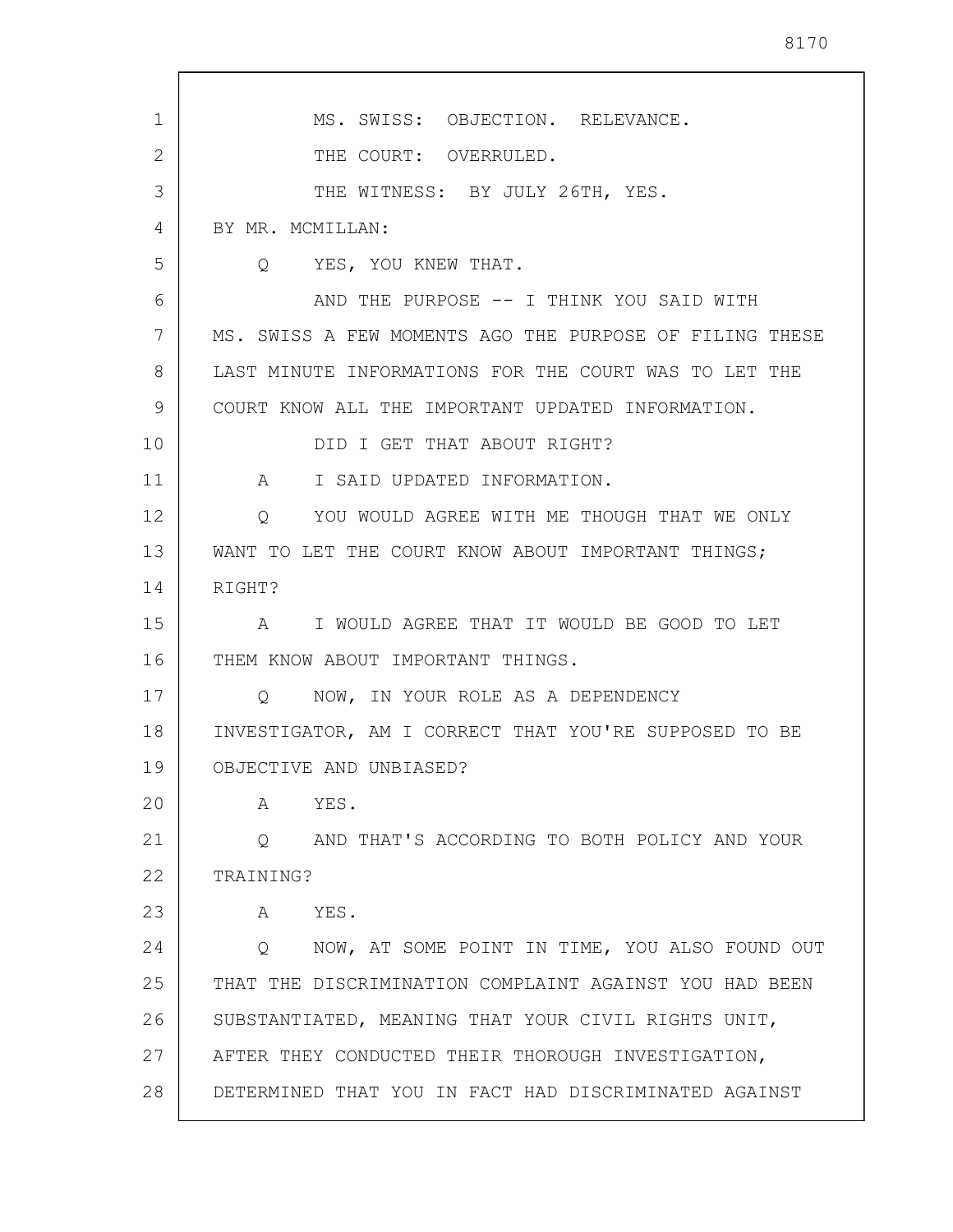1 2 3 4 5 6 7 8 9 10 11 12 13 14 15 16 17 18 19 20 21 22 23 24 25 26 27 28 MS. DUVAL BASED ON A DISABILITY; CORRECT? MS. SWISS: OBJECTION. OUTSIDE THE SCOPE. RELEVANCE. THE COURT: OVERRULED. THE WITNESS: CAN YOU REPEAT THE QUESTION? MR. MCMILLAN: CAN I HAVE IT REREAD, PLEASE. THE COURT: ASK THE REPORTER TO READ THE QUESTION. (THE PREVIOUS QUESTION WAS READ BACK BY THE COURT REPORTER AS FOLLOWS: "QUESTION: NOW, AT SOME POINT IN TIME, YOU ALSO FOUND OUT THAT THE DISCRIMINATION COMPLAINT AGAINST YOU HAD BEEN SUBSTANTIATED, MEANING THAT YOUR CIVIL RIGHTS UNIT, AFTER THEY CONDUCTED THEIR THOROUGH INVESTIGATION, DETERMINED THAT YOU IN FACT HAD DISCRIMINATED AGAINST MS. DUVAL BASED ON A DISABILITY; CORRECT?") THE WITNESS: I BELIEVE IN THIS PERIOD OF TIME THE CIVIL RIGHTS INVESTIGATOR CONCLUDED THAT, YES. BY MR. MCMILLAN: Q SHE DID CONCLUDE THAT WITHIN THE PERIOD OF TIME WE'RE TALKING ABOUT RIGHT NOW, THAT IS SOMETIME JULY, AUGUST 2010? A THAT WAS THE CONCLUSION THAT SHE HAD, YES. Q NOW DID YOU FILE A LAST MINUTE INFORMATION WITH THE JUVENILE COURT TO LET THEM KNOW THAT NOT ONLY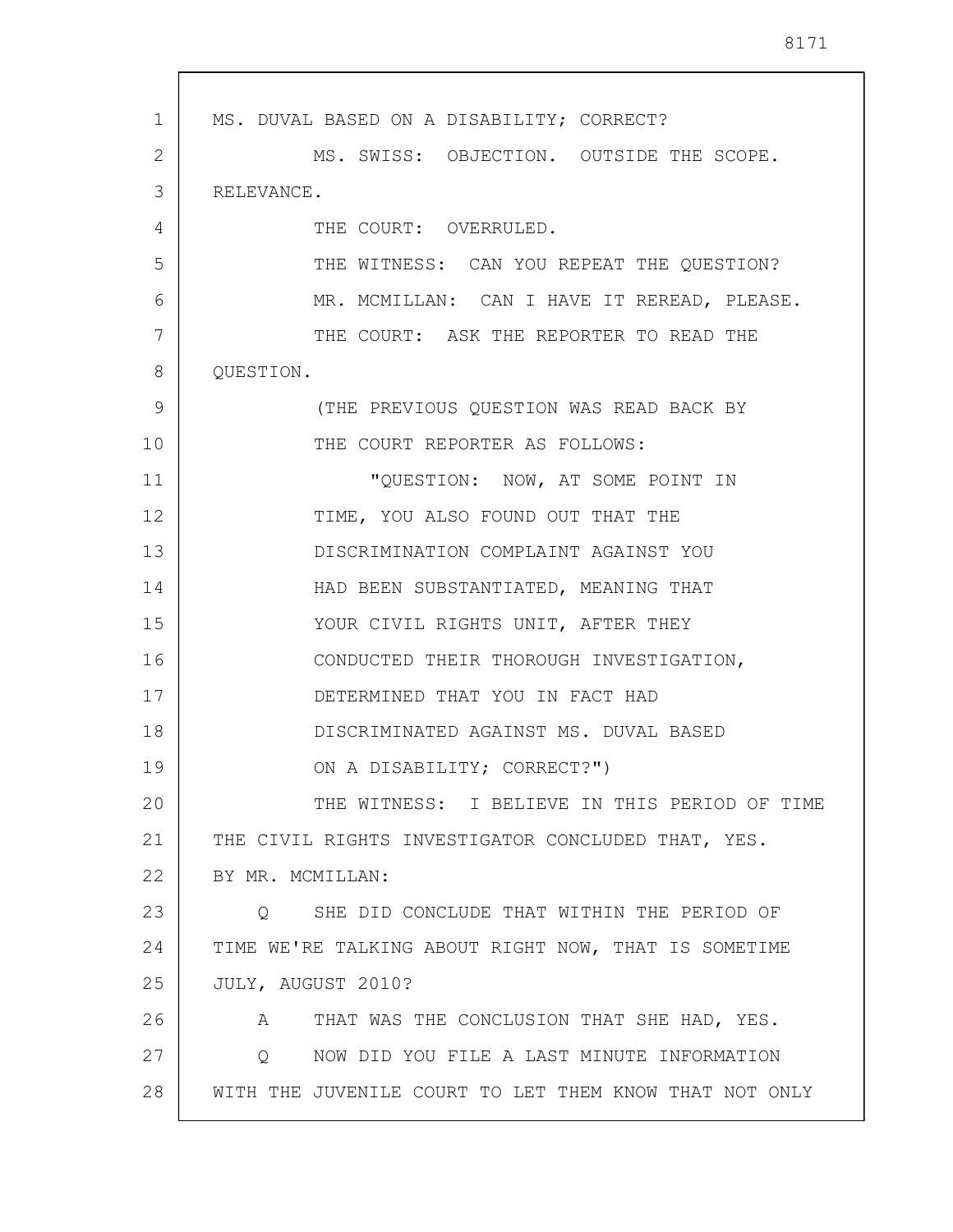1 2 3 4 5 6 7 8 9 10 11 12 13 14 15 16 17 18 19 20 21 22 23 24 25 26 27 28 HAD YOU BEEN THOROUGHLY INVESTIGATED BUT THE RESULT OF THAT INVESTIGATION WAS YOU WERE DETERMINED TO HAVE DISCRIMINATED AGAINST MS. DUVAL BASED ON HER DISABILITY? DID YOU LET THE JUVENILE COURT KNOW THAT? A WELL, CONSIDERING THAT THE INFORMATION THAT WAS PROVIDED TO US, THAT CAME TO ME, WAS -- THE SUBJECT LINE SAID "TREAT THIS AS A CONFIDENTIAL PERSONNEL MATTER AND DO NOT DISCUSS IT WITH OTHER PEOPLE," I DID NOT LET THE COURT KNOW THAT THIS INVESTIGATION HAD BEEN COMPLETED OR HAD BEEN GOING ON. MR. MCMILLAN: OBJECTION. YOUR HONOR MOVE TO STRIKE EVERYTHING BEFORE "I DID NOT TELL THE COURT" OR WORDS TO THAT EFFECT AS NONRESPONSIVE TO THE QUESTION. THE COURT: THE OBJECTION IS SUSTAINED. THE MOTION TO STRIKE IS GRANTED. THE -- IN REVIEWING THE ANSWER, THE RULING IS TO OVERRULE THE OBJECTION AND DENY THE MOTION TO STRIKE BECAUSE THE WORDING THAT YOU WERE ASKING AS TO THE MILEPOST TO STRIKE EVERYTHING THEREAFTER WAS -- EVERYTHING BEFORE? MR. MCMILLAN: IT WAS EVERYTHING BEFORE HER FINAL ANSWER THAT -- THE COURT: I'M OVERRULING. YOU DO WHAT YOU WANT TO DO. GO AHEAD. I'M NOT GOING TO PARSE THAT MANY WORDS, I THINK. BY MR. MCMILLAN: Q AM I CORRECT, MA'AM, THAT AT NO POINT IN TIME EVER DID YOU LET THE JUVENILE COURT KNOW THAT THE

8172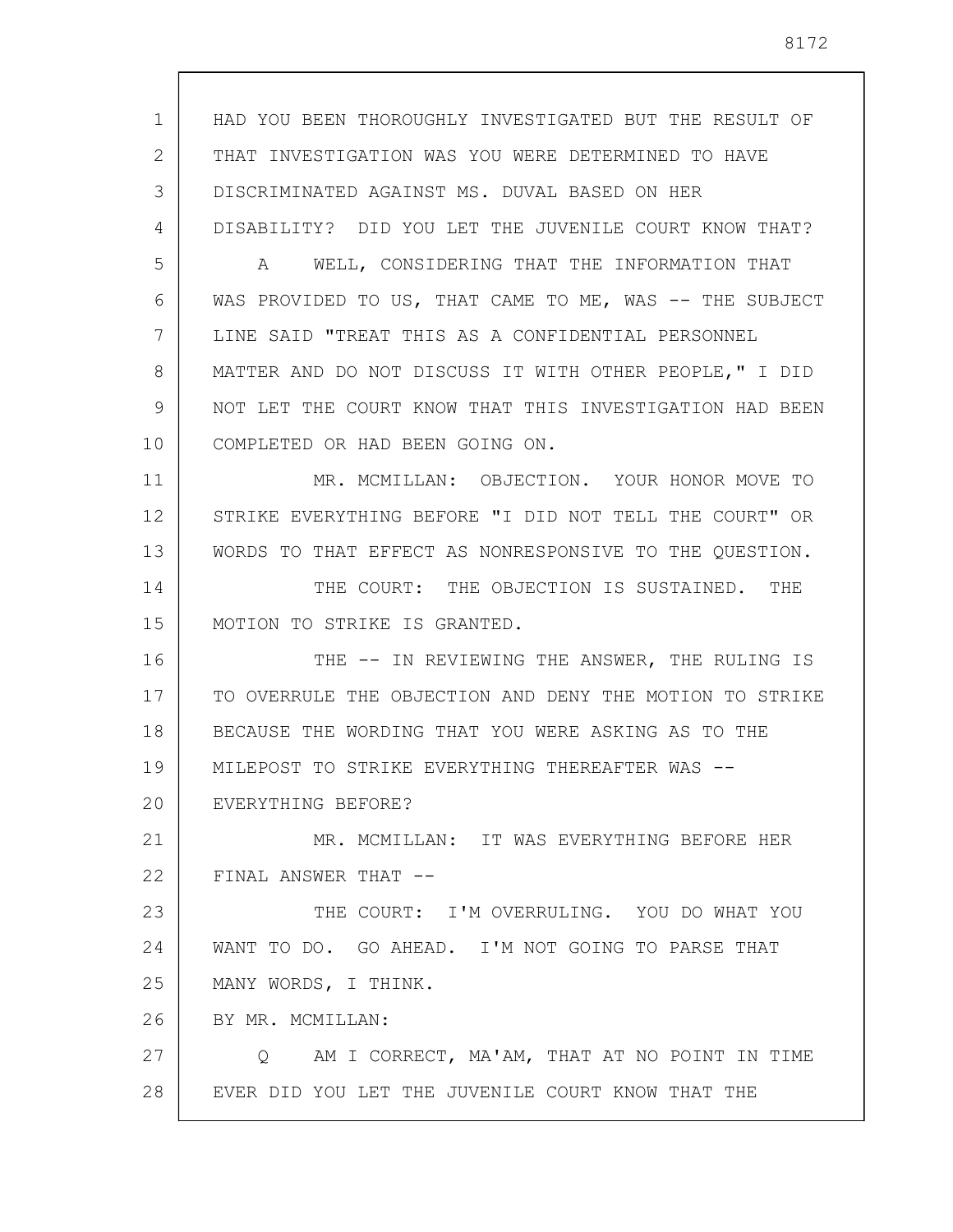1 2 3 4 5 6 7 8 9 10 11 12 13 14 15 16 17 18 19 20 21 22 23 24 25 26 27 28 INVESTIGATION DONE BY THE CIVIL RIGHTS UNIT HAD CONCLUDED THAT YOU DID IN FACT VIOLATE MS. DUVAL'S RIGHTS BY DISCRIMINATING AGAINST HER BASED ON DISABILITY? MS. SWISS: OBJECTION. ASKED AND ANSWERED. THE COURT: OVERRULED. THIS QUESTION HAS THE WORD "EVER." THE WITNESS: NO, I DID NOT LET THE COURT KNOW ABOUT THE INVESTIGATION. BY MR. MCMILLAN: Q WELL, AND YOU DIDN'T LET THE COURT KNOW ABOUT THE OUTCOME, THE RESULTS OF THE INVESTIGATION EITHER, DID YOU? A I DID NOT LET THE COURT KNOW ABOUT ANYTHING RELATED TO THE INVESTIGATION. Q NOW, WE TALKED A FEW MOMENTS AGO ABOUT THE IMPORTANCE OF BEING UNBIASED AND OBJECTIVE WHEN YOU'RE DOING THESE REPORTS AND INVESTIGATIONS AND REPORTS TO THE COURT; RIGHT? A CORRECT. Q WHY IS IT IMPORTANT THAT, AS A DI MAKING THESE REPORTS TO THE COURT, THAT YOU MAINTAIN YOUR OBJECTIVITY AND NOT BE BIASSED? A WELL, SO THAT YOU PROVIDE AN ACCURATE ASSESSMENT TO THE COURT. Q SO THAT YOU PROVIDE AN ACCURATE ASSESSMENT TO THE COURT. AND THAT'S IMPORTANT ALSO, ISN'T IT, THAT YOU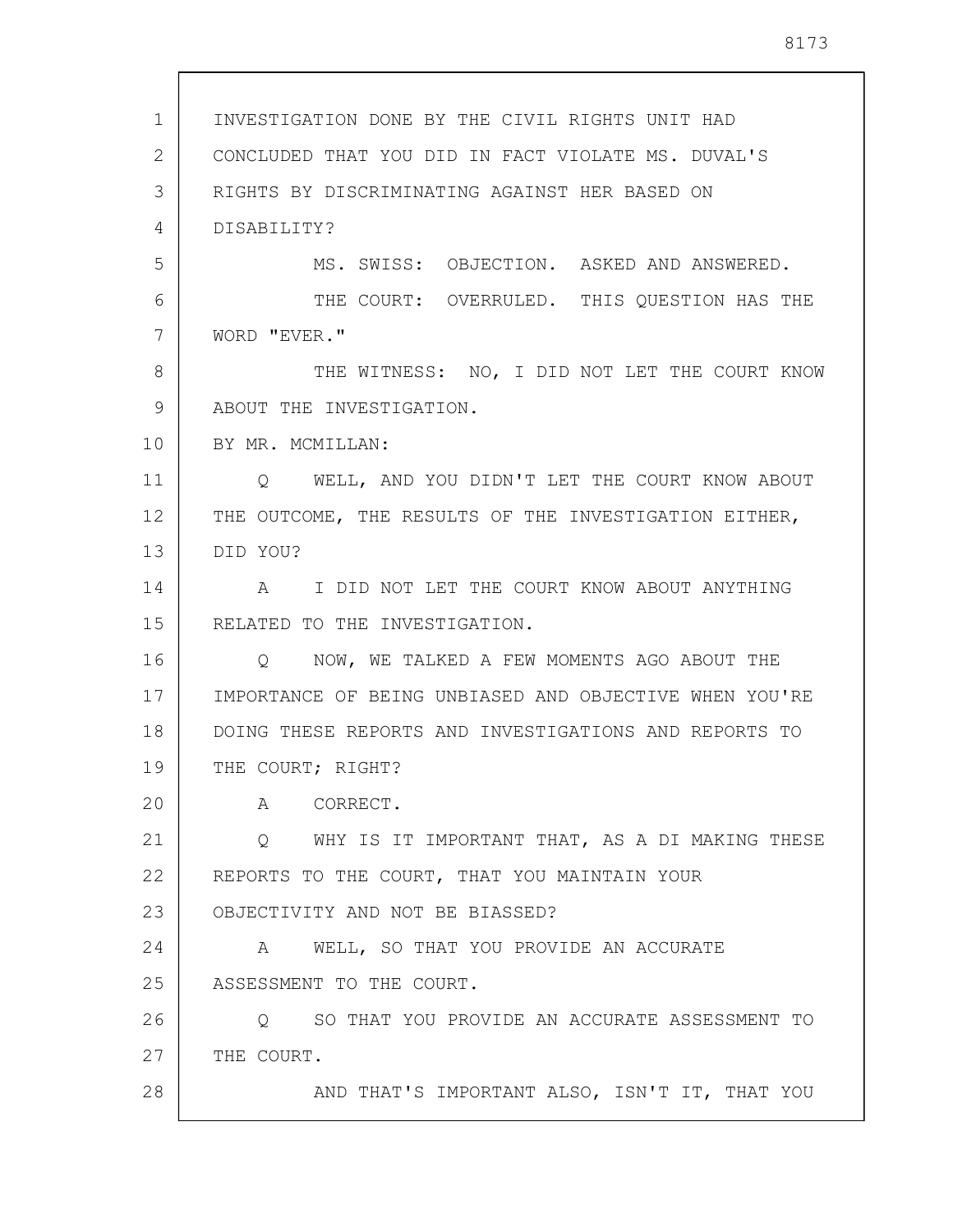| 1<br>PROVIDE AN ACCURATE ASSESSMENT TO THE COURT?<br>2<br>CORRECT.<br>A<br>3<br>AN ACCURATE REPORT TO THE COURT?<br>Q<br>CORRECT.<br>4<br>A<br>5<br>AND YOU HAVE TRAINING THAT YOUR COURT<br>Q<br>6<br>REPORTS -- AND THIS GOES FOR ALL REPORTS WHETHER IT'S A<br>7<br>LAST MINUTE INFORMATION OR A JURIS/DISPO REPORT, YOUR<br>8<br>TRAINING IS YOUR REPORTS ARE REQUIRED TO BE TRUTHFUL,<br>9<br>HONEST, ACCURATE, AND COMPLETE; RIGHT?<br>10<br>I BELIEVE SO.<br>$A \quad \alpha$<br>11<br>AND ONE OF THE REASONS FOR THAT IS BECAUSE THE<br>Q<br>12<br>JUDGE -- YOU KNOW THIS THROUGH YOUR TRAINING, THOSE<br>13<br>REPORTS ARE GOING TO BE RECEIVED INTO EVIDENCE; RIGHT?<br>14<br>YES.<br>$\mathbb A$<br>15<br>AND THE JUDGE IS GOING TO LOOK AT THOSE<br>Q<br>16<br>REPORTS AND READ THROUGH THEM; RIGHT?<br>17<br>YOU'RE ASKING ME WHAT THE JUDGE DOES WITH THE<br>A<br>18<br>REPORT?<br>19<br>BASED ON YOUR EXPERIENCE, YOUR UNDERSTANDING,<br>20<br>YOUR TRAINING?<br>21<br>I WOULD HOPE THAT THEY WOULD READ THROUGH THE<br>A<br>22<br>REPORT, YES.<br>23<br>Q AND THEN MAKE IMPORTANT DECISIONS ABOUT<br>24<br>CHILDREN AND FAMILIES BASED ON WHAT YOU'VE GIVEN THEM<br>25<br>IN THAT REPORT; RIGHT?<br>26<br>YES.<br>A<br>27<br>Q AND WHEN YOU'RE DOING THOSE REPORTS, SOMETIMES<br>28<br>YOU ATTACH MEDICAL RECORDS; RIGHT? |  |
|-------------------------------------------------------------------------------------------------------------------------------------------------------------------------------------------------------------------------------------------------------------------------------------------------------------------------------------------------------------------------------------------------------------------------------------------------------------------------------------------------------------------------------------------------------------------------------------------------------------------------------------------------------------------------------------------------------------------------------------------------------------------------------------------------------------------------------------------------------------------------------------------------------------------------------------------------------------------------------------------------------------------------------------------------------------------------------------------------------------------------------------------------------------------------------------------------------------------------------------------------------------------------------------------------------------------------------------------|--|
|                                                                                                                                                                                                                                                                                                                                                                                                                                                                                                                                                                                                                                                                                                                                                                                                                                                                                                                                                                                                                                                                                                                                                                                                                                                                                                                                           |  |
|                                                                                                                                                                                                                                                                                                                                                                                                                                                                                                                                                                                                                                                                                                                                                                                                                                                                                                                                                                                                                                                                                                                                                                                                                                                                                                                                           |  |
|                                                                                                                                                                                                                                                                                                                                                                                                                                                                                                                                                                                                                                                                                                                                                                                                                                                                                                                                                                                                                                                                                                                                                                                                                                                                                                                                           |  |
|                                                                                                                                                                                                                                                                                                                                                                                                                                                                                                                                                                                                                                                                                                                                                                                                                                                                                                                                                                                                                                                                                                                                                                                                                                                                                                                                           |  |
|                                                                                                                                                                                                                                                                                                                                                                                                                                                                                                                                                                                                                                                                                                                                                                                                                                                                                                                                                                                                                                                                                                                                                                                                                                                                                                                                           |  |
|                                                                                                                                                                                                                                                                                                                                                                                                                                                                                                                                                                                                                                                                                                                                                                                                                                                                                                                                                                                                                                                                                                                                                                                                                                                                                                                                           |  |
|                                                                                                                                                                                                                                                                                                                                                                                                                                                                                                                                                                                                                                                                                                                                                                                                                                                                                                                                                                                                                                                                                                                                                                                                                                                                                                                                           |  |
|                                                                                                                                                                                                                                                                                                                                                                                                                                                                                                                                                                                                                                                                                                                                                                                                                                                                                                                                                                                                                                                                                                                                                                                                                                                                                                                                           |  |
|                                                                                                                                                                                                                                                                                                                                                                                                                                                                                                                                                                                                                                                                                                                                                                                                                                                                                                                                                                                                                                                                                                                                                                                                                                                                                                                                           |  |
|                                                                                                                                                                                                                                                                                                                                                                                                                                                                                                                                                                                                                                                                                                                                                                                                                                                                                                                                                                                                                                                                                                                                                                                                                                                                                                                                           |  |
|                                                                                                                                                                                                                                                                                                                                                                                                                                                                                                                                                                                                                                                                                                                                                                                                                                                                                                                                                                                                                                                                                                                                                                                                                                                                                                                                           |  |
|                                                                                                                                                                                                                                                                                                                                                                                                                                                                                                                                                                                                                                                                                                                                                                                                                                                                                                                                                                                                                                                                                                                                                                                                                                                                                                                                           |  |
|                                                                                                                                                                                                                                                                                                                                                                                                                                                                                                                                                                                                                                                                                                                                                                                                                                                                                                                                                                                                                                                                                                                                                                                                                                                                                                                                           |  |
|                                                                                                                                                                                                                                                                                                                                                                                                                                                                                                                                                                                                                                                                                                                                                                                                                                                                                                                                                                                                                                                                                                                                                                                                                                                                                                                                           |  |
|                                                                                                                                                                                                                                                                                                                                                                                                                                                                                                                                                                                                                                                                                                                                                                                                                                                                                                                                                                                                                                                                                                                                                                                                                                                                                                                                           |  |
|                                                                                                                                                                                                                                                                                                                                                                                                                                                                                                                                                                                                                                                                                                                                                                                                                                                                                                                                                                                                                                                                                                                                                                                                                                                                                                                                           |  |
|                                                                                                                                                                                                                                                                                                                                                                                                                                                                                                                                                                                                                                                                                                                                                                                                                                                                                                                                                                                                                                                                                                                                                                                                                                                                                                                                           |  |
|                                                                                                                                                                                                                                                                                                                                                                                                                                                                                                                                                                                                                                                                                                                                                                                                                                                                                                                                                                                                                                                                                                                                                                                                                                                                                                                                           |  |
|                                                                                                                                                                                                                                                                                                                                                                                                                                                                                                                                                                                                                                                                                                                                                                                                                                                                                                                                                                                                                                                                                                                                                                                                                                                                                                                                           |  |
|                                                                                                                                                                                                                                                                                                                                                                                                                                                                                                                                                                                                                                                                                                                                                                                                                                                                                                                                                                                                                                                                                                                                                                                                                                                                                                                                           |  |
|                                                                                                                                                                                                                                                                                                                                                                                                                                                                                                                                                                                                                                                                                                                                                                                                                                                                                                                                                                                                                                                                                                                                                                                                                                                                                                                                           |  |
|                                                                                                                                                                                                                                                                                                                                                                                                                                                                                                                                                                                                                                                                                                                                                                                                                                                                                                                                                                                                                                                                                                                                                                                                                                                                                                                                           |  |
|                                                                                                                                                                                                                                                                                                                                                                                                                                                                                                                                                                                                                                                                                                                                                                                                                                                                                                                                                                                                                                                                                                                                                                                                                                                                                                                                           |  |
|                                                                                                                                                                                                                                                                                                                                                                                                                                                                                                                                                                                                                                                                                                                                                                                                                                                                                                                                                                                                                                                                                                                                                                                                                                                                                                                                           |  |
|                                                                                                                                                                                                                                                                                                                                                                                                                                                                                                                                                                                                                                                                                                                                                                                                                                                                                                                                                                                                                                                                                                                                                                                                                                                                                                                                           |  |
|                                                                                                                                                                                                                                                                                                                                                                                                                                                                                                                                                                                                                                                                                                                                                                                                                                                                                                                                                                                                                                                                                                                                                                                                                                                                                                                                           |  |
|                                                                                                                                                                                                                                                                                                                                                                                                                                                                                                                                                                                                                                                                                                                                                                                                                                                                                                                                                                                                                                                                                                                                                                                                                                                                                                                                           |  |
|                                                                                                                                                                                                                                                                                                                                                                                                                                                                                                                                                                                                                                                                                                                                                                                                                                                                                                                                                                                                                                                                                                                                                                                                                                                                                                                                           |  |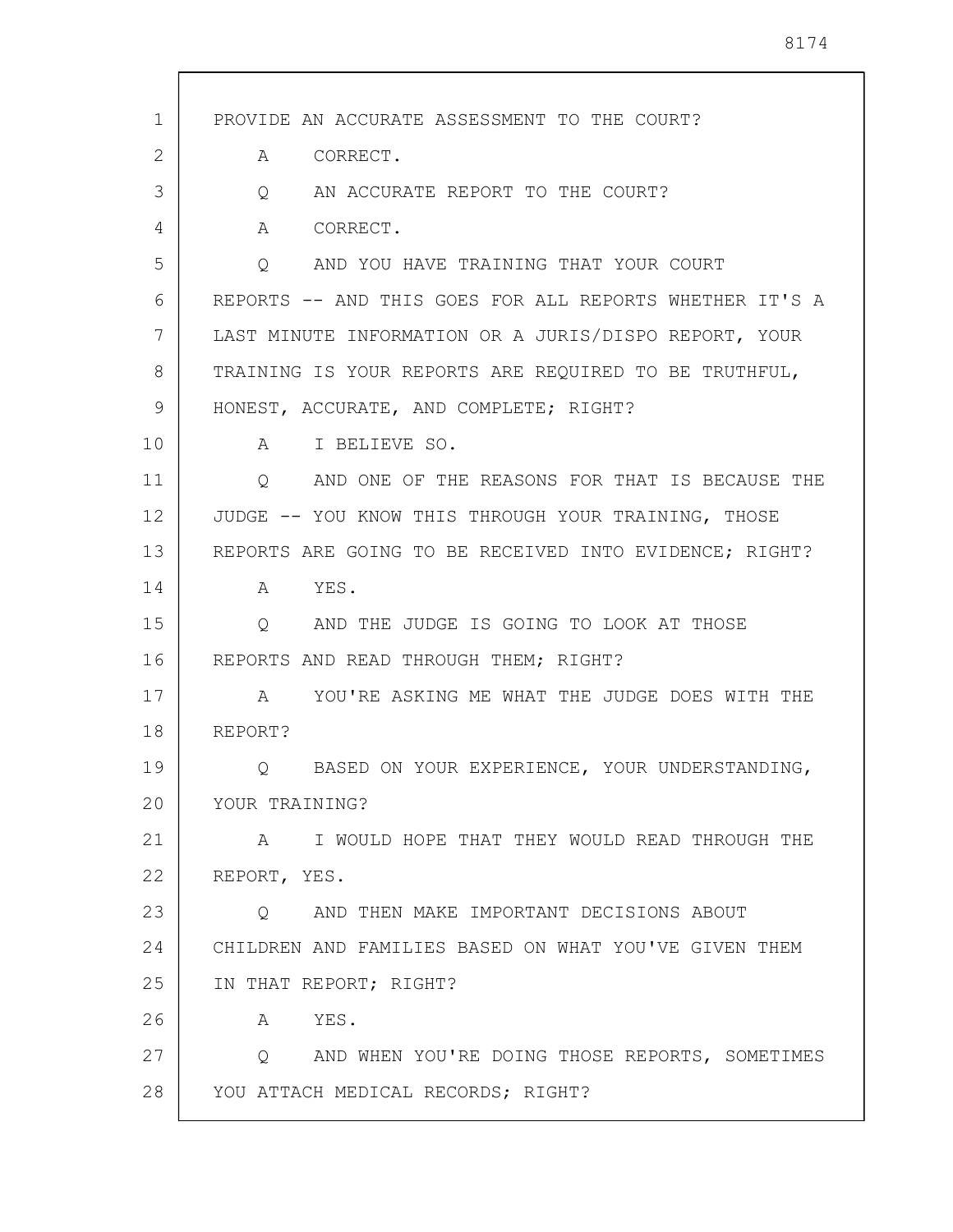| $\mathbf{1}$ | YES.<br>A                                                 |
|--------------|-----------------------------------------------------------|
| 2            | SOMETIMES VOLUMINOUS MEDICAL RECORDS, LIKE 372<br>Q       |
| 3            | PAGES OF MEDICAL RECORDS; RIGHT?                          |
| 4            | YES.<br>A                                                 |
| 5            | AND ACCORDING TO YOUR TRAINING AND THE WRITTEN<br>$\circ$ |
| 6            | POLICIES THAT YOU'RE SUPPOSED TO ADHERE TO, ARE YOU       |
| 7            | SUPPOSED TO SUMMARIZE FOR THE COURT, IN THE BODY OF       |
| 8            | YOUR REPORT, THE CONTENTS OF THOSE MEDICAL RECORDS?       |
| 9            | I DON'T REALLY KNOW IF THAT'S THE WORDING OF<br>A         |
| 10           | HOW IT IS, IF THAT'S SUPPOSED TO BE SUMMARIZED, ALL THE   |
| 11           | MEDICAL RECORDS, BUT I'M NOT SURE.                        |
| 12           | Q OKAY. ARE YOU REQUIRED -- ARE YOU REQUIRED,             |
| 13           | ACCORDING TO YOUR TRAINING AND YOUR POLICIES, TO          |
| 14           | PROVIDE A SUMMARY OF THE CONTENTS OF YOUR ATTACHMENTS     |
| 15           | WITHIN THE BODY OF THE REPORTS THAT YOU FILE WITH THE     |
| 16           | COURT?                                                    |
| 17           | I DON'T SPECIFICALLY RECALL IF THAT'S THE<br>A            |
| 18           | LANGUAGE OF THE POLICY, BUT IN PRACTICE, GENERALLY, I     |
| 19           | TRY TO DO THAT.                                           |
| 20           | OKAY. LET ME TRY IT THIS WAY.<br>$\circ$                  |
| 21           | WHEN YOU'RE ATTACHING ANY DOCUMENT -- NOT JUST            |
| 22           | MEDICAL RECORDS, BUT ANY DOCUMENT -- TO A COURT REPORT,   |
| 23           | ARE YOU TRAINED TO DIFFERENTIATE WHICH FACTS TO           |
| 24           | DOCUMENT IN THE REPORT ITSELF AND WHICH FACTS NOT TO      |
| 25           | DOCUMENT?                                                 |
| 26           | A CAN YOU REPEAT THE QUESTION?                            |
| 27           | $\overline{Q}$<br>SURE.                                   |
| 28           | MR. MCMILLAN: ACTUALLY, CAN I HAVE IT REREAD              |
|              |                                                           |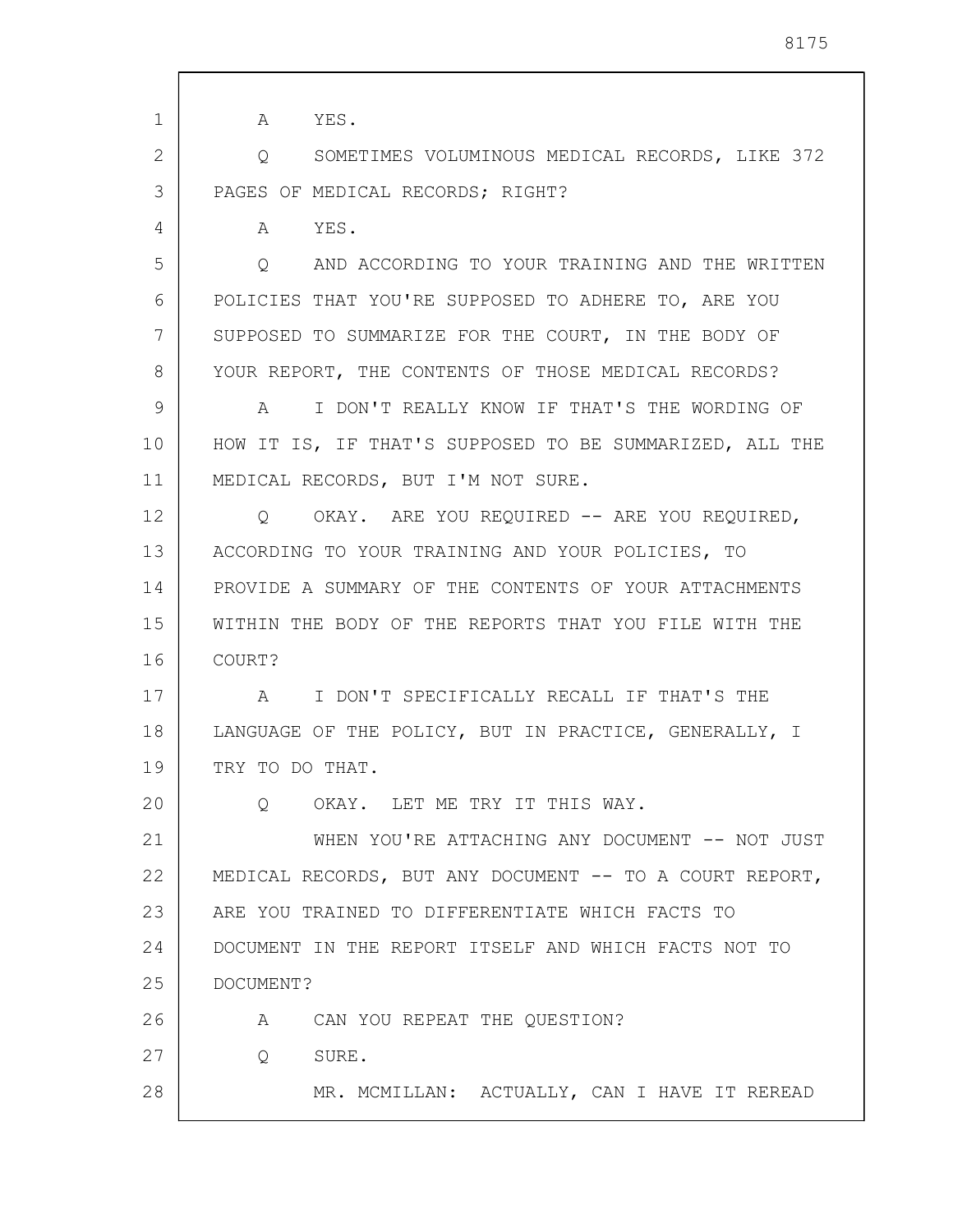| 1  | PLEASE, YOUR HONOR.                                   |
|----|-------------------------------------------------------|
| 2  | THE COURT: ASK THE REPORTER TO READ IT BACK.          |
| 3  | (THE PREVIOUS QUESTION WAS READ BACK BY               |
| 4  | THE COURT REPORTER AS FOLLOWS:                        |
| 5  | "QUESTION: LET ME TRY IT THIS                         |
| 6  | WAY. WHEN YOU'RE ATTACHING ANY                        |
| 7  | DOCUMENT -- NOT JUST MEDICAL RECORDS,                 |
| 8  | BUT ANY DOCUMENT -- TO A COURT REPORT                 |
| 9  | ARE YOU TRAINED TO DIFFERENTIATE WHICH                |
| 10 | FACTS TO DOCUMENT IN THE REPORT ITSELF                |
| 11 | AND WHICH FACTS NOT TO DOCUMENT?")                    |
| 12 | THE WITNESS: I WOULD SAY THERE'S SOME                 |
| 13 | TRAINING IN REGARDS TO WHICH THINGS ARE PERTINENT TO  |
| 14 | COURT.                                                |
| 15 | BY MR. MCMILLAN:                                      |
| 16 | Q AND IN FACT, THAT TRAINING, YOU'RE TRAINED TO       |
| 17 | PROVIDE A SUMMARY OF THAT INFORMATION; CORRECT?       |
| 18 | A I DON'T SPECIFICALLY RECALL THE TRAINING AS         |
| 19 | I'M SITTING HERE.                                     |
| 20 | OKAY. LET ME JUST TRY TO HELP YOU.<br>$Q_{\cdot}$     |
| 21 | MR. MCMILLAN: AND JUST FOR THE RECORD, YOUR           |
| 22 | HONOR, I'M SHOWING VOLUME II OF THE DEPOSITION OF     |
| 23 | MS. CANDIS NELSON TAKEN ON AUGUST 20, 2014, PAGE 375. |
| 24 | AND ACTUALLY YOU CAN JUST READ THE WHOLE THING FROM   |
| 25 | LINE 7 ALL THE WAY THROUGH LINE 21. DON'T WORRY TOO   |
| 26 | MUCH ABOUT THE OBJECTION.                             |
| 27 | THE WITNESS: OKAY.                                    |
| 28 | 111                                                   |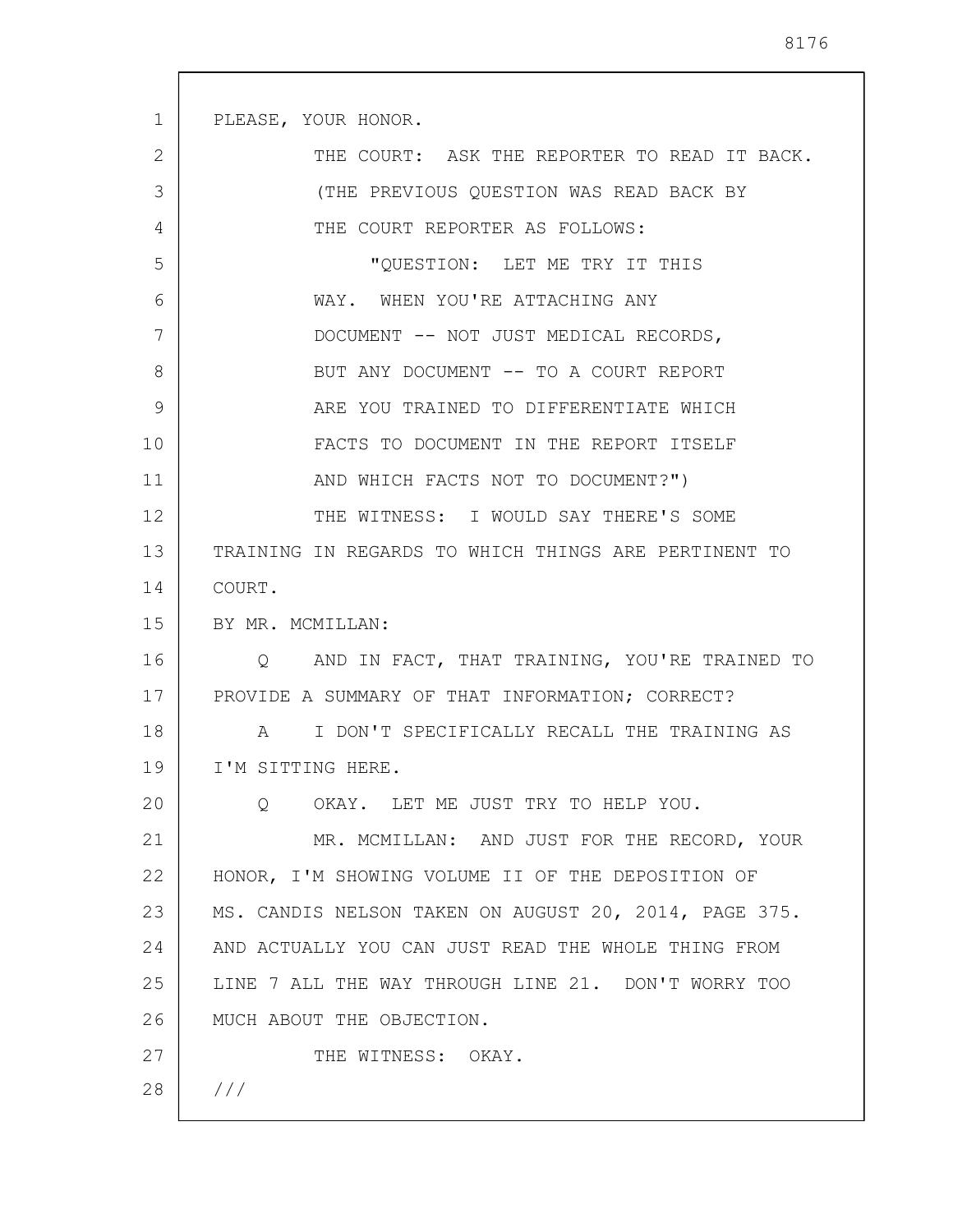1 2 3 4 5 6 7 8 9 10 11 12 13 14 15 16 17 18 19 20 21 22 23 24 25 26 27 28 BY MR. MCMILLAN: Q THANK YOU. OKAY. I'LL ASK THE QUESTION AGAIN. WELL, LET ME ASK FIRST -- THE COURT: WHY DON'T YOU JUST READ FROM THE DEPOSITION. MR. MCMILLAN: OKAY. YOUR HONOR, I WOULD READ FROM PAGE 375, LINE 7, ALL THE WAY THROUGH LINE 21, EXCLUDING THE OBJECTION. MS. SWISS: YOUR HONOR, THERE'S NO QUESTION PENDING THAT WOULD REQUIRE IMPEACHMENT. IF IT WAS AN ATTEMPT TO REFRESH HER RECOLLECTION, IT'S NOT TIME TO TRY TO IMPEACH THE WITNESS. THE COURT: I'M TRYING TO SAVE US A LITTLE TIME. SHE PREVIOUSLY HAD ANSWERED THAT "I DON'T SPECIFICALLY RECALL THE TRAINING AS I'M SITTING HERE." SHE THEN WAS ASKED TO LOOK AT THE DEPOSITION. THAT TECHNICALLY IS NOT A PROPER WAY OF USE OF THE DEPOSITION. I'VE NOW ASKED COUNSEL TO DO WHAT SHOULD BE DONE WITH A DEPOSITION; IF HE THINKS THERE'S SOMETHING CONFLICTING, TO READ IT TO US. SO THAT'S WHAT I'VE ASKED HIM TO DO. MS. SWISS: UNDERSTOOD. THE COURT: NOW TAKE A LOOK AT WHATEVER --WHAT HE'S ASKING TO BE READ. MS. SWISS: COULD YOU REPEAT THE LINES, PLEASE. MR. MCMILLAN: SURE. IT'S 7 THROUGH 21.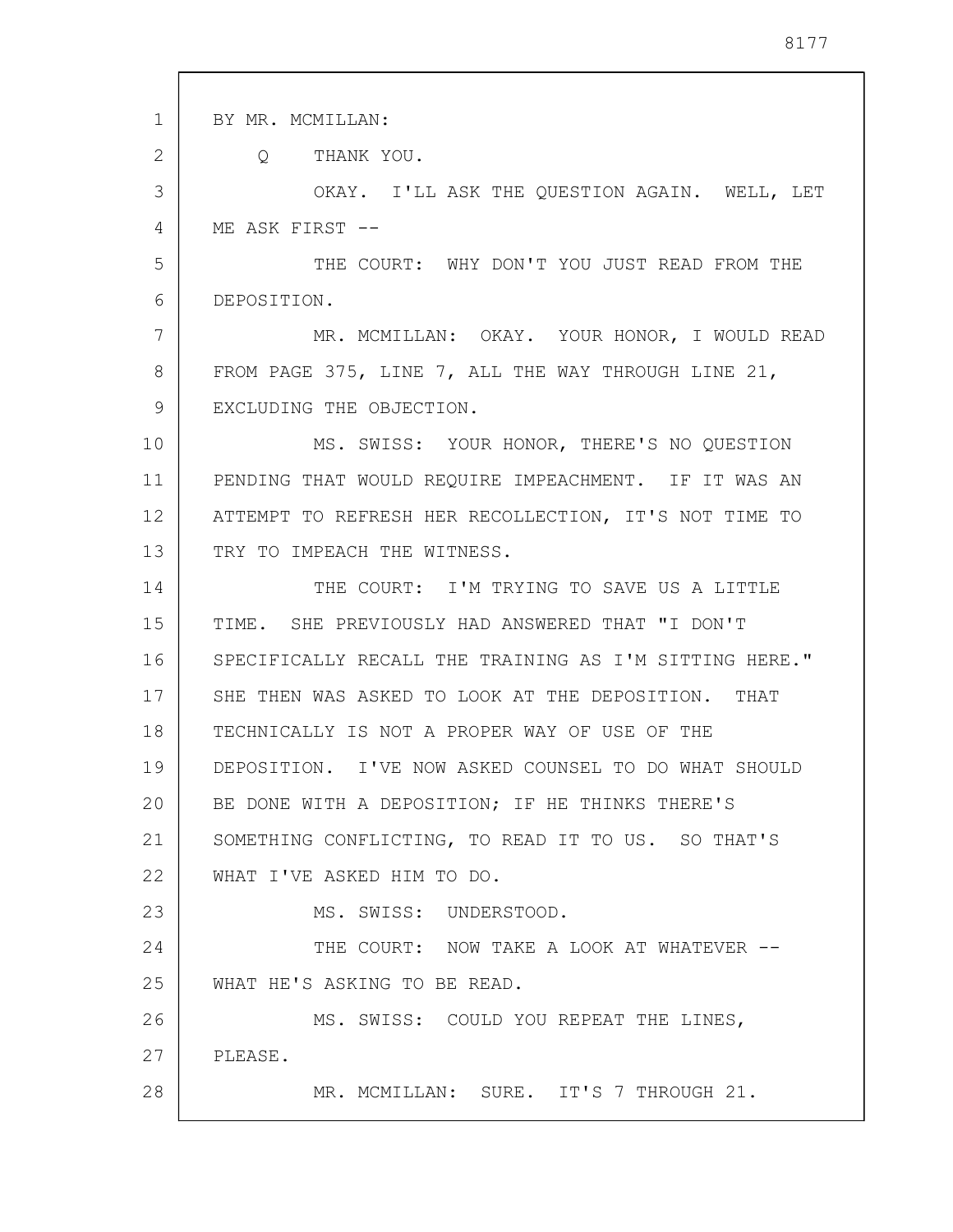| MS. SWISS: NO OBJECTION, OBVIOUSLY EXCLUDING |
|----------------------------------------------|
| THE OBJECTION IN THE DEPOSITION TRANSCRIPT.  |
| THE COURT: THERE'S NO OBJECTION.             |
| MR. MCMILLAN: THANK YOU.                     |
| THE COURT: SO GO AHEAD.                      |
| MR. MCMILLAN: THANK YOU, YOUR HONOR.         |
| (READING: )                                  |
| "QUESTION: OKAY. ARE YOU TRAINED             |
| TO DIFFERENTIATE WHICH FACTS TO              |
| DOCUMENT AND WHICH FACTS NOT TO              |
| DOCUMENT?                                    |
| "ANSWER: WE'RE TRAINED TO PROVIDE            |
| A SUMMARY OF THE INFORMATION.                |
| "QUESTION: YOU MEAN A SUMMARY OF             |
| THE MEDICAL RECORDS OR A SUMMARY OF THE      |
| FACTS?                                       |
| "ANSWER: A SUMMARY OF THE FACTS.             |
| "QUESTION: HOW ABOUT A SUMMARY OF            |
| THE MEDICAL RECORDS?                         |
| "ANSWER: YES.                                |
| "QUESTION: WITH THE FACTS, DO YOU            |
| MAKE A DECISION ABOUT WHAT TO PUT IN         |
| AND WHAT TO EXCLUDE FROM YOUR REPORT?        |
| "ANSWER: YES, I WOULD SAY WE HAVE            |
| TO MAKE DECISIONS ABOUT WHAT                 |
| INFORMATION CAN GO INTO A REPORT AND         |
| WHAT INFORMATION DOES NOT GO INTO A          |
| REPORT."                                     |
|                                              |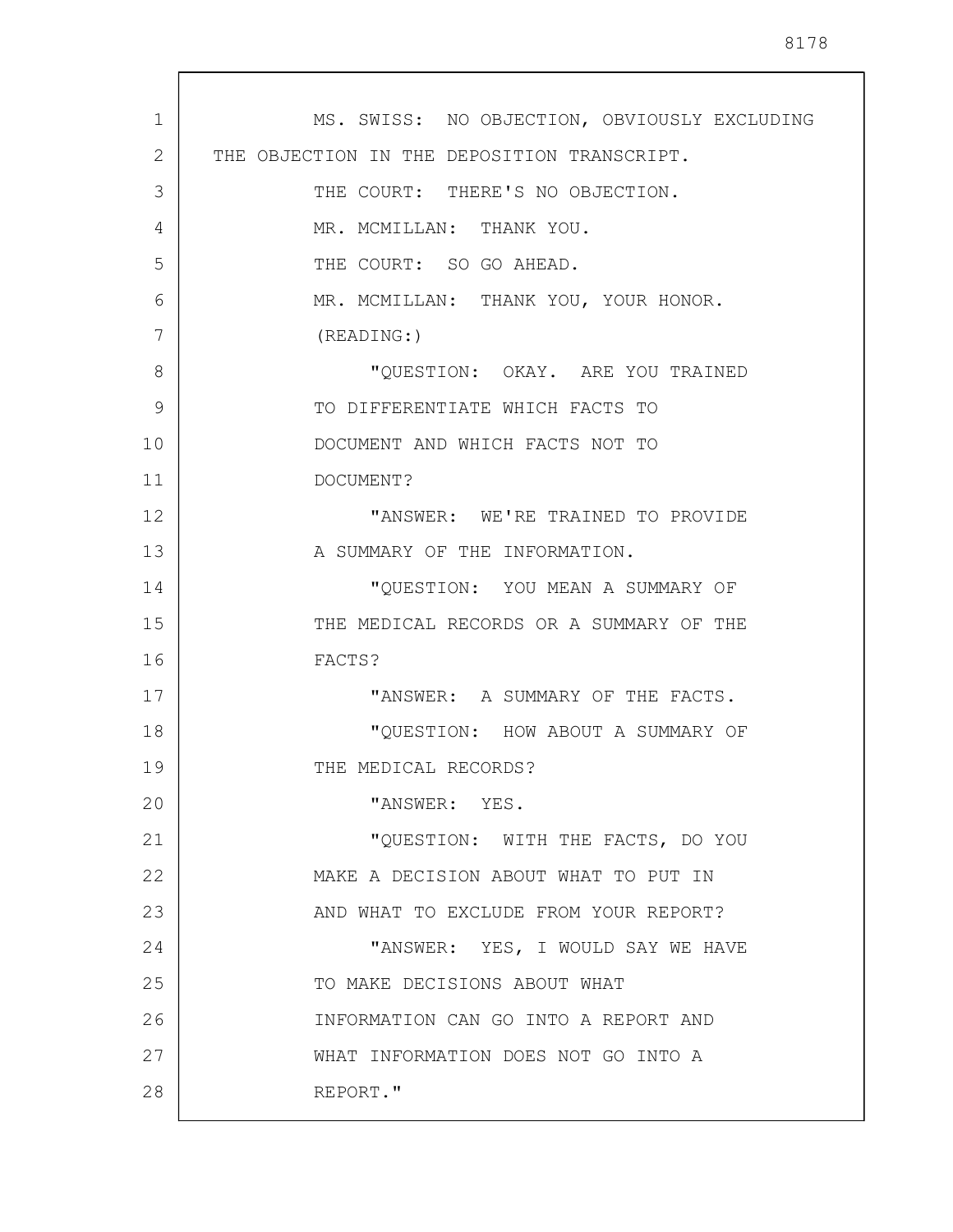1

2 3 4 5 6 7 8 9 10 11 12 13 14 15 16 17 18 19 20 21 22 23 24 25 26 27 28 Q NOW, MA'AM, AM I CORRECT THAT WHEN YOU'RE PROVIDING THAT SUMMARY IN YOUR COURT REPORTS OF THE MEDICAL INFORMATION THAT YOU'RE ATTACHING, THAT YOU ARE REQUIRED TO BE TRUTHFUL AND ACCURATE IN THAT SUMMARY? A YES. Q AND WHEN WE SAY "TRUTHFUL AND ACCURATE," DOES THAT MEAN THAT WE EXCLUDE AND KEEP OUT OF THE SUMMARY THE EXCULPATORY INFORMATION? A I WOULD SAY NO, YOU DON'T KEEP THAT INFORMATION OUT. Q IN FACT, WHAT YOU'RE SUPPOSED TO DO, ACCORDING TO YOUR TRAINING, THE POLICIES, IS YOU'RE SUPPOSED TO, WHEN YOU SUMMARIZE THOSE VOLUMINOUS MEDICAL RECORDS, IF THERE IS EXCULPATORY INFORMATION IN THERE, IT'S SUPPOSED TO GO IN THE SUMMARY THAT'S IN THE BODY OF YOUR REPORT; CORRECT? A CAN YOU REPEAT THAT? Q SURE. WHEN YOU'RE SUMMARIZING THOSE VOLUMINOUS MEDICAL RECORDS IN THE BODY OF YOUR REPORT, IN THAT SUMMARY, YOU'RE SUPPOSED TO -- IF THERE'S EXCULPATORY INFORMATION IN THOSE RECORDS, YOU'RE SUPPOSED TO LET THE COURT KNOW THAT IN YOUR SUMMARY; RIGHT? A IF THERE'S EXCULPATORY INFORMATION, I WOULD HAVE THAT IN THE REPORT. I WOULDN'T EXCLUDE EXCULPATORY INFORMATION. THAT'S WHAT I WAS TESTIFYING. Q CORRECT. BUT WE'RE -- I UNDERSTAND IN YOUR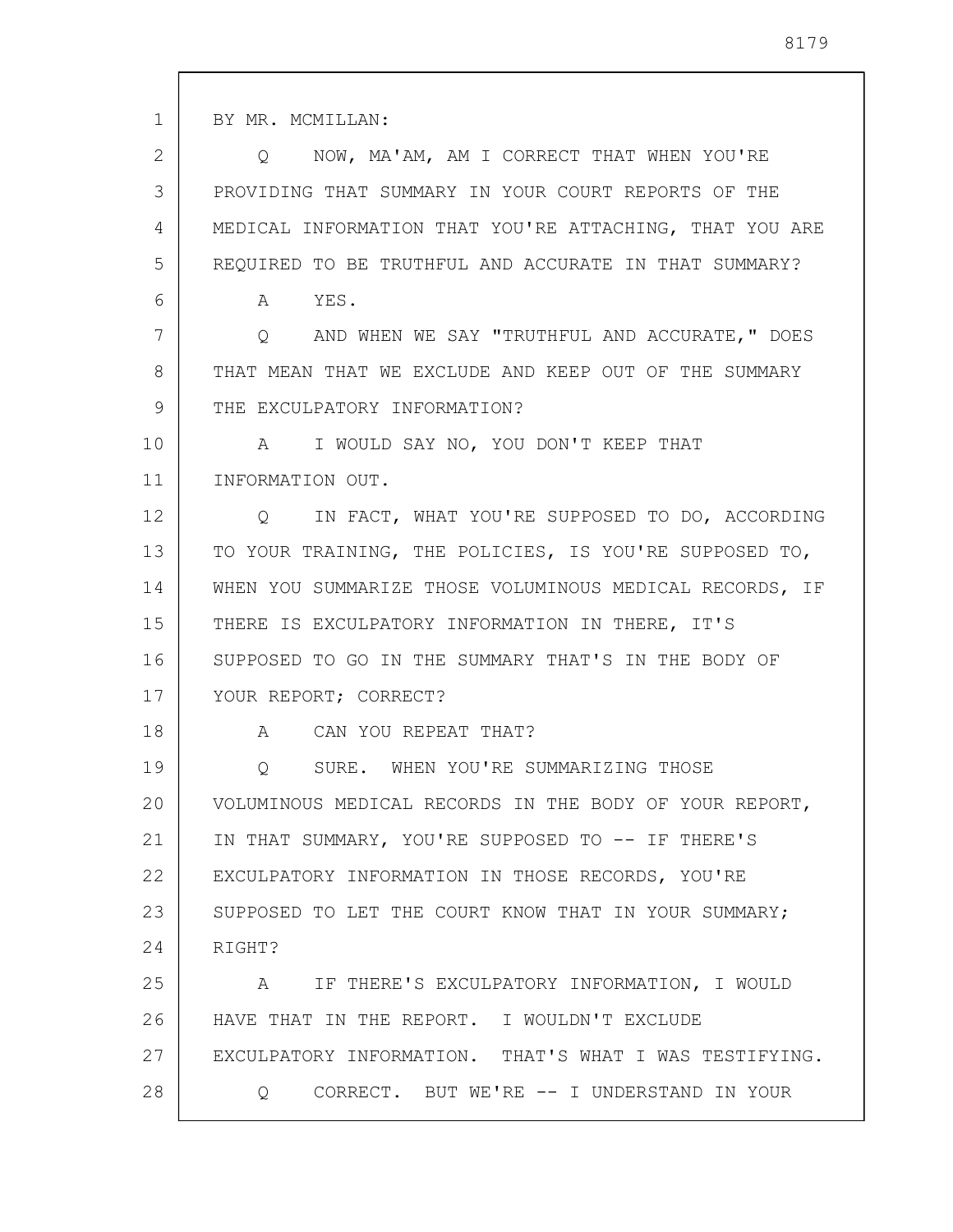1 2 3 4 5 6 7 8 9 10 11 12 13 14 15 16 17 18 19 20 21 22 23 24 25 26 27 28 REPORT THAT YOU'RE REQUIRED IN THE TOTALITY OF YOUR REPORT TO INCLUDE ALL EXCULPATORY INFORMATION; RIGHT? A TO INCLUDE THE -- YES, I WOULD SAY AS MUCH AS POSSIBLE. I MEAN, I THINK IT'S IMPOSSIBLE TO INCLUDE EVERY SINGLE PIECE OF INFORMATION. SO I WOULD SAY AS MUCH AS POSSIBLE TO NOT LEAVE OUT INFORMATION THAT IS EXCULPATORY. Q OKAY. I UNDERSTAND IT'S IMPOSSIBLE TO INCLUDE EVERY SINGLE BIT OF INFORMATION. THERE'S A LOT OF INFORMATION; RIGHT? A CORRECT. Q BUT LET'S JUST FOCUS ON EXCULPATORY INFORMATION. YOU ARE REQUIRED, IN FACT, TO THE EXTENT YOU KNOW THERE'S EXCULPATORY INFORMATION, YOU ARE REQUIRED TO PUT ALL OF THAT EXCULPATORY INFORMATION IN THE BODY OF YOUR REPORT; CORRECT? A I THINK IT'S -- I WOULD SAY MY ANSWER TO THAT WOULD BE IT'S GENERAL PRACTICE TO INCLUDE EXCULPATORY INFORMATION. I'M HAVING AN ISSUE WITH THE WORD "ALL" BECAUSE, LIKE I SAID, IT'S IMPOSSIBLE TO PUT EVERY PIECE OF INFORMATION INTO A REPORT. MR. MCMILLAN: YOUR HONOR, I'VE ALREADY PROVIDED A COPY OF NEXT IN ORDER, EXHIBIT NO. 792, TO -- YEAH, JUST EXHIBIT 792. IT'S A SINGLE-PAGE DOCUMENT, NO BATES NUMBER. AND I WILL SHOW YOU THAT AND JUST LEAVE IT HERE FOR YOU. (PLAINTIFF'S EXHIBIT NO. 792, WAS MARKED FOR IDENTIFICATION.)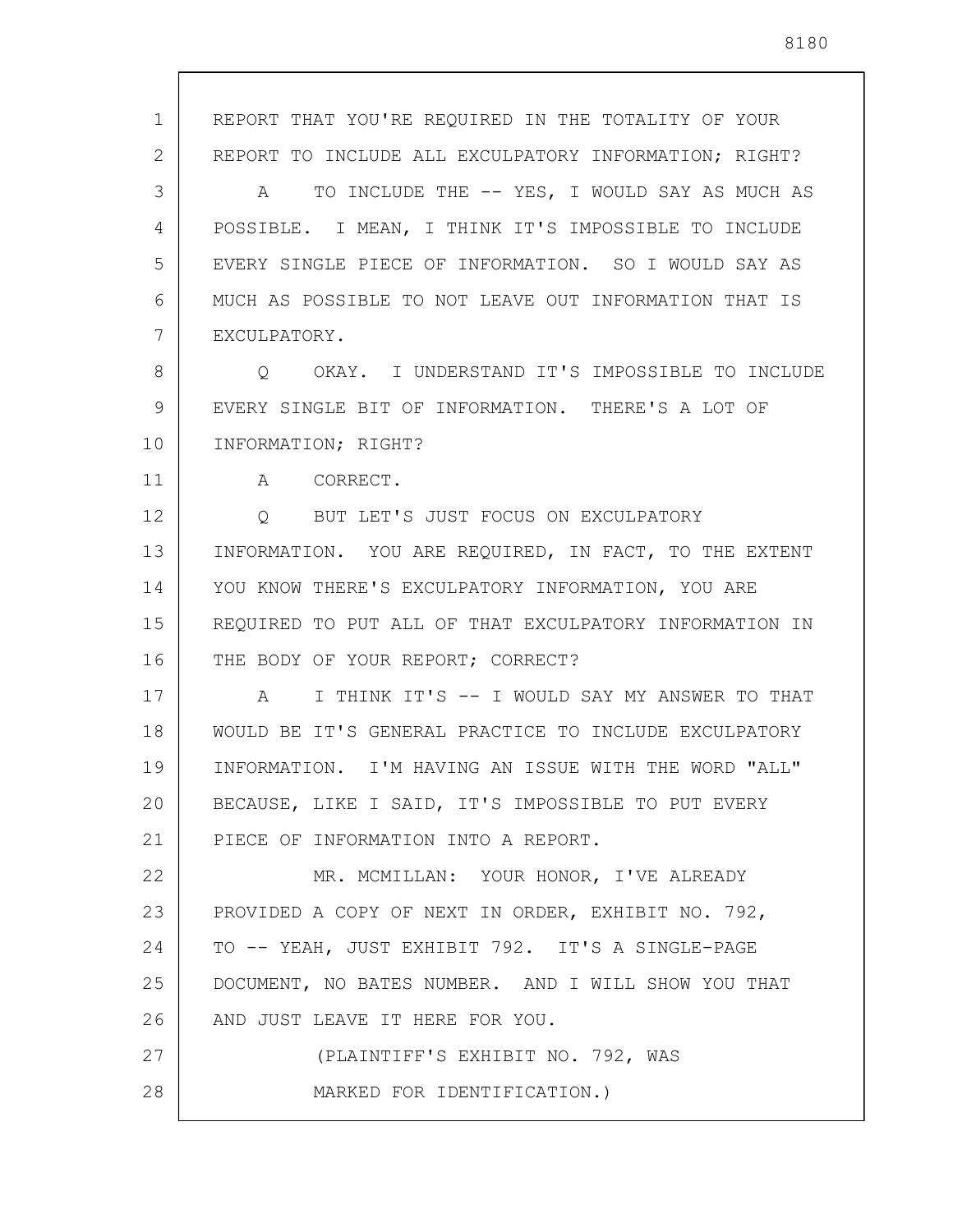1 2 3 4 5 6 7 8 9 10 11 12 13 14 15 16 17 18 19 20 21 22 23 24 25 26 27 28 BY MR. MCMILLAN: Q NOW, IF I CAN DRAW -- MS. SWISS: YOU -- THE EXHIBIT 792 THAT WAS HANDED TO COUNSEL IS FOUR PAGES, SO IF YOU COULD IDENTIFY -- MR. MCMILLAN: I THINK YOU'VE GOT THE WRONG ONE. MS. SWISS: OH, THE OTHER 792. THANK YOU. BY MR. MCMILLAN: Q IF I CAN GET YOU TO LOOK AT THE UPPER LEFT-HAND QUADRANT OF THE PAGE, YOU SEE A SLIDE THERE, IT SAYS "EXCULPATORY EVIDENCE." DO YOU SEE THAT? A YES. Q CAN YOU READ THAT TO YOURSELF, PLEASE. A YES. Q DO YOU REMEMBER WHEN WE TALKED ABOUT THIS SLIDE AT YOUR DEPOSITION? A VAGUELY. Q IT WAS A COUPLE YEARS AGO. I UNDERSTAND. IN READING THAT SLIDE, DOES THAT REFRESH YOUR RECOLLECTION -- WELL, LET ME ASK YOU THIS FIRST: DO YOU HAVE AN AFFIRMATIVE DUTY TO DISCLOSE EXCULPATORY INFORMATION? A YES. Q WHAT IS EXCULPATORY INFORMATION? A INFORMATION THAT WOULD SHOW NO WRONGDOING OR SHOW -- LIKE EXONERATE THE OTHER PERSON, OR THE OTHER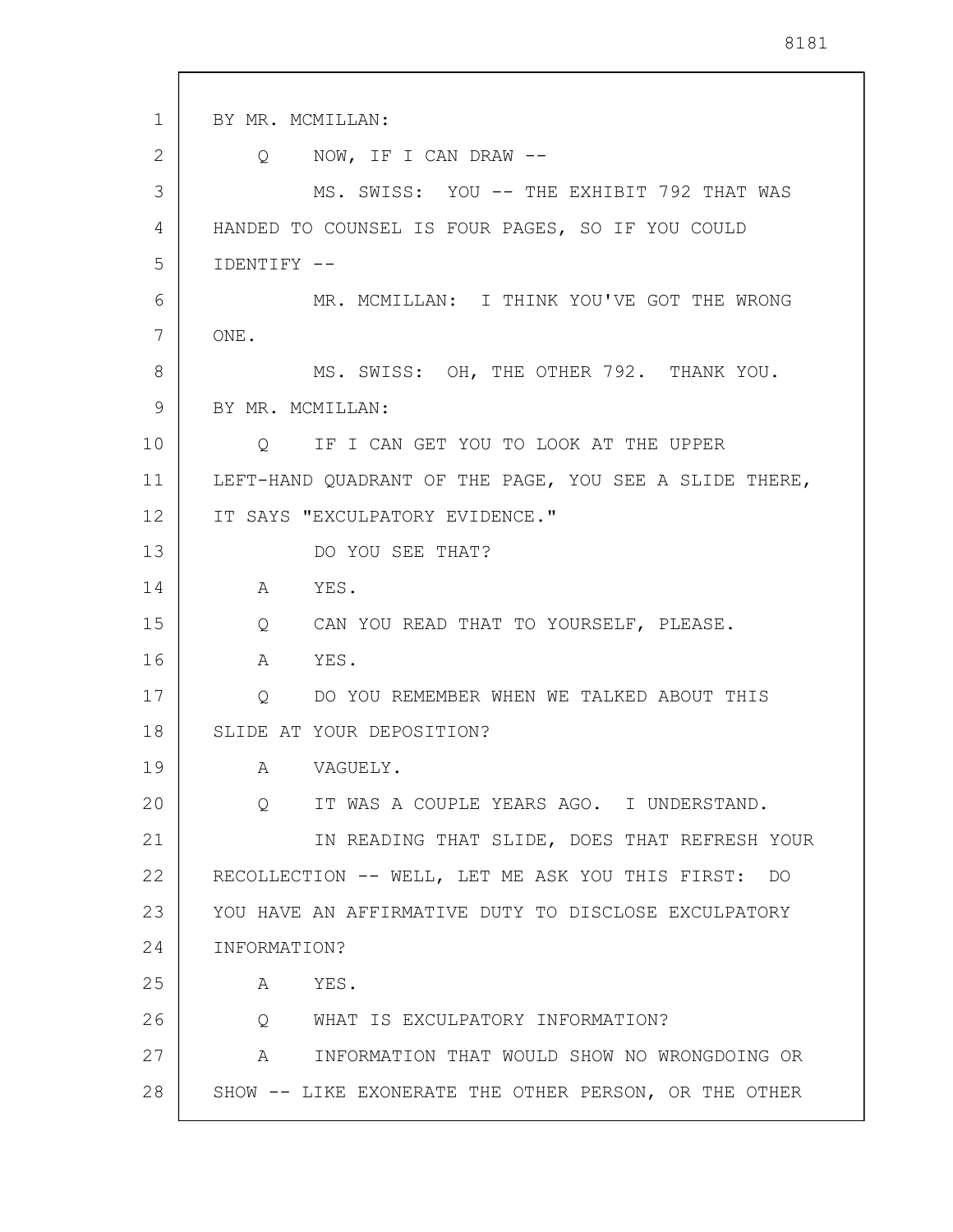| $\mathbf{1}$ | SIDE OF THE -- EQUATION, I GUESS.                      |
|--------------|--------------------------------------------------------|
| 2            | I DIDN'T HEAR THE LAST PART. I'M SORRY.<br>Q           |
| 3            | A INFORMATION THAT WOULD EXONERATE A PARTY OR          |
| 4            | WHATEVER.                                              |
| 5            | SO THAT'S LIKE INFORMATION THAT MAY BE HELPFUL<br>Q    |
| 6            | TO THE OTHER SIDE?                                     |
| 7            | A SURE.                                                |
| 8            | Q AND IN FACT, HAVE YOU BEEN TRAINED THAT IF YOU       |
| 9            | FAIL TO DISCLOSE EXCULPATORY INFORMATION, YOU COULD    |
| 10           | LOSE YOUR CASE OR YOU COULD BE SUED?                   |
| 11           | I DON'T PARTICULARLY REMEMBER THE EXACT<br>A           |
| 12           | TRAINING. I MEAN, I KNOW THERE'S A SLIDE HERE THAT WAS |
| 13           | PRESENTED AS FROM THE TRAINING, BUT I DON'T            |
| 14           | PARTICULARLY REMEMBER THE EXACT TRAINING, ALL THE      |
| 15           | WORDING OF THE DIFFERENT TRAININGS THAT WE'VE HAD.     |
| 16           | WELL, DO YOU REMEMBER AT ANY POINT -- I THINK<br>O     |
| 17           | YOU'D SAID YOU'D BEEN EITHER A SOCIAL WORKER OR A      |
| 18           | SUPERVISING CHILDREN'S SOCIAL WORKER, I THINK I WROTE  |
| 19           | IT DOWN, LIKE NINE YEARS OR SOMETHING LIKE THAT; IS    |
| 20           | THAT RIGHT?                                            |
| 21           | 12.<br>A                                               |
| 22           | 12 YEARS. I'M SORRY. IT MIGHT HAVE BEEN NINE<br>Q      |
| 23           | AT YOUR DEPOSITION.                                    |
| 24           | ANY POINT IN TIME DURING THOSE 12 YEARS, DO            |
| 25           | YOU RECALL BEING TRAINED THAT IF YOU FAIL TO DISCLOSE  |
| 26           | EXCULPATORY INFORMATION YOU COULD LOSE YOUR CASE, YOU  |
| 27           | COULD BE SUED, YOU COULD EVEN BE FIRED?                |
| 28           | AGAIN, I DON'T RECALL THE SPECIFICS OF ANY<br>A        |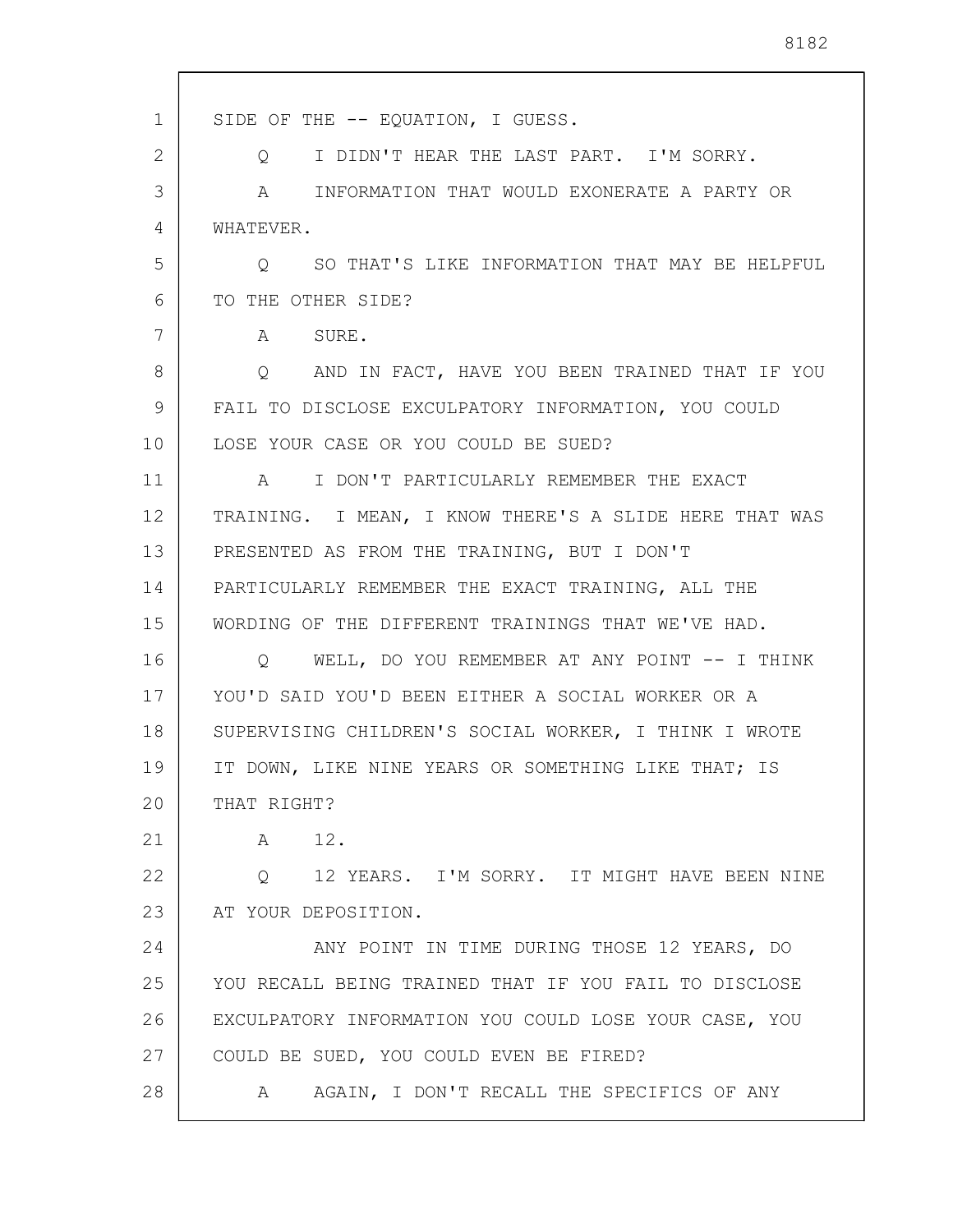1 2 3 4 5 6 7 8 9 10 11 12 13 14 15 16 17 18 19 20 21 22 23 24 25 26 27 28 PARTICULAR TRAINING ON THAT. THERE'S BEEN A LOT OF TRAININGS. Q AND THEN DO YOU ALSO RECALL BEING TRAINED THAT NOTHING IS TOO TRIVIAL OR INSIGNIFICANT THAT IT SHOULD BE LEFT OUT OF THE REPORT? A I DON'T HAVE A RECOLLECTION OF THAT SPECIFIC STATEMENT IN A TRAINING BECAUSE, LIKE I SAID, I DON'T RECALL THE SPECIFIC TRAINING. Q OKAY. LET ME TRY AND HELP YOU. MR. MCMILLAN: YOUR HONOR, JUST FOR THE RECORD THIS IS EXHIBIT 400, BATES NO. 5875. AND I'LL GET YOU A DIFFERENT BOOK SO YOU HAVE IT THERE IN FRONT OF YOU. BY MR. MCMILLAN: Q MA'AM, AS PART OF YOUR TRAINING YOU'VE GONE THROUGH THE CORE ACADEMY TRAINING; CORRECT? A YES. Q OKAY. DO YOU RECALL THE YEAR THAT YOU WENT THROUGH THE CORE ACADEMY TRAINING? A IT WOULD HAVE BEEN IN 2004. Q 2004. DO YOU RECALL, IN THAT CORE ACADEMY TRAINING THAT YOU HAD IN 2004, SITTING IN A CLASS OR PERHAPS A ROOM, CONFERENCE ROOM, SOMETHING LIKE THAT AND HAVING SOMEBODY SHOW YOU POWERPOINT SLIDES? A IT WAS EIGHT WEEKS OF TRAINING, SO THERE WAS A LOT OF TRAINING. SO I THINK THERE WERE SOME POWERPOINT SLIDE IN THERE.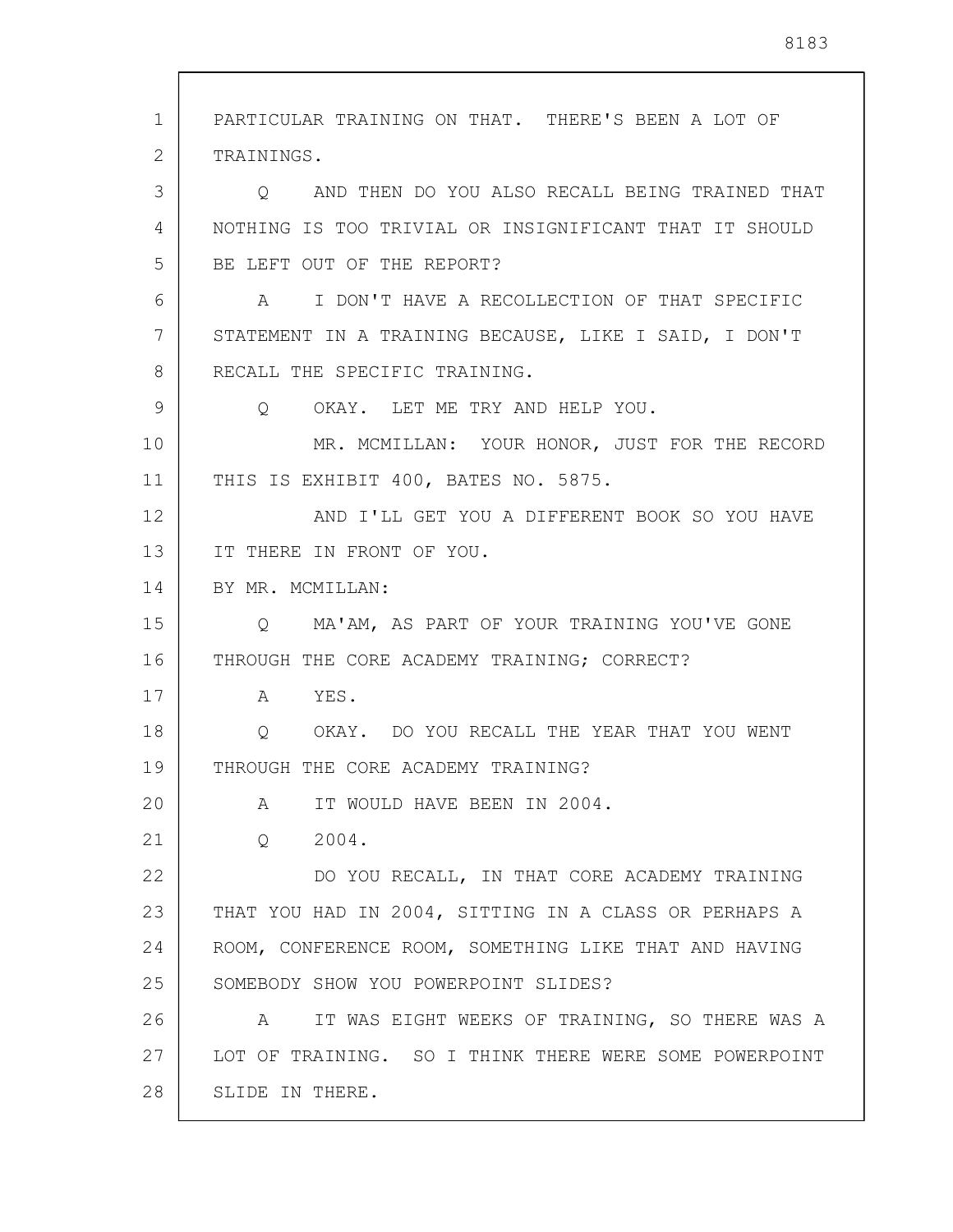1 2 3 4 5 6 7 8 9 10 11 12 13 14 15 16 17 18 19 20 21 22 23 24 25 26 27 28 Q OKAY. AND AS PART OF THAT PROCESS, THEY GAVE YOU HANDOUTS AS WELL? A I BELIEVE SO. Q SO THAT YOU COULD TRACK ALONG WITH THE POWERPOINT PRESENTATIONS? A I WOULD IMAGINE SO. Q DO YOU RECALL BEING TRAINED IN YOUR CORE ACADEMY TRAINING ANYTHING ABOUT THE FIVE COMMANDMENTS OF COURT REPORT WRITING, DRAWING YOUR ATTENTION SPECIFICALLY TO NO. 1, WHICH IS INCLUDE EVERYTHING, EVERYTHING, EVERYTHING IN THE REPORT? A I DON'T REMEMBER THAT PARTICULAR TRAINING FROM 2004. Q OH, DO YOU REMEMBER IT IN A DIFFERENT YEAR? A NO. I'M SAYING I DON'T REMEMBER, FROM 2004, THIS SLIDE IN THAT TRAINING. Q WELL, AS PART OF YOUR TRAINING PROCESS, DO YOU HAVE RECURRENT TRAINING? A RECURRENT OR DIFFERENT OR CHANGED, LIKE IF THERE'S CHANGES OF POLICIES, THERE MIGHT BE DIFFERENT TRAINING, OR UPDATED THINGS, OR NEW POLICIES THAT COME IN. THERE'S LOTS OF TRAINING. Q OKAY. I UNDERSTAND THERE'S LOTS OF TRAINING. BUT WHAT I'M WONDERING HERE -- AND I CAN GIVE YOU AN EXAMPLE. IT'S LIKE WE HAVE TO HAVE RECURRENT TRAINING TO STAY UPDATED ON THE THINGS WE'RE SUPPOSED TO DO. THERE'S A CERTAIN NUMBER OF HOURS WE HAVE TO TAKE EACH YEAR.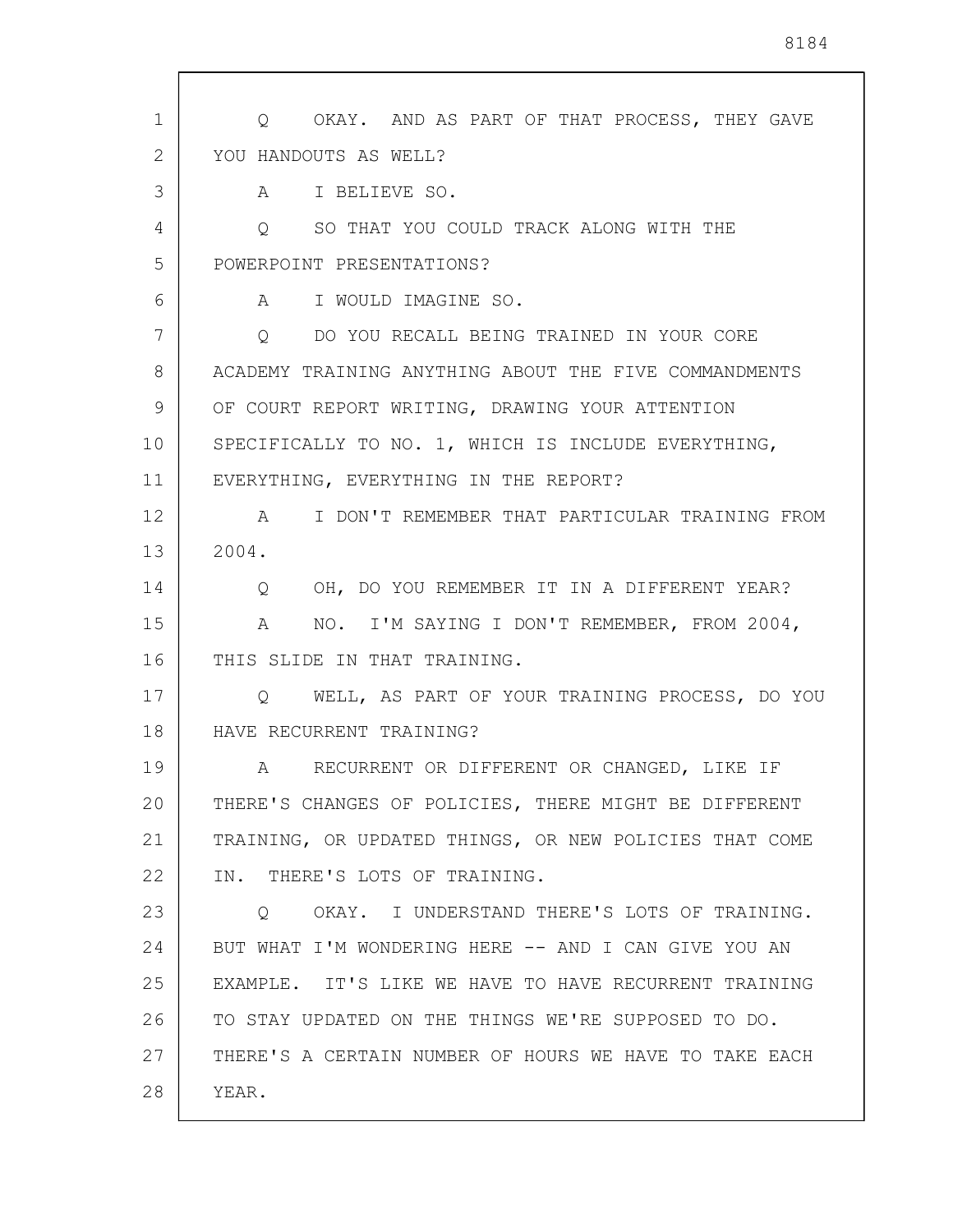| 1  | DO YOU GUYS HAVE SOMETHING LIKE THAT AT THE             |
|----|---------------------------------------------------------|
| 2  | COUNTY, ANY RECURRENT TRAINING?                         |
| 3  | MS. SWISS: OBJECTION. RELEVANCE.                        |
| 4  | THE COURT: SUSTAINED.                                   |
| 5  | BY MR. MCMILLAN:                                        |
| 6  | Q IN ANY OF THESE OTHER TRAININGS THAT YOU'VE           |
| 7  | HAD SINCE 2004 -- THERE'S BEEN MANY; RIGHT?             |
| 8  | A YEAH.                                                 |
| 9  | O DO YOU RECALL ANYBODY EVER TRAINING YOU IN ANY        |
| 10 | OF THOSE OTHER TRAININGS THAT NOTHING IS TOO TRIVIAL OR |
| 11 | UNIMPORTANT OR INCONSEQUENTIAL THAT IT CAN BE LEFT OUT  |
| 12 | OF THE REPORT?                                          |
| 13 | A WELL, AS I SAID I DON'T RECALL THAT SPECIFIC          |
| 14 | STATEMENT IN A TRAINING.                                |
| 15 | Q IN ANY TRAINING?                                      |
| 16 | A WELL, SPECIFICALLY AS IT RELATES TO COURT             |
| 17 | REPORTS, IN ANY OTHER TRAINING RELATED TO COURT         |
| 18 | REPORTS.                                                |
| 19 | ON EXHIBIT 63 THAT YOU WERE SPEAKING WITH               |
| 20 | MS. SWISS ABOUT -- BEFORE YOU ACTUALLY LOOK AT THE      |
| 21 | DOCUMENT, DO YOU REMEMBER WHAT RECORDS YOU ATTACHED TO  |
| 22 | IT?                                                     |
| 23 | A I THINK IT'S THE PHYSICAL THERAPY STUFF.              |
| 24 | Q WAS THAT ALL THE TOTAL EXTENT OF THE MEDICAL          |
| 25 | RECORDS FOR THE CHILD THAT WERE AVAILABLE TO YOU        |
| 26 | BETWEEN JULY 26, 2010, AND THE LAST HEARING?            |
| 27 | MS. SWISS: OBJECTION. VAGUE.                            |
| 28 | THE COURT: SUSTAINED. PLEASE REPHRASE THAT.             |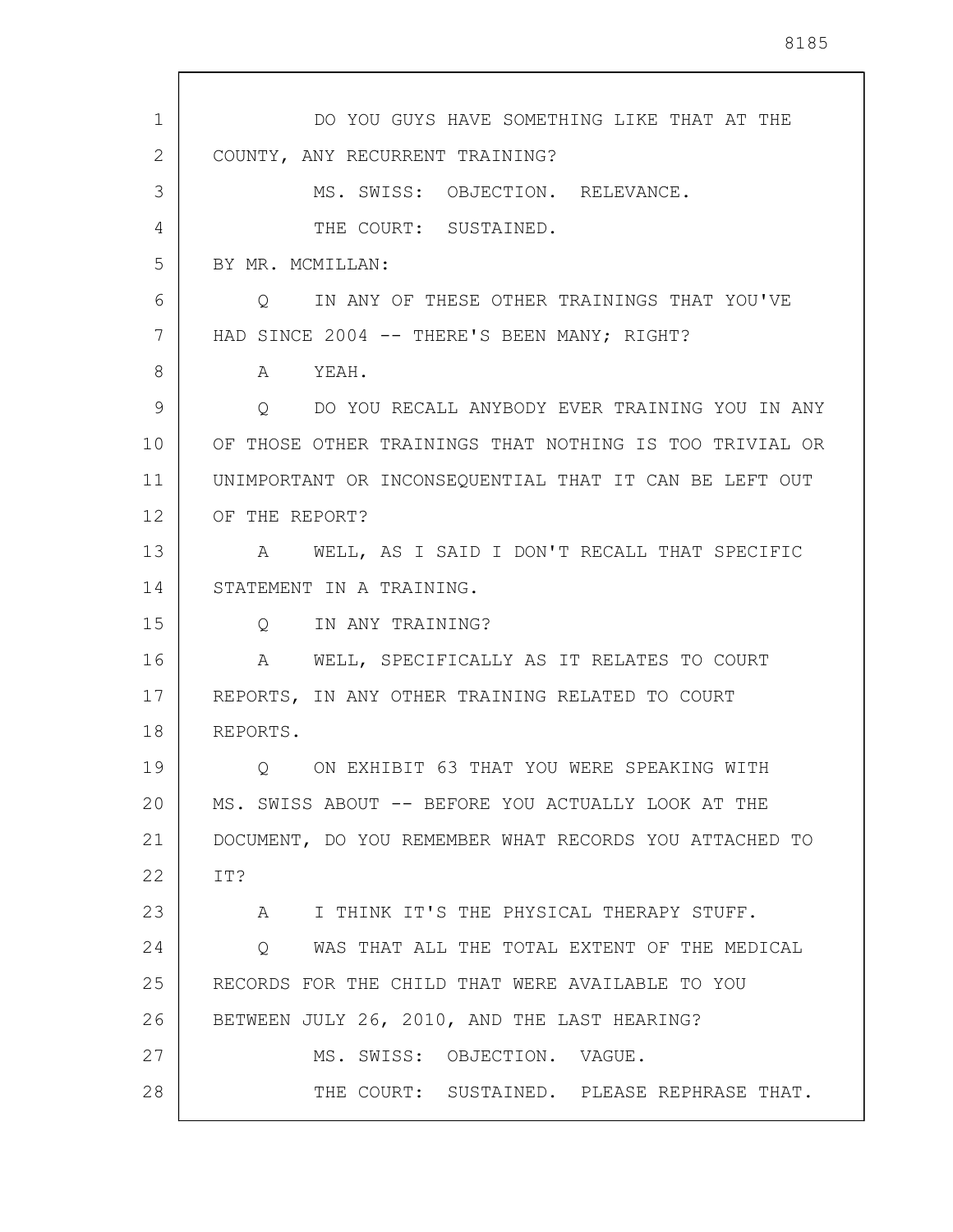| 1              | MR. MCMILLAN: OKAY. I THINK I CAN.                        |
|----------------|-----------------------------------------------------------|
| $\overline{2}$ | BY MR. MCMILLAN:                                          |
| 3              | Q EXHIBIT NO. 338, THAT WAS THE LAST MINUTE               |
| 4              | INFORMATION YOU FILED FOR THE HEARING ON JUNE 21, 2010;   |
| 5              | CORRECT?                                                  |
| 6              | WHICH ONE IS THAT ONE?<br>A                               |
| 7              | IT'S 338.<br>Q                                            |
| 8              | A<br>YES.                                                 |
| 9              | Q<br>OKAY. THEN THE NEXT LAST MINUTE INFORMATION          |
| 10             | THAT YOU FILED WAS THE LAST MINUTE INFORMATION DATED      |
| 11             | JULY 26, 2010; CORRECT?                                   |
| 12             | A CORRECT.                                                |
| 13             | AND SO MY QUESTION WAS THERE ANY OTHER MEDICAL<br>$\circ$ |
| 14             | INFORMATION FROM, FOR EXAMPLE, HARBOR-UCLA FAILURE TO     |
| 15             | THRIVE CLINIC THAT YOU HAD ACCESS TO BETWEEN JUNE 21,     |
| 16             | 2010, AND JULY 26, 2010, OTHER THAN THE FEW PAGES YOU     |
| 17             | ATTACHED TO EXHIBIT 63?                                   |
| 18             | A I DON'T KNOW.                                           |
| 19             | GOING TO EXHIBIT 338 JUST FOR A MOMENT --<br>Q            |
| 20             | WELL, EXHIBIT 35. IS THAT THERE IN FRONT OF YOU?          |
| 21             | I DON'T THINK SO. OH, WAIT, IT IS.<br>А                   |
| 22             | Q AND JUST FOR THE RECORD, IT'S BATES                     |
| 23             | NO. 000890.                                               |
| 24             | YOU SAID 35?<br>Α                                         |
| 25             | YES, 35.<br>Q                                             |
| 26             | OKAY.<br>A                                                |
| 27             | OKAY. WHAT YOU TOLD THE COURT, OR AT LEAST<br>Q           |
| 28             | ONE OF THE THINGS THAT YOU TOLD THE COURT, WAS THAT THE   |

 $\sqrt{ }$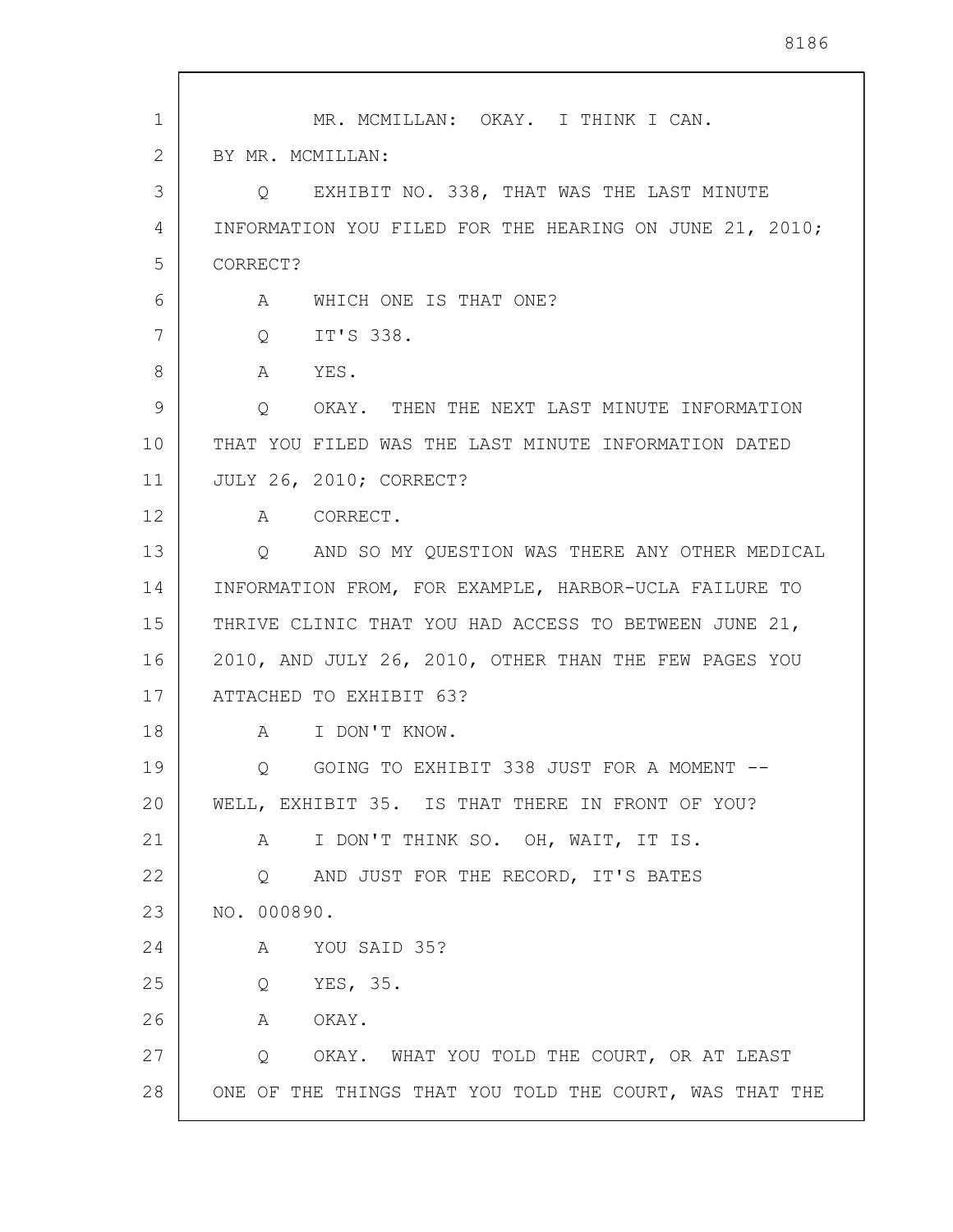| $\mathbf{1}$ | MOTHER, MS. RAFAELINA DUVAL, IS REPORTEDLY SMOTHERING   |
|--------------|---------------------------------------------------------|
| 2            | TO THE CHILD DURING MANY OF THE VISITS; CORRECT?        |
| 3            | THAT'S WHAT IT SAYS THERE.<br>A                         |
| 4            | WELL, YOU WROTE THIS; RIGHT?<br>Q                       |
| 5            | A CORRECT.                                              |
| 6            | Q NOW, YOU ONLY ACTUALLY MONITORED ONE VISIT            |
| 7            | WITH MOTHER; RIGHT?                                     |
| 8            | A I DIDN'T MONITOR THE VISIT, I OBSERVED THE            |
| 9            | VISIT THAT WAS BEING MONITORED BY SOMEBODY ELSE, BUT    |
| 10           | YES.                                                    |
| 11           | Q SO THERE WERE TWO OF YOU IN THE ROOM WATCHING         |
| $12 \,$      | MS. DUVAL WITH HER CHILD?                               |
| 13           | A WHEN I WAS THERE FOR THE VISIT, MS. ENNIS WAS         |
| 14           | THE MONITOR AND I WAS OBSERVING THE VISIT.              |
| 15           | Q OKAY. AND TAKING NOTES?                               |
| 16           | I BELIEVE SO. I DON'T KNOW. ARE YOU ASKING<br>A         |
| 17           | IF I WAS TAKING NOTES OR IF MS. ENNIS WAS TAKING NOTES? |
| 18           | YOU TAKING NOTES?<br>$\circ$                            |
| 19           | A I BELIEVE SO.                                         |
| 20           | AND THEN YOU WENT BACK AT SOME POINT IN TIME<br>Q       |
| 21           | AND YOU TYPED THOSE NOTES UP IN YOUR DELIVERED SERVICE  |
| 22           | LOG?                                                    |
| 23           | YES.<br>Α                                               |
| 24           | NOW, THAT WAS THE ONLY VISIT OR ACTUALLY THE<br>Q       |
| 25           | ONLY INTERACTION THAT YOU EVER HAD WITH MS. DUVAL;      |
| 26           | RIGHT?                                                  |
| 27           | A WELL, NO THAT WAS SEPARATE FROM MY INTERVIEW          |
| 28           | WITH HER SO THERE WERE TWO DIFFERENT INTERACTIONS WITH  |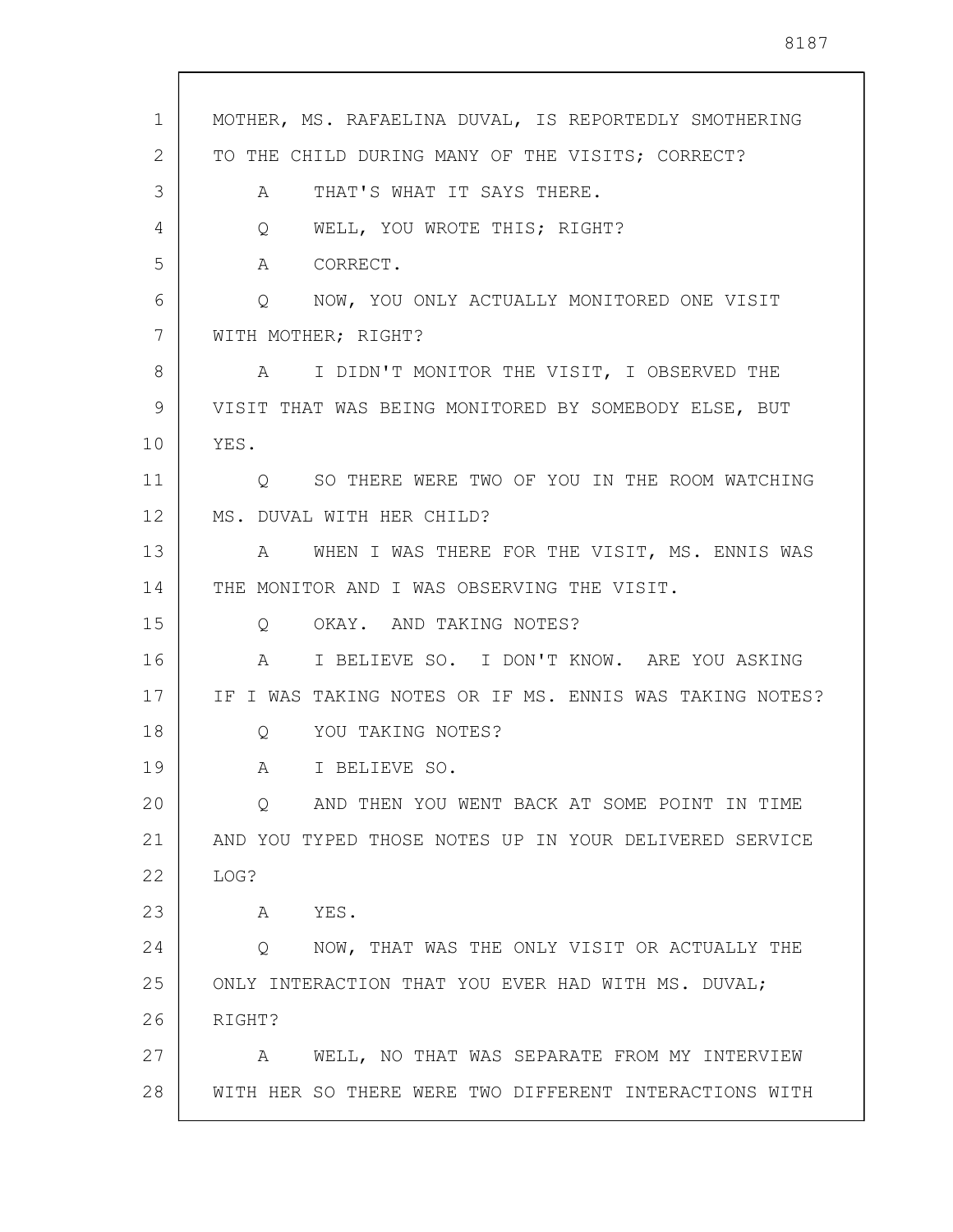| 1  | HER.                                                     |
|----|----------------------------------------------------------|
| 2  | OKAY. IF YOU CAN TURN TO EXHIBIT NO. 82.<br>Q            |
| 3  | AND I DON'T KNOW IF YOU HAVE THAT.                       |
| 4  | THE COURT: WE'LL TAKE THE NOONTIME RECESS.               |
| 5  | WE'RE GOING TO RESUME AT 1:30.                           |
| 6  | ALL JURORS, PLEASE REMEMBER THE ADMONITION TO            |
| 7  | HAVE NO COMMUNICATION WITH ANYONE ABOUT ANYTHING TO DO   |
| 8  | WITH THIS CASE. DO NOT FORM NOR EXPRESS ANY OPINIONS.    |
| 9  | WE ARE NOW IN RECESS.                                    |
| 10 | (JURY EXCUSED)                                           |
| 11 | THE COURT: WE'RE ON THE RECORD. COUNSEL ARE              |
| 12 | PRESENT OUTSIDE THE PRESENCE OF THE JURY.                |
| 13 | I'VE RECEIVED A MESSAGE OF ONE JUROR WHO HAS             |
| 14 | ADVISED OUR COURT ATTENDANT THAT THAT JUROR IS NOT       |
| 15 | GETTING PAID TWO DAYS A WEEK. HE DIDN'T REALIZE THIS     |
| 16 | UNTIL HE GOT PAID. HE'S BEEN TRYING TO GO WITHOUT PAY    |
| 17 | BUT IT'S BECOMING A STRAIN ON HIM FINANCIALLY. I DON'T   |
| 18 | KNOW WHO IT IS. I'M JUST TELLING YOU THE INFORMATION I   |
| 19 | RECEIVED.<br>IT'S A PREFACE TO WHAT I'M ABOUT TO TALK TO |
| 20 | YOU ABOUT.                                               |
| 21 | ONE JUROR HAS ISSUES WITH HER PARENTS'                   |
| 22 | DOCTORS' APPOINTMENTS. HER MOTHER WAS SUPPOSED TO HAVE   |
| 23 | SURGERY TODAY AND HAD TO RESCHEDULE IT. ANOTHER ONE      |
| 24 | SIMPLY WANTED TO MAKE APPOINTMENTS AND WANTED TO KNOW    |
| 25 | WHICH DAYS WE'D BE OFF. THAT'S WHAT I ADDRESSED WHEN     |
| 26 | WE RESUMED. I DON'T KNOW WHO THESE TWO JURORS ARE BUT    |
| 27 | THAT'S THE MESSAGE I'VE RECEIVED.                        |
| 28 | I'M GOING TO HAVE TO ADDRESS THOSE ISSUES WITH           |
|    |                                                          |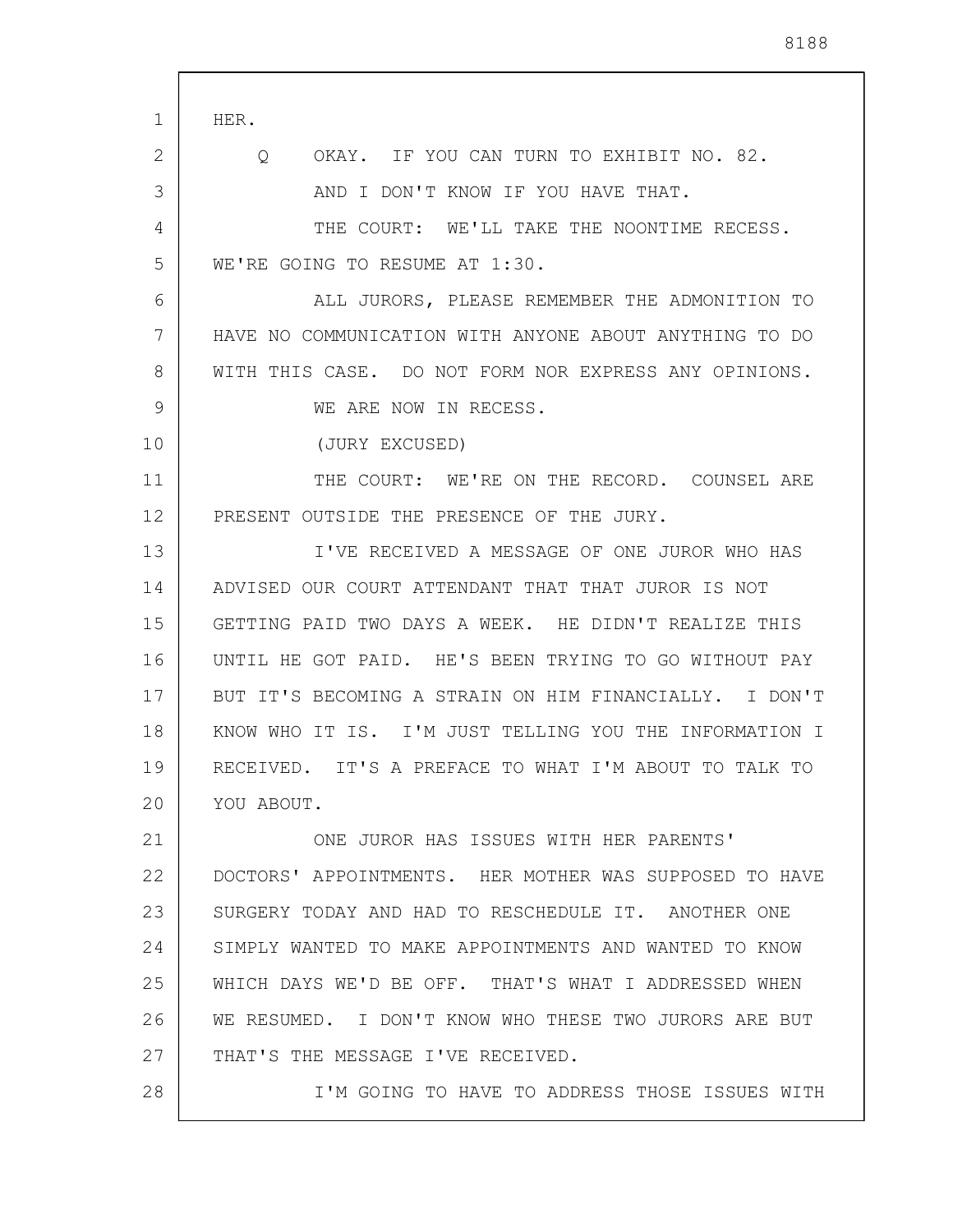1 2 3 4 5 6 7 8 9 10 11 12 13 14 15 16 17 18 19 20 21 22 23 24 25 26 27 28 THOSE JURORS AND TO FIND OUT WHAT THE HARDSHIP WOULD BE. THIS IS THE 25TH DAY OF THE TRIAL, AND WE GAVE THESE JURORS A 25-DAY ESTIMATE AT THE TIME WE BEGAN THE CASE. THE 25-DAY ESTIMATE WAS THE SAFETY ESTIMATE. IN FACT, YOUR ESTIMATE WAS -- THE HIGHEST ESTIMATE I EVER HEARD FROM YOU WAS 22 DAYS. OF COURSE, THE TRIAL INCLUDES JURY SELECTION, INSTRUCTIONS, TIME FOR DELIBERATION. WHATEVER THE REASONS ARE, WE'RE GOING TO START LOSING JURORS. I DON'T KNOW WHEN YOU THINK WE CAN FINISH THE EVIDENCE, BUT WE CONTINUE TO HAVE SERIAL MAJOR LEGAL ISSUES THAT SHOULD HAVE BEEN, PROBABLY SOME OF IT AT LEAST, ADDRESSED AT A MUCH EARLIER TIME THAN THE TIME THEY CAME UP. BUT THE REAL POINT IS WE HAVE TO DEAL WITH THEM. SO, HAVING ADVISED YOU OF THIS, I INTEND TO CONFER WITH YOU FURTHER AT 1:30 AS TO, FIRST OF ALL, A REALISTIC ESTIMATE THAT I CAN GIVE THESE JURORS OF THE FURTHER TIME THAT THEY WILL BE HERE. I THEN AM ALSO GOING TO HAVE TO SEPARATELY IDENTIFY WHO THE JUROR IS THAT IS NOW LOSING MONEY FOR BEING HERE. I'M JUST QUOTING THE MESSAGE; I'M NOT SAYING THAT I KNOW THIS TO BE SO. "IS BECOMING A STRAIN ON HIM," SO I'M ASSUMING IT'S ONE OF THE MALE MEMBERS OF THE JURY. SO I WANT A REALISTIC ESTIMATE SO WE CAN GIVE THE JURORS, AND THEN WE'LL HAVE TO SEE WHAT HAPPENS. SEE YOU BACK AT 1:30.

8189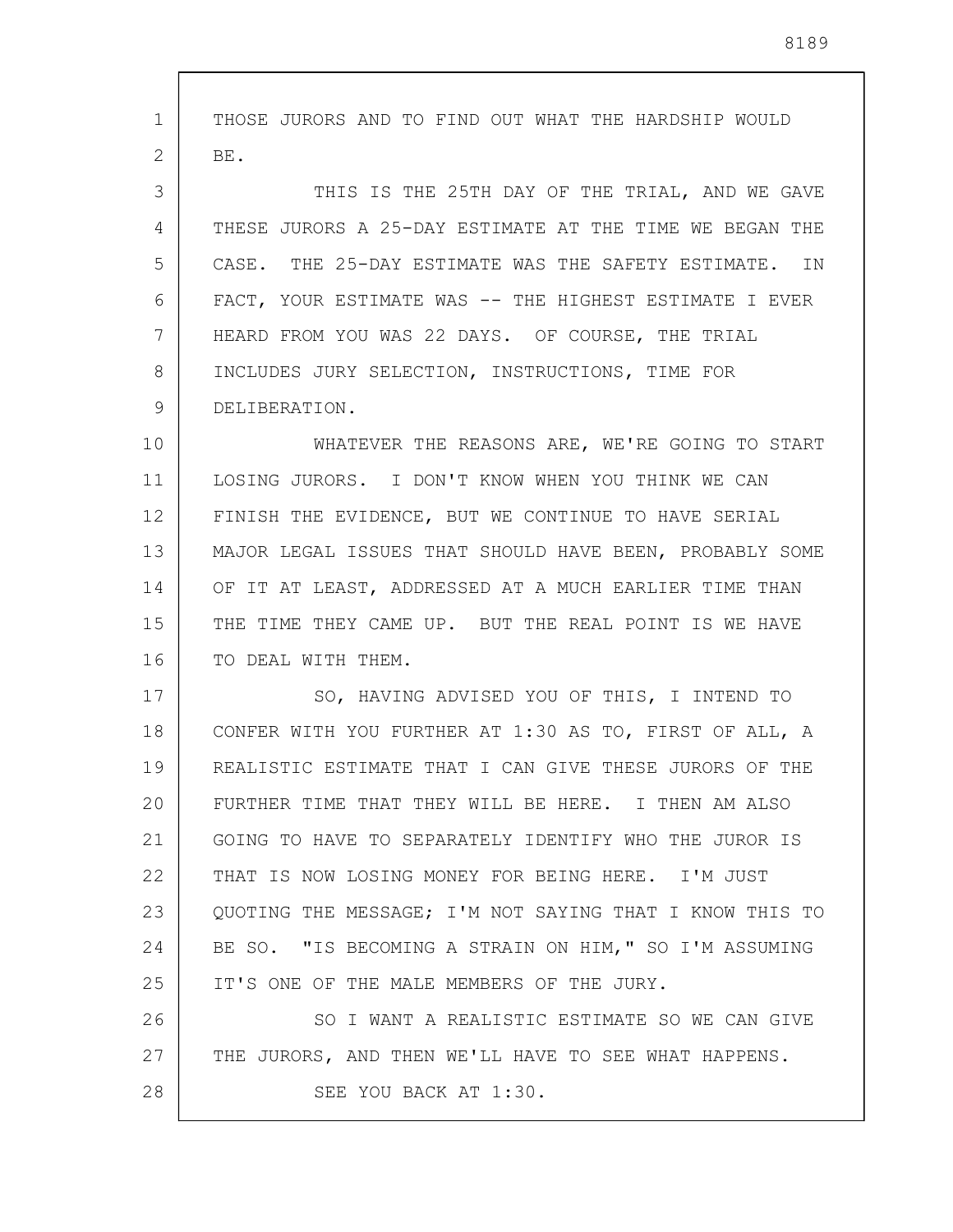1 2 3 4 5 6 7 8 9 10 11 12 13 14 15 16 17 18 19 20 21 22 23 24 25 26 27 28 MR. GUTERRES: THANK YOU, YOUR HONOR. MR. MCMILLAN: THANK YOU, YOUR HONOR. (LUNCH RECESS) THE COURT: WE'RE ON THE RECORD. COUNSEL ARE PRESENT OUTSIDE THE PRESENCE OF THE JURY. MR. GUTERRES, CAN YOU GIVE ME AN ESTIMATE OF HOW MUCH LONGER YOU'RE GOING TO NEED TO GET YOUR WITNESSES ON? AND YOU KNOW WHY I'M ASKING. MR. GUTERRES: ABSOLUTELY, YOUR HONOR. THE COURT: I'M NOT SUGGESTING IN ANY WAY THAT YOU SHOULD NOT PUT ON ANY PART OF YOUR CASE WHICH YOU THINK IS ESSENTIAL TO REPRESENT YOUR CLIENTS. I JUST NEED TO GET AN ESTIMATE BECAUSE WE'RE GOING TO HAVE TO TALK TO SOME JURORS. MR. GUTERRES: WE THINK THAT BY TUESDAY WE SHOULD BE DONE WITH OUR EVIDENCE, AT THE LATEST. THE COURT: SO MEANING THE REST OF TODAY AND MONDAY AND TUESDAY OF NEXT WEEK? MR. GUTERRES: WOULD BE MY HOPE. I HAVE A NUMBER OF WITNESSES LINED UP AND MR. MCMILLAN HAS BEEN VERY ACCOMMODATING IN THAT REGARD BECAUSE WE'VE BEEN TRYING TO GET SOME OF THESE FOLKS IN -- WE'VE HAD FOLKS IN HERE IN THE HOPES OF BEING ABLE TO GET THEM IN  $AND$   $--$ THE COURT: AND HAVEN'T, IN SOME INSTANCES. MR. GUTERRES: CORRECT, AND IT JUST HASN'T PANNED OUT. SO WE'RE JUST TRYING TO -- WE'RE STILL TRYING

8190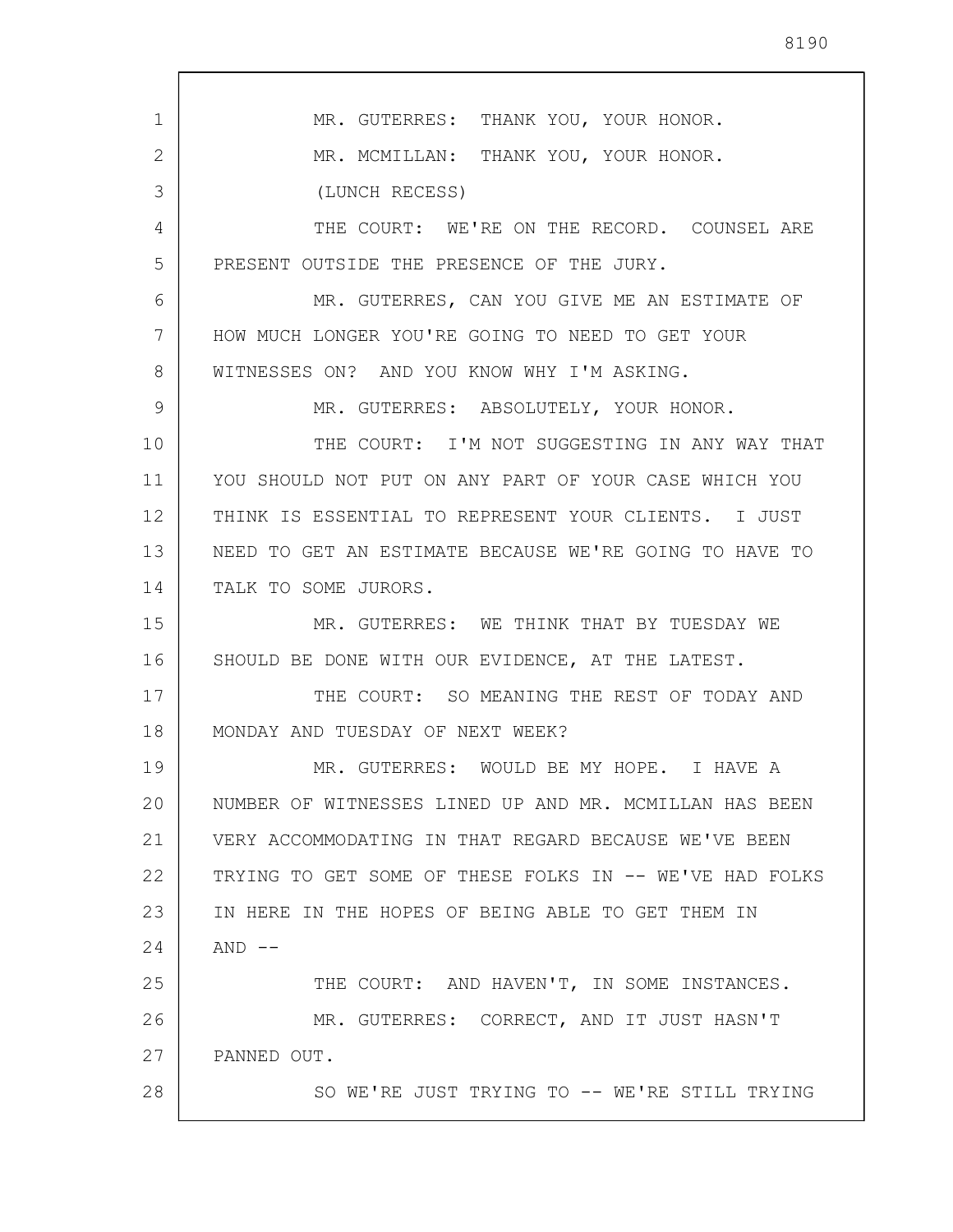| 1  | TO CUT BACK ON WHAT WE REALLY NEED AND WE'RE TRYING TO  |
|----|---------------------------------------------------------|
| 2  | BE AS EFFICIENT AS WE CAN. THERE'S A SLIGHT CHANCE      |
| 3  | THAT WE COULD BE DONE BY MONDAY BUT IT REALLY WOULD     |
| 4  | DEPEND ON HOW MANY WITNESSES WE CAN GET DONE TODAY.     |
| 5  | I HAVE AT LEAST TWO WITNESSES FOR -- WE NEED            |
| 6  | TO FINISH MS. NELSON. I'VE GOT MS. WORK HERE, WHICH I   |
| 7  | WOULD ACTUALLY LIKE TO BRING IN BECAUSE SHE'S NO LONGER |
| 8  | A PARTY-AFFILIATED WITNESS.                             |
| 9  | THE COURT: RIGHT. ALL RIGHT. WELL, THAT'S               |
| 10 | YOUR BEST ESTIMATE, HOPEFULLY DONE BY NEXT TUESDAY.     |
| 11 | MR. GUTERRES: YES, YOUR HONOR. AS FAR AS OUR            |
| 12 | WITNESSES, WE THINK WE SHOULD BE DONE BY TUESDAY.       |
| 13 | THE COURT: ALL RIGHT. DON, I NEED DEANNA.               |
| 14 | ALL RIGHT. DEANNA, YOUR MESSAGE TO ME WAS YOU           |
| 15 | HAD ONE JUROR TALK TO YOU WHO IS NOT GETTING PAID TWO   |
| 16 | DAYS OUT OF THE WEEK?                                   |
| 17 | DEANNA: YES.                                            |
| 18 | THE COURT: CAN YOU IDENTIFY THAT JUROR FOR              |
| 19 | ME?                                                     |
| 20 | DEANNA: I DON'T KNOW WHAT NUMBER HE IS                  |
| 21 | OFFHAND.                                                |
| 22 | THE COURT: DO YOU KNOW WHO IT IS OUTSIDE?               |
| 23 | DEANNA: UH-HUH. I WAS JUST ACTUALLY TALKING             |
| 24 | TO HIM TO CLARIFY EXACTLY WHAT IT WAS. AND APPARENTLY,  |
| 25 | HE HAS TWO JOBS. SO WHEN MONDAY AND TUESDAY COMES, HE   |
| 26 | DOESN'T GET THAT EXTRA PAY FOR MONDAY AND TUESDAY,      |
| 27 | WHICH HE DOES NEED TO MAKE HIS INCOME.                  |
| 28 | THE COURT: RIGHT. MAKE ENDS MEET.                       |

 $\overline{\phantom{a}}$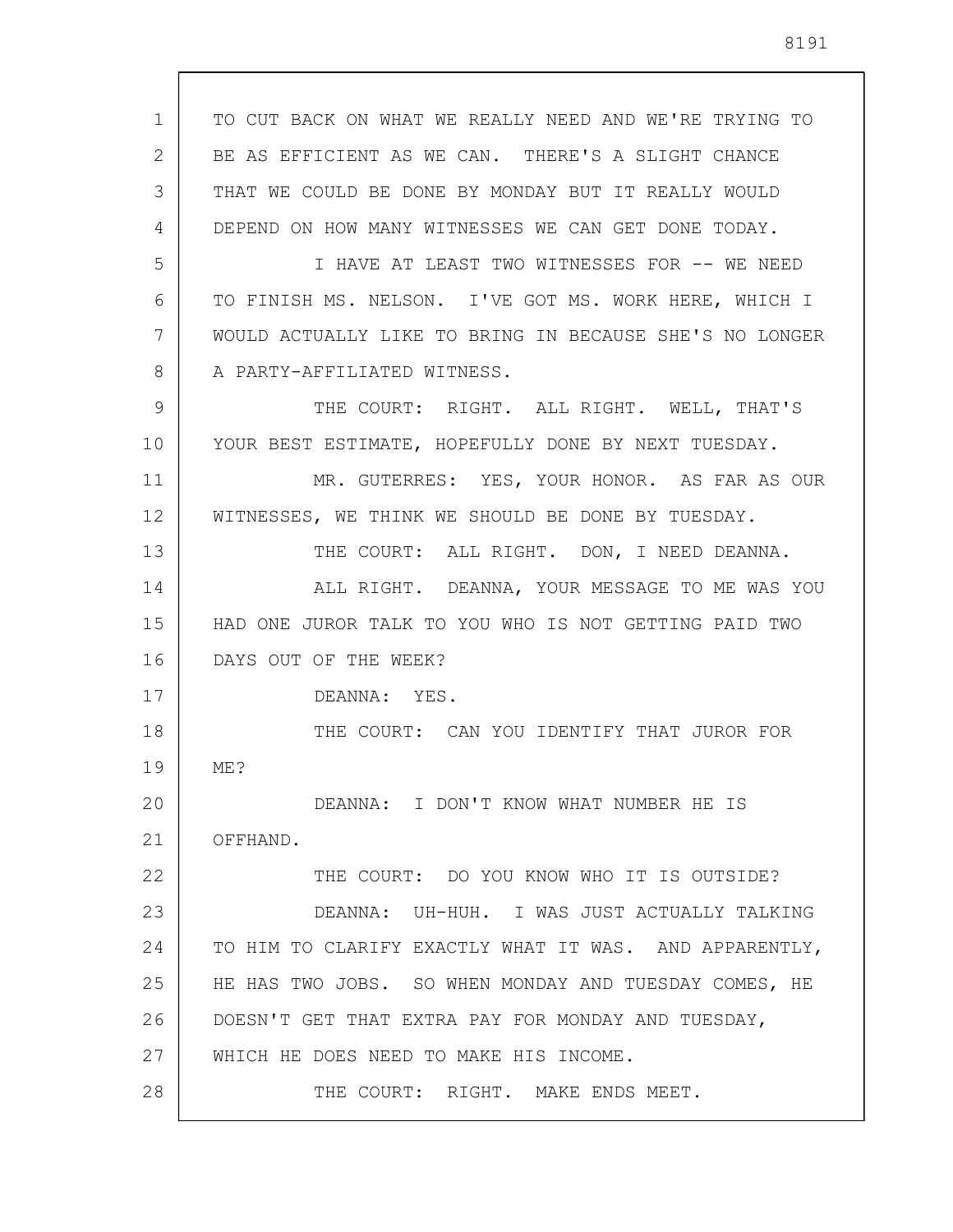1 2 3 4 5 6 7 8 9 10 11 12 13 14 15 16 17 18 19 20 21 22 23 24 25 26 27 28 DEANNA: YEAH. THE COURT: ALL RIGHT. WILL YOU ASK THAT JUROR TO COME IN, PLEASE. DEANNA: ALL RIGHT. THE COURT: I KNOW MR. HOLLINGSWORTH. MR. HOLLINGSWORTH, DEANNA PASSED ON TO ME THAT YOU HAVE TWO DAYS A WEEK FOR WHICH YOU'RE NOT GETTING PAID AS IT TURNS OUT, WHICH APPARENTLY ARE MONDAYS AND TUESDAYS. MR. HOLLINGSWORTH: YES. THE COURT: AND IS THIS CREATING A FINANCIAL HARDSHIP FOR YOU? MR. HOLLINGSWORTH: IT'S STARTING TO. THE COURT: I'M GOING TO TALK TO EVERYBODY ABOUT -- BECAUSE WE'VE HAD, CONTINUED TO HAVE INQUIRIES ABOUT HOW LONG THE TRIAL WILL TAKE. MY ESTIMATE IS THAT IT'S GOING TO TAKE AT LEAST ALL OF NEXT WEEK AND POSSIBLY INTO THE FIRST FEW DAYS OF THE FOLLOWING WEEK. I DON'T KNOW THAT IT WILL TAKE THAT LONG BUT I BELIEVE THAT, UNDER THE VERY BEST OF CIRCUMSTANCES, IT WOULD TAKE ALL OF NEXT WEEK. AND I DON'T THINK THE CASE WILL BE FINISHED, INCLUDING -- I'M TALKING ABOUT THAT THE EVIDENCE WILL BE FINISHED BUT I'M TALKING ABOUT INSTRUCTIONS, FINAL ARGUMENTS, REASONABLE TIME FOR DELIBERATION, BECAUSE THERE WILL BE A NUMBER OF ISSUES THE JURY WILL HAVE TO DELIBERATE UPON. SO, FOR YOUR SITUATION, IT APPEARS THAT YOU WOULD BE HERE ALL OF NEXT WEEK AND COULD MISS A DAY OR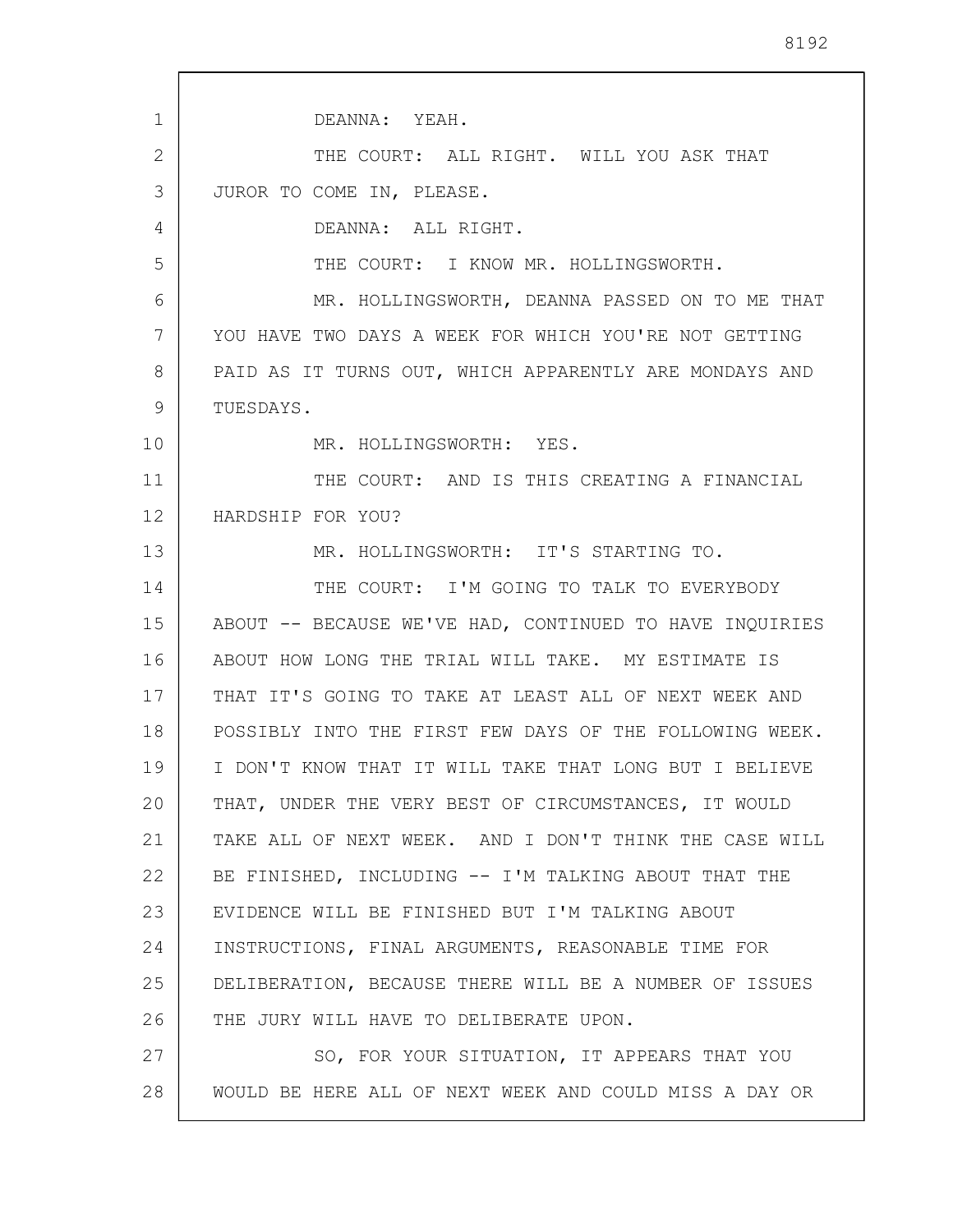1 2 3 4 5 COUPLE DAYS IN THE BEGINNING OF THE FOLLOWING WEEK. SO I NEED YOU TO BE ABLE TO TELL ME IF THIS IS SOMETHING YOU REASONABLY CAN DO OR NOT BECAUSE THE TIME ESTIMATE FOR THE TRIAL IS -- WAS A SHORTER TIME. SO I NEED TO HAVE YOU TELL ME YOUR CIRCUMSTANCES.

6 7 8 9 10 11 12 13 14 15 16 17 18 19 20 21 22 23 24 25 26 27 28 MR. HOLLINGSWORTH: OKAY. SO YOU SAID END OF NEXT WEEK AND THEN A FEW DAYS INTO THE FOLLOWING WEEK? THE COURT: YES. TOMORROW, AS I TOLD THE JURY EARLIER TODAY, YOU WON'T BE HERE, AND THAT'S BECAUSE THERE ARE MATTERS THAT CAN ONLY BE DONE BY THE COURT FOR WHICH WE DO NOT NEED THE JURY. AND THEN NEXT WEEK I EXPECT YOU TO BE HERE ALL WEEK. AND THEN POSSIBLY INTO THE FOLLOWING WEEK, WHICH WOULD BE THE WEEK BEGINNING OCTOBER 31 ON THE MONDAY, NOVEMBER 1, WHICH IS A TUESDAY. IT'S POSSIBLE BECAUSE IT'S HARD TO PREDICT ALSO EXACTLY HOW LONG A JURY WILL DELIBERATE, BUT I THINK THAT'S RIGHT NOW REASONABLY POSSIBLE. SO. MR. HOLLINGSWORTH: I'VE BEEN HERE THIS LONG. ANOTHER WEEK AND COUPLE DAYS, I THINK I CAN DO IT. THE COURT: YOU CAN DO IT? MR. HOLLINGSWORTH: YEAH. THE COURT: OKAY. I LEAVE IT UP TO YOU. I'M SYMPATHETIC. THIS IS NOT AN EASY WORLD WE LIVE IN. MR. HOLLINGSWORTH: IT'S NOT. THE COURT: AND IT'S UNDERSTANDABLE THAT EVERYONE PRETTY MUCH HAS THEIR NEEDS AND THEIR ABILITY TO SATISFY THOSE NEEDS MAPPED OUT. SO IF YOU THINK YOU CAN DO IT --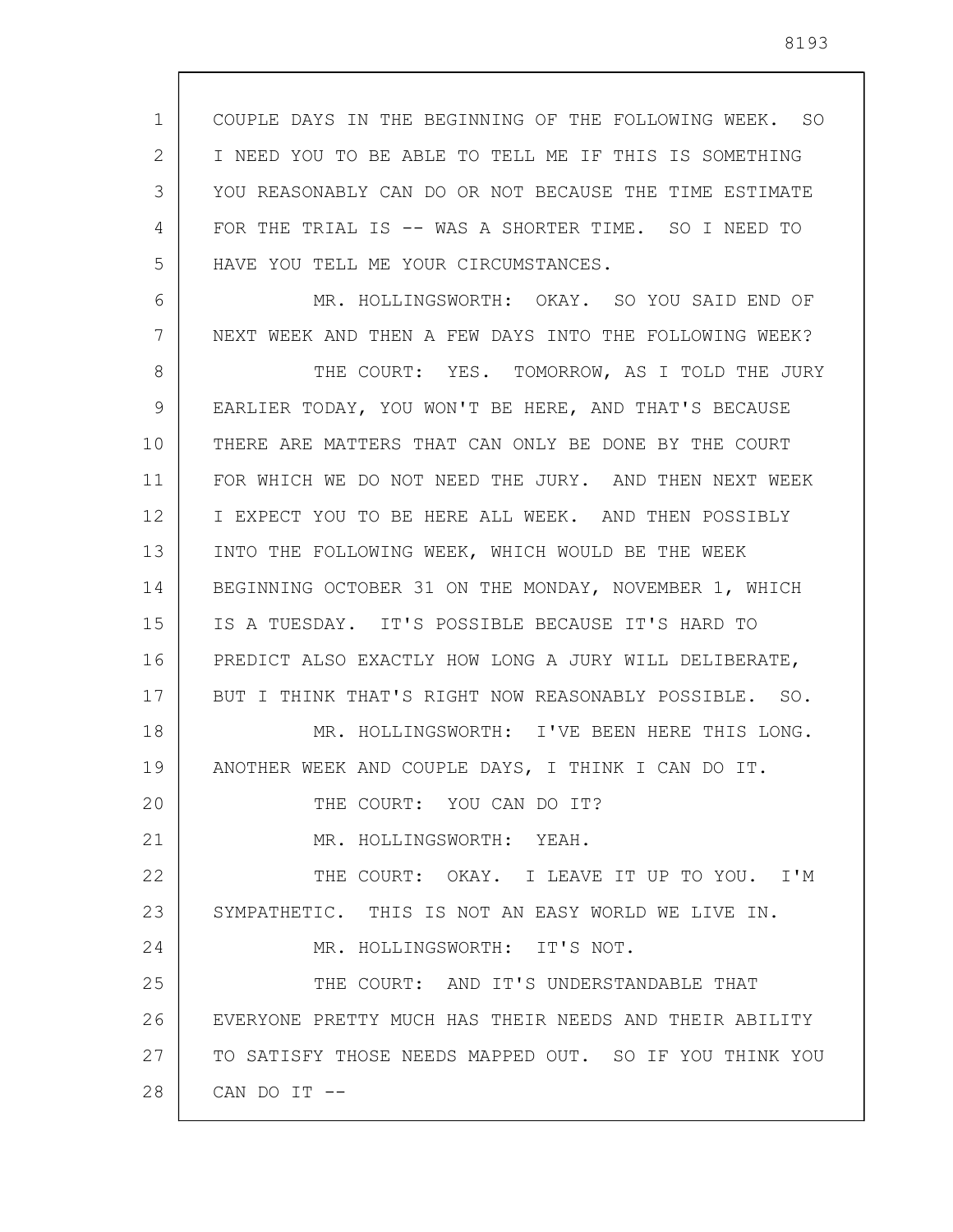1 2 3 4 5 6 7 8 9 10 11 12 13 14 15 16 17 18 19 20 21 22 23 24 25 26 27 28 MR. HOLLINGSWORTH: YEAH. THE COURT: -- THEN WE'D LOVE TO HAVE YOU STAY. BUT I WOULDN'T HAVE YOU STAY AT THE EXPENSE OF CREATING A REAL HARDSHIP FOR YOU. MR. HOLLINGSWORTH: I APPRECIATE THAT. THE COURT: SO YOU THINK YOU CAN DO IT? MR. HOLLINGSWORTH: YEAH, I CAN DO IT. THE COURT: OKAY. I APPRECIATE IT. IF YOU COULD GO BACK OUTSIDE FOR A MINUTE. MR. HOLLINGSWORTH: OKAY. THE COURT: I HAVE MAYBE ONE OTHER JUROR TO TALK TO. MR. HOLLINGSWORTH: OKAY. THE COURT: OKAY. MR. HOLLINGSWORTH: THANKS. THE COURT: THANKS, MR. HOLLINGSWORTH. ALL RIGHT. DEANNA, IN YOUR MESSAGE TO ME YOU ALSO TOLD ME THAT YOU HAVE A JUROR WHO HAS ISSUES WITH HER PARENTS' DOCTORS' APPOINTMENTS. HER MOTHER WAS SUPPOSED TO HAVE HAD SURGERY TODAY AND HAD TO RESCHEDULE IT. WAS THAT RESCHEDULING, TO YOUR UNDERSTANDING, DUE TO THE UNAVAILABILITY OF THE JUROR? DEANNA: YES. THE COURT: IS THIS THE SAME JUROR THAT WE'VE RECESSED EARLY FOR ON SEVERAL OCCASIONS? DEANNA: YES.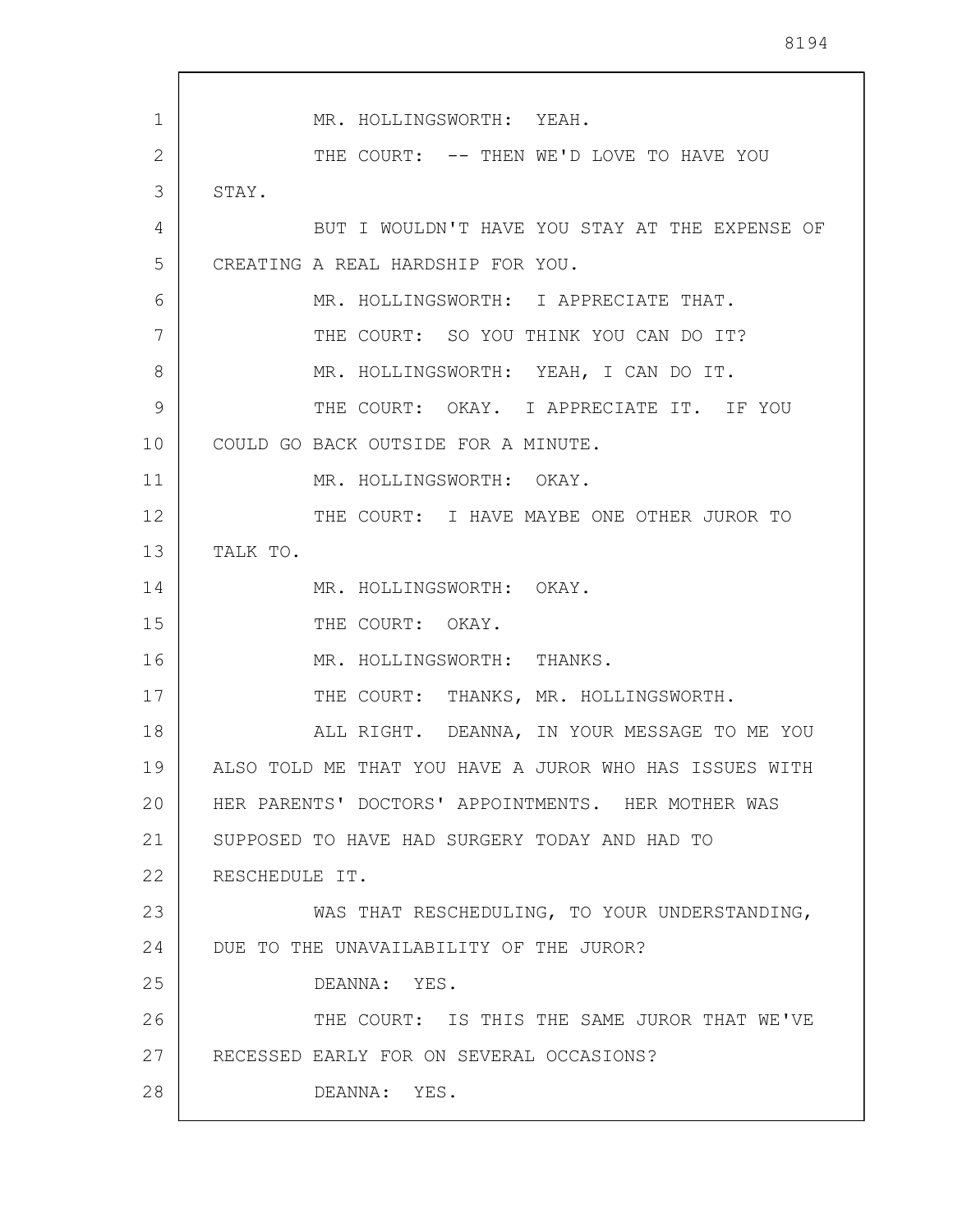1 2 3 4 5 6 7 8 9 10 11 12 13 14 15 16 17 18 19 20 21 22 23 24 25 26 27 28 THE COURT: BECAUSE I REMEMBER LAST TIME THEY WERE GOING TO THE CITY OF HOPE. DEANNA: YES. THE COURT: SO THAT WAS OUR JUROR NO. 8, MS. MANZANO. WILL YOU ASK MS. MANZANO TO COME IN, PLEASE. MR. GUTERRES: YOUR HONOR? THE COURT: YES. HOLD ON. MR. GUTERRES: NEXT WEEK, AS I UNDERSTOOD THE COURT, BECAUSE OF ONE OF THE JUROR'S PREPAID VACATIONS WE WERE GOING TO BE DARK ON THURSDAY AND FRIDAY. THE COURT: I DON'T THINK WE CAN AFFORD TO BE DARK NEXT THURSDAY AND FRIDAY. I'M GOING TO HAVE TO LET THAT JUROR GO. I DON'T THINK WE CAN AFFORD THAT TIME. MR. GUTERRES: UNDERSTOOD. I JUST WANTED TO CONFIRM. THE COURT: OKAY. SO PLEASE HAVE MS. MANZANO COME IN. AND THEN I HAVE COMMUNICATION JUST HOT OFF THE COMPUTER WHICH IS OF A LESSER PROBLEM BUT STILL SOMEWHAT OF A PROBLEM. MS. MANZANO, IF YOU COULD STEP UP HERE BY THE PODIUM FOR JUST A SECOND BECAUSE I WANTED TO TALK TO YOU FOR A MOMENT BECAUSE ACCORDING TO DEANNA -- DEANNA HAD SENT ME AN E-MAIL EARLIER TODAY AND -- MENTIONING ABOUT SOME PROBLEMS WITH MEDICAL AND SO ON, WHICH I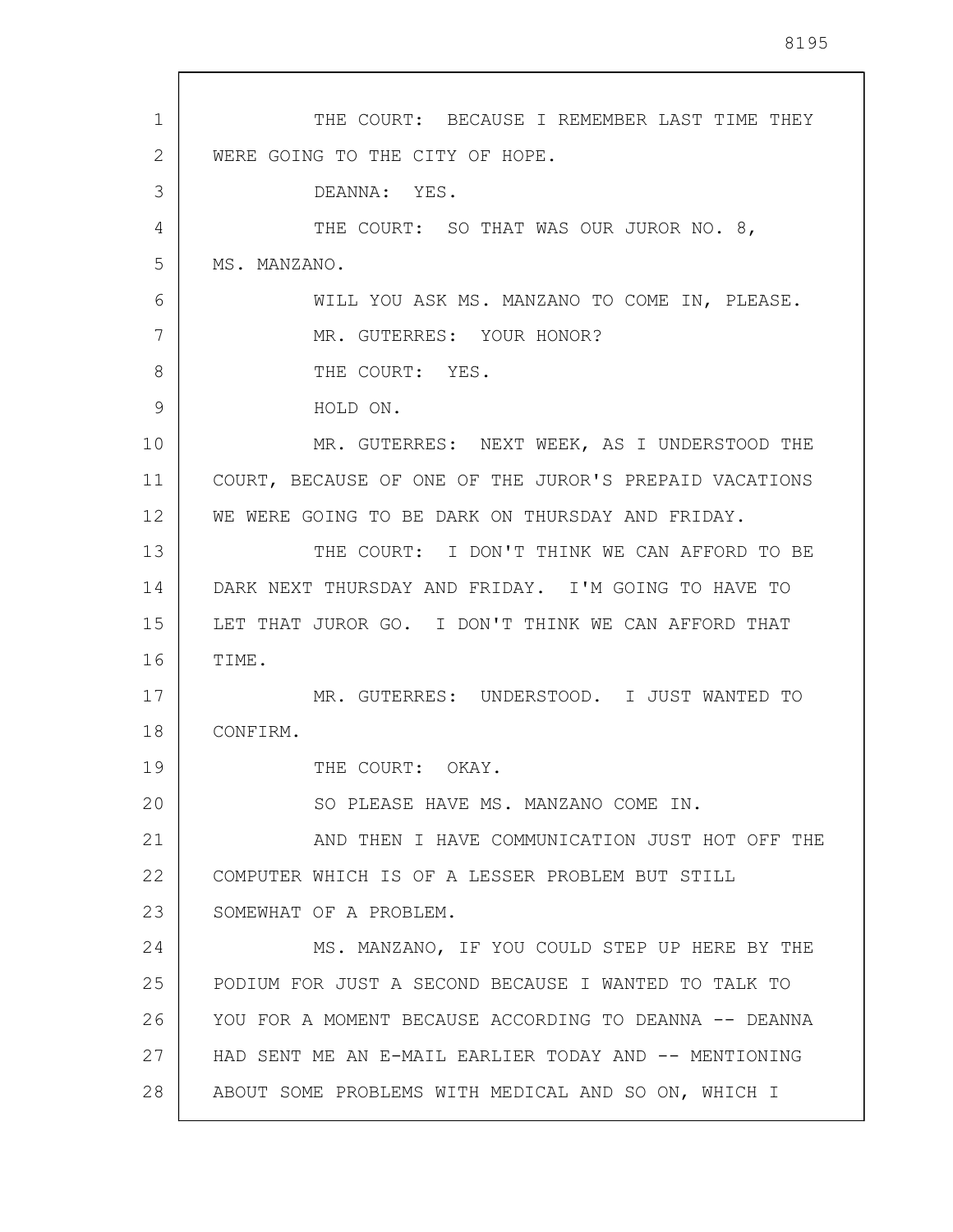1 2 3 4 5 6 7 8 9 10 11 12 13 14 15 16 17 18 19 20 21 22 23 24 25 26 27 28 KNOW THAT YOU'VE HAD SEVERAL OCCASIONS DURING THE TRIAL TO HAVE TO GO WITH YOUR MOTHER TO TAKE CARE OF MATTERS. AND THE MESSAGE THAT I RECEIVED WAS TO THE EFFECT THAT YOUR MOTHER WAS SUPPOSED TO HAVE HAD SURGERY TODAY. MS. MANZANO: YEAH, I RESCHEDULED IT FOR NOVEMBER 3RD. THE COURT: FOR NOVEMBER 3RD? MS. MANZANO: YES. BUT THAT'S WHAT I WAS ASKING THE LADY TO SEE MORE OR LESS WHEN THIS TRIAL IS GOING TO BE OVER SO I CAN. THE COURT: ALL RIGHT. IF I ASSURE YOU THAT YOU WOULD BE ABLE TO ACCOMPANY HER ON NOVEMBER 3RD, WOULD YOU BE ABLE TO SEE THIS THROUGH? MS. MANZANO: YES. I JUST DON'T WANT TO RESCHEDULE IT AGAIN. THE COURT: YOU WILL NOT HAVE TO BE HERE ON NOVEMBER 3RD. IT'S MY BELIEF THAT THE CASE WILL BE IN TRIAL ALL OF NEXT WEEK. IT'S POSSIBLE THAT WE COULD COMPLETE THE ENTIRE MATTER BY THE END OF NEXT WEEK BUT I THINK IT'S DOUBTFUL. SO THE TRIAL, IN MY VIEW, WILL PROBABLY GO INTO THE FIRST ONE OR TWO DAYS OF THE FOLLOWING WEEK, WHICH WILL BE MONDAY, OCTOBER 31, AND TUESDAY, NOVEMBER 1. I THINK TO ME IT'S PROBABLE IT COULD BE COMPLETED THEN, THE MATTERS THAT HAVE TO BE COMPLETED, INCLUDING THE EVIDENCE. AND ONCE THE EVIDENCE IS COMPLETED, THERE WILL ALSO BE A BREAK BEFORE WE CAN PROCEED BECAUSE OF LEGAL ISSUES THAT THE COURT NEEDS TO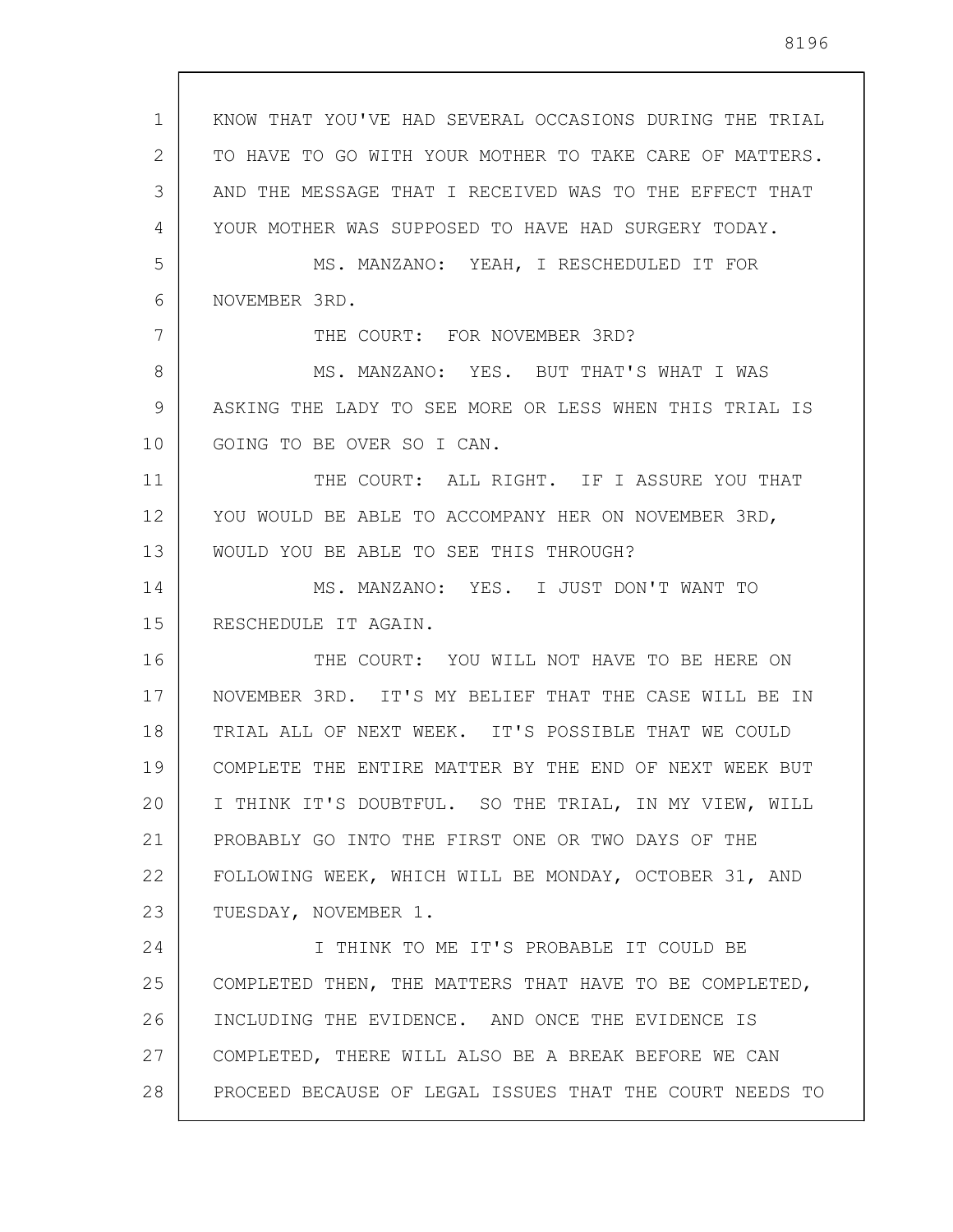1 2 3 4 5 6 7 8 9 10 11 12 13 14 15 16 17 18 19 20 21 22 23 24 25 26 27 28 ADDRESS, INCLUDING SUCH MATTERS AS EXHIBITS, WHETHER THEY ARE ADMISSIBLE IN EVIDENCE OR NOT. SO THERE'S A NUMBER OF THINGS LIKE THAT THAT HAVE TO BE DONE BEFORE WE CAN GO TO CLOSING ARGUMENTS. AND THEN PROVIDE FOR A REASONABLE PERIOD OF TIME TO BE ABLE TO DELIBERATE TO DECIDE THE ISSUES THAT WILL BE SUBMITTED TO THEM. AND ALL OF THIS IS A LITTLE UNPREDICTABLE, BUT NEVERTHELESS, I BELIEVE THAT REASONABLY WE CAN BE COMPLETED BY TUESDAY, NOVEMBER 1ST. MY POINT OF IT IS THIS: KNOWING WHAT YOUR SCHEDULE IS, IF I PROMISE YOU AND GUARANTEE TO YOU THAT YOU WILL NOT HAVE TO BE HERE PAST THAT DATE, OR AT LEAST PAST THE TIME WHEN YOUR MOTHER NEEDS YOU TO GO WITH HER FOR SURGERY, WHICH WILL BE THURSDAY OF THAT WEEK --MS. MANZANO: ACTUALLY, YOUR HONOR, I'M SORRY. IT'S WEDNESDAY, I BELIEVE, IT'S THE 2ND. THE COURT: WEDNESDAY THE 2ND? MS. MANZANO: YES. THE COURT: OKAY. SO WEDNESDAY OF THAT WEEK? IF I GUARANTEE YOU THAT IF WE'RE NOT COMPLETED THAT YOU WOULD BE EXCUSED SO YOU CAN ATTEND TO THAT MATTER WITH YOUR MOTHER, WOULD YOU BE ABLE TO STAY ON WITHOUT CREATING ANY GREAT HARDSHIP? MS. MANZANO: YES. THE COURT: OKAY. THANKS VERY MUCH. (A DISCUSSION WAS HELD OFF THE RECORD.) THE COURT: THE LAST SITUATION WITH A JUROR IS STILL -- I'M NOT GOING TO ADDRESS AT THIS TIME. SO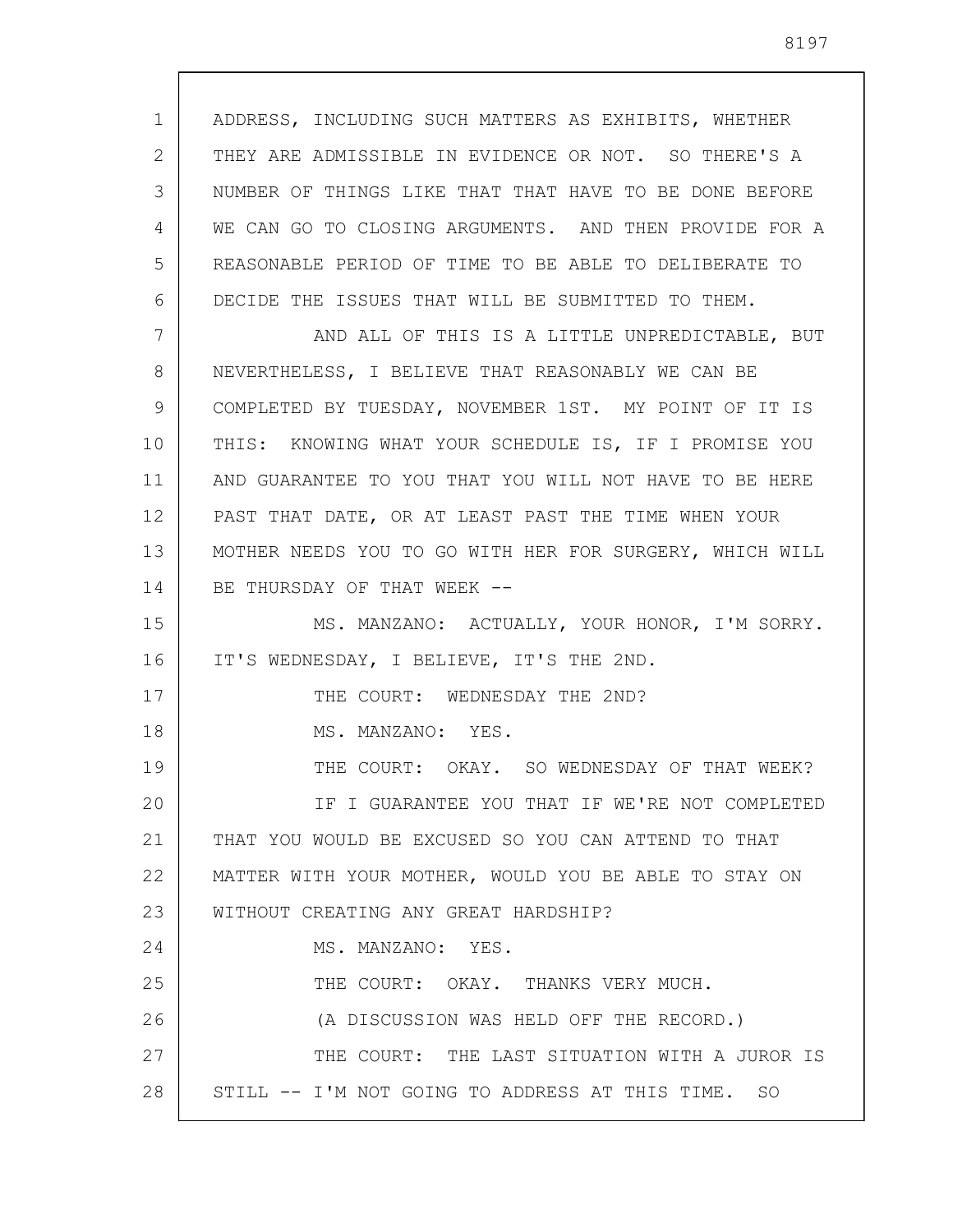1 2 3 4 5 6 7 8 9 10 11 12 13 14 15 16 17 18 19 20 21 22 23 24 25 26 27 28 WE'RE READY TO PROCEED. MR. GUTERRES: YOUR HONOR, WE'RE GOING TO NEED TO INTERRUPT THE TESTIMONY OF MS. NELSON. WE HAVE A THIRD-PARTY WITNESS NOW. AND WE'VE -- THE COURT: ALL RIGHT. BEFORE WE GET THE JURORS BACK IN, THEN, I DO NEED TO ADDRESS JUROR NO. 4, NAJARA, WHO NEEDED TO BE OFF NEXT THURSDAY AND FRIDAY. I PROMISED TO HER THAT SHE WOULD BE. I THINK I'M GOING TO HAVE TO LET HER GO AND I MIGHT AS WELL DO IT NOW BECAUSE WE WILL NOT BE DONE IN ORDER TO TAKE THAT TIME OFF. HI, MS. NAJARA. MS. NAJARA: HELLO. THE COURT: LOOK I HAVEN'T FORGOTTEN ABOUT NEXT THURSDAY AND FRIDAY. AND YOU STILL HAVE THOSE PLANS? MS. NAJARA: YES, I DO. THE COURT: OKAY. BECAUSE I PROMISED YOU THAT YOU WOULD BE ABLE TO GO ON THAT TRIP, I'M GOING TO HAVE TO EXCUSE YOU FROM FURTHER SERVICE BECAUSE WE WILL NOT BE COMPLETED BY NEXT THURSDAY. MS. NAJARA: OKAY. THAT'S FINE. THE COURT: AND SO I'M GOING TO THANK YOU VERY  $MUCH$   $--$ MS. NAJARA: OKAY. THE COURT: -- FOR YOUR SERVICE AND FOR YOUR WILLINGNESS TO SERVE. AND I NEED TO HAVE YOU GO DOWNSTAIRS TO THE JURORS' ASSEMBLY ROOM, 253.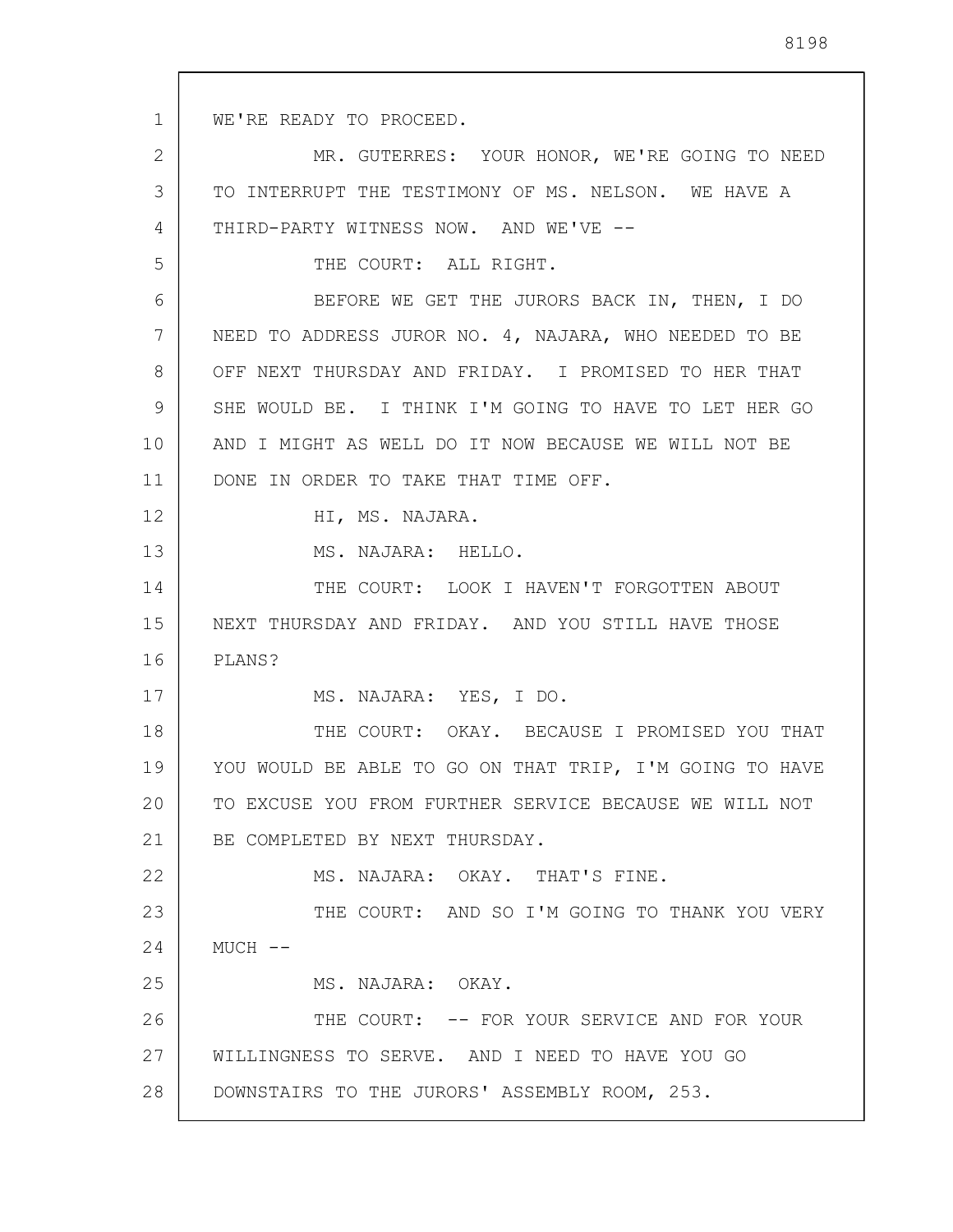1 2 3 4 5 6 7 8 9 10 11 12 13 14 15 16 17 18 19 20 21 22 23 24 25 26 27 28 MS. NAJARA: OKAY. THE COURT: THANK YOU VERY MUCH. MS. NAJARA: OKAY. THANK YOU. THE COURT: NOW WE NEED TO GET THE JURORS IN, AND WE'RE GOING TO DRAW THE NEXT ALTERNATE. DEANNA IS NOT HERE, DON. COULD YOU LET HER KNOW? THE CLERK: YES. THE COURT: THERE SHE IS. (A DISCUSSION WAS HELD OFF THE RECORD.) THE COURT: ALL RIGHT. EVERYONE MAY BE SEATED. WE'RE ON THE RECORD. EVERYBODY IS PRESENT. AT THIS TIME, BECAUSE I HAVE EXCUSED JUROR NO. 4 FOR HARDSHIP FROM FURTHER SERVICE IN THIS CASE, WE'RE GOING TO SELECT AN ALTERNATE JUROR TO REPLACE JUROR NO. 4. THE -- AFTER THE CLERK CALLS THE ALTERNATE JUROR'S NAME, PLEASE TAKE THE NO. 4 SEAT IN THE JURY BOX. ASK THE CLERK TO DRAW THE NAME OF THE ALTERNATE JUROR. THE CLERK: LUCKY CHALIANDRA. THE COURT: ALL RIGHT. AND NEXT, TO RESUME THE TESTIMONY IN THE CASE, WE ARE AGAIN GOING TO INTERRUPT THE TESTIMONY OF MS. NELSON IN ORDER TO ACCOMMODATE THE SCHEDULE OF ANOTHER WITNESS. AND MR. GUTERRES, YOU'D LIKE TO CALL THAT WITNESS AT THIS TIME? MR. GUTERRES: YES, THANK YOU, YOUR HONOR.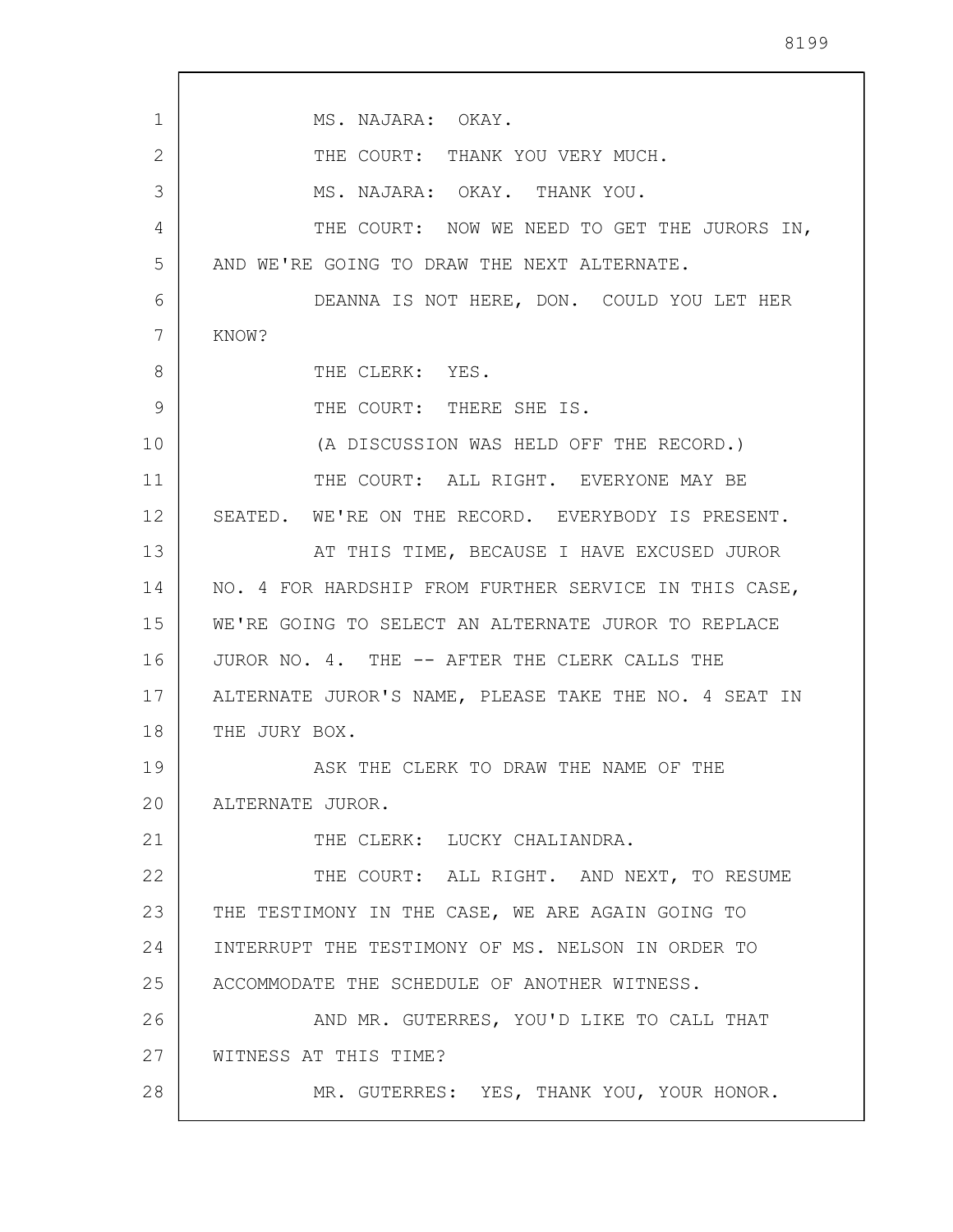1 2 3 4 5 6 7 8 9 10 11 12 13 14 15 16 17 18 19 20 21 22 23 24 25 26 27 28 THE DEFENSE WOULD CALL ROBBI WORK. ROBBI WORK, WAS CALLED AS A WITNESS AND, HAVING BEEN FIRST DULY SWORN, WAS EXAMINED AND TESTIFIED AS FOLLOWS: THE CLERK: FOR THE RECORD, PLEASE STATE YOUR NAME AND SPELL YOUR FIRST AND LAST NAME. THE WITNESS: ROBBI WORK, R-O-B-B-I, W-O-R-K. THE COURT: THANK YOU VERY MUCH. GO AHEAD, MR. GUTERRES. MR. GUTERRES: THANK YOU, YOUR HONOR. DIRECT EXAMINATION BY MR. GUTERRES: Q MS. WORK, GOOD AFTERNOON. A GOOD AFTERNOON. Q ARE YOU CURRENTLY EMPLOYED? A NO. Q WHEN WERE YOU LAST EMPLOYED? A MAY 31ST, 2016. Q AND WHAT WAS YOUR LAST EMPLOYMENT? A I WAS A PRINCIPAL DEPUTY COUNTY COUNSEL, OFFICE OF COUNTY COUNSEL OF LOS ANGELES. AND I WAS ASSIGNED TO THE DEPENDENCY DIVISION. Q AND DID YOU HAVE ANY INVOLVEMENT IN THE DEPENDENCY PROCEEDINGS INVOLVING BABY RYAN? A I DID.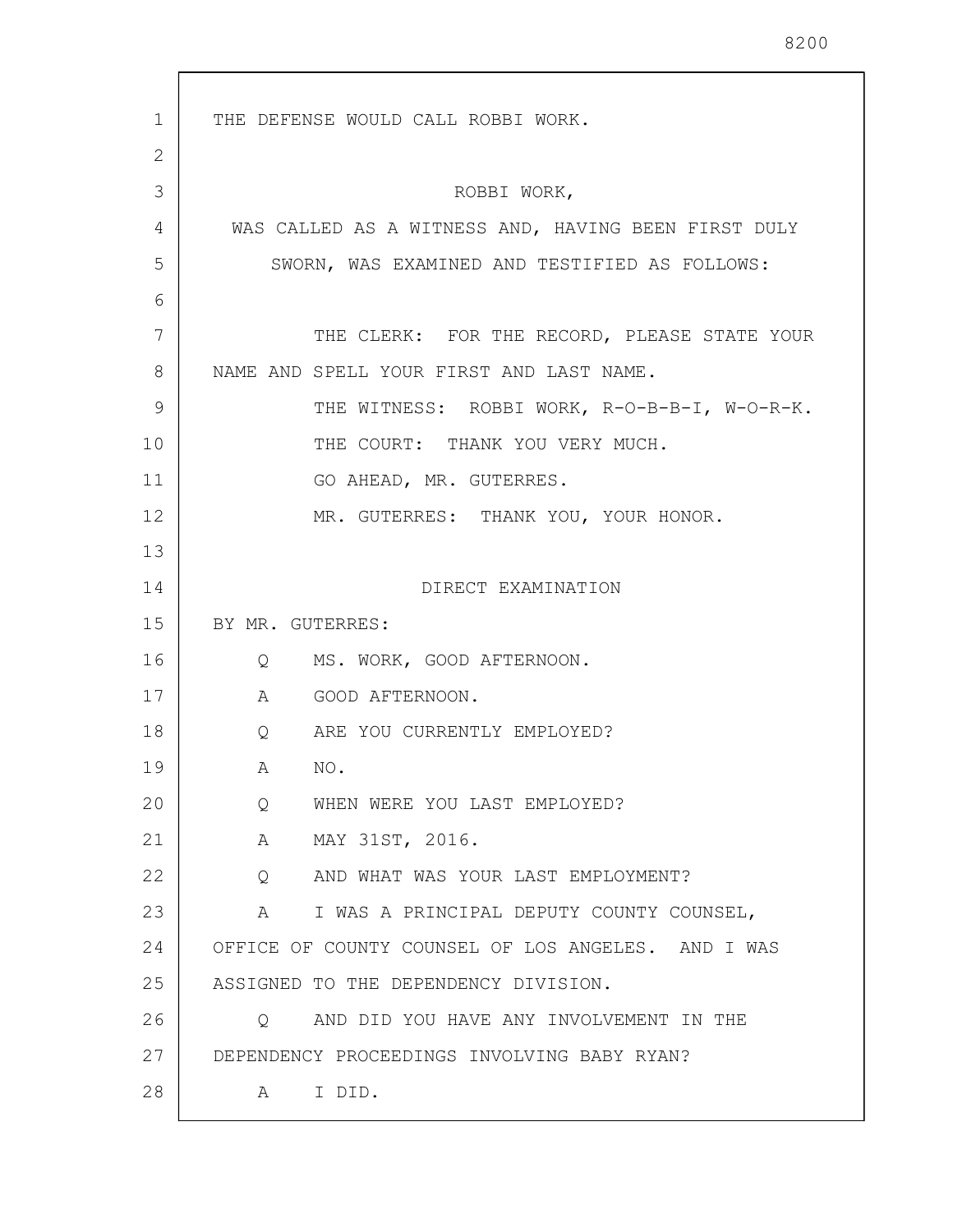1 2 3 4 5 6 7 8 9 10 11 12 13 14 15 16 17 18 19 20 21 22 23 24 25 26 27 28 /// Q AND COULD YOU BRIEFLY TELL US WHAT YOUR INVOLVEMENT WAS? A I WAS THE TRIAL ATTORNEY ON THE CASE FOR THE COUNTY. Q AND COULD YOU TELL US THEN AS THE TRIAL ATTORNEY WERE YOU AT THE VARIOUS HEARINGS THAT TOOK PLACE IN THE DEPENDENCY COURT? A I WAS AT ALL OF THE HEARINGS, YES. Q AND YOU REMEMBER WHO THE JUDICIAL OFFICER WAS FOR THE DEPENDENCY PROCEEDINGS? A YES, IT WAS MARILYN MARTINEZ. Q AND AS FAR AS YOUR FAMILIARITY WITH THE JUDICIAL OFFICER, COULD TELL US WHAT YOUR FAMILIARITY WAS? MR. MCMILLAN: OBJECTION. RELEVANCE. ALSO FOUNDATION. ALSO VAGUE. THE COURT: IS THAT IT? MR. MCMILLAN: I THINK THAT'S IT. THOSE ARE THE ONLY ONES I CAN THINK OF. THE COURT: THE OBJECTION OF RELEVANCE IS SUSTAINED. MR. GUTERRES, UNLESS THERE'S A PARTICULAR REASON FOR THIS, WHICH YOU COULD ADVISE ME AT SIDEBAR IF YOU WISH. MR. GUTERRES: I'LL WITHDRAW -- I'LL MOVE ON, YOUR HONOR. THE COURT: OKAY. THANK YOU.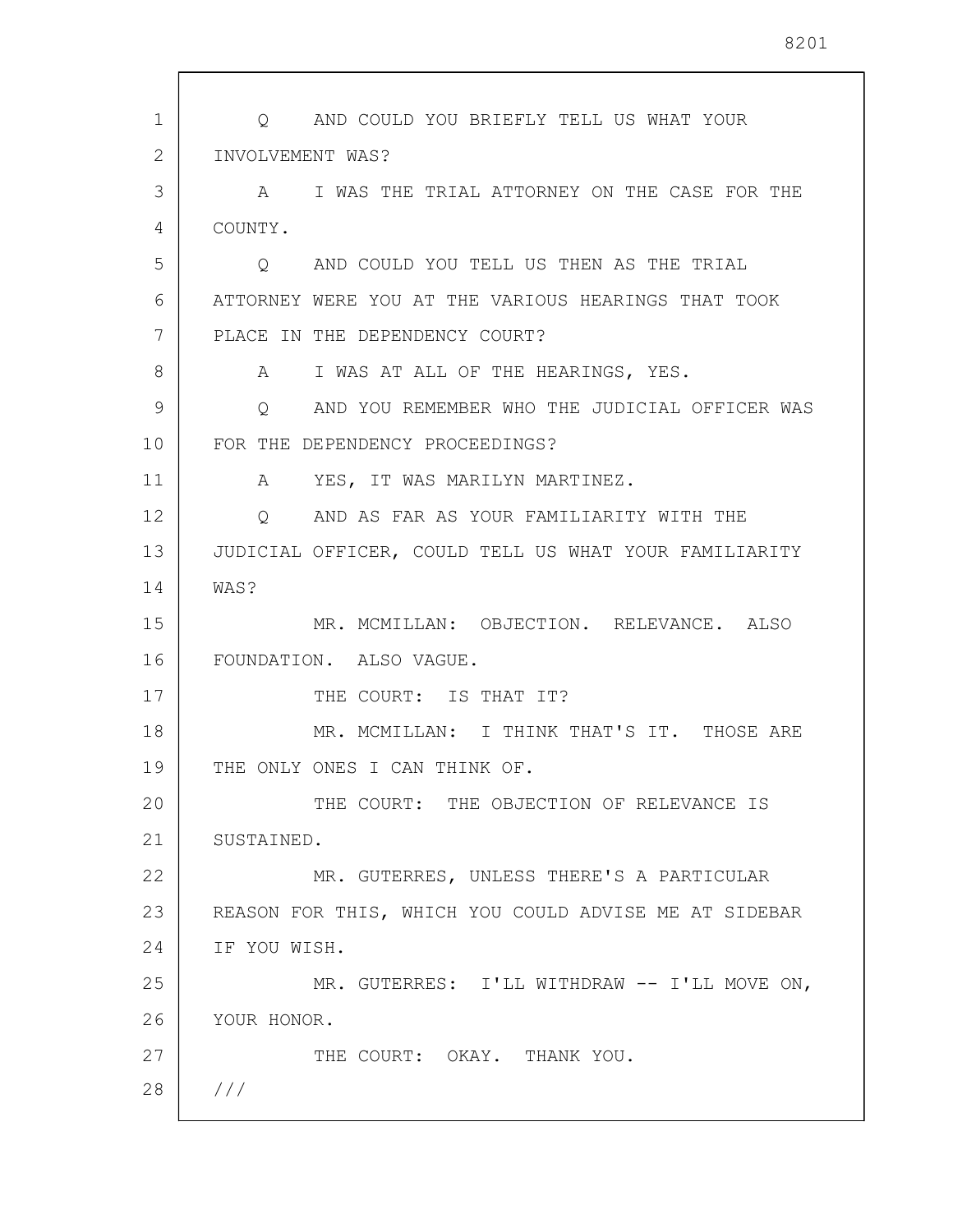1 2 3 4 5 6 7 8 9 10 11 12 13 14 15 16 17 18 19 20 21 22 23 24 25 26 27 28 BY MR. GUTERRES: Q IN YOUR LAST ASSIGNMENT IN DEPENDENCY COURT, WERE YOU ASSIGNED TO A PARTICULAR COURTROOM? A I WAS ASSIGNED TO DEPARTMENT 414 FOR 16 YEARS. Q AND FOR THOSE 16 YEARS, WHO WAS THE JUDICIAL OFFICER ASSIGNED TO THAT DEPARTMENT? A COMMISSIONER MARILYN MARTINEZ. Q IS THAT THE SAME JUDICIAL OFFICER THAT PRESIDED OVER THE DEPENDENCY PROCEEDINGS FOR BABY RYAN? A YES. AND ACTUALLY, IT WAS A LITTLE OVER 16 YEARS. Q THANK YOU. LET ME TURN YOUR ATTENTION TO EXHIBIT 11. COULD YOU GO THROUGH EXHIBIT 11 THAT I'VE PLACED BEFORE YOU, AND LET ME KNOW WHEN YOU DONE. A I'M DONE. Q DO YOU RECOGNIZE WHAT EXHIBIT 11 IS? A YEAH, IT'S A DETENTION REPORT FILED BY DCFS ON NOVEMBER 6TH, 2009, REGARDING RYAN'S CASE. MR. MCMILLAN: OBJECTION. YOUR HONOR, WHAT I HAVE AS EXHIBIT 11 IS THE JUVENILE DEPENDENCY PETITION. THE WITNESS: THAT'S WHAT I THOUGHT I STATED. I'M SORRY. I MISSPOKE. IT'S THE PETITION. BY MR. GUTERRES: Q AND IF YOU WOULD TURN TO THE THIRD PAGE IN, WHICH WOULD BE BATES 10 OF THE EXHIBIT, 11-10? A I'M SORRY, WOULD YOU REPEAT THAT? Q YEAH. THE BATES NUMBERS ARE ON THE TOP RIGHT.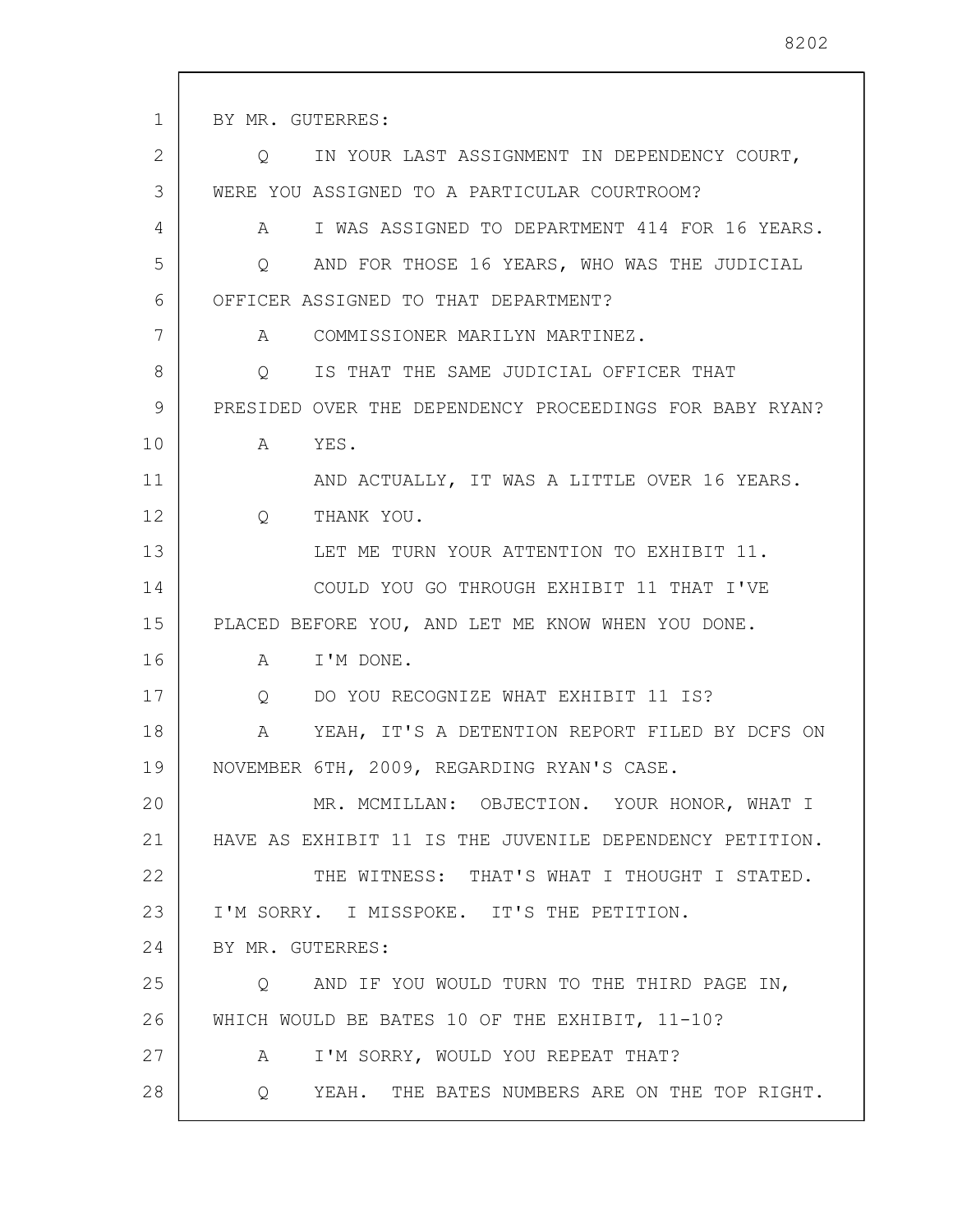1 2 3 4 5 6 7 8 9 10 11 12 13 14 15 16 17 18 19 20 21 22 23 24 25 26 27 28 A YES. Q IT WOULD BE BATES PAGE 10. A CORRECT. Q DO YOU SEE THAT THERE'S SOME HANDWRITTEN MARKINGS ON THE DOCUMENT? A YES. Q AND THERE'S ALSO SOME HANDWRITING? A YES. Q DO YOU RECOGNIZE WHOSE HANDWRITING THAT IS? A THAT'S COMMISSIONER MARTINEZ'S HANDWRITING. Q AND THEN IF YOU COULD TURN TO THE NEXT PAGE, WHICH IS EXHIBIT 11-11. AT THE BOTTOM OF THAT PAGE -- A YES. Q -- THERE'S A PARTICULAR STATEMENT THAT'S IN THAT PETITION. DO YOU SEE THAT? A I DO. Q COULD YOU TELL ME THE SIGNIFICANCE OF WHAT THAT MEANS? A THERE'S CERTAIN MATTERS IN DEPENDENCY WHERE THE COURT NEED NOT ORDER FAMILY REUNIFICATION SERVICES. IN THIS INSTANCE, BECAUSE THE DEPARTMENT HAD ALLEGED SEVERE PHYSICAL ABUSE UNDER BOTH AN E1 AND A B1, THEY WERE ASKING THAT NO FR BE GIVEN TO THIS FAMILY -- TO THE MOTHER, GIVEN THE PARTICULARLY EGREGIOUS CONDUCT. Q AND THE FR MEANS FAMILY REUNIFICATION? A CORRECT.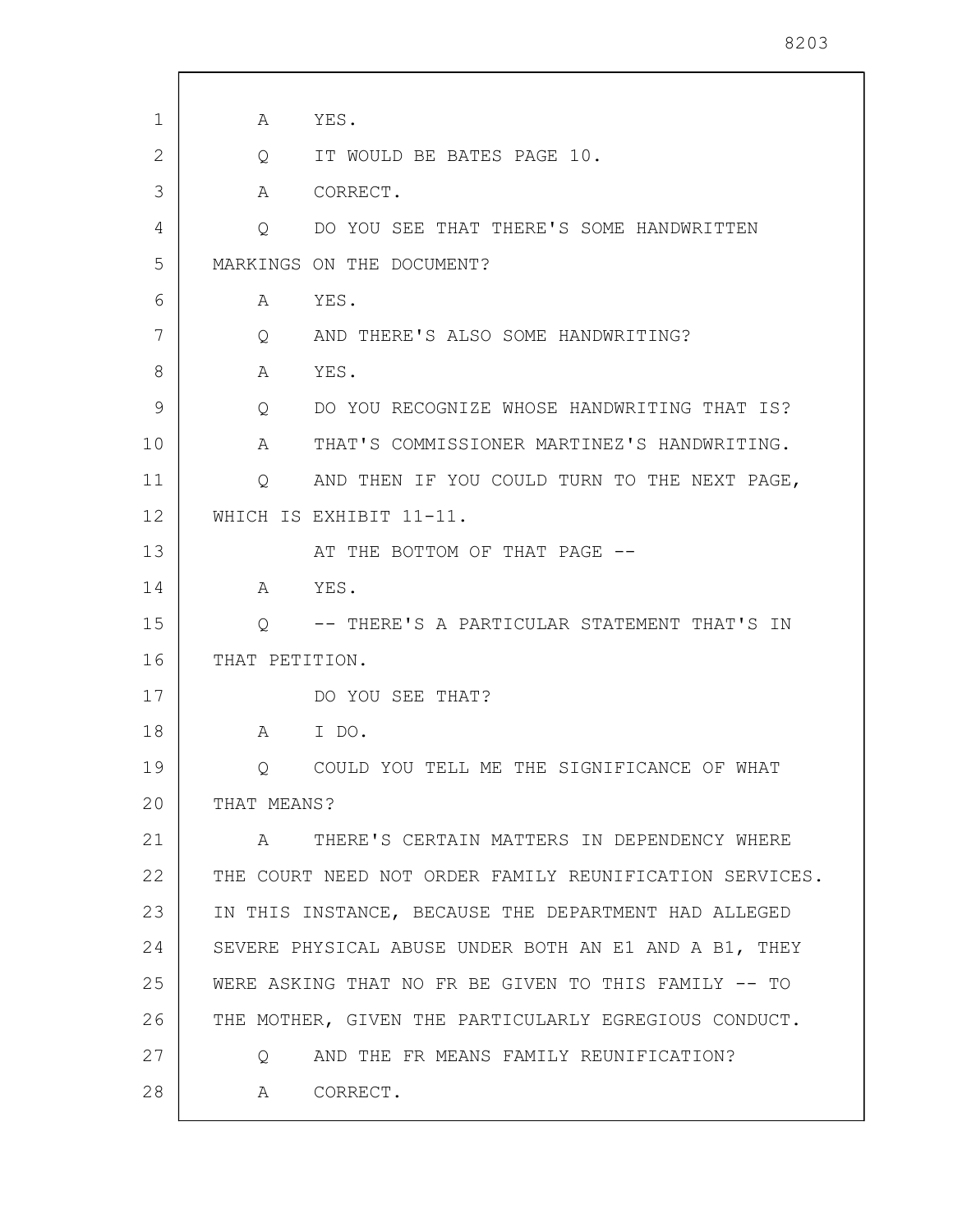1 2 3 4 5 6 7 8 9 10 11 12 13 14 15 16 17 18 19 20 21 22 23 24 25 26 27 28 Q DO YOU REMEMBER WHO WAS REPRESENTING MS. DUVAL AT THE DETENTION HEARING? A SCOTT CLARK. Q AND DO YOU RECALL WHAT TRANSPIRED IN GENERAL AT THE DETENTION HEARING? A THIS WAS, I DON'T KNOW, SEVEN YEARS AGO. BEST I RECALL, THE COURT REVIEWED THE EVIDENCE AND FOUND THAT THERE WAS A PRIMA FACIE BASIS TO DETAIN, AND THAT REASONABLE EFFORTS HAD BEEN MADE TO RETAIN RYAN IN THE HOME WITH HIS MOTHER BUT THAT THAT WAS NOT POSSIBLE, THAT HE COULD ONLY BE PROTECTED IF HE WERE REMOVED FROM HER. Q DO YOU RECALL IF COMMISSIONER MARTINEZ FOLLOWED THE RECOMMENDATIONS IN THE REPORT REGARDING NOT PROVIDING FAMILY REUNIFICATION? A WELL, SHE WOULD NOT HAVE MADE THAT FINDING AT THE DETENTION HEARING. SO MY RECOLLECTION IS NO, SHE DID NOT. Q SO ALTHOUGH THE PETITION RECOMMENDED NO REUNIFICATION, IS IT YOUR RECOLLECTION THAT THAT IN FACT WASN'T SOMETHING THAT THE COURT ORDERED? A THE COURT DID NOT ORDER THAT, AND WOULD NOT HAVE ORDERED THAT AT THAT HEARING. Q AT SOME POINT, DO YOU REMEMBER ANY OTHER ATTORNEYS REPRESENTING MS. DUVAL DURING THE DEPENDENCY PROCEEDING? A ROBERT HOWELL. Q AND DO YOU REMEMBER OR DO YOU HAVE A MEMORY OF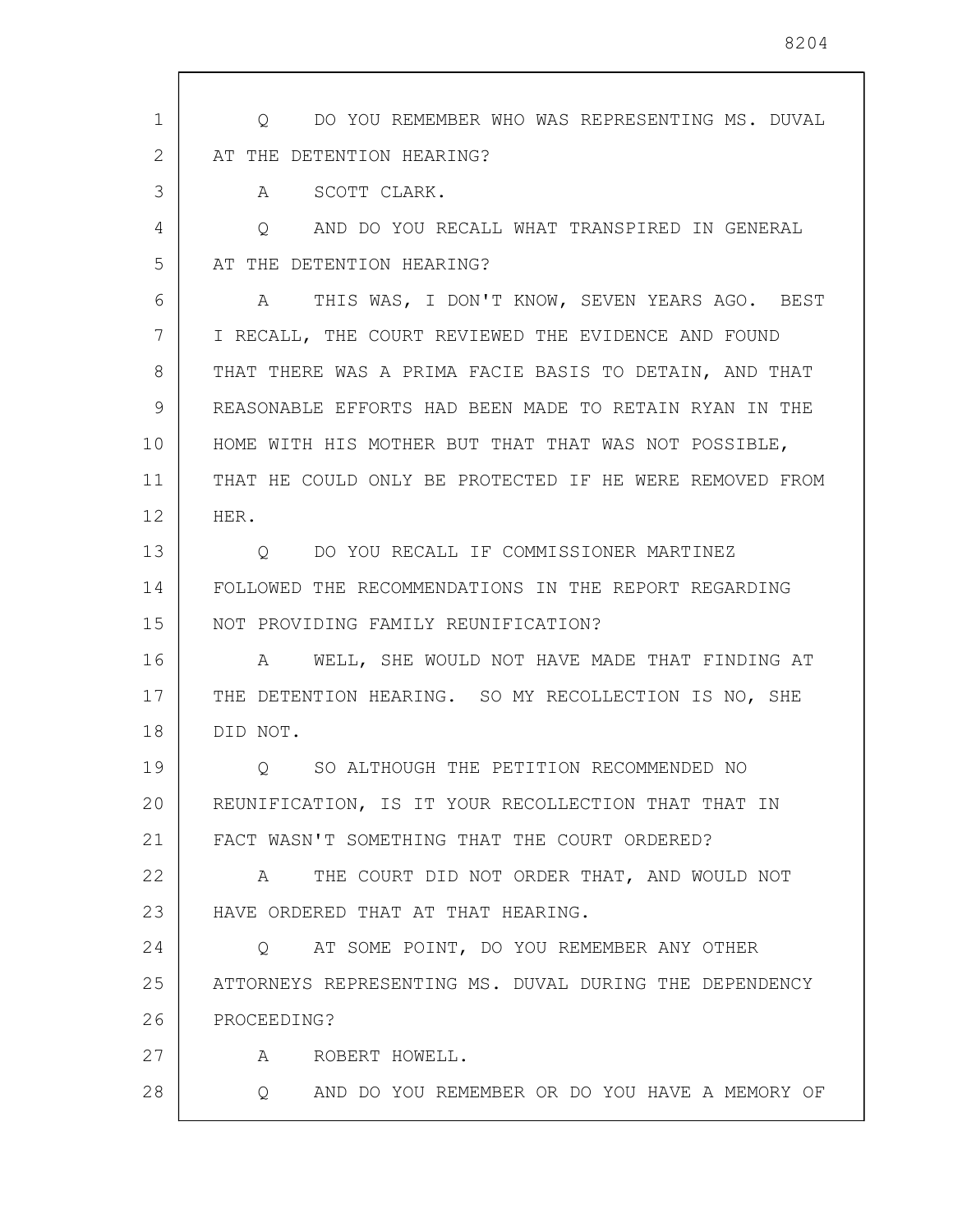1 2 3 4 5 6 7 8 9 10 11 12 13 14 15 16 17 18 19 20 21 22 23 24 25 26 27 28 /// WHO THE ATTORNEY FOR THE MINOR, BABY RYAN, WAS? A WELL, I BELIEVE INITIALLY THE ASSIGNED ATTORNEY WAS CARRIE LEE. A SUPERVISING ATTORNEY FROM HER LAW FIRM TOOK OVER THE CASE, LLOYD BEDELL. Q AND DO YOU REMEMBER WHO FATHER'S ATTORNEY WAS? A EMILY BERGER. Q LET ME ALSO TURN YOUR ATTENTION TO EXHIBIT 24, WHICH IS ACTUALLY IN EVIDENCE. MR. GUTERRES: MAY I REQUEST YOUR ASSISTANCE WITH THE EQUIPMENT? MR. MCMILLAN: CERTAINLY. BY MR. GUTERRES: Q BEFORE WE GET TO EXHIBIT 24, LET ME ASK YOU A FEW QUESTIONS. DO YOU REMEMBER ANY MOTIONS FILED BY MR. HOWELL REQUESTING ANY KIND OF CHANGES TO ANY COURT ORDERS DURING THE PROCEEDINGS OF THE DEPENDENCY? A I BELIEVE THERE WAS A 388 PETITION FILED AT THE CONCLUSION OF THE DISPOSITION HEARING. BUT I'M ONLY GUESSING AT THIS POINT. Q DO YOU RECALL WHETHER OR NOT MS. DUVAL, THROUGH HER ATTORNEY, HAD ASKED ABOUT HAVING BABY RYAN EXAMINED BY ANY MEDICAL PROFESSIONALS OR EXPERTS? MR. MCMILLAN: OBJECTION, YOUR HONOR LACKS FOUNDATION. CALLS FOR SPECULATION. THE COURT: OVERRULED. THE WITNESS: I DON'T RECALL.

8205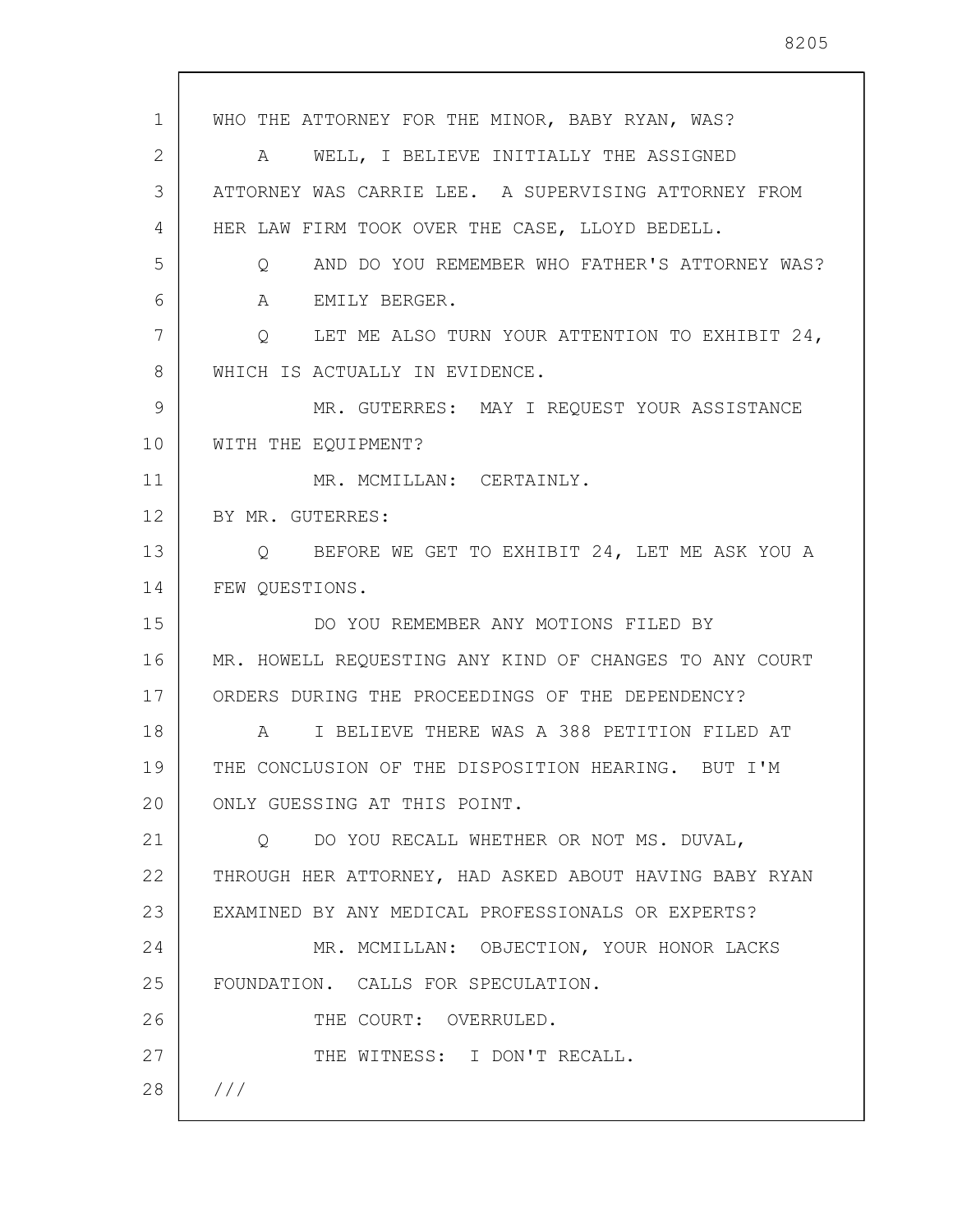| $\mathbf{1}$ | BY MR. GUTERRES:                                          |
|--------------|-----------------------------------------------------------|
| 2            | DO YOU REMEMBER A DR. LOTT FROM UCI?<br>$Q \qquad \qquad$ |
| 3            | A<br>I REMEMBER THE NAME, YES.                            |
| 4            | DO YOU RECALL -- DO YOU RECALL ANY MOTIONS BY<br>Q        |
| 5            | MR. HOWELL REGARDING ANY KIND OF TESTING THAT WAS BEING   |
| 6            | RECOMMENDED BY DR. LOTT FOR BABY RYAN?                    |
| 7            | MR. MCMILLAN: OBJECTION. LACKS FOUNDATION.                |
| 8            | CALLS FOR SPECULATION. LEADING.                           |
| 9            | THE COURT: OVERRULED.                                     |
| 10           | THE WITNESS: I CAN'T REMEMBER IF IT WAS AN                |
| 11           | MRI OR CAT SCAN THAT WAS REQUESTED.                       |
| 12           | BY MR. GUTERRES:                                          |
| 13           | AND DO YOU REMEMBER IF THAT WAS IN FACT<br>O              |
| 14           | PRESENTED TO THE COURT?                                   |
| 15           | A AGAIN, IT WAS SIX OR SEVEN YEARS AGO, SO NO.            |
| 16           | LET ME TURN YOUR ATTENTION TO THE<br>$\circ$              |
| 17           | JURISDICTION/DISPOSITION REPORT WHICH IS EXHIBIT 24. I    |
| 18           | THINK YOU HAVE THAT IN FRONT OF YOU.                      |
| 19           | I DO.<br>A                                                |
| 20           | AND HAVE YOU KIND OF GOTTEN A CHANCE TO GO<br>O           |
| 21           | THROUGH THAT?                                             |
| 22           | A WELL, IT'S FAIRLY LENGTHY.                              |
| 23           | IS THERE A PARTICULAR PORTION OF IT YOU WANT              |
| 24           | ME TO ADDRESS?                                            |
| 25           | SURE. FIRST OF ALL, LET'S GO TO THE --<br>Q               |
| 26           | PAGE 22 OF THE REPORT, IT'S BATES 467 AT THE TOP RIGHT    |
| 27           | OF EXHIBIT 24.                                            |
| 28           | I HAVE IT.<br>A                                           |

 $\sqrt{ }$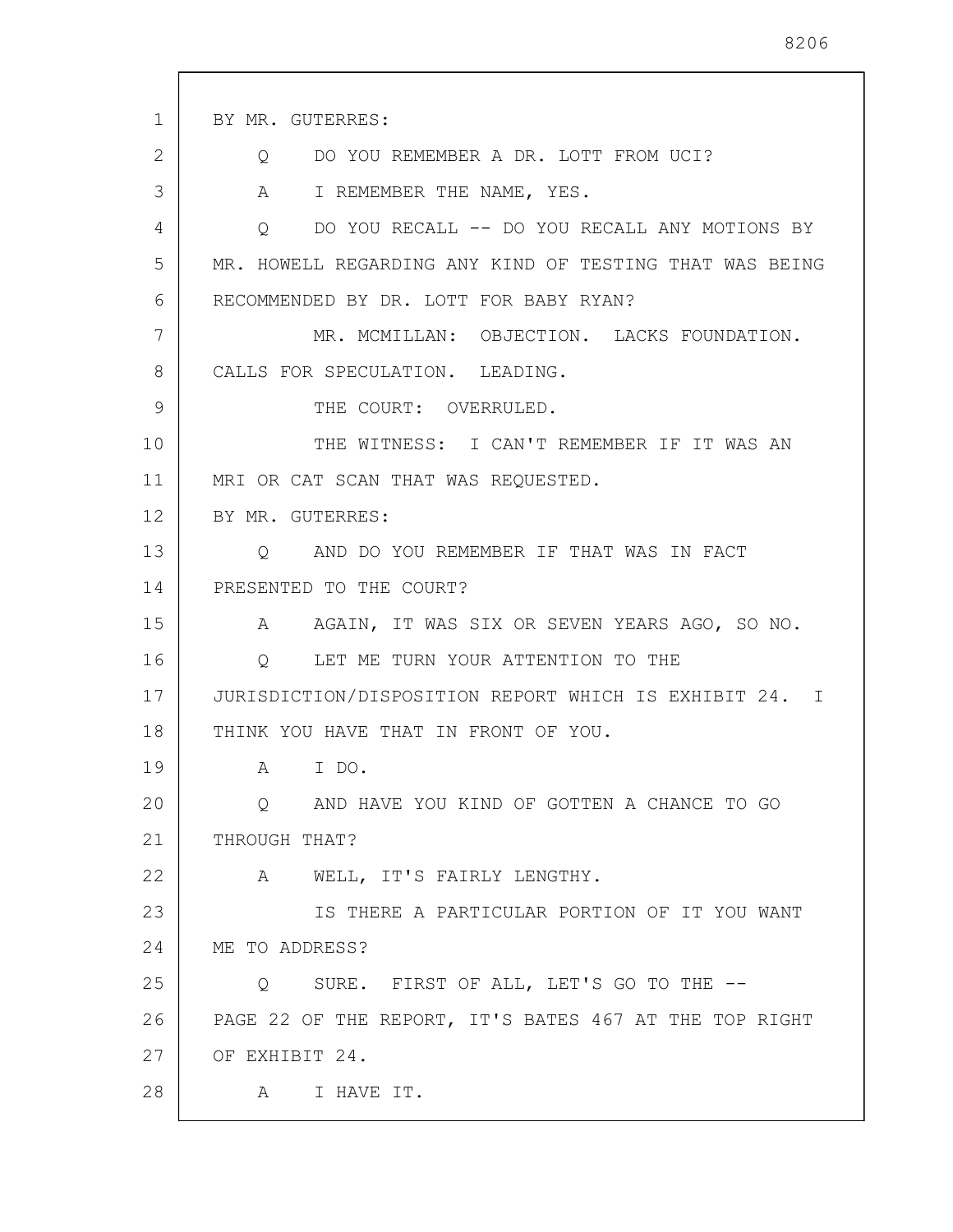1 2 3 4 5 6 7 8 9 10 11 12 13 14 15 16 17 18 19 20 21 22 23 24 25 26 27 28 Q LET ME SHOW YOU -- MR. GUTERRES: IF I MAY PUBLISH PAGE BATES 467 OF THE REPORT. MR. MCMILLAN: OBJECTION. HEARSAY, YOUR HONOR. BUT WE'VE ADDRESSED THOSE ISSUES EARLIER AT SIDEBAR. THE COURT: JUST ONE MOMENT. OVERRULED. THE WITNESS: COULD YOU REPEAT THE QUESTION, PLEASE. THE COURT: GO AHEAD. MR. GUTERRES: THANK YOU, YOUR HONOR. BY MR. GUTERRES: Q SO I WANTED TO PUBLISH THIS AND SHOW YOU AT -- THE RECOMMENDATIONS THAT WERE IN THE REPORT. MR. GUTERRES: MAY I PUBLISH, YOUR HONOR? THE COURT: YES. MR. GUTERRES: THANK YOU. THE COURT: I'M SORRY BUT I'M ON THE WRONG PAGE OF THIS EXHIBIT. HOLD ON A SECOND. WHAT PAGE? MR. GUTERRES: IT'S BATES 467 OF EXHIBIT 24. THE COURT: ALL RIGHT. GO AHEAD. MR. GUTERRES: THANK YOU. BY MR. GUTERRES: Q DO YOU HAVE THAT PAGE? A I DO. Q AND TURNING YOUR ATTENTION TO ITEMS 4 AND --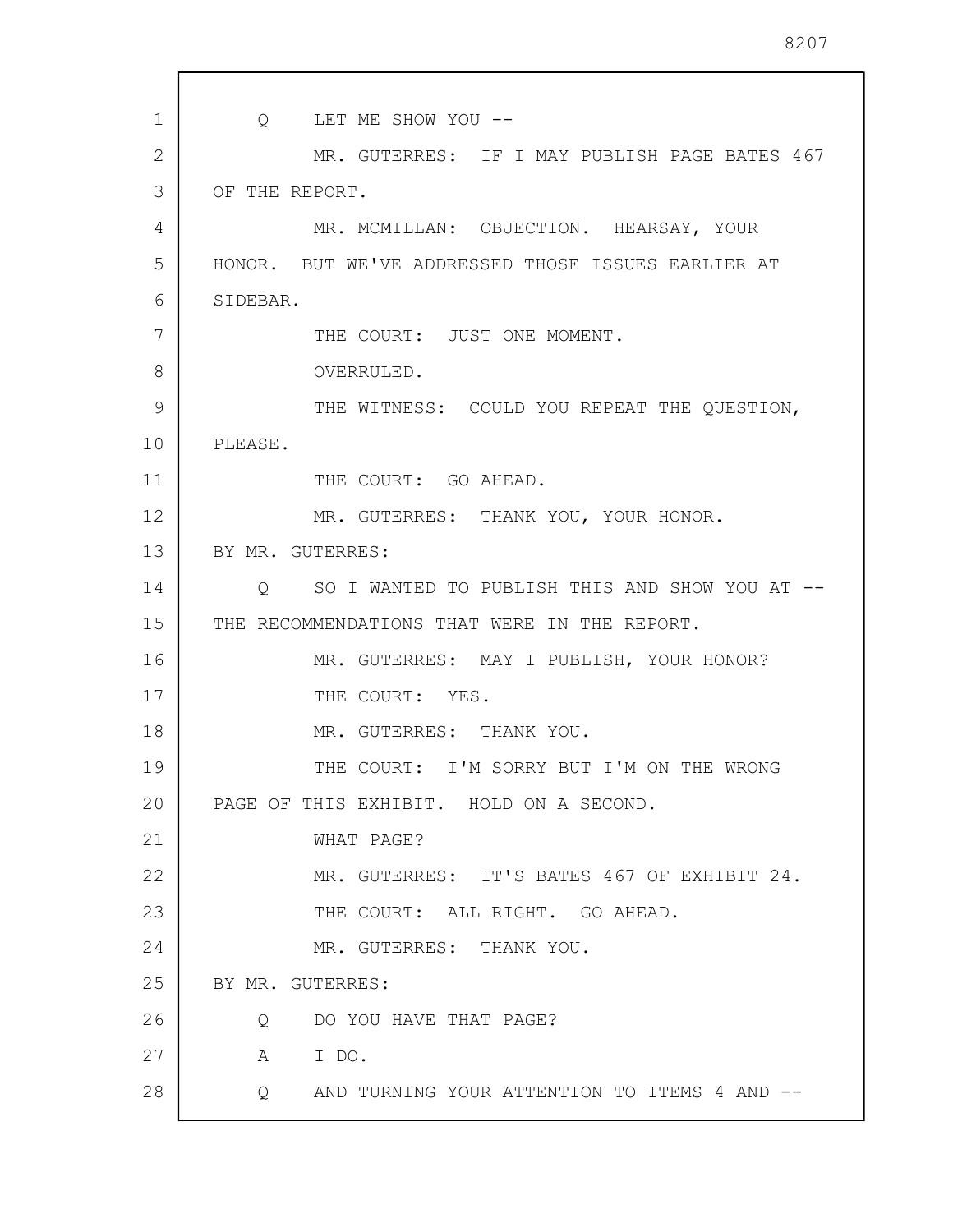1 2 3 4 5 6 7 8 9 10 11 12 13 14 15 16 17 18 19 20 21 22 23 24 25 26 27 28 ITEM 4, DO YOU SEE THAT? A YES. Q DO YOU KNOW WHY THE DEPARTMENT WAS ASKING FOR NO FAMILY REUNIFICATION SERVICES AT THIS JUNCTURE? A YEAH, AS I INDICATED PREVIOUSLY, WHERE YOU HAVE A PETITION THAT'S SUSTAINED WHERE A CHILD -- THE ALLEGATIONS INDICATE THAT THE CHILD HAS BEEN SEVERELY SEXUALLY ABUSED OR SEVERELY PHYSICALLY ABUSED, THEN THE DEPARTMENT CAN REQUEST NO FR AT THE DISCRETION OF THE COURT. SO THEY AGAIN REITERATE THE POSITION THAT SHE SHOULD NOT HAVE FAMILY REUNIFICATION SERVICES. Q AND THEN TURNING YOUR ATTENTION TO THE NEXT PAGE, WHICH WOULD BE BATES 468 OF EXHIBIT 24 WHICH IS THE CONTINUATION OF THE RECOMMENDATIONS, ITEM 9, DO YOU SEE IT SAYS FAMILY BE ORDERED TO RECEIVE A 730 EVALUATION BY COURT APPOINTED EXPERT? A YES. Q DO YOU RECALL IF COMMISSIONER MARTINEZ FOLLOWED THE DEPARTMENT'S RECOMMENDATIONS IN THAT REGARD? A I DO NOT RECALL. I -- I DO NOT RECALL. Q DO YOU REMEMBER -- A I WOULD VENTURE TO SAY THAT SHE PROBABLY WOULD NOT HAVE DONE SO, INASMUCH AS THEY WERE REACHING A DISPOSITION ON THAT DAY. MR. MCMILLAN: OBJECTION, YOUR HONOR. NUMBER ONE, NO QUESTION PENDING. ALSO LACKS FOUNDATION AND SPECULATION BASED ON HER PRIOR -- MOVE TO STRIKE.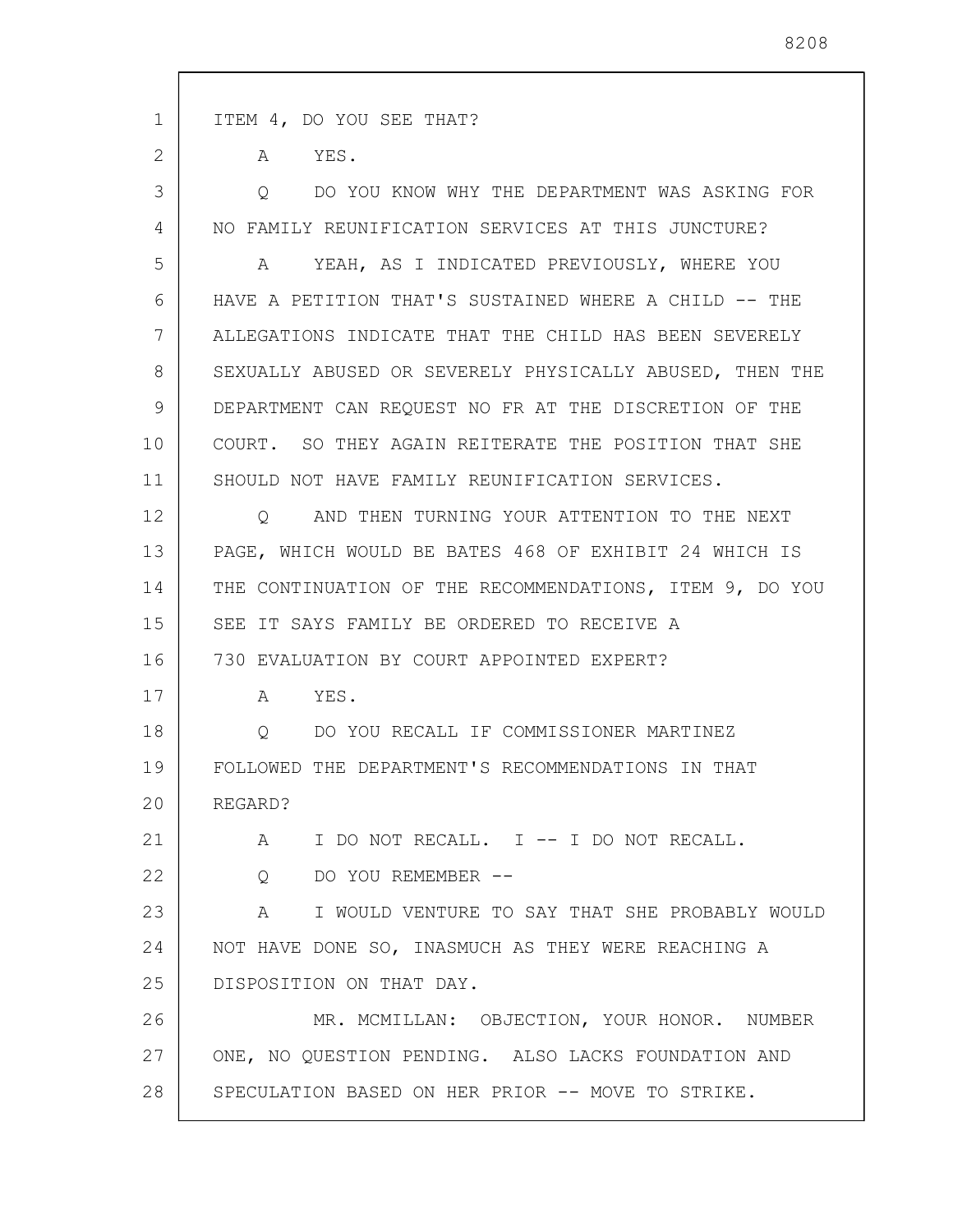| $\mathbf{1}$ | THE COURT: OBJECTION IS SUSTAINED. THE                 |
|--------------|--------------------------------------------------------|
| 2            | ANSWER IS ORDERED STRICKEN AND THE JURY MUST DISREGARD |
| 3            | IT.                                                    |
| 4            | BY MR. GUTERRES:                                       |
| 5            | DO YOU REMEMBER ANY ISSUE BEING RAISED DURING<br>Q     |
| 6            | THE DEPENDENCY PROCEEDINGS REGARDING MUNCHAUSEN'S BY   |
| 7            | PROXY?                                                 |
| 8            | IT WAS NEVER BROUGHT UP DURING THE TRIAL.<br>A         |
| 9            | THE JURISDICTION/DISPOSITION REPORT INCLUDED A<br>O    |
| 10           | NUMBER OF ATTACHMENTS AND THOSE ARE THERE IN FRONT OF  |
| 11           | YOU.                                                   |
| 12           | DO YOU REMEMBER AT THE TIME GOING THROUGH THE          |
| 13           | REPORT AND ITS ATTACHMENTS?                            |
| 14           | YES.<br>A                                              |
| 15           | AND THERE WERE A NUMBER OF LAST MINUTE<br>Q            |
| 16           | INFORMATION REPORTS THAT WERE SUBMITTED BY THE         |
| 17           | DEPARTMENT TO THE COURT THAT ALSO ATTACHED VARIOUS     |
| 18           | MEDICAL REPORTS.                                       |
| 19           | DO YOU REMEMBER THAT?                                  |
| 20           | A YES.                                                 |
| 21           | THIS -- DO YOU RECALL THIS CASE IN THE<br>$\circ$      |
| 22           | DEPENDENCY PROCEEDINGS BEING SOMEWHAT FOCUSED ON THE   |
| 23           | MEDICAL INFORMATION?                                   |
| 24           | A YES.                                                 |
| 25           | MR. MCMILLAN: OBJECTION, YOUR HONOR.                   |
| 26           | LEADING.                                               |
| 27           | THE COURT: SUSTAINED.                                  |
| 28           | MR. MCMILLAN: ALSO MOVE TO STRIKE THE                  |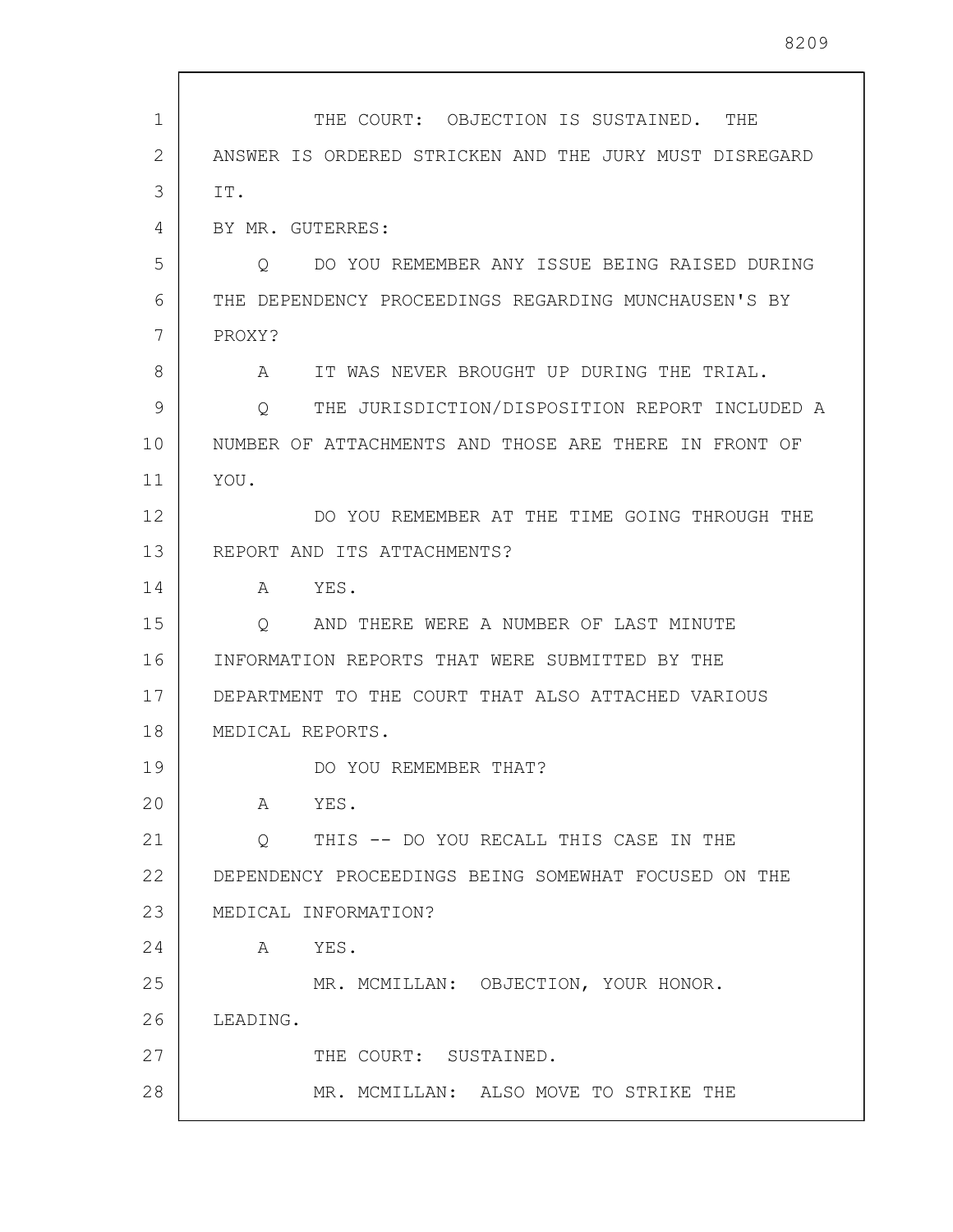1 2 3 4 5 6 7 8 9 10 11 12 13 14 15 16 17 18 19 20 21 22 23 24 25 26 27 28 RESPONSE. THE COURT: MOTION TO STRIKE IS GRANTED. THE ANSWER WILL BE ORDERED STRICKEN AND THE JURY MUST DISREGARD. BY MR. GUTERRES: Q GIVEN YOUR EXPERIENCE, YOUR 16 YEARS WITH COMMISSIONER MARTINEZ, DID YOU HAVE AN UNDERSTANDING AS TO WHETHER OR NOT -- WHAT COMMISSIONER MARTINEZ'S PRACTICES WAS WHEN IT CAME TO MEDICAL RECORDS? MR. MCMILLAN: OBJECTION, YOUR HONOR. LACKS FOUNDATION. SPECULATION. ALSO RELEVANCE. THE COURT: OVERRULED. THE WITNESS: AS I INDICATED, I APPEARED BEFORE COMMISSIONER MARTINEZ FOR A LITTLE OVER 16 YEARS. IN THE COURSE OF APPEARING BEFORE SOMEONE FOR 16 YEARS EVERY SINGLE DAY, YOU COME TO KNOW WHAT THEY EXPECT IN TRIAL, WHAT EXHIBITS THEY EXPECT TO BE ADMITTED INTO EVIDENCE, AND HOW DISCIPLINED THEY ARE IN REVIEWING EVIDENCE. OF ALL THE HEARING OFFICERS I APPEARED BEFORE IN THE 24-PLUS YEARS WITH COUNTY COUNSEL, SHE WAS PERHAPS THE MOST DILIGENT. SHE WENT THROUGH EVERY SINGLE DOCUMENT, READ EVERYTHING, WOULD OFTEN INTERJECT QUESTIONS WHEN ATTORNEYS WERE ASKING THEM OF PARTIES AND EXPERTS. SO IT WOULD HAVE BEEN HER PRACTICE TO READ EVERY SINGLE PIECE OF PAPER SUBMITTED TO HER. MR. MCMILLAN: OBJECTION, YOUR HONOR. MOVE TO STRIKE THE ENTIRE RESPONSE AS NONRESPONSIVE NARRATIVE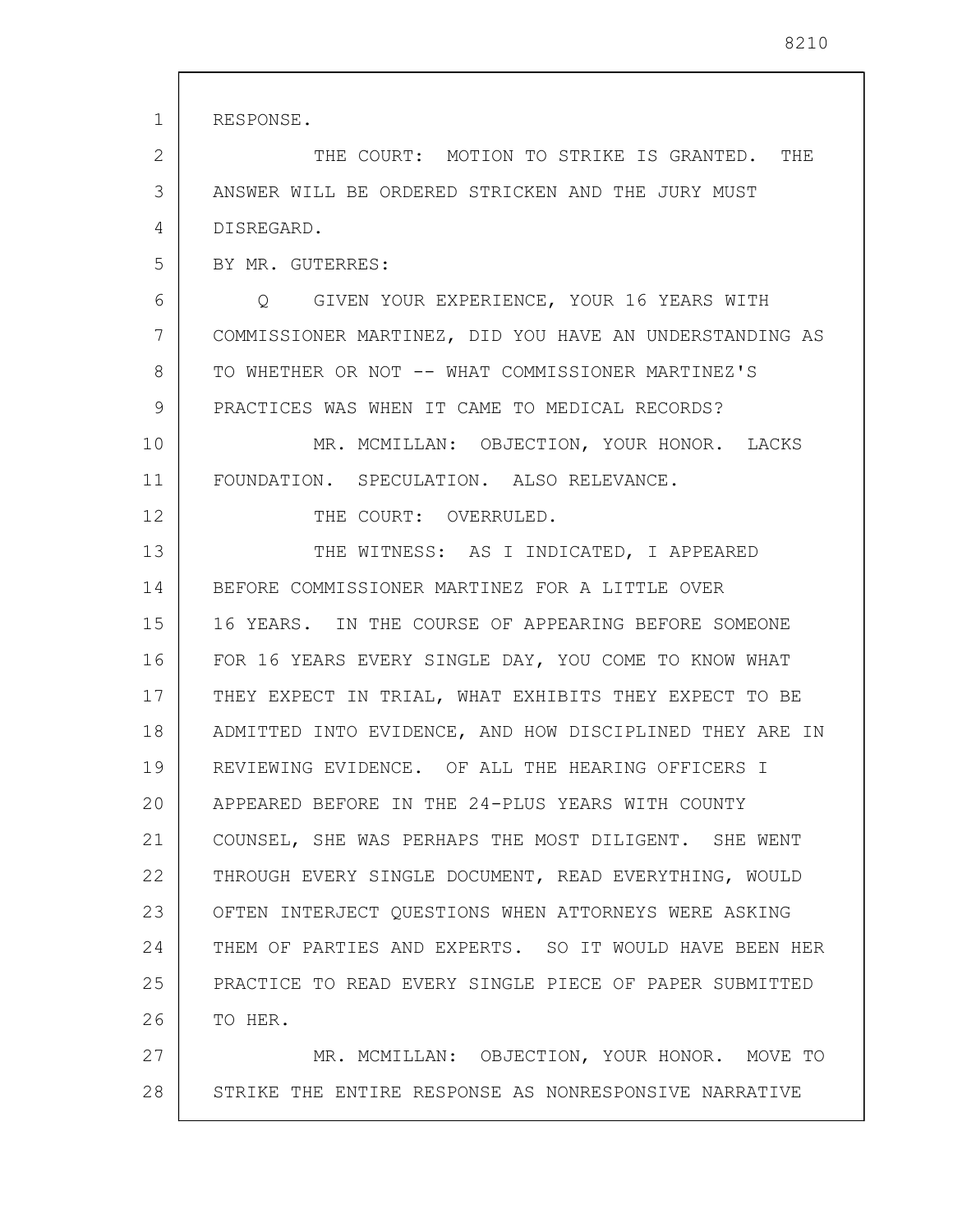| $\mathbf{1}$ | RESPONSE. EVERYTHING BEYOND THE WORD YES, IF THERE WAS    |
|--------------|-----------------------------------------------------------|
| 2            | A YES.                                                    |
| 3            | THE COURT: THERE ISN'T ANY YES.                           |
| 4            | NEVERTHELESS, THE OBJECTION IS SUSTAINED. THE MOTION      |
| 5            | TO STRIKE IS GRANTED. THE ANSWER WILL BE STRICKEN IN      |
| 6            | ITS ENTIRETY AND THE JURY MUST DISREGARD IT.              |
| 7            | THE QUESTION JUST INITIALLY CALLS FOR A "YES"             |
| 8            | OR "NO" ANSWER.                                           |
| 9            | DO YOU WANT TO HAVE THE REPORTER READ IT BACK?            |
| 10           | MR. GUTERRES: YES, PLEASE.                                |
| 11           | THE COURT: ALL RIGHT. WE'LL ASK THE REPORTER              |
| 12           | TO READ THE QUESTION BACK.                                |
| 13           | (THE PREVIOUS QUESTION WAS READ BACK BY                   |
| 14           | THE COURT REPORTER AS FOLLOWS:                            |
| 15           | "QUESTION: GIVEN YOUR EXPERIENCE,                         |
| 16           | YOUR 16 YEARS WITH                                        |
| 17           | COMMISSIONER MARTINEZ, DID YOU HAVE AN                    |
| 18           | UNDERSTANDING AS TO WHETHER OR NOT --                     |
| 19           | WHAT COMMISSIONER MARTINEZ'S PRACTICES                    |
| 20           | WAS WHEN IT CAME TO MEDICAL RECORDS?")                    |
| 21           | THE WITNESS: YES.                                         |
| 22           | BY MR. GUTERRES:                                          |
| 23           | AND WHAT IS YOUR UNDERSTANDING IN THAT REGARD?<br>$\circ$ |
| 24           | MR. MCMILLAN: OBJECTION, YOUR HONOR. CALLS                |
| 25           | FOR SPECULATION AS TO THE INTERNAL THOUGHT PROCESSES OF   |
| 26           | A MAGISTRATE.                                             |
| 27           | THE COURT: OVERRULED.                                     |
| 28           | THE WITNESS: AS I INDICATED, SHE WANTED ALL               |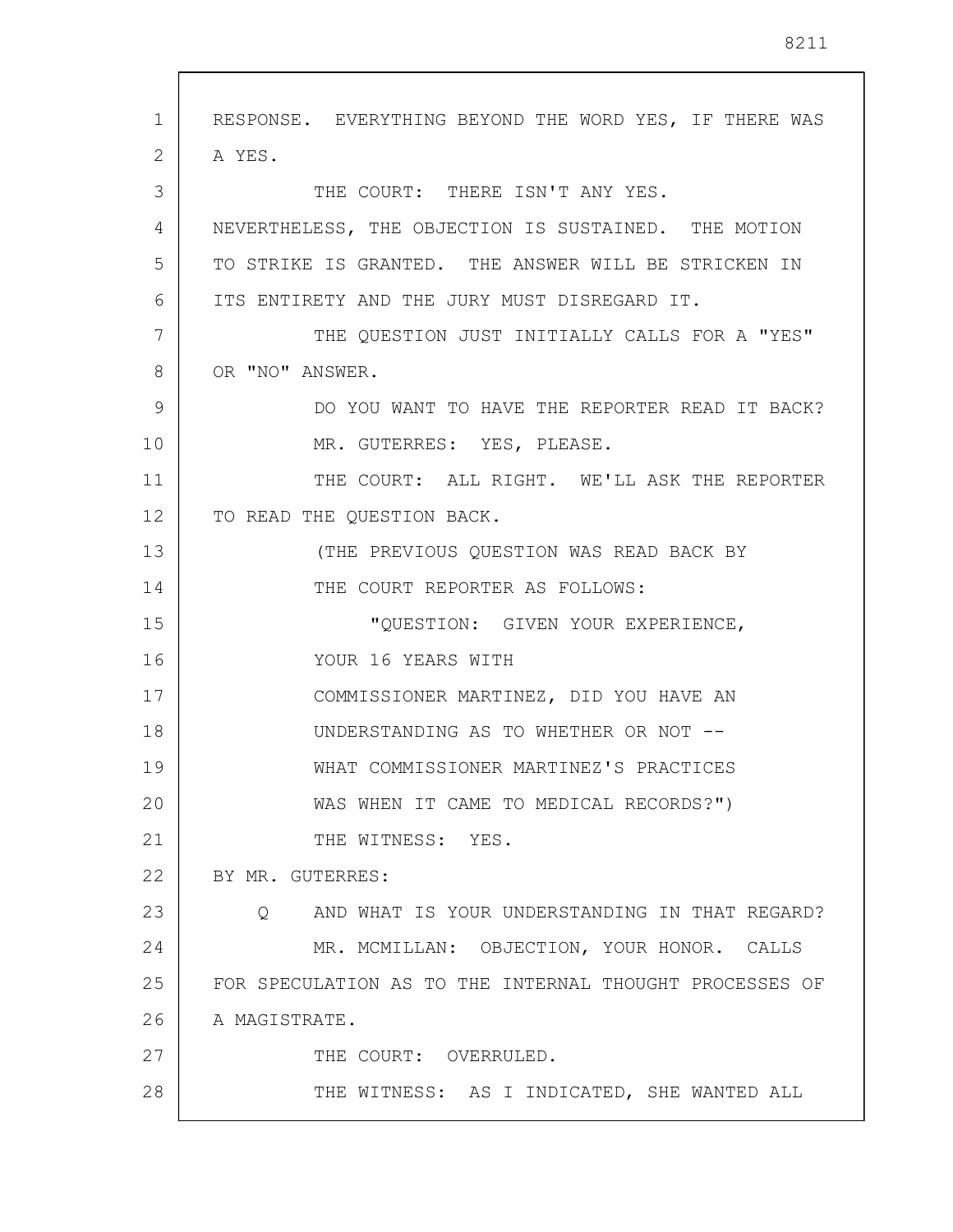1 2 3 4 5 6 7 8 9 10 11 12 13 14 15 16 17 18 19 20 21 22 23 24 25 26 27 28 RELEVANT MEDICAL DOCUMENTS ATTACHED. NOT SIMPLY SUMMARIZED WITHIN THE BODY OF A REPORT. AND MY EXPERIENCE WITH HER IN THE 16-PLUS YEARS WAS THAT SHE READ EVERY SINGLE PAGE OF EVERY SINGLE REPORT. MR. MCMILLAN: OBJECTION, YOUR HONOR. THE READING EVERY SINGLE PAGE OF EVERY SINGLE REPORT LACKS FOUNDATION. SPECULATION. MOVE TO STRIKE. THE COURT: OVERRULED. BY MR. GUTERRES: Q I WANT TO SHOW YOU A DOCUMENT WHICH IS THE REPORTER'S TRANSCRIPT ON APPEAL OF VARIOUS HEARINGS. MR. GUTERRES: IF I CAN HAVE THAT MARKED AS NEXT IN ORDER. THE CLERK: 1258. (DEFENDANT'S EXHIBIT NO. 1258, WAS MARKED FOR IDENTIFICATION.) BY MR. GUTERRES: Q AND IF YOU'D TURN TO PAGE 18 OF EXHIBIT 1258 -- AND ACTUALLY IF YOU COULD TURN TO PAGE 17, WHICH WILL IDENTIFY THE TRANSCRIPT -- THE HEARING DATE. DO YOU SEE THAT? A YES. Q AND WHAT HEARING DATE WAS THAT? A JANUARY 4, 2010. Q AND DOES THAT REFRESH YOUR -- IF YOU LOOK AT LINE 19 AT PAGE 17 OF EXHIBIT 1258? A I WAS THERE.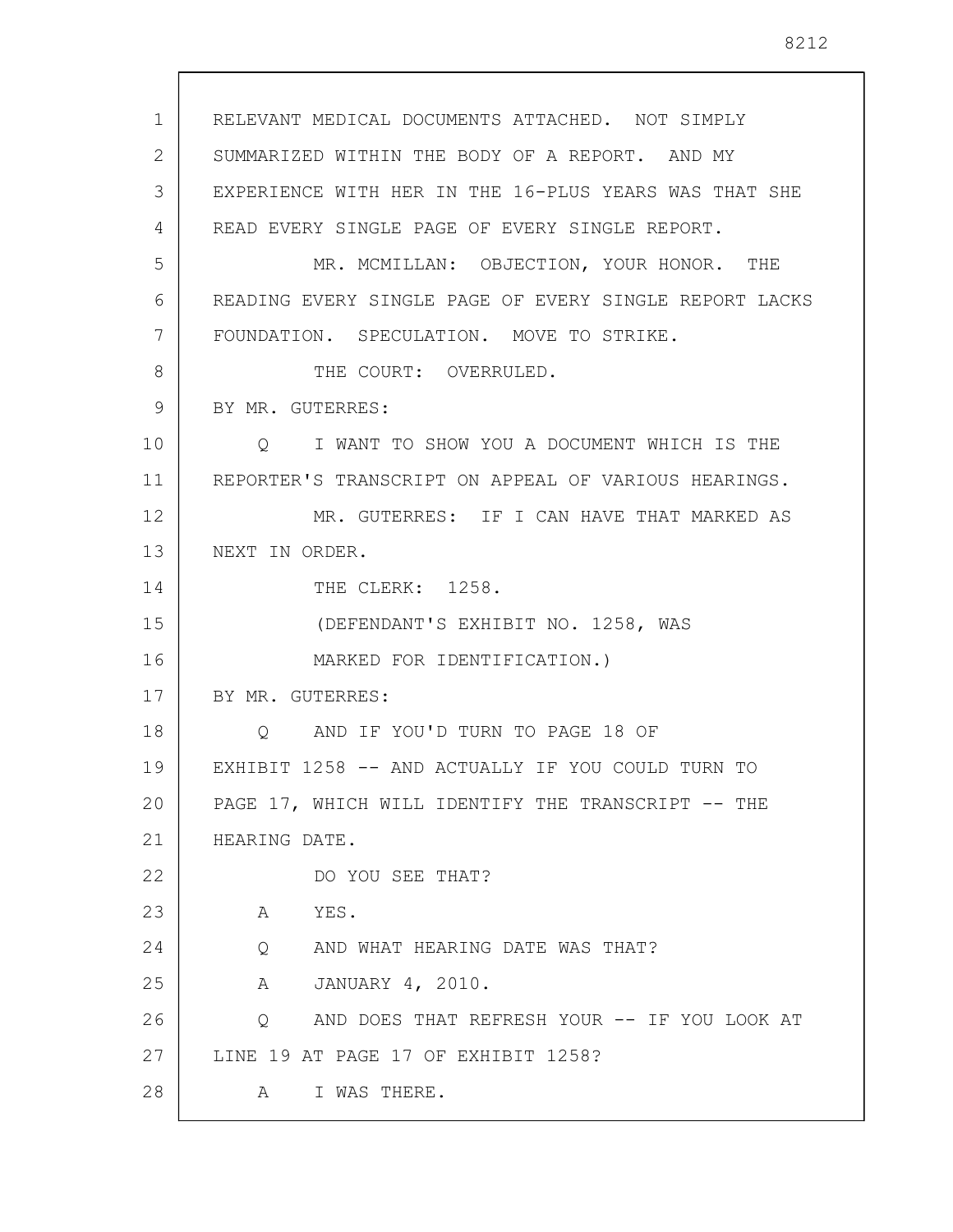| $\mathbf{1}$ | IF YOU'D NOW TURN TO PAGE 18 AND IF YOU'D LOOK<br>$\circ$ |
|--------------|-----------------------------------------------------------|
| 2            | AT LINES 22 THROUGH 26 OR 27 AND READ THAT TO YOURSELF.   |
| 3            | I'VE READ IT.<br>A                                        |
| 4            | DOES THAT REFRESH YOUR RECOLLECTION AS TO<br>$\circ$      |
| 5            | WHETHER OR NOT THERE WAS A 730 EVALUATION ORDERED BY      |
| 6            | THE COURT?                                                |
| 7            | A ACCORDING TO THIS, THERE WAS NOT AN EVALUATION          |
| 8            | ORDERED.                                                  |
| 9            | LET ME NEXT TURN YOUR ATTENTION TO EXHIBIT 45.<br>$\circ$ |
| 10           | WILL YOU IDENTIFY WHAT EXHIBIT 45 IS?                     |
| 11           | YES, IT'S A 388 PETITION FILED WITH THE COURT<br>A        |
| 12           | BY MOTHER.                                                |
| 13           | COULD YOU JUST BRIEFLY EXPLAIN WHAT A 388<br>O            |
| 14           | PETITION IS?                                              |
| 15           | A 388 IS A PETITION FILED WITH THE COURT<br>A             |
| 16           | SEEKING A MODIFICATION FROM A COURT'S PRIOR ORDER. AND    |
| 17           | IN ORDER TO PREVAIL ON A 388, YOU HAVE TO SHOW NEW OR     |
| 18           | CHANGED CIRCUMSTANCES AND SHOW THAT WHAT'S REQUESTED IS   |
| 19           | IN THE CHILD'S BEST INTERESTS.                            |
| 20           | AND BASED ON YOUR REVIEW OF THIS, DOES THIS<br>O          |
| 21           | REFRESH YOUR RECOLLECTION AS TO WHETHER OR NOT            |
| 22           | MS. DUVAL FILED A PETITION ASKING FOR TESTING TO BE       |
| 23           | COMPLETED ON BABY RYAN ON OR ABOUT APRIL OF 2010?         |
| 24           | YES IT DEFINITELY SHOWS THAT THE PETITION WAS<br>A        |
| 25           | FILED WITH THE COURT ON APRIL 22ND.                       |
| 26           | AND IF YOU TURN TO THE SECOND PAGE THAT'S<br>$\circ$      |
| 27           | BATES LABELED 979 OF EXHIBIT 45 AT ITEM 8 AND 9, DOES     |
| 28           | THAT REFRESH YOUR RECOLLECTION AS TO WHAT IT IS THAT      |
|              |                                                           |

 $\sqrt{ }$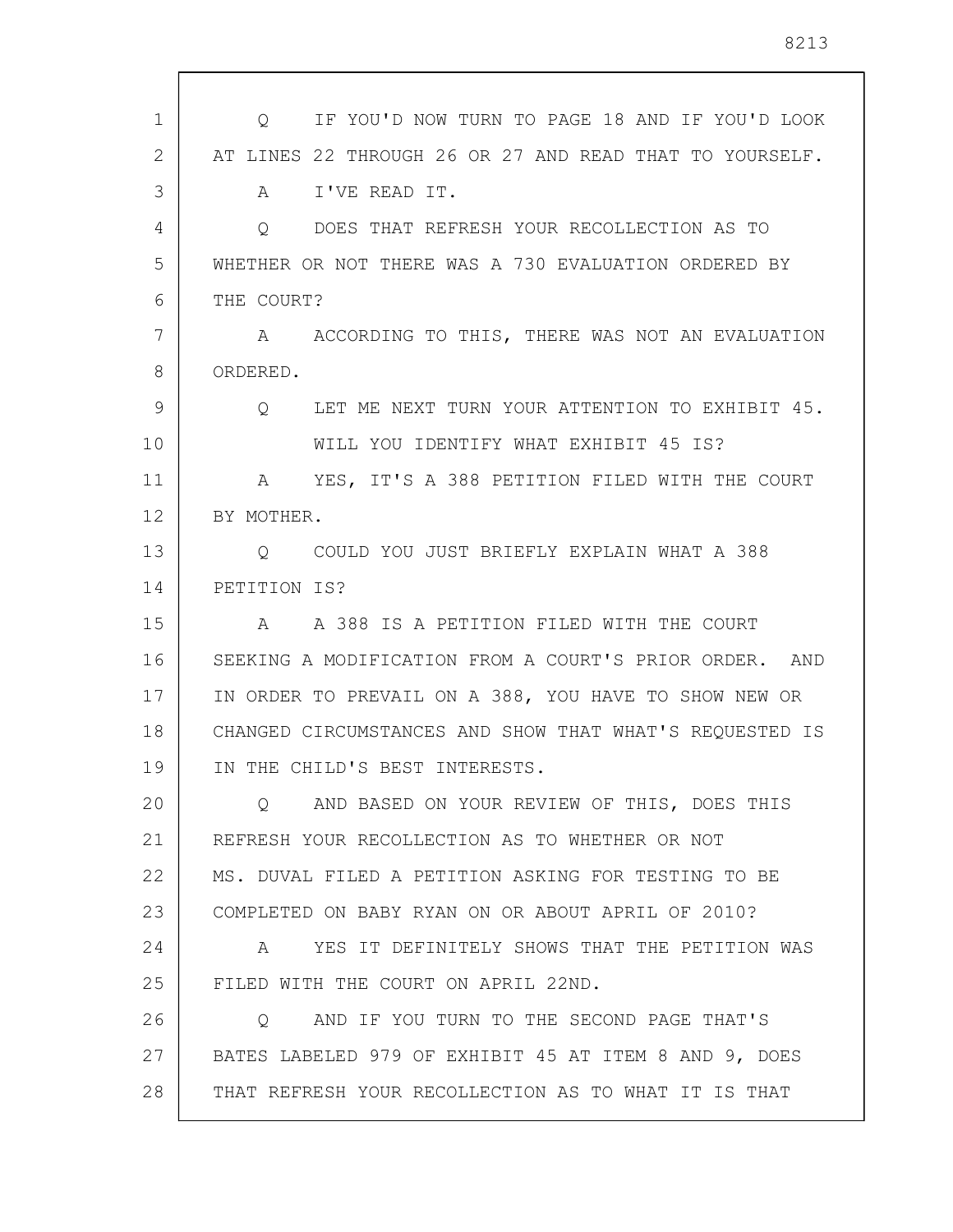1 2 3 4 5 6 7 8 9 10 11 12 13 14 15 16 17 18 19 20 21 22 23 24 25 26 27 28 WAS BEING REQUESTED OF THE COURT TO BE CHANGED BY MS. DUVAL'S ATTORNEY? A YES. Q AND WHAT'S -- WHAT DO YOU REMEMBER IN THAT REGARD? A THE COURT HAD PREVIOUSLY ORDERED NO FURTHER TESTING OF THE CHILD. AND MS. DUVAL WAS ASKING THAT HE BE FURTHER TESTED TO RULE OUT ANY OTHER MALADIES OR CAUSES OF ANY ISSUES HE WAS HAVING. SHE WAS ALSO -- ALSO HAD ASKED THAT SHE BE ALLOWED TO TAKE THE CHILD TO THE MEDICAL APPOINTMENTS AND THAT THERE NOT BE A MONITOR, SPECIFICALLY NOT A DCFS MONITOR. AND SHE ALSO ASKED FOR INCREASED VISITATION. Q AND IF YOU COULD TURN TO EXHIBIT 48? A YES. Q AND COULD YOU IDENTIFY WHAT EXHIBIT 48 IS FOR THE RECORD? A EXHIBIT 48 IS A WITNESS LIST FOR MR. HOWELL ON BEHALF OF THE MOTHER. Q AND FOR WHAT HEARING WOULD THIS HAVE BEEN SUBMITTED? DO YOU KNOW? A THIS WOULD BE BEEN FOR THE ADJUDICATION HEARING. Q AND THE ADJUDICATION HEARING IS, IN ESSENCE, THE TRIAL? A YES. Q AND DOES THIS REFRESH YOUR RECOLLECTION AS TO THE WITNESSES THAT MOTHER ASKED TO CALL FOR PURPOSES OF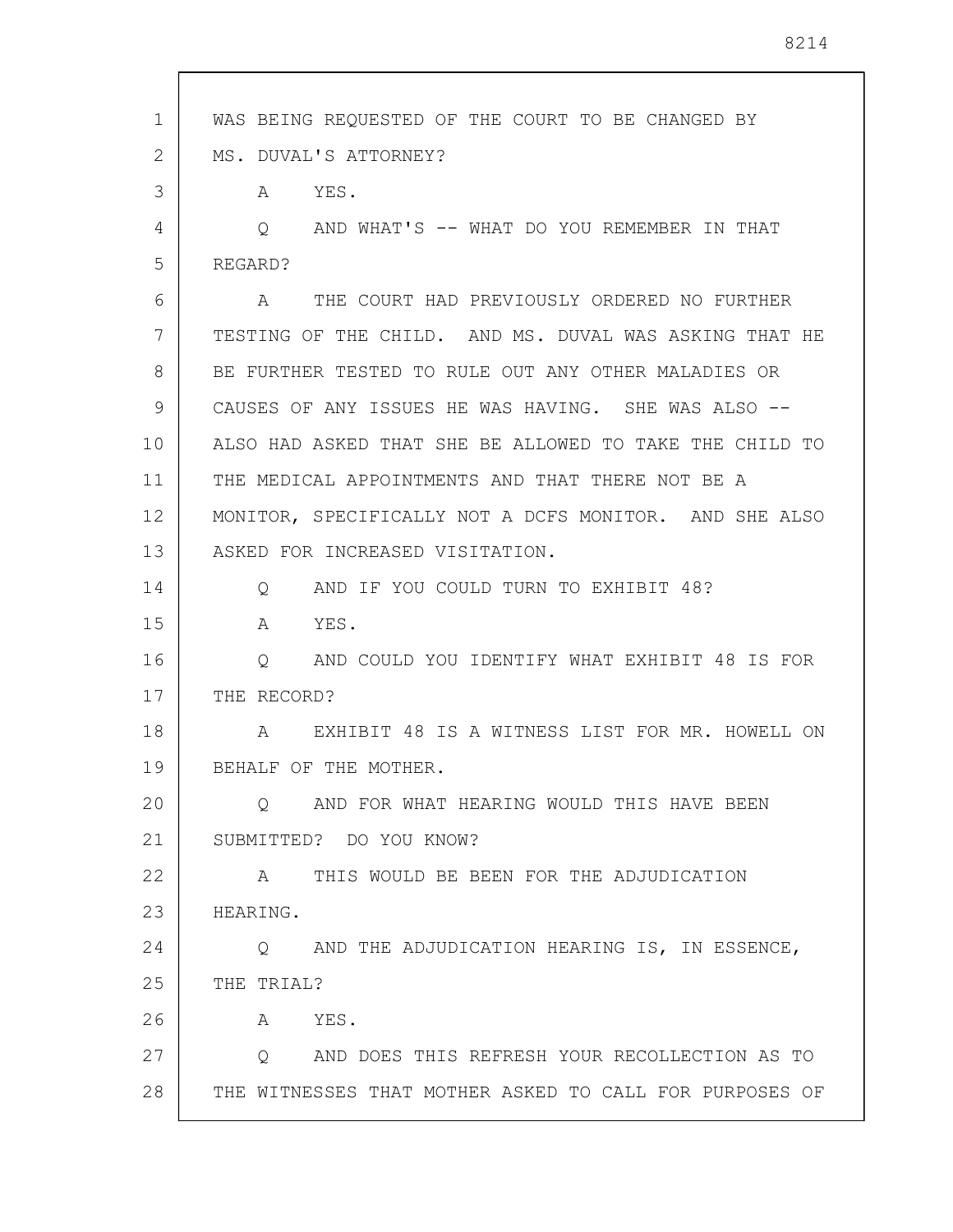1 2 3 4 5 6 7 8 9 10 11 12 13 14 15 16 17 18 19 20 21 22 23 24 25 26 27 28 THE TRIAL IN THE DEPENDENCY PROCEEDING? MR. MCMILLAN: OBJECTION, YOUR HONOR. THERE'S BEEN NO FOUNDATION LAID TO REFRESH HER RECOLLECTION. THE COURT: SUSTAINED. BY MR. GUTERRES: Q IF YOU LOOK AT THE SECOND PAGE OF MOTHER'S WITNESS LIST, EXHIBIT 48? A YES. Q DOES THAT REFRESH YOUR RECOLLECTION AS TO WHETHER OR NOT MS. DUVAL HAD IDENTIFIED CERTAIN EXPERTS, MEDICAL EXPERTS -- MR. MCMILLAN: OBJECTION -- THE WITNESS: YEAH --MR. MCMILLAN: OBJECTION, YOUR HONOR. STILL LACKS FOUNDATION THAT THERE'S A RECOLLECTION THAT NEEDS TO BE REFRESHED. THE COURT: YES, THE OBJECTION IS SUSTAINED. IT'S LACKING FOUNDATION THAT SOMETHING IS NECESSARY TO REFRESH HER RECOLLECTION. BY MR. GUTERRES: Q DO YOU REMEMBER, MS. WORK, IF MS. DUVAL HAD ANY EXPERTS TESTIFY AT THE TRIAL? A YES. Q AND WHAT DO YOU REMEMBER IN THAT REGARD? A I BELIEVE IT WAS DR. LOTT AND DR. NIESEN. Q AND DO YOU REMEMBER WHAT OTHER WITNESSES MS. DUVAL CALLED AT THE TIME OF THE TRIAL? A I BELIEVE THERE WAS A LACTATION EXPERT.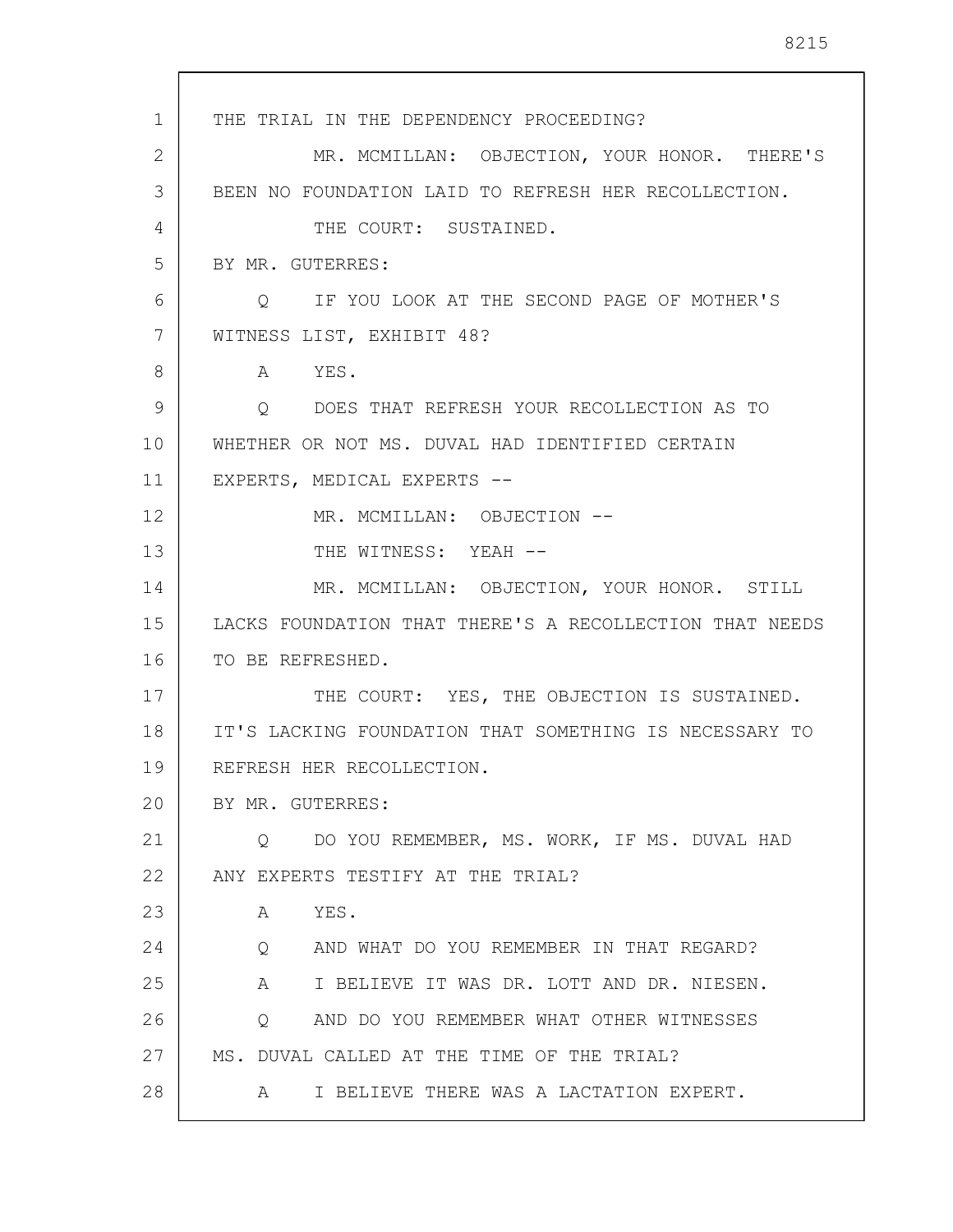| 1  | ANYONE ELSE?<br>Q                                                 |
|----|-------------------------------------------------------------------|
| 2  | I CAN'T RECALL.<br>A                                              |
| 3  | DO YOU KNOW OR REMEMBER SOMEONE BY THE NAME OF<br>Q               |
| 4  | DR. YIM, ALLISON YIM?                                             |
| 5  | A YES.                                                            |
| 6  | DO YOU REMEMBER IF DR. YIM WAS EVER CALLED BY<br>Q                |
| 7  | MS. DUVAL TO TESTIFY AT THE DEPENDENCY PROCEEDING?                |
| 8  | NO. YES, I REMEMBER, NO DR. YIM WAS NOT<br>A                      |
| 9  | CALLED.                                                           |
| 10 | O AND DO YOU REMEMBER WHAT DR. YIM'S ROLE WAS                     |
| 11 | WITH REGARD TO BABY RYAN?                                         |
| 12 | MY UNDERSTANDING IS THAT MY CLIENT HAD SPOKEN<br>$A \quad \alpha$ |
| 13 | WITH DR. YIM AND RECEIVED INFORMATION OF A SIGNIFICANT            |
| 14 | CONCERN AND THAT INFORMATION WAS TAKEN TO BOTH THE                |
| 15 | DETENTION AND THE ADJUDICATION REPORTS.                           |
| 16 | AND DO YOU HAVE EXHIBIT 50 THERE IN THAT BOOK?<br>Q               |
| 17 | YES.<br>A                                                         |
| 18 | DO YOU REMEMBER MS. DUVAL, AT THE TIME OF THE<br>$\overline{Q}$   |
| 19 | TRIAL IN THE DEPENDENCY PROCEEDINGS, OBJECTING TO ANY             |
| 20 | WITNESSES TESTIFYING OR FILING AN OBJECTION TO ANY                |
| 21 | WITNESSES TESTIFYING?                                             |
| 22 | A ACCORDING TO THIS EXHIBIT, THERE WERE THREE                     |
| 23 | OBJECTIONS MADE.                                                  |
| 24 | AND WHAT DO YOU REMEMBER WITH REGARD TO THE<br>$\circ$            |
| 25 | OBJECTIONS THAT WERE FILED ON BEHALF OF MS. DUVAL?                |
| 26 | ACCORDING TO THIS, THE MOTHER FILED 355<br>A                      |
| 27 | OBJECTIONS ASKING THAT STATEMENTS MADE BY DR. EVANS, A            |
| 28 | WENDY CRUMP, AND A DR. JASMEET GILL NOT BE INCLUDED AND           |

 $\sqrt{ }$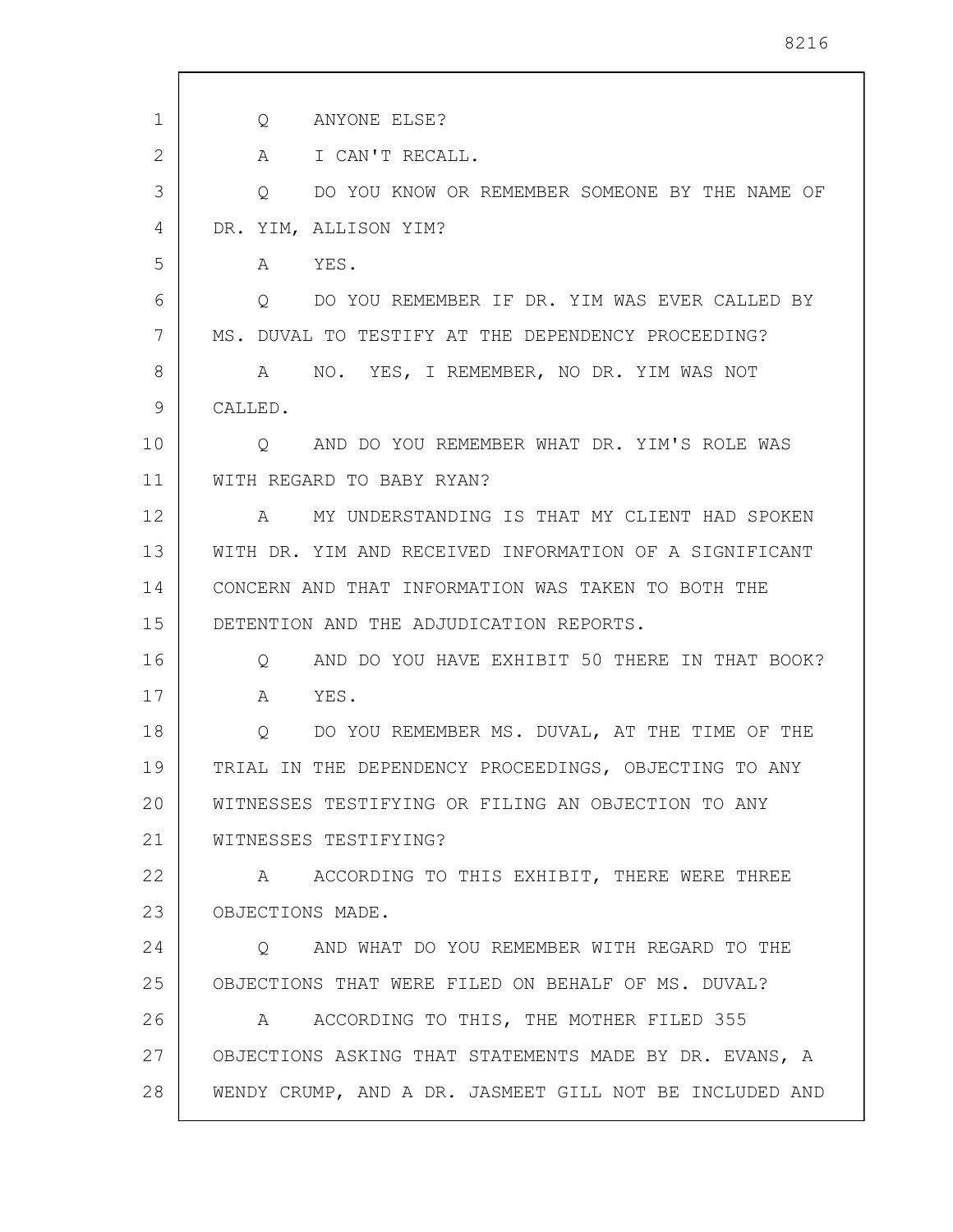1 ADMITTED INTO EVIDENCE.

2 3 Q AND A 355 OBJECTION IS -- COULD YOU EXPLAIN WHAT THAT MEANS TO THE JURY?

4 5 6 7 8 9 10 11 12 13 14 15 16 17 18 19 20 21 22 23 24 25 26 27 28 A UNDER WELFARE AND INSTITUTIONS CODE 355, THE OTHER PARTY WOULD ASK THAT IT NOT BE ADMITTED BECAUSE IT'S HEARSAY OR THE DECLARANT IS NOT A PARTY TO THE MATTER, AND THE COURT MAKES A DECISION AS TO WHETHER IT'S GOING TO TOTALLY DISREGARD IT, GIVE IT ANY WEIGHT AT ALL. WHAT THE COURT WILL OFTEN SAY IS, "I'M NOT GOING TO EXCLUDE IT, BUT IT CANNOT BE USED AS MY SOLE BASIS FOR FINDING JURISDICTION." Q AND SO THAT TYPE OF A -- SO DO YOU KNOW IF ANY OTHER 355 OBJECTIONS WERE FILED BY MS. DUVAL? A AS FAR AS I KNOW, THESE WERE THE ONLY ONES. Q DO YOU HAVE EXHIBIT 60 IN FRONT OF YOU? A YES. Q AND FOR THE RECORD, COULD YOU IDENTIFY WHAT EXHIBIT 60 IS? A IT'S A PETITIONER'S WITNESS LIST PREPARED BY MYSELF AND IT WILL BE SUBMITTED TO THE COURT TO IDENTIFY ALL THE DOCUMENTS WE WOULD LIKE TO HAVE INCLUDED IN THE EVIDENCE. (DEFENDANTS' EXHIBIT NO. 60, WAS MARKED FOR IDENTIFICATION BY THE COURT.) BY MR. GUTERRES: Q AND THERE'S, ON THE THIRD PAGE IN, AT BATES 1152, THERE'S A -- A YES.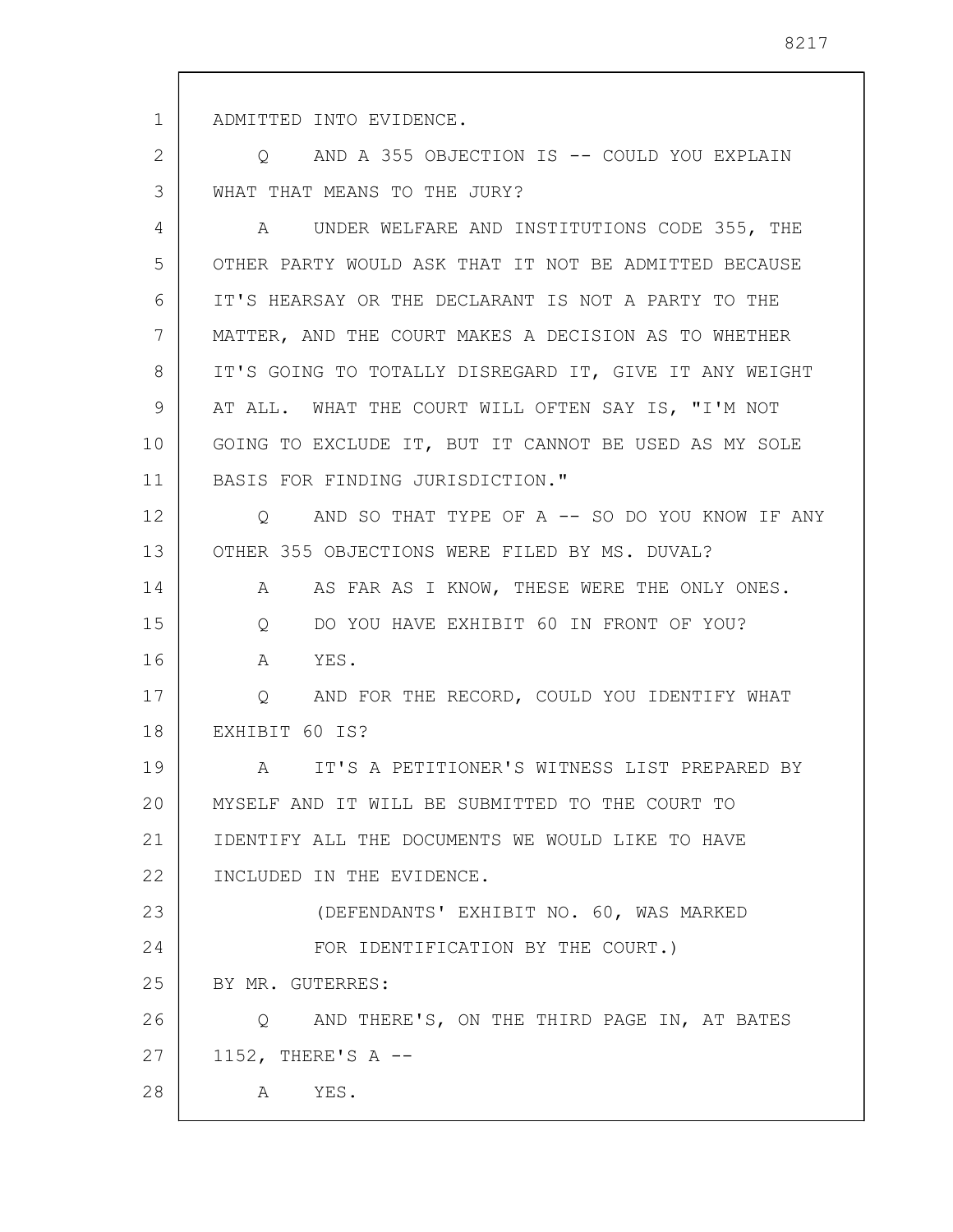| 1  | -- HANDWRITTEN ATTACHMENT?<br>$Q \qquad \qquad$             |
|----|-------------------------------------------------------------|
| 2  | YES.<br>Α                                                   |
| 3  | DO YOU RECOGNIZE THAT?<br>Q                                 |
| 4  | YES.<br>A                                                   |
| 5  | AND WHAT IS THAT?<br>$Q \qquad \qquad$                      |
| 6  | THAT'S AN AMENDMENT TO A WITNESS LIST THAT I<br>A           |
| 7  | MADE IN MY HANDWRITING.                                     |
| 8  | AND CONTINUING ON, IS THERE ANY BATES 1153<br>$Q_{\rm max}$ |
| 9  | AFTER THAT?                                                 |
| 10 | YES.<br>A                                                   |
| 11 | AND CAN YOU IDENTIFY WHAT IS THAT DOCUMENT AT<br>$\circ$    |
| 12 | EXHIBIT 60, BATES 1153?                                     |
| 13 | IT'S THE CHILD'S WITNESS LIST.<br>A                         |
| 14 | AND THE CHILD BEING WHO?<br>Q                               |
| 15 | A<br>RYAN.                                                  |
| 16 | IS THAT THE WITNESS AND EXHIBIT LIST OF --<br>Q             |
| 17 | YES.<br>A                                                   |
| 18 | -- THAT WAS OFFERED ON BEHALF OF THE MINOR?<br>Q            |
| 19 | YES, IT IS.<br>А                                            |
| 20 | AND THEN IF YOU CONTINUE ON AT EXHIBIT 60,<br>Q             |
| 21 | BATES 1155 AND 1156, CAN YOU TELL US WHAT THAT IS?          |
| 22 | THOSE ARE LAST MINUTE INFORMATION TO THE<br>A               |
| 23 | COURT. TYPICALLY THEY COME IN AS INFORMATION THE            |
| 24 | WORKERS JUST RECEIVED, AND THEY SEND IT TO THE COURT        |
| 25 | PERHAPS ON THE DAY OF TRIAL.                                |
| 26 | AND DO YOU REMEMBER WHEN EXHIBIT 60 AT<br>$\circ$           |
| 27 | BATES 1155 AND -56 WERE IN FACT SUBMITTED TO THE COURT?     |
| 28 | IT WOULD HAVE BEEN JUNE 30, 2010.<br>A                      |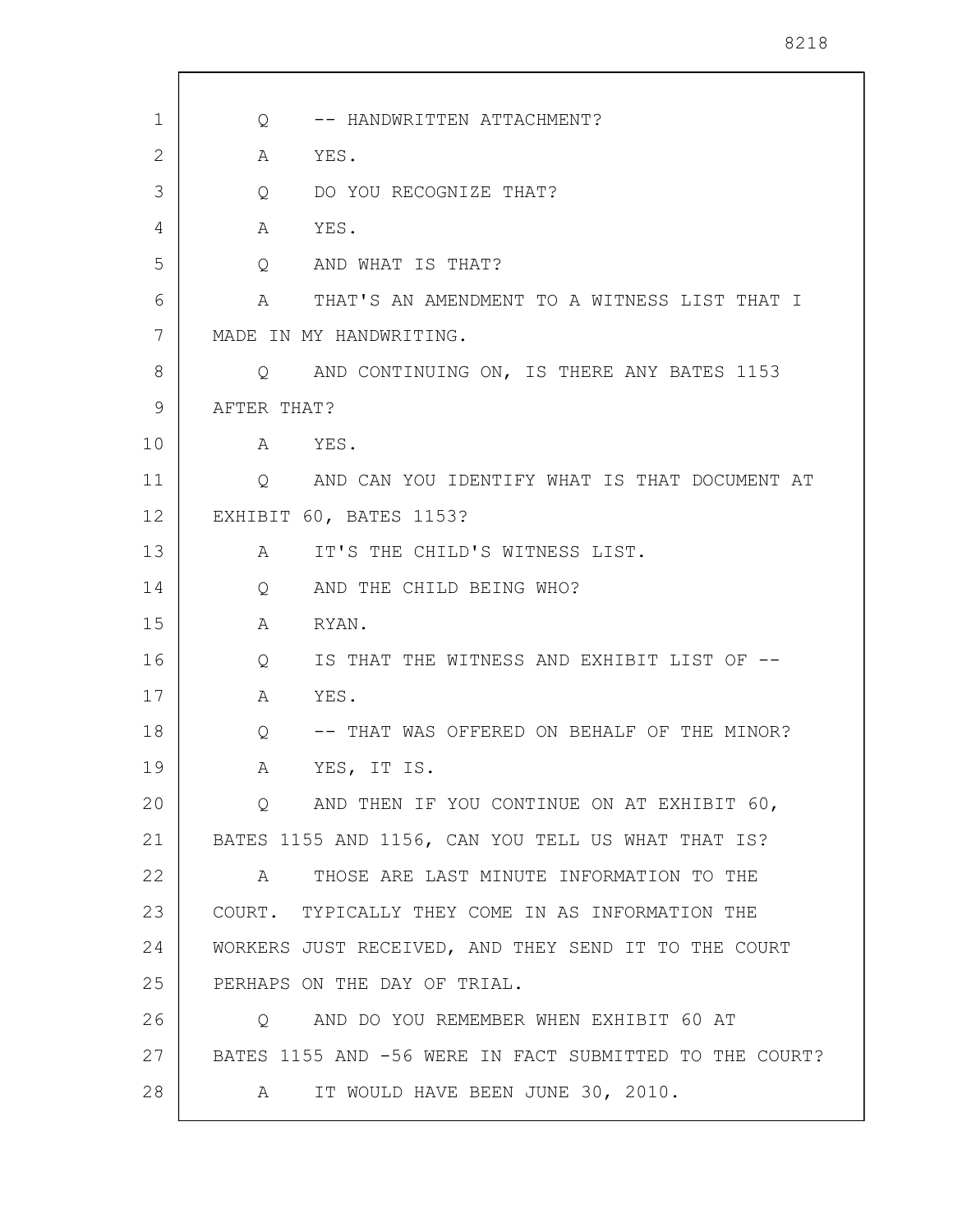| $\mathbf{1}$ | Q AND ON EXHIBIT 60, 1155, THERE APPEARS TO BE A                   |
|--------------|--------------------------------------------------------------------|
| 2            | DARK KIND OF A STICKER OR COPY OF A STICKER THAT WAS ON            |
| 3            | THIS DOCUMENT.                                                     |
| 4            | DO YOU SEE THAT?                                                   |
| 5            | YES.<br>A                                                          |
| 6            | COULD YOU EXPLAIN WHAT THAT IS?<br>$Q \qquad \qquad$               |
| 7            | IT'S THE -- THE CLERK FILED IT. IT SAYS<br>A                       |
| 8            | ADMITTED INTO EVIDENCE.                                            |
| 9            | AND WHAT'S THE SIGNIFICANCE OF THAT?<br>Q                          |
| 10           | THAT MEANS THAT THE COURT HAD IT BEFORE HER TO<br>$A \quad \alpha$ |
| 11           | REVIEW.                                                            |
| 12           | AND THEN IF YOU LOOK AT THE SECOND PAGE AT<br>Q                    |
| 13           | EXHIBIT 60, 1156, WHAT IS THAT?                                    |
| 14           | A IT'S A LETTER FROM NUTRITIONALLY FIT, LOOKS                      |
| 15           | LIKE A DIETARY CONSULTATION FIRM THAT REVIEWED RYAN'S              |
| 16           | MEDICAL RECORDS AND MET WITH THE PARENTS. AND IT ALSO              |
| 17           | SAYS ADMITTED IN EVIDENCE. AND IT ALSO HAS                         |
| 18           | COMMISSIONER MARTINEZ'S WRITING IN THE LEFT HAND BOTTOM            |
| 19           | CORNER.                                                            |
| 20           | Q AND THEN IF YOU COULD TURN TO EXHIBIT 59 IN                      |
| 21           | YOUR BOOK.                                                         |
| 22           | A OKAY.                                                            |
| 23           | Q COULD YOU IDENTIFY WHAT EXHIBIT 59 IS?                           |
| 24           | A IT'S A DOCUMENT WITNESS LIST SUBMITTED ON                        |
| 25           | BEHALF OF THE FATHER.                                              |
| 26           | AND LOOKING AT THE SECOND PAGE OF EXHIBIT 59,<br>Q                 |
| 27           | BATES 1136, DO YOU SEE THAT?                                       |
| 28           | YES.<br>A                                                          |
|              |                                                                    |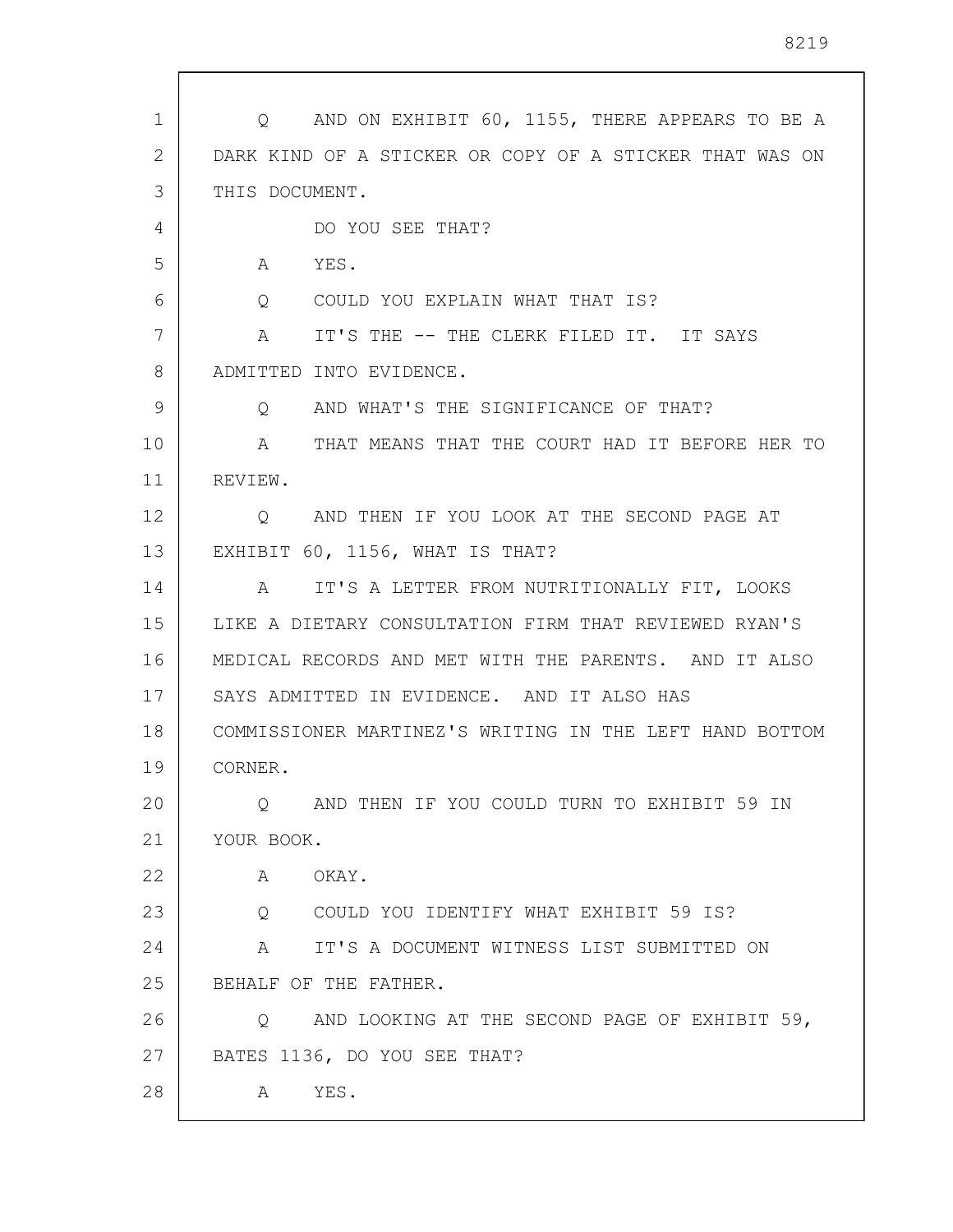1 2 3 4 5 6 7 8 9 10 11 12 13 14 15 16 17 18 19 20 21 22 23 24 25 26 27 28 Q AND DO YOU RECOGNIZE THAT DOCUMENT? A IT'S JUST A TEXT -- OR AN E-MAIL SENT FROM THE FATHER TO HIS ATTORNEY. Q AND THAT DOCUMENT HAS ALSO A STICKER THAT SAYS ADMITTED IN EVIDENCE? A CORRECT. ON AUGUST 9, 2010. Q AND WHAT'S THE SIGNIFICANCE OF THAT? A THE JUDGE WOULD HAVE REVIEWED IT.  $O$   $AND$   $--$ MR. MCMILLAN: OBJECTION, YOUR HONOR. LACKS FOUNDATION. CALLS FOR SPECULATION ON THE PART OF THIS WITNESS, EVIDENCE CODE 702. THE COURT: THE OBJECTION I THINK CALLING FOR SPECULATION WAS TO THE QUESTION, AND I THINK YOU MAY BE OBJECTING TO THE ANSWER. MR. MCMILLAN: THAT'S AFFIRMATIVE, YOUR HONOR. THE COURT: ALL RIGHT. THE OBJECTION IS SUSTAINED. MR. MCMILLAN: MOTION TO STRIKE, YOUR HONOR, THE ANSWER. THE WITNESS: MOTION TO STRIKE IS GRANTED. THE ANSWER WILL BE ORDERED STRICKEN, AND THE JURY MUST DISREGARD IT. BY MR. GUTERRES: Q AND AS THE TRIAL ATTORNEY IN THE DEPENDENCY PROCEEDINGS, WOULD YOU HAVE RECEIVED COPIES OF THE DOCUMENT AND WITNESS LISTS OF MOTHER AT OR ABOUT THE DATE THAT IT WAS FILED?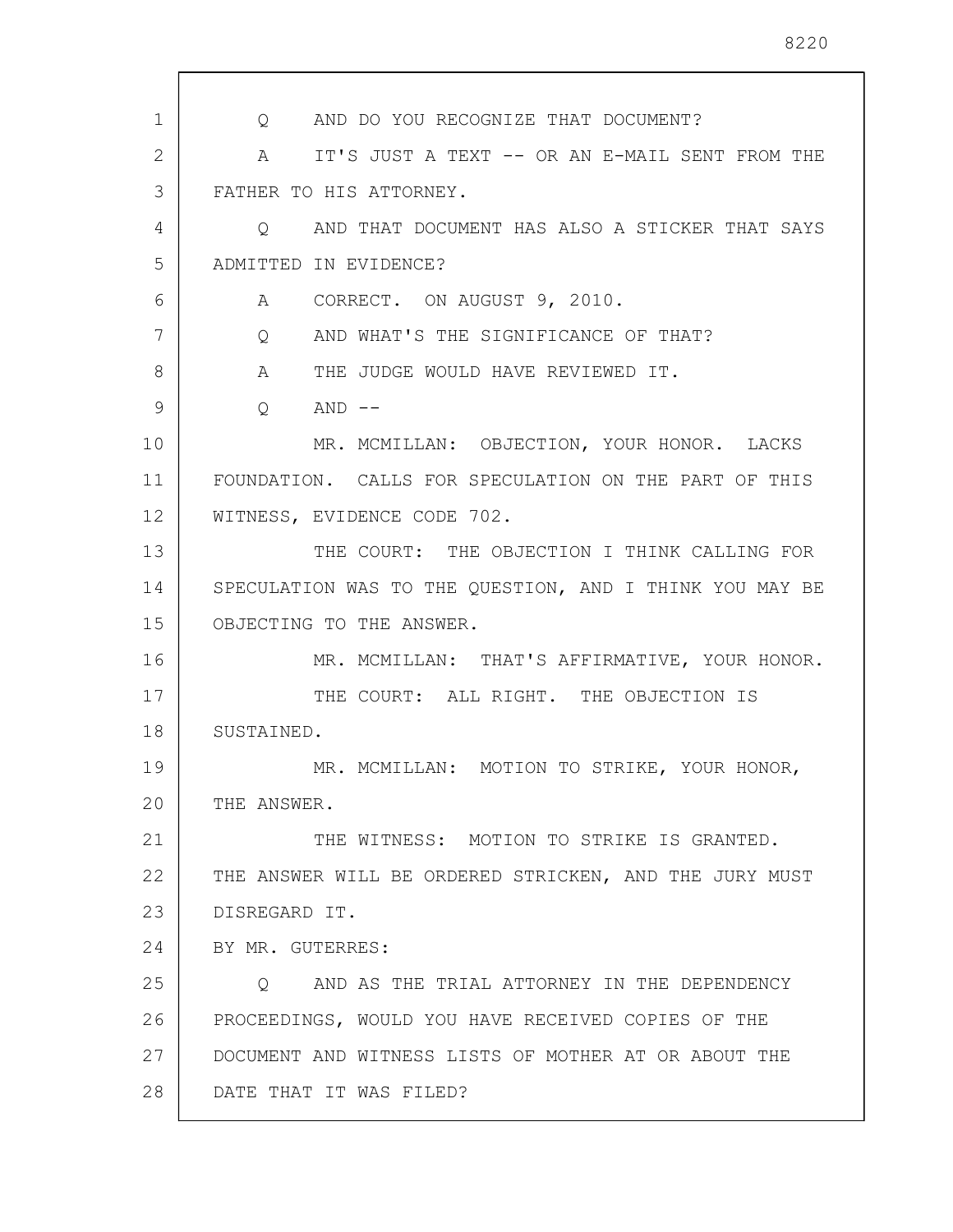1 2 3 4 5 6 7 8 9 10 11 12 13 14 15 16 17 18 19 20 21 22 23 24 25 26 27 28 A YES. Q AND SAME FOR THE DOCUMENT AND WITNESS LISTS THAT WOULD HAVE BEEN SUBMITTED BY FATHER'S ATTORNEY? A YES. Q AND SAME FOR THE ATTORNEY FOR BABY RYAN? A YES. Q AT THE ADJUDICATION HEARING, DO YOU REMEMBER IF COMMISSIONER MARTINEZ QUESTIONED ANY OF THE WITNESSES? A I BELIEVE SHE DID. SHE ALMOST ALWAYS DOES. MR. GUTERRES: THANK YOU. THE WITNESS: COUNSEL AND YOUR HONOR, I NEED A RESTROOM BREAK. THE COURT: OKAY. WE'RE GOING TO TAKE A VERY SHORT BREAK IN PLACE. AND THE WITNESS WILL RETURN VERY SHORTLY. (RECESS) THE COURT: ALL RIGHT. WE'RE BACK ON THE RECORD AND THE WITNESS HAS RESUMED THE STAND. GO AHEAD, MR. MCMILLAN. MR. MCMILLAN: THANK YOU, YOUR HONOR. CROSS-EXAMINATION BY MR. MCMILLAN: Q WOW, 16 YEARS. THAT'S A LONG TIME. A YES. Q GET TO KNOW SOMEBODY PRETTY WELL IN THOSE 16 YEARS; RIGHT?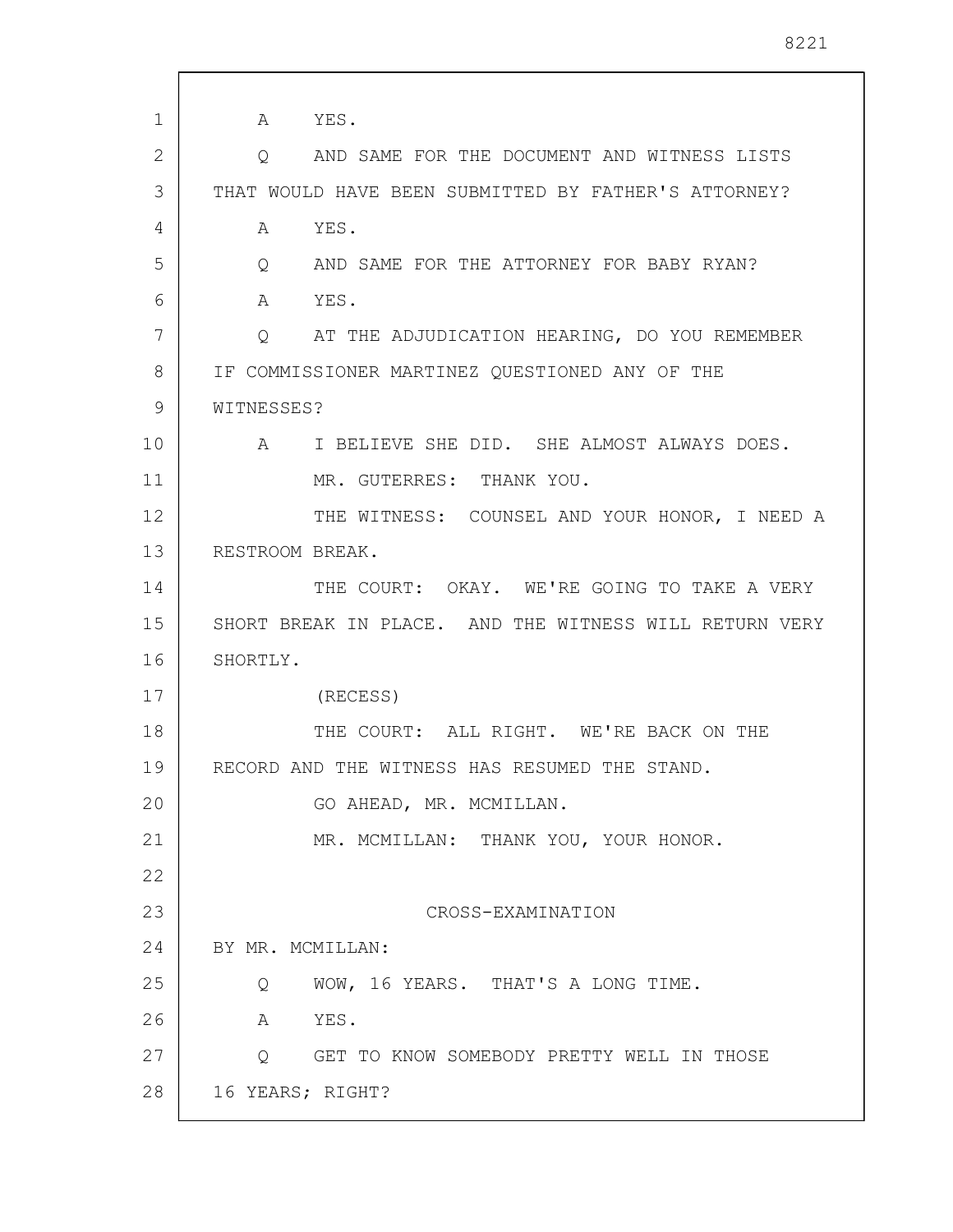| $\mathbf{1}$ | A YES.            |                                                         |
|--------------|-------------------|---------------------------------------------------------|
| 2            |                   | Q SORT OF DEVELOP A RELATIONSHIP?                       |
| 3            |                   | A SORT OF, I SUPPOSE.                                   |
| 4            | $Q \qquad \qquad$ | ABOUT HOW MANY HOURS A DAY IN THAT COURTROOM            |
| 5            |                   | WITH COMMISSIONER MARTINEZ?                             |
| 6            |                   | A PROBABLY SIX.                                         |
| 7            |                   | Q SORRY?                                                |
| 8            | A SIX.            |                                                         |
| 9            |                   | Q SIX HOURS A DAY.                                      |
| 10           |                   | HOW MANY DAYS A WEEK?                                   |
| 11           |                   | A USUALLY FIVE, EXCEPT FOR MY SIX WEEKS OF              |
| 12           |                   | VACATION EVERY YEAR.                                    |
| 13           |                   | Q 16 YEARS, FIVE DAYS A WEEK, SIX HOURS A DAY           |
| 14           |                   | DEVELOP A LOT OF TRUST BETWEEN YOU AND THE JUDGE;       |
| 15           | RIGHT?            |                                                         |
| 16           |                   | A DEVELOP TRUST IN THE SENSE THAT WE FIND EACH          |
| 17           |                   | OTHER TO BE CREDIBLE AND TRUSTWORTHY.                   |
| 18           | Q                 | RIGHT. RIGHT. AND YOU'RE THE ATTORNEY FOR               |
| 19           | THE GOVERNMENT?   |                                                         |
| 20           | A                 | I AM.                                                   |
| 21           | $Q \qquad \qquad$ | IN THESE PROCEEDINGS; RIGHT?                            |
| 22           |                   | A IAM.                                                  |
| 23           |                   | Q AND ONE OF THE THINGS THAT YOU DO AS THE              |
| 24           |                   | ATTORNEY FOR THE GOVERNMENT IS YOU PRESENT THE EVIDENCE |
| 25           |                   | IN A WAY THAT SUPPORTS THE GOVERNMENT'S CASE; RIGHT?    |
| 26           | A                 | THAT'S TRUE.                                            |
| 27           | $\circ$           | AND ONE OF THE THINGS -- IN FACT, YOU WOULD             |
| 28           |                   | AGREE WITH ME, WOULDN'T YOU, THAT ONE OF THE MOST       |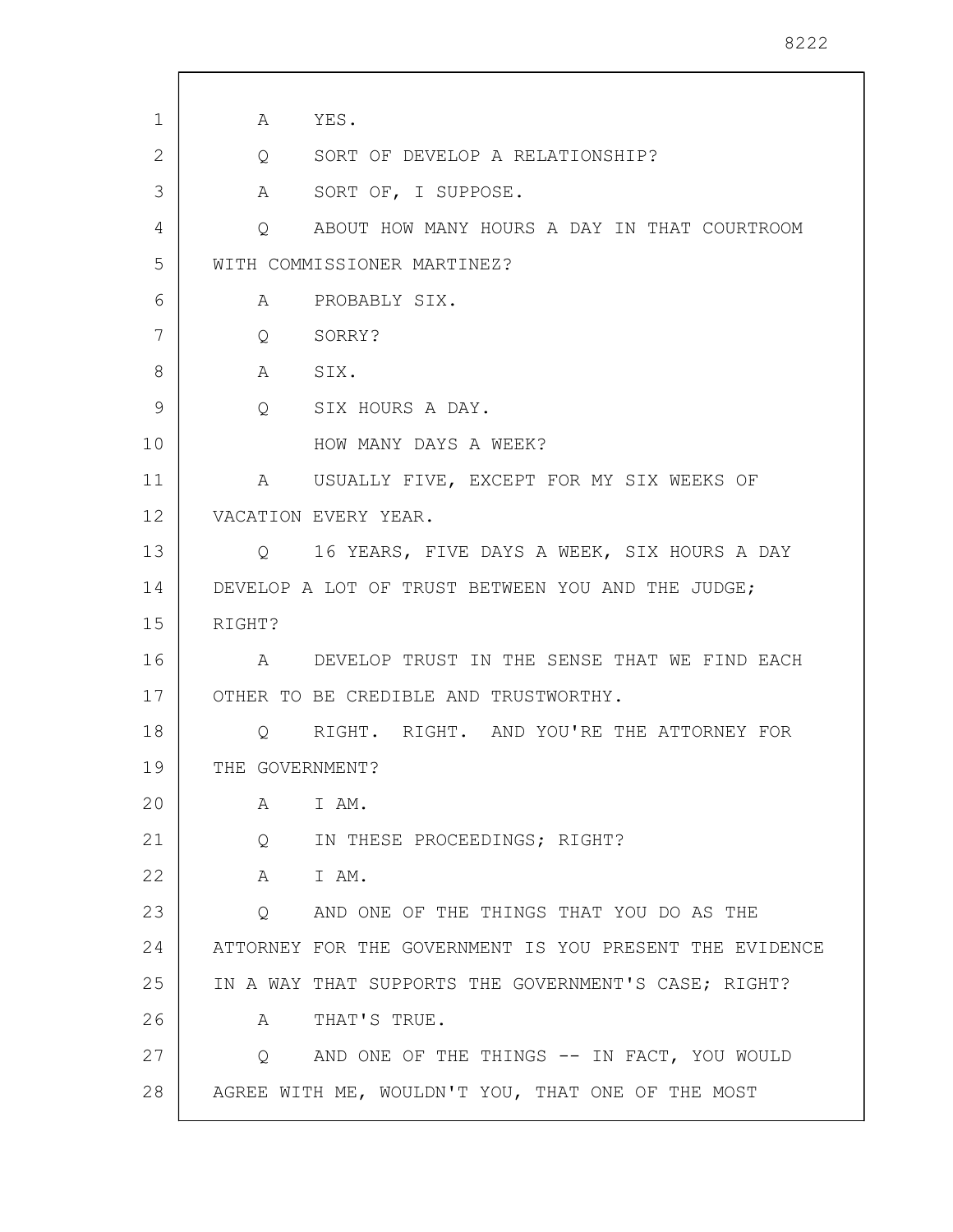| $\mathbf 1$ | IMPORTANT THINGS WHEN YOU'RE PRESENTING CONFLICTING     |
|-------------|---------------------------------------------------------|
| 2           | EVIDENCE IN ANY COURT PROCEEDING IS CREDIBILITY; RIGHT? |
| 3           | A SURE.                                                 |
| 4           | Q AND YOU HAD A LOT OF CREDIBILITY WITH                 |
| 5           | COMMISSIONER MARTINEZ?                                  |
| 6           | A I DID.                                                |
| 7           | Q AND THE PEOPLE THAT YOU REPRESENTED OVER THOSE        |
| 8           | 16 YEARS, YOU HAD A LOT OF TIME TO COMMUNICATE AND      |
| 9           | BUILD RELATIONSHIPS WITH YOUR CLIENTS; RIGHT?           |
| 10          | NOT REALLY BECAUSE CASES ARE ASSIGNED, AT<br>A          |
| 11          | LEAST AT THAT POINT, WERE ASSIGNED WILLY-NILLY          |
| 12          | THROUGHOUT THE DIFFERENT COUNTY OFFICES, SO, NO.        |
| 13          | Q SO THERE WAS NEVER A TIME WHEN YOU INTERACTED         |
| 14          | WITH THE SAME SOCIAL WORKER MORE THAN ONCE?             |
| 15          | WELL, OF COURSE THERE WERE, OVER THE 16 YEARS.<br>A     |
| 16          | RIGHT. THAT'S WHAT I WAS LOOKING FOR. THANK<br>Q        |
| 17          | YOU.                                                    |
| 18          | AND OVER THOSE 16 YEARS INTERACTING WITH THOSE          |
| 19          | CLIENTS, THOSE SOCIAL WORKERS, YOU SORT OF DEVELOP A    |
| 20          | RAPPORT WITH THEM TOO; RIGHT?                           |
| 21          | A SOMETIMES.                                            |
| 22          | O DID YOU HAVE A RAPPORT WITH THESE LADIES HERE?        |
| 23          | A I KNEW CANDIS FROM HAVING WORKED WITH HER ON          |
| 24          | SEVERAL REPORTS. AND I RECOGNIZE MS. PINEDO, BUT I      |
| 25          | CAN'T REMEMBER WHEN I LAST SPOKE WITH HER.              |
| 26          | YOU WORKED WITH BOTH OF THEM ON SEVERAL<br>$\circ$      |
| 27          | DIFFERENT CASES?                                        |
| 28          | A THAT'S NOT CORRECT.                                   |
|             |                                                         |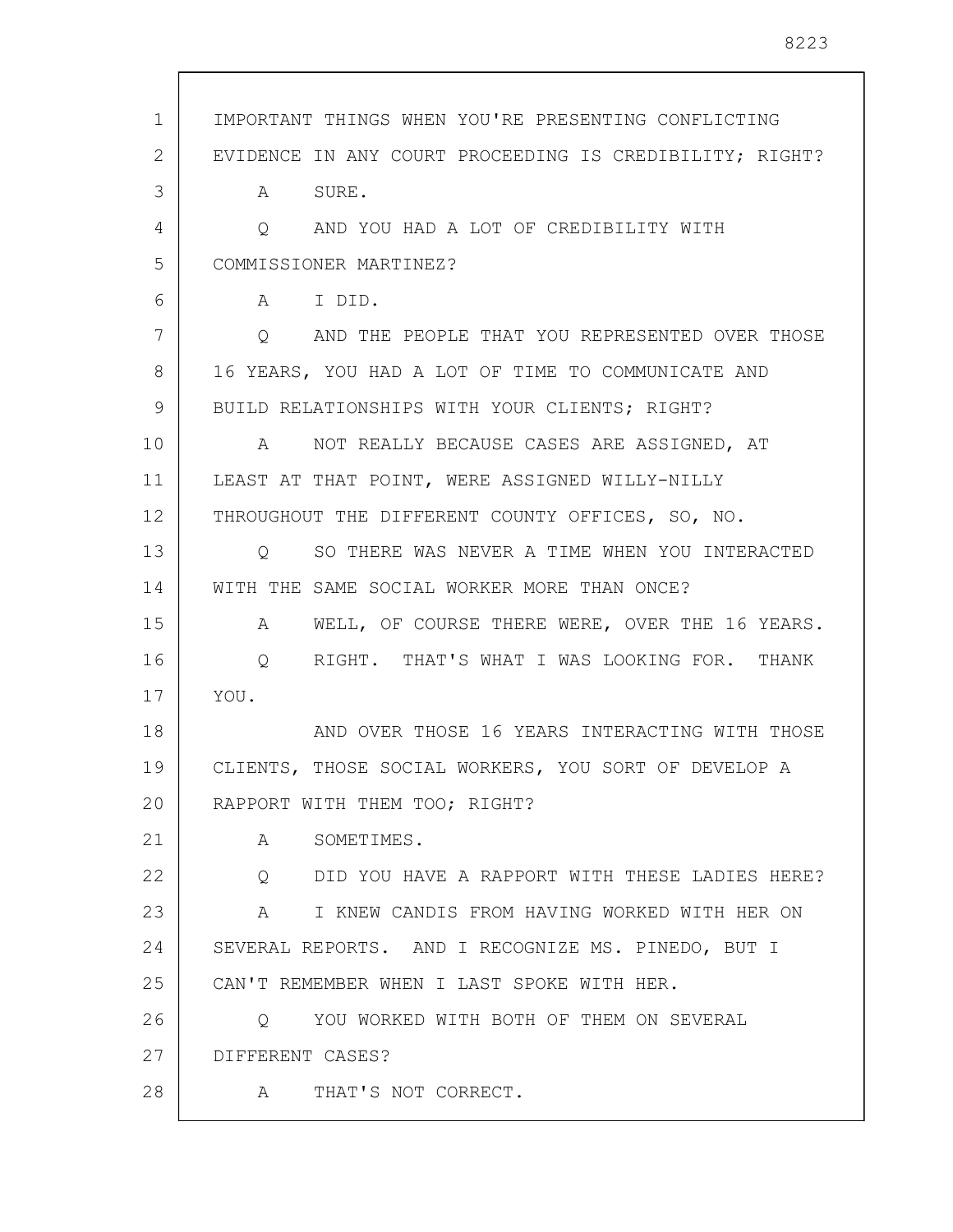1 2 3 4 5 6 7 8 9 10 11 12 13 14 15 16 17 18 19 20 21 22 23 24 25 26 27 28 Q EXPLAIN THEN. I DIDN'T UNDERSTAND WHAT YOU JUST SAID. A I BELIEVE I WORKED WITH MS. PINEDO ON A CASE YEARS AGO. AND WITH CANDIS, MS. NELSON, I DID WORK WITH HER ON A FEW CASES, YES. Q OKAY. AND IT WAS ENOUGH CASES AND YOU DEVELOPED A GOOD ENOUGH RAPPORT THAT YOU FEEL COMFORTABLE CALLING HER BY HER FIRST NAME HERE IN COURT? A WE WERE VERY FRIENDLY IN DEPENDENCY COURT. Q THAT'S GOOD. I WANT TO SHOW YOU THE DOCUMENT MR. GUTERRES WAS TALKING ABOUT. IT'S THE JUVENILE DEPENDENCY PETITION. IT'S EXHIBIT NO. 11. AND IF YOU DON'T HAVE IT THERE, I'LL FIND IT FOR YOU. A I DON'T HAVE IT. WHAT EXHIBIT AGAIN? Q IT'S EXHIBIT NO. 11. I THINK I'VE GOT IT OPEN THERE FOR YOU. A OKAY. Q AND YOU SAID EARLIER THAT THAT WAS THE DETENTION REPORT, RIGHT, BUT IT'S ACTUALLY THE PETITION? A YES, AND I CORRECTED THAT. Q OKAY. A I INDICATED I HAD MISSPOKEN. Q IF I CAN GET YOU TO TURN TO PAGE NO. -- OR BATES NO. 000010.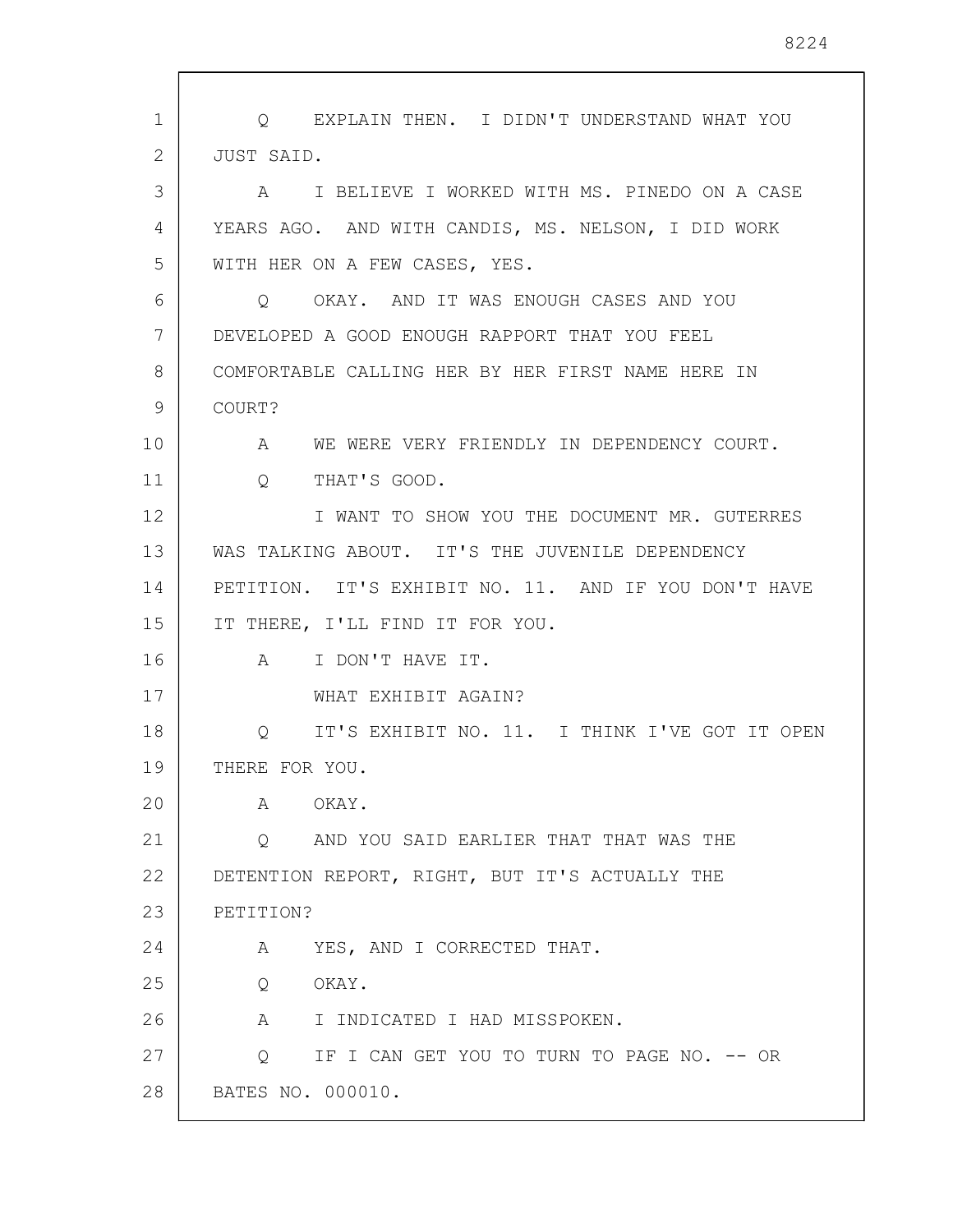1 2 3 4 5 6 7 8 9 10 11 12 13 14 15 16 17 18 19 20 21 22 23 24 25 26 27 28 A ALL RIGHT. Q AND I THINK THIS IS THE HANDWRITING THAT MR. GUTERRES WAS TALKING WITH YOU ABOUT, RIGHT THERE ABOUT -- TOWARDS THE MIDDLE OF THE PAGE, THERE'S A NAME THAT SAYS "RYAN." DO YOU SEE THAT? A YES. Q AND YOU RECOGNIZE THAT HANDWRITING? A YES. Q HOW ABOUT THE LINEOUTS; DO YOU RECOGNIZE THAT? A COMMISSIONER MARTINEZ'S. Q OKAY. THE STRIKEOUTS. I SAID LINEOUTS. AND WHEN YOU FIRST PICKED UP THIS CASE IN THE DEPENDENCY COURT, YOU REVIEWED THE FILE; RIGHT? A IT REALLY -- WHAT WAS OF THE FILE, THERE WERE PROBABLY FOUR PAGES, BUT YES. Q WELL, YOU GOT A COPY OF THE PETITION AT SOME POINT; RIGHT? A YEAH, I GOT A COPY OF THE PETITION, AND I WOULD ALSO HAVE RECEIVED A COPY OF THE DETENTION REPORT -- Q WELL, THE DETENTION -- A -- THE SAME DAY. THE COURT REPORTER: HANG ON, I'M SORRY. OF THE WHAT? THE WITNESS: DETENTION REPORT. THE COURT REPORTER: OF THE SAME DAY? THE WITNESS: YES.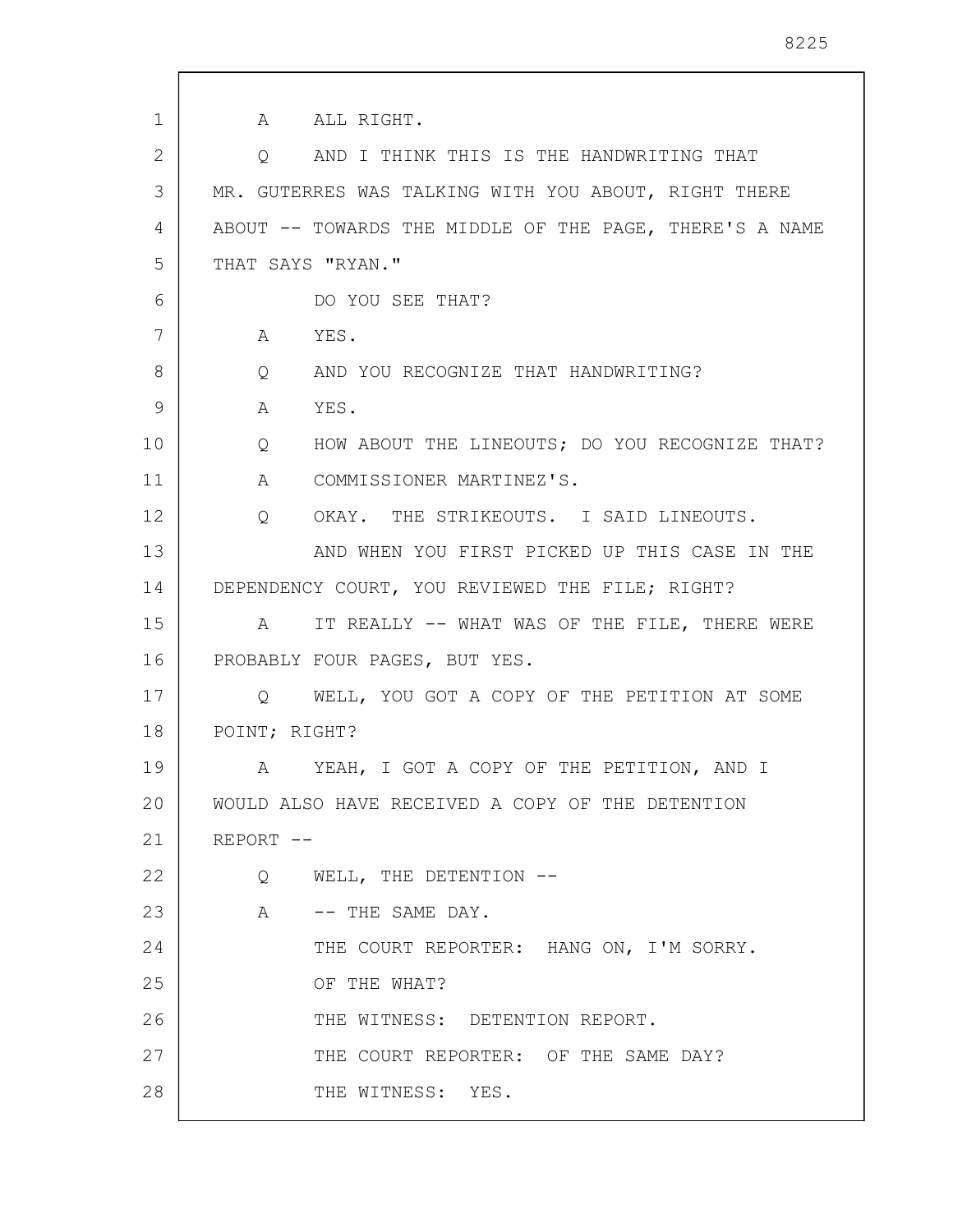| $\mathbf 1$ | THE DISCREPANCY OF MY ANSWER IS THEY'RE NOT             |
|-------------|---------------------------------------------------------|
| 2           | REALLY FILED AT THAT JUNCTURE. THEY'RE PIECES OF        |
| 3           | PAPER. THEY DON'T BECOME A FILE UNTIL AFTER THE         |
| 4           | DETENTION HEARING.                                      |
| 5           | BY MR. MCMILLAN:                                        |
| 6           | SO YOU ACTUALLY -- THOSE MANY PIECES OF PAPER,<br>O     |
| 7           | YOU PUT THEM IN A FOLDER AFTER THE DETENTION --         |
| 8           | I DON'T, BUT SOMEONE DOES.<br>A                         |
| 9           | -- HEARING? OKAY.<br>Q                                  |
| 10          | AND THAT'S WHAT YOU'RE REFERRING TO AS A FILE?          |
| 11          | YES.<br>$A \quad \alpha$                                |
| 12          | AND THIS PAGE HERE, IF WE GO NEXT TO 000011<br>Q        |
| 13          | STILL ON EXHIBIT NO. 11, DO YOU RECOGNIZE THAT BIG X IN |
| 14          | THE MIDDLE OF THE PAGE AS ALSO COMMISSIONER MARTINEZ?   |
| 15          | YES.<br>A                                               |
| 16          | OKAY. JUST WANTED TO MAKE SURE ABOUT THAT.<br>$\circ$   |
| 17          | IF I CAN GET YOU TO TURN THEN NEXT TO EXHIBIT           |
| 18          | NO. 12, IF YOU WOULD.                                   |
| 19          | WHAT DOCUMENT IS THAT?                                  |
| 20          | THE DETENTION REPORT.<br>A                              |
| 21          | I'M SORRY?<br>$Q \qquad \qquad$                         |
| 22          | A<br>THE DETENTION REPORT.                              |
| 23          | Q IF YOU GO TO BATES NO. 000015, WRITING --             |
| 24          | HANDWRITING IN THE MIDDLE OF THE PAGE THERE, IS THAT    |
| 25          | ALSO COMMISSIONER MARTINEZ?                             |
| 26          | YES.<br>A                                               |
| 27          | Q LET ME ASK YOU THIS -- YOU MAY OR MAY NOT             |
| 28          | KNOW -- UP HERE IN THE UPPER RIGHT-HAND CORNER THERE'S  |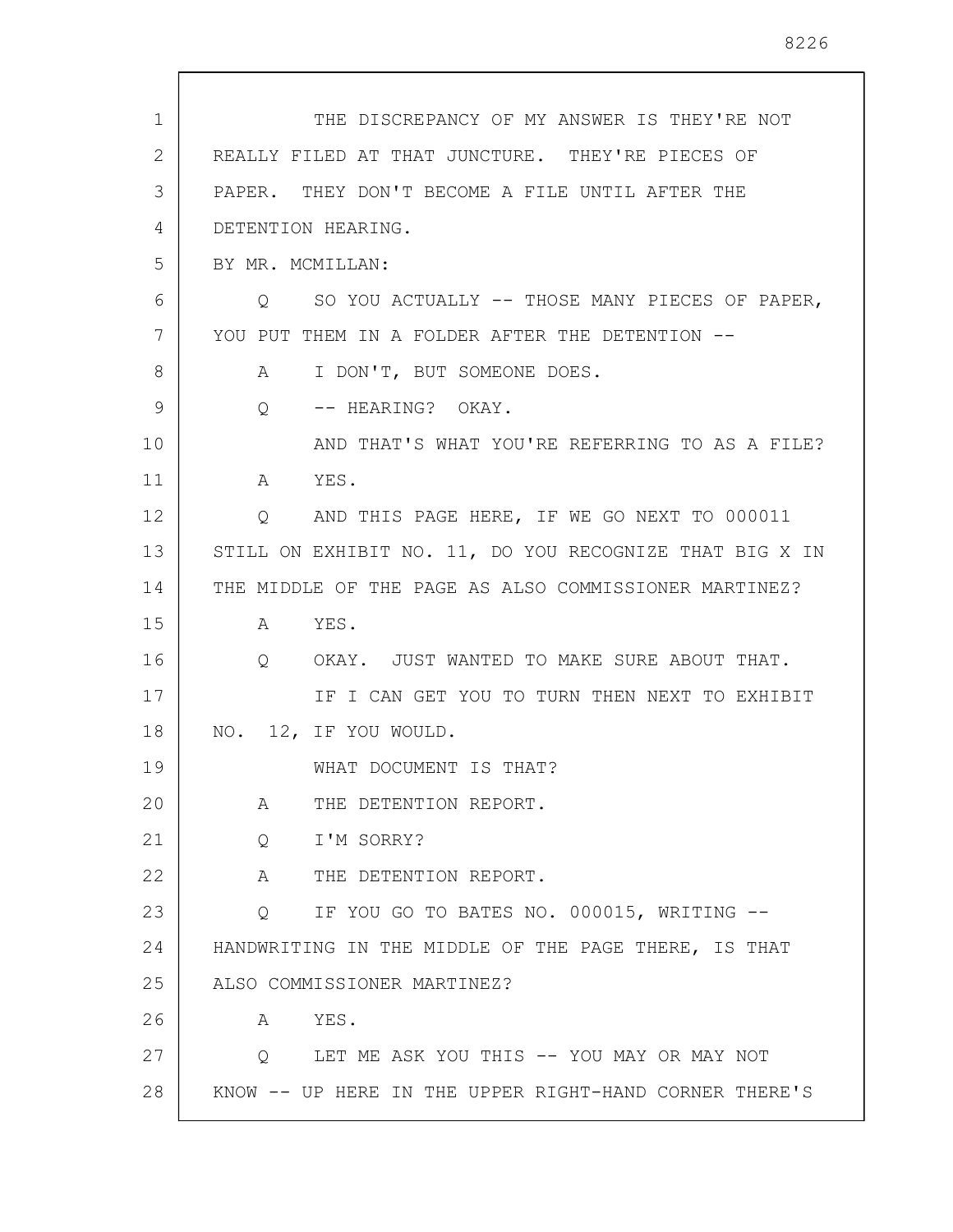| $\mathbf{1}$ | TWO SETS OF NUMBERS THERE. ONE IS A BATES NUMBER, AND   |
|--------------|---------------------------------------------------------|
| 2            | I'LL REPRESENT TO YOU THAT THAT'S A NUMBER THAT WE PUT  |
| 3            | ON THESE DOCUMENTS FOR ORGANIZATIONAL PURPOSES. THEN    |
| 4            | THERE'S A NUMBER RIGHT BELOW IT, IT SAYS 00008.         |
| 5            | DO YOU HAVE AN UNDERSTANDING AS TO WHETHER OR           |
| 6            | NOT THAT IS THE PAGINATION FOR THE CLERK'S TRANSCRIPT   |
| 7            | ON APPEAL?                                              |
| 8            | I HAVE NO IDEA.<br>A                                    |
| 9            | OKAY. I DON'T REMEMBER. DID I ASK YOU IF<br>Q           |
| 10           | THAT WAS COMMISSIONER MARTINEZ'S HANDWRITING?           |
| 11           | YOU DID.<br>A                                           |
| 12           | OKAY. AND IT IS?<br>Q                                   |
| 13           | A<br>AND I SAID IT WAS.                                 |
| 14           | OKAY. THEN, IF WE TURN TO THE NEXT PAGE, IT'S<br>Q      |
| 15           | 000016. AND WE SEE SOME -- QUITE A BIT, REALLY -- SOME  |
| 16           | MORE HANDWRITING AND SOME UNDERLINES AND STRIKEOUTS.    |
| 17           | DO YOU RECOGNIZE THOSE ALSO AS                          |
| 18           | COMMISSIONER MARTINEZ?                                  |
| 19           | YES.<br>A                                               |
| 20           | OKAY. AND THEN YOU CAN ALSO SEE WHAT LOOKS<br>0         |
| 21           | LIKE, IF WE ZOOM IN HERE, THERE'S GRAY AREAS THAT LOOKS |
| 22           | LIKE IT WAS HIGHLIGHTED OR SOMETHING LIKE THAT.         |
| 23           | DO YOU SEE THOSE?                                       |
| 24           | I DO.<br>A                                              |
| 25           | IS IT YOUR UNDERSTANDING THAT THAT'S ALSO<br>$\circ$    |
| 26           | SOMETHING THAT WAS DONE BY COMMISSIONER MARTINEZ?       |
| 27           | I'M GOING TO ASSUME IT IS BECAUSE I'M GOING TO<br>A     |
| 28           | HAVE TO ASSUME THEY COPIED THE LEGAL FILE IN PRESENTING |
|              |                                                         |

 $\sqrt{ }$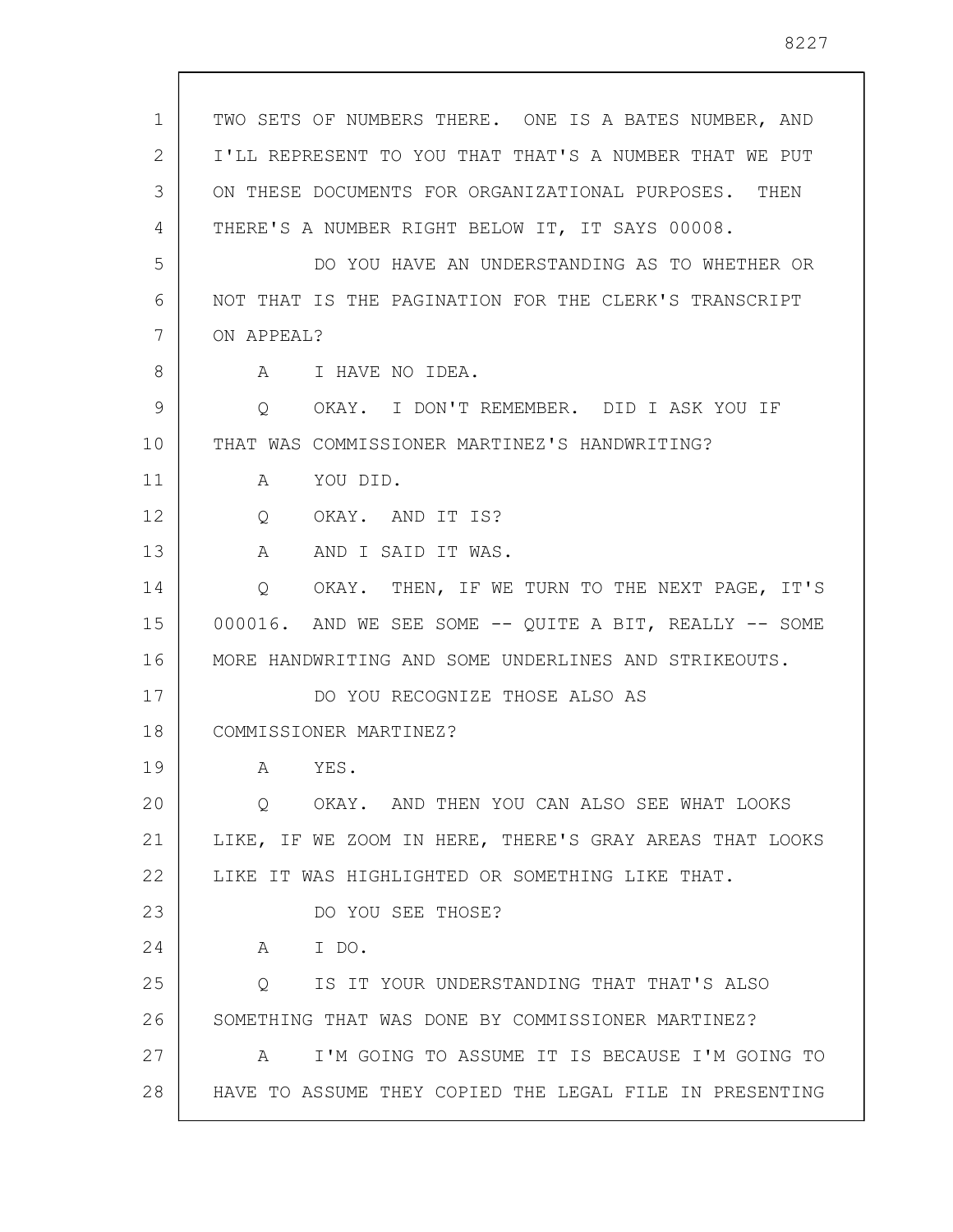| $\mathbf{1}$ | THIS TO COURT.                                         |
|--------------|--------------------------------------------------------|
| 2            | O AND WHEN YOU SAY "THEY COPIED THE LEGAL FILE,"       |
| 3            | WHO ARE YOU TALKING ABOUT?                             |
| 4            | A I HAVE NO IDEA WHO COPIED THE LEGAL FILE FOR         |
| 5            | THESE PROCEEDINGS. AND I THE REASON I SAY I BELIEVE    |
| 6            | IT'S HER FILE THEY COPIED IS BECAUSE OF ALL THE        |
| 7            | NOTATION.                                              |
| 8            | O OKAY. GOING ON TO BATES NO. 000017 OF EXHIBIT        |
| 9            | NO. 12, TOWARDS THE BOTTOM OF THE PAGE THERE, YOU SEE  |
| 10           | THERE'S SOME MORE HANDWRITING AND UNDERLINES?          |
| 11           | A YEAH, I SEE THOSE.                                   |
| 12           | Q OKAY. AND THIS ONE HERE, DO YOU KNOW WHO             |
| 13           | DR. EVANS WAS?                                         |
| 14           | A ACCORDING TO THIS DOCUMENT, HE WAS A DOCTOR AT       |
| 15           | COUNTY USC.                                            |
| 16           | Q AND WHEN THE SOCIAL WORKERS ARE PUTTING              |
| 17           | TOGETHER THESE DETENTION REPORTS, THEY'RE REQUIRED TO  |
| 18           | INCLUDE EXCULPATORY INFORMATION IN THE REPORTS; RIGHT? |
| 19           | A SURE. IF THEY HAVE ANY AT THE TIME OF THE            |
| 20           | DETENTION. THE DETENTION HEARING IS THREE DAYS AFTER   |
| 21           | THE CHILD IS TAKEN INTO CUSTODY. SO THEY MAY NOT HAVE  |
| 22           | READILY AVAILABLE MUCH EVIDENCE AT ALL.                |
| 23           | ARE YOU FAMILIAR WITH DELIVERED SERVICE LOGS<br>Q      |
| 24           | AND CONTACT NOTES?                                     |
| 25           | YES.<br>A                                              |
| 26           | Q<br>I THINK YOU MIGHT HAVE CALLED THEM TITLE XXS      |
| 27           | BACK IN THE DAY?                                       |
| 28           | YES.<br>A                                              |
|              |                                                        |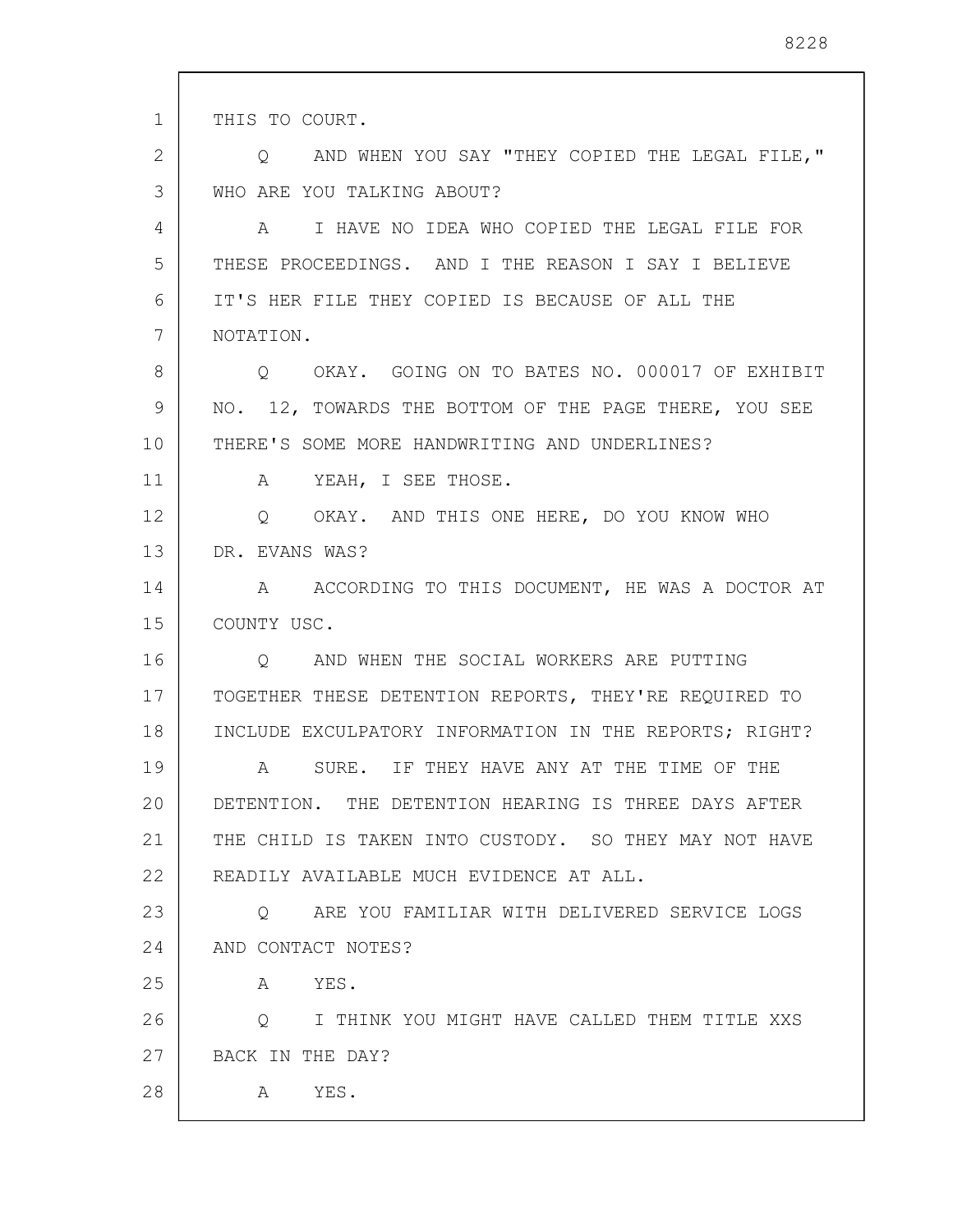| 1  | Q RIGHT. AND THOSE DELIVERED SERVICE LOGS,              |
|----|---------------------------------------------------------|
| 2  | THOSE CONTACT NOTES, WHAT THEY'RE SUPPOSED TO DO IS     |
| 3  | THEY'RE SUPPOSED TO REFLECT ALL OF THE CONTACTS AND     |
| 4  | INFORMATION AND EVERYTHING THAT WAS GATHERED UP BY THE  |
| 5  | SOCIAL WORKERS DURING THEIR INVESTIGATION BEFORE THEY   |
| 6  | MAKE THIS REPORT; RIGHT?                                |
| 7  | A I WOULD AGREE WITH THAT.                              |
| 8  | Q AND YOU WOULD AGREE WITH ME, WOULDN'T YOU,            |
| 9  | MA'AM, THAT IF ON OCTOBER 21, 2009, THERE WAS           |
| 10 | INFORMATION IN THE FILE FOR THE DELIVERED SERVICE LOGS  |
| 11 | FROM DR. EVANS AT THE CATC CLINIC THAT WAS EXCULPATORY, |
| 12 | AND IT WAS IN THOSE NOTES FOR THAT SAME DAY, THAT       |
| 13 | SHOULD HAVE MADE IT INTO THE REPORT; RIGHT?             |
| 14 | MR. GUTERRES: OBJECTION. FOUNDATION.                    |
| 15 | SPECULATION.                                            |
| 16 | THE COURT: OVERRULED.                                   |
| 17 | THE WITNESS: COULD YOU REPEAT THE QUESTION?             |
| 18 | MR. MCMILLAN: CAN I HAVE IT REREAD, PLEASE?             |
| 19 | (THE PREVIOUS QUESTION WAS READ BACK BY                 |
| 20 | THE COURT REPORTER AS FOLLOWS:                          |
| 21 | "QUESTION: AND YOU WOULD AGREE                          |
| 22 | WITH ME, WOULDN'T YOU, MA'AM, THAT ON                   |
| 23 | OCTOBER 21, 2009, THERE WAS INFORMATION                 |
| 24 | IN THE FILE IN THE DELIVERED SERVICE                    |
| 25 | LOGS FROM DR. EVANS AT THE CATC CLINIC                  |
| 26 | THAT WAS EXCULPATORY, AND THIS WAS IN                   |
| 27 | THOSE NOTES FOR THAT SAME DAY, THAT                     |
| 28 | SHOULD HAVE MADE IT INTO THE REPORT;                    |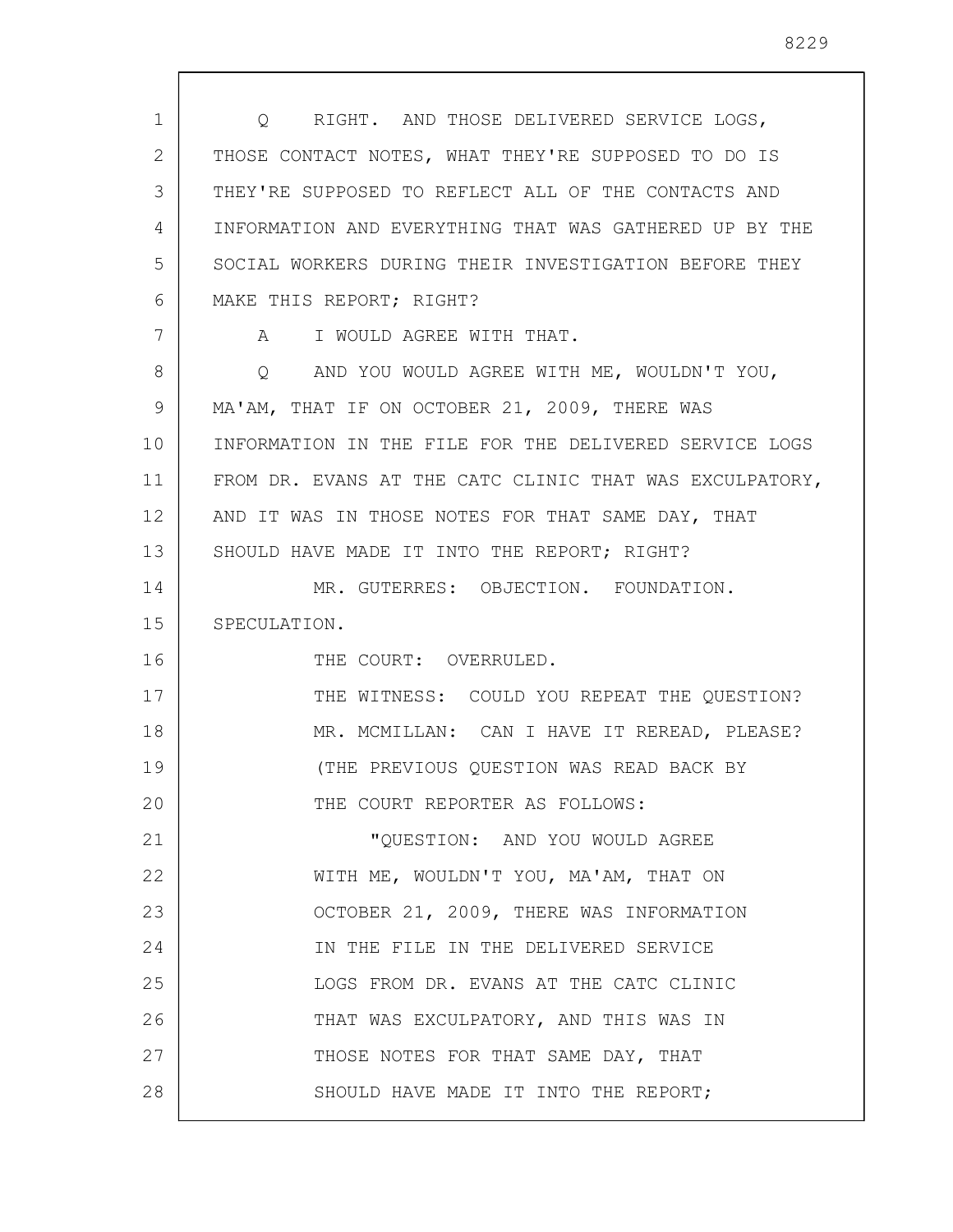| 1  | RIGHT?")                                              |
|----|-------------------------------------------------------|
| 2  | THE WITNESS: I WOULD AGREE WITH THAT.                 |
| 3  | BY MR. MCMILLAN:                                      |
| 4  | Q YOU WOULD AGREE WITH THAT.                          |
| 5  | IN FACT, AM I CORRECT THAT UNDER THE RULES OF         |
| 6  | COURT -- CALIFORNIA RULE OF COURT 5.546, THERE'S AN   |
| 7  | AFFIRMATIVE DUTY TO DISCLOSE ANY AND ALL EXCULPATORY  |
| 8  | INFORMATION IN THESE REPORTS?                         |
| 9  | A IF YOU --                                           |
| 10 | MR. GUTERRES: OBJECTION.                              |
| 11 | THE WITNESS: -- SAY SO.                               |
| 12 | THE COURT: JUST A MOMENT.                             |
| 13 | MR. GUTERRES: OUTSIDE THE SCOPE.                      |
| 14 | THE COURT: OVERRULED.                                 |
| 15 | BY MR. MCMILLAN:                                      |
| 16 | Q YOUR ANSWER WAS?                                    |
| 17 | A IF YOU SAY SO.                                      |
| 18 | DO YOU NOT REMEMBER?<br>Q                             |
| 19 | I'VE BEEN RETIRED FOR FOUR AND A HALF MONTHS.         |
| 20 | I DON'T REMEMBER MUCH OF ANYTHING.                    |
| 21 | I CAN UNDERSTAND THAT.<br>$\circ$                     |
| 22 | I'M GOING TO SHOW THE WITNESS WHAT'S BEEN             |
| 23 | PREVIOUSLY MARKED AS EXHIBIT 791.                     |
| 24 | DOES THAT REFRESH YOUR RECOLLECTION, MA'AM,           |
| 25 | THAT UNDER CALIFORNIA RULES OF COURT 5.546 THERE'S AN |
| 26 | AFFIRMATIVE DUTY TO DISCLOSE ALL KNOWN EXCULPATORY    |
| 27 | INFORMATION WITHIN THE PETITIONER'S CONTROL OR        |
| 28 | KNOWLEDGE?                                            |
|    |                                                       |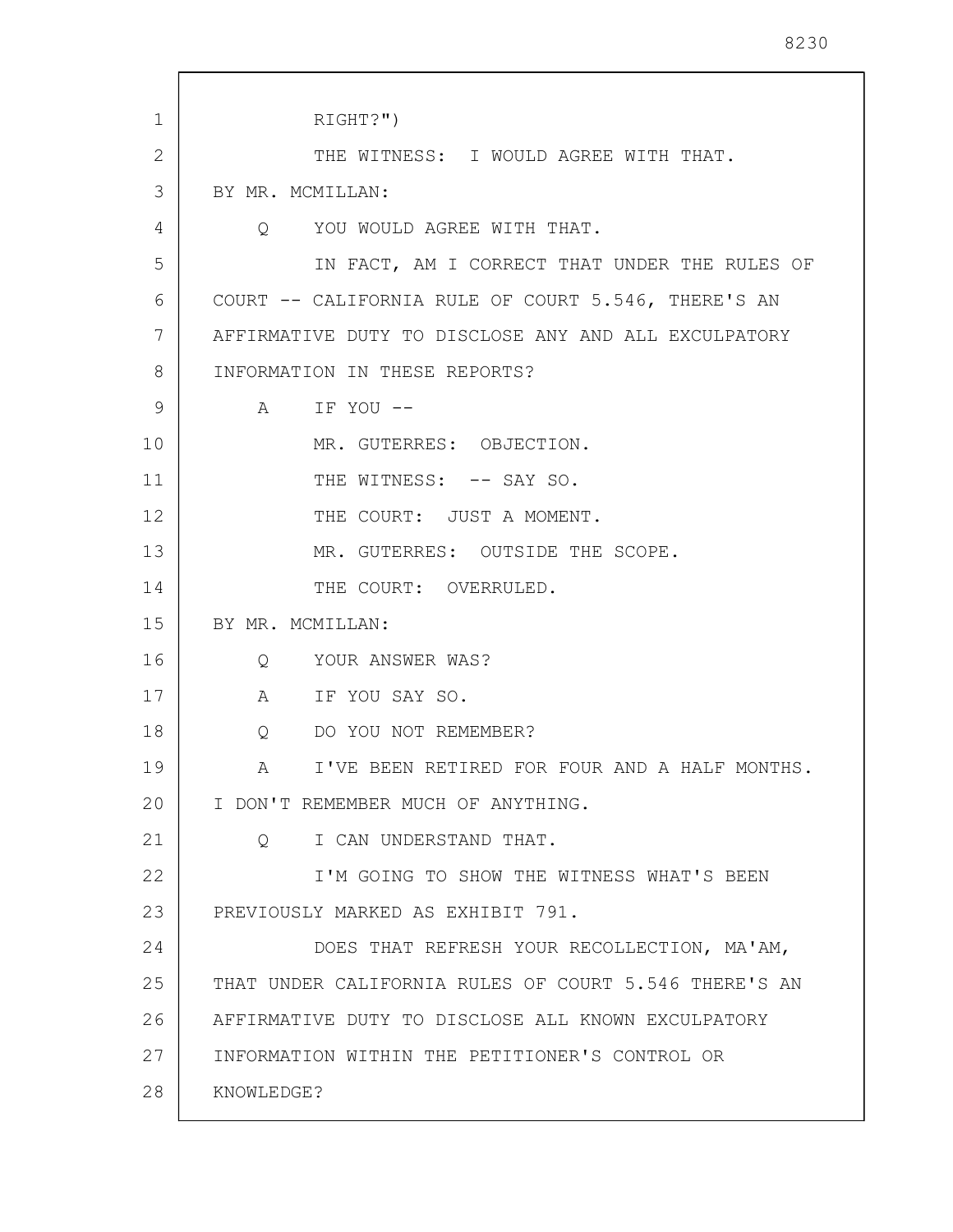1 2 3 4 5 6 7 8 9 10 11 12 13 14 15 16 17 18 19 20 21 22 23 24 25 26 27 28 A YES. Q OKAY. AND WHEN WE'RE SAYING "THE PETITIONER," IT WOULD BE THE PERSON FILING THE PETITION? A IT WOULD BE DCFS, YES. Q THE WHOLE AGENCY? A RIGHT. Q I COULDN'T HEAR YOU. I'M SORRY. A RIGHT. Q RIGHT. SO, FOR EXAMPLE, IF THE CATC CLINIC ACTUALLY SAID, "AT THIS POINT IN TIME, I CAN'T TELL YOU WHETHER THE CHILD'S FAILURE TO THRIVE IS DUE TO PARENTAL NEGLECT BECAUSE I HAVE A LOT OF MORE TESTING TO RUN," OR WORDS TO THAT EFFECT, THAT'S SOMETHING THAT SHOULD HAVE APPEARED HERE IN THE DETENTION REPORT, ISN'T IT? MR. GUTERRES: OBJECTION. HYPOTHETICAL. FOUNDATION. SPECULATION. OUTSIDE THE SCOPE. THE COURT: SUSTAINED AS TO THE FOUNDATION AND OUTSIDE THE SCOPE. BY MR. MCMILLAN: Q LOOKING AT PAGE NO. 0011 STILL ON EXHIBIT NO. 12, THIS ONE HAS QUITE A BIT OF HANDWRITING ON IT. AND UNDERLINES AND SOME KEY WORDS CIRCLED. DO YOU RECOGNIZE ALL OF THAT WRITING AND UNDERLINES AND CIRCLES AS BEING COMMISSIONER MARTINEZ'S HANDWRITING? A I CANNOT SAY SO ON THIS PAGE. Q SO ON THIS PAGE YOU DON'T RECOGNIZE IT?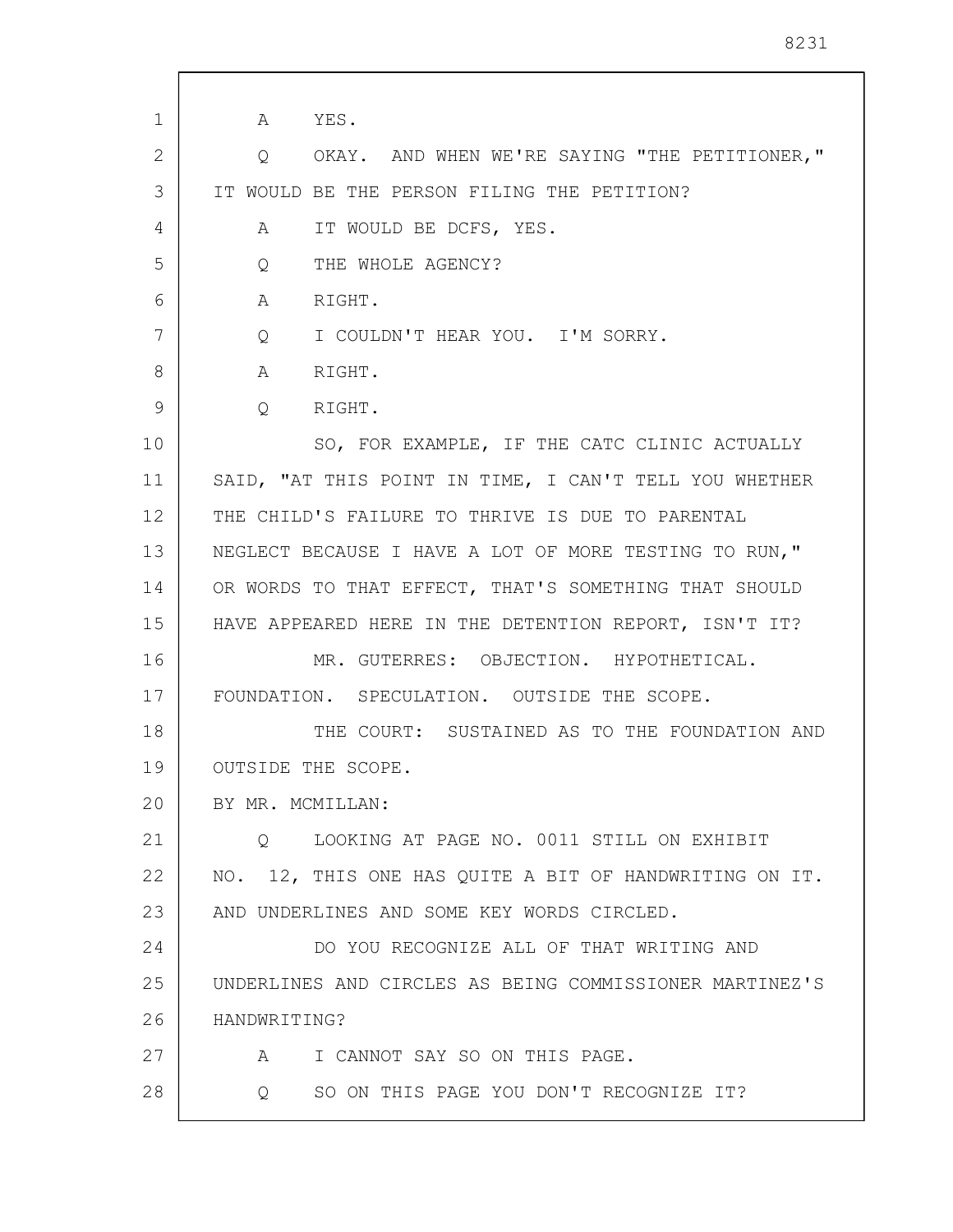1 2 3 4 5 6 7 8 9 10 11 12 13 14 15 16 17 18 19 20 21 22 23 24 25 26 27 28 A I CANNOT DEFINITIVELY STATE THAT IT IS HERS. IT APPEARS TO BE UNINTELLIGIBLE. Q WELL, LET ME ASK YOU THIS WAY: YOU CAN'T DEFINITIVELY STATE THAT IT'S HERS, BUT DO YOU RECOGNIZE IT AS SOMETHING YOU THINK MIGHT BE HERS? A I DON'T KNOW IF IT'S HER CHICKEN SCRATCH OR SOMEONE ELSE'S. Q DO YOU KNOW WHO WENDY CRUMP WAS? A ACCORDING TO THIS DOCUMENT, SHE WAS A NUTRITIONIST. Q YOU DON'T HAVE AN INDEPENDENT RECOLLECTION? A NO. IT WAS SIX OR SEVEN YEARS AGO. Q AND REMEMBER WE WERE LOOKING BACK AT THAT 355 OBJECTION. I THINK IT WAS -- I THINK EXHIBIT NO. 50. IF YOU CAN TURN TO EXHIBIT NO. 50, PAGE 1015? A YES. Q AND YOU HAD EXPLAINED TO US THAT THIS WAS AN OBJECTION TO THE COMMENTS IN THE DETENTION REPORT ABOUT DR. EVANS, WENDY CRUMP, AND A DR. JASMEET GILL. AM I GETTING THAT RIGHT? A YES. Q OKAY. NOW, THE OBJECTION WAS SORT OF QUALIFIED THOUGH, WASN'T IT? A I DON'T KNOW WHAT YOU MEAN BY THAT. Q WELL, YOU'D EXPLAINED TO US EARLIER THAT UNDER 355, WHEN WE DO AN OBJECTION, WE'RE BASICALLY SAYING THESE ARE HEARSAY STATEMENTS, THEY SHOULDN'T COME IN, BUT THEN I THINK THE JUDGE, IN OVERRULING IT -- YOU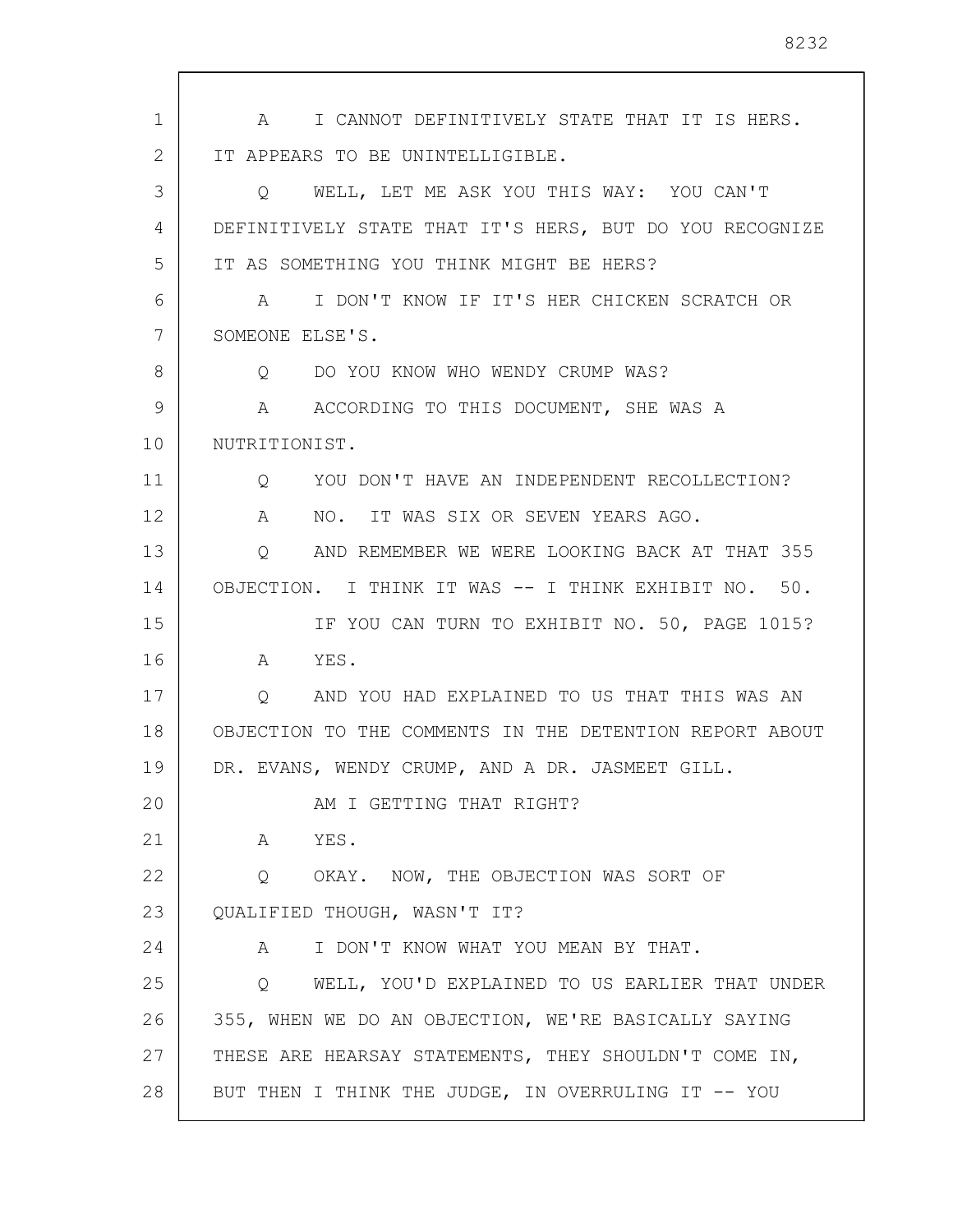1 2 3 4 5 6 7 8 9 10 11 12 13 14 15 16 17 18 19 20 21 22 23 24 25 26 27 28 EXPLAINED SOMETHING ALONG THE LINES OF THE JUDGE WILL SAY THAT THEY WILL ACCEPT IT IN BUT IT WON'T BE THE SOLE BASIS FOR THE OUTCOME OR SOMETHING LIKE THAT? DO YOU REMEMBER THAT? A YES, I DO. THE JUDGE SAID "I'M GOING TO OVERRULE YOUR OBJECTION. I'M GOING TO ADMIT THE DOCUMENTS. HOWEVER, THEY CANNOT BE USED AS A SOLE BASIS UPON WHICH I CONSIDER JURISDICTION. AND FURTHER, IF YOU WANT TO HAVE THEM TAKEN OUT, IT'S THEIR RESPONSIBILITY TO BRING THE WITNESS IN." Q WELL, WHAT THE OBJECTION ACTUALLY SAYS, MA'AM, IS THAT UNLESS THE PARTIES ARE MADE -- THE WITNESSES, THE PARTIES ARE MADE AVAILABLE AT THE TIME OF TRIAL, WE HAVE THESE OBJECTIONS; RIGHT? A AND THE PARTIES BEING MADE AVAILABLE AT THE TIME OF TRIAL MEANS THAT THE DEPARTMENT HAS PROVIDED THE NAMES AND OTHER INFORMATION ON THE INDIVIDUAL WHOSE STATEMENTS ARE IN THE REPORT, AND THE ATTORNEY THEN SUBPOENAED THOSE PEOPLE. IT DOESN'T MEAN WE HAVE TO BRING THEM IN. MR. MCMILLAN: OBJECTION, YOUR HONOR. MOVE TO STRIKE AS NONRESPONSIVE. THE COURT: OBJECTION IS SUSTAINED. MOTION TO STRIKE IS GRANTED. THE ANSWER IS STRICKEN AND THE JURY MUST DISREGARD IT. BY MR. MCMILLAN: Q LET ME ASK YOU, MA'AM, WHEN WE'RE DOING ONE OF THESE DEPENDENCY TRIALS, IS THE BURDEN OF PROOF ON THE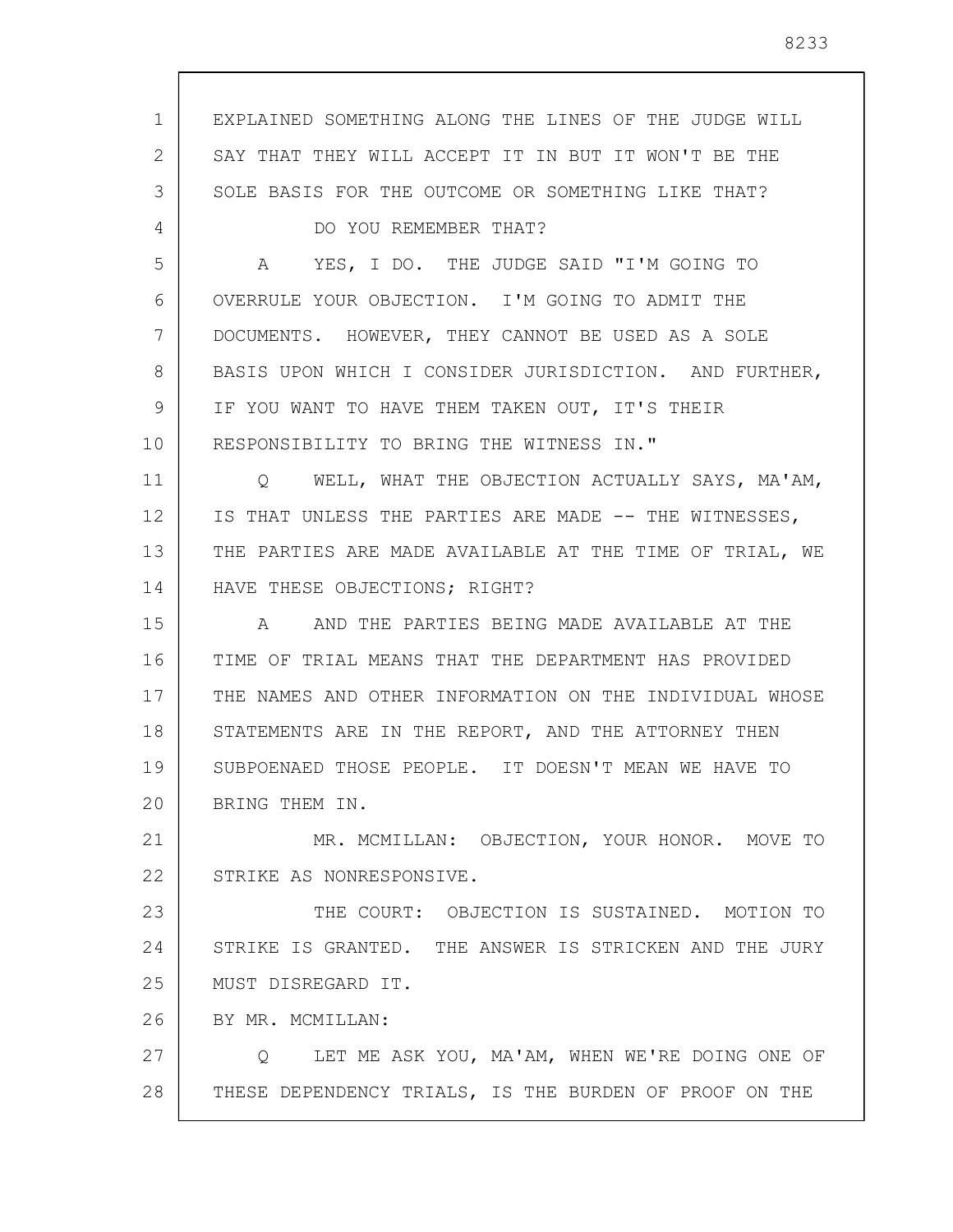1 2 3 4 5 6 7 8 9 10 11 12 13 14 15 16 17 18 19 20 21 22 23 24 25 26 27 28 GOVERNMENT OR DOES THE PARENT HAVE TO COME IN AND PROVE THEY'RE INNOCENT? A IT'S ON THE GOVERNMENT, COUNSEL. Q RIGHT. SO IF THE GOVERNMENT WANTS TO PROVE A POINT THEY SHOULD BRING IN SOME WITNESSES; RIGHT? A NOT NECESSARILY. THEY CAN BRING IN DOCUMENTS AND STATEMENTS FROM WITNESSES. Q THAT GET OBJECTED TO UNLESS THE WITNESS IS MADE AVAILABLE? A AND I THINK THE PROBLEM WE'RE HAVING IS THE DEFINITION OF "MADE AVAILABLE." IN OUR COURT, MADE AVAILABLE MEANS OPPOSING COUNSEL HAS THE INFORMATION ON THOSE WITNESSES, OR CAN SECURE IT, WE LET THEM KNOW, AND THEN THEY SUBPOENA THOSE WITNESSES TO COME IN AND TESTIFY, WHICH DIDN'T HAPPEN. Q SO LET ME MAKE SURE I'M CLEAR HERE. THE ONLY BURDEN ON THE GOVERNMENT HERE IS TO PUT IN A STATEMENT LIKE THIS ONE HERE THAT SAYS, ON PAGE NO. 000018, THAT ON NOVEMBER 2ND, CSW SPOKE WITH DR. JASMEET GILL, WHO STATED THAT SHE'S A PARTNER TO DR. YIM, WHO MOTHER -- HAD PREVIOUSLY STATED HAD QUIT ON MOTHER DUE TO HARASSMENT. THEN IT SAYS SOME OTHER BAD THINGS ABOUT MOTHER THAT DR. GILL SUPPOSEDLY SAID. THAT'S YOUR ONLY BURDEN, THE GOVERNMENT ; RIGHT? A I'M NOT SURE WHAT YOU MEAN BY THAT. Q WELL, YOU JUST TOLD ME -- AND MAYBE I MISUNDERSTOOD -- THAT ONCE THE HEARSAY OBJECTION'S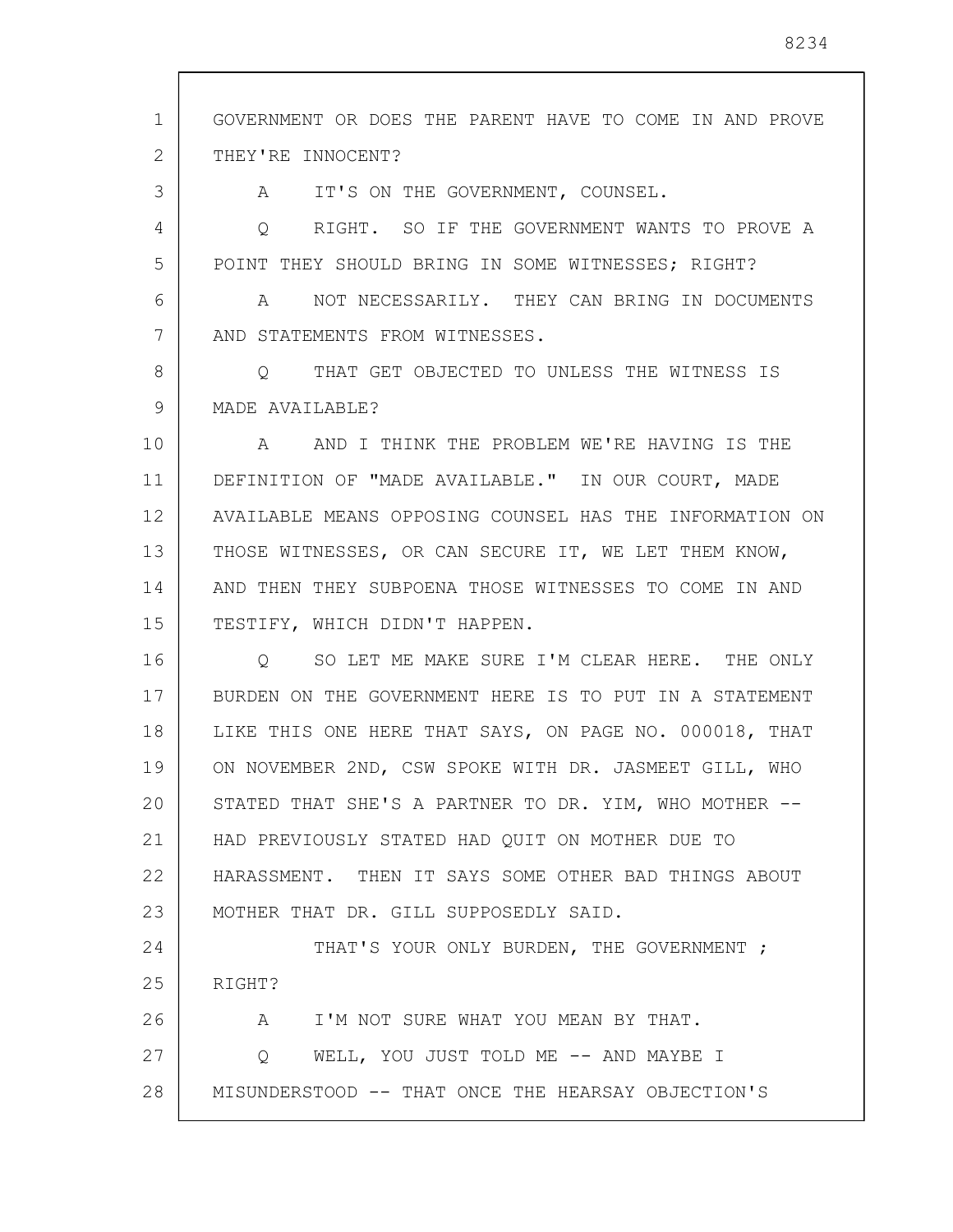1 2 3 4 5 6 7 8 9 10 11 12 13 14 15 16 17 18 19 20 21 22 23 24 25 26 27 28 OVERRULED, THIS DOCUMENT HERE COMES INTO EVIDENCE? A THAT'S CORRECT. Q WHETHER THAT STATEMENT THERE IS TRUE OR NOT? A IT COMES INTO EVIDENCE. COUNSEL CAN HAVE THE OPPORTUNITY TO SUBPOENA THAT PERSON AND HAVE THEM TESTIFY AND CONTRADICT THAT ON THE STAND BEFORE THE COURT. Q WELL, LET ME ASK YOU: WHEN THE SOCIAL WORKERS SIGN THIS DETENTION REPORT, DO YOU KNOW IF THEY DO IT UNDER PENALTY OF PERJURY? A I BELIEVE THEY DO. Q DO YOU KNOW WHY? A ASSUMINGLY SO THAT THE INFORMATION THAT IS IN HERE IS CORRECT AND TRUTHFUL. Q AND YOU, AS COUNTY COUNSEL FOR THE GOVERNMENT, YOU ALSO RELIED TO SOME EXTENT ON THE SOCIAL WORKERS BEING -- HOLD ON -- BEING TRUTHFUL, HONEST, ACCURATE, AND COMPLETE, DON'T YOU? A YES. Q IN FACT, IF THEY'RE NOT, IT MAKES IT VERY DIFFICULT FOR YOU TO EVEN DO YOUR JOB? A YES. Q HAVE YOU EVER HAD A CIRCUMSTANCE IN YOUR 16 YEARS WHERE YOU ACTUALLY DID YOUR OWN INVESTIGATION AND DISCOVERED THAT ONE OF THE WORKERS YOU WERE WORKING WITH HAD LIED TO YOU ABOUT SOMETHING? MR. GUTERRES: OBJECTION. RELEVANCE. OUTSIDE THE SCOPE.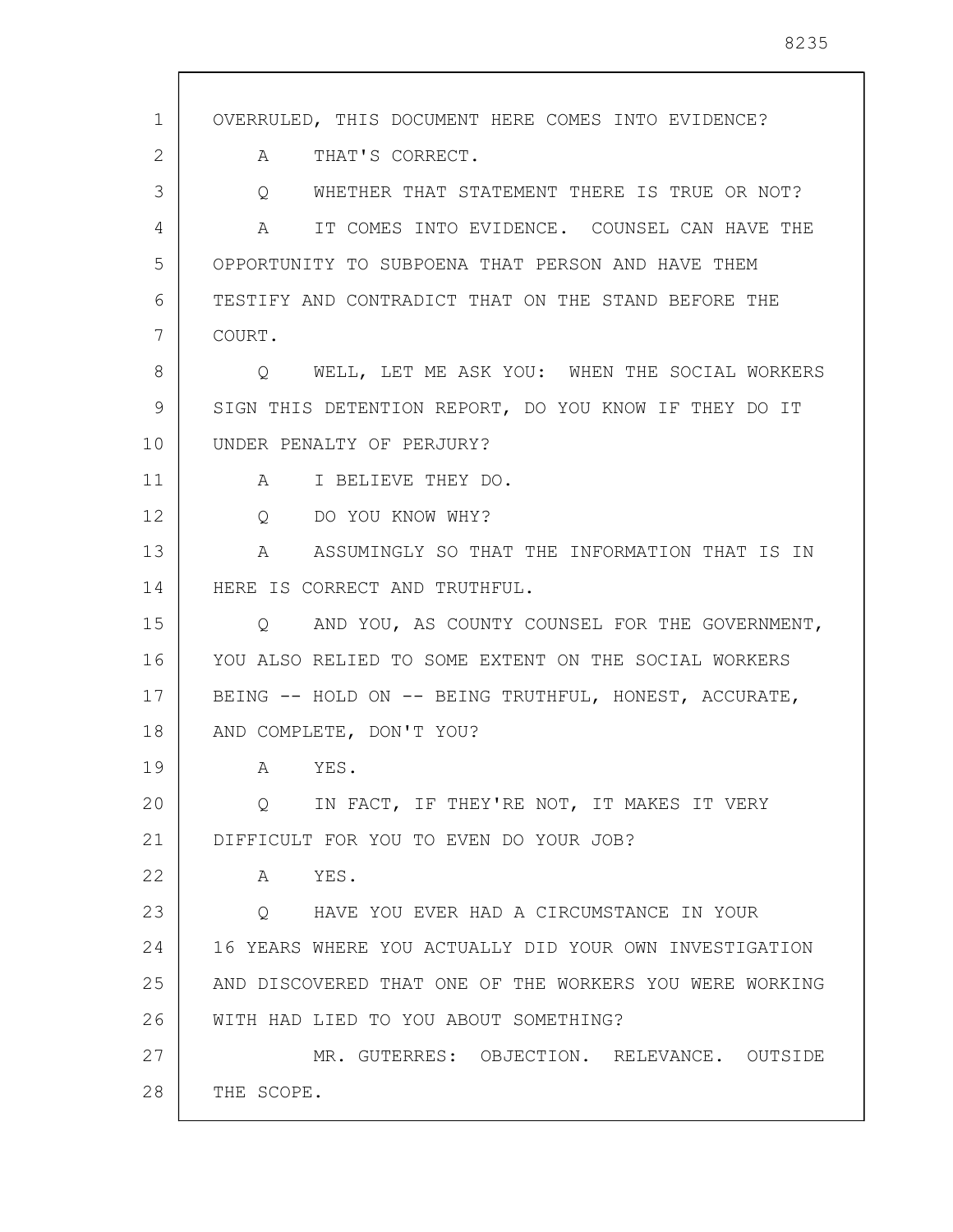1 2 3 4 5 6 7 8 9 10 11 12 13 14 15 16 17 18 19 20 21 22 23 24 25 26 27 28 THE COURT: SUSTAINED. BY MR. MCMILLAN: Q OKAY. WE'LL MOVE ON TO EXHIBIT NO. 24. AND IT'S -- OH, YOU KNOW WHAT, I THINK IT'S IN A DIFFERENT BOOK. A I DON'T HAVE 24. Q THIS ONE'S ITS OWN BOOK. IN LOOKING AT EXHIBIT NO. 24, DO YOU RECOGNIZE THAT DOCUMENT? A YES. Q IT'S THE JURIS/DISPO REPORT? A YES. Q AND THE FIRST PAGE THERE, IT'S GOT SOME HANDWRITING ON IT THERE UP IN THE UPPER RIGHT-HAND CORNER? A YES. Q DO YOU RECOGNIZE THAT HANDWRITING? A IT'S THE COURT OFFICER'S HANDWRITING. Q WHAT DO YOU MEAN, "COURT OFFICER"? A WITHIN EACH DEPENDENCY COURT THERE ARE IDEALLY TWO COURT OFFICERS. COURT OFFICERS ARE SOCIAL WORKERS WITH SOME EXPERIENCE WHO ACT AS A LIAISON BETWEEN THE WORKERS IN THE FIELD AND THE COURT -- EXCUSE ME. SO THEY -- I'M SORRY. I GOT IT. THANK YOU. THE COURT REPORTS COME TO THE COURT OFFICERS WHO ARE ASSIGNED TO, LIKE, DEPARTMENT 414. THEY REVIEW THE COURT REPORTS, THEY ASSESS WHETHER OR NOT PROOF OF SERVICE IS CORRECT, AND THEY NOTATE THE DOCUMENTS FOR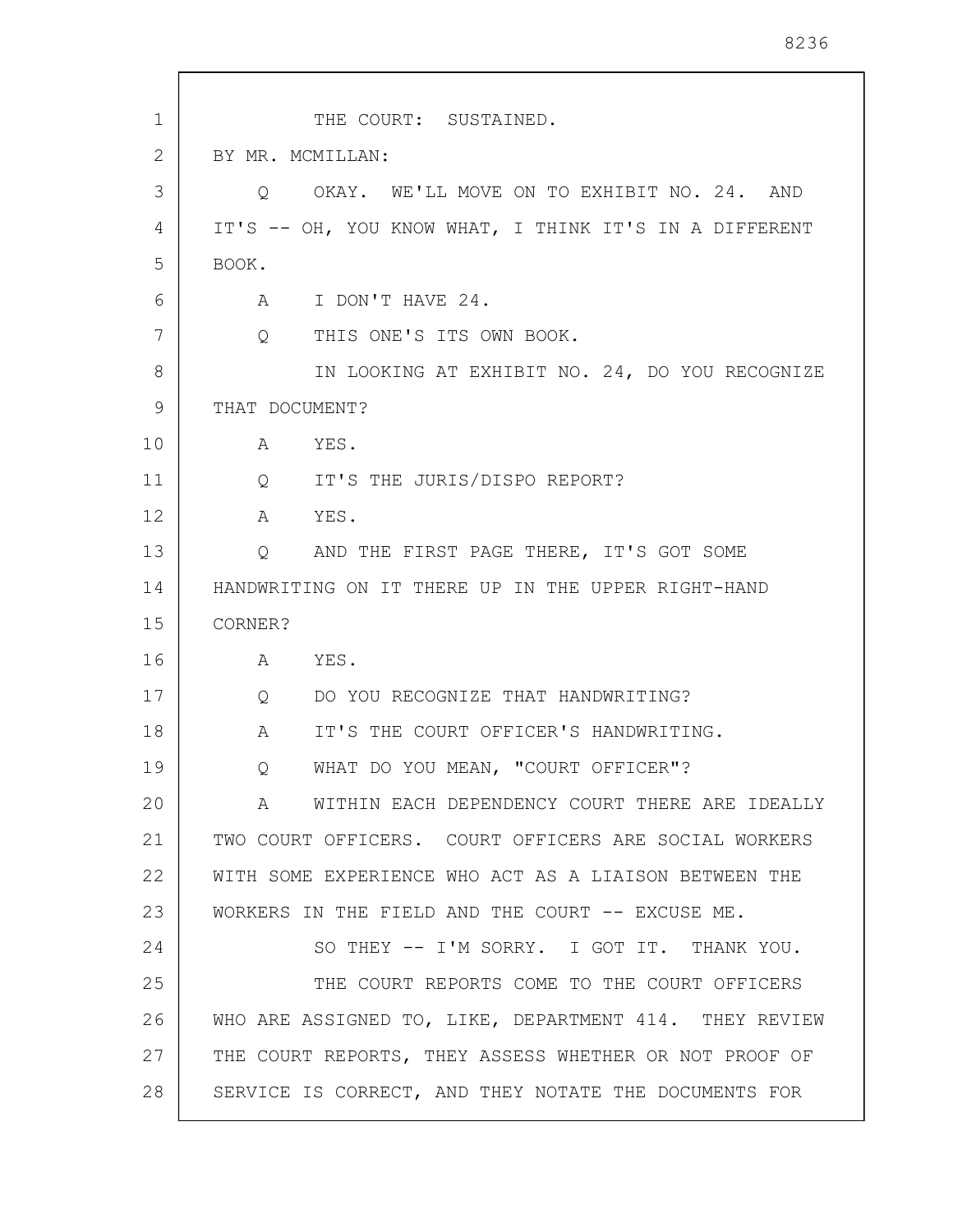1 2 3 4 5 6 7 8 9 10 11 12 13 14 15 16 17 18 19 20 21 22 23 24 25 26 27 28 THE COURT. SO IN THIS INSTANCE, IT INDICATES PROOF OF SERVICE TO MOM AND DAD WAS PROPER. Q AND THEN IF I CAN GET YOU TO TURN TO PAGE NO. 000452. A YES. Q OKAY. YOU SEE THERE'S AN UNDERLINE THERE ABOUT THE MIDDLE OF THE PAGE IN THE SECOND PARAGRAPH? A YES. Q DO YOU RECOGNIZE THAT AS COMMISSIONER MARTINEZ'S WRITING? A THERE'S NO WRITING; THERE'S JUST HIGHLIGHTING. Q WELL THE UNDERLINE THERE, DO YOU RECOGNIZE THAT AS HERS? A I CAN ONLY MAKE ASSUMPTIONS, WHICH I WON'T DO. Q IF I CAN GET YOU TO TURN TO PAGE NO. 21 OF THE JURIS/DISPO REPORT. THAT'S 466, THE BATES NUMBER. A OKAY. Q AND YOU SEE SOME UNDERLINING AND BOXING AND THINGS LIKE THAT ON THE LAST PARAGRAPH? A I DO. Q OKAY. DO YOU RECOGNIZE THOSE AS BEING COMMISSIONER MARTINEZ? A THEY COULD BE. Q AND YOU SEE RIGHT THERE, MUNCHAUSEN BY PROXY HAS A SORT OF BOX AROUND IT? A YEAH, THE CONCERN FOR POSSIBLE MUNCHAUSEN BY PROXY.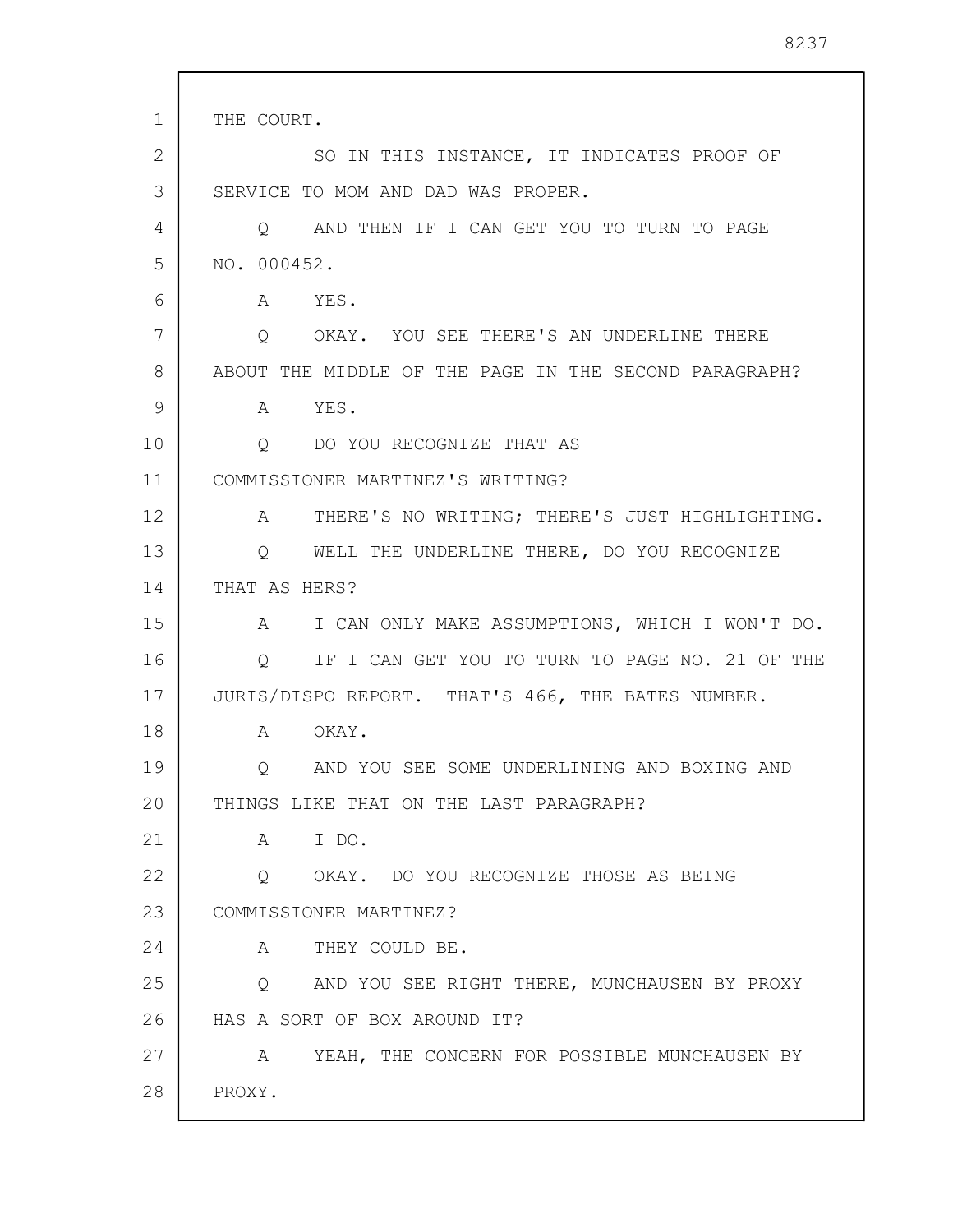1 2 3 4 5 6 7 8 9 10 11 12 13 14 15 16 17 18 19 20 21 22 23 24 25 26 27 28 Q POSSIBLE -- A CONCERN. DID YOU EVER FIGURE OUT WHOSE CONCERN THAT WAS? A I DON'T RECALL. IT NEVER CAME UP AT THE TRIAL. Q AND THEN ANOTHER THING HERE JUST BEFORE THAT -- WHERE IS IT? (READING:) "CHILD'S REGULAR PEDIATRICIAN, DR. YIM, DISCONTINUED SERVICES DUE TO MOTHER'S FAILURE TO COMPLY WITH HER RECOMMENDATIONS." DO YOU SEE THAT? THE COURT: WHAT PAGE IS THIS ON? MR. MCMILLAN: I'M SORRY, YOUR HONOR. IT'S 000466, LAST PARAGRAPH, THE SENTENCE IMMEDIATELY BEFORE THE BOXED MUNCHAUSEN BY PROXY. THE COURT: ALL RIGHT. THANK YOU. THE WITNESS: I SEE IT. BY MR. MCMILLAN: Q YOU'D SAID EARLIER, I THINK, WHEN YOU WERE TALKING TO MR. GUTERRES, DR. YIM WAS THE CHILD'S TREATING PEDIATRICIAN? A I DON'T BELIEVE I SAID THAT BUT I MAY HAVE. Q DO YOU REMEMBER WHETHER OR NOT DR. YIM WAS THE CHILD'S TREATING PEDIATRICIAN? A FROM THIS I GLEAN THAT DR. YIM WAS THE REGULAR PEDIATRICIAN.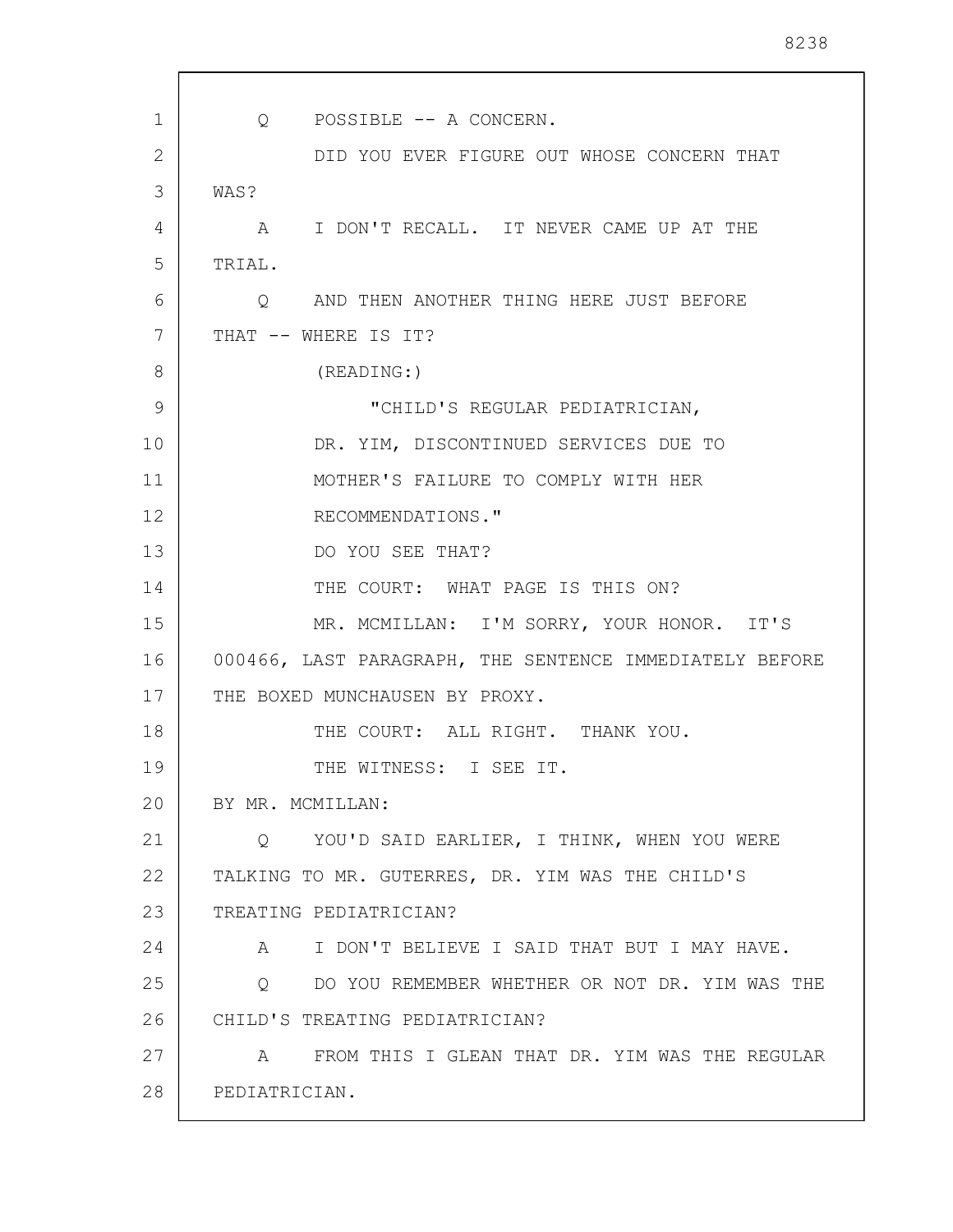| 1  | OKAY. AND ON THESE JURISDICTION/DISPOSITION<br>Q                   |
|----|--------------------------------------------------------------------|
| 2  | REPORTS, THEY'RE OFFICIAL DOCUMENTS; RIGHT?                        |
| 3  | YES.<br>$A \quad \alpha$                                           |
| 4  | THEY'RE A DOCUMENT ACTUALLY THAT'S REQUIRED BY<br>Q                |
| 5  | STATUTE TO BE PUT TOGETHER BY THE SOCIAL WORKER AND                |
| 6  | FILED WITH THE COURT?                                              |
| 7  | YES.<br>A                                                          |
| 8  | Q AND THEN THE COURT, ALSO BY STATUTE, ACCEPTS                     |
| 9  | IT INTO EVIDENCE?                                                  |
| 10 | A YES.                                                             |
| 11 | Q OKAY. IN PUTTING THESE TOGETHER, AS COUNTY                       |
| 12 | COUNSEL PROSECUTING ONE OF THESE JUVENILE DEPENDENCY               |
| 13 | CASES, YOU RELY ON THE HONESTY AND INTEGRITY OF THE                |
| 14 | SOCIAL WORKERS WHO ARE PUTTING THESE TOGETHER?                     |
| 15 | $A \quad \alpha$<br>I BELIEVE YOU ASKED ME THAT ALREADY, BUT, YES. |
| 16 | WELL, THIS REPORT IN PARTICULAR, THIS --<br>Q                      |
| 17 | YES.<br>A                                                          |
| 18 | Q -- JURIS/DISPO REPORT?                                           |
| 19 | I DO. I DO.<br>A                                                   |
| 20 | DID YOU EVER, YOURSELF, ACTUALLY TALK TO<br>Q.                     |
| 21 | DR. YIM?                                                           |
| 22 | NO.<br>A                                                           |
| 23 | DID YOU EVER, YOURSELF, ACTUALLY TALK TO<br>$\circ$                |
| 24 | DR. GILL?                                                          |
| 25 | I DON'T THINK SO.<br>A                                             |
| 26 | DID YOU EVER, YOURSELF, TALK TO DR. FEDDER?<br>Q                   |
| 27 | I DON'T EVEN KNOW WHO DR. FEDDER IS.<br>A                          |
| 28 | DR. BROUSSEAU? DID YOU TALK TO DR. BROUSSEAU?<br>Q                 |

 $\sqrt{ }$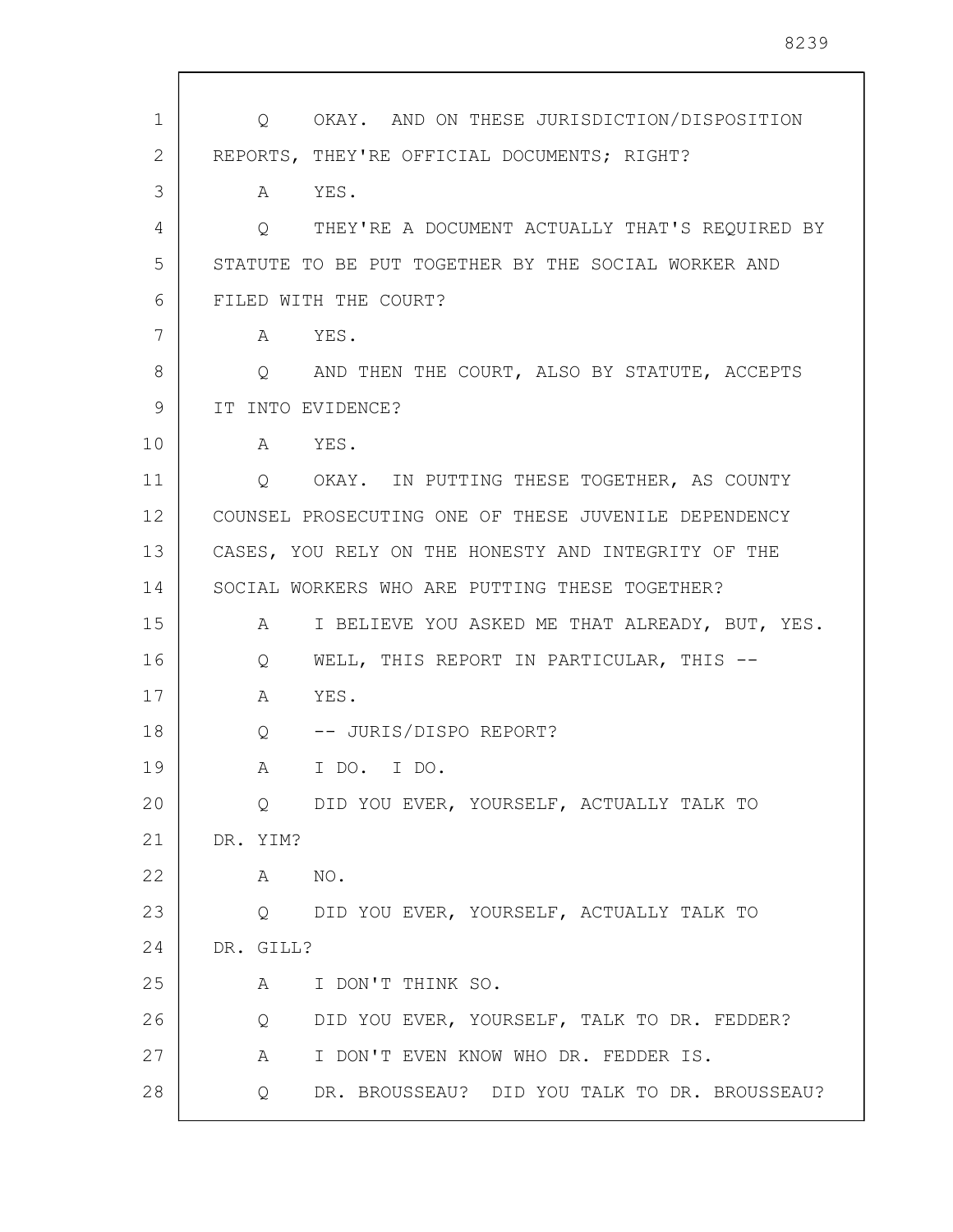1 2 3 4 5 6 7 8 9 10 11 12 13 14 15 16 17 18 19 20 21 22 23 24 25 26 27 28 A IT WOULD NOT BE MY ORDINARY CUSTOM AND PRACTICE TO SPEAK WITH A PHYSICIAN ON A CASE UNLESS IT WAS SOMETHING WHICH APPEARED LESS SOLID THAN THIS. Q WHAT DO YOU MEAN, "LESS SOLID THAN THIS"? A WE HAD REAMS AND REAMS OF MEDICAL INFORMATION SUGGESTING THIS CHILD WAS NOT BEING FED PROPERLY AND WAS NOT RECEIVING PROPER NUTRITION. THAT COUPLED WITH SOME OF THE MOTHER'S RESPONSES AND WHAT THE SOCIAL WORKERS HAD PRESENTED TO ME, THIS SEEMED TO BE AN OPEN-AND-SHUT CASE. Q SEEMED TO BE AN OPEN-AND-SHUT CASE. A IN A CASE WHERE I HAVE DEAD CHILDREN, I WILL REVIEW THE CORONER'S REPORTS, SPEAK WITH CORONERS. BUT TRADITIONALLY, I WILL RELY ON THE INFORMATION THAT IS PRESENTED TO ME BY THE SOCIAL WORKERS. Q DID YOU LOOK AT ALL OF DR. YIM'S RECORDS? A IF THEY WERE ATTACHED TO THE REPORT, I DID. Q OKAY. SO YOU ONLY LOOKED AT THE RECORDS IN THIS OPEN-AND-SHUT CASE THAT WERE ATTACHED TO THE REPORT -- A I SAID IT APPEARED TO BE OPEN AND SHUT. Q MA'AM? A SIR? Q LET ME TRY AGAIN. THE COURT: SO DON'T INTERRUPT THE WITNESS. THIS IS NOT YOUR PREROGATIVE, ONLY THE COURT CAN DETERMINE WHEN SOMEONE CAN SPEAK. SO PLEASE JUST DON'T.

8240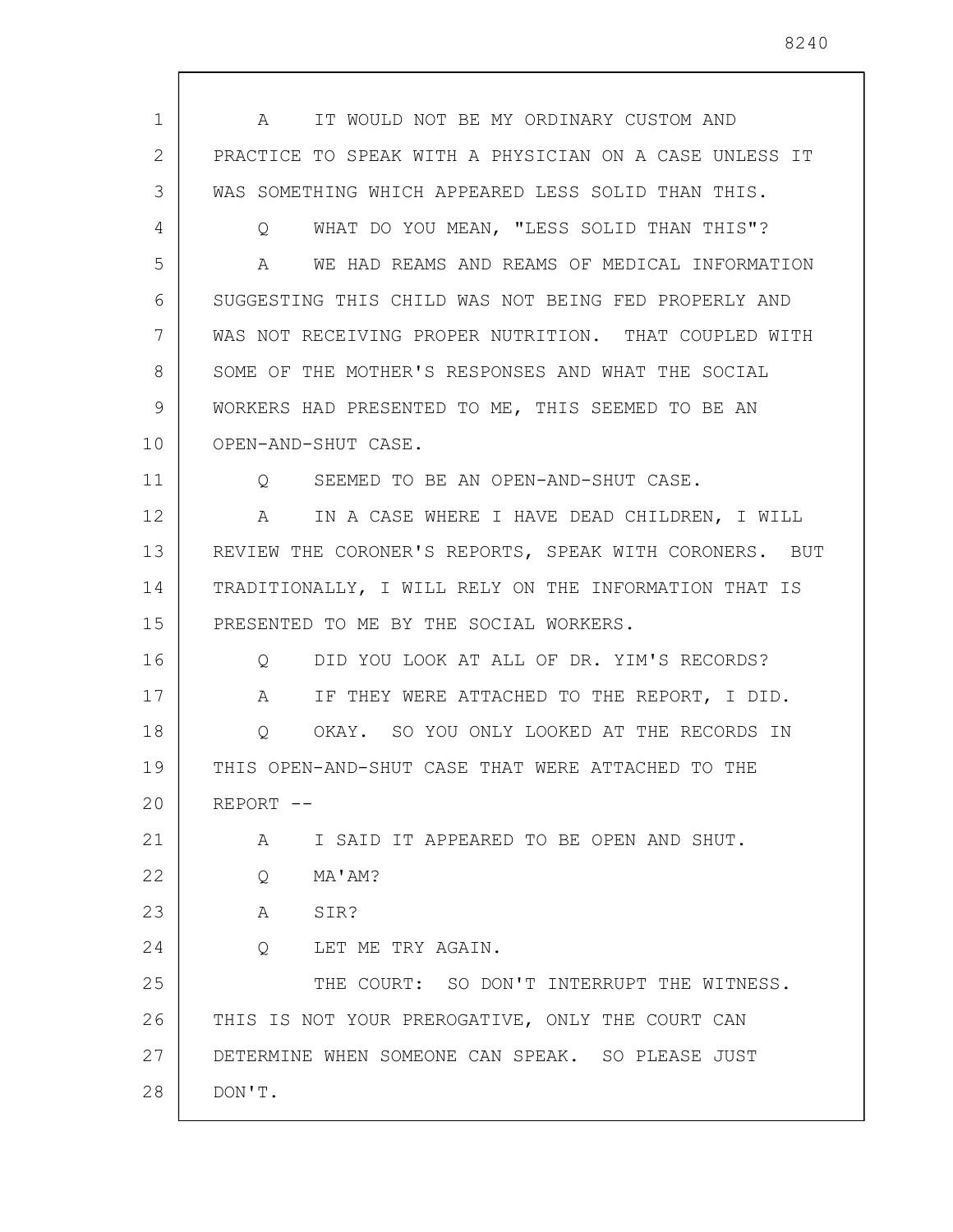1 2 3 4 5 6 7 8 9 10 11 12 13 14 15 16 17 18 19 20 21 22 23 24 25 26 27 28 MR. MCMILLAN: I APOLOGIZE, YOUR HONOR. THE COURT: I UNDERSTAND SOMETHING WAS BEING SAID THAT YOU FELT WASN'T BEING CALLED FOR, AND THAT'S WHY WE HAVE OBJECTIONS. AND THE COURT WILL DETERMINE THAT, NOT COUNSEL. GO AHEAD. MR. MCMILLAN: OKAY. CAN I ACTUALLY LOOK  $AT$   $-$ THE COURT: FIND OUT WHERE YOU WERE? MR. MCMILLAN: YEAH, BECAUSE MY QUESTION GOT INTERRUPTED, SO I'VE FORGOTTEN WHERE I WAS. THE COURT: YOU BEGAN WITH THE QUESTION: "OKAY. SO YOU ONLY LOOKED AT THE RECORDS IN THIS OPEN-AND-SHUT CASE THAT WERE ATTACHED TO THE REPORT --"ANSWER: I SAID IT APPEARED TO BE OPEN AND SHUT. "QUESTION: MA'AM? "ANSWER: SIR? "QUESTION: LET ME TRY AGAIN." MR. MCMILLAN: THANK YOU, YOUR HONOR. AND I'LL TRY AGAIN. BY MR. MCMILLAN: Q LET ME MAKE SURE I GET THIS RIGHT. YOU SAID THIS CASE APPEARED TO BE AN OPEN-AND-SHUT CASE BASED ON WHAT THE SOCIAL WORKERS GAVE YOU; RIGHT? A CORRECT.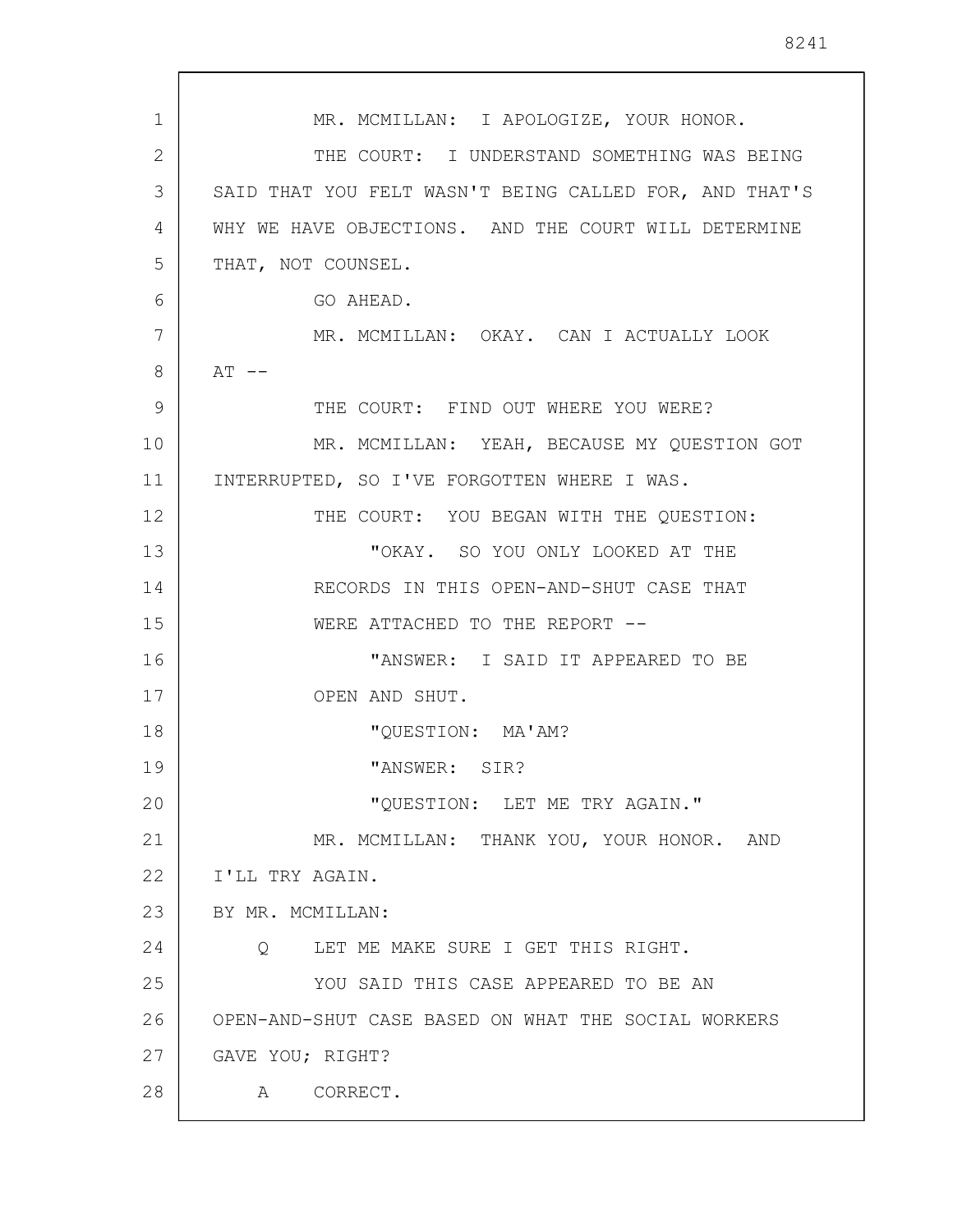| 1  | O AND THE ONLY THING YOU DID WAS LOOK AT WHAT           |
|----|---------------------------------------------------------|
| 2  | THE SOCIAL WORKERS REPORTED IN THE REPORT AND ATTACHED  |
| 3  | TO THE REPORT, AND THAT'S IT?                           |
| 4  | CORRECT.<br>A                                           |
| 5  | YOU DIDN'T DO ANY FURTHER INVESTIGATION, LIKE<br>Q      |
| 6  | GO LOOK AT THE ENTIRETY OF THE DOCTOR'S RECORDS, FOR    |
| 7  | EXAMPLE?                                                |
| 8  | THAT'S NOT MY RESPONSIBILITY.<br>$\mathbb A$            |
| 9  | WELL, MA'AM, DON'T YOU HAVE A STATUTORY DUTY<br>Q       |
| 10 | TO MAINTAIN THOSE ACTIONS, PROCEEDINGS OR DEFENSES ONLY |
| 11 | AS APPEAR TO BE LEGAL OR JUST?                          |
| 12 | I SUPPOSE I DID.<br>A                                   |
| 13 | I'M SORRY, YOU SAID YOU DID?<br>Q                       |
| 14 | I SUPPOSE I DID, YES.<br>A                              |
| 15 | YOU DON'T ANYMORE?<br>Q                                 |
| 16 | NOT SINCE I'VE BEEN RETIRED.<br>A                       |
| 17 | AS THE COUNTY COUNSEL ON THE CASE, WE DO NOT            |
| 18 | GO THROUGH ENTIRE REAMS OF INFORMATION. WE ARE          |
| 19 | PRESENTED WITH INFORMATION FROM OUR CLIENT WHICH WE     |
| 20 | BELIEVE TO BE CREDIBLE AND TRUSTWORTHY AND ACCURATE,    |
| 21 | AND THAT IS WHAT WE PRESENT TO THE COURT. WE DON'T DO   |
| 22 | INDEPENDENT INVESTIGATIONS AND SUBMIT THAT TO THE COURT |
| 23 | INDIVIDUALLY.                                           |
| 24 | SO WHOSE RESPONSIBILITY IS IT TO MAKE SURE<br>$\circ$   |
| 25 | THAT THE COURT GETS EVERYTHING IT NEEDS TO GET TO MAKE  |
| 26 | A CORRECT DECISION?                                     |
| 27 | WELL, PERHAPS IF COUNSEL FOR THE PARENTS<br>A           |
| 28 | BELIEVE THERE'S SOMETHING ABSENT AND THERE'S            |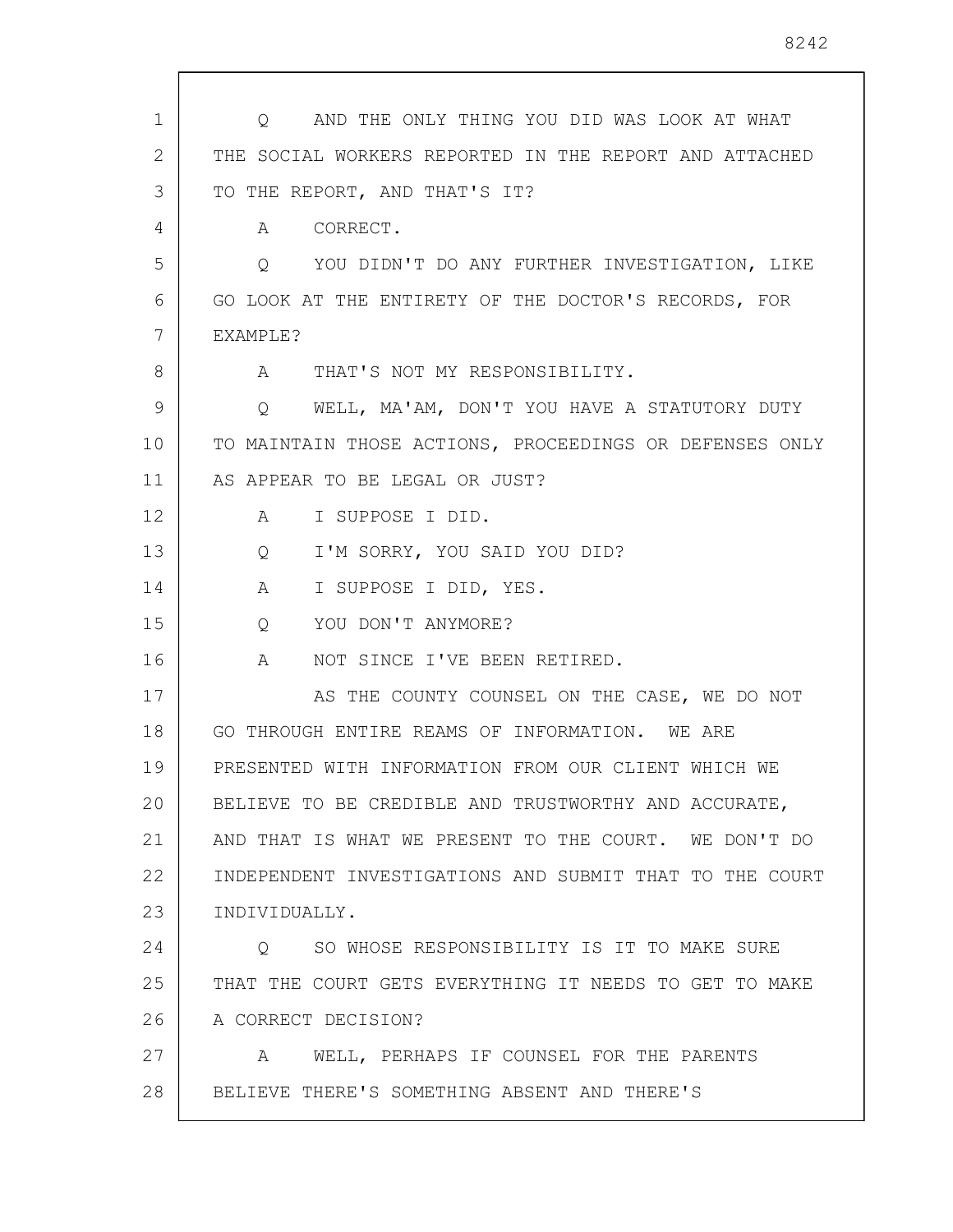1 2 3 4 5 6 7 8 9 10 11 12 13 14 15 16 17 18 19 20 21 22 23 24 25 26 27 28 EXCULPATORY EVIDENCE, THEN THEY SHOULD BRING THAT TO THE COURT'S ATTENTION. Q WELL, LET ME ASK YOU, IF EXCULPATORY EVIDENCE IS SUPPRESSED, HOW WOULD A PARENT KNOW THAT THERE WAS EXCULPATORY EVIDENCE? A LET ME SAY THIS TO YOU. I, AS A PROSECUTOR, HAD AN ABSOLUTE DUTY TO PRESENT TO THE COURT ANY EXCULPATORY -- I'M SORRY ABOUT THIS -- ANY EXCULPATORY EVIDENCE THAT I WAS AWARE OF. I WAS NOT AWARE OF ANY EXCULPATORY EVIDENCE. IF MR. HOWELL BELIEVED THAT THERE WERE DISINGENUOUS COMMENTS ATTRIBUTED TO CERTAIN DOCTORS OR OTHER WITNESSES IN THIS CASE, THEN IT WOULD HAVE BEEN INCUMBENT UPON HIM TO BEST REPRESENT HIS CLIENT BY SUBPOENAING THOSE WITNESSES. THAT IS NOT MY RESPONSIBILITY. Q AND IF HE DIDN'T DO THAT, THEN THERE COULD BE SOME INEFFECTIVE ASSISTANCE OF COUNSEL THERE; RIGHT? A THAT WOULD BE FOR A COURT TO MAKE A DECISION. Q NOW, THIS PROSECUTOR'S DUTY THAT YOU JUST SPOKE OF, THE PROSECUTOR'S DUTY TO DISCLOSE KNOWN EXCULPATORY EVIDENCE, THAT'S UNDER BRADY V. MARYLAND; CORRECT? A I HAVE NO IDEA. THE COURT: WE'RE GOING TO TAKE AFTERNOON RECESS AT THIS TIME. IT WILL BE APPROXIMATELY 10 MINUTES. ALL JURORS, PLEASE REMEMBER THE ADMONITION.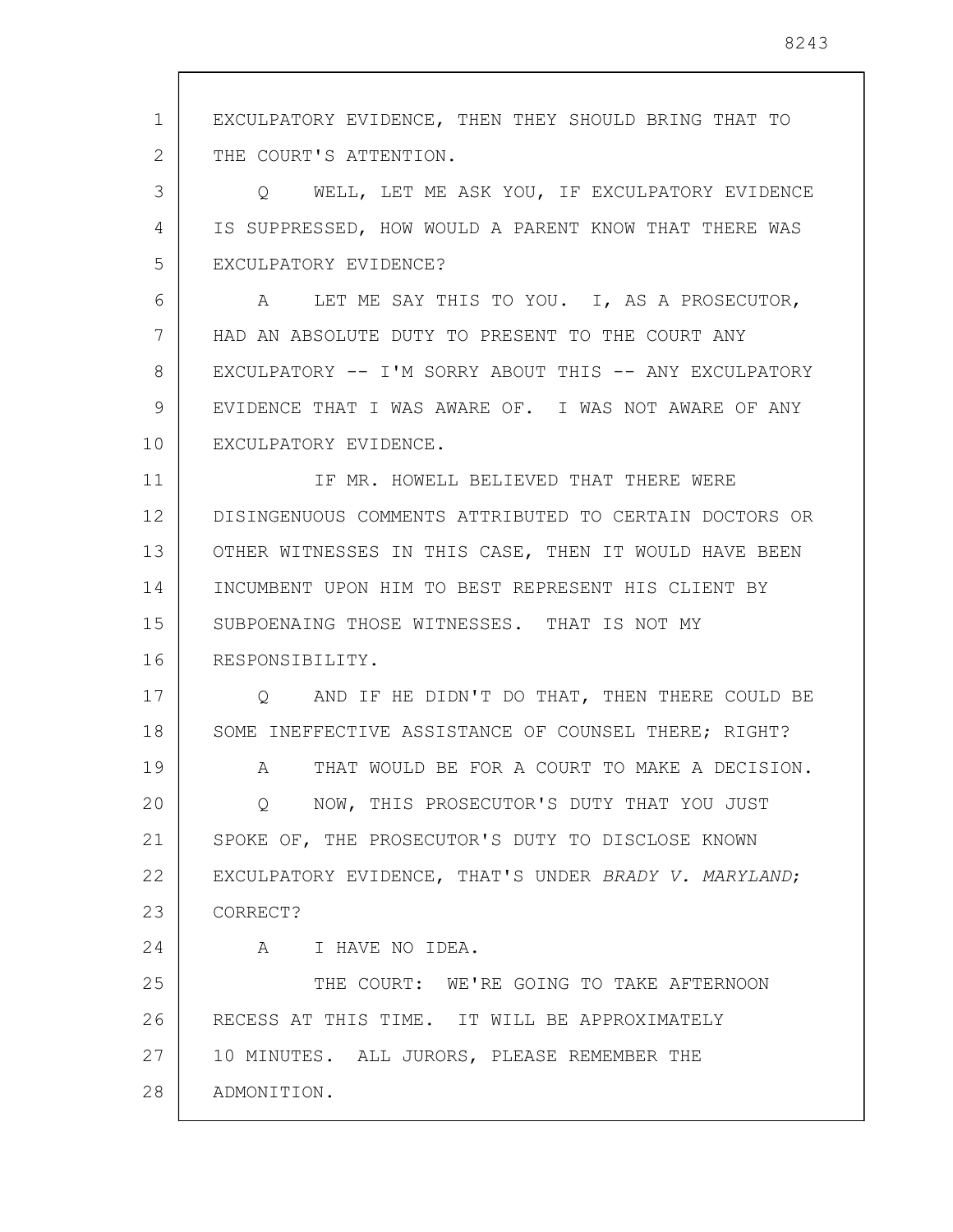| 1  | (JURY EXCUSED)                                         |
|----|--------------------------------------------------------|
| 2  | (RECESS)                                               |
| 3  | THE COURT: ALL RIGHT. WELL, I NEED DEANNA TO           |
| 4  | TELL ME IF WE HAVE ALL THE JURORS. IF WE DO, I'D LIKE  |
| 5  | TO GET THEM IN.                                        |
| 6  | (JURY PRESENT)                                         |
| 7  | THE COURT: EVERYBODY IS PRESENT. EVERYBODY             |
| 8  | BE SEATED.                                             |
| 9  | I NEED TO SEE COUNSEL, UNFORTUNATELY, AT               |
| 10 | SIDEBAR.                                               |
| 11 | (THE FOLLOWING PROCEEDINGS WERE HELD AT                |
| 12 | SIDEBAR.)                                              |
| 13 | THE COURT: WE'RE AT SIDEBAR. COUNSEL ARE               |
| 14 | PRESENT.                                               |
| 15 | MR. MCMILLAN, THE COURSE OF THIS EXAMINATION           |
| 16 | OF THIS WITNESS IS BECOMING EXCEEDINGLY BEYOND THE     |
| 17 | SCOPE OF THE DIRECT EXAMINATION. I DO NOT INTEND TO    |
| 18 | HAVE US GO INTO THE OBLIGATIONS OF A PROSECUTOR IN THE |
| 19 | THERE WAS NO EVIDENCE PRESENTED ON DIRECT<br>CASE.     |
| 20 | EXAMINATION THAT WOULD IMPLICATE THAT KIND OF          |
| 21 | CROSS-EXAMINATION. THE ISSUE IN THIS CASE HAS TO DO    |
| 22 | WITH THE OBLIGATIONS OF THE DEPARTMENT OF CHILDREN AND |
| 23 | FAMILY SERVICES, AND SHE DID NOT EXPRESS ANY OPINIONS  |
| 24 | EVEN ON HOW THEY ARE SUPPOSED TO PERFORM THEIR JOB     |
| 25 | EXCEPT IN RESPONSE TO YOUR QUESTIONS. THAT WAS NOT     |
| 26 | PART OF DIRECT EXAMINATION. IT WAS ACTUALLY PRETTY     |
| 27 | LIMITED. AND I DON'T INTEND IN ANY WAY TO RESTRICT     |
| 28 | CROSS-EXAMINATION ON THE THINGS SHE DID TESTIFY ABOUT. |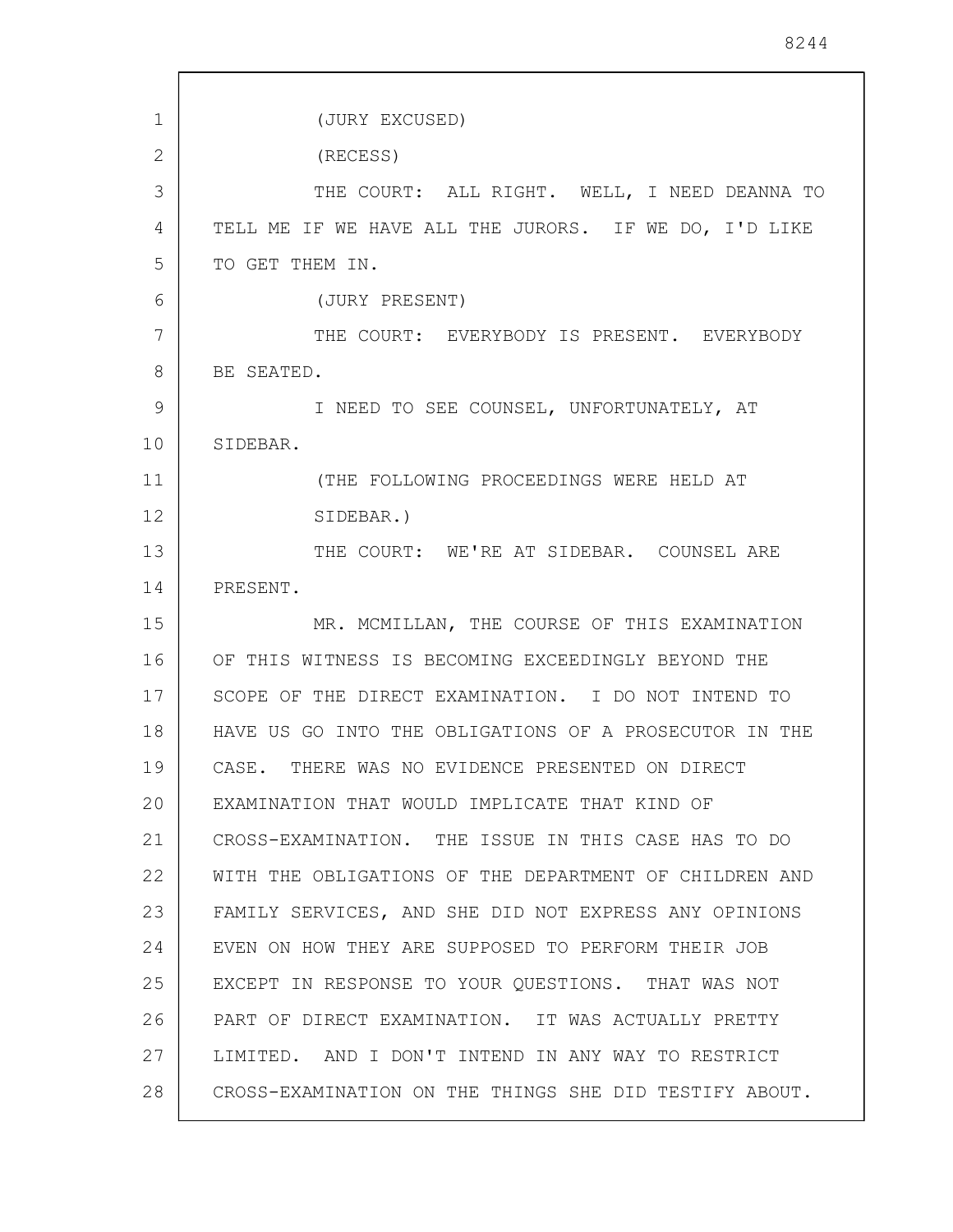1 2 3 4 5 6 7 8 9 10 11 12 13 14 15 16 17 18 19 20 21 22 23 24 25 26 27 28 BUT THIS IS NOT -- MR. MCMILLAN: OKAY. THE COURT:  $-$ - A MALPRACTICE CASE AGAINST COUNTY COUNSEL, SO I'D LIKE TO HAVE US FOCUS ON THE AREAS OF HER TESTIMONY. MR. MCMILLAN: I ONLY HAVE PROBABLY FIVE MORE MINUTES. THE COURT: OH, THAT'S FINE. I'M NOT SAYING THAT -- I'M NOT IN ANY WAY TRYING TO HURRY YOU UP OR ENCOURAGE YOU -- MR. MCMILLAN: I'M TRYING TO HURRY UP. THE COURT: -- OR ENCOURAGE YOU NOT TO ASK QUESTIONS YOU SHOULD ASK. I'M SIMPLY ENCOURAGING YOU NOT TO ASK QUESTIONS YOU SHOULDN'T ASK. MR. GUTERRES: I'LL ENCOURAGE HIM NOT TO ASK QUESTIONS HE SHOULDN'T ASK. (THE FOLLOWING PROCEEDINGS WERE HELD IN OPEN COURT IN THE PRESENCE OF THE JURY.) THE COURT: GO AHEAD, MR. MCMILLAN. MR. MCMILLAN: THANK YOU, YOUR HONOR. BY MR. MCMILLAN: Q I DON'T KNOW IF YOU HAVE, MA'AM, VOLUME NO. 3 IN FRONT OF YOU. IT SHOULD BE ON THE FRONT COVERS. THE COURT: WHICH EXHIBIT? MR. MCMILLAN: IT'S EXHIBIT NO. 60. THE COURT: 60 WE DO HAVE.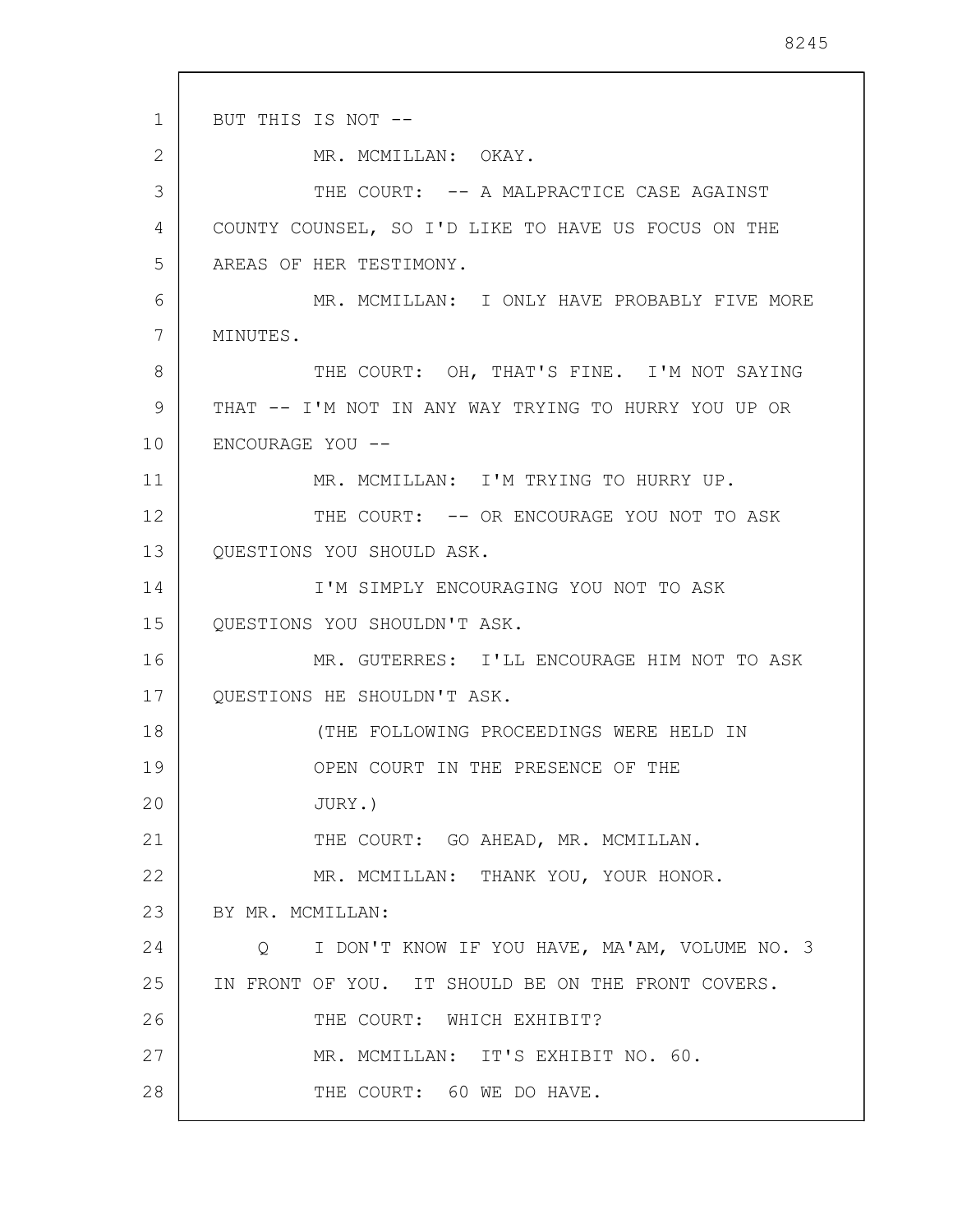| $\mathbf 1$ | THE WITNESS: I HAVE IT.                                 |
|-------------|---------------------------------------------------------|
| 2           | BY MR. MCMILLAN:                                        |
| 3           | OKAY. EXCELLENT. IF I CAN GET YOU TO TURN TO<br>$\circ$ |
| 4           | EXHIBIT NO. 60.                                         |
| 5           | A<br>YES.                                               |
| 6           | Q IN LOOKING AT EXHIBIT NO. 60, I THINK YOU             |
| 7           | IDENTIFIED THIS EARLIER AS THE PETITIONER'S WITNESS     |
| 8           | EVIDENCE LIST IN THE UNDERLYING JUVENILE DEPENDENCY     |
| 9           | CASE.                                                   |
| 10          | DO I HAVE THAT RIGHT?                                   |
| 11          | YES.<br>A                                               |
| 12          | AND IS THIS A LIST THAT YOU YOURSELF CREATED?<br>Q      |
| 13          | YES.<br>A                                               |
| 14          | AND ON IT I NOTICE THERE'S A LIST OF WHAT<br>Q          |
| 15          | LOOKED LIKE A BUNCH OF DIFFERENT DOCUMENTS AND IT       |
| 16          | CONTINUES OVER ON TO THE NEXT PAGE -- JUST SO WE HAVE A |
| 17          | CLEAR RECORD, IT'S BATES 001150 ALL THE WAY THROUGH AND |
| 18          | INCLUDING 001151.                                       |
| 19          | DO YOU SEE THAT?                                        |
| 20          | YES.<br>A                                               |
| 21          | Q OKAY. ON THE FIRST PAGE, 001150, THERE'S              |
| 22          | 12 -- ACTUALLY, 11 DOCUMENTS. 12 DOCUMENTS LISTED, BUT  |
| 23          | 11 OF THOSE ARE ATTACHMENTS TO THE                      |
| 24          | JURISDICTION/DISPOSITION REPORT.                        |
| 25          | AM I RIGHT ABOUT THAT?                                  |
| 26          | NO. SIX OF THEM ARE ATTACHMENTS TO THE<br>A             |
| 27          | JURISDICTION REPORT.                                    |
| 28          | OH, I SEE, THERE'S A SEPARATE COLUMN HERE. I<br>Q       |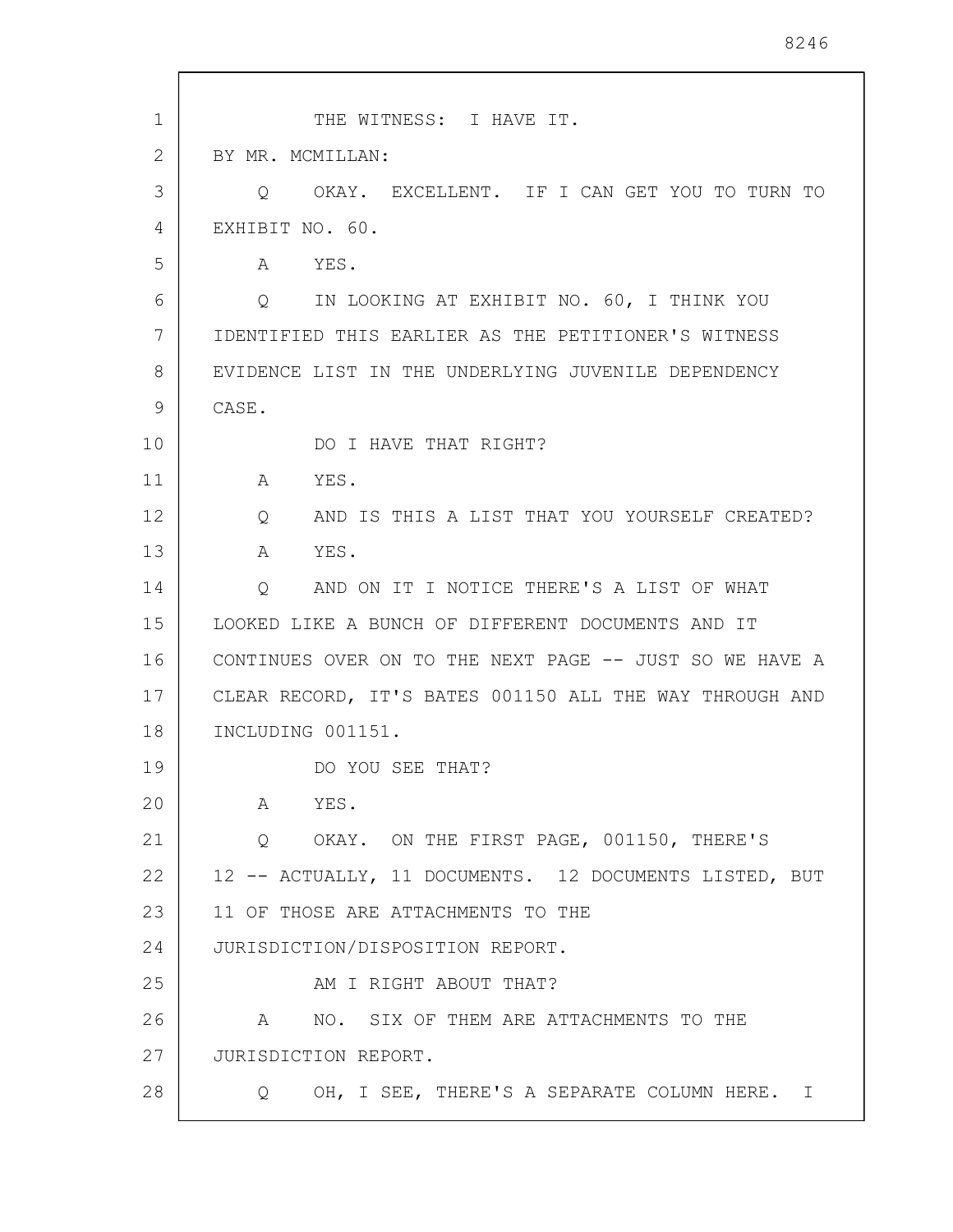1 2 3 4 5 6 7 8 9 10 11 12 13 14 15 16 17 18 19 20 21 22 23 24 25 26 27 28 GOT IT. THAT WAS ONE OF MY CONFUSIONS. SO LET ME MAKE SURE I GOT THIS RIGHT: WHAT YOU WERE PUTTING INTO EVIDENCE IN THE UNDERLYING JUVENILE DEPENDENCY CASE, AS DEPICTED ON THIS EXHIBIT NO. 60, WAS THE JURISDICTION REPORT -- I THINK THAT WAS EXHIBIT NO. 24; IS THAT RIGHT? THAT'S THE BIG HUGE THICK ONE? A THAT'S CORRECT. Q OKAY. BUT YOU SAY HERE "TO INCLUDE THE DETENTION REPORT," AND THEN SPECIFIED A PAGE OF THE METHODIST HOSPITAL NEWBORN PROGRESS RECORD. IT SAYS A NOTATION OF AUGUST 3, 2008, FAX PAGE 49. DO YOU SEE THAT? A YES. Q WHAT DOES THAT MEAN? WHAT ARE WE TALKING ABOUT? AND OBVIOUSLY YOU DON'T KNOW EXACTLY WHAT THAT DOCUMENT MIGHT HAVE BEEN OR WHAT IT SAID. THIS WAS SEVEN YEARS AGO, I GET THAT. BUT I'M WONDERING HERE IF YOU'RE TALKING ABOUT A SPECIFIC PAGE OR A SPECIFIC NOTATION OR A SPECIFIC PIECE OF EVIDENCE? WHAT ARE WE TALKING ABOUT? A I HAVE NO PRESENT RECOLLECTION. Q OKAY. A WHAT I WOULD SAY IS OFTEN SOCIAL WORKERS WOULD FAX OVER EVERYTHING TO US TO GIVE TO THE COURT. AND SO IT MAY HAVE BEEN A FAX PAGE 49 FROM THE SOCIAL WORKER, BUT I REALLY CAN'T TELL INASMUCH AS IT WAS SO LONG AGO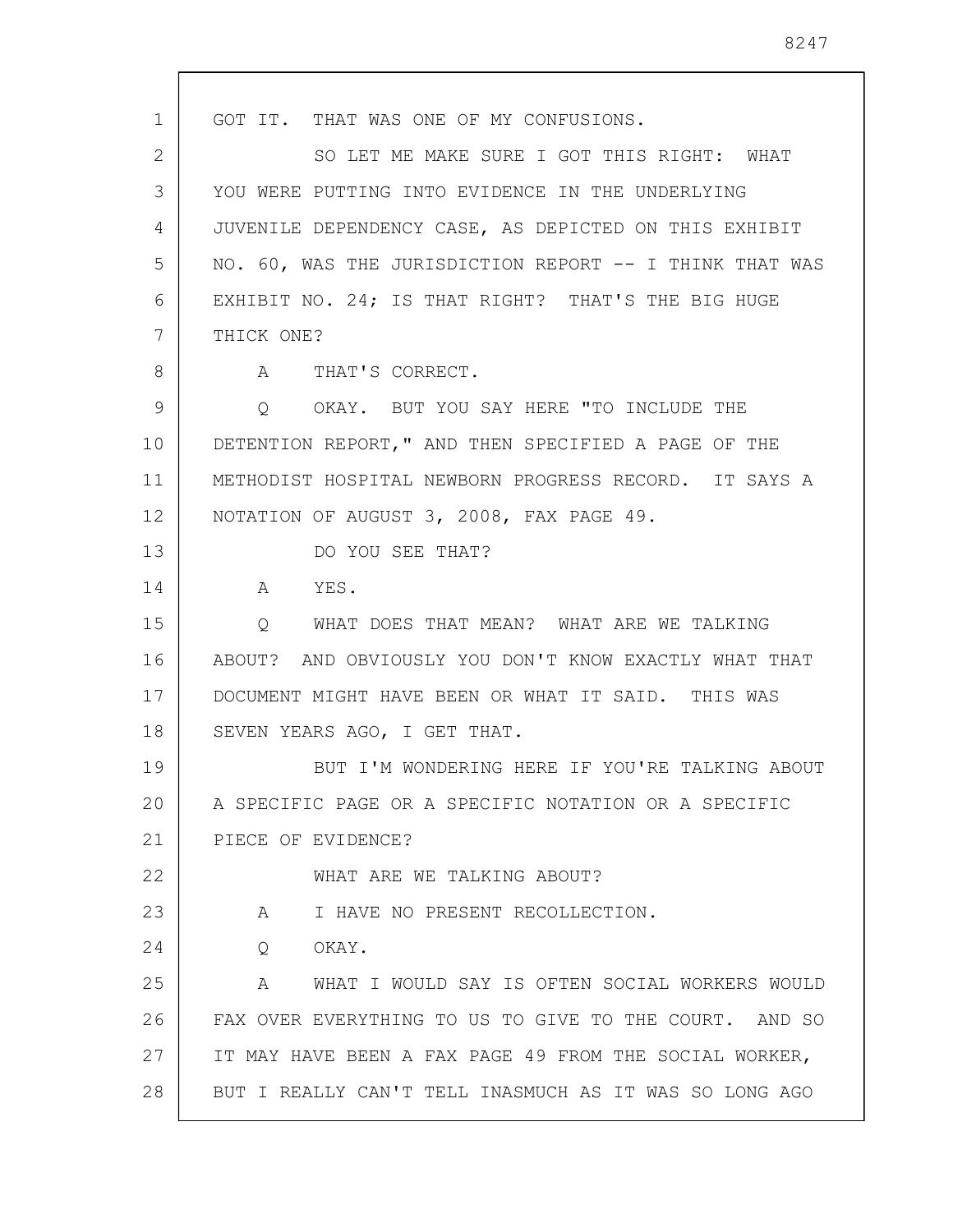1 2 3 4 5 6 7 8 9 10 11 12 13 14 15 16 17 18 19 20 21 22 23 24 25 26 27 28 AND I DON'T HAVE THE DOCUMENTS BEFORE ME. Q LET ME ASK YOU, AND MAYBE THIS WILL HELP, IN YOUR REGULAR PRACTICE IN PREPARATION FOR ONE OF THESE TRIALS, I IMAGINE THERE'S A LOT OF DOCUMENTS THAT COME INTO PLAY; CORRECT? A YES. Q BUT NOT ALL OF THOSE DOCUMENTS ARE DOCUMENTS THAT YOU'RE ACTUALLY GOING TO MOVE INTO EVIDENCE TO SUPPORT YOUR CASE; CORRECT? A CORRECT. Q IN FACT, WHAT USUALLY HAPPENS, YOU MIGHT HAVE HUNDREDS AND HUNDREDS OF PAGES OF DOCUMENTS AND MAYBE ONLY 10 OR 12 OR 15 OR 20 ACTUALLY COME INTO EVIDENCE; IS THAT RIGHT? A THAT'S CORRECT. Q IN LOOKING AT THIS WITNESS LIST, WITH THAT SORT OF BACKGROUND IN MIND -- NOT WITNESS LIST. I'M SORRY. IN LOOKING AT THIS WITNESS/EVIDENCE LIST, WITH THAT SORT OF BACKGROUND IN MIND, DOES IT REFRESH YOUR RECOLLECTION THAT THAT'S WHAT YOU WERE DOING HERE IS LETTING THE JUDGE KNOW THAT ONLY SPECIFIED ITEMS OF EVIDENCE WERE NECESSARY TO YOU TO PROVE YOUR CASE? A I DON'T KNOW THAT THAT WAS THE CASE. I MEAN, IT SEEMS YOU'RE -- I DON'T KNOW IF YOU'RE SUGGESTING I GO THROUGH AND PULL WHAT I WANT. THAT WOULD NOT HAVE BEEN MY COMMON PRACTICE. I'M ASSUMING THEY WERE FAXED OVER TO ME FROM SOMEWHERE, FAXED TO THE COURT FROM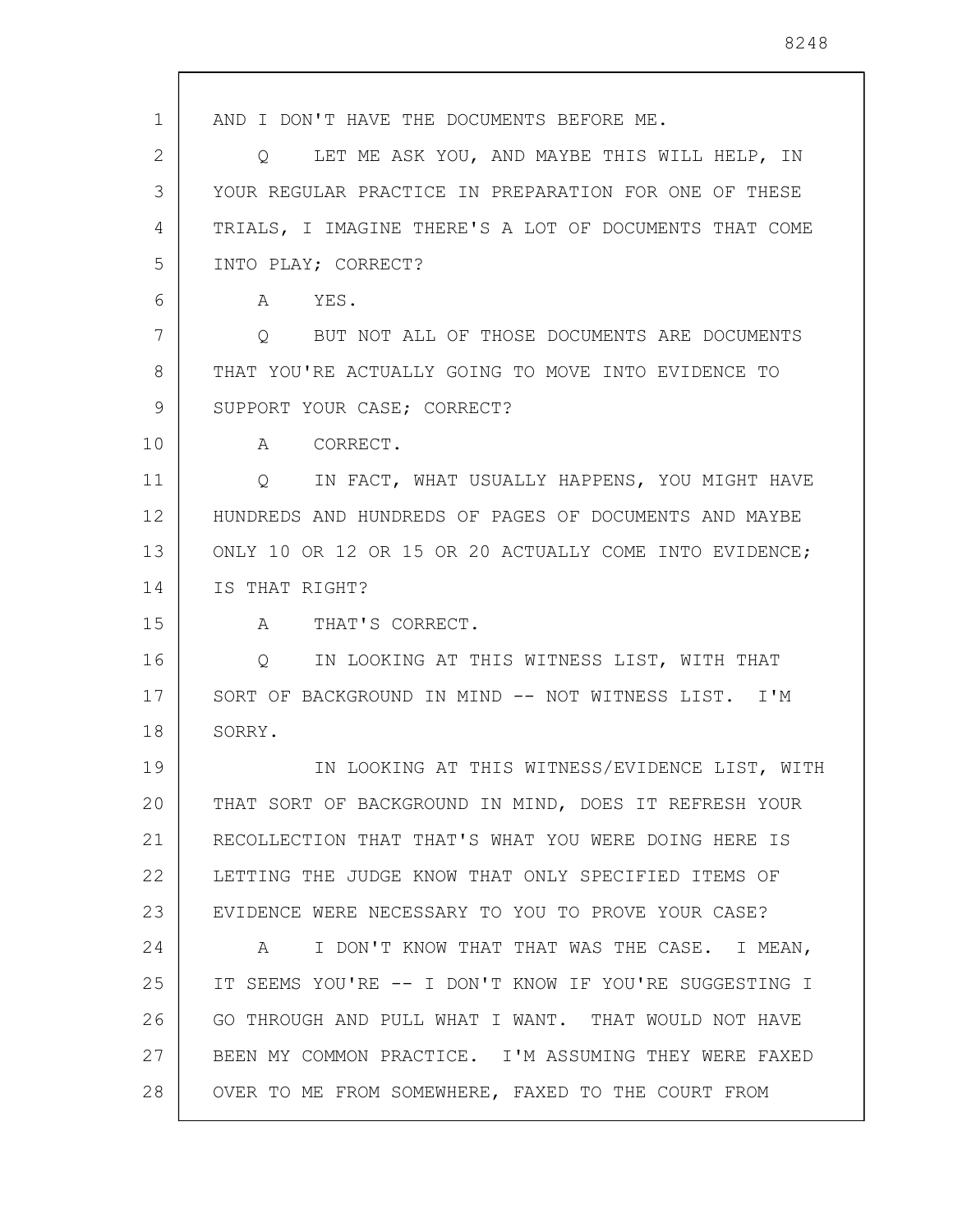| $\mathbf{1}$ | SOMEWHERE, PERHAPS THE HOSPITAL ITSELF. BUT I WOULD            |
|--------------|----------------------------------------------------------------|
| 2            | NOT JUST GO THROUGH AND PICK OUT PIECES OF EVIDENCE            |
| 3            | THAT I WANTED.                                                 |
| 4            | IF YOU CAN LOOK UNDER THE MAIN PARAGRAPH<br>O                  |
| 5            | NO. 1, UNDER 1F; DO YOU SEE THAT?                              |
| 6            | YES.<br>A                                                      |
| 7            | IT'S REFERENCING A NOTE BY ALLISON YIM DATED<br>$\overline{Q}$ |
| 8            | MARCH 9, 2009; CORRECT?                                        |
| 9            | A YES.                                                         |
| 10           | Q AM I CORRECT IN UNDERSTANDING THAT YOU WEREN'T               |
| 11           | INTENDING TO USE ALL OF DR. YIM'S RECORDS HERE, YOU            |
| 12           | WERE JUST INTENDING TO USE THAT SPECIFIC RECORD FROM           |
| 13           | MARCH 9, 2009?                                                 |
| 14           | MR. GUTERRES: OBJECTION. LACKS FOUNDATION.                     |
| 15           | SPECULATION.                                                   |
| 16           | THE COURT: OVERRULED.                                          |
| 17           | THE WITNESS: I THINK MY INTENTION WAS TO                       |
| 18           | INCLUDE THOSE THREE SEPARATE OFFICE VISIT NOTES FOR            |
| 19           | DR. YIM.                                                       |
| 20           | BY MR. MCMILLAN:                                               |
| 21           | RIGHT. I RECOGNIZE THAT THERE'S THREE VISIT<br>Q               |
| 22           | NOTES.                                                         |
| 23           | BUT MY REAL QUESTION IS, TO THE EXTENT WE HAVE                 |
| 24           | A NOTE THERE AND IT HAS A SPECIFIC DATE AND A SPECIFIC         |
| 25           | PAGE, IS IT THAT ITEM THAT YOU WERE INTENDING TO MOVE          |
| 26           | INTO EVIDENCE?                                                 |
| 27           | THERE'S NO SPECIFIC PAGE ATTACHED TO THE<br>A                  |
| 28           | EVIDENCE IN 1D, 1E, AND 1F, WHICH IS DR. YIM'S NOTES.          |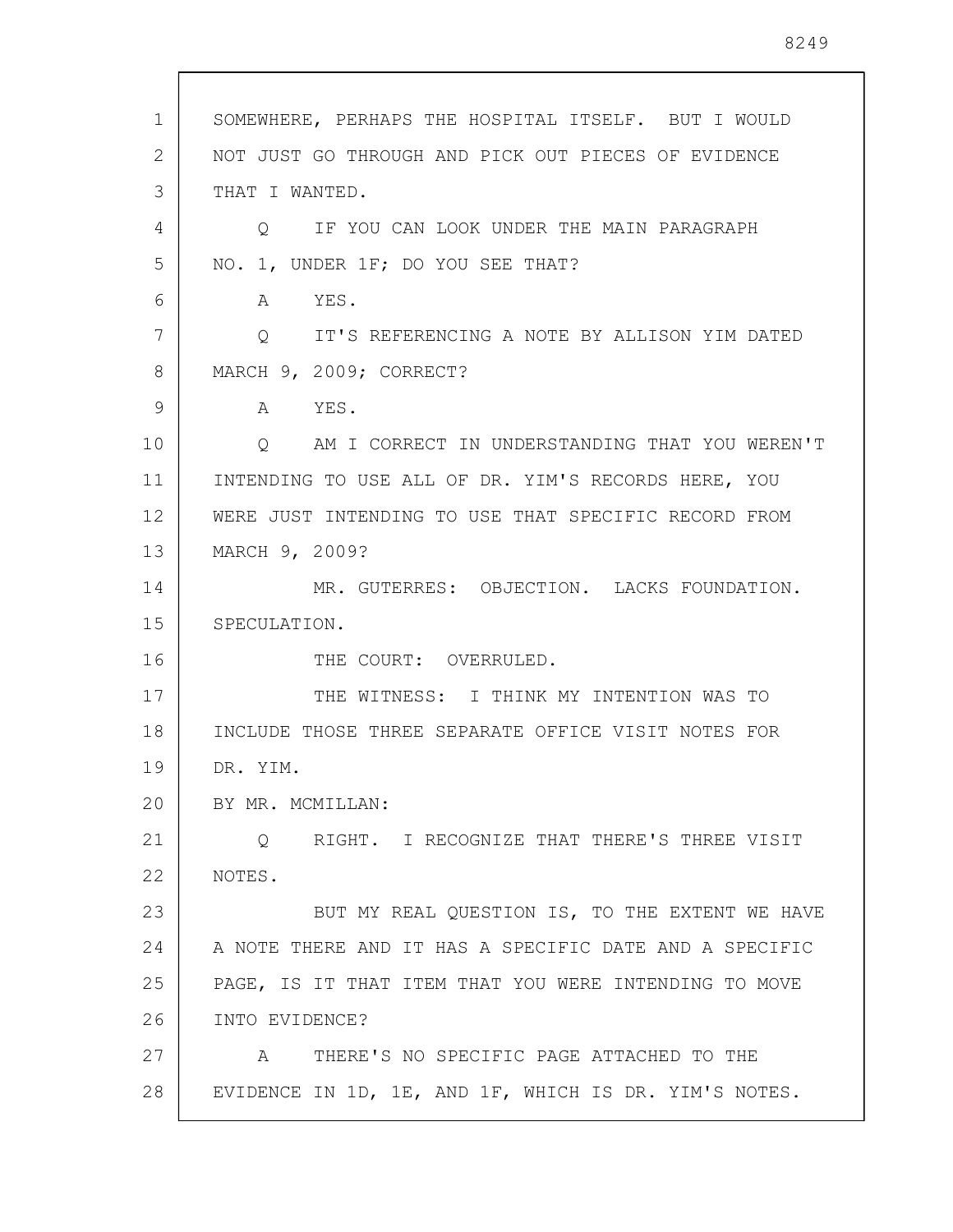| 1  | O OKAY. ASSUME FOR ME FOR THE MOMENT -- AND I           |
|----|---------------------------------------------------------|
| 2  | DON'T MIND IF THERE ARE FIVE OR TEN PAGES. WHATEVER IT  |
| 3  | IS, IF THERE'S A VISIT NOTE FOR DR. YIM DATED           |
| 4  | NOVEMBER 11, 2008, WAS IT YOUR INTENTION HERE TO ONLY   |
| 5  | BE IDENTIFYING THAT NOTE UNDER PARAGRAPH 1D?            |
| 6  | MR. GUTERRES: SPECULATION. NO FOUNDATION.               |
| 7  | THE COURT: OVERRULED.                                   |
| 8  | THE WITNESS: YES.                                       |
| 9  | BY MR. MCMILLAN:                                        |
| 10 | Q OKAY. AND THE SAME HOLDS TRUE FOR EACH OF             |
| 11 | THESE OTHER DR. YIM NOTES, CORRECT, THAT YOU WERE --    |
| 12 | A YES.                                                  |
| 13 | $\overline{Q}$<br>OKAY. THANK YOU.                      |
| 14 | AND IF WE LOOK AT THE DEVELOPMENTAL -- THAT'S           |
| 15 | 5A ON PAGE 001150. IF WE LOOK AT THE DEVELOPMENTAL      |
| 16 | EVALUATION FOR FEBRUARY 19TH, 2010, IT'S THE SAME SORT  |
| 17 | OF PROCESS YOU WENT THROUGH. YOU'RE JUST WANTING TO     |
| 18 | MOVE THAT PARTICULAR REPORT, HOWEVER MANY PAGES IT WAS. |
| 19 | CORRECT?                                                |
| 20 | YES, AS IT WAS SUBMITTED TO THE COURT BY THE<br>A       |
| 21 | SOCIAL WORKER ON JUNE 21, 2010, AND ATTACHED THERETO.   |
| 22 | OKAY. AND THEN ONE WAY WE CAN ACTUALLY TELL<br>Q        |
| 23 | WHAT GOT MOVED INTO EVIDENCE OUT OF THIS BIG BUNDLE OF  |
| 24 | PAPER IS THAT THE STUFF THAT THE COURT RELIED ON,       |
| 25 | ACCEPTED INTO EVIDENCE, HAS A STICKER ON IT THAT SAYS   |
| 26 | ADMITTED INTO EVIDENCE; RIGHT?                          |
| 27 | UNDER THE BEST OF TERMS, THAT WOULD BE WHAT<br>A        |
| 28 | HAPPENED. I CAN'T BE CERTAIN WHAT HAPPENED BECAUSE I    |

 $\sqrt{ }$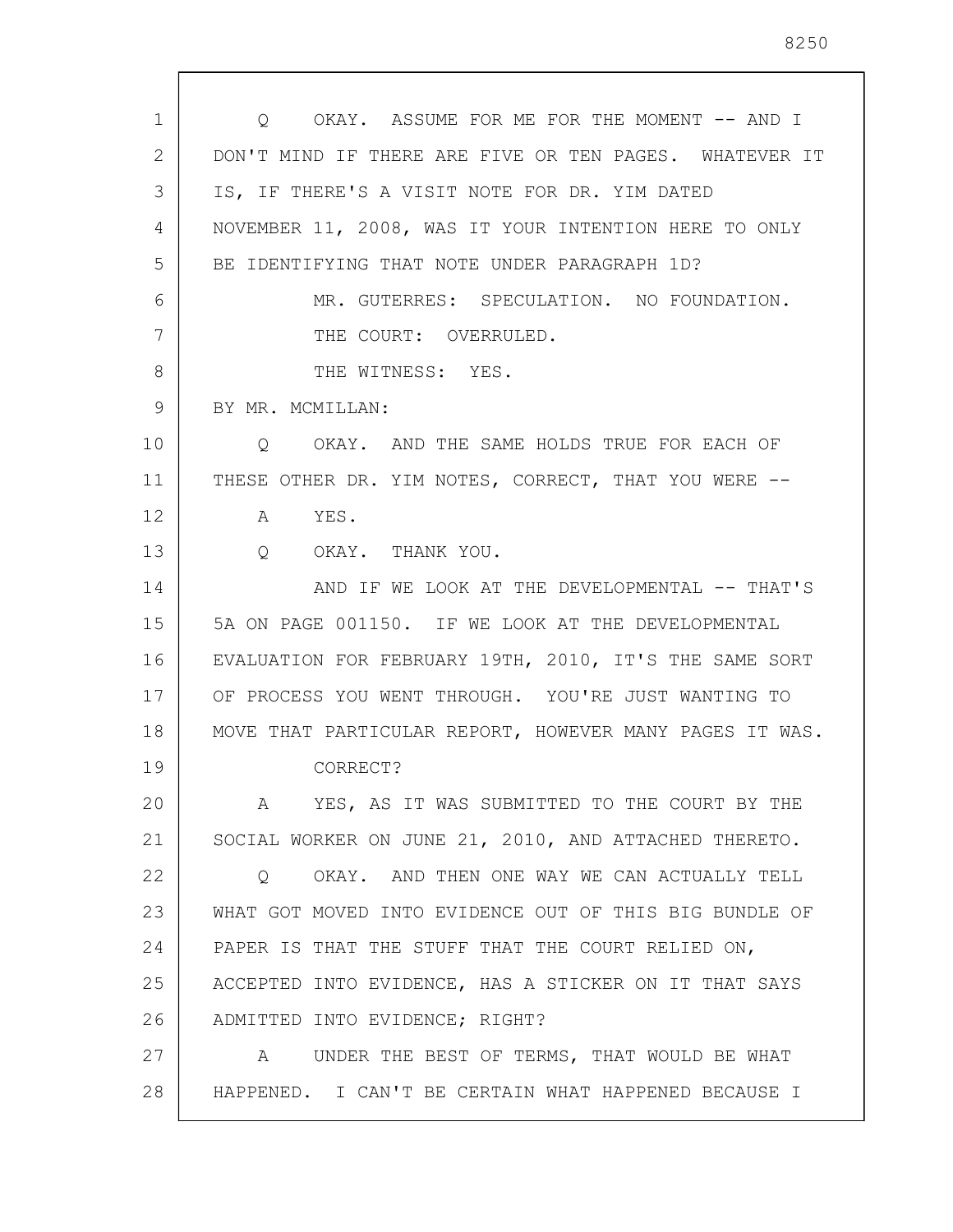1 2 3 4 5 6 7 8 9 10 11 12 13 14 15 16 17 18 19 20 21 22 23 24 25 26 27 28 HAVEN'T LOOKED AT THESE DOCUMENTS. Q SURE. BUT IN YOUR REGULAR PRACTICE AND EXPERIENCE OVER THE COURSE OF YOUR ENTIRE TIME AS A PROSECUTOR IN THE DEPENDENCY COURTS, IT WAS YOUR GENERAL EXPERIENCE THAT IF A DOCUMENT WAS ACCEPTED INTO EVIDENCE, IT GOT A STICKER ON IT THAT SAID ACCEPTED INTO EVIDENCE? A YES. Q IF YOU GO OVER TO PAGE NO. 001151, THERE'S A WHOLE BUNCH OF DOCUMENTS LISTED ON THAT PAGE AS WELL. DO YOU SEE THOSE? A YES. Q AND SOME OF THEM -- WE CAN JUST START WITH 5B. AND IT IDENTIFIES -- IT'S ACTUALLY A LONG TITLE OF THE DOCUMENT. IT IDENTIFIES A DOCUMENT. BUT THEN THERE'S A NOTATION THAT SAYS PAGE 2 OF 2. DO YOU SEE THAT? A I DO. Q WAS IT YOUR INTENTION THERE THAT ONLY THE SECOND PAGE WOULD BE OFFERED INTO EVIDENCE? A I ASSUME SO. GIVEN THE PASSAGE OF TIME, I CAN'T RECALL. Q OKAY. AND THE SAME SORT OF PROCESS -- I DON'T WANT TO HAVE TO GO THROUGH EACH ONE OF THESE, BUT THE SAME SORT OF PROCESS WOULD APPLY TO EACH OF THESE ON THIS LIST ON BATES 1150 AND 1151 OF EXHIBIT 60, IS THAT WE CAN LOOK AT HOW YOU'VE IDENTIFIED IT AND PRETTY MUCH TELL EXACTLY WHAT IT IS YOU'RE WANTING TO GET INTO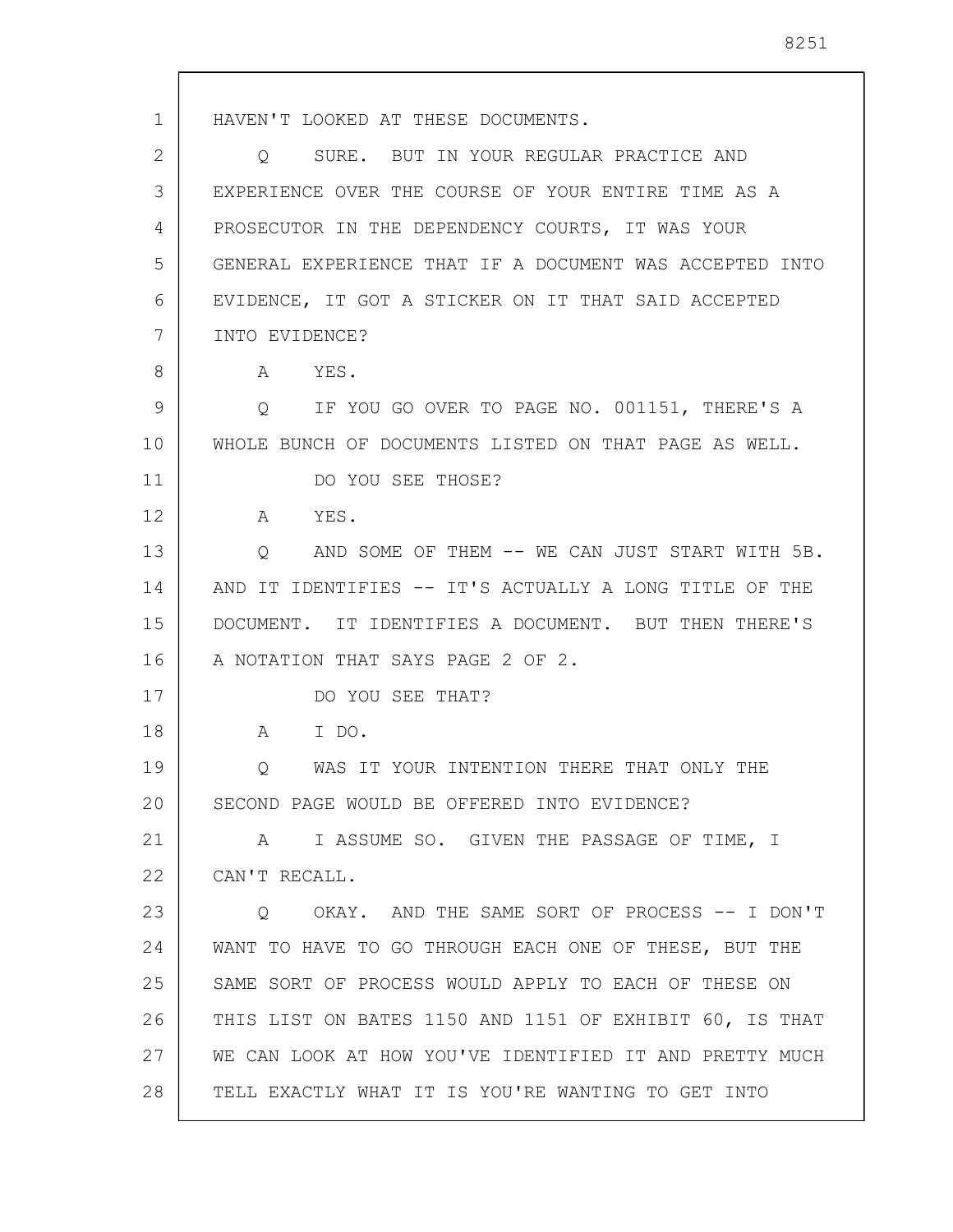1 2 3 4 5 6 7 8 9 10 11 12 13 14 15 16 17 18 19 20 21 22 23 24 25 26 27 28 EVIDENCE; RIGHT? A YES. Q AND AS FAR AS YOU UNDERSTAND, WERE ANY OF THESE ITEMS ON YOUR LIST NOT ACCEPTED INTO EVIDENCE? A I HAVE NO IDEA. Q AND THIS EVIDENCE WITNESS LIST THAT'S EXHIBIT 60, THAT'S THE LIST THAT YOU PREPARED AND FILED WITH THE COURT IN RELATION TO THE TRIAL; RIGHT? A YES. MR. MCMILLAN: THANK YOU VERY MUCH, MS. WORK. THE COURT: ANYTHING FURTHER, MR. GUTERRES? MR. GUTERRES: JUST BRIEFLY, YOUR HONOR. REDIRECT EXAMINATION BY MR. GUTERRES: Q DO YOU HAVE EXHIBIT 60 THERE, MS. WORK? A I DO. Q AND EXHIBIT 60 IS BABY RYAN'S ATTORNEY'S WITNESS LIST/EXHIBIT LIST; CORRECT? A NO, EXHIBIT 60 IS MINE. Q PARDON ME. BEHIND EXHIBIT 60, AS PART OF EXHIBIT 60, IF YOU LOOK AT BATES -- AT THE TOP RIGHT --1153 AND -54? A THAT'S CORRECT. THAT'S THE CHILD'S ATTORNEY'S WITNESS LIST, YES. Q AND THE CHILD'S ATTORNEY'S EXHIBIT LIST ALSO INCLUDES CERTAIN SIMILAR DOCUMENTS AS YOUR EXHIBIT LIST?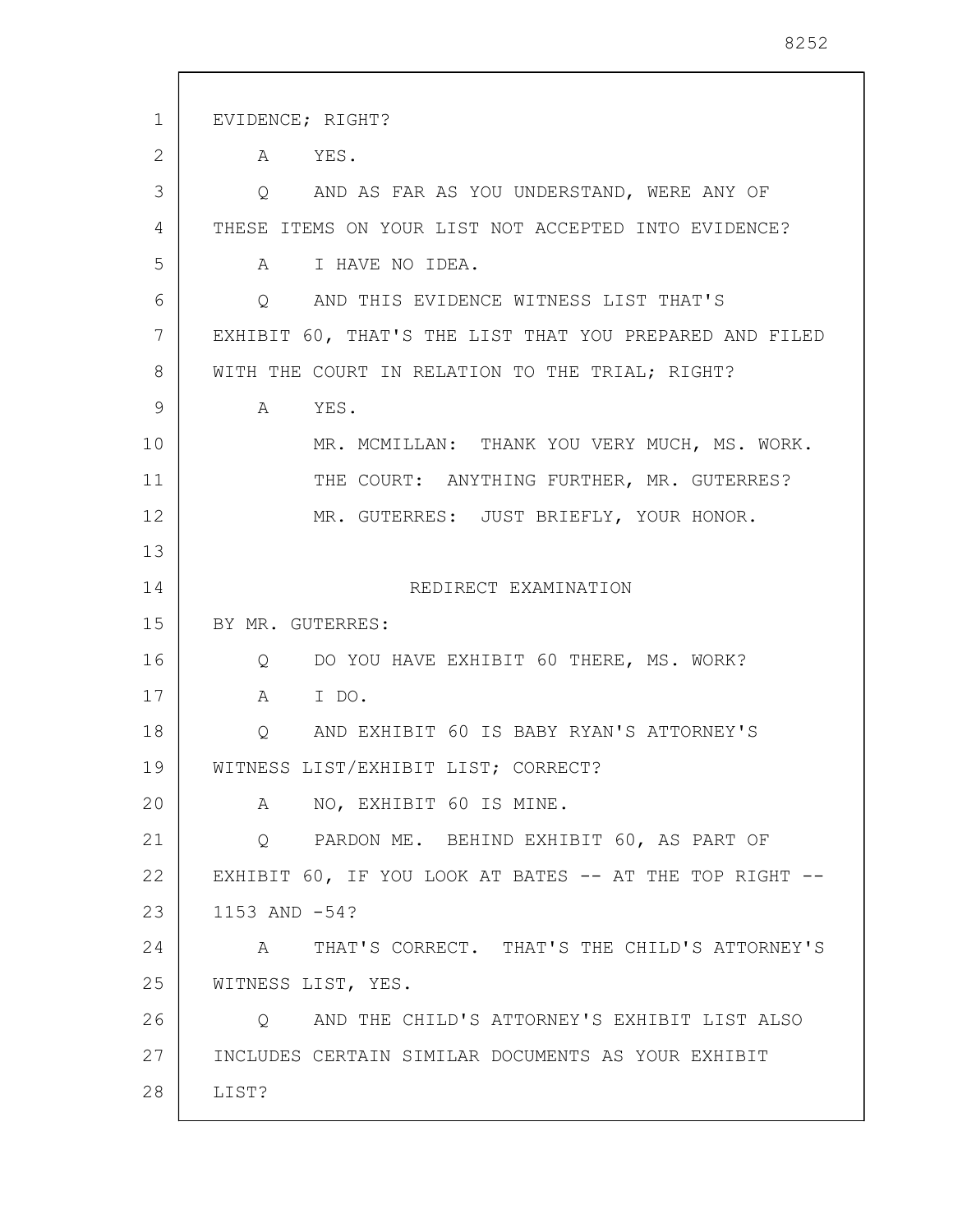| $\mathbf{1}$ | A CORRECT.                                              |
|--------------|---------------------------------------------------------|
| 2            | AND IF YOU LOOK AT PAGE 1 OF THAT, IT SAYS<br>Q         |
| 3            | DCFS DETENTION REPORT.                                  |
| 4            | DO YOU SEE THAT?                                        |
| 5            | $A \quad \alpha$<br>YES.                                |
| 6            | AND THE SECOND ONE IS THE<br>$\circ$                    |
| 7            | JURISDICTION/DISPOSITION REPORT?                        |
| 8            | YES.<br>A                                               |
| 9            | AND THEN IT HAS AN A THROUGH E?<br>$Q \qquad \qquad$    |
| 10           | A CORRECT.                                              |
| 11           | $Q_{\rm max}$<br>CORRECT?                               |
| 12           | AND AS YOU SIT HERE TODAY, DO YOU HAVE A                |
| 13           | MEMORY OF WHETHER OR NOT -- WHICH DOCUMENTS ACTUALLY    |
| 14           | WENT INTO EVIDENCE FROM BABY RYAN'S ATTORNEYS EXHIBIT   |
| 15           | LIST OR NOT?                                            |
| 16           | I DON'T HAVE AN EXACT RECOLLECTION, BUT<br>A            |
| 17           | BECAUSE THE COURT EXTENDS SUCH DEFERENCE TO THE CHILD'S |
| 18           | ATTORNEY, I WOULD ASSUME THAT THEY WERE ADMITTED.       |
| 19           | MR. MCMILLAN: OBJECTION, YOUR HONOR. MOVE TO            |
| 20           | STRIKE, NONRESPONSIVE, EVERYTHING AFTER "I DON'T HAVE A |
| 21           | RECOLLECTION."                                          |
| 22           | THE COURT: THE OBJECTION IS SUSTAINED --                |
| 23           | MR. GUTERRES: AND AS YOU --                             |
| 24           | THE COURT: -- THE MOTION TO STRIKE IS                   |
| 25           | GRANTED.                                                |
| 26           | ALL PORTIONS OF THE ANSWER AFTER THE WORDS "I           |
| 27           | DON'T HAVE AN EXACT RECOLLECTION" IS ORDERED STRICKEN   |
| 28           | AND THE JURY MUST DISREGARD IT.                         |
|              |                                                         |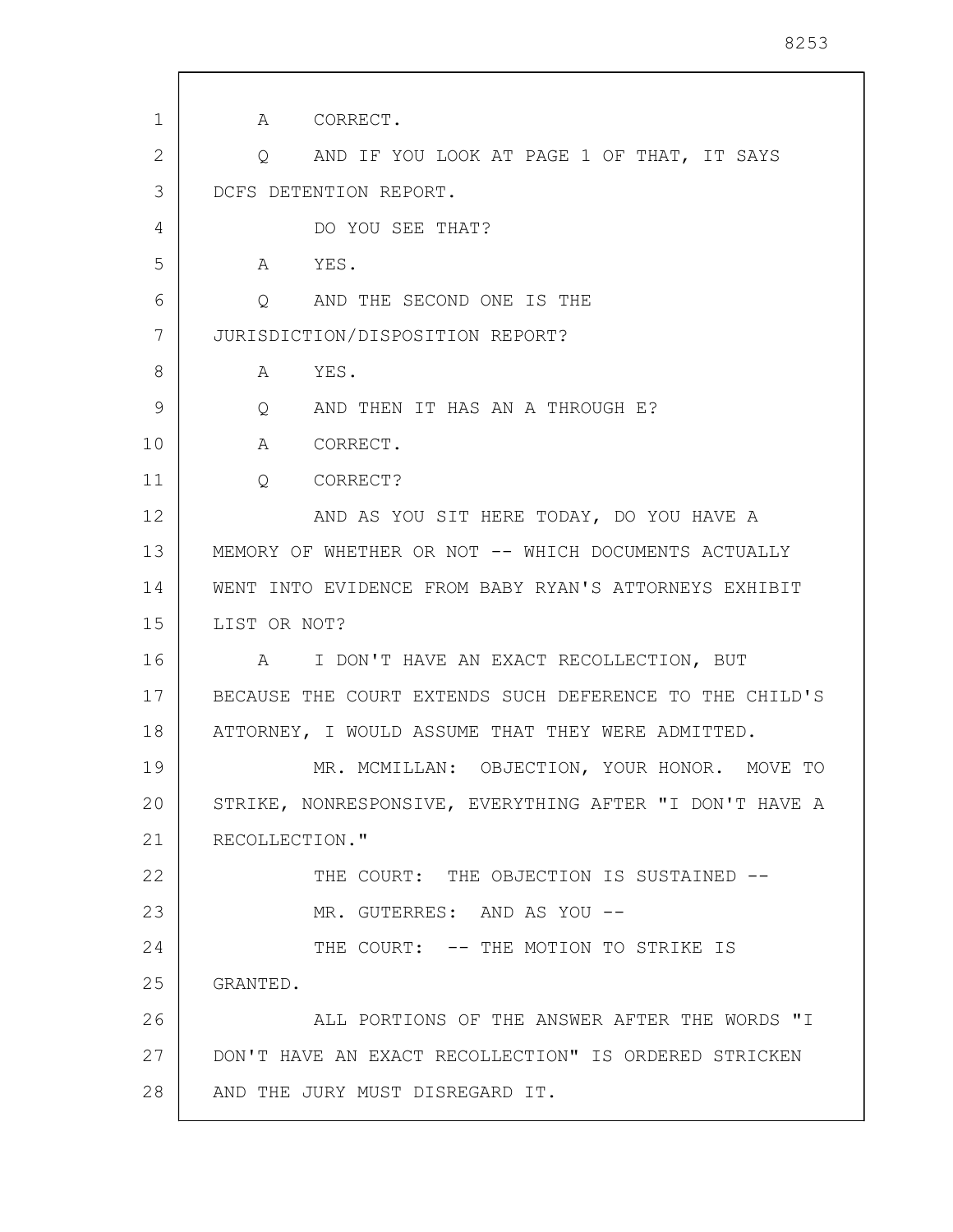| 1  | MR. GUTERRES: THANK YOU, YOUR HONOR.                               |
|----|--------------------------------------------------------------------|
| 2  | THANK YOU, MS. WORK.                                               |
| 3  | MR. MCMILLAN: JUST ONE QUICK QUESTION.                             |
| 4  |                                                                    |
| 5  | RECROSS-EXAMINATION                                                |
| 6  | BY MR. MCMILLAN:                                                   |
| 7  | Q WE'RE LOOKING AT BATES NO. 1153, AND THAT'S                      |
| 8  | THE CHILD'S -- THAT'S THE CHILD'S EXHIBIT LIST, ISN'T              |
| 9  | IT?                                                                |
| 10 | $\mathbf{A}$<br>YES.                                               |
| 11 | IT'S MS. CARRIE LEE?<br>$Q \qquad \qquad$                          |
| 12 | $\mathbf{A}$<br>SHE WAS THE ORIGINAL ATTORNEY, YES.                |
| 13 | OKAY. SO THAT'S NOT MS. DUVAL'S EXHIBIT LIST?<br>$Q \qquad \qquad$ |
| 14 | A<br>NO.                                                           |
| 15 | OKAY. I'M SORRY. I MISUNDERSTOOD.<br>Q                             |
| 16 | THE -- REGARDLESS OF WHICH EXHIBIT LIST WE'RE                      |
| 17 | LOOKING AT, WHETHER IT'S YOURS OR THEIRS OR MS. DUVAL'S            |
| 18 | OR WHOEVER'S, WE STILL APPLY THE SAME PRINCIPLE IN                 |
| 19 | DETERMINING WHAT EVIDENCE WAS ACTUALLY ADMITTED, IN                |
| 20 | TERMS OF DOCUMENTS; RIGHT? THAT WOULD BE WE'D LOOK FOR             |
| 21 | THAT ADMITTED STICKER; CORRECT?                                    |
| 22 | I DON'T REALLY KNOW.<br>$\mathsf A$                                |
| 23 | MR. GUTERRES: OBJECTION. SPECULATION.                              |
| 24 | BY MR. MCMILLAN:                                                   |
| 25 | IN YOUR PRACTICE, WOULD YOU EXPECT A DOCUMENT<br>$Q \qquad \qquad$ |
| 26 | THAT'S ADMITTED INTO EVIDENCE TO HAVE THAT ADMITTED                |
| 27 | STICKER ON IT?                                                     |
| 28 | A IN MY PRACTICE, I WOULD EXPECT THAT THE COUNTY                   |
|    |                                                                    |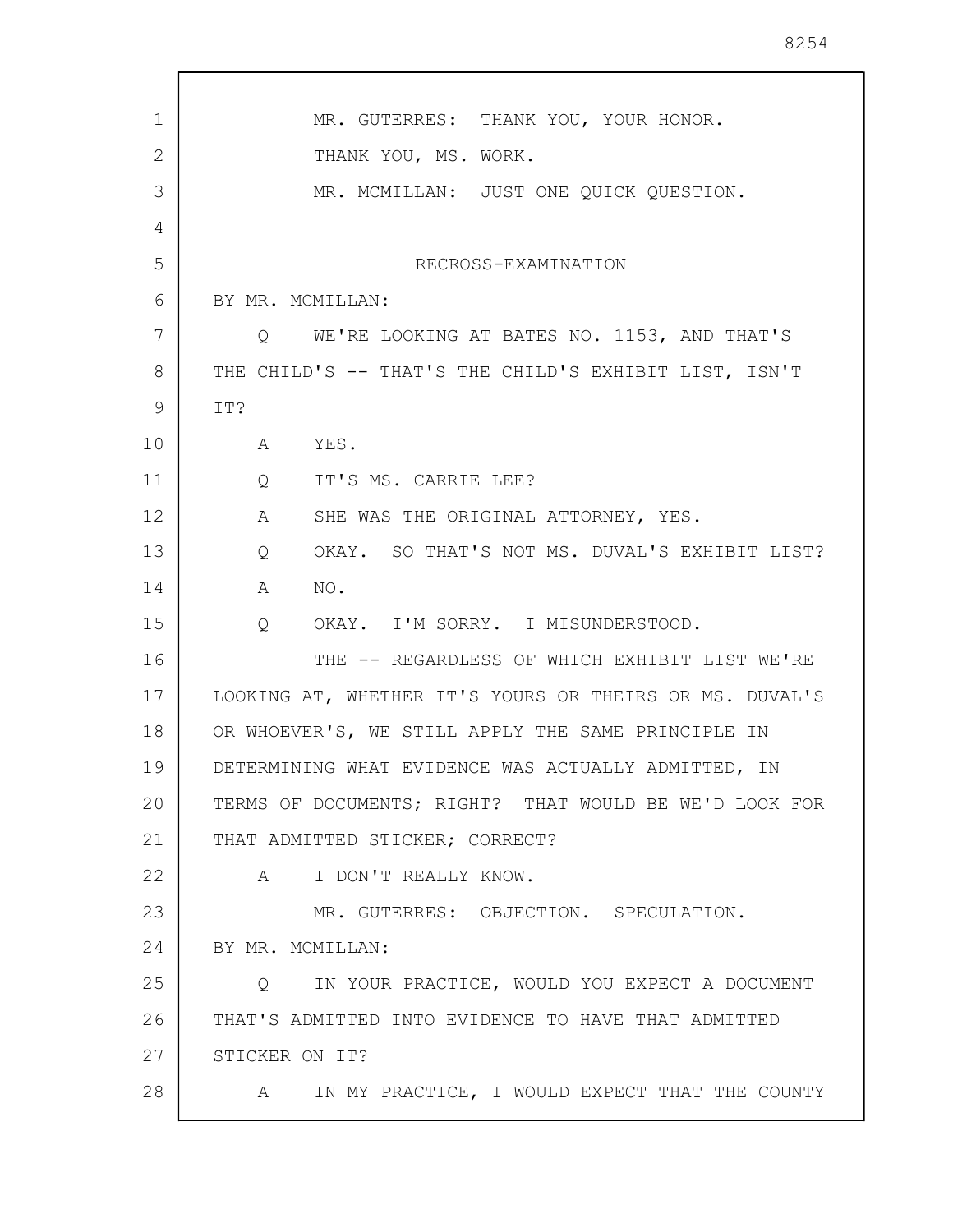1 2 3 4 5 6 7 8 9 10 11 12 13 14 15 16 17 18 19 20 21 22 23 24 25 26 27 28 COUNSEL DOCUMENTS WOULD HAVE THE EXHIBITS MARKED AS ADMITTED. I NEVER REALLY LOOKED AT THE OTHER ATTORNEY'S ADMISSION -- AT DOCUMENTS TO SEE IF THOSE STICKERS APPLY BECAUSE I HAVE MY OWN PRIVATE NOTES AS TO WHAT HAD BEEN ADMITTED. AND I SELDOM LOOKED AT THE LEGAL FILE AFTER WE CONCLUDED THE TRIAL. THERE WOULD BE NO REASON FOR ME TO. MR. MCMILLAN: SURE. I UNDERSTAND THAT. THANK YOU VERY MUCH, MS. WORK. I APPRECIATE YOU COMING OUT. MR. GUTERRES: NOTHING FURTHER. THE COURT: THANK YOU, MS. WORK. YOU'RE EXCUSED. ALL RIGHT, MR. GUTERRES? MS. SWISS? MS. SWISS: WE ARE GOING TO ASK MS. NELSON TO RETURN TO THE STAND FOR EXAMINATION. THE COURT: ALL RIGHT. MS. NELSON, PLEASE COME BACK UP. MR. MCMILLAN: YOUR HONOR, I NEED A MOMENT TO FIND MY NOTES. THE COURT: MS. NELSON, JUST AS A REMINDER, YOU'RE STILL UNDER OATH. DO YOU UNDERSTAND THAT? THE WITNESS: YES. THE COURT: AND LET ME GET YOU TO RESTATE YOUR NAME FOR THE RECORD SO THE RECORD IS CLEAR THAT YOU ARE THE WITNESS WHO'S TESTIFYING. THE WITNESS: CANDIS NELSON.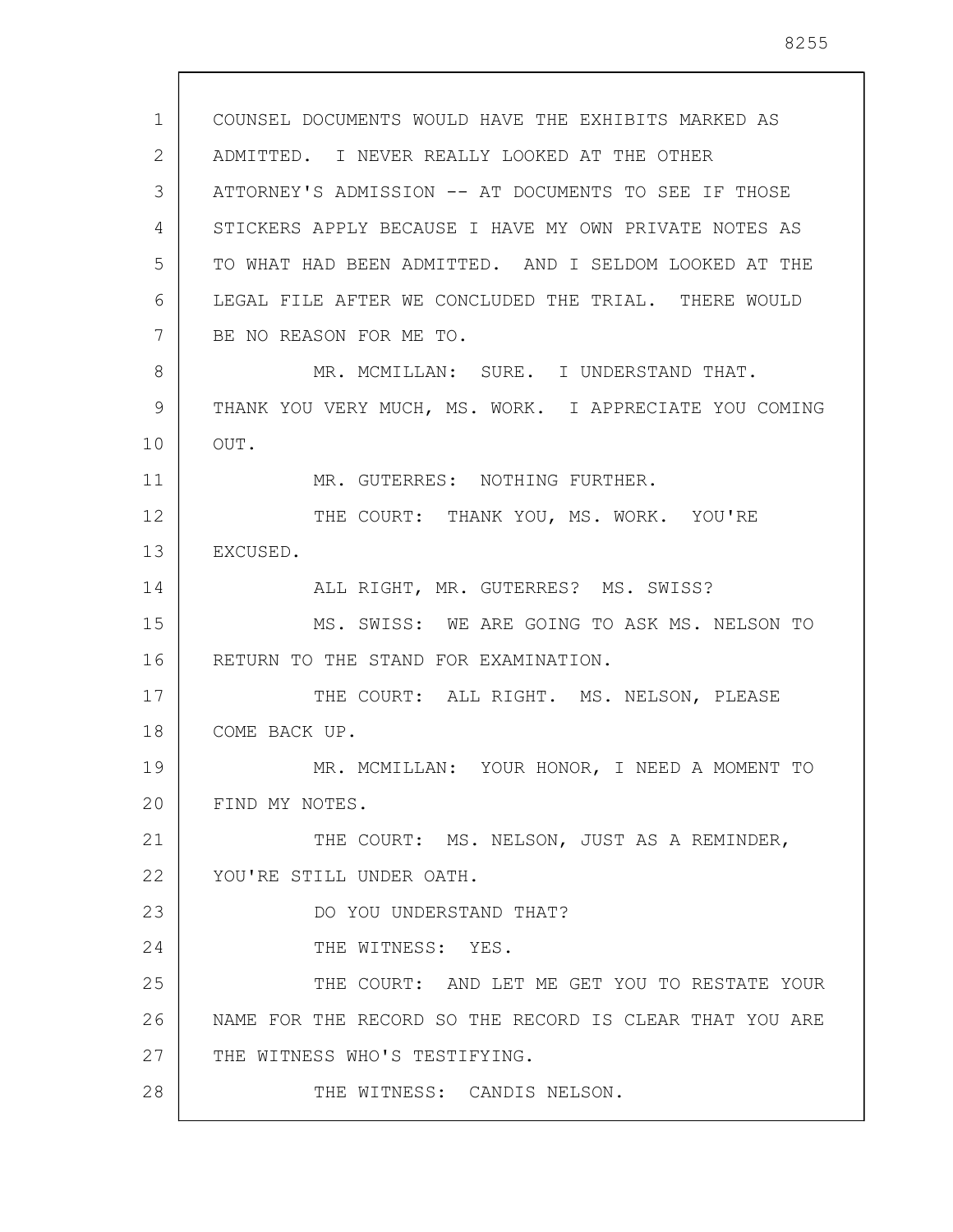| 1  | THE COURT: THANK YOU. NOW HOLD ON JUST A               |
|----|--------------------------------------------------------|
| 2  | MOMENT. MR. MCMILLAN IS GETTING SOME DOCUMENTS.        |
| 3  |                                                        |
| 4  | CANDIS NELSON,                                         |
| 5  | WAS CALLED AS A WITNESS AND, HAVING BEEN PREVIOUSLY    |
| 6  | SWORN, WAS EXAMINED AND TESTIFIED AS FOLLOWS:          |
| 7  |                                                        |
| 8  | CROSS-EXAMINATION                                      |
| 9  | BY MR. MCMILLAN:                                       |
| 10 | Q I DON'T ACTUALLY REMEMBER EXACTLY WHERE WE           |
| 11 | LEFT OFF EARLIER TODAY, SO --                          |
| 12 | A NEITHER DO I.                                        |
| 13 | Q I TOTALLY GET IT. SO WHAT WE'LL DO IS JUST           |
| 14 | START OVER FROM THE BEGINNING. NO, I'M JUST KIDDING.   |
| 15 | MR. GUTERRES: OBJECTION, YOUR HONOR.                   |
| 16 | MR. KING: OBJECTION HERE.                              |
| 17 | THE COURT: I'LL CALL FOR OXYGEN --                     |
| 18 | THE WITNESS: FOR BOTH OF US.                           |
| 19 | THE COURT: -- FOR THOSE THAT NEED IT.                  |
| 20 | MR. MCMILLAN: ALL RIGHT. WITH THAT BEING               |
| 21 | SAID.                                                  |
| 22 | BY MR. MCMILLAN:                                       |
| 23 | I JUST WANT TO FOCUS -- WE'RE GOING TO CUT<br>$\circ$  |
| 24 | THROUGH A LOT OF OTHER STUFF. I JUST WANT TO FOCUS ON  |
| 25 | SOMETHING YOU SAID IN THE VERY, VERY BEGINNING OF YOUR |
| 26 | TESTIMONY EARLIER.                                     |
| 27 | AND MS. SWISS ASKED YOU IF YOU INVESTIGATED.           |
| 28 | AND YOU SAID YOU DID.                                  |

 $\sqrt{ }$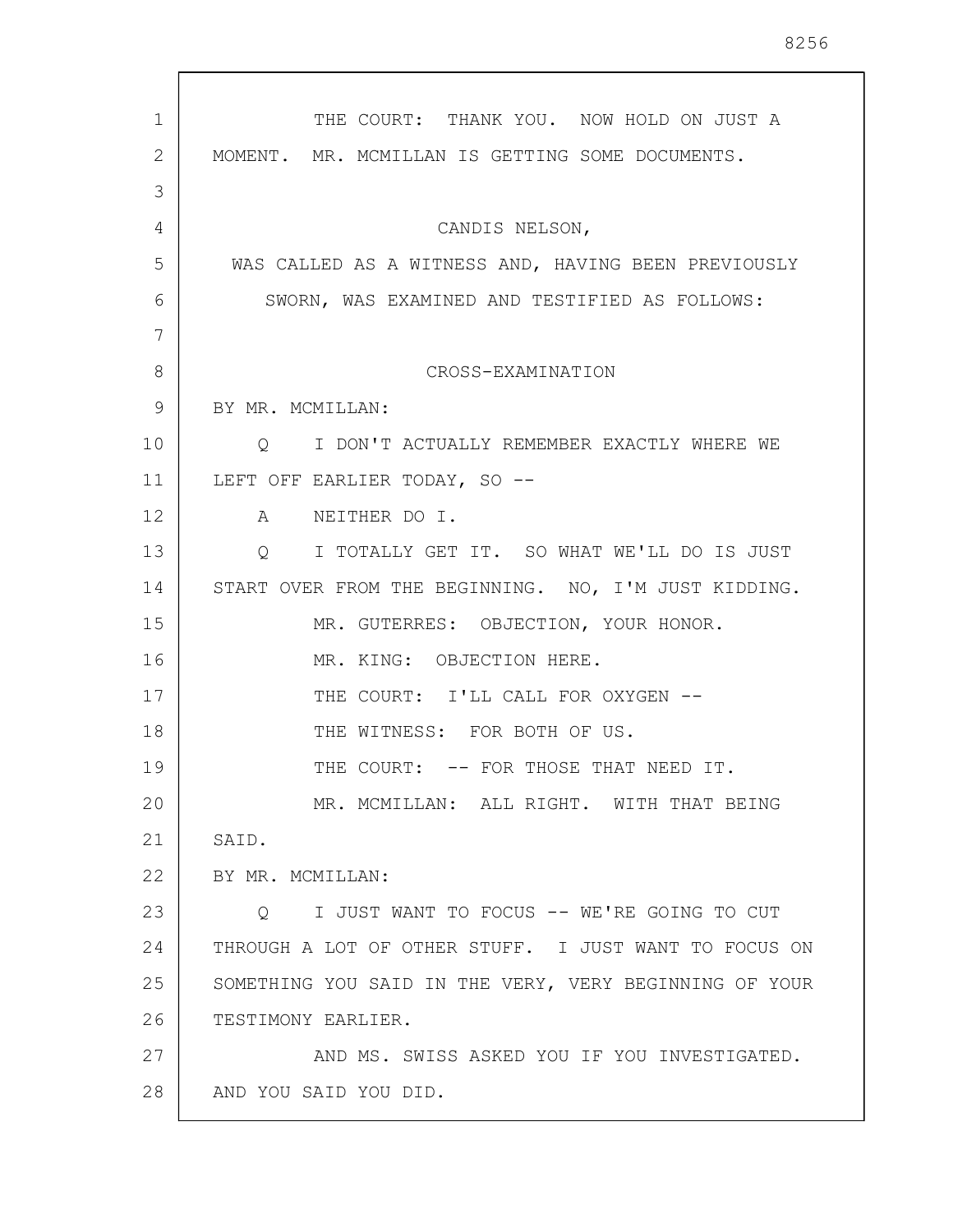1 2 3 4 5 6 7 8 9 10 11 12 13 14 15 16 17 18 19 20 21 22 23 24 25 26 27 28 DO YOU REMEMBER THAT? A YES. Q OKAY. NOW, WHEN WE'RE TALKING ABOUT THE INVESTIGATION THAT YOU NEED TO DO WHEN YOU PICK UP ONE OF THESE CASES, THAT DUTY TO INVESTIGATE, IT BEGINS WHEN YOU'RE FIRST ASSIGNED; CORRECT? A CORRECT. Q AND THAT HAPPENS SOMETIME AFTER THE DETENTION HEARING; RIGHT? A CORRECT. Q YOU'LL GET THE CASE ASSIGNED OVER TO YOU, AND ONE OF THE VERY FIRST THINGS YOU NEED TO DO IS GET THE DETENTION REPORT AND LOOK THROUGH IT; RIGHT? A THAT'S HELPFUL, YES. Q WELL, IT'S MORE THAN HELPFUL, IT'S WHAT THE POLICY REQUIRES, ISN'T IT? A WELL, THAT'S WHAT I'M SAYING, THAT'S VERY HELPFUL TO READ THROUGH IT. I DON'T KNOW IF THAT'S THE FIRST THING THAT YOU DO, BUT, YES. Q WELL, LET'S -- A THAT'S PART OF IT. Q LET ME TRY THIS: THE POLICY RELATIVE TO INVESTIGATING AND WRITING A JURISDICTION/DISPOSITION REPORT REQUIRES, MANDATES THAT YOU TAKE THE DETENTION REPORT AND REVIEW IT TO GLEAN CERTAIN INFORMATION; RIGHT? A CORRECT. THAT'S WHAT I SAID. Q OKAY. AND THAT'S MANDATORY?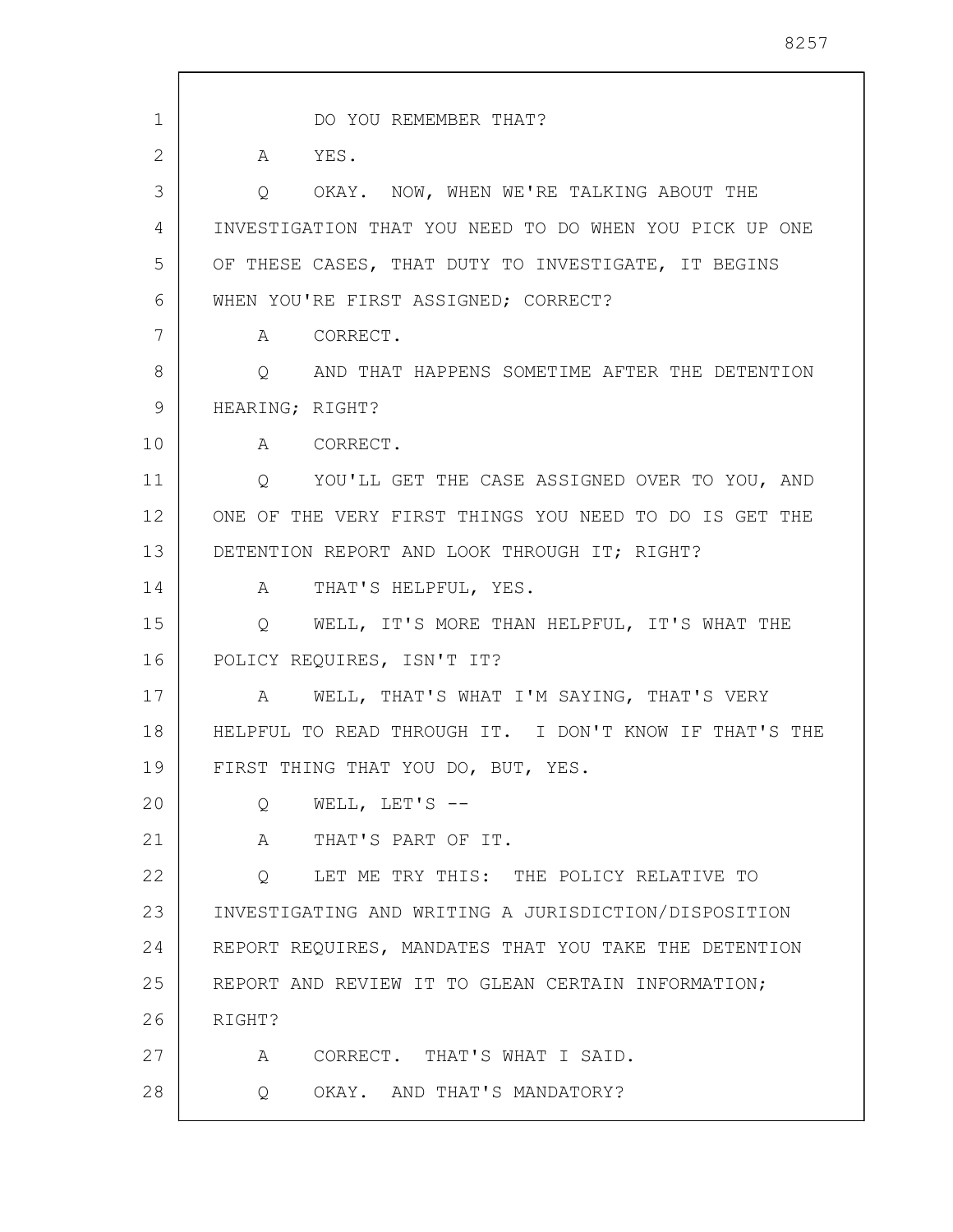1 2 3 4 5 6 7 8 9 10 11 12 13 14 15 16 17 18 19 20 21 22 23 24 25 26 27 28 A YES. Q OKAY. SOME OF THAT INFORMATION THAT YOU'RE REQUIRED TO GLEAN FROM THE DETENTION REPORT IS WHO THE WITNESSES ARE; CORRECT? A YES. Q HOW TO GET AHOLD OF THEM; CORRECT? A I DON'T RECALL SPECIFICALLY IF THAT'S WHAT IT SAYS, BUT THAT SOUNDS GOOD. Q WELL, IT MAKES SENSE, DOESN'T IT, BECAUSE ANOTHER ONE OF THE THINGS THAT YOU'RE REQUIRED TO DO, MANDATED BY THAT POLICY, IS TO ACTUALLY INTERVIEW THOSE WITNESSES SO THAT THEIR ANTICIPATED TESTIMONY CAN BE VERIFIED AND MORE THOROUGHLY UNDERSTOOD; CORRECT? A I BELIEVE SO. Q OKAY. AND THAT'S BECAUSE, ACCORDING TO POLICY AND YOUR TRAINING, WHAT WE DO WHEN WE DO THIS INVESTIGATION IS IT'S SUPPOSED TO BE THOROUGH AND COMPLETE; RIGHT? A IT IS SUPPOSED TO BE THOROUGH AND COMPLETE. Q AND IT'S SUPPOSED TO BE DONE INDEPENDENTLY; RIGHT? A CORRECT. Q FROM A DIFFERENT PERSPECTIVE, ANEW, AFRESH; CORRECT? A CORRECT. Q AND ONE OF THE THINGS THAT WE DO WITH THAT INDEPENDENT AND NEW AND FRESH INVESTIGATION IS WE ACTUALLY INTERVIEW SOME OF THE KEY WITNESSES; CORRECT?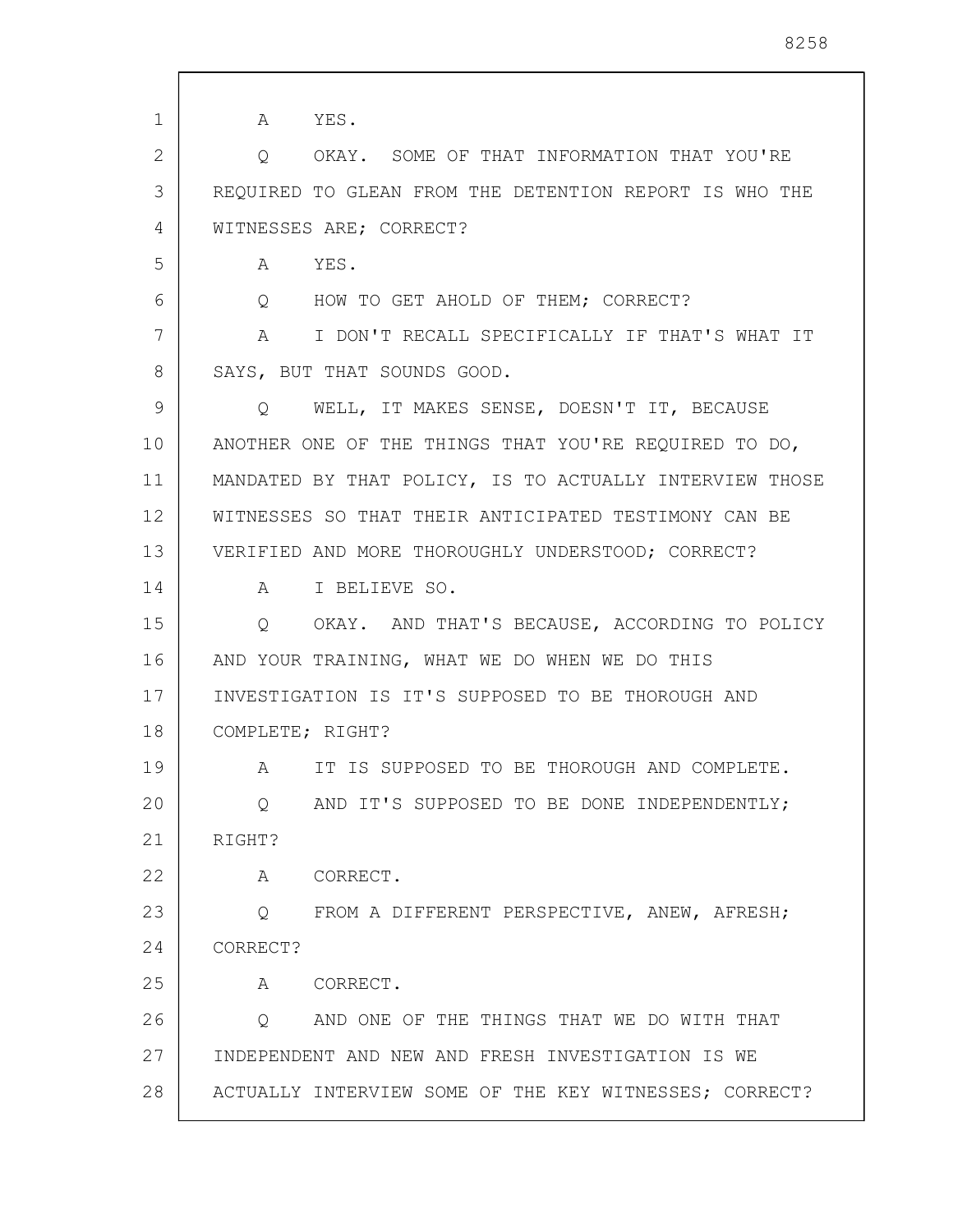| 1  | A CORRECT.                                              |
|----|---------------------------------------------------------|
| 2  | O AND THEN WHAT WE DO WHEN WE INTERVIEW THOSE           |
| 3  | KEY WITNESSES IS WE WRITE DOWN WHAT THEY TELL US IN THE |
| 4  | CONTACT NOTES; CORRECT?                                 |
| 5  | A CORRECT.                                              |
| 6  | Q THEN ANOTHER THING THAT WE DO -- WELL,                |
| 7  | ACTUALLY, ONE OF THE REASONS THAT WE WRITE THE          |
| 8  | SUBSTANCE OF THOSE INTERVIEWS DOWN IN THE CONTACT NOTES |
| 9  | IS SO THAT SOMEBODY LATER CAN LOOK AND SEE WHO WE       |
| 10 | ACTUALLY SPOKE WITH AND WHAT THOSE PEOPLE SAID; RIGHT?  |
| 11 | A THAT'S A BENEFIT OF WRITING IT DOWN IN THE            |
| 12 | CONTACT NOTES; CORRECT.                                 |
| 13 | Q AND IN FACT, WHAT YOU -- AND I THINK YOU SAID         |
| 14 | EARLIER YOU'RE A SUPERVISOR NOW; RIGHT?                 |
| 15 | A CORRECT.                                              |
| 16 | Q YOU SUPERVISE, I THINK, EIGHT WORKERS?                |
| 17 | A THAT WAS BACK IN 2004. NOW I HAVE SIX                 |
| 18 | WORKERS.                                                |
| 19 | Q SIX WORKERS. OKAY.                                    |
| 20 | SO WHAT YOU TRAIN YOUR WORKERS WITH RESPECT TO          |
| 21 | THESE CONTACT NOTES AND DELIVERED SERVICE LOGS IS IF    |
| 22 | THEY DIDN'T WRITE IT DOWN IN THOSE CONTACT NOTES, IT    |
| 23 | DIDN'T HAPPEN; CORRECT?                                 |
| 24 | MS. SWISS: OBJECTION. RELEVANCE. OUTSIDE                |
| 25 | THE SCOPE.                                              |
| 26 | THE COURT: JUST A MOMENT. THE OBJECTION                 |
| 27 | OUTSIDE THE SCOPE IS SUSTAINED.                         |
| 28 | 111                                                     |
|    |                                                         |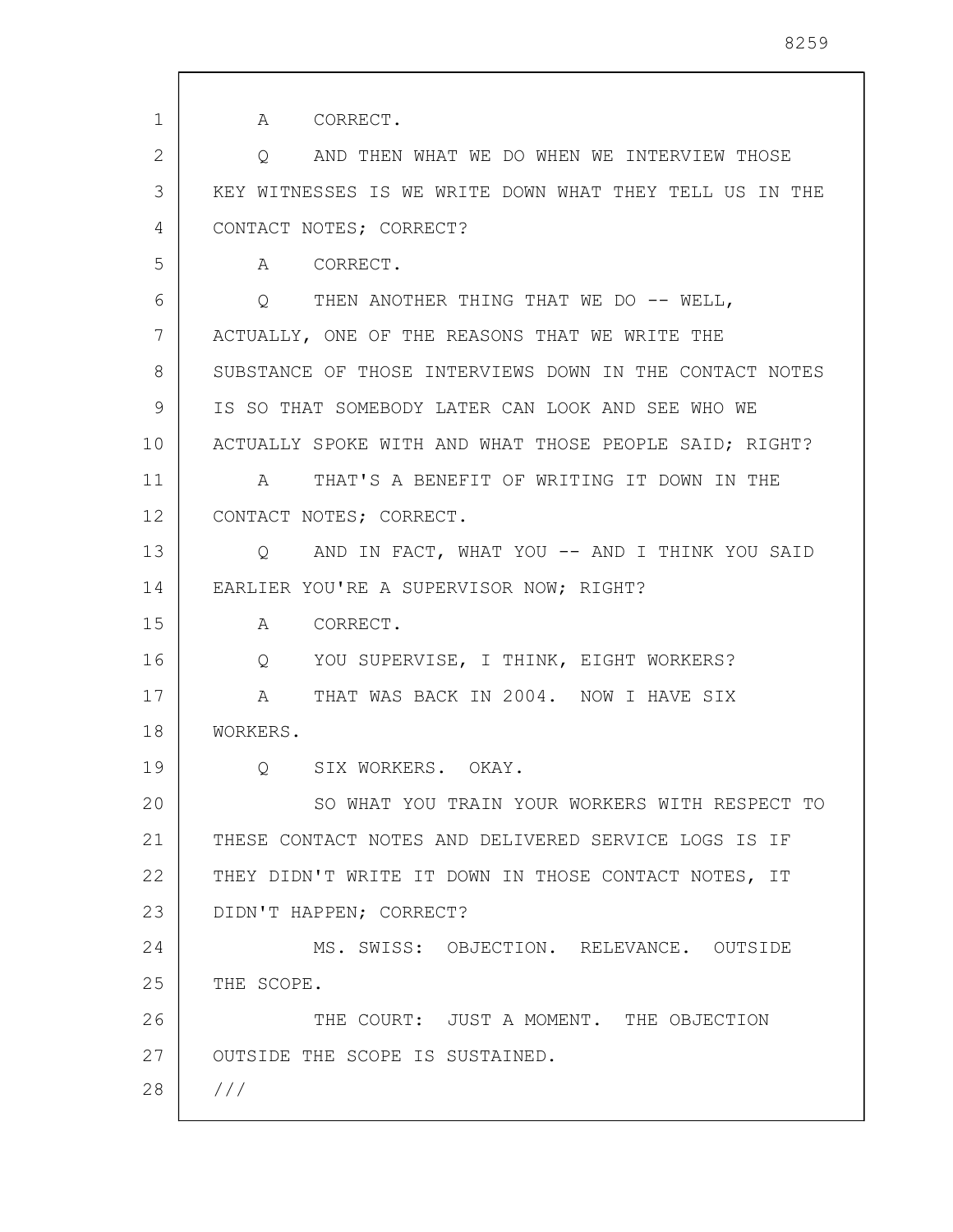1 2 3 4 5 6 7 8 9 10 11 12 13 14 15 16 17 18 19 20 21 22 23 24 25 26 27 28 BY MR. MCMILLAN: Q NOW, MS. NELSON, IN RESPECT TO YOUR INVESTIGATION, WHAT YOU DID, WHAT YOU SAY YOU DID, LET'S JUST START WITH DR. YIM. DID YOU CALL HER ON THE PHONE? A I DON'T RECALL. Q WELL, DO YOU RECALL EVER TALKING TO HER? A I DON'T RECALL. Q OKAY. IF WE WANTED TO TRY TO REFRESH YOUR RECOLLECTION, WE SHOULD BE ABLE TO LOOK AT YOUR CONTACT NOTES TO DO THAT; RIGHT? MS. SWISS: OBJECTION. SPECULATION. ARGUMENTIVE. THE COURT: OVERRULED. THE WITNESS: IF IT'S IN THERE; CORRECT. BY MR. MCMILLAN: Q OKAY. GREAT. IF I CAN GET YOU TO TURN TO EXHIBIT NO. 82. I DON'T KNOW IF IT'S UP THERE IN FRONT OF YOU OR NOT. A NO. Q OKAY. OKAY. YOU'VE GOT THAT EXHIBIT 82 IN FRONT OF YOU. JUST BY WAY OF FOUNDATION, WHAT IS THAT? A THIS IS THE DELIVERED SERVICE LOGS. Q COVERING WHAT DATE RANGE? A FROM 10/1/2009 TO 8/10/2010. Q DOES THAT INCLUDE THE DATE RANGE WHEN YOU WERE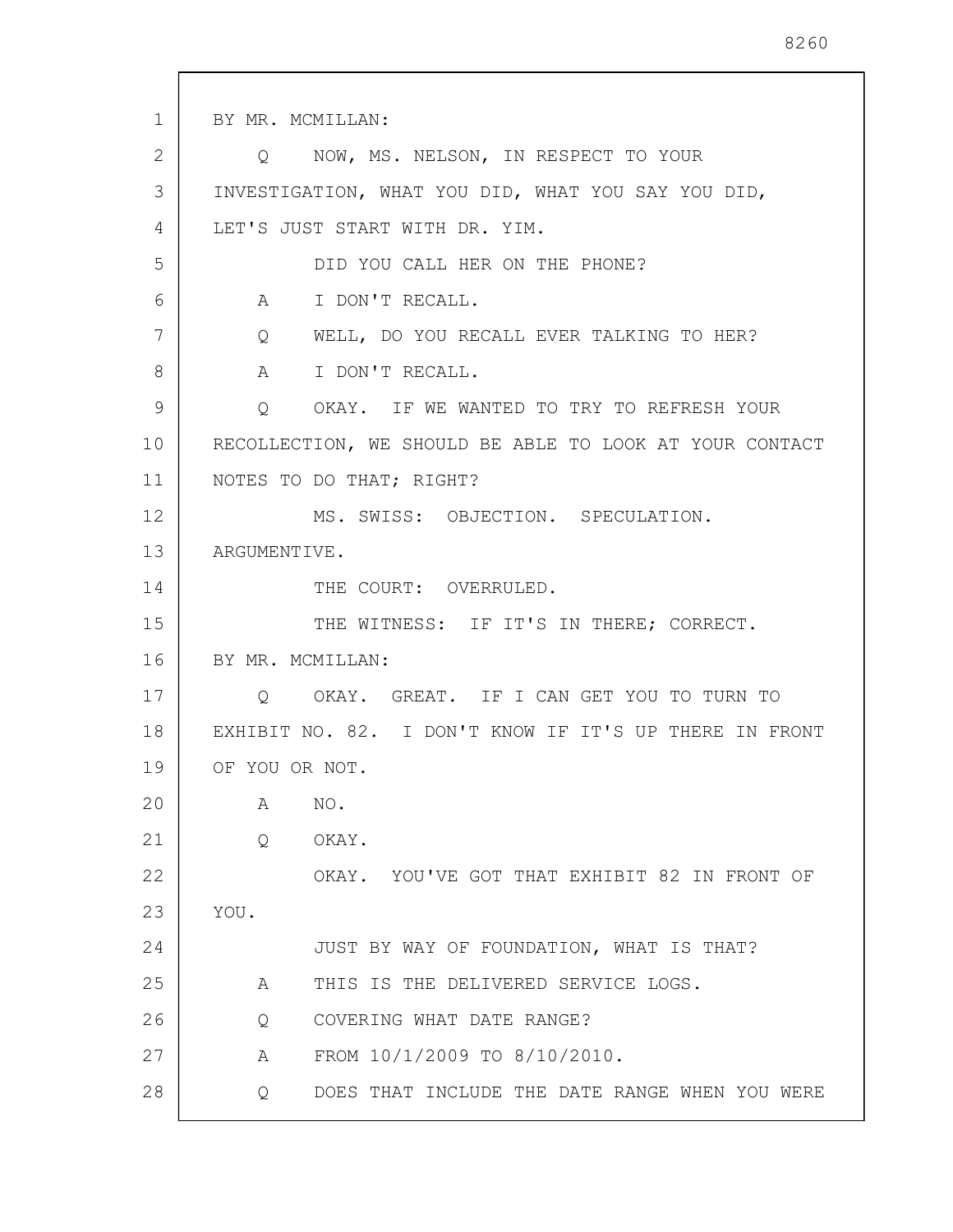1 2 3 4 5 6 7 8 9 10 11 12 13 14 15 16 17 18 19 20 21 22 23 24 25 26 27 28 INVOLVED IN THE CASE? A YES. Q AND ACCORDING TO YOUR TRAINING AND ACCORDING TO POLICY, ALL THE CONTACTS THAT YOU HAD WITH ALL THOSE WITNESSES, THEY SHOULD BE IN THESE NOTES, THESE CONTACT NOTES? A ACCORDING TO THE POLICY, YOU SHOULD DOCUMENT THE CONTACTS THAT YOU HAVE WITH SERVICE PROVIDERS, INCLUDING THE DOCTORS, SO I WOULD SAY YES. Q OKAY. SO LET'S TRY TO REFRESH YOUR RECOLLECTION, THEN. I BELIEVE -- AND YOU CAN CORRECT ME IF I'M WRONG -- THAT YOUR FIRST CONTACT WITH MS. DUVAL -- ACTUALLY, YOUR FIRST CONTACT WITH ANYBODY IN THIS CASE WAS ON DECEMBER 22ND, 2009? DOES THAT SOUND RIGHT? A YOU'RE TALKING ABOUT IN REGARDS TO THE CONTACT THAT'S IN HERE OR THE ACTUAL CONTACT THAT HAPPENED IN REAL LIFE? Q I'M TALKING ABOUT YOUR CONTACT NOTES WHERE WE'RE SUPPOSED TO RECORD EVERYTHING. A THE CONTACT NOTES, OKAY. BECAUSE YOU DIDN'T SAY NOTES, YOU JUST SAID CONTACT. Q OKAY. A SO I WAS TRYING TO CLARIFY IF IT WAS NOTES OR ACTUAL CONTACT. BUT THE CONTACT NOTES THAT'S IN HERE IS 12/22, CORRECT. Q OKAY. SO WHEN YOU SAY "CONTACT," YOU'RE

8261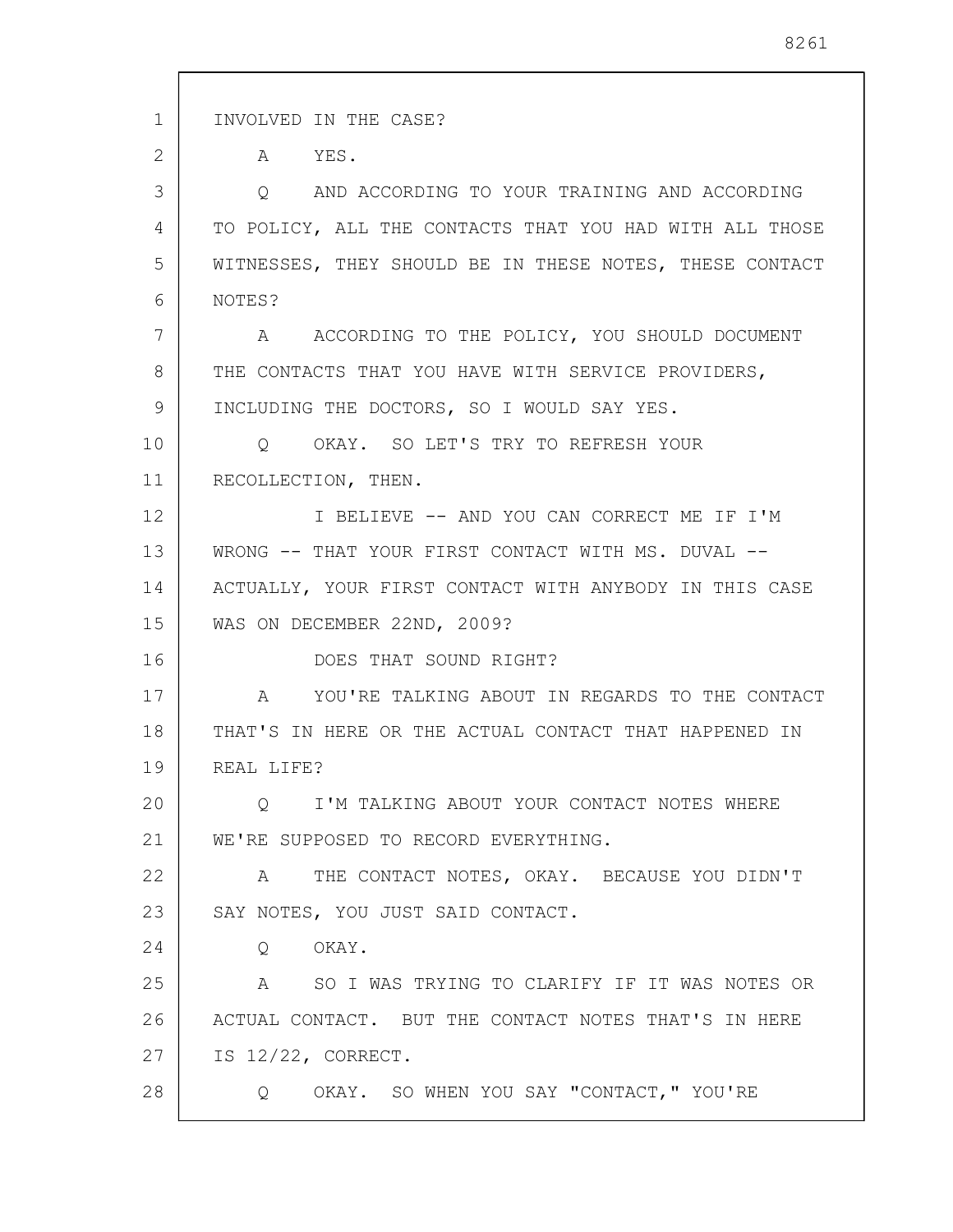1 2 3 4 5 6 7 8 9 10 11 12 13 14 15 16 17 18 19 20 21 22 23 24 25 26 27 28 ACTUALLY TALKING ABOUT THE PHYSICAL CONTACT? A THE ACTUAL INTERACTION, YES. Q THE ACTUAL INTERACTION. OKAY. WHEN WE'RE TALKING ABOUT CONTACT NOTES -- JUST SO I MAKE SURE I'M UNDERSTANDING YOU, BECAUSE I DON'T WANT YOU CONFUSED -- WHEN WE'RE TALKING ABOUT CONTACT NOTES, THAT'S THE RECORD THAT YOU WRITE OF THE PHYSICAL CONTACT; RIGHT? A CORRECT. Q OKAY. SO TO REFRESH YOUR RECOLLECTION ABOUT THIS CONVERSATION YOU DON'T RECALL WITH DR. YIM, WE SHOULD BE ABLE TO FIND IT IN THE CONTACT NOTES IF IT HAPPENED; RIGHT? A IF IT WAS DOCUMENTED IN THE CONTACT NOTES, IT WOULD BE IN HERE, IN THE DELIVERED SERVICE LOGS. Q WELL, LET ME ASK YOU -- MAYBE IT'LL HELP REFRESH YOUR RECOLLECTION IF YOU TAKE A GANDER AT EXHIBIT NO. 24, PAGE 0072. THE STATEMENT THERE THAT YOU WROTE, IT SAYS: "DR. YIM DISCONTINUED SERVICES DUE TO THE MOTHER'S FAILURE TO COMPLY WITH HER RECOMMENDATIONS." DID DR. YIM, IF YOU REMEMBER -- DID READING THAT REFRESH YOUR RECOLLECTION AS TO WHETHER OR NOT DR. YIM EVER SPOKE THOSE WORDS TO YOU? A AS I ALREADY STATED, I DON'T RECALL. Q HOW ABOUT DR. GILL? DID YOU EVER TALK TO DR. GILL?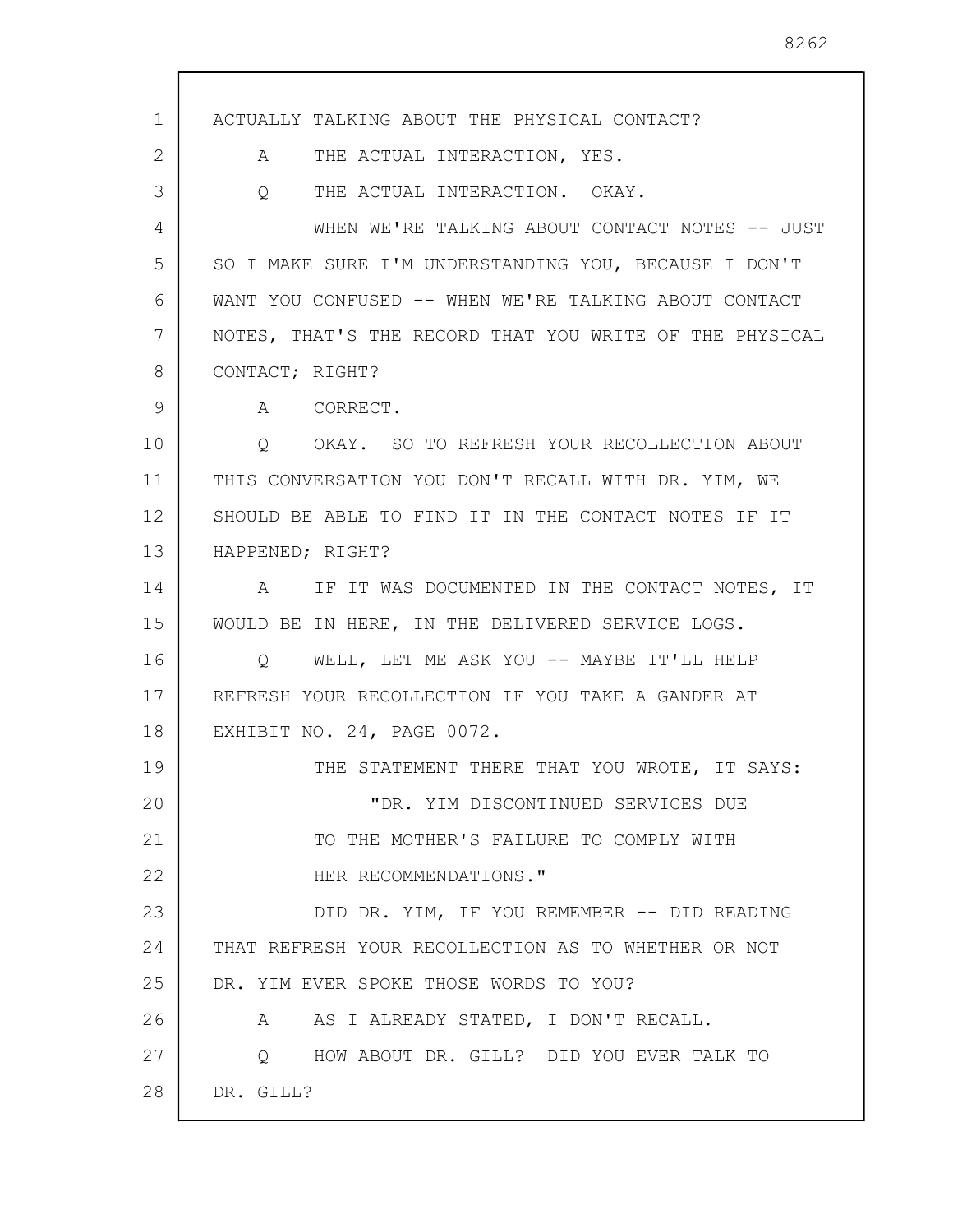| 1  | I DON'T RECALL ANY SPECIFIC CONVERSATIONS WITH<br>$\mathbb A$ |
|----|---------------------------------------------------------------|
| 2  | THE DIFFERENT DOCTORS, JUST SO THAT WE CAN -- TO LET          |
| 3  | YOU KNOW THAT.                                                |
| 4  | OKAY. CAN YOU GO AHEAD FOR ME AND SEE IF YOU<br>$\circ$       |
| 5  | CAN'T FIND IN THESE CONTACT NOTES SOMEWHERE A CONTACT         |
| 6  | WITH DR. GILL?                                                |
| 7  | WELL, LET ME ASK YOU THIS FIRST: DO YOU                       |
| 8  | REMEMBER SITTING WITH ME FOR A VERY LONG DAY A COUPLE         |
| 9  | YEARS AGO AT YOUR DEPOSITION?                                 |
| 10 | YES, IT WAS A LONG DAY.<br>A                                  |
| 11 | WE DID A VERY SIMILAR EXERCISE THERE?<br>Q                    |
| 12 | YES.<br>A                                                     |
| 13 | WE WENT THROUGH THE CONTACT NOTES PAGE BY<br>Q                |
| 14 | PAGE, LOOKING FOR DR. YIM AND DR. GILL AND ALL THESE          |
| 15 | DOCTORS?                                                      |
| 16 | A WE DID DO THAT.                                             |
| 17 | ANSWER ME, DID WE FIND ANY CONTACT NOTES FOR<br>Q             |
| 18 | ANY OF THE DOCTORS IN THIS CASE?                              |
| 19 | WE WENT THROUGH ALL THE NOTES AND THE ONLY<br>A               |
| 20 | CONTACT NOTE THAT I HAD ENTERED WAS THE 12/22 DATE THAT       |
| 21 | I HAD SAT IN ON THE OBSERVATION OF THE VISIT.                 |
| 22 | AND JUST SO THAT WE'RE CLEAR, THE 12/22, THAT<br>Q            |
| 23 | WAS THE ONE, I THINK WE TALKED ABOUT IT EARLIER -- I          |
| 24 | GUESS IT MUST HAVE BEEN THIS MORNING -- WHEN YOU SAT IN       |
| 25 | ON MS. ANIKA LOUIS'S MONITORING OF MS. DUVAL'S VISIT;         |
| 26 | IS THAT RIGHT?                                                |
| 27 | A NO, IT WAS MOTHER'S FRIEND. I DON'T --                      |
| 28 | MS. ENNIS WAS THE MONITOR.                                    |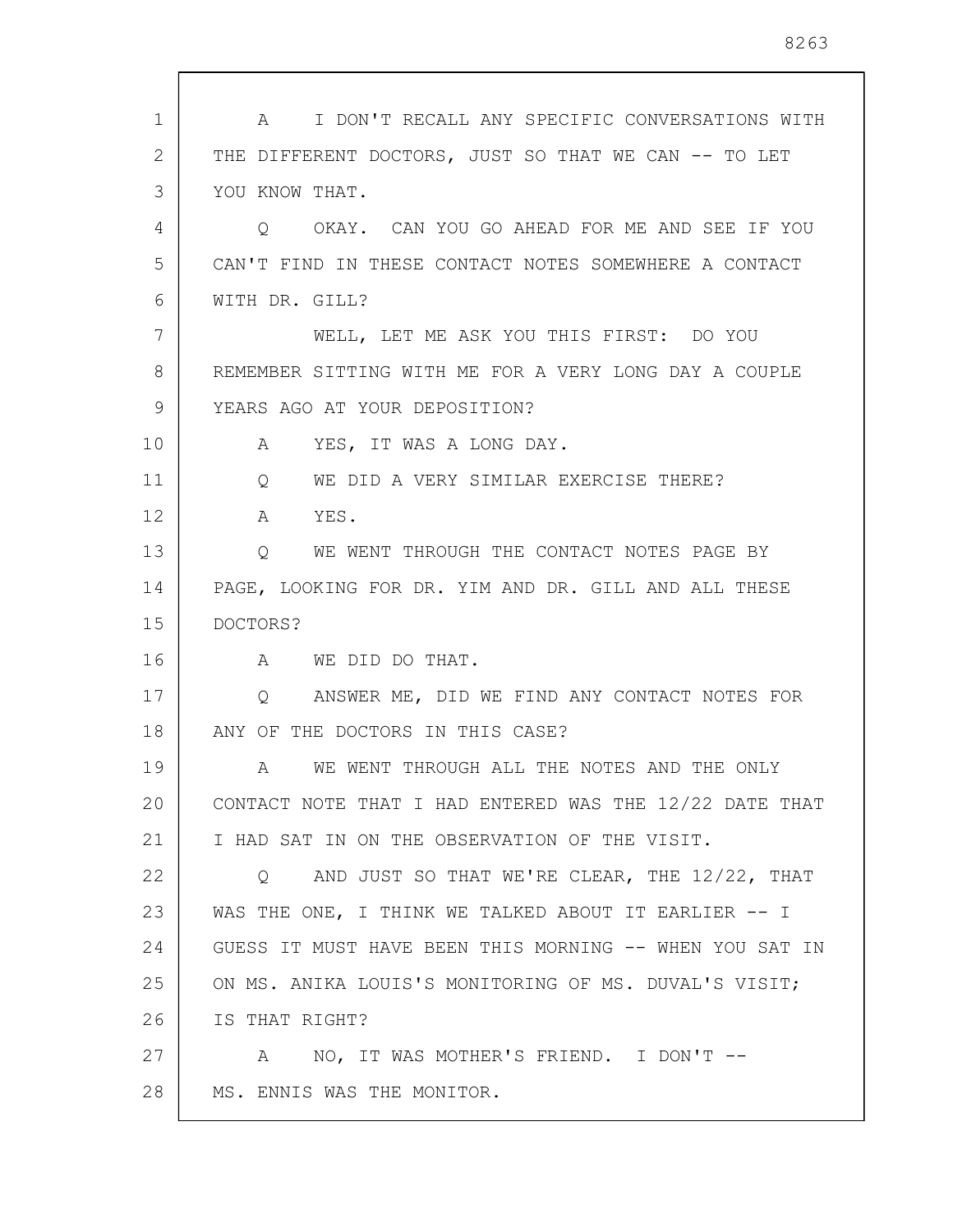| 1  | OH, I SEE THAT. GOTCHA, OKAY.<br>$\circ$                     |
|----|--------------------------------------------------------------|
| 2  | AND AS FAR AS WE CAN TELL IN LOOKING AT THESE                |
| 3  | CONTACT NOTES, THAT IS THE ONLY CONTACT YOU HAD IN THIS      |
| 4  | CASE WITH ANY WITNESS OTHER THAN MOTHER AND FATHER;          |
| 5  | RIGHT?                                                       |
| 6  | BECAUSE YOU HAD A CONTACT NOTE FOR FATHER TOO.               |
| 7  | THE ONLY CONTACT NOTE THAT'S IN THE DELIVERED<br>$\mathbb A$ |
| 8  | SERVICE LOGS THAT I ENTERED WAS IN REGARD TO SITTING IN      |
| 9  | ON THE VISITATION ON 12/22.                                  |
| 10 | AND SO, AS PART OF YOUR THOROUGH, FRESH,<br>$\circ$          |
| 11 | COMPLETE INVESTIGATION, WHO EXACTLY DID YOU TALK TO?         |
| 12 | WELL, AS A PART OF MY THOROUGH INVESTIGATION,<br>A           |
| 13 | AS YOU NOTED, I INTERVIEWED BOTH OF THE PARENTS. I           |
| 14 | ACTUALLY OBSERVED BOTH OF THE PARENTS WITH THE CHILD.        |
| 15 | AND THEN I WENT THROUGH ALL THE MEDICAL RECORDS, THE         |
| 16 | FAMILY LAW RECORDS. MOTHER HAD ALSO GIVEN ME RESEARCH        |
| 17 | BOOKS THAT SHE HAD READ; WE WENT OVER THAT WHEN I            |
| 18 | ACTUALLY INTERVIEWED HER. AND WENT THROUGH THE               |
| 19 | REGIONAL CENTER REPORTS AND RECORDS. SO ALL OF THE           |
| 20 | DOCUMENTATION AND EVERY -- YOU REFERRED TO IT AS             |
| 21 | VOLUMINOUS EARLIER, WENT THROUGH ALL OF THOSE AND            |
| 22 | INCLUDED THOSE IN THE REPORT IN TERMS OF MAKING THAT         |
| 23 | ASSESSMENT -- AS WELL AS THE UP-FRONT ASSESSMENT AS          |
| 24 | WELL.                                                        |
| 25 | DID YOU LOOK AT THE EASTERN LOS ANGELES<br>O                 |
| 26 | REGIONAL CENTER EVALUATION?                                  |
| 27 | I DON'T RECALL EXACTLY WHICH REGIONAL CENTER<br>A            |
| 28 | EVALUATION IT WAS THAT I REVIEWED.                           |
|    |                                                              |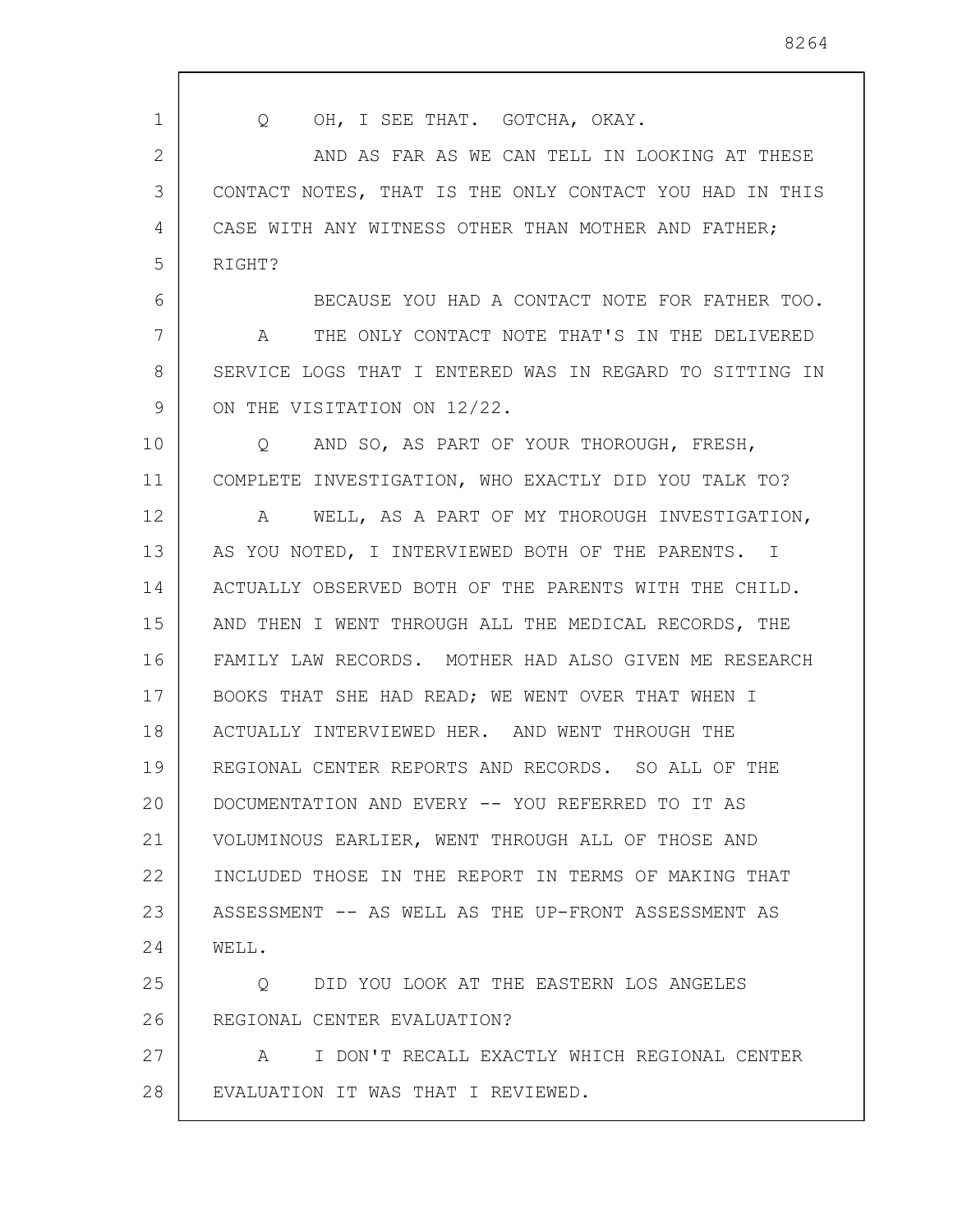1 2 3 4 5 6 7 8 9 10 11 12 13 14 15 16 17 18 19 20 21 22 23 24 25 26 27 28 Q DO YOU RECALL ANY OF THESE REGIONAL CENTERS -- YOU SAID YOU REVIEWED THOSE REPORTS. DO YOU RECALL IN ANY OF THOSE THE EVALUATION SAYING THAT THE CHILD SUFFERED FROM A SENSORY INTEGRATION DISORDER? A I DON'T KNOW IF I RECALL THE EXACT WORDING OF THAT BEING A DIAGNOSIS FROM THE REGIONAL CENTER. I BELIEVE THE REPORT REFERENCES THERE BEING SENSORY ISSUES THAT WERE NOTED FROM THE REGIONAL CENTER REPORT; I JUST DON'T KNOW IF THAT WAS THE EXACT DIAGNOSIS INDICATED IN THE REPORT. Q DIDN'T YOU TELL THE COURT IN ONE OF THOSE LAST MINUTE INFORMATIONS THAT YOU TALKED ABOUT EARLIER TODAY THAT MOTHER, RAFAELINA DUVAL, WAS STILL OBSESSING OVER DETERMINING WHETHER OR NOT THE CHILD SUFFERED FROM A SENSORY INTEGRATION DISORDER? A I THINK THERE IS SOME WORDING SIMILAR TO THAT IN ONE OF THE LAST MINUTE INFORMATIONS. Q AND AS PART OF YOUR THOROUGH, FRESH, NEW, COMPLETE INVESTIGATION, DID YOU GO TALK TO SOMEBODY, LIKE AN OCCUPATIONAL THERAPIST, TO FIGURE OUT WHETHER OR NOT THIS CHILD REALLY DID HAVE A SENSORY INTEGRATION DISORDER, MAYBE A FOOD AVERSION? A I RELIED ON THE RECORDS THAT CAME TO ME THAT STATED YES OR NO THERE WAS AN ACTUAL DIAGNOSIS FOR THAT, NOT FOR ME TO GO OUT AND INTERVIEW AND TRY TO MAKE THE DIAGNOSIS MYSELF. Q BUT THE POLICY, DOESN'T IT REQUIRE THAT WHEN

8265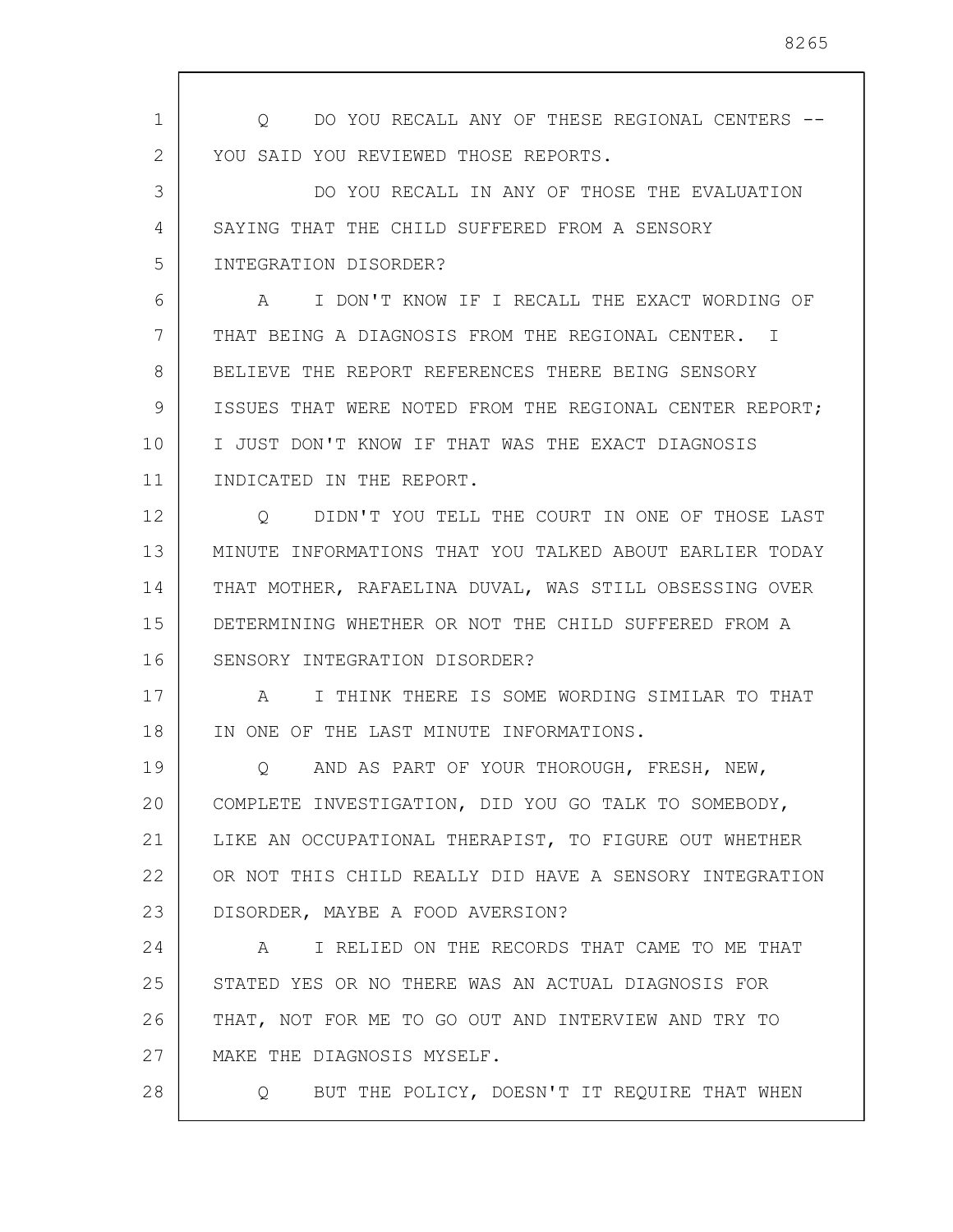1 2 3 4 5 6 7 8 9 10 11 12 13 14 15 16 17 18 19 20 21 22 23 24 25 26 27 28 YOU HAVE EVIDENCE FROM SOME THIRD PARTY, YOU'RE SUPPOSED TO GO TALK TO THAT THIRD PARTY SO THAT THE EVIDENCE CAN BE MORE THOROUGHLY UNDERSTOOD? ISN'T THAT THE POLICY? A I'M NOT EXACTLY SURE OF THE WORDING OF THAT, BUT I WOULD AGREE THAT IT WOULD BE HELPFUL TO TALK TO PEOPLE TO GET ADDITIONAL INFORMATION, IF NECESSARY. Q LET ME SEE IF I CAN HELP YOU WITH THE WORDING. WHILE WE'RE LOOKING FOR THAT, DO YOU RECALL, IN THIS JURISDICTION/DISPOSITION REPORT THAT YOU WROTE, DO YOU RECALL ATTACHING TO IT AN UP-FRONT ASSESSMENT? A YES. Q DO YOU RECALL THAT IN THE SAME POLICY THAT WE'RE TALKING ABOUT -- THAT IS, THE WRITING THE JURISDICTIONAL/DISPOSITIONAL HEARING REPORT POLICY -- IT TELLS YOU, YOU DON'T ATTACH THE UP-FRONT ASSESSMENT TO THESE REPORTS. DO YOU REMEMBER THAT? A I BELIEVE IT DOES SAY THAT IN THE POLICY. Q OKAY. AND DO YOU KNOW WHO DR. STEPHEN SANDERS IS? A I BELIEVE HE WAS MY REGIONAL ADMINISTRATOR AT THE TIME OF THIS CASE. Q DID HE EVER TEACH YOU OR TELL YOU THAT ONE OF THE REASONS WE DON'T ATTACH THE UP-FRONT ASSESSMENT TO THESE REPORTS IS BECAUSE THEY MAY NOT CONTAIN ACCURATE AND TRUTHFUL INFORMATION? MS. SWISS: OBJECTION. RELEVANCE. BEYOND THE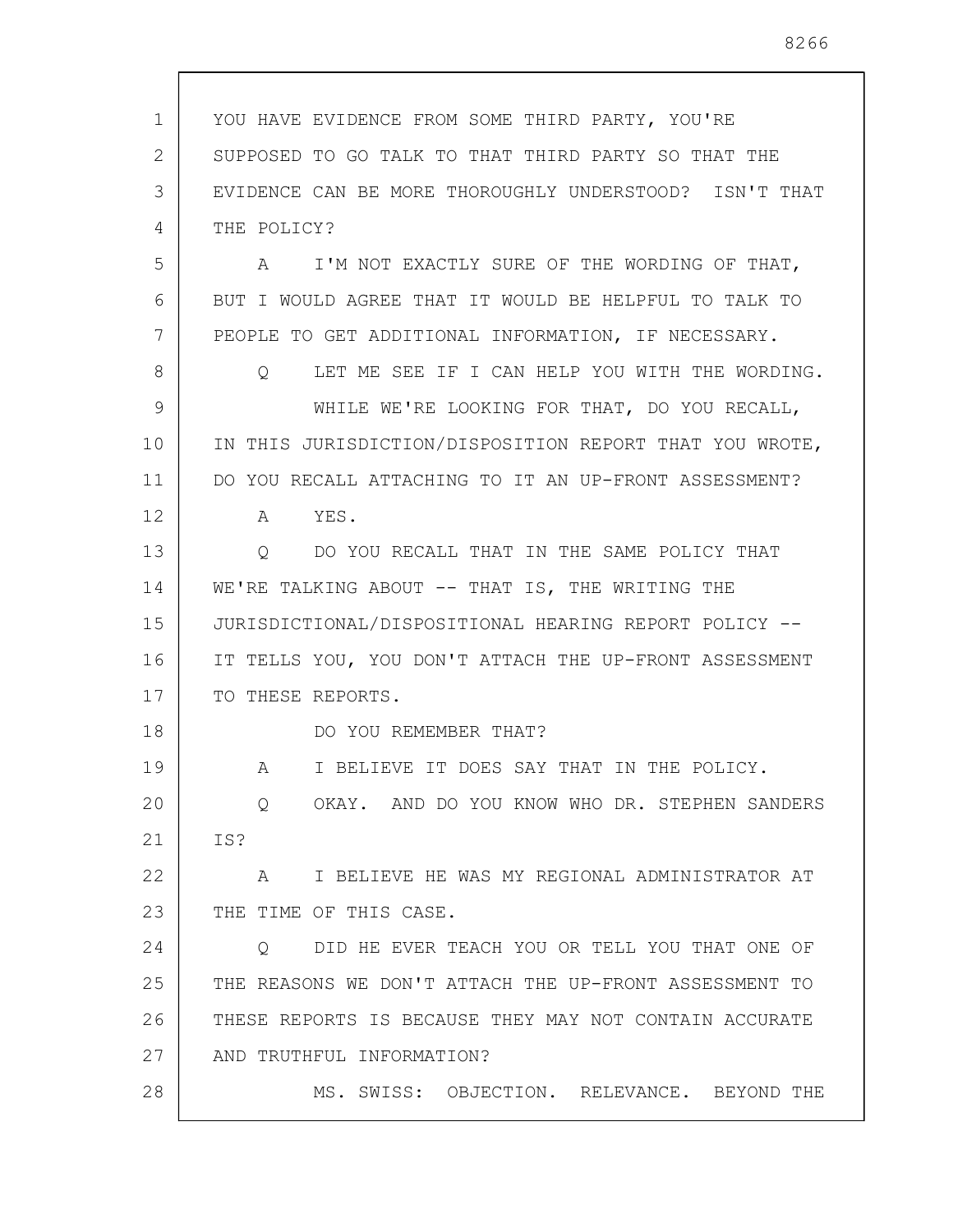1 2 3 4 5 6 7 8 9 10 11 12 13 14 15 16 17 18 19 20 21 22 23 24 25 26 27 28 SCOPE. THE COURT: ALL RIGHT. JUST A MOMENT. I HAVE TO CHECK THE SCOPE. THE OBJECTION BEYOND THE SCOPE IS SUSTAINED. MR. MCMILLAN: YOUR HONOR, WOULD YOU MIND IF I TAKE A LOOK AT THE LAST QUESTION? I WANT TO MAKE SURE I DON'T EXCEED THE SCOPE ON MY NEXT QUESTION. THE COURT: ALL RIGHT. MR. MCMILLAN: THANK YOU, YOUR HONOR. THAT GIVES ME SOME GUIDANCE. BY MR. MCMILLAN: Q DO YOU RECALL SPECIFICALLY WHETHER OR NOT, ACCORDING TO POLICY, YOU WERE TO REFRAIN FROM ATTACHING THE UP-FRONT ASSESSMENT TO YOUR JURISDICTION/DISPOSITION REPORT? MS. SWISS: OBJECTION. ASKED AND ANSWERED. THE COURT: THE OBJECTION IS SUSTAINED. IT WAS ASKED AND ANSWERED. MR. MCMILLAN: OKAY. BY MR. MCMILLAN: Q I'M GOING TO SHOW YOU EXHIBIT NO. 24 -- NO, I'M SORRY. EXHIBIT NO. 328, PAGE NO. 4586. AND SPECIFICALLY LOOK AT THE SECOND LINE DOWN TOWARDS THE END OF THAT SENTENCE THERE, WHERE IT SAYS "DO NOT MAKE REFERENCE TO" -- MR. GUTERRES: WAIT A MINUTE. BY MR. MCMILLAN: Q -- "OR ATTACH THE UP-FRONT ASSESSMENT."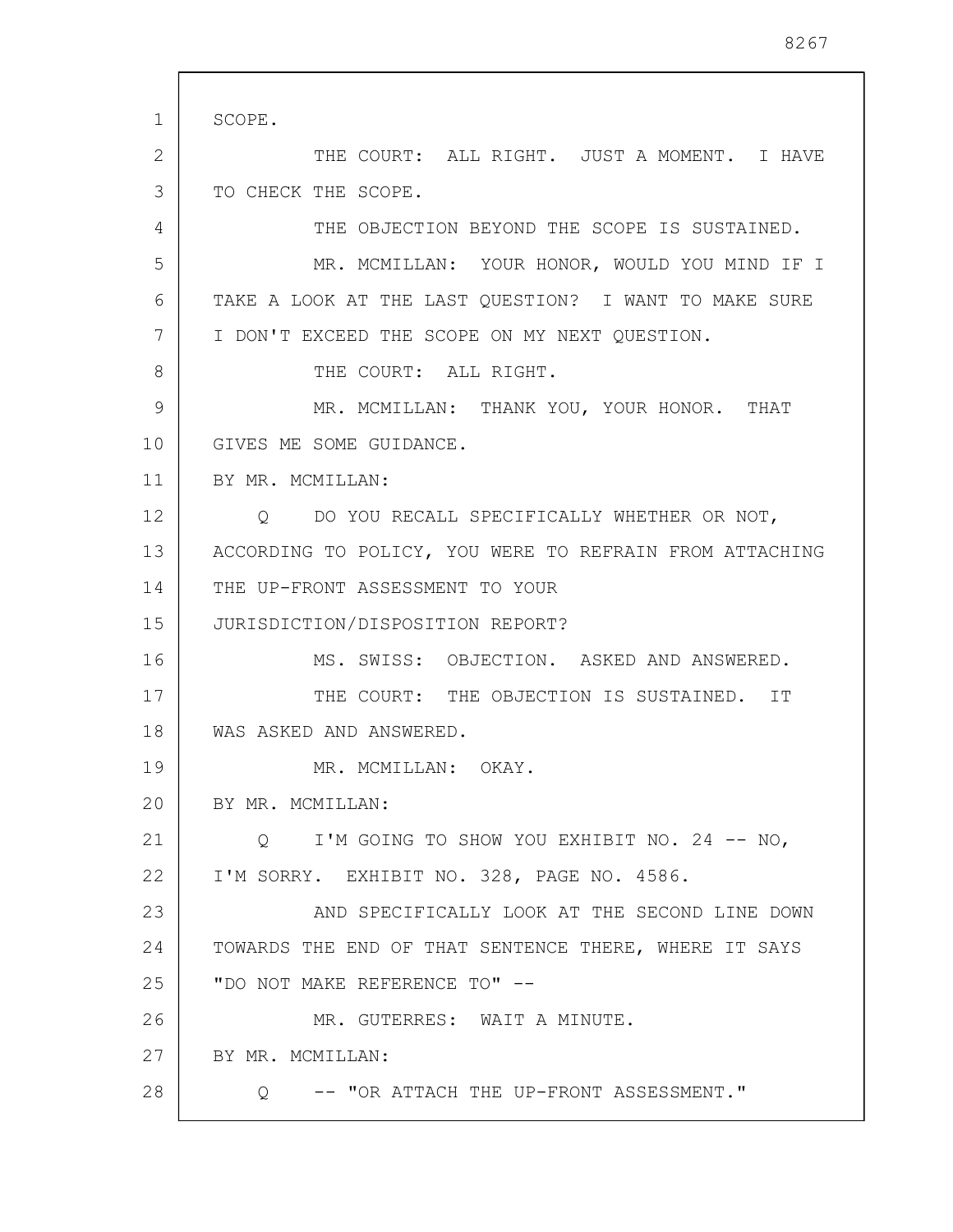1 2 3 4 5 6 7 8 9 10 11 12 13 14 15 16 17 18 19 20 21 22 23 24 25 26 27 DO YOU SEE THAT? THE COURT: JUST A MOMENT. MR. MCMILLAN: OH, SORRY. MS. SWISS: ALL RIGHT. THE COURT: ALL RIGHT. GO AHEAD, MR. MCMILLAN. MR. MCMILLAN: THANK YOU, YOUR HONOR. BY MR. MCMILLAN: Q I SORT OF LOST MY TRAIN OF THOUGHT. BUT DO YOU SEE RIGHT HERE WHERE IT SAYS -- AND ACTUALLY, THAT'S IN BOLD, ISN'T IT? A I CAN'T REALLY TELL. Q WELL, LET ME GET ONE IN FRONT OF YOU SO YOU CAN. A OKAY. Q 328. ALL RIGHT. IT'S BATES NO. 004586. RIGHT? THAT'S ALL BOLD? A YES. Q AND THEN IF YOU TURN TO PAGE NO. 4588, SAME EXHIBIT, SAME POLICY? A YES. Q SAYS: "DO NOT ATTACH THE UP-FRONT ASSESSMENT UNLESS ORDERED BY THE COURT TO DO SO." CORRECT? A CORRECT.

28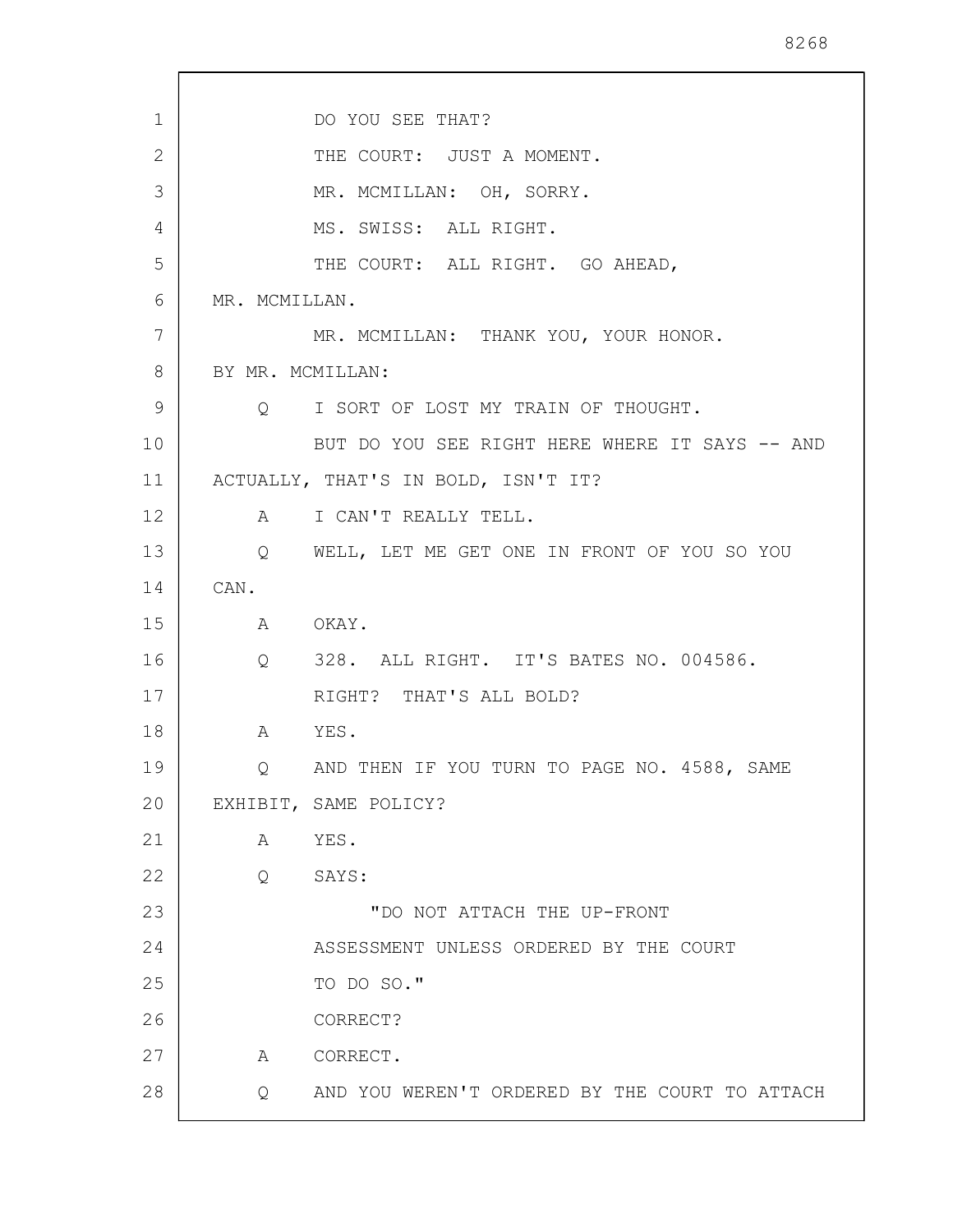| 1  | IT HERE EITHER; RIGHT?                             |
|----|----------------------------------------------------|
| 2  | A NO.                                              |
| 3  | Q AND IF I CAN GET YOU TO TURN TO 004589, SAME     |
| 4  | EXHIBIT.                                           |
| 5  | DO YOU SEE THAT THERE? IT SAYS:                    |
| 6  | "DO NOT MAKE REFERENCE TO OR                       |
| 7  | ATTACH THE UP-FRONT ASSESSMENT."                   |
| 8  | RIGHT?                                             |
| 9  | A YES.                                             |
| 10 | Q AND THEN THE LAST ONE -- I THINK WE'RE JUST      |
| 11 | ABOUT DONE -- IS 4590.                             |
| 12 | IT SAYS, AGAIN:                                    |
| 13 | "DO NOT MAKE REFERENCE TO OR                       |
| 14 | ATTACH THE UP-FRONT ASSESSMENT."                   |
| 15 | RIGHT? DOWN AT THE BOTTOM OF THE PAGE?             |
| 16 | YEAH, I WAS LOOKING AT THE PARAGRAPH. YES,<br>A    |
| 17 | THAT'S THE LAST SENTENCE IN THAT PARAGRAPH.        |
| 18 | SO THEY SAY HERE IN THE POLICY, OVER AND OVER<br>Q |
| 19 | AND OVER AGAIN, DON'T DO IT.                       |
| 20 | BUT YOU DID IT, DIDN'T YOU?                        |
| 21 | IT IS ATTACHED TO THE REPORT.<br>A                 |
| 22 | AND THAT WAS SOMETHING YOU DID?<br>Q               |
| 23 | YES, I PUT TOGETHER THE REPORT.<br>A               |
| 24 | AND ATTACHED THE UP-FRONT ASSESSMENT?<br>Q         |
| 25 | A YES, I ATTACHED THE UP-FRONT ASSESSMENT.         |
| 26 | MR. MCMILLAN: NO FURTHER QUESTIONS, YOUR           |
| 27 | HONOR.                                             |
| 28 | THE COURT: MS. SWISS?                              |
|    |                                                    |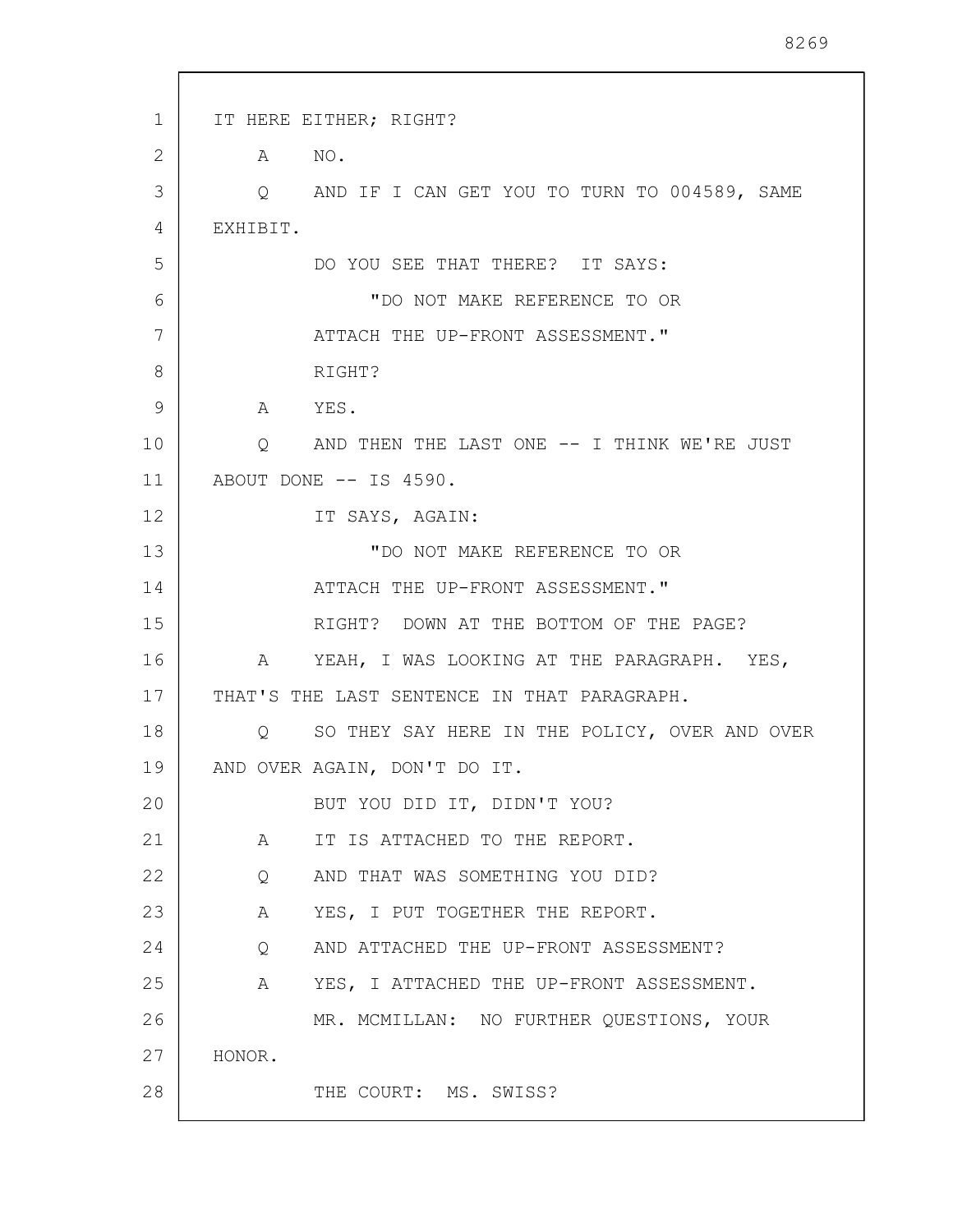| 1  |                                                         |
|----|---------------------------------------------------------|
| 2  | REDIRECT EXAMINATION                                    |
| 3  | BY MS. SWISS:                                           |
| 4  | MS. NELSON, WHY DID YOU ATTACH THE UP-FRONT<br>$\circ$  |
| 5  | ASSESSMENT TO EXHIBIT 24, THE JURISDICTION/DISPOSITION  |
| 6  | REPORT?                                                 |
| 7  | SO THAT THE INFORMATION THAT WAS IN THE<br>A            |
| 8  | UP-FRONT ASSESSMENT COULD BE READ BY THE COURT AS       |
| 9  | INFORMATION THAT WAS RELEVANT TO THE CASE. IT ALSO      |
| 10 | REFERENCES SOME AREAS FOR FURTHER ASSESSMENT. AND SO    |
| 11 | THOSE THINGS FOR -- TOWARDS THE RECOMMENDATIONS FOR THE |
| 12 | CASE WERE BENEFICIAL, AND I FELT THAT IT WAS NECESSARY  |
| 13 | TO ATTACH IT.                                           |
| 14 | MS. SWISS: THANK YOU. NO QUESTIONS.                     |
| 15 | MR. MCMILLAN: I'VE GOT A COUPLE QUESTIONS               |
| 16 | NOW.                                                    |
| 17 |                                                         |
| 18 | RECROSS-EXAMINATION                                     |
| 19 | BY MR. MCMILLAN:                                        |
| 20 | ON YOUR JURIS/DISPO REPORT, YOU DID SUMMARIZE<br>O.     |
| 21 | SOME OF THE CONTENT OF THE UP-FRONT ASSESSMENT; RIGHT?  |
| 22 | I DON'T THINK I WOULD CALL IT A SUMMARY. I<br>A         |
| 23 | THINK IT WAS A COUPLE OF SENTENCES ON AN EIGHT-PAGE     |
| 24 | DOCUMENT. I DON'T KNOW IF THAT'S QUITE A SUMMARY.       |
| 25 | WELL, DID YOU TELL THE COURT IN YOUR<br>Q               |
| 26 | JURIS/DISPO REPORT THAT THE UP-FRONT ASSESSMENT         |
| 27 | ACTUALLY FOUND THAT THE NECESSARY CRITERIA TO DIAGNOSE  |
| 28 | MS. DUVAL WITH MUNCHAUSEN SYNDROME BY PROXY WERE NOT    |

8270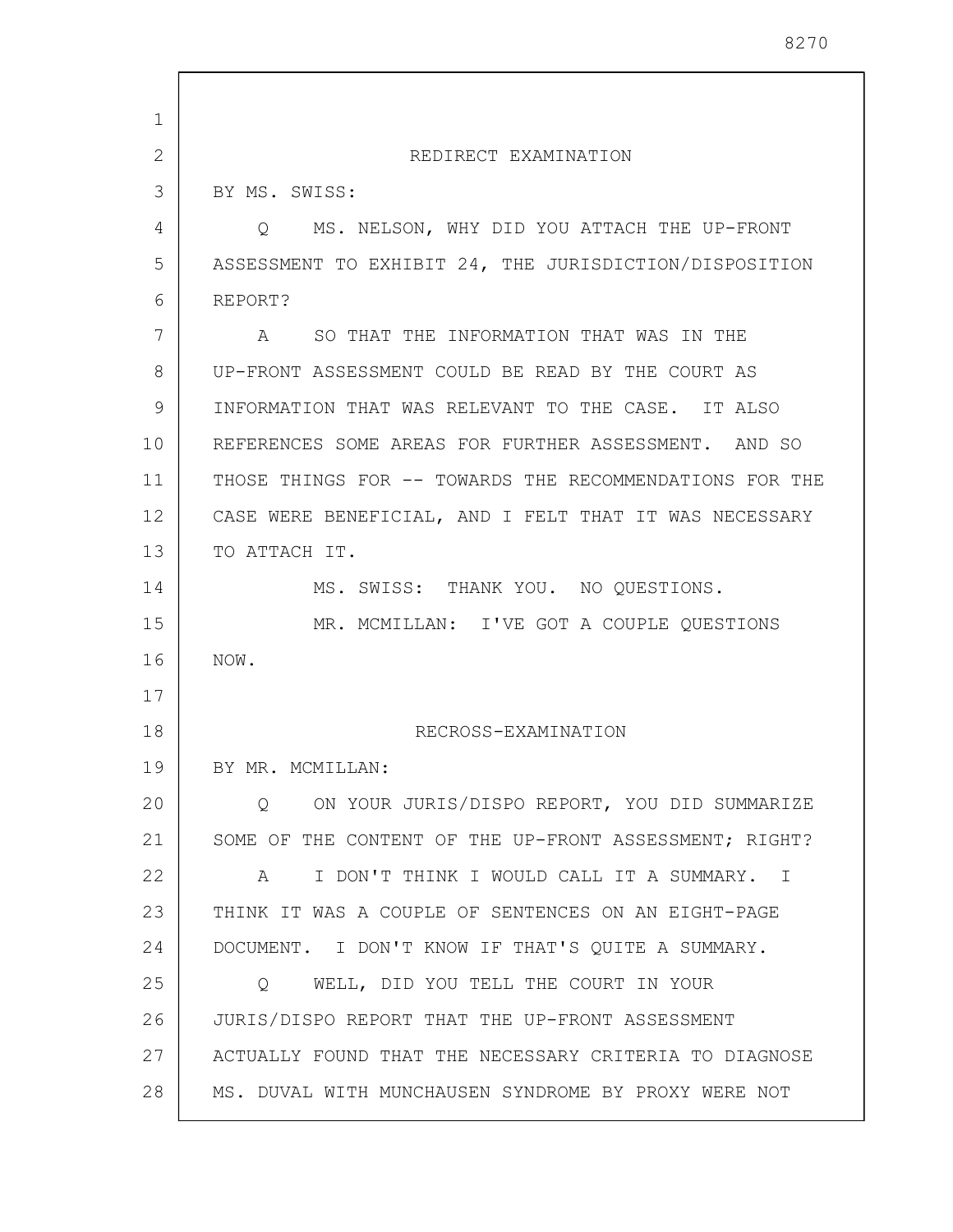| 1  | APPARENT IN THE ASSESSMENT, AND THAT THIS MOTHER MAY BE |
|----|---------------------------------------------------------|
| 2  | SOMEBODY WHO'S BEEN CONFUSED WITH A MOTHER WHO'S        |
| 3  | MEDICALLY KNOWLEDGEABLE ABOUT HER SON'S SENSORY         |
| 4  | INTEGRATION ORDER [SIC]?                                |
| 5  | DID YOU TELL THE COURT THAT IN YOUR                     |
| 6  | JURIS/DISPO REPORT?                                     |
| 7  | A I'D HAVE TO LOOK AT THE EXACT REPORT.                 |
| 8  | Q OKAY. LET'S GO TO EXHIBIT NO. 12 -- I'M               |
| 9  | SORRY. EXHIBIT NO. 24. TOWARDS THE END OF EXHIBIT       |
| 10 | NO. 24, AND I'LL GIVE YOU THE EXACT BATES NUMBER IN     |
| 11 | JUST A SECOND.                                          |
| 12 | I THINK IT'S LIKE 21.<br>$\mathbb A$                    |
| 13 | I THINK THAT'S CORRECT.<br>$Q_{\rm max}$                |
| 14 | WELL, I SEEM TO HAVE LOST TRACK OF MY                   |
| 15 | EXHIBIT 24, BUT I THINK YOU HAVE A COMPLETE ONE HERE.   |
| 16 | A YES.                                                  |
| 17 | AND IT SAYS EXHIBIT NO. 21. CORRECT, YOU'RE<br>Q        |
| 18 | IN THE RIGHT PLACE.                                     |
| 19 | IF YOU CAN READ THAT PARAGRAPH TO YOURSELF AND          |
| 20 | THEN I'LL ASK YOU SOME QUESTIONS ABOUT IT.              |
| 21 | OKAY.<br>Α                                              |
| 22 | OKAY. I'LL ASK YOU THE QUESTION: DID YOU<br>Q           |
| 23 | TELL THE COURT HERE, IN YOUR JURISDICTION/DISPOSITION   |
| 24 | REPORT, THAT THE CRITERIA FOR MUNCHAUSEN SYNDROME BY    |
| 25 | PROXY WERE NOT MET BY THE MOTHER -- WELL, LET'S START   |
| 26 | WITH THAT.                                              |
| 27 | DID YOU TELL THE COURT THAT?                            |
| 28 | THERE'S NOT A SPECIFIC STATEMENT THAT STATES<br>A       |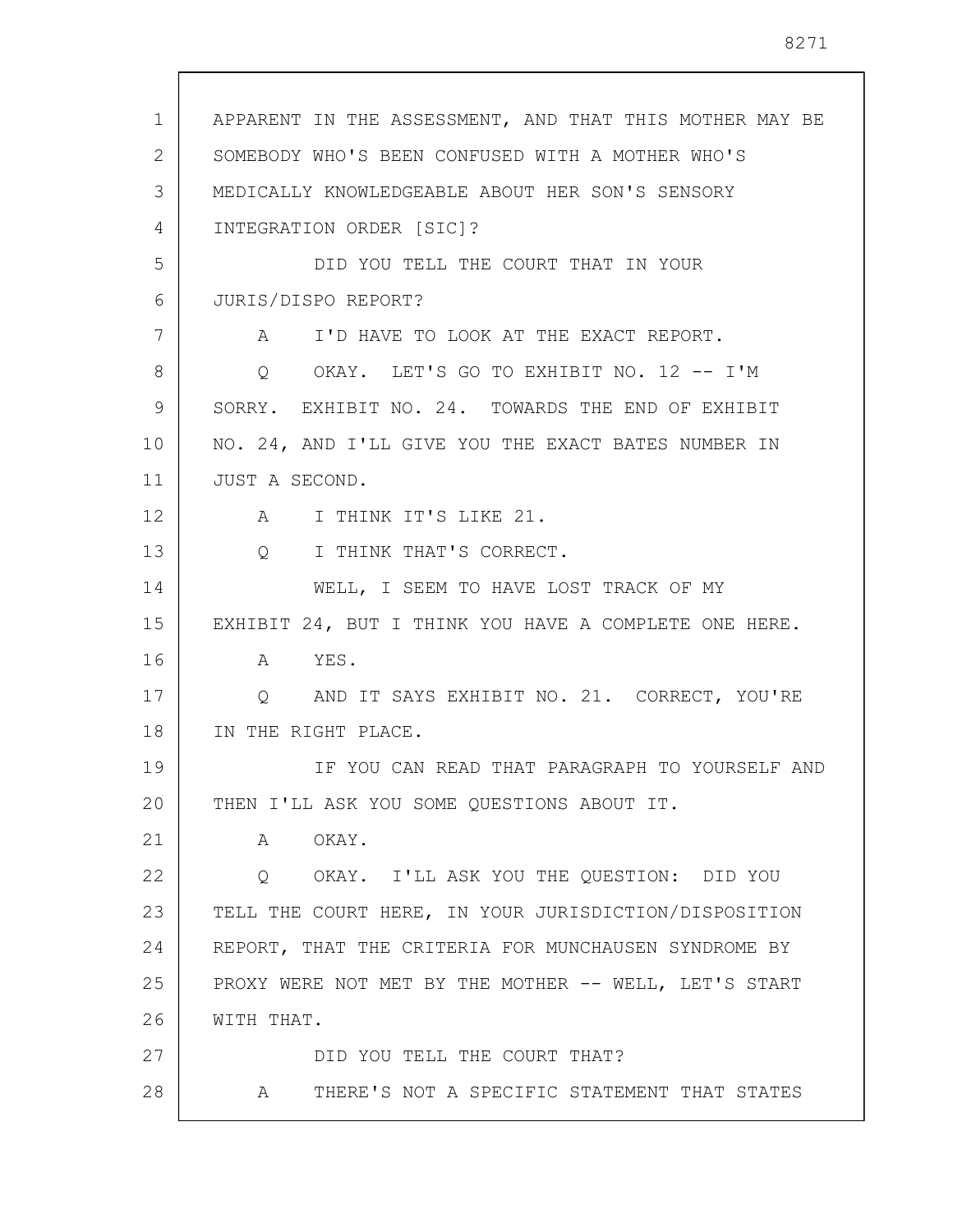| 1  | THAT, NO.                                                    |
|----|--------------------------------------------------------------|
| 2  | SO YOU DIDN'T TELL THE COURT THAT?<br>O                      |
| 3  | THAT SPECIFIC STATEMENT IS NOT IN HERE, NO.<br>A             |
| 4  | OKAY. DID YOU TELL THE COURT THAT MUNCHAUSEN<br>Q            |
| 5  | BY PROXY COULD HAVE BEEN CONFUSED WITH A MOTHER WHO WAS      |
| 6  | MEDICALLY KNOWLEDGEABLE ABOUT HER SON'S DIAGNOSIS OF         |
| 7  | SENSORY INTEGRATION DISORDER?                                |
| 8  | DID YOU TELL THE COURT THAT HERE --                          |
| 9  | A THAT SPECIFIC -- OH, SORRY. I THOUGHT YOU                  |
| 10 | WERE DONE.                                                   |
| 11 | -- ON PAGE NO. 453 OF EXHIBIT 24 OF YOUR<br>$\circ$          |
| 12 | JURIS/DISPO REPORT?                                          |
| 13 | DID YOU TELL THE COURT THAT?                                 |
| 14 | THAT SPECIFIC SENTENCE IS NOT IN THE REPORT.<br>$\mathbf{A}$ |
| 15 | IN FACT, THERE IS NOTHING IN THE REPORT<br>Q                 |
| 16 | ANYWHERE EVEN GENERALLY INFORMING THE COURT THAT MOM         |
| 17 | MAY HAVE BEEN CONFUSED -- OR RATHER MUNCHAUSEN SYNDROME      |
| 18 | BY PROXY MAY HAVE BEEN CONFUSED WITH A MOTHER WHO IS         |
| 19 | MEDICALLY KNOWLEDGEABLE ABOUT HER SON'S SENSORY              |
| 20 | INTEGRATION DISORDER; RIGHT?                                 |
| 21 | IT DOESN'T EVEN SAY THAT ANYWHERE IN YOUR --                 |
| 22 | WHAT IT SAYS IS THAT FURTHER ASSESSMENT IS<br>A              |
| 23 | NECESSARY.                                                   |
| 24 | Q OKAY, MA'AM, I'M GOING TO ASK YOU TO LISTEN                |
| 25 | CAREFULLY TO THE QUESTION.                                   |
| 26 | YOU DON'T SAY ANYWHERE IN YOUR JURIS/DISPO                   |
| 27 | REPORT, TO LET THE COURT KNOW, YOU DON'T SAY MUNCHAUSEN      |
| 28 | SYNDROME BY PROXY MAY HAVE BEEN CONFUSED WITH A MOTHER       |
|    |                                                              |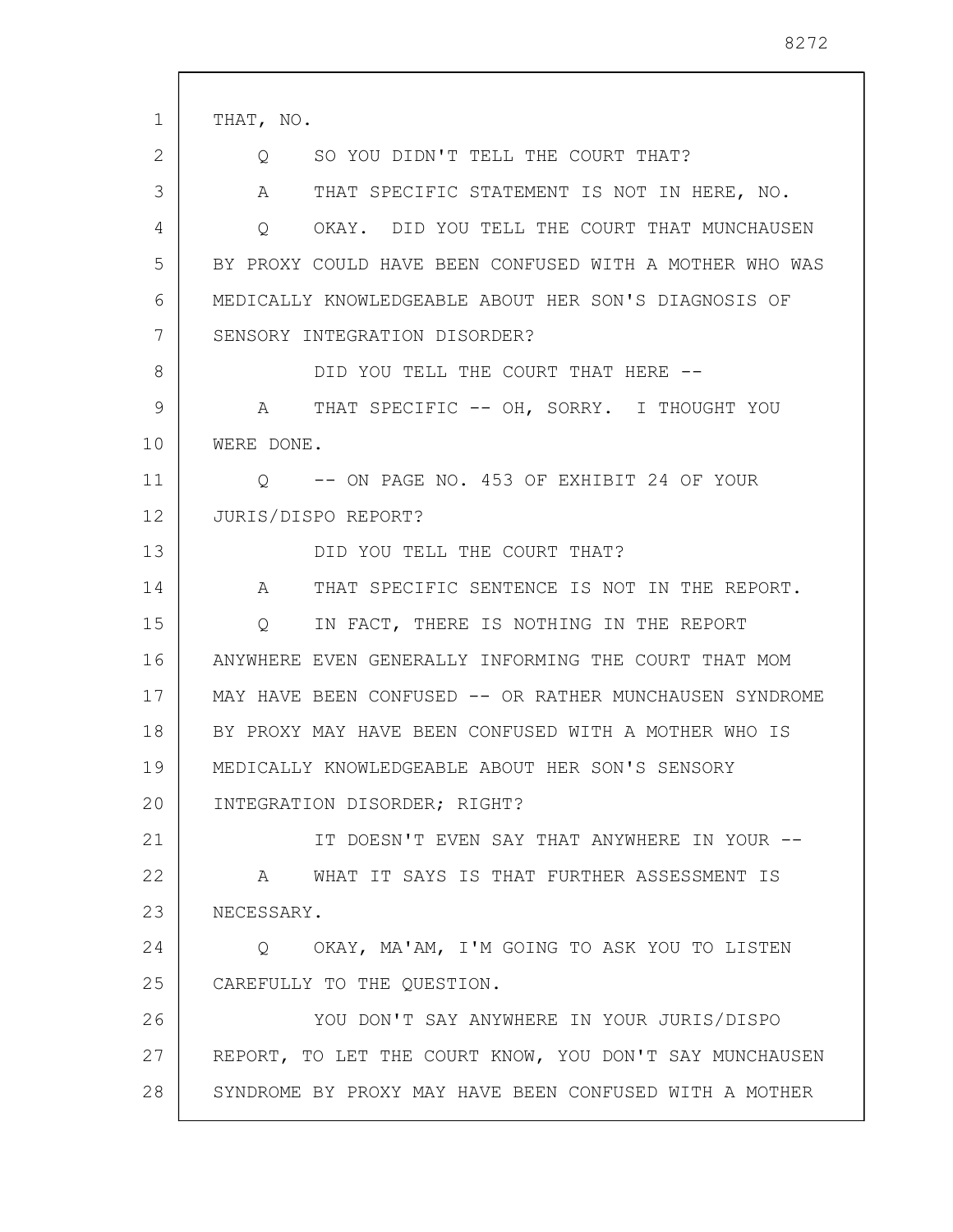1 2 3 4 5 6 7 8 9 10 11 12 13 14 15 16 17 18 19 20 21 22 23 24 25 26 27 28 WHO IS MEDICALLY KNOWLEDGEABLE ABOUT HER SON'S SENSORY INTEGRATION DISORDER. YOU DO NOT SAY THOSE WORDS ANYWHERE IN YOUR REPORT; CORRECT? A THOSE SPECIFIC WORDS ARE NOT IN THE REPORT. Q OKAY. THAT'S CLOSE ENOUGH FOR ME. MR. MCMILLAN: THANK YOU, YOUR HONOR. NO FURTHER QUESTIONS. THE COURT: ANYTHING ELSE? MS. SWISS: NO QUESTIONS, YOUR HONOR. THE COURT: ALL RIGHT. MS. NELSON, THANK YOU VERY MUCH FOR YOUR TESTIMONY, AND YOU ARE EXCUSED. I THINK, GIVEN THE TIME, RATHER THAN A FEW MORE MINUTES WITH SOMEONE ELSE, WE'LL RECESS. AS FAR AS THE JURY IS CONCERNED, WE'LL RESUME AT 9:00 A.M. ON MONDAY. BETWEEN NOW AND THEN, ALL JURORS PLEASE REMEMBER THE ADMONITION TO HAVE NO COMMUNICATION WITH ANYONE ABOUT ANY SUBJECT OR ISSUE INVOLVED IN THIS CASE OR ANY PERSON INVOLVED IN THE CASE. YOU'VE HEARD A GREAT DEAL OF EVIDENCE, BUT YOU HAVEN'T HEARD ALL OF THE EVIDENCE AND THERE, AGAIN, MORE COURT'S INSTRUCTIONS OF LAW AND CLOSING ARGUMENTS. YOU'RE NOT IN A POSITION TO BE MAKING ANY DECISIONS, SO DON'T FORM AN OPINION NOR EXPRESS ONE. AND REMEMBER THE REASON FOR THAT IS TO KEEP AN OPEN MIND SO THAT YOU CAN LISTEN TO ALL OF THE EVIDENCE AND HAVE ALL THE INSTRUCTIONS OF LAW BEFORE YOU BEGIN THE DELIBERATION PROCESS. THAT WILL BEGIN ONLY WHEN WE SEND THE JURORS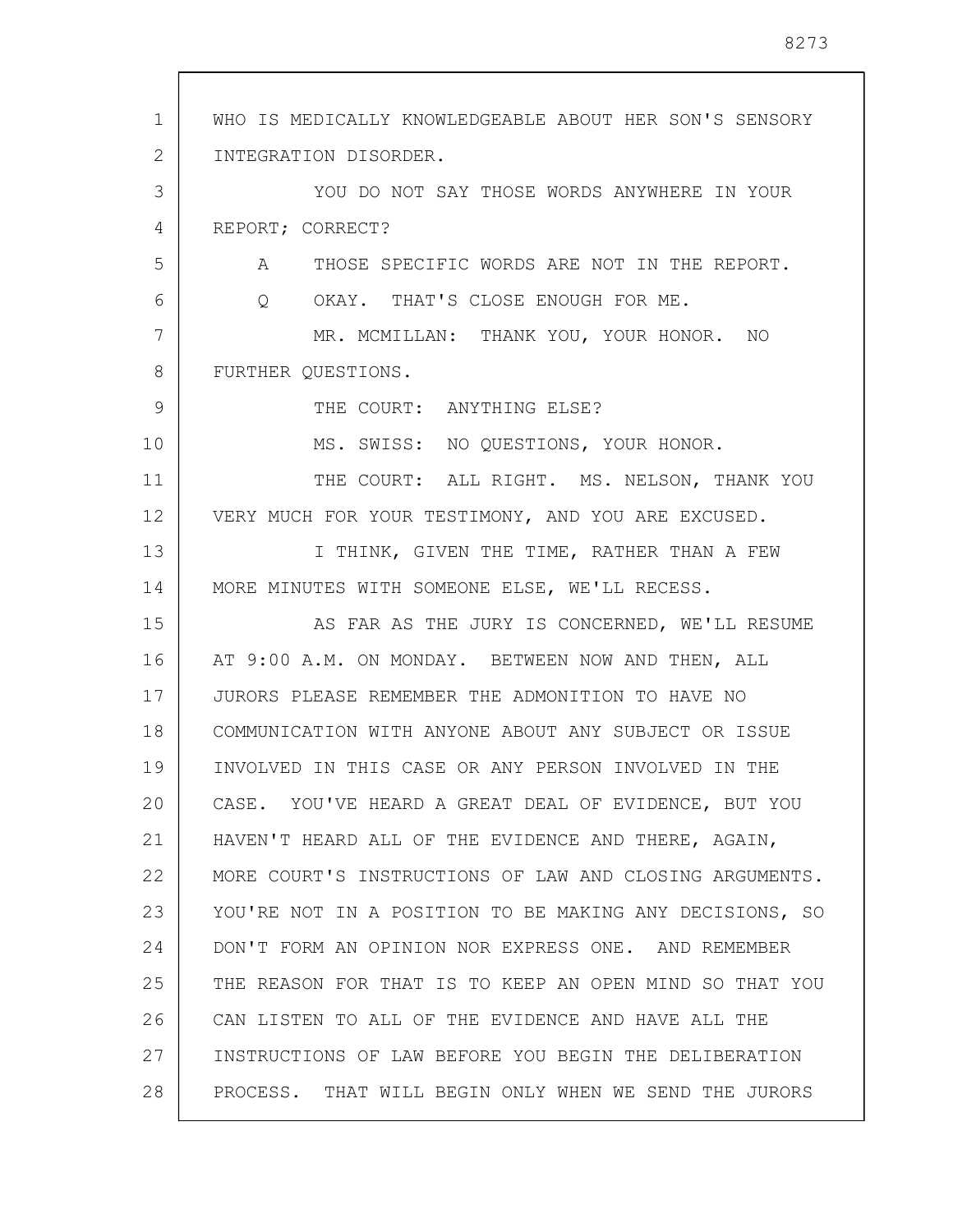1 2 3 4 5 6 7 8 9 10 11 12 13 14 15 16 17 18 19 20 21 22 23 24 25 26 27 28 OUT TO THE JURY ROOM TO DELIBERATE. SO WE'RE NOW IN RECESS. (JURY EXCUSED) THE COURT: I HAVE ANOTHER MATTER AT 8:30 IN THE MORNING, SO I'LL ASK COUNSEL TO BE HERE AT 9:00. MR. MCMILLAN: I'M SORRY, YOUR HONOR. 9:00? THE COURT: 9:00. ALL RIGHT. MR. PRAGER? MR. PRAGER: WHEN WE RETURN TOMORROW, WE WOULD HAVE THE DOCUMENTS YOU REQUESTED TODAY FROM US. THE COURT: ALL RIGHT. MR. PRAGER: SO IF YOU HAVE A MATTER AND YOU'RE ENGAGED, I'M NOT SURE --THE COURT: YES. YOU'LL BE WELCOME TO COME AT 8:00, AND I'LL HAVE A CHANCE TO -- DEPENDING HOW LONG IT IS, BUT I THINK YOU WERE PRETTY SUCCINCT AND I SUSPECT YOU WILL BE AGAIN. SO I'LL DO MY BEST TO READ THE DOCUMENTS SO I WILL HAVE READ IT BEFORE 11:00. MR. PRAGER: OKAY. SO WE'LL COME AND THE COURT WILL BE OPEN AND WE'LL GIVE IT TO THE CLERK. THE COURT: YEAH, WE'LL OPEN UP AT 8:00. THE CLERK: 7:50. MS. CHUNG: AND YOUR HONOR, JUST TO BE CLEAR, WE'RE SUPPOSED TO BE LOOKING OVER THE VERDICT FORMS AND COMING WITH OUR THOUGHTS AND -- THE COURT: YES. MS. CHUNG: -- GETTING YOUR FEEDBACK TOMORROW, AS WELL AS JURY INSTRUCTIONS; CORRECT?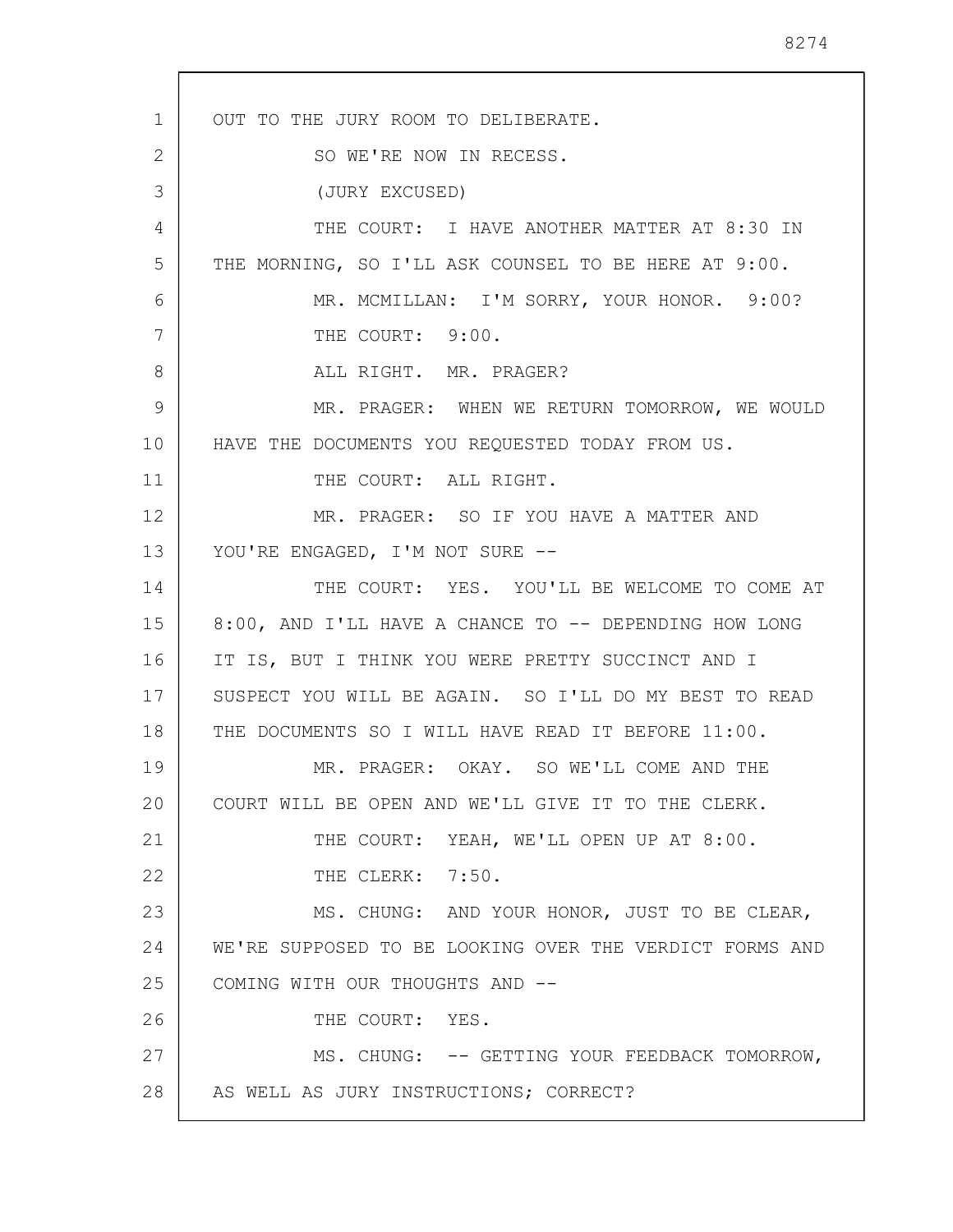THE COURT: CORRECT.

1

16

2 3 4 MR. MCMILLAN: ARE WE ALSO DOING EVIDENCE --WE'RE DOING EVIDENCE AS WELL, RIGHT, FINISHING UP THE EXHIBIT LIST?

5 6 7 8 9 10 11 12 13 THE COURT: WELL, WE'RE GOING TO ATTACK THE EXHIBIT LIST. IT TAKES UP A GREAT DEAL OF TIME, AND THERE'S A NUMBER OF THINGS I'D LIKE TO ACCOMPLISH. MY EXPECTATION IS THAT WE WILL DO THAT. I DO HAVE WHAT HAS BEEN SUBMITTED TO THE COURT FOR THE -- TO DECIDE THE LEGAL ISSUE, BUT UNFORTUNATELY, AS YOU KNOW, THERE ARE A VERY LARGE NUMBER OF DOCUMENTS TO READ. AND I DON'T KNOW WHERE I'LL BE ON THAT. BUT WE MAY HEAR YOUR ARGUMENT AT THAT TIME.

14 15 MR. MCMILLAN: AT THAT TIME, YOU MEAN TOMORROW?

THE COURT: SOMETIME TOMORROW.

17 18 19 20 21 22 23 24 25 26 27 28 MR. MCMILLAN: OKAY. WHAT I WAS WONDERING IS: MR. PARIS HERE HAS BEEN AWAY FROM HOME MUCH LONGER THAN HE WANTED TO BE. AND IF THERE'S A HIGH PROBABILITY THAT WE'LL DEFER TO ANOTHER TIME TO DO THE EXHIBITS, I'D LIKE TO BE ABLE TO LET HIM GO IF WE CAN. BUT IF NOT, I'M GOING TO KEEP HIM HERE -- IF THERE'S A SUBSTANTIAL PROBABILITY THAT WE WILL BE LOOKING AT EXHIBITS TOMORROW, THEN I'M GOING TO KEEP HIM HERE. THE COURT: I THINK IF WE DO ANYTHING WITH EXHIBITS, WE'LL DO WHAT CAN BE DONE WITHOUT HIM. MR. MCMILLAN: OKAY. MS. SWISS: HOW ABOUT ME?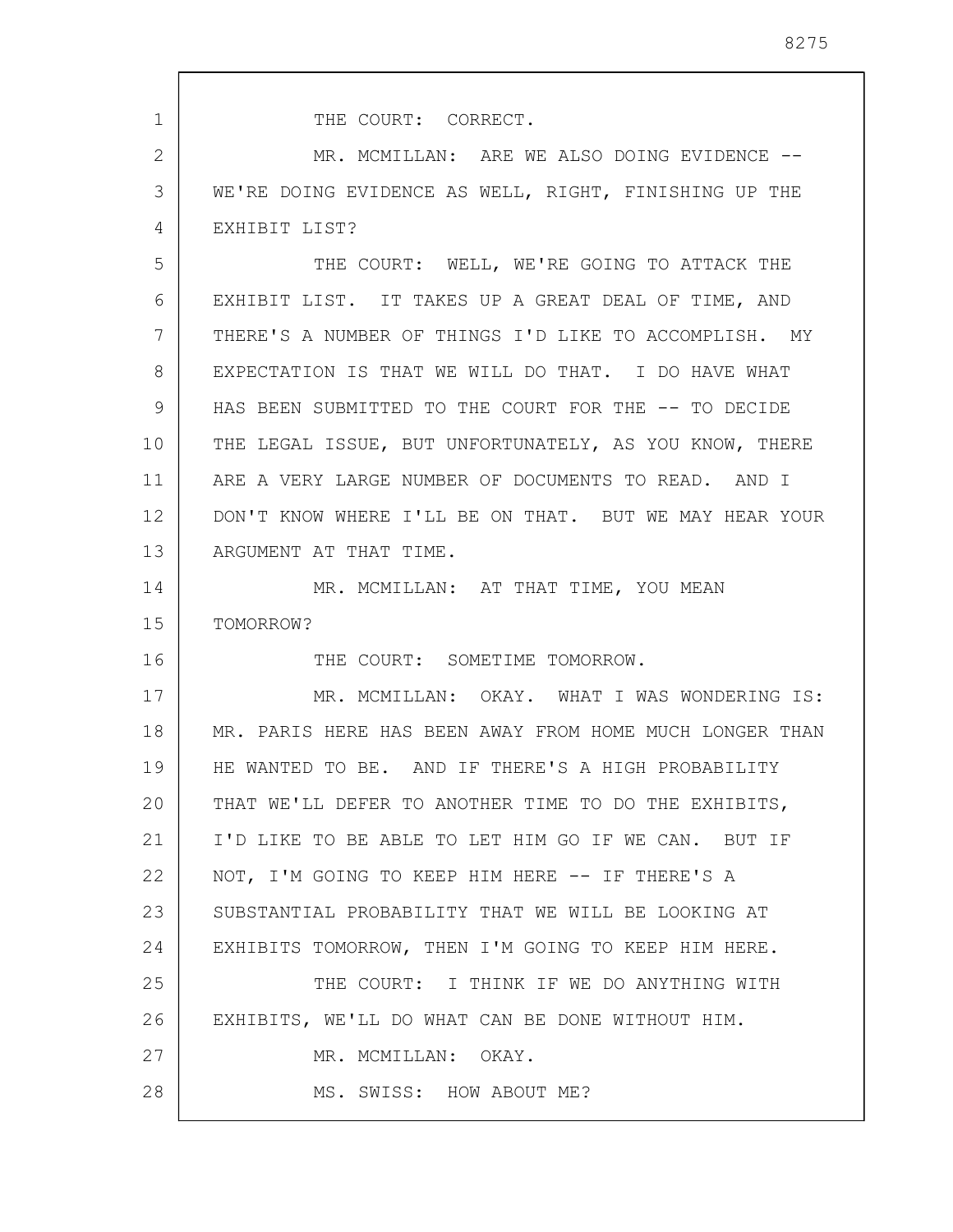1 2 3 4 5 6 7 8 9 10 11 12 13 14 15 16 17 18 19 20 21 22 23 24 25 26 27 28 THE COURT: I KNOW, WHICH IS SCARY TO US, ALL OF US. MR. MCMILLAN: WELL, HE'S DONE A REALLY GOOD JOB ON KEEPING IT ALL SQUARE. THE COURT: YES, WE ALL AGREE. AND WE'LL DO THE BEST -- WE'LL SEE WHETHER IT'S WORTH SPENDING TIME ON IT OR NOT. IF IT IS, IT WOULD BE TO AN EXTENT WHERE HIS INPUT WOULD NOT BE NECESSARY. MR. MCMILLAN: OKAY. THE COURT: BECAUSE WE HAVE PLENTY OF OTHER THINGS TO WORK ON. THERE'S GOING TO BE ANOTHER DAY OFF NEXT WEEK AS WELL. I DON'T KNOW WHEN, BUT THERE WILL BE. SO WE HAVE PLENTY OF THINGS TO WORK ON TOMORROW. WE CAN GET THE FULL PRODUCTIVE DAY. MS. SWISS: IF THERE'S GOING TO BE A DAY OFF NEXT WEEK, AND THERE'S A LITTLE GIRL IN CARLSBAD WITH A DANCE RECITAL ON THURSDAY, I JUST WANT TO SUGGEST THAT THURSDAY WOULD BE THE DAY WE'RE DARK SO THAT THE PARENT COULD BE THERE. BUT IF IT DOESN'T WORK FOR THE COURT, THAT'S FINE. THE COURT: WELL, THOSE ARE IMPORTANT EVENTS. WE'LL DO THE BEST WE CAN WITH IT. I'M NOT SURE WHERE WE'LL BE AT THAT POINT. MR. GUTERRES: YOUR HONOR, WE SHOULD BE DONE WITH THE EVIDENCE BY THURSDAY. THE COURT: WELL, WHEN WE'RE DONE WITH THE EVIDENCE IS PROBABLY WHEN WE MIGHT TAKE ANOTHER DAY BECAUSE ALL THESE ISSUES ARE GOING TO HAVE TO BE